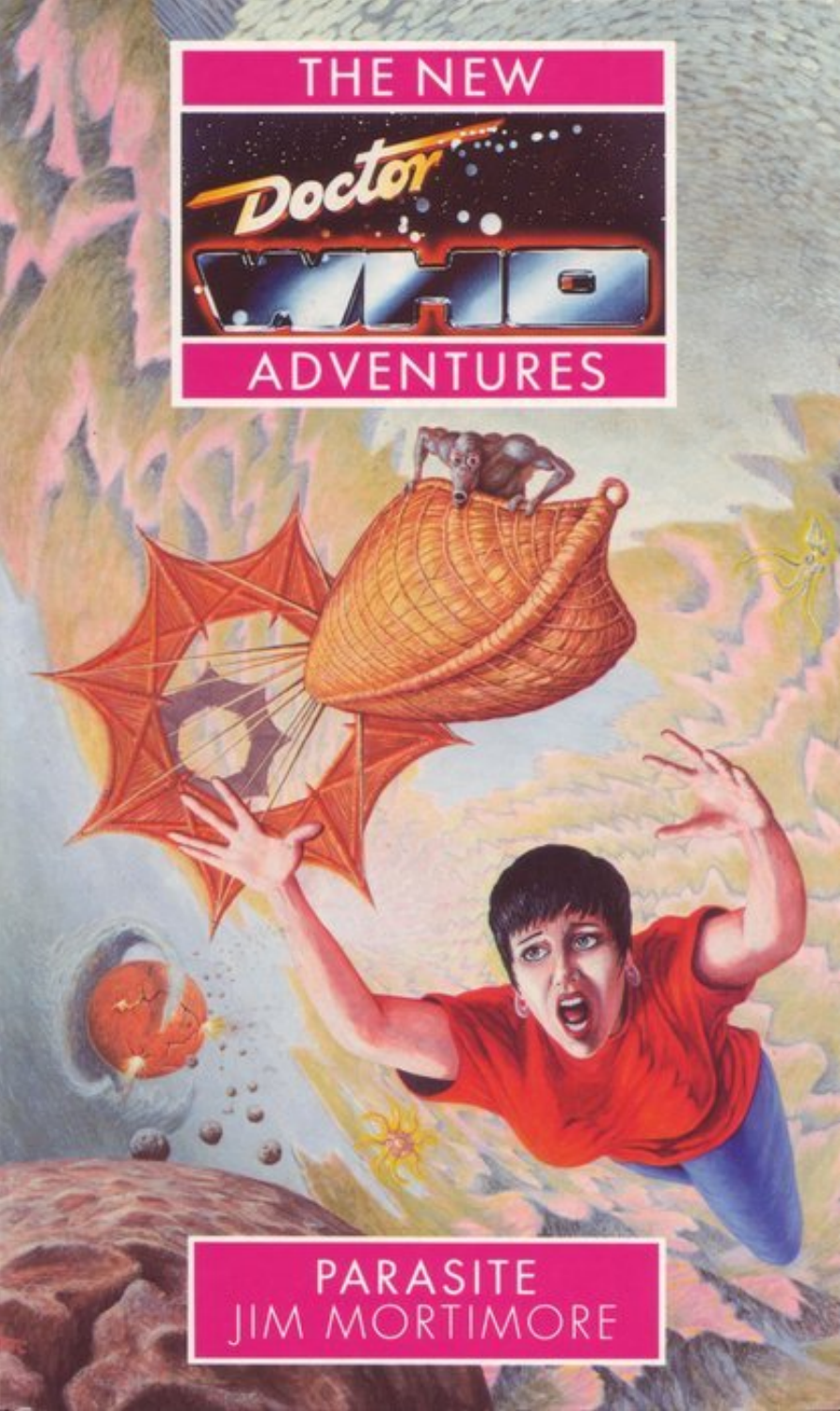#### 'Change, Benny. It's the most terrifying thing of all.' 'And that's what's happening to you, is it, Doctor?' 'It's what's happening to all of us.'

The TARDIS has arrived in the Elysium system, lost colony of distant Earth and site of the Artifact: a world turned inside out, a world of horrific secrets.

For more than a century scientists have studied the ecosystem flourishing within the Artifact. Now the system is in collapse and even the humans trapped inside are changing into something new and strange.

With the members of one expedition murdered, those of another fighting for their lives and a solar system on the brink of civil war, can the Doctor, Ace and Benny survive a journey to the heart of the Artifact in their search for the truth?

Full-length, original novels based on the longest running science-fiction television series of all time, the BBC's **Doctor Who**. The New Adventures take the TARDIS into previously unexplored realms of space and time.

**Jim Mortimore** is an award-winning computer graphics designer and member of the Bristol-based music collective, **mammal**. He is the author of two very popular books in this series, **Lucifer Rising** and **Blood Heat**, and of **Cracker: The Mad Woman in The Attic**.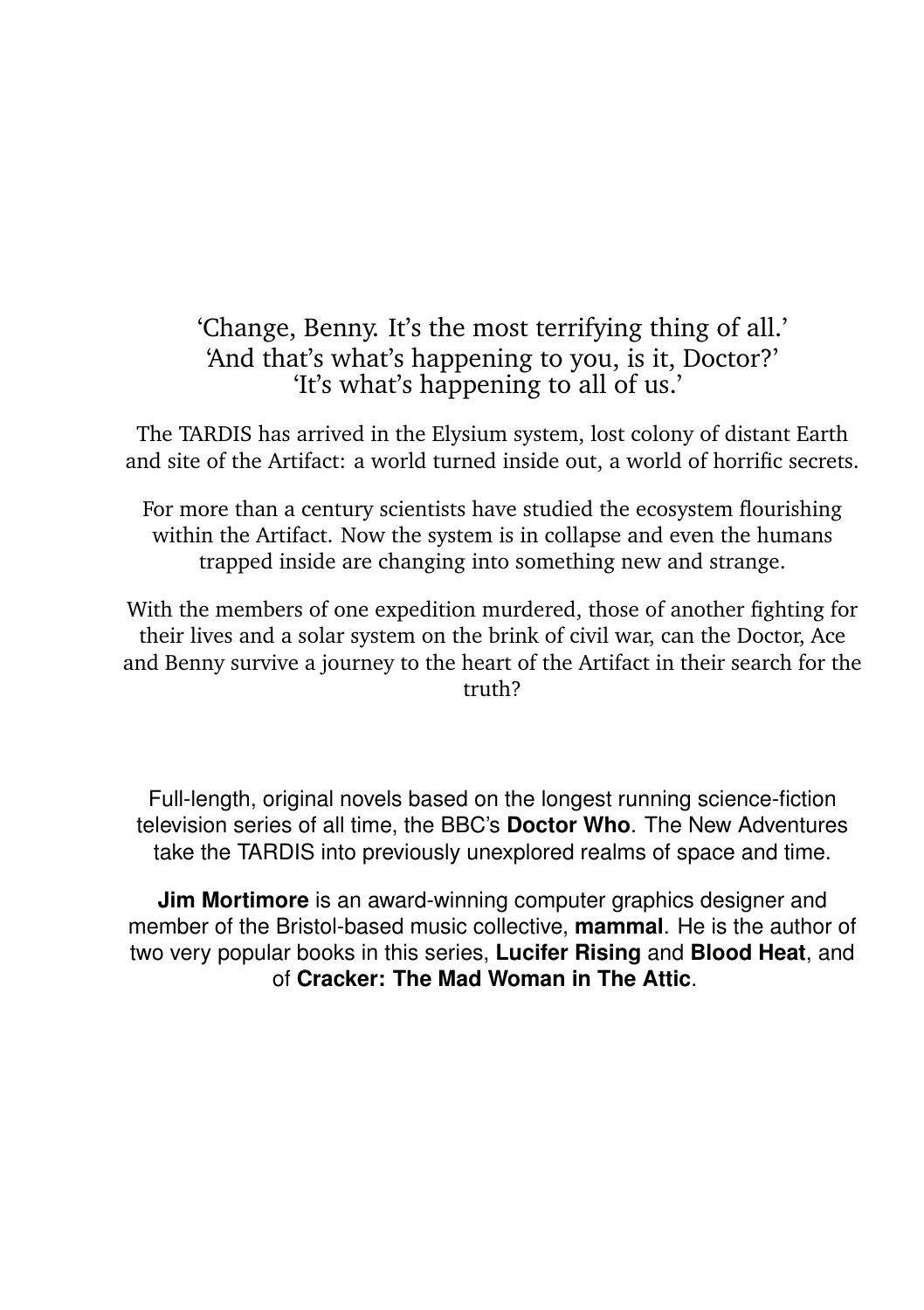

## PARASITE

### Jim Mortimore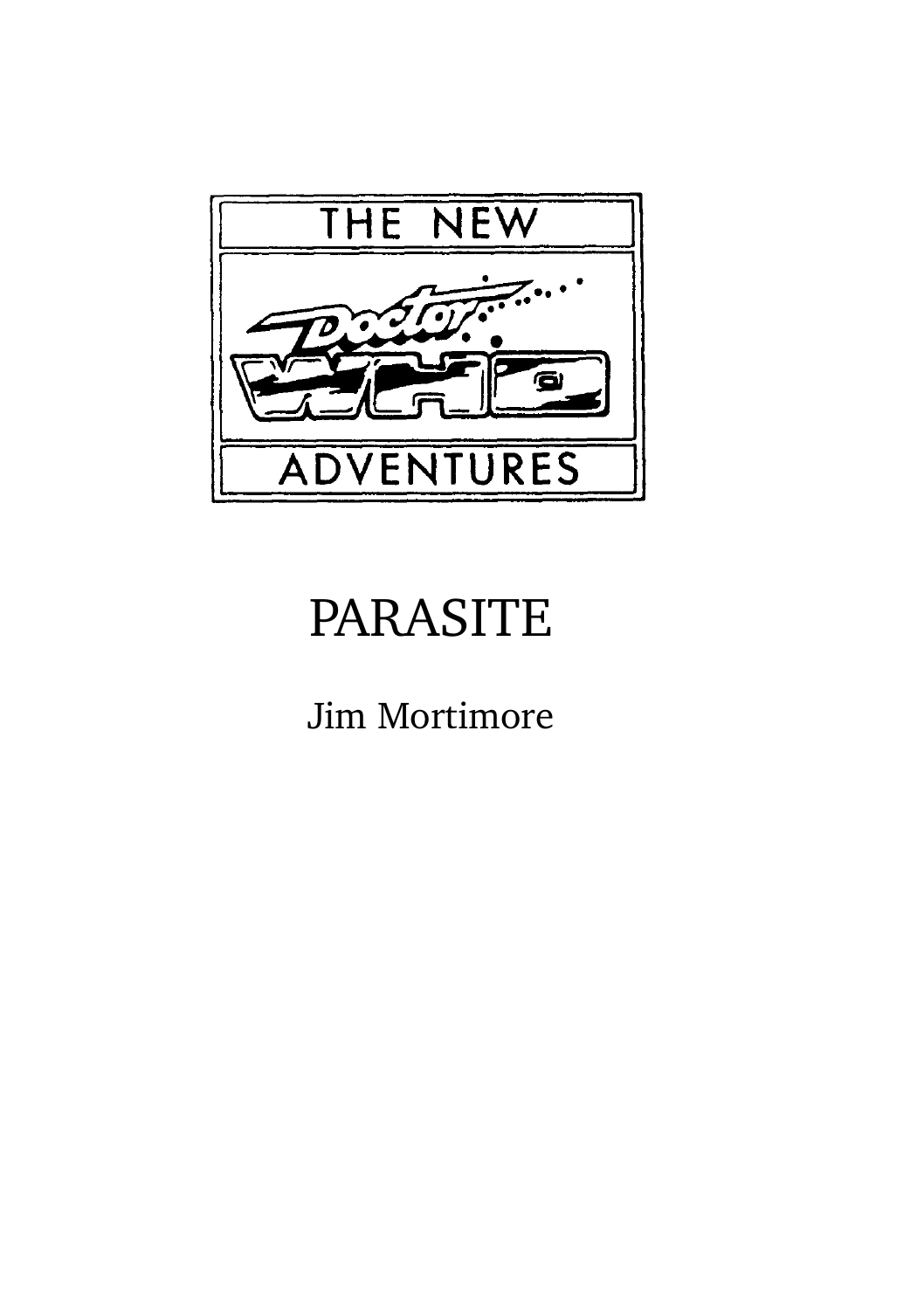First published in Great Britain in 1994 by Doctor Who Books an imprint of Virgin Publishing Ltd 332 Ladbroke Grove London W10 5AH

Copyright © Jim Mortimore 1994

The right of Jim Mortimore to be identified as the Author of this Work has been asserted by him in accordance with the Copyright Designs and Patents Act 1988.

'Doctor Who' series copyright © British Broadcasting Corporation 1994

Cover illustration by Paul Campbell

ISBN 0 426 20425 5

Typeset by TW Typesetting, Plymouth, Devon

Printed and bound in Great Britain by Cox & Wyman Ltd, Reading, Berks

*All characters in this publication are fictitious and any resemblance to real persons, living or dead, is purely coincidental.*

This book is sold subject to the condition that it shall not, by way of trade or otherwise, be lent, resold, hired out, or otherwise circulated without the publisher's prior written consent in any form of binding or cover other than that in which it is published and without a similar condition including this condition being imposed on the subsequent purchaser.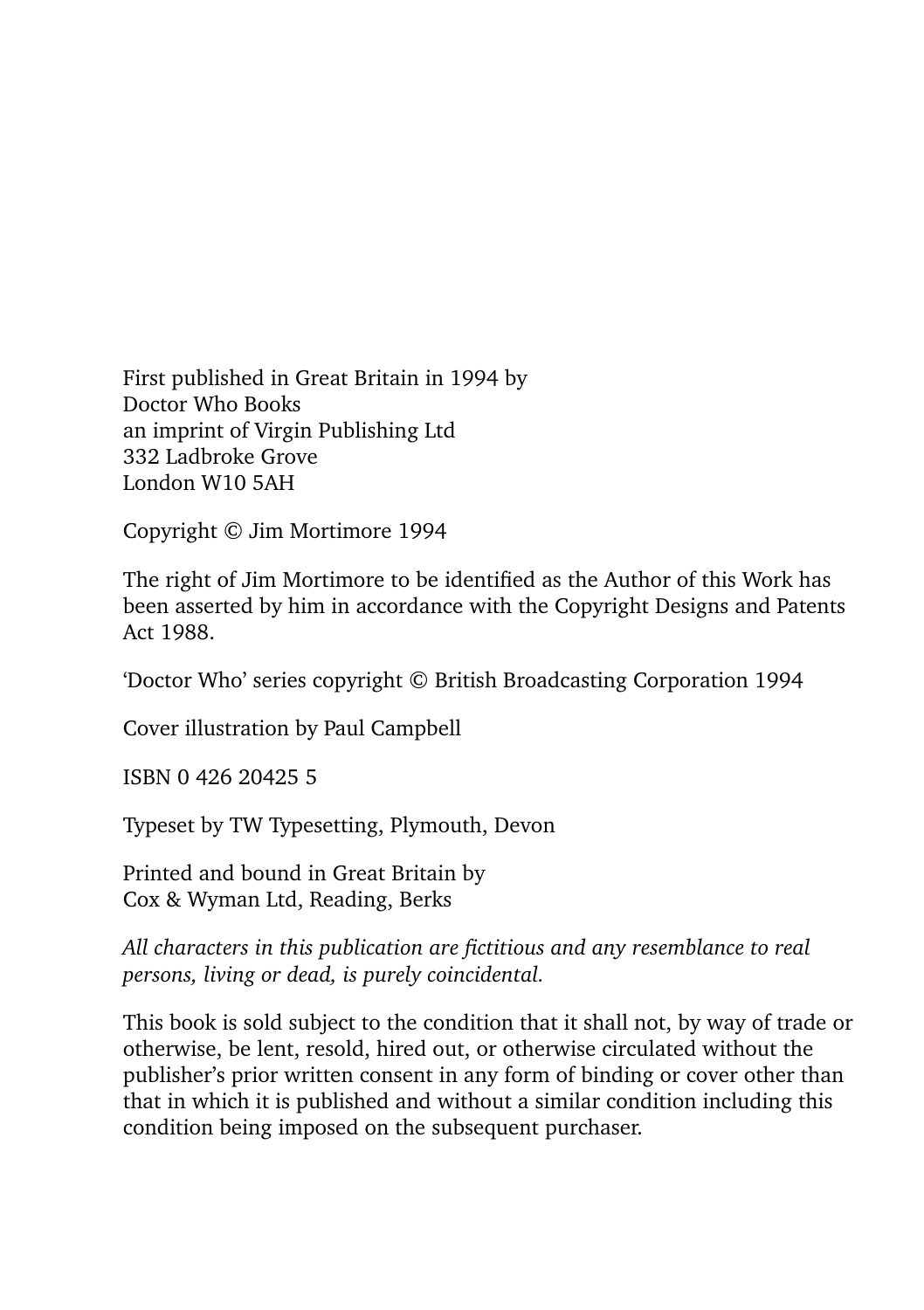For Jon and Alison and Thomas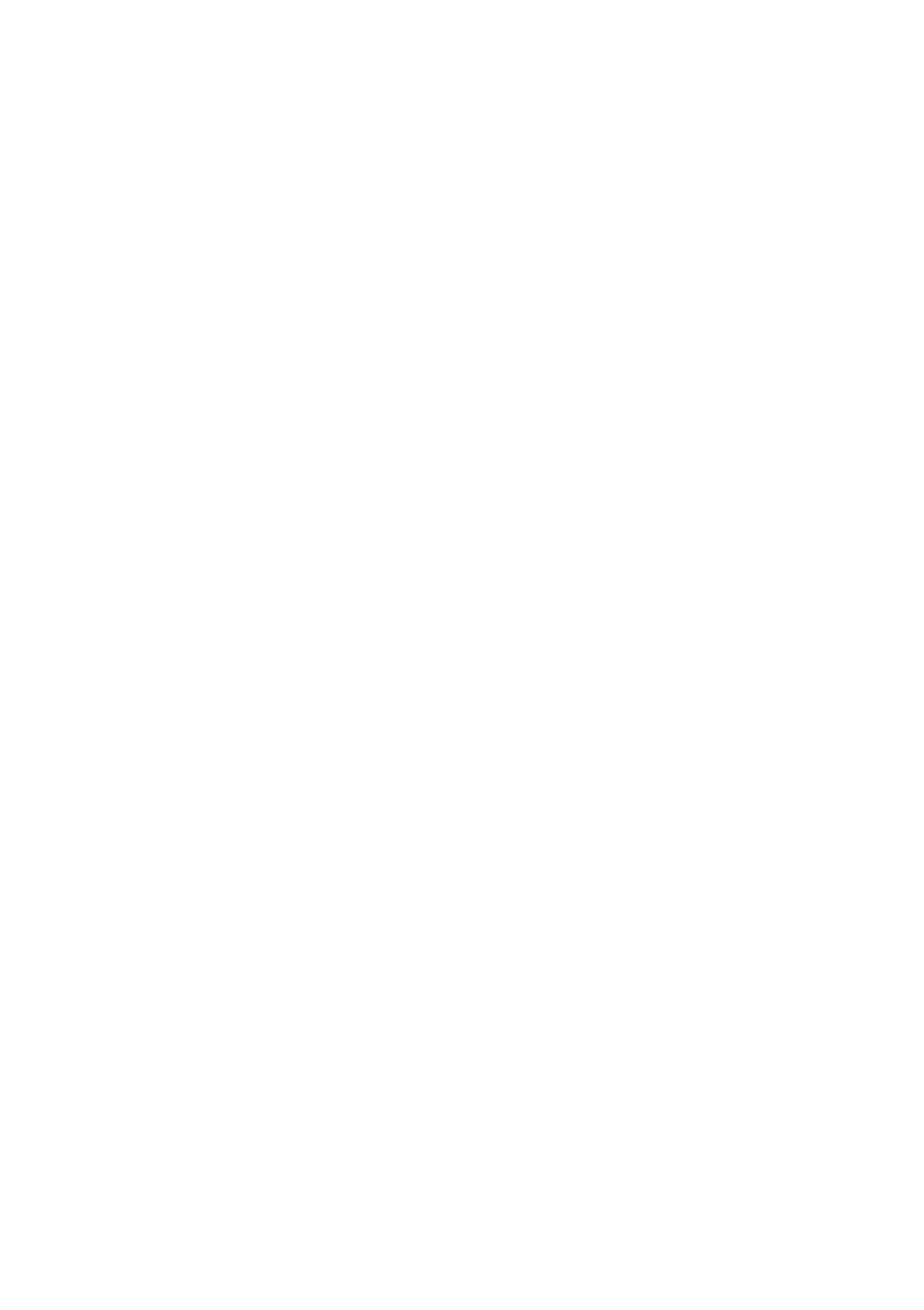### Contents

| Dispersal Phase       | $\mathbf{1}$     |
|-----------------------|------------------|
| PART ONE: Infestation | 5                |
| $\mathbf 1$           | $\boldsymbol{6}$ |
| $\sqrt{2}$            | 13               |
| 3                     | 17               |
| $\overline{4}$        | $18\,$           |
| PART TWO: Incubation  | 25               |
| $\mathbf 1$           | 26               |
| $\overline{2}$        | 34               |
| $\sqrt{3}$            | 42               |
| $\overline{4}$        | 46               |
| 5                     | 51               |
| 6                     | 57               |
| $\overline{7}$        | 62               |
| $\, 8$                | 68               |
| 9                     | 71               |
| $10\,$                | 76               |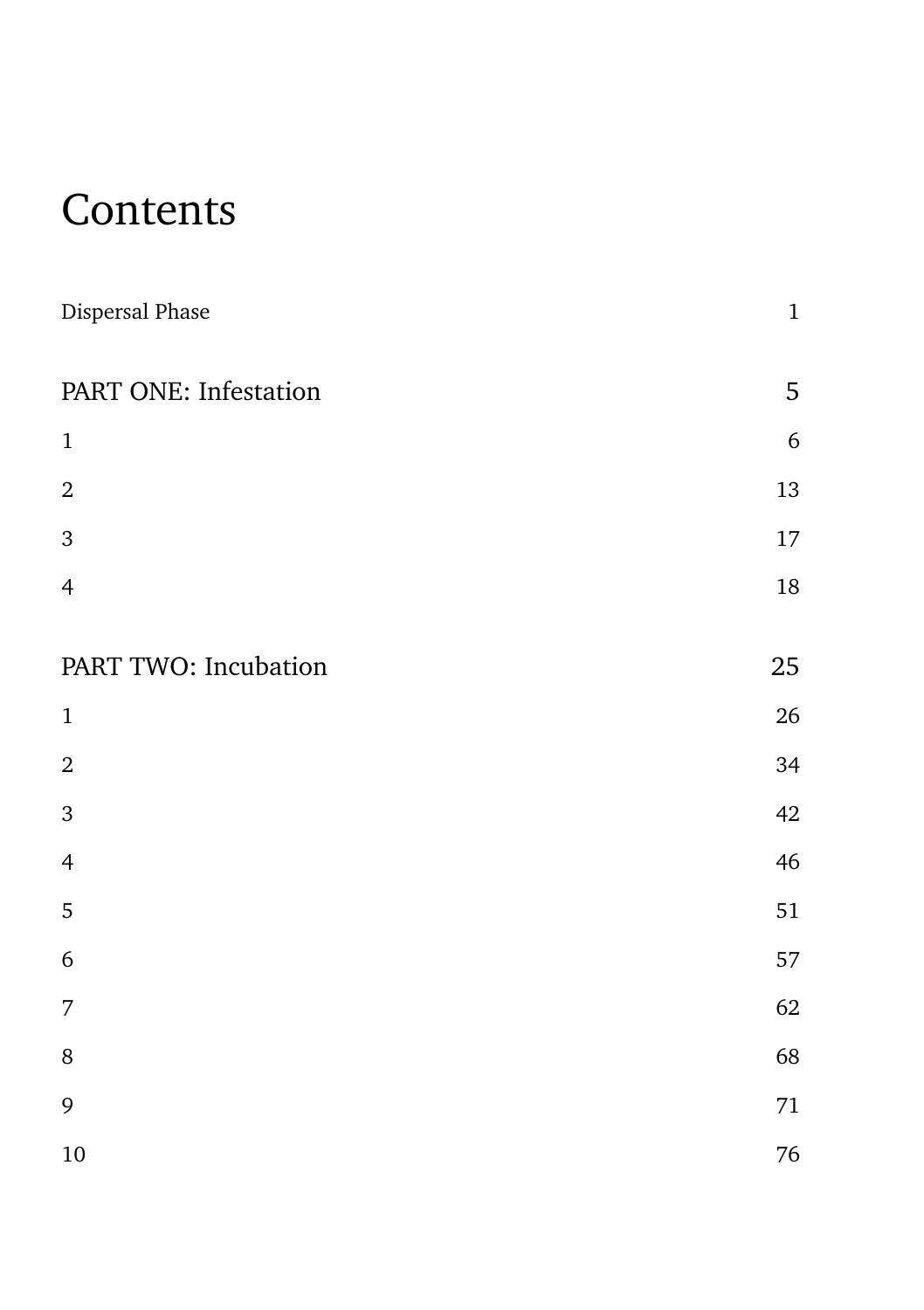| 11                        | 80      |
|---------------------------|---------|
| 12                        | 90      |
| 13                        | 97      |
| 14                        | 108     |
| 15                        | 122     |
| 16                        | 133     |
| $17\,$                    | 139     |
| 18                        | 152     |
| 19                        | $157\,$ |
| 20                        | 161     |
| 21                        | 165     |
| 22                        | 175     |
| PART THREE: Metamorphosis | 181     |
| $\mathbf 1$               | 182     |
| $\overline{c}$            | 187     |
| 3                         | 194     |
| $\overline{4}$            | 197     |
| 5                         | 204     |
| 6                         | 208     |
|                           |         |

 $7 \t212$  216 220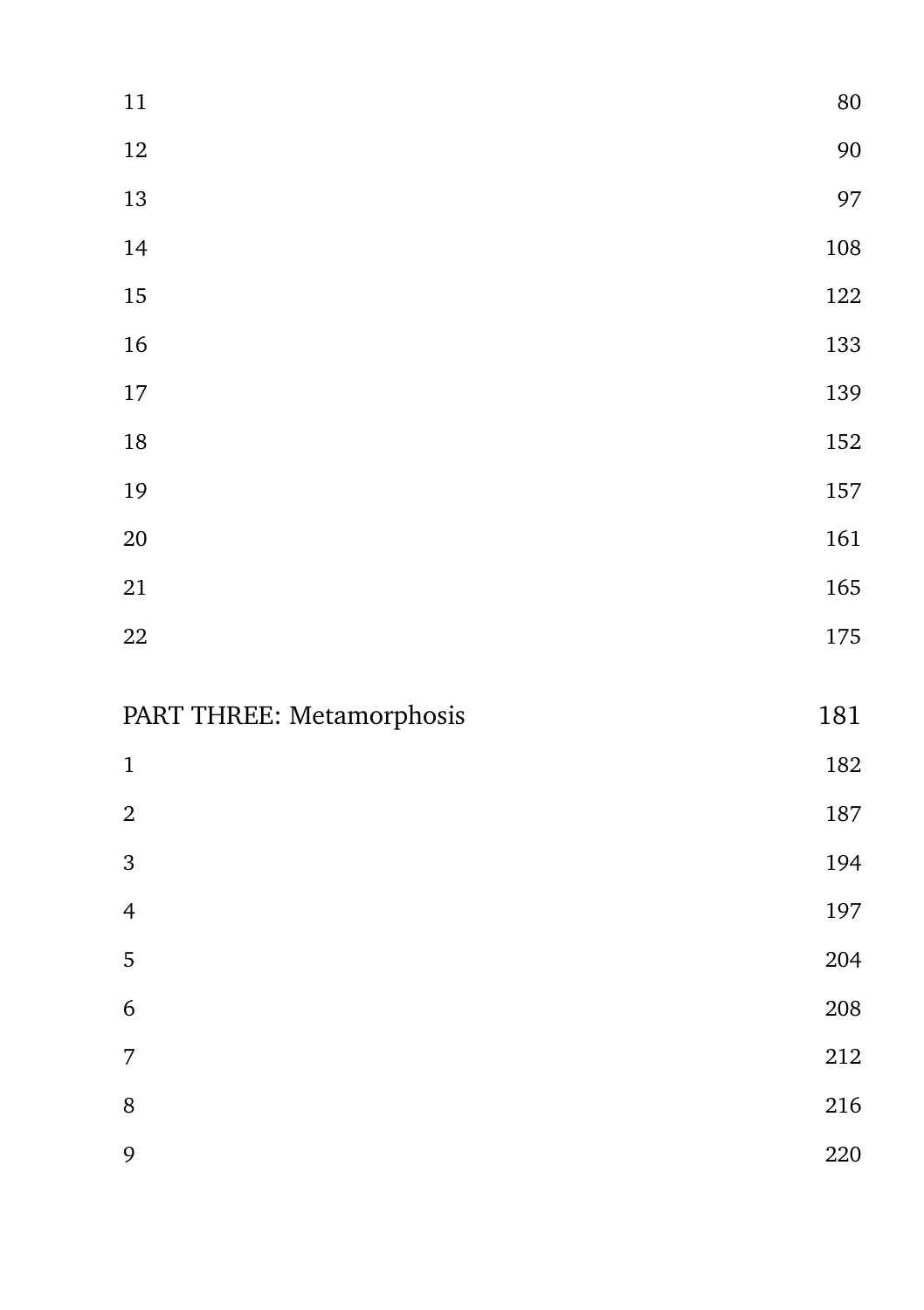| 10               | 223 |
|------------------|-----|
| 11               | 224 |
| 12               | 224 |
| 13               | 224 |
| 14               | 225 |
| 15               | 225 |
| Dispersal Phase  | 227 |
| Acknowledgements | 231 |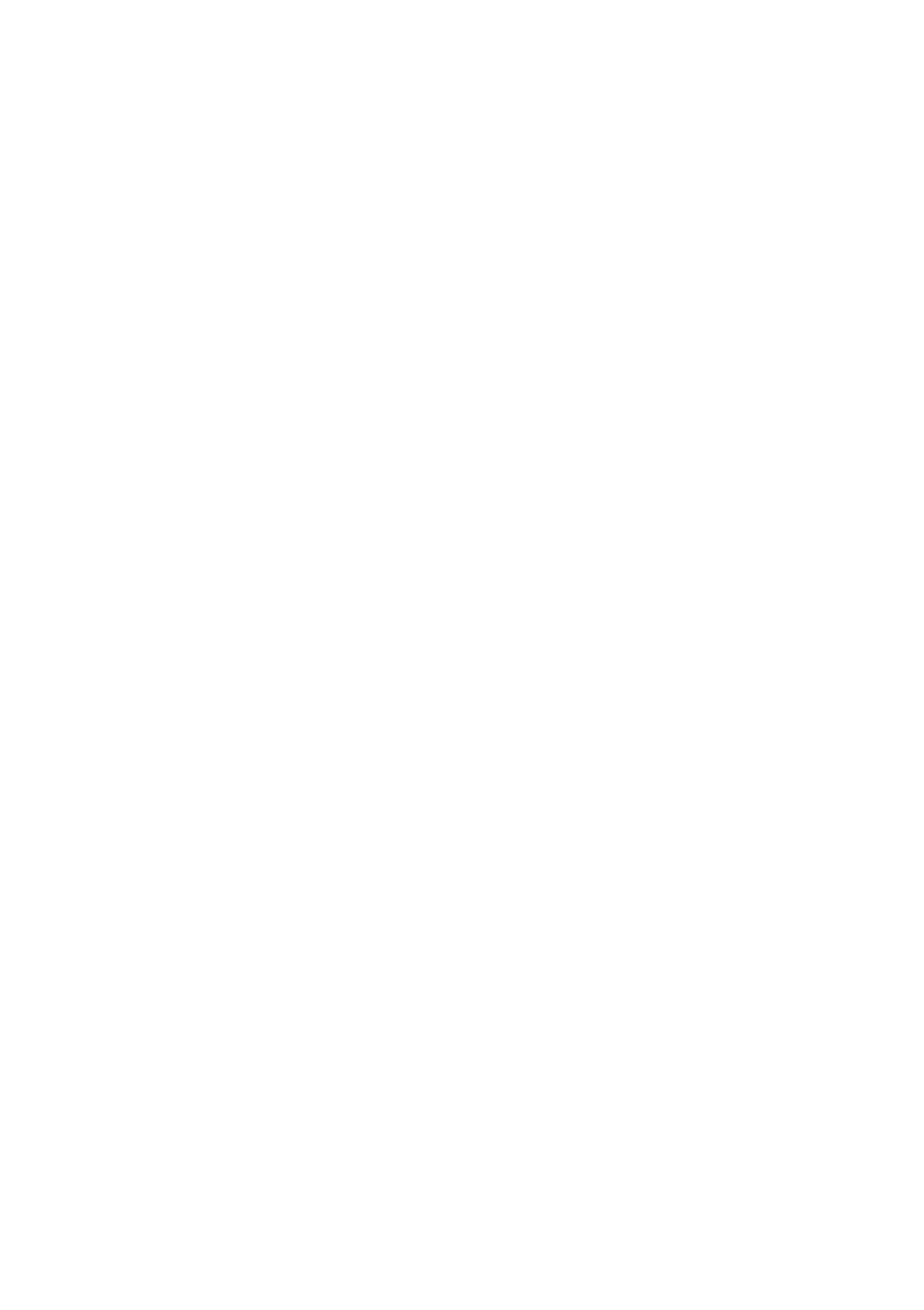### <span id="page-10-0"></span>Dispersal Phase

The attack had left Sonia Bannen with a broken arm and ribs, and bite marks in her face and hands. The pain was awful, but the pain inside was worse: the knowledge of how easily they'd taken her, how near she'd come to death.

Her death, and therefore her son's.

Mark was where she'd left him when she'd gone foraging. A tiny bundle whose cries were easily swamped by the distant screams of the mob, the roar of collapsing buildings, a tiny, wriggling bundle of life tucked away among bags of rubbish which had been left split and scattered in an alley by the uncaring, the desperate, the starving.

Sonia dragged herself through a mess of trash to the baby, sobbing aloud at his cries. Alive. Still alive. That was all that mattered. Mark was still alive in a city that was dying around them. Still alive. Somehow in this madness, this hell on Earth, she would keep him that way.

The baby clutched at her broken arm as she scooped him up, and she moaned with pain. The baby picked up on her emotion, began to wail. That was no good. Someone would hear him. Find them. Find them and –

Suppressing the thought by concentrating on her pain, Sonia began to stumble through the rubbish. She ran along the side of the multi-storey car-park she'd chosen as a temporary hide-out, stopped at the end, poked her head out into the street.

Nothing.

But the roar of the mob was close. Somewhere close. Maybe only one burning street away.

Smoke spiralled into the air. A building collapsed in a storm of brick and timbers. The sun smashed down out of a cloudless sky. She was flooded with heat, she *was* the heat, outside and in.

The heat took her back to the starport. The pads and the ships. Salvation. Last ship off the pad. Alex at the airlock, jammed into a mass of people, fighting to reach her, screaming to reach her, and then at the very threshold of the ship came the look on his face: the hesitation laced with fear. Their fingertips brushed as the crowd pulled them apart, a last touch, a lifetime jammed into the space of a fingerprint. She'd screamed for him as the mob pulled her away. Begged him to pull her back to safety. Ten steps from the lock would have been enough. But he hadn't come. And she couldn't relinquish her grip on the baby to fight the mob that had grabbed her.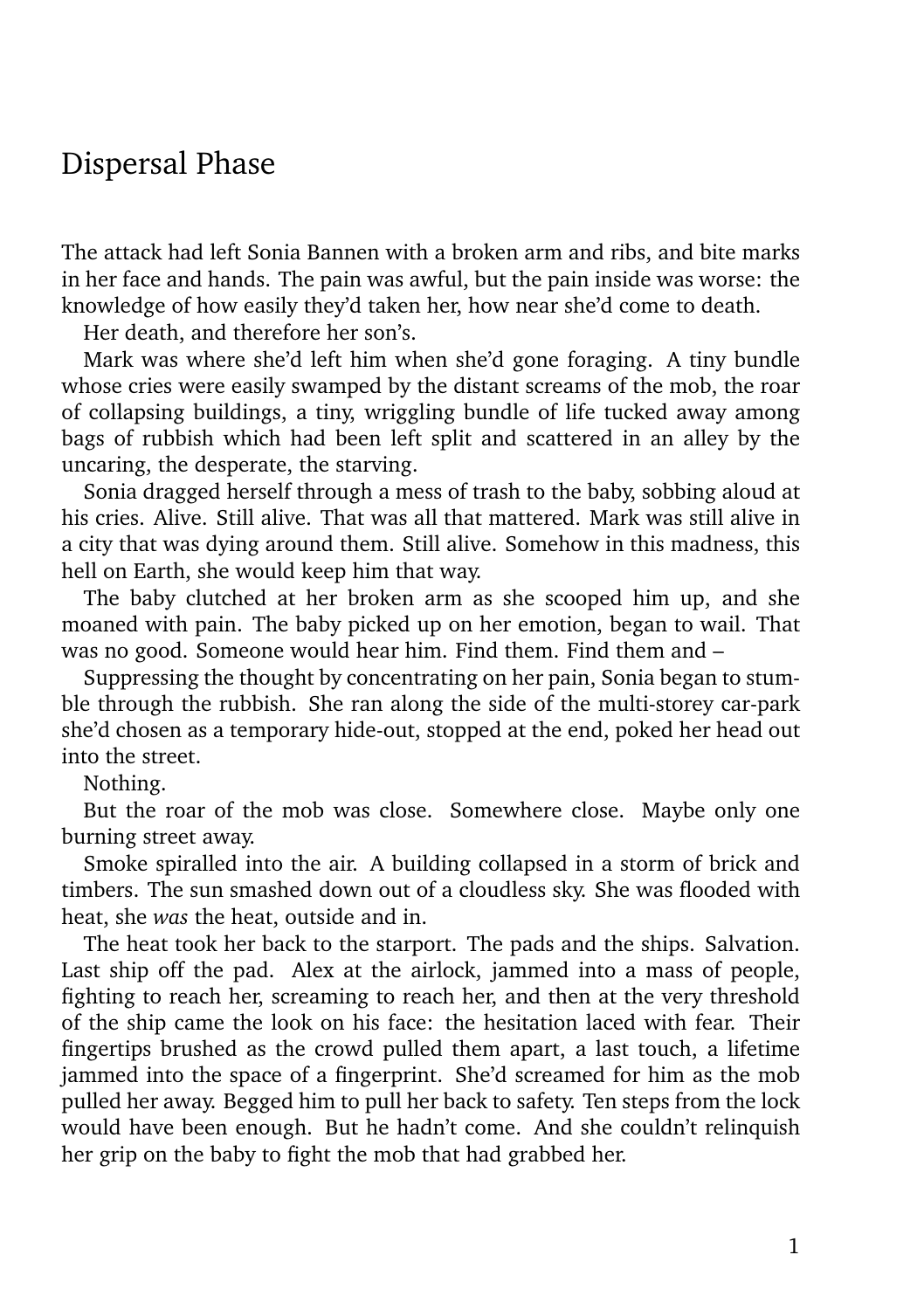Then fear had bloomed across Alex's face as the mob surged towards the lock, changed to horror as the lock sealed and the ship wafted upwards, taking him away from them, as the glow of the antigravs burned his last expression into her mind.

Not love, not fear.

Pleading.

*Forgive me,* the look had said. *Dear Lord forgive me for not coming back for you.*

And he'd left them to the starving mobs.

He'd *left* them!

And now they were running, fugitives in a city brought to its knees by greed and political short-sightedness, defenceless against the mobs who wanted more than just to kill them. The short-term solution had backfired with a vengeance and now Mexico was paying the price. As she was paying the price.

Sonia lurched to another corner, stumbled around it. The townhouse was near. Perhaps there was some remnant of authority to whom she could appeal –

Then all thought of salvation fled, her mind numbed as her legs slowed.

The street into which she turned was full of people. The mob. The beast.

It turned to her, sensing her weakness, and she divined its thoughts. Here was the prey. Crippled. Dying.

Here was food.

For a moment she was still and silent, face to face with the beast. Then the silence was broken. Not a roar, not a scream. A sigh. She heard the breath of the beast and it broke her.

She ran.

Absurdly she expected noise. Loud, a storm of sound, anger, terror; there was nothing except the gentle patter of footsteps on the shattered concrete coming closer and closer.

The breath of the beast was hot on her neck when the bell rang, shattering the silence as the crowd surged around her. And suddenly, as if the bell were a trigger, noise surged around her; the angry screams her mind had blocked, the clatter of running feet, the cries of her son.

But above it all, the bell.

The bell.

The mission.

The church.

The sound put new strength into her, moved her limbs, a jerky rhythm, one step, two, up, up higher. And she was on a marble apron, a flagged yard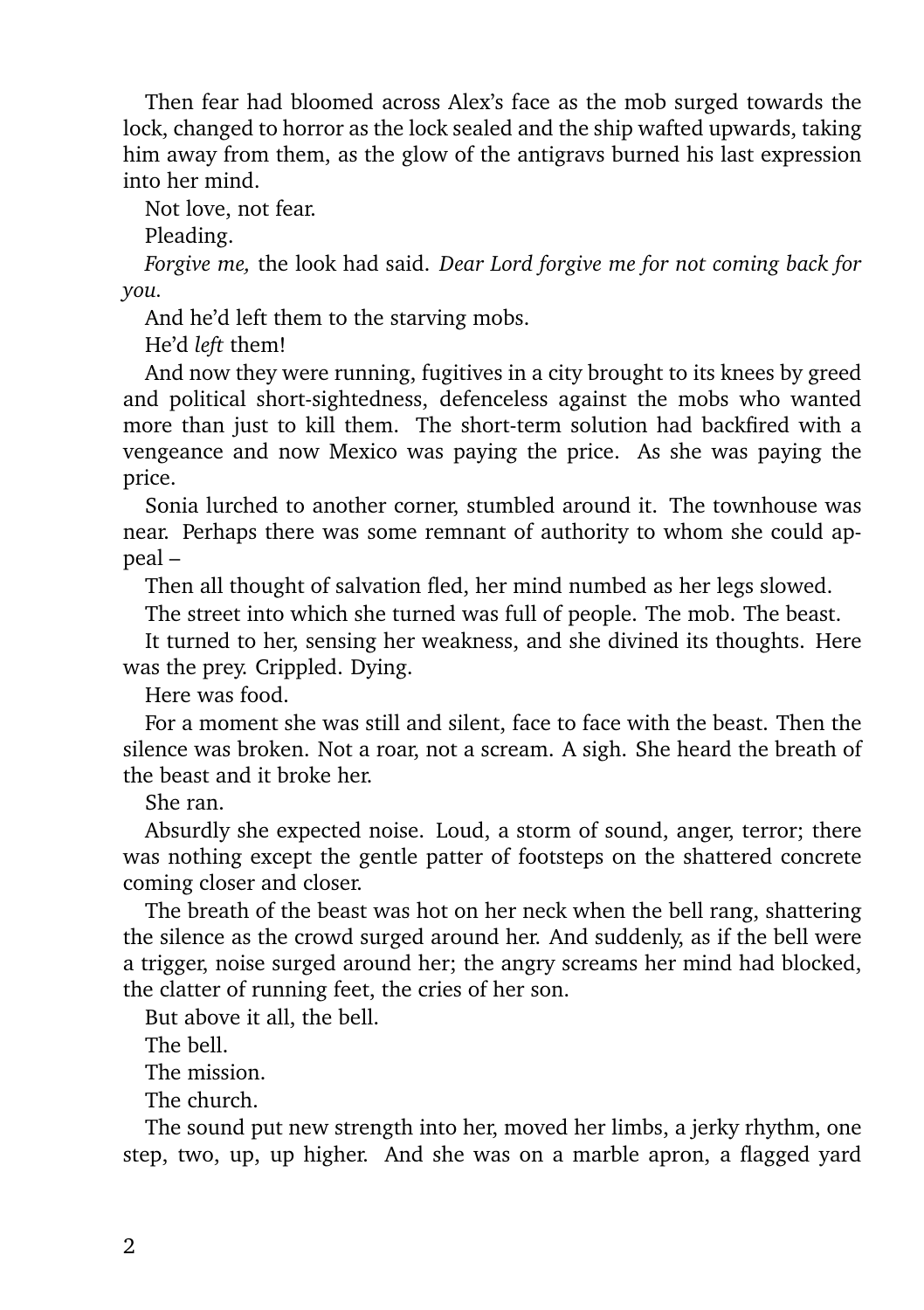before the entrance to the church, and behind her the beast surged at the foot of the steps, its breath quickening in anticipation. In anticipation of her.

And the entrance to the church arched open to reveal a silver-clothed figure. A priest.

And Sonia Bannen, forty-seven years old, a strong woman not yet in her middle age who had never pleaded for anything, begged for life.

The priest bent towards her, his appearance stilling the movement of the beast. How long would the calm last? A moment? Two? A few seconds?

Sonia tried to climb to her knees. Something snapped in her chest, a sharp pain drilled through her. Blood filled her mouth and a hysterical voice screamed in her head, *a rib that was a rib through my lung and blood and oh Lord it hurts so much and please don't let me die I don't want to –*

The priest spoke: 'Will you take communion?'

Her face stretched in a hysterical smile.

*– dying with blood all over me, holes in me, teeth marks in me and he wants to know if I'll –*

'Will you take communion?'

Sonia shook her head.

*– already believe. Different religion. All the same when you're dying anyway –*

The priest looked past her to the beast. It was restless now, she could feel it. Feel the heat of it on her back. She lifted her son towards the priest, felt her chest explode with ragged heat as the broken rib burrowed deeper into her.

*– son. He has no religion, he's too young. Take him, make him believe. Just save him, please, just –*

Unable to make the words come out, Sonia collapsed as the priest took the baby from her arms. She sobbed as he moved back into the church, tears of despair and joy together. Joy won out as the arch of the church closed behind the priest and she laughed, the movement sending a scalding pain through her chest and a fresh flow of blood to her mouth.

She was still laughing as the beast surged up the marble steps towards her, took her, opened her, scattered her as it had the rubbish in which she had hidden her son, and for the same reason.

Sonia Bannen lived just long enough to see the church lift into the sky on the gentle pressure of antigravs, bearing her son away to a new life.

As her eyes followed the church into the sky, in the moment before life departed, she saw a face shielded by a cream fedora and framed by a crookhandled umbrella stare out at her from the belly of the beast. A face that crumpled with horror, sympathy, a rage of powerlessness. In her mind the face was that of her husband, Alex Bannen. She smiled forgiveness and saw the figure begin to cry.

Sonia died with her son's name on her lips.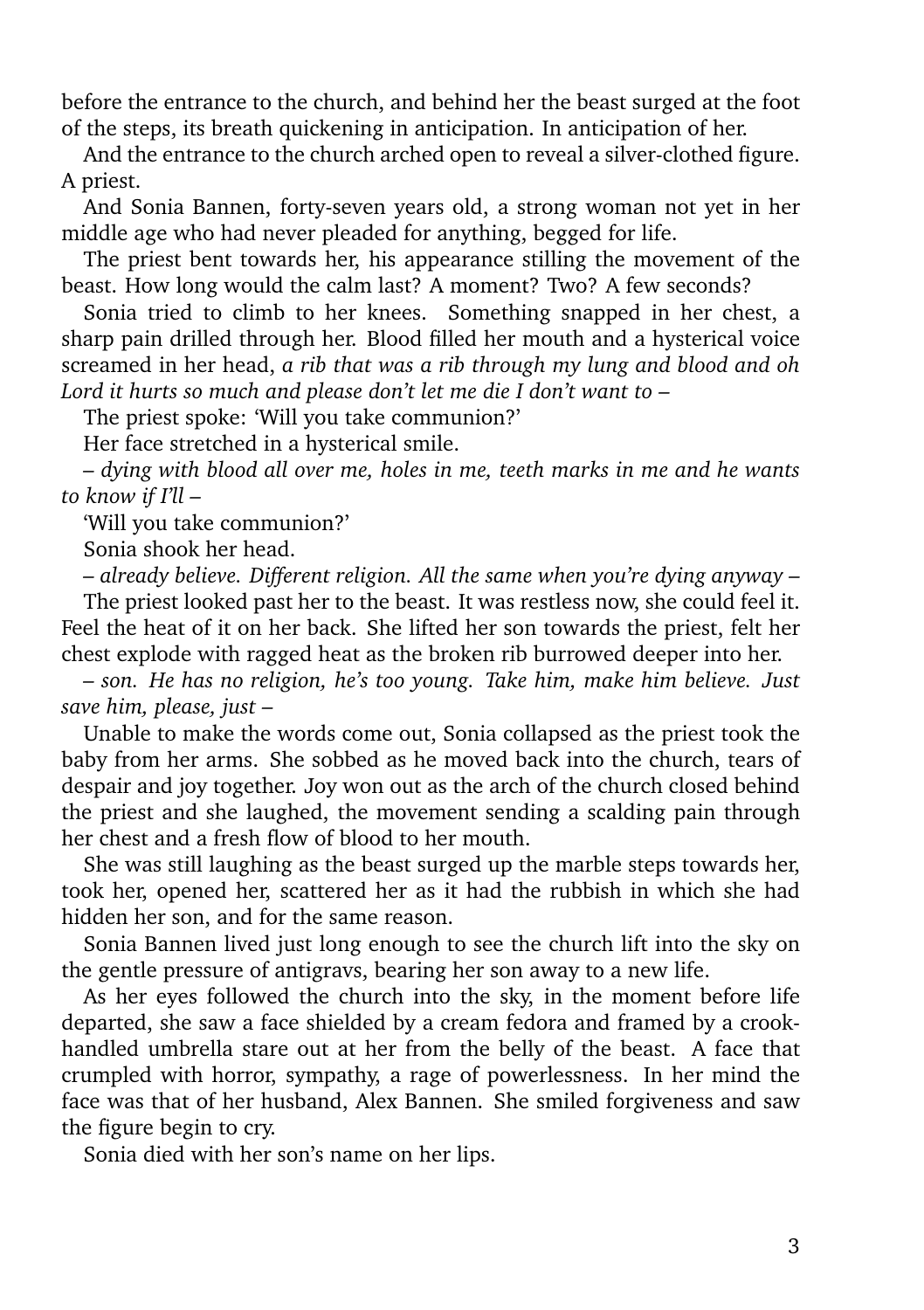Inside the watching figure something died as well.

And in the burning streets of Mexico the beast turned on itself and began voraciously to feed.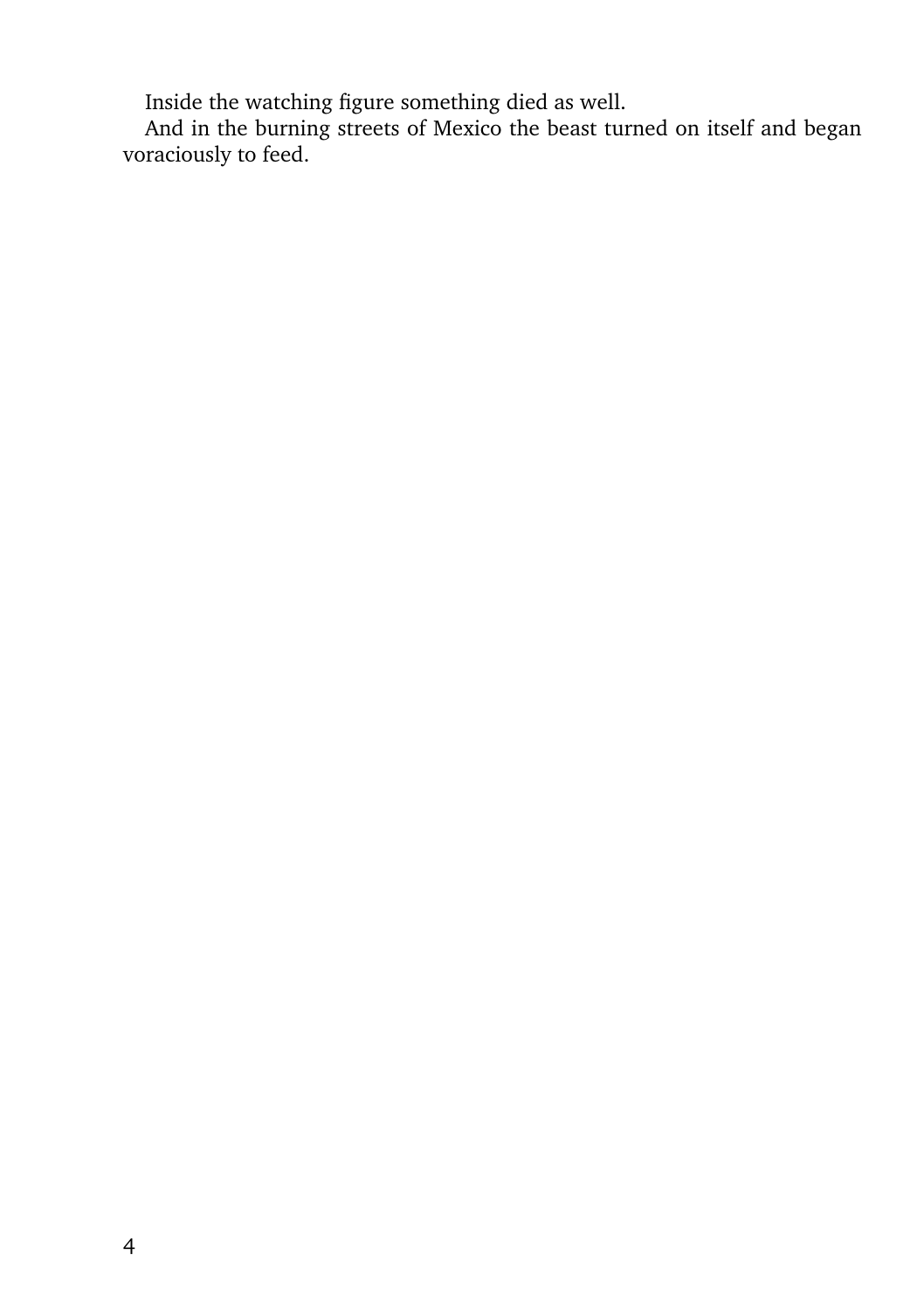<span id="page-14-0"></span>PART ONE Infestation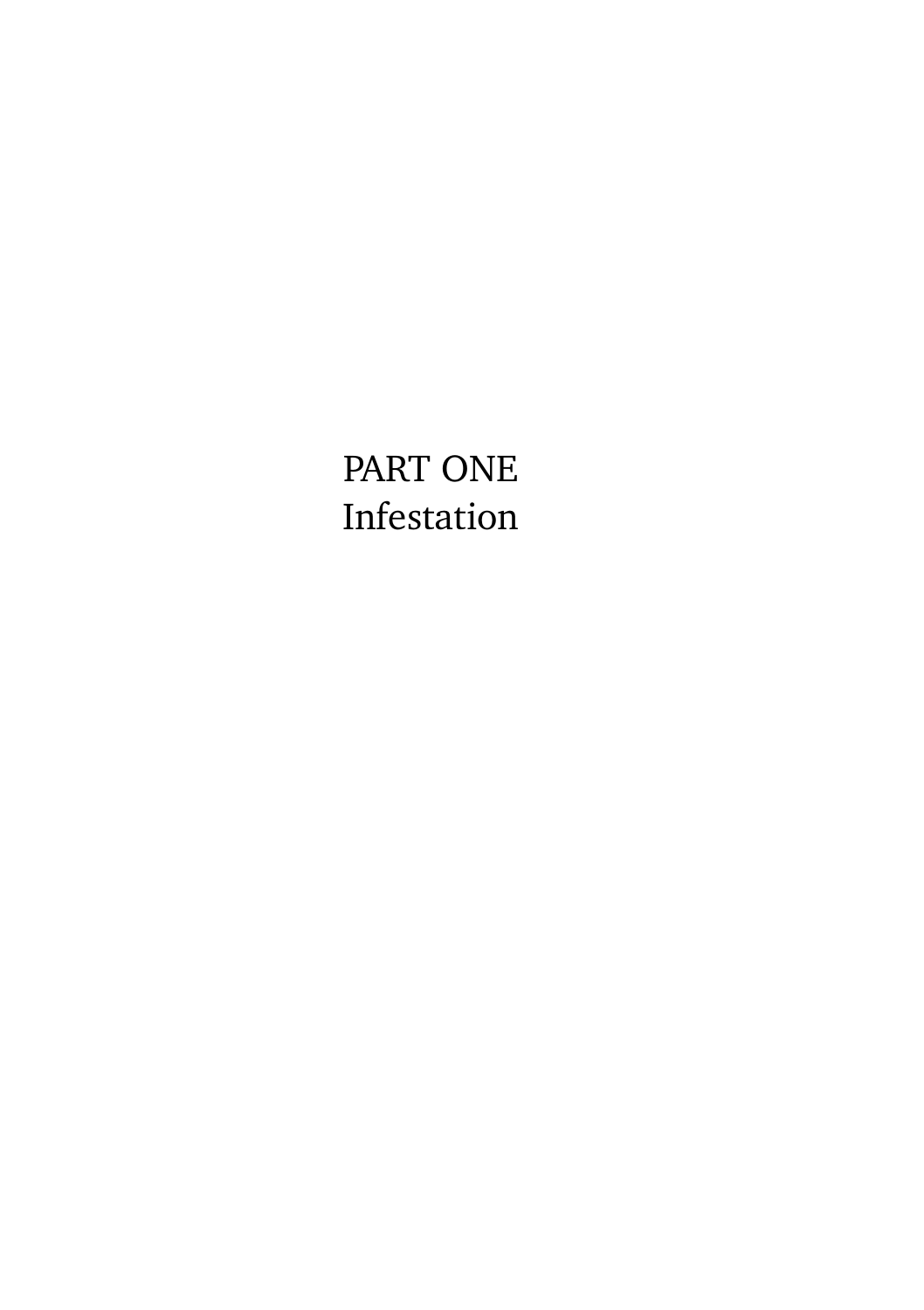<span id="page-15-0"></span>Benjamin Green began his last day as a human being on the loading dock of the Ranger shuttle, staring up to where the ocean surged against mountainsized lumps of rock that were drifting several kilometres above his head. The water was alive with bioluminescence, so bright that even this far from the waves the colours strobed painfully against his eyes. The sight overwhelmed him so that for a moment he didn't notice the woman drifting towards the shuttle to meet him.

'You're gaping.'

Green renewed his grip on his briefcase and allowed himself to be ushered from the shuttle's artificial gravity field. The tiny puddle of white light, the only white light in his surroundings, shrank around him as the boarding hatch closed.

'Hello. Yes. It's just –'

'– rather more than any words or pictures could convey, right?'

'You could say that.'

The woman grinned as she introduced herself, offering a hand coloured pink, green and gold in quick succession by the iridescent waves. 'Benjamin Green? Sahvteg Mudan. Toytown's botanist. I suppose you did take the antizero-G nausea medication I suggested?'

Green looked slightly embarrassed, mumbled something beneath his breath. He shook Sahvteg's hand without looking away from the spectacle of the ocean looming above his head. As he watched, something shaped like a twin-bodied manta shot clear of the water, internal organs pulsing inside a skin which could have been made from flexible glass. Green watched with interest, waiting for the creature to curve back into the ocean. After a minute he realized it wasn't going to; in fact it seemed as much at home above the waves as beneath them, banking, curving, diving upwards with open jaws to gulp at glimmering prey.

Sahvteg laughed. 'Come on. Captain Urquardt's itching to leave. There'll be plenty of time to study everything once we get to the camp.'

'Oh. Oh yes. Of course.' Green allowed himself to be pulled clear of the shuttle, which turned to fly swiftly back towards the pumice-textured disc of the main interchamber wall looming mountainlike through the hazy air behind them. Within moments the shuttle had dwindled to the size of a toy. He watched it fade into the distance, remaining lost in thought long after it vanished completely amidst the strobing interior of the Artifact.

After a momentary silence Sahvteg tugged gently at his sleeve and he began to tumble slowly. Ocean and sky began to swap places.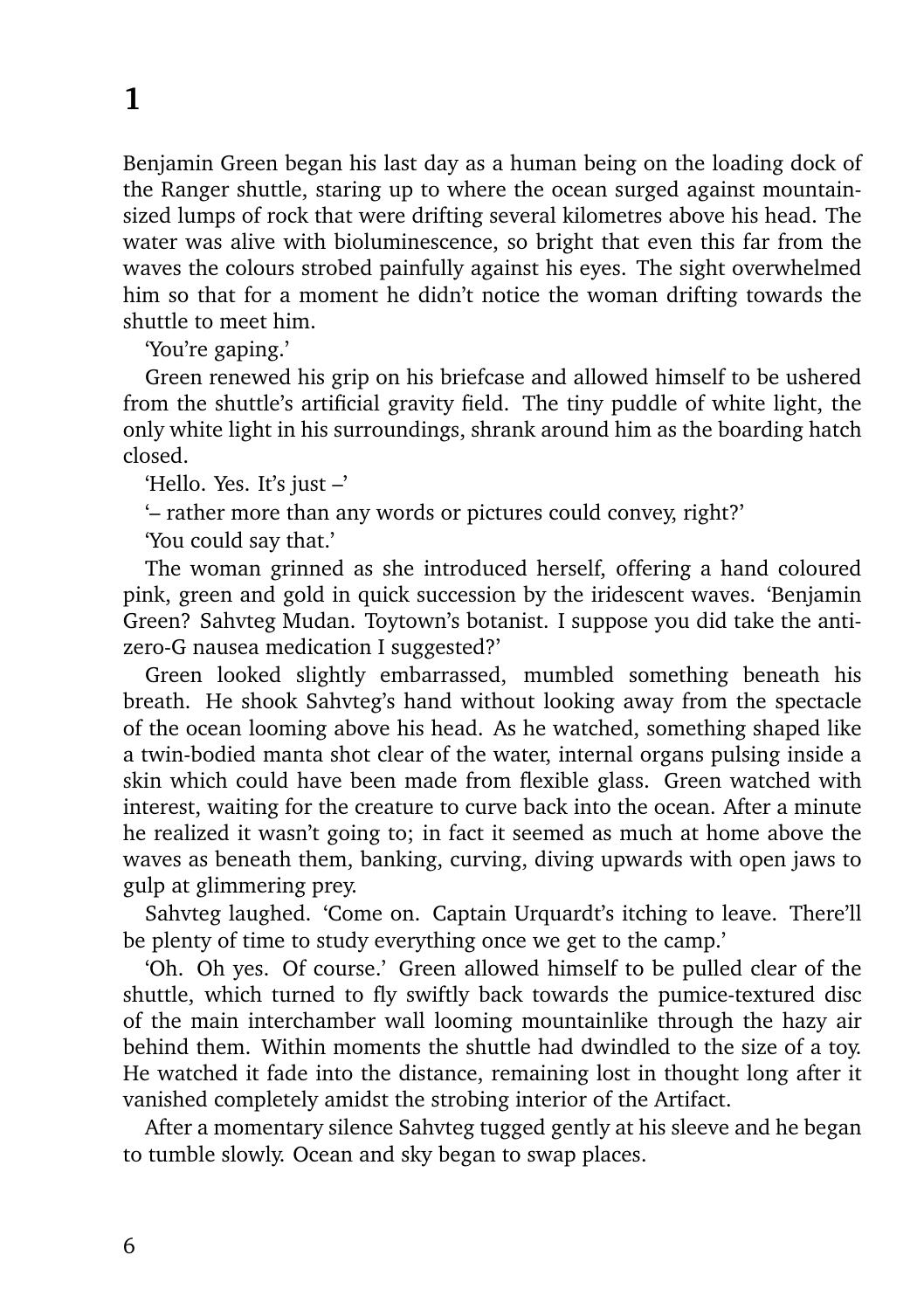'Penny for them?' Sahvteg's hand waving in front of his face finally drew his attention away from their surroundings. Now that he took the time to look, he saw the woman was on the young side of middle-aged. Her hair was tied sensibly back and she was dressed in a loose jacket and coveralls, both of which seemed to be all pockets. Her face was attractive in a square sort of way, the space around her eyes loaded with laughter lines, the eyes themselves deep and thoughtful. Her body movements were relaxed, confident. She was obviously familiar with her surroundings, not at all unsettled by the fact that both of them were rotating slowly around each other as a result of her gentle tug on his arm. For a moment he wondered if she had even made the gesture deliberately, as a way of unsettling him, giving herself the advantage. Then he dismissed the thought; she seemed too confident for that. He smiled openly in reply to her question. 'Just thinking. That shuttle was my last link with the outside universe.'

Sahvteg nodded sympathetically. 'I know what you mean. Hit me like that too, first time inside. You get used to it.'

'That's OK for you to say: you're an old hand. I'm just a 'puter pusher.'

'Trust me. Any problems you have will pass.'

'Hm. Tell that to my stomach.'

'Aha! So you didn't take the AZG medication. Naughty.'

By now the ocean had assumed a more normal relative position beneath his feet. The vast tract of water no longer looked as though it was going to come crashing down on him, although he still had to fight to overcome the vertigo induced by being so many kilometres 'above' it. Most peculiar of all was the horizon: to the left and right it was at least a normal distance away, say several hundred kilometres, but ahead ... well, there normality simply came to an end. Ahead there *was* no horizon: the ocean stretched out for thousands of kilometres, eventually narrowing into the purplish haze which he knew must be the second inter-chamber wall.

Feeling the need for a change of scenery, he glanced above his head, fixing his gaze on what appeared to be dusky brown clouds shot through with the ever-present bioluminescence.

'What gives the clouds their colour?' he asked.

Sahvteg laughed as she took hold of his upper arm and manoeuvred to stop their tumble. 'They're not clouds, they're the rim forests.'

'You mean they're trees?'

Sahvteg brought them to a relative standstill. 'Well, more like severalhundred-kilometre high mushrooms, but we call them trees.'

He shook his head slowly, felt the movement transmit itself along his body. 'What a place.' He looked 'down' again, past his wobbling feet. 'Just how wide is the ocean?'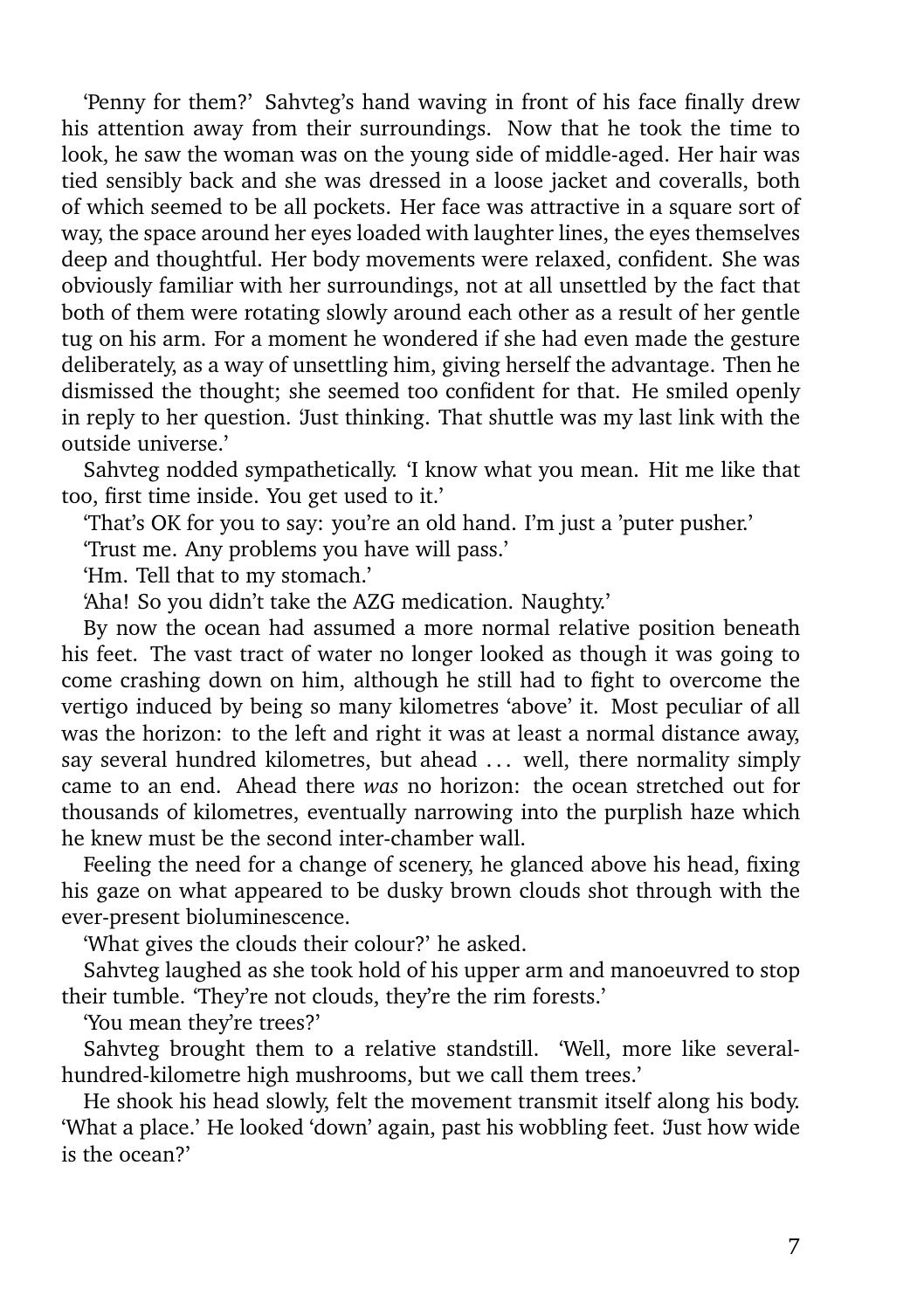Sahvteg shrugged, her movement causing the jacket she wore to billow gently. 'Ballpark estimate's about eight or nine thousand kilometres diameter here in the first chamber. The Tsien-Lowells are planning an expedition to check that figure but nothing's finalized yet. There are problems.'

'Financial?'

'Physical. Funnelstorms whipped up where the rim forests meet the water. Asteroid reefs. Some of the more –' she hesitated, '– awkwardly disposed life forms.'

'Here be dragons.'

'Exactly.' Sahvteg uncoiled a long nylon whip from her waist and flicked it carefully towards a drifting clump of vegetation. The whip caught and she tugged gently on it. 'Catch hold!'

Green took hold of Sahvteg's belt as she pulled smoothly on the whip, sending them drifting towards the airbuggy she had moored about half a kilometre away. They moved slowly past the tangled clump of vegetation and Green had ample opportunity to study the multitude of species clotted together in a loose sphere, as well as to appreciate how his eye had been fooled by the distance into thinking the clump was smaller than it was. What he had taken to be flowering ferns were really trees some fifteen metres high. No, he corrected himself, fifteen metres *long*: there could be no up or down, high or low in an environment with zero gravity. The trees sprouted radially from the central mass and fanned gently as the clump drifted through the air. Blobby strings of light, like pearls, trickled along the edges of the thin branches, spiralling into the flowers. Green stared at them, fascinated. Were the lights an aid to pollenization? Or merely bizarre decoration?

Sahvteg unhooked the whip as they drifted past the clump of vegetation, coiling it in preparation for snagging the buggy's mooring pole. Catching his look, she said, 'Most things here are bigger than you think. And everything is bigger than it looks.'

Behind them the manta that Green had been watching earlier flashed out of the sky and swallowed the clump of vegetation whole, before banking and diving back into the ocean.

Green swallowed hard as the air displaced by the manta's twin bodies pummelled them. 'You don't have to tell me that twice!' he yelled above the sound of rushing wind.

Sahvteg laughed. 'If you could only see your face. That was just a baby.'

And Sahvteg was right, he thought, as they climbed into the roofless cockpit and she began to pilot them through the Artifact. It was as if the night-time hemispheres of twenty planets had been turned inside out and rolled into a cylinder of inconceivable dimensions containing within it a slightly narrower cylinder which was the ocean.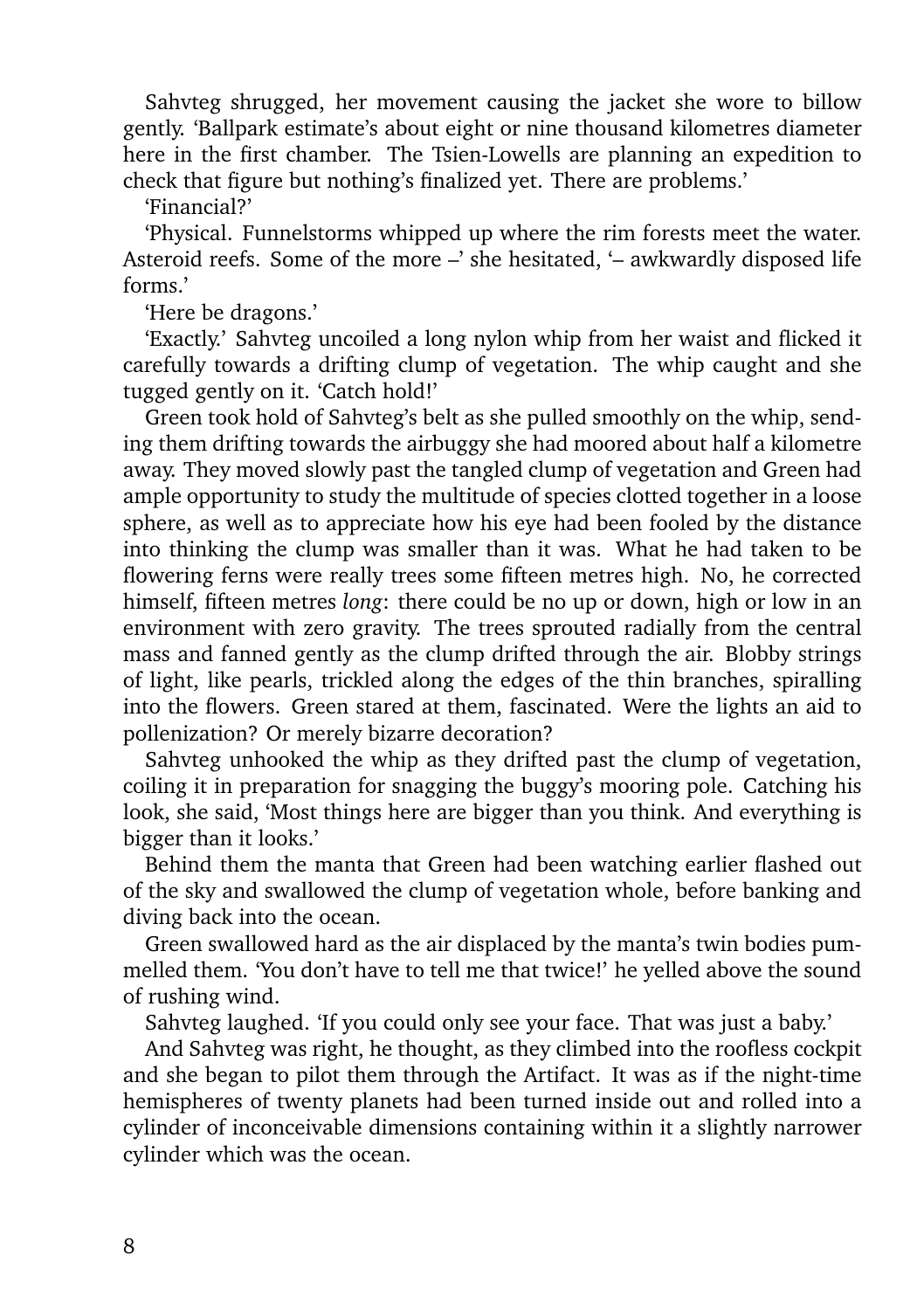He knew it was the lack of gravity which made it possible for everything to grow so large. Everything was big here. From animals like the manta, to the ocean, the trees, the orbiting rocks, some of which were the size of small continents and proper ecological systems in their own right, subsets of the larger environment that was the first chamber.

He also realized that until this moment everything he knew had been merely information imparted to him by a friendly stranger. It wasn't experience, wasn't something he'd *lived*. But as Sahvteg sent them skimming towards the ocean, and the rush of exotically scented air strengthened against his face, he began to get an idea of just how big things here could really be, what living here could really involve. On his home planet, he liked to surf. He enjoyed the wildness of the sport, a total contrast to his political life. The sad thing was that on Elysium the opportunities to surf came few and far between, snatched between this debate or that policy meeting. Here on the Artifact, it seemed that he could surf whenever he liked – assuming he could build a board, of course – and also assuming he could cope with waves several hundred metres high, compared to which the most frightening winter tides on Elysium were no more than ripples in a rockpool.

'How do you like the scenic route?' Sahvteg called above the sound of the waves.

He gazed around at the rolling waves exploding beneath them, overhead at the vast glimmering clouds that were really forests hundreds of kilometres deep, to the rear towards the mist-wreathed interchamber wall, and ahead to where the first chamber narrowed into the distance, and grinned. 'Take us nearer the water,' he said impulsively.

Sahvteg caught the grin, feigned nervousness. 'Well, I don't know about that. Safety regs, you know –'

'I wrote the safety regs,' said Green in precise tones, 'while sitting in a postmodernist designer office in a government building in the middle of a landscaped park on the safest planet in the entire solar system.' He raised his voice above the sound of the waves. 'To hell with the safety regs!'

'I hear that.' Sahvteg snugged her safety belt a notch tighter and shoved down on the steering bar. The buggy shot towards the ocean. Clutching his briefcase, his face set in a wild grin, Green found himself shoved back into his seat by the acceleration. In moments he tasted the familiar tang of brine on his lips. A fine spray of water saturated the air. The buggy levelled off and shot forward, accelerating between the ragged tips of hundred-and-fifty metre waves. Green heard a peculiar noise – realized it was the sound of his own voice yelling for joy, overwhelmed by the sheer exuberance of the moment.

He fell silent, grinning sheepishly as Sahvteg shot him a sidelong look. After a moment he shouted, 'I always fancied myself as a bit of a frustrated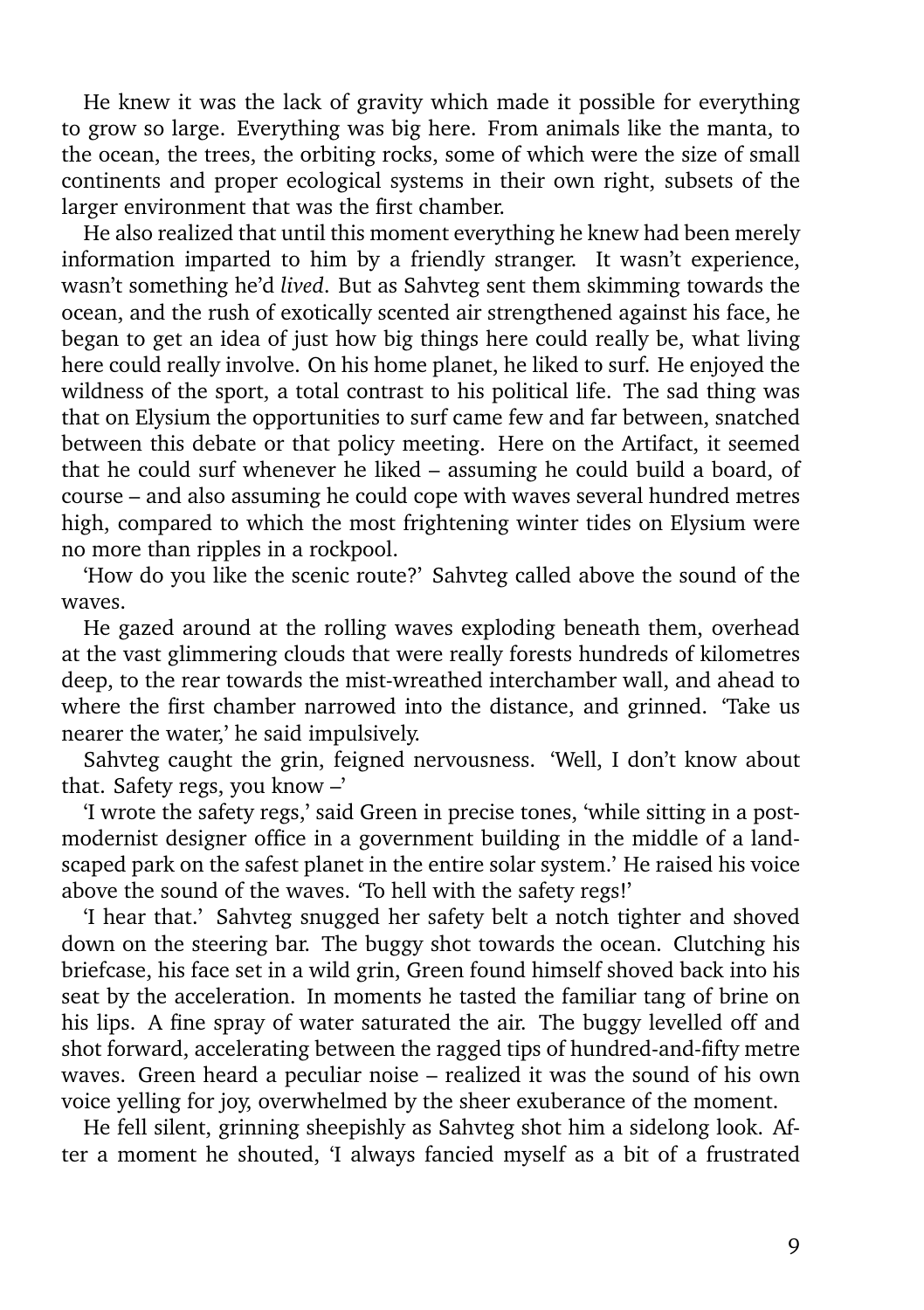frontiersman!'

Sahvteg laughed. 'Sixgun and stetson buried in a briefcase full of political agendas?'

'Something like that, yes!'

The tip of a wave slapped Green in the face. He shook his head, blinking water from his eyes. When his vision cleared he gasped with shock. Less than a hundred metres in front of them the cliff edge of a mountain of rock was thrusting upwards from the ocean, where there had been only water a moment before.

Waves smashed against the rock, battering it as it surged upwards, more and more of its bulk emerging into the air. The pungent, weed-slick sides came rapidly closer. Sahvteg banked the buggy and began to accelerate away from the emerging mountain. More pinnacles of rock began to surge upwards ahead of them. They were caught in a maze of rocky chasms.

Sahvteg guided them between rocky towers, threading the shifting maze at greater and greater speed. Green held on to the safety straps for dear life as the vehicle slithered and bounced through a crashing spray of white water edging the towering columns. Too scared even to close his eyes, he could only watch as Sahvteg took them into a rapidly narrowing gap between two masses of rock. They shot through the gap, clearing the rock surface with about a metre to spare and accelerating out over clear water. He sighed and closed his eyes. Then opened them and looked back. The rock surface began to recede as the bulk of the asteroid came clear of the ocean with a gigantic sucking noise.

'A new rock.' Sahvteg anticipated his question casually, slowing the buggy and angling to gain distance from the surface of the ocean, now swelling into hills with the cataracts of water falling in slow motion from the rock. 'We'll moor an infopack on it tomorrow. Run a check for fossils. There's no telling how long it could have been submerged. Did you see how smooth those channels were worn? If it's been really deep we may gain some more useful data about the interior of the ocean.'

'More?'

'Yeah, as in more useful. The last probe we retrieved was from the middledeeps. Had a whole bunch of fascinating stuff in its memory.' She glanced at Green. 'Stuff that might go a long way towards telling us where the ocean comes from.'

'I see.' Green's knuckles were white against the handle of his briefcase. His stomach was still heaving even though the buggy's flight was now perfectly smooth.

Sahvteg glanced sideways at him. 'What's the matter, cowboy? Not enjoying the ride?'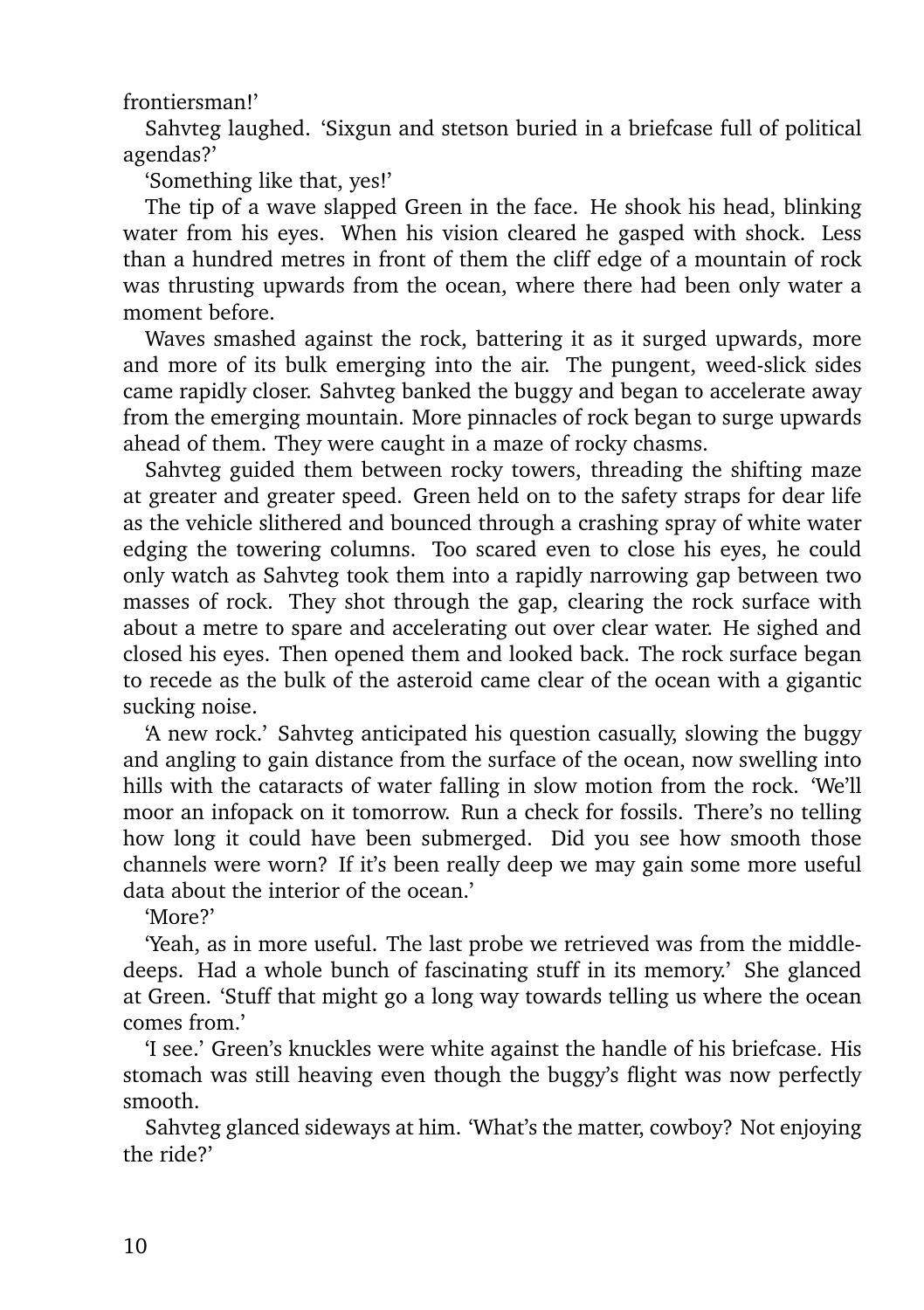He swallowed hard. 'Perhaps I'll have a shot of that AZG medication now, if you don't mind.'

'Sorry; don't keep any with me. It's all back at the camp.' 'Ah.'

'If you want to throw up just lean over the side. I won't be offended. And I hardly think anyone will complain about biocontamination of an alien environment.'

'Oh, good,' Green said weakly. 'I'm so pleased.'

He leaned over the side as the airbuggy sped on, to the sound of Sahvteg's laughter.

By the time they came in sight of the rock where the field camp was moored, he was beginning to feel better. The nauseous feeling hadn't left him, but at least he was beginning to get used to it. Now only sudden movements made him feel sick, and he noticed Sahvteg was careful to avoid those wherever possible. As they approached the rock he saw that it was covered in a thick layer of glimmering vegetation and orbited by shifting reefs of smaller boulders, gravel and vegetable matter, on which a shoal of airborne jellyfish-like creatures were feeding.

'Welcome to the beach.' Sahvteg skilfully guided the air-buggy through a gap in the bands of orbiting matter, towards a small clearing in the trees in which could be seen the metallic shapes of three other parked vehicles. Deferring to Green's nausea, she moored the airbuggy upright relative to the surface of the rock. That put the ocean above their heads again, but he could see there was nothing she could do about that. She clutched the gyros to stabilize the airbuggy, then took his hand and helped him on to the mossy surface.

He stood unsteadily, nodded his thanks, then gazed upwards at the tall, whiplike trees with their many parasol hoods, shimmering with internal light as if they were on fire. The rocky horizon curved away sharply towards the trees on all sides, making him feel he was standing at the top of a very steep hillside back on Elysium, and aggravating his vertigo again. He controlled the sensation with an effort.

Sahvteg led the way towards a break in the tree line that he thought looked artificial. She moved in long, shallow, gliding steps. He followed clumsily, realizing as he did so that the ground he walked on remained level, if rocky, at all times. Intrigued, he glanced back, to see the airbuggy apparently just about to fall sideways into a horizontal band of trees some hundred metres away. He realized this was in fact the opposite side of the clearing, and that when he had been standing there the trees had appeared vertical. 'Where does the gravity field come from?' he asked. 'Surely the rock isn't big enough to generate its own?'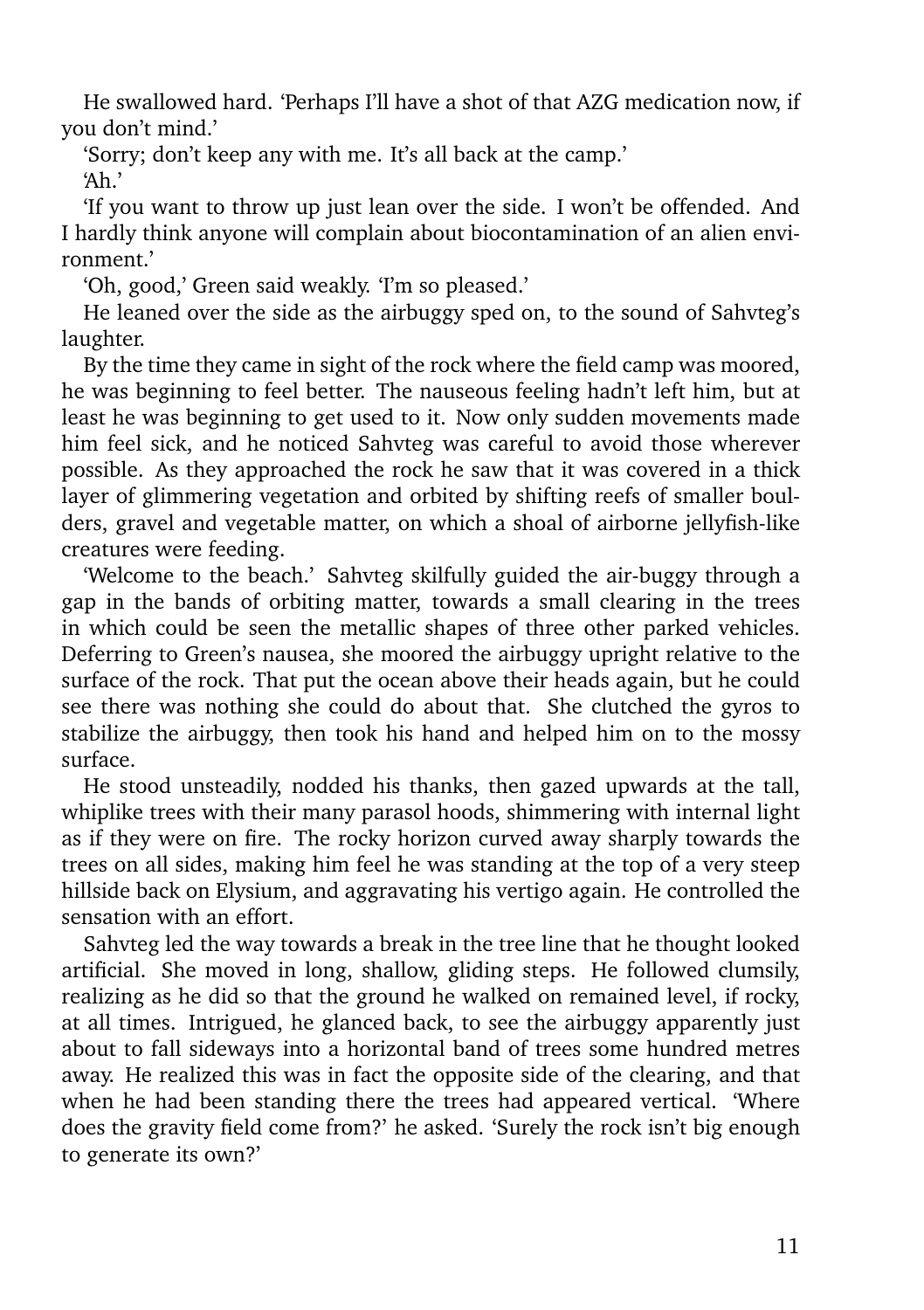Sahvteg shrugged as she walked. 'No idea. Theories abound, mind you. Heavy elements buried in the rock. Natural warpfields. A pinhead singularity. The Tsien-Lowells even speculated the field might be artificial.'

'Oh? Generated by what?'

'They thought many of the larger rocks here might be the eroded remains of the builder-culture cities.'

'Builder-culture? You mean the monkeys?'

'Not a particularly accurate nickname for a race of wheel-shaped marsupial septopeds, but you know the Tsien-Lowells. The idea of a degenerate race responsible for creating the Artifact is an old one, but also a very popular one with the masses. They packaged the theory well though they've never proved it; the name stuck. But I digress. They thought if the theory were true, and the monkeys' ancestors did build the Artifact, excavation might reveal hidden cities with G-field generators, almost exhausted after the passing of so many millennia, buried deep in the rocks.'

'The Tsien-Lowells sound like true scientific romantics.'

Sahvteg grinned. 'Don't panic. There'll be a cure one day.'

'Have they ever found any of these cities?'

'Sadly no. That's what they hope to achieve on their transoceanic expedition.'

'I see.'

They walked on in silence for a few minutes and he took the opportunity to study his surroundings in more detail. The forest was densely packed beyond the path, threaded with light, alive with the sounds of small animals. The trees were thin, incredibly tall and grew in all directions in the low gravity. Their trunks were covered with a wiry mass of branches which lengthened from a couple of centimetres at ground level to several metres further from the ground. Huge, flat parasols edged with light grew randomly from the trunks and branches. He reached out to touch one of the nearer trees. Expecting a surface that was soft and furry like the surface of the fungus they so resembled, he was surprised to find the trunk rigid; he was reminded of a chemical garden he had made as a child by sowing seeds of metallic salts crystals in a large tank of waterglass solution. The difference was that here the trees were bursting with life. And each seemed to move as it was bathed in the nascent glow from its neighbours. Shadows were a transient thing here; the depths of the forest were more brightly illuminated than the actual sky above.

Then a more definite movement caught his eye: standing in a pool of opalescent light was what looked like a silhouetted figure. The light shifted even as he watched, muting from rich scarlet to dim electric purple, so that he couldn't say for sure if it had really been someone standing there or just his mind looking for a familiar shape amongst the shifting tree shadows.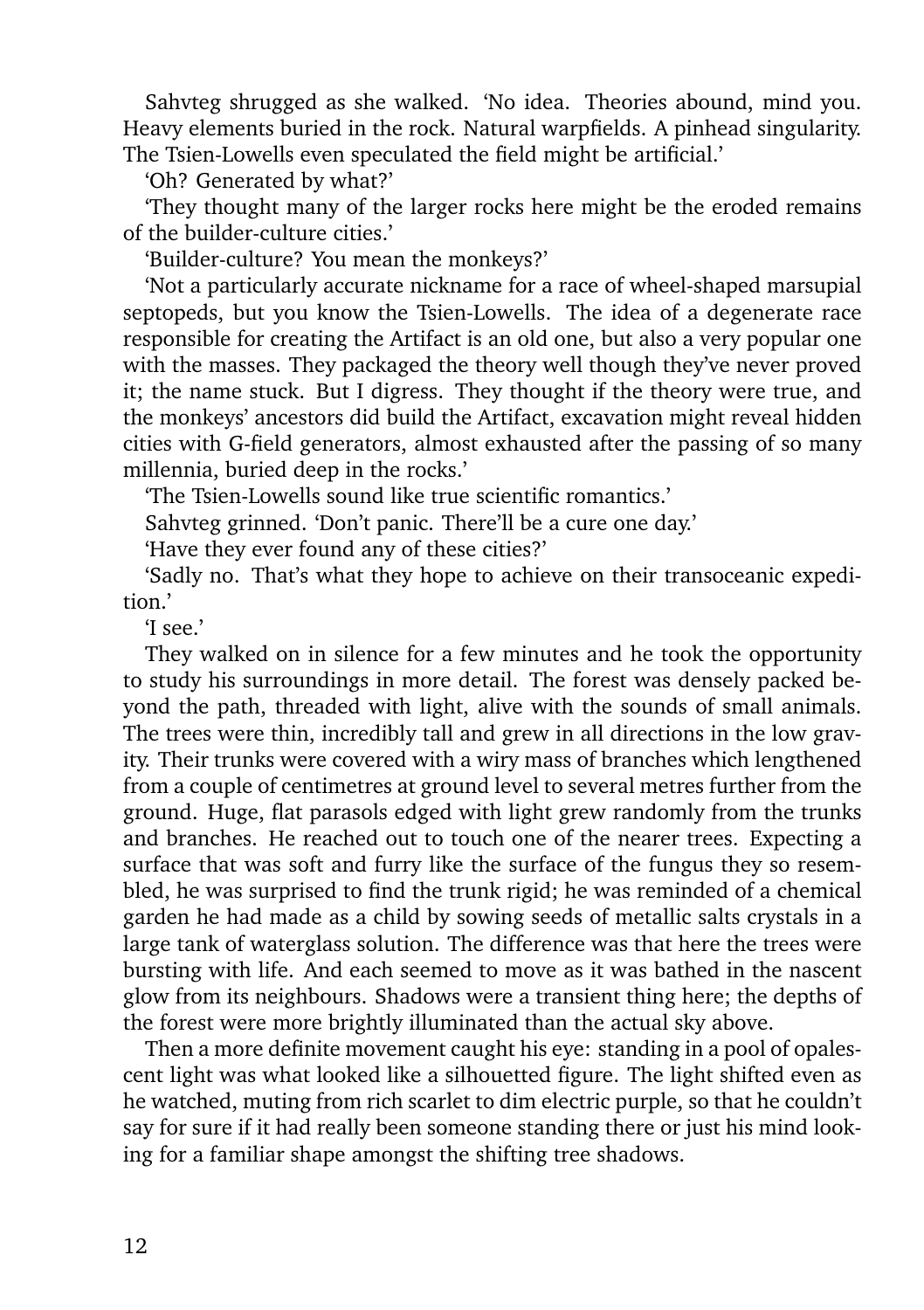He became aware that Sahvteg had turned and was following his gaze. There was a peculiar look on her face, something alien to her normal manner: fear, perhaps, or hatred. Like the silhouetted figure he thought he'd seen, the expression passed too quickly for him to be certain it was any more than a trick of the light. 'Friend of yours?'

'That's Mark Bannen.'

He sensed a coldness in Sahvteg's voice. 'Not a friend then? Part of the team?'

'Independent. Rents a living module from us. He often hangs around in the forests. Won't talk to anyone; won't even eat with us. No one knows how long he's been here or what he's doing. He seems to have his own agenda.'

'An independent scientist, running his own experiments. Nothing unusual in that, surely?'

Sahvteg shivered. 'You're right. He still freaks me out, though.'

He chewed his lip thoughtfully. Sahvteg seemed too confident an individual to be affected to this degree by what seemed no more than a slight personality clash. Then he shrugged. Though it didn't appear to be immediately relevant, he filed the apparent contradiction for later consideration. Until his own situation here was clarified any scrap of knowledge could prove vital.

They resumed walking and soon the path in the trees widened abruptly into another clearing, larger than the first, filled with a collection of polarized glass modules strapped on to catwalks which in turn were bolted to the rock. Inside the nearest module he could see people moving about. One saw them and waved.

Sahvteg waved back. Her mood seemed to improve. 'And now, may I present your living accommodation. Benjamin Green; welcome to Toytown, home of the scientific romance and the shared chemical toilet.'

### <span id="page-22-0"></span>**2**

That evening, inside the large module that served as the mess hall and common-room, he was introduced to the Tsien-Lowells, Alison and Iaine, and he realized the first of his many assumptions about Toytown was wrong: he had assumed from their name that they were a married couple. In fact they were twins. Not identical, true, but close enough nonetheless. Both were on the stout side, freckled, with what could be termed pugnacious expressions. They appeared to be in their late middle-age, although that obviously didn't mean much: either could have been aged anywhere from sixty to ninety-five. Iaine affected the use of a pair of wire-rimmed spectacles, which immediately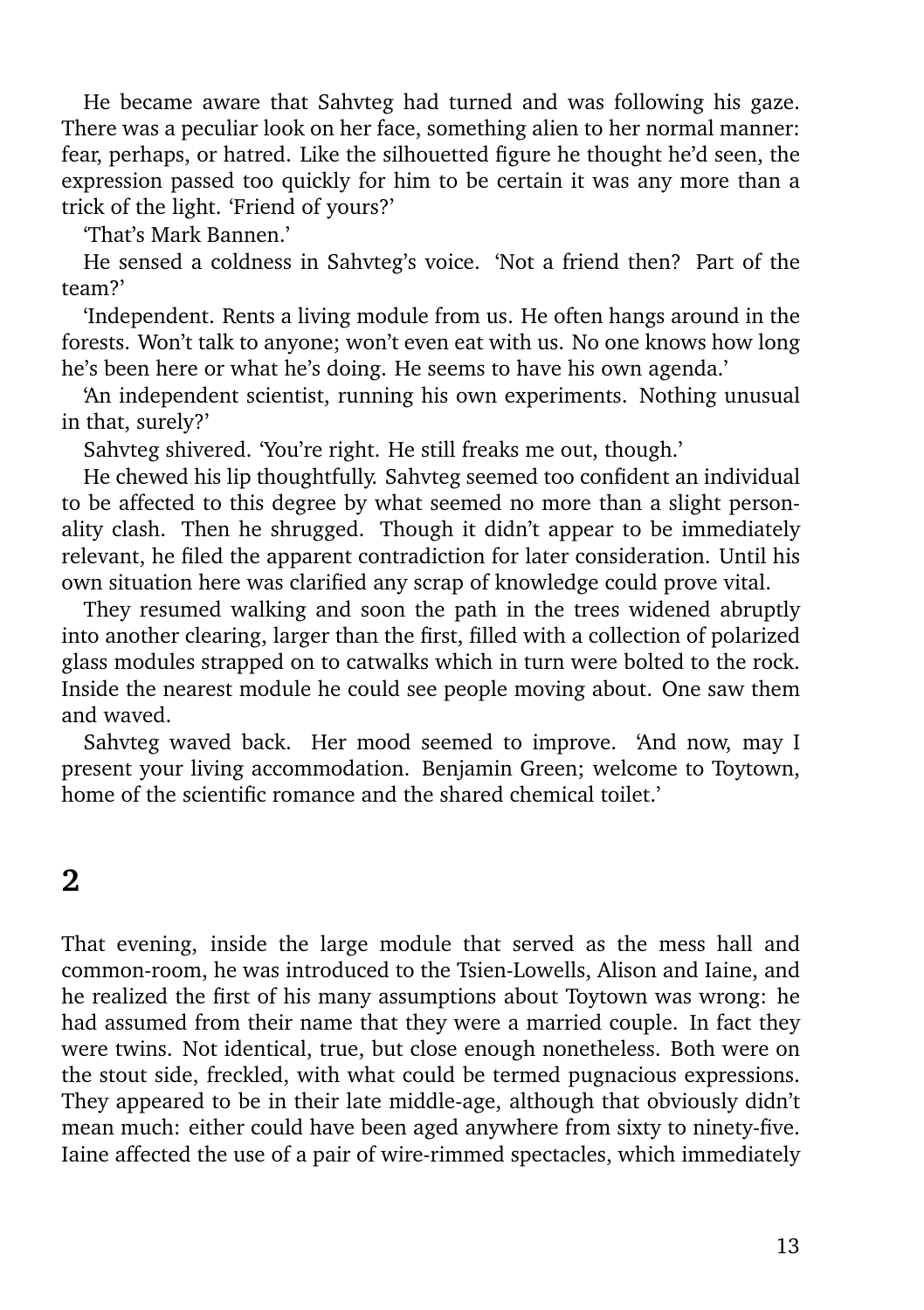labelled him slightly old-fashioned in Green's mind. Alison had a ready smile, but the smile was ever so slightly predatory; he had the feeling it masked a savage bossy streak.

'Welcome to Toytown,' said Iaine, voice as cheerful as his grin.

'How long are you staying?' Alison interjected peremptorily. 'I hope you realize we're not prepared to tolerate any interference from the Founding Families with regard to our scientific programme? We won't be able to pussyfoot around you here, you know. You've been shown your module; after the meal we'll all have work to get on with.'

Green kept his face carefully neutral, though inwardly he allowed himself a congratulatory smile. He'd been right about Alison's bossy streak.

'By the way what *are* you doing here?'

His face fell; he coughed to cover his embarrassment.

'I beg your pardon?' Alison said loudly.

He was uncomfortably aware of heads turning on tables throughout the mess. 'I'm afraid the nature of my visit is classified at this time.'

'I see. Well, no doubt you'll make us aware of your plans for us when you see fit. In the meantime . . . ' Alison gestured towards a free table, one of several situated at one end of the room, in front of a picture wall which looked out on to the glimmering jungle.

Introductions over, all four sat down to eat.

Green dug into a thick tofu-steak and vegetables and, as much through genuine curiosity as a wish to deflect the conversation away from himself, asked, 'Why build the modules out of glass?'

Iaine put down his fork and said, 'It's a twofold thing: partly psychological, because people need to see their surroundings occasionally, not just the inside of a tin can; and partly investigative. Most life forms here are attracted to white light. We don't really know enough about the Artifact's ecosystem to display any vegetation inside –' he glanced sideways at Sahvteg, '– despite some people's obsession with hanging baskets.'

Sahvteg chomped hard on a mouthful of steak. 'I can make sealedenvironment hanging baskets that pose no risk of infection to  $-$ '

Alison cleared her throat meaningfully from the opposite side of the circular table. 'Old conversation. Keep it for later please.'

'You were saying about things here being attracted to white light?' Green prompted.

Iaine nodded as he chewed. 'Yes, that's right. Every living thing in the Artifact is highly phototropic. Pollen, seeds, animals, trees, everything responds to the presence of light. It's a genetic thing, a form of competition in which the most photo-attractive forms are the ones that will procreate. In this type of environment the most successful life forms utilize a measured amount of pure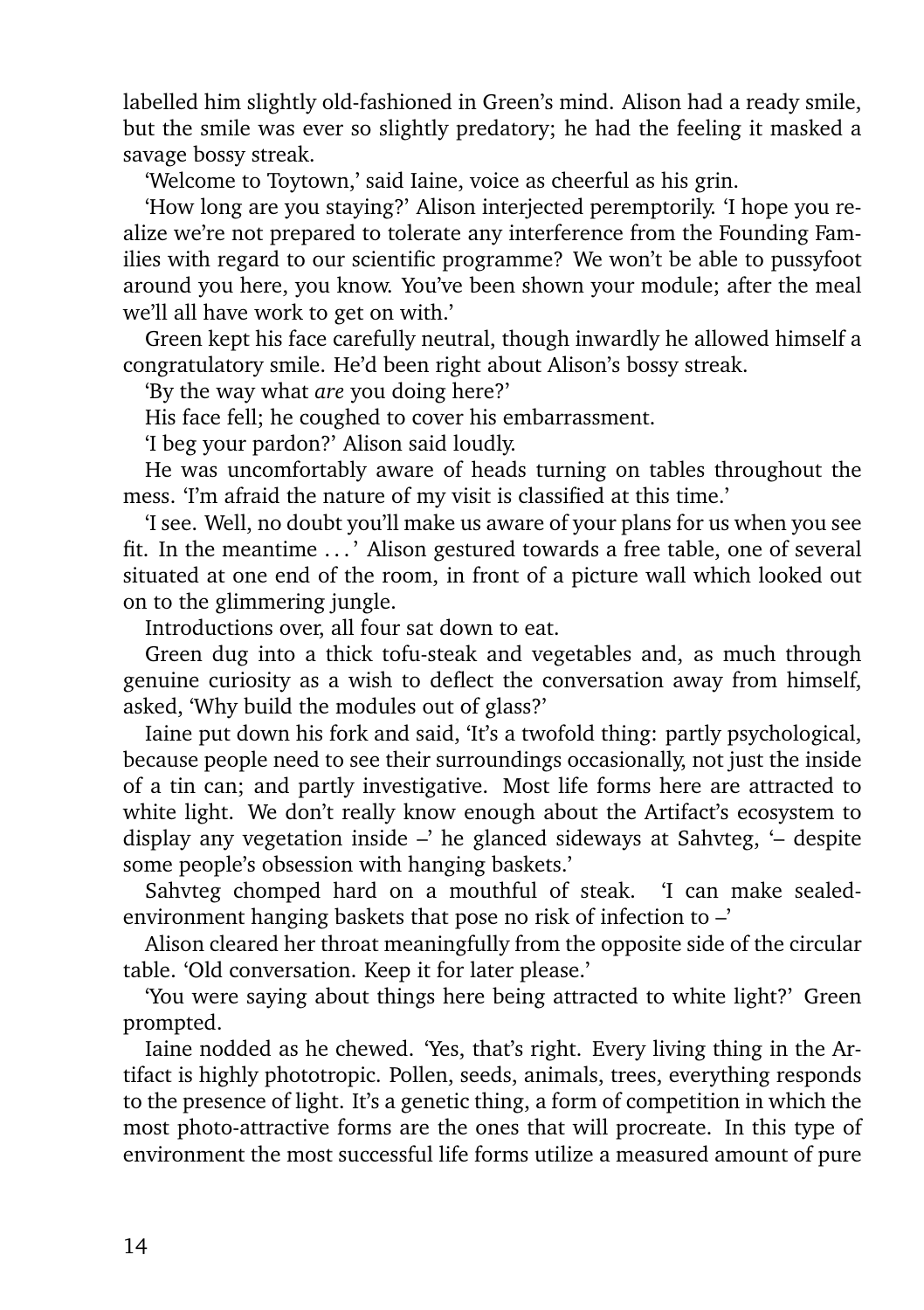white light in their bioluminescence. The module glass is polarized to allow a controlled amount of white light to seep into the environment. Hence we don't have to travel very far to gather specimens for examination. Modulating the light allows us to attract different species for study.'

'Your own private zoo.'

'Some would see the modules as the zoo, and us as the exhibits.' The speaker was a tall man, practically bald, dressed in the rumpled coveralls used for outside work, standing in the doorway to the mess. Green realized, as conversation flagged at the various tables, that no one here had seen or heard the man enter the module.

Turning slightly, Green glanced at Sahvteg. The cold, fearful expression was back again.

Of the dozen or so people seated at the various tables the Tsien-Lowells alone seemed unaffected by the man's sudden appearance. 'Hello Mark,' said Iaine in normal tones. 'Benjamin Green, meet Mark Bannen, resident oddball. Mark, this is Benjamin Green, just in from the Elysium Council.'

'I know who Benjamin Green is.' Bannen's voice was soft, well modulated, but it travelled none the less. 'So you work for the Founding Families.'

Green made no reply, instead studied Bannen closely, hoping his own gaze was a match for the other man's uncanny stare.

Though not tall, Bannen somehow contrived to give the appearance of height. Though slight of build his gait was that of a heavier man. Or perhaps, Green thought with sudden insight, one carrying with him thoughts massing more than any amount of muscle or fat. His expression was hard to read; almost deliberately superficial. Green somehow got the feeling that beneath his placid exterior there lurked a great deal that Bannen needed to share, and this had the effect of lending what would normally be considered a fairly pleasant face enigmatic, even sinister overtones. There were people like this in every council, Green knew, men and women whose mere presence in a group dominated it. But Green sensed Bannen was somehow different to those people, more than simply an insightful manipulator. There was nothing studied about him, no deliberate playing up to the fears and opinions of those around him. He simply was the most charismatic person in the group. A white light in a room full of coloured candles.

'Would you like some food Mark?' Iaine asked casually. 'There's plenty in the galley.'

'I haven't come here to eat.'

Alison said coldly, 'Then at least sit while you explain why you are here.'

'Thank you.' Bannen sat, turned his attention fully on Green. 'We don't get many new arrivals here.'

Green found his gaze captured by Bannen's eyes.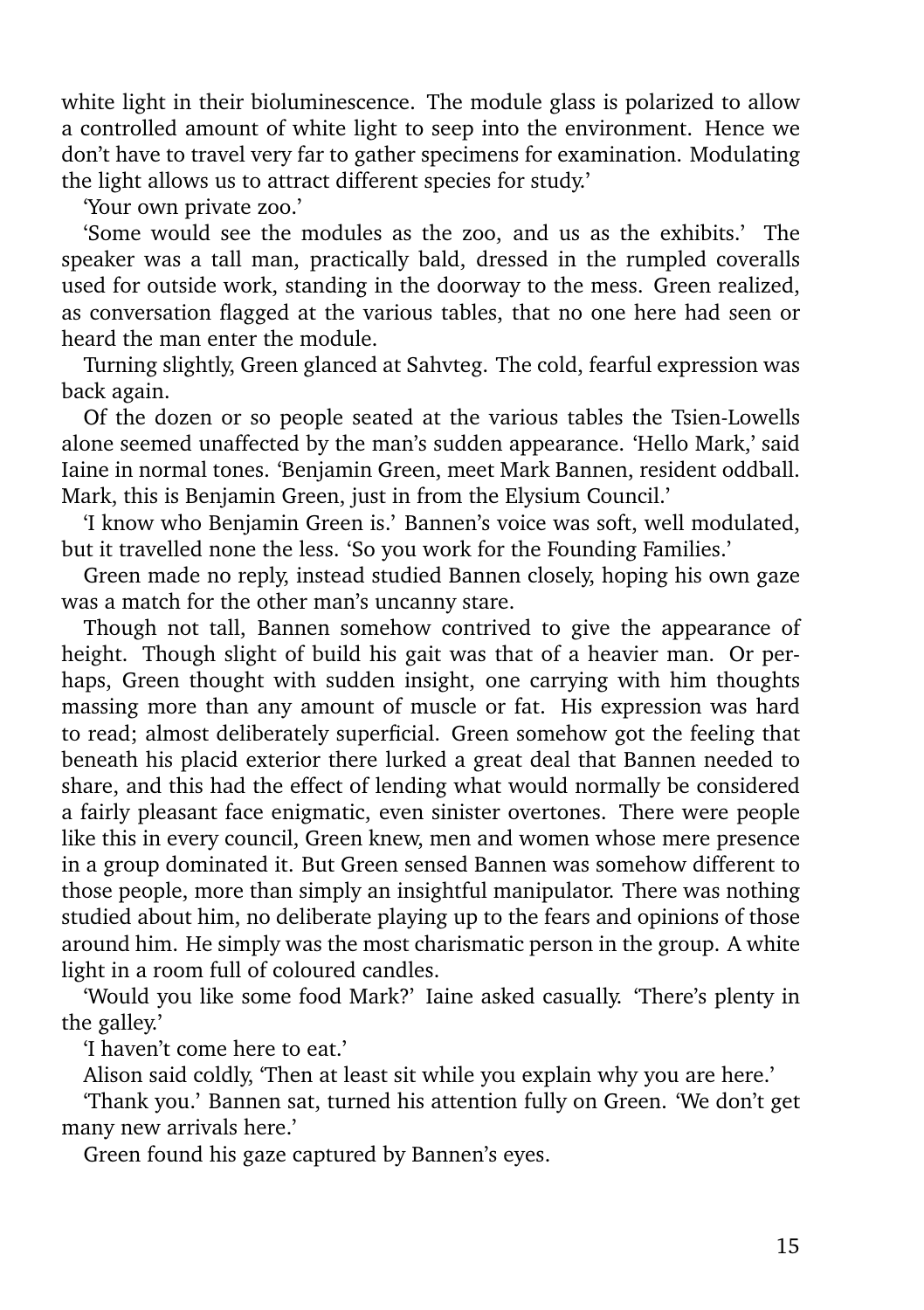'I simply wanted to find out what sort of man you are, Benjamin Green. What you're doing here.'

It was not a question; Green did not reply. The moment of silence stretched out between them. Then Bannen leaned across the table, nearer to Green. 'Are you a religious man, Benjamin?'

The question caught Green unawares. 'Isn't everyone?'

'I'm sure the Founding Families would like to think that were so. In spite of the truth.'

Green placed his knife and fork beside his plate, dabbed at his lips with a napkin. 'I'm not sure I understand your point.'

Bannen narrowed his eyes. 'Then we'll talk later.'

'Will we? About what?'

'The truth.'

Bannen rose and left the room. The door slid shut quietly behind him. After he had gone Green felt a tangible relief sweep the room. He glanced at Sahvteg, who was trembling slightly. She avoided his gaze. Interesting. He loaded another forkful of steak into his mouth and began, thoughtfully, to chew.

When the meal was over Sahvteg said, 'Well cowboy, it's all work for us dullards. I've got to go sort out an infopack to land on that new rock. Want to come and watch? Get a bit of a feel for the workload around here?'

Green felt the brightness in her voice was just a little too studied. 'To tell you the truth, I'd like to finish unpacking.'

'OK. See you at the party then.'

He looked up. 'Party?'

'Oh hell, didn't I say?' Sahvteg's voice assumed a more natural tone. 'We're having a party. About six months ago the fungus growing on all the local trees began to change species. Not just a physical metamorphosis, I mean, the whole genetic structure was changing. Supposed to be impossible, right? I tell you, the DNA samples we took were morphing faster than ice on a griddle; amino acids and base sequence chains and read-only code molecules all over the show. Well, anyway, I wasn't alone in thinking we were going to be years trying to suss out why, but apparently the lads in bio think they've cracked it.' She smiled. 'For some weird reason they think a party is the best place to announce their discovery.'

'Haven't had any real work out of them since they made the discovery,' said Iaine. 'They've spent the entire morning making decorations out of bubblewrap. Heaven knows how we're going to ship any of the instruments home.'

Shaking her head, Alison put her plate in the disposal. 'Scientists. You'd think the universe depended on them for every discovery ever made.'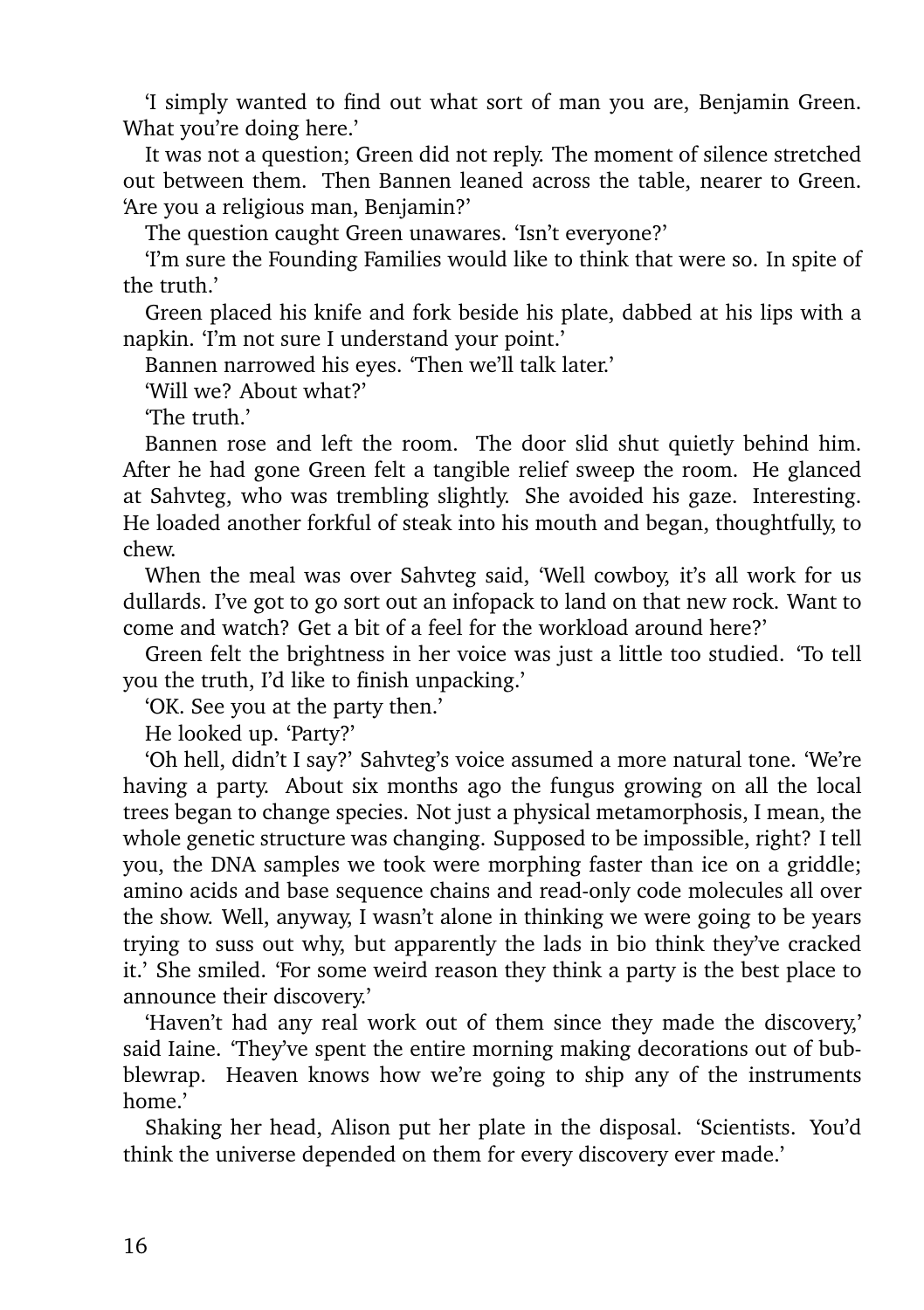Sahvteg looked from sister to brother, glanced at Green and winked. Chuckling, she left the module.

Iaine said, 'Actually the discovery was Sahvteg's, but she'll never admit it.' His voice was threaded with quiet admiration. 'Try and make it if you can. It'll be a good opportunity to introduce you to everyone you haven't met yet.'

'I'll be there. But I may grab a snooze first.'

He rose.

'Are you going to sleep with your briefcase?' Alison asked loudly. 'You haven't let it go so far.'

Iaine rolled his eyes in sympathy.

Green paused on the threshold of the module, aware that he had to try to regain the conversational initiative or beat a hasty retreat.

He decided on the latter. 'Thanks for lunch,' he said. He was smiling as he walked through the hatchway, but the smile faded quickly when he was out of sight of his hosts.

### <span id="page-26-0"></span>**3**

Once in the quarters that Sahvteg had shown him earlier, Green tethered himself lightly to his bunk to prevent drifting in the low gravity, then dimmed the lights and polarized the glass of the exterior walls to allow him to see out into the Artifact.

The natural rotation of the rock had brought the ocean back into view. It filled half the sky, strobing yellow and green, a contrast to the flickering scarlet and mother-of-pearl trees over which it loomed. As he watched a shower of rocks drifted across the sky and splashed into the ocean. Ten minutes later globular masses of water were still moving away from the ocean, their surfaces rippling, bubbles blown by a giant child. A spiral rainbow curled around the sky.

He wished he could stare up at the sky forever but all too soon other, recent thoughts reasserted themselves: the journey from Elysium, his enigmatic mission on the Artifact; enigmatic because even after having travelled half-way across the solar system, he still knew almost nothing about that mission. He sighed as he stretched out on the bunk. The low gravity had at least one positive effect: it was a great deal easier to relax here than in a normal G-field. And with that realization came the knowledge that he was tired. Astoundingly tired. The day had been a long one, the last in a week of such days.

To begin with, the instruction to cancel his first surfing holiday in three years had come as he was about to paddle his board out into the biannual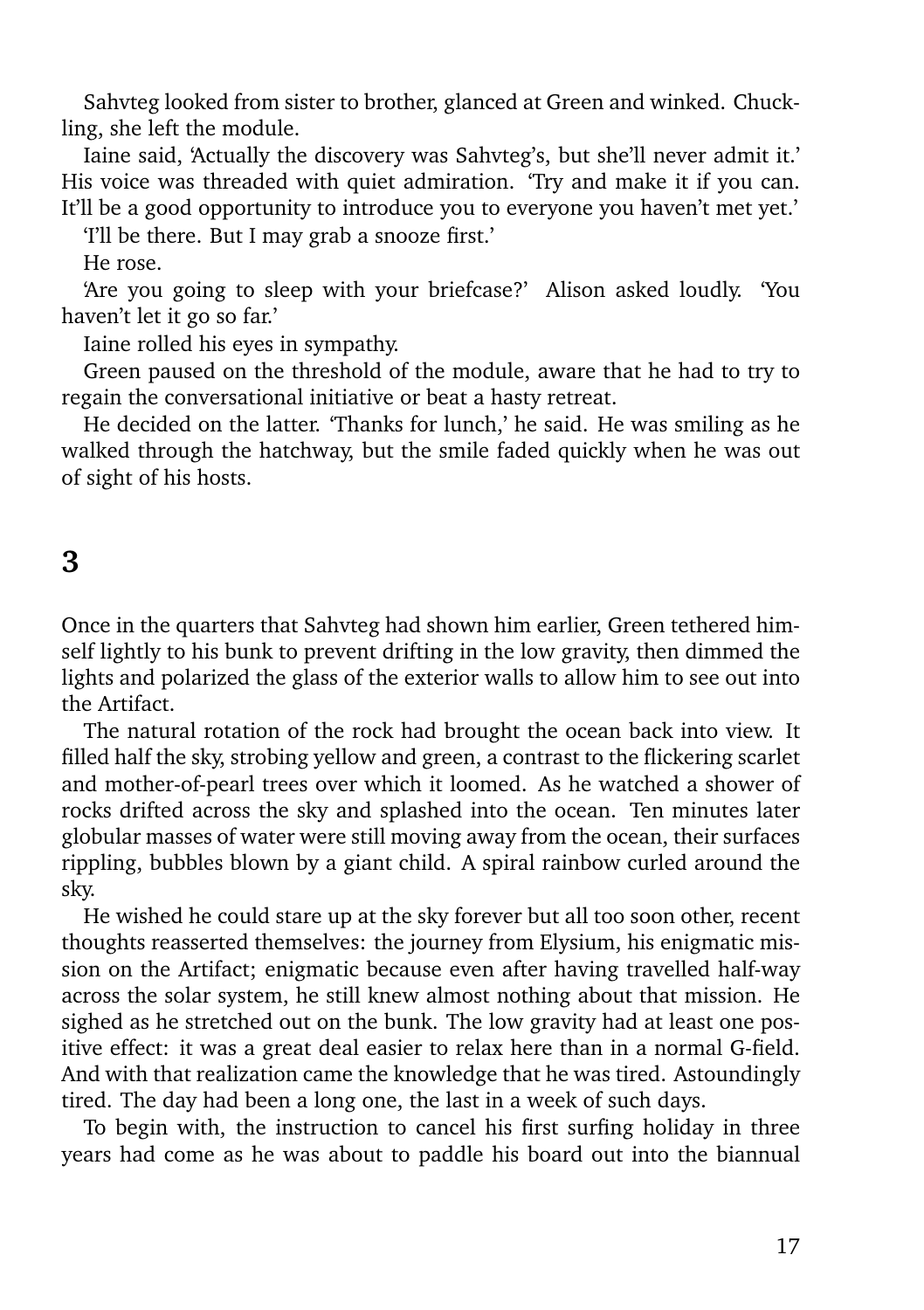breakers of Elysium's fiercest ocean. The instruction had come in the form of a short, round, placid-featured man, who introduced himself as Jarvis, a representative of the Founding Families, and handed him a plain grey briefcase. To his surprise the briefcase locked itself to his wrist as he took it.

'What's in the case?' he'd asked Jarvis, surprise turning to annoyance when he realized the briefcase was not readily going to detach itself from his arm.

'I have no idea,' Jarvis replied. 'And if you try to open the case before the timer unlocks it, or  $\dots$  let go  $\dots$  of the handle now it's bonded to your palmprint, you won't know either, because the contents are rigged to selfdestruct if either of those things happens.'

He'd looked at the other man incredulously, surfboard held beneath one arm, briefcase clutched in the other hand, surf surging around his knees. 'Have you any idea how I'm going to get dressed while holding a briefcase I can't let go of until the time-lock operates?'

The man's expression hadn't changed. 'No,' he'd said evenly.

'I see,' he'd replied dryly. 'And is there anything you can tell me?'

'Only that if you fail in this mission the life of every man, woman and child in the solar system becomes rather more problematical than you might have thought.'

'You mean the system is under threat? Physically? Politically? What's going to happen?'

<span id="page-27-0"></span>The man said four words that sent a chill colder than the wind blowing in off the seaboard through Green's body. 'System-wide civil war.'

#### **4**

Green awoke to the sound of tapping, as if something was rattling against the wall of his module. Startled, he looked around, for a moment not sure exactly where he was. Then he remembered. Sahvteg. Dinner. Bannen. He'd fallen asleep while remembering his journey here.

Rubbing the sleep from his eyes, he peered out of the module wall, towards the area he thought the tapping sound was coming from. A shoal of the jellyfish-like creatures he had seen earlier from the buggy were drifting past the module wall, apparently attracted by light from the reading lamp beside his bunk. Some of the creatures clustered around the glass and he couldn't help feeling they were staring in at him, studying him. He began to understand the comment Bannen had made at lunch about the modules being like zoo cages.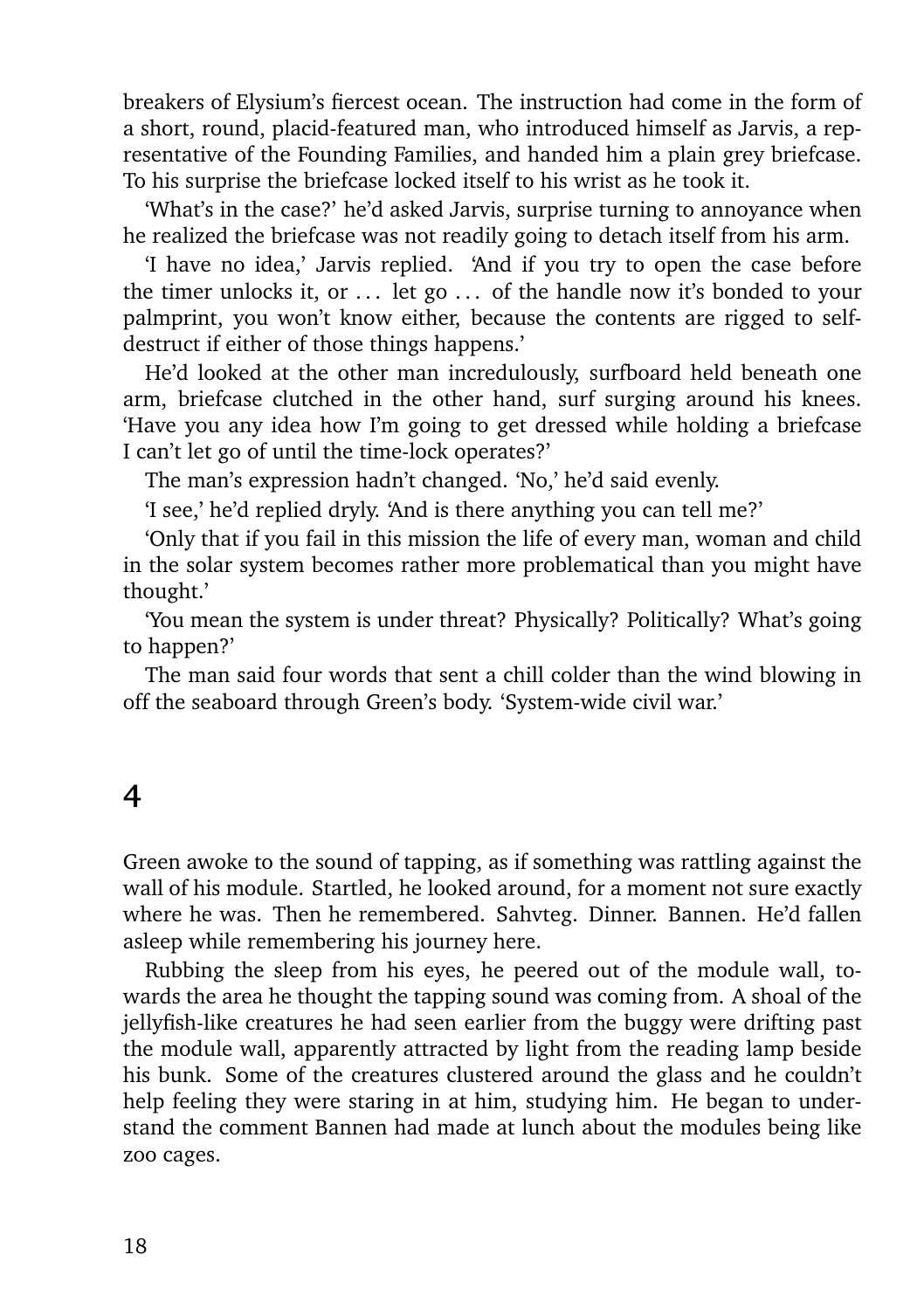He dimmed the lamp and watched with interest as the creatures drifted away towards the forest.

Funny how *everything* on the Artifact seemed to have some form of double body, he thought. The mantas, the jellyfish. Must ask Sahvteg about that one.

A few of the creatures anchored themselves to the trees, presumably to feed on the fungus growing there, their bodies pulsing with light in psychedelic rhythms, looking for all the world like buoyant stacks of gaily coloured jacko'-lanterns.

Watching them glow and sway gently in the breeze, his mind drifted lazily towards sleep.

Then the tapping sound began again.

He switched off the reading light completely, letting his eyes adjust to the different light levels. The ocean was directly overhead by now, illuminating the module and surrounding forest in pulsing electric blue and gold.

The tapping became more insistent.

Fully awake now, Green rose from the bunk and approached the clear exterior wall of the module. He placed his hand gently against the surface. The tapping noise produced no vibrations that he could feel. So it obviously wasn't a noise made by something impacting with his module, as he had first thought, but rather a diminished form of a louder sound coming from somewhere beyond. He wondered what the noise could be, what was making it. It didn't sound natural, had none of the randomness of branches rubbing together or of some loose bit of instrument cladding rattling against the module roof as it was struck by drifting rock dust. Instead it was regular; several taps, pause, more taps; the pattern repeated at intervals.

He peered through the module wall, deeper into the surrounding forest. The sliding shadows and pulsing light made it difficult to see anything with any degree of clarity, and harder still to make sense of anything he did see.

He stood there a few minutes more, gazing out into the strobing forest. Then, on the point of deciding it was stupid to become obsessed by something as trivial as the tapping probably was, he saw a recognizable movement.

A figure, crouched low to the ground, a tool clasped in one hand which flashed metallically in the glimmering light as it was swung back and forth in time with the tapping sound.

Then the sound stopped. The figure turned, seemed to look directly at the modules, at him. No, it was more than an appearance: the figure was looking at him. And then the light shifted again, brightened, and he recognized the figure.

It was Bannen.

He was beckoning.

Green blinked; Bannen was beckoning to him.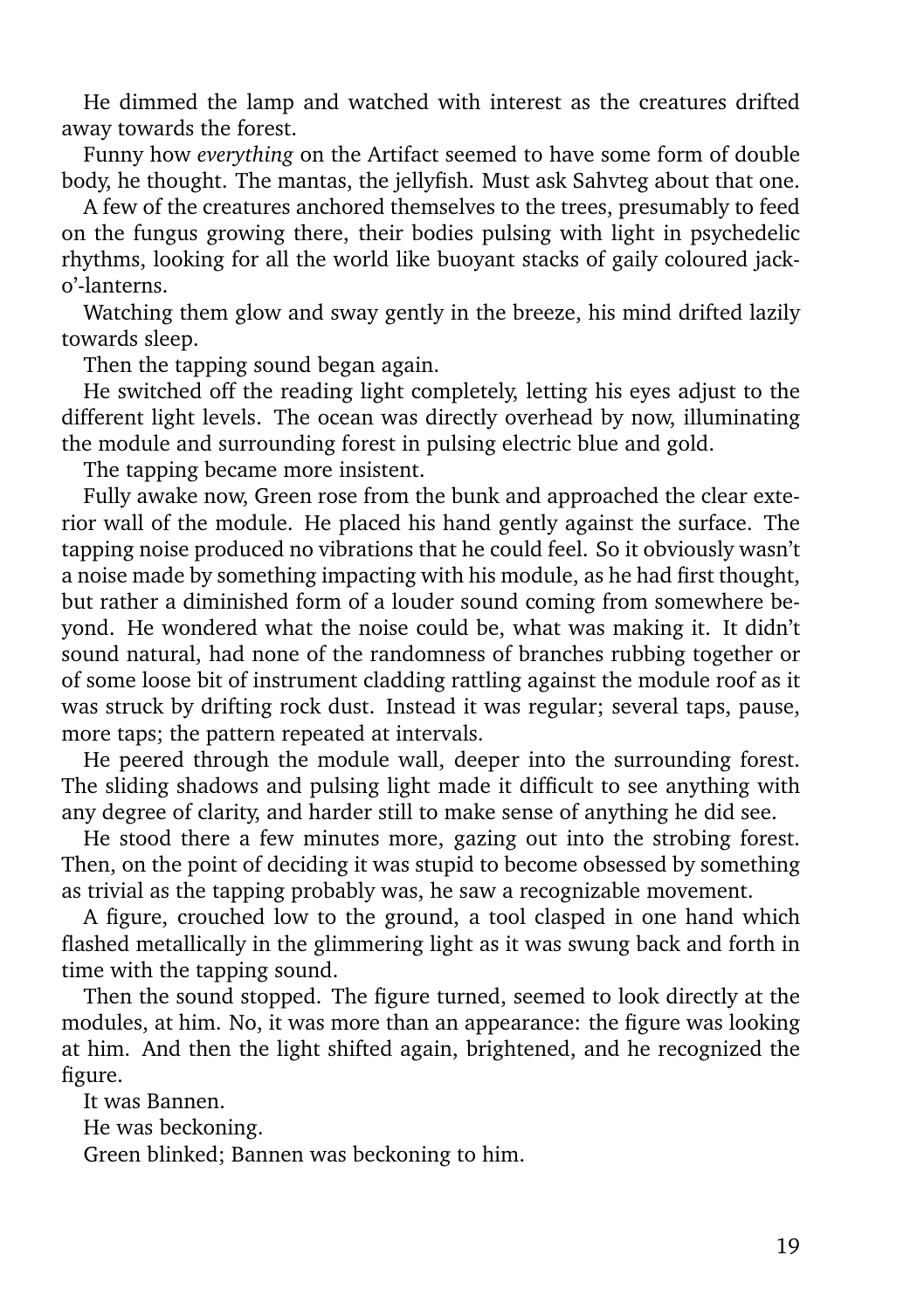Outside the airlock module the air was thick and warm, loaded with pollen. The smell of the ocean overwhelmed even the scent of the forest. He stepped off the catwalk, dropped the three metres to the uneven ground in about ten seconds. That put his head at about floor level as far as the modules were concerned. He reached out to touch the nearest support pillar, was interested to find it thinly crusted with salt. Letting go of the pillar, he moved towards the forest. Then he stopped. What was he doing? Why did Bannen want him out here? Perhaps he shouldn't go blithely wandering off? After all he didn't know half of what was going on here: he was as unfamiliar with the environment as he was ignorant of the reasons for the social subtext between Bannen and everyone else. Perhaps he should get Sahvteg, and together they could – but no. No, somehow he got the feeling that wouldn't be right either. If he took anyone with him he might never find out whatever it was that Bannen wanted to tell or show him.

His mind made up, Green walked beneath the base and into a maze of support pillars. He threaded his way between the pillars until he estimated he was beneath his own module. Then he stopped, listening carefully for any odd sounds coming from the surrounding forest. After a moment he heard the tapping sound, clear as a bell in the thick air. He looked around, trying to locate the source of the sound. There: Bannen was a hundred metres away, crouched as before in the lee of a huge tree that was shaggy with branches, laden with the fungus-like caps. He was no longer looking towards the modules.

Green crept out from beneath the module. Keeping as quiet as he could he walked with gliding steps at an angle away from Bannen. Once in the forest he changed course, heading more directly towards the source of the tapping sound.

He was half-way there when the noise stopped.

He halted, crouched amid a tangled mass of luminous branches. He held his breath. No sound; no artificial sound anyway. Just the trees rustling very softly, a hint of a breeze, the quiet *pffss* of a jet of pollen squirting from beneath glimmering caps. Somewhere in the forest there was a shrill animal cry of fear and pain, quickly silenced. Then nothing.

He straightened slowly, the weight of his briefcase threatening his balance. He moved on.

Still the silence was unbroken.

Abruptly he came to a tiny natural clearing. He stopped. The clearing was quiet, empty of life. In its exact centre was a rectangular hole three metres long and one wide. At the head of the hole a slab of rock had been hammered into the ground. As he approached he saw the slab had been crudely carved. There was writing engraved on the surface.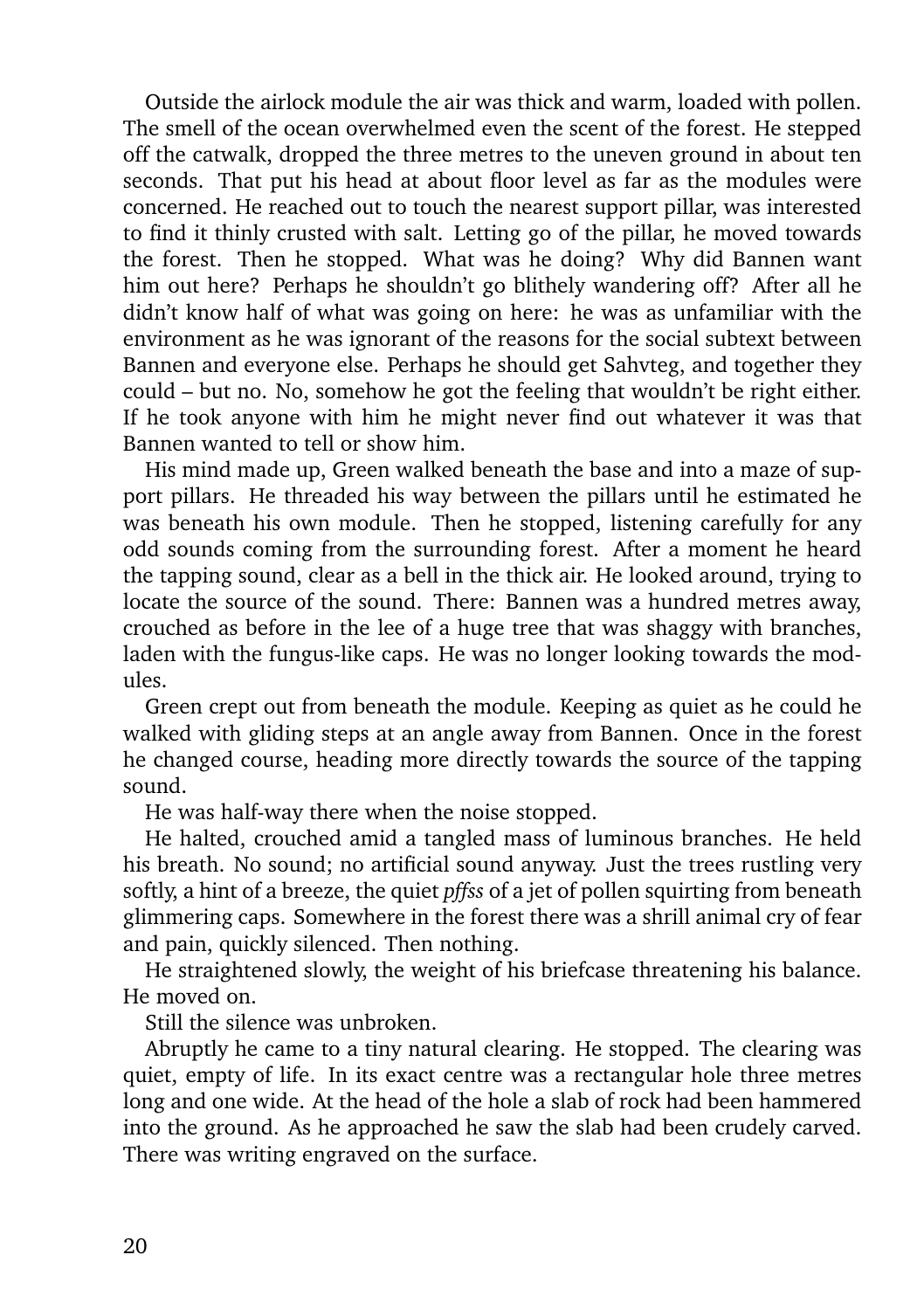It was a headstone.

He peered into the grave. Nothing.

'In case you're wondering, it's for me.' The words, when they came, were shocking in the stillness. Green whirled around, his reflexes driving him beyond control. He fell, still spinning, to the ground. When his vision cleared he found himself looking up at Mark Bannen. The man was holding a hammer and chisel in one hand. The other was extended towards Green.

There was nothing threatening about the gesture.

He found it unsettling that he had ever thought there might be.

'Should I ask why?'

Bannen said nothing, merely kept his hand extended, as if refusal to accept it and the help it signified was not even an issue.

He took the offered hand and allowed himself to be pulled smoothly upright. 'Thanks.'

Bannen made no reply, did not even smile. His face was as still as the stone he had been carving.

After a moment Green glanced towards the grave, unsure what to say. He was beginning to understand the way the others had felt about Bannen to react towards him the way they did.

Unable, on the spur of the moment, to think of anything else to say, he asked, 'Are you coming to the party tonight?'

Bannen looked back over his shoulder at the base and said totally without inflection, 'The party's been cancelled.'

Green stared at him in astonishment, began to frame a response.

That was as far as he got before the nearest module exploded.

The shrapnel of broken glass and shattered metal burst outwards in all directions, shredding the nearest trees, bouncing off the other modules, cracking glass, snapping infomasts and guy wires. He had a fleeting glimpse of a figure standing at one of the module windows dissolving in a wash of flame, pure white among the glimmering bioluminescence, then the blast wave lifted him and smashed him backwards and

*there was a scalding pain in his chest. He sucked in air to scream but found he had no breath. Instead a liquid bubbling came from his*

*eyelids cracked, weeping more than tears of pain. His limbs were icy cold, the coveralls and skin flayed by glass shrapnel, slow blood welling from his mouth*

*open, crying, babbling like a child for someone to help him, save him, someone*

was standing over him, hand outstretched as if to help.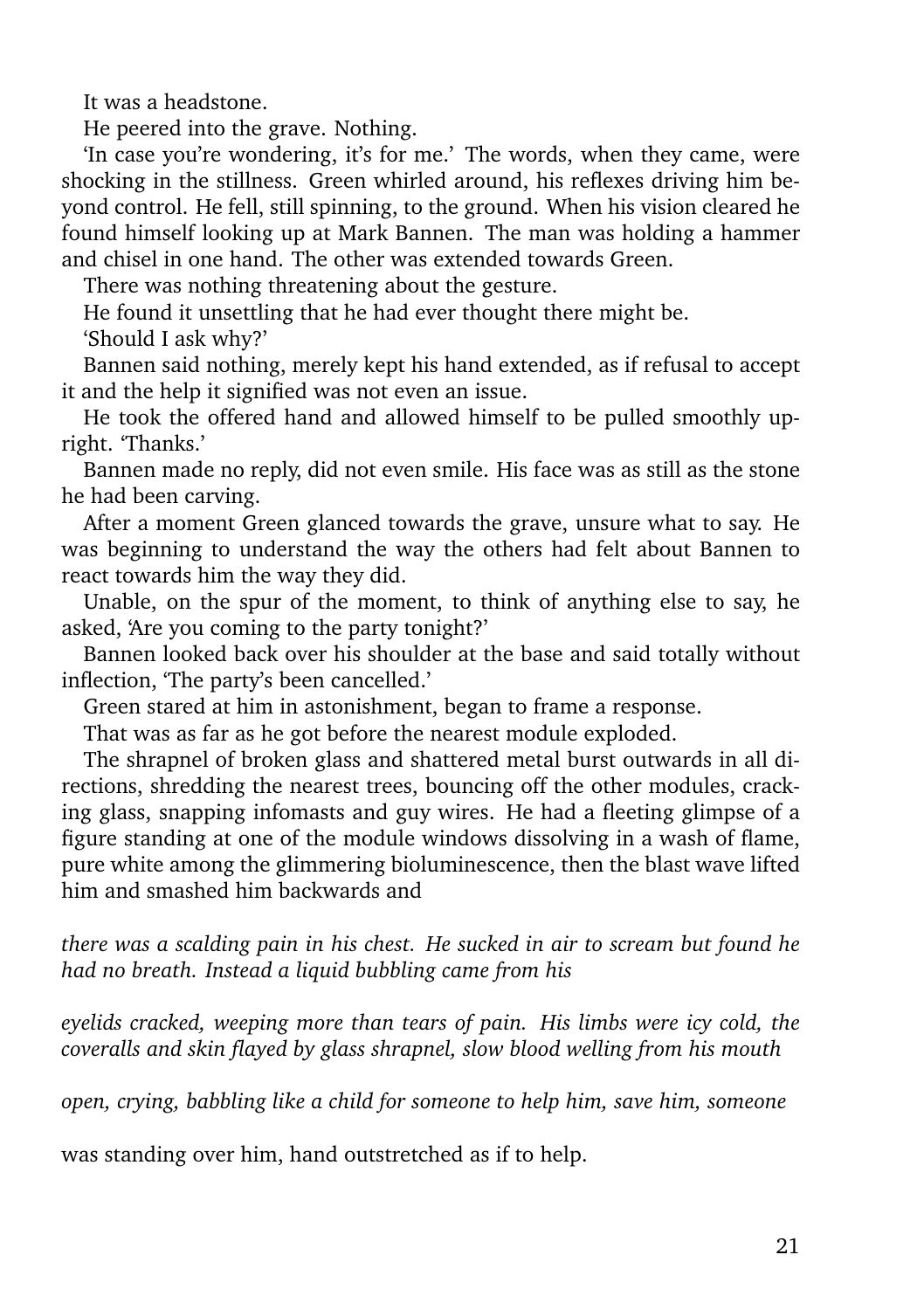$\mathcal{U}$   $\mathcal{I}$   $\mathcal{I}$   $\mathcal{I}$   $\mathcal{I}$   $\mathcal{I}$   $\mathcal{I}$   $\mathcal{I}$   $\mathcal{I}$   $\mathcal{I}$   $\mathcal{I}$   $\mathcal{I}$   $\mathcal{I}$   $\mathcal{I}$   $\mathcal{I}$   $\mathcal{I}$   $\mathcal{I}$   $\mathcal{I}$   $\mathcal{I}$   $\mathcal{I}$   $\mathcal{I}$   $\mathcal{I}$   $\mathcal{I}$   $\mathcal{I}$   $\mathcal{$ 

The hand didn't move. And there was something wrong with it; the fingers were bunched into a fist, as if holding something. Surely if the figure were offering to help, the hand would be open, open to grasp him, to pull him clear of his death, to save him.

The hand opened, revealing a cream and blue-threaded pod.

'*What –*'

The hand placed the pod in his hand. The one that was not holding the briefcase.

'*What –?*'

'It's a passport,' said Bannen, gazing down at Green dispassionately. 'A passport to another life.'

'*How –?*'

'– did I avoid the blast?' Bannen glanced briefly towards the grave he had dug. 'I have better reflexes than you do yet.' Without another word he turned and glided with long strides into the forest. In moments he was lost among the trees.

Green looked back to the charred foliage, the shattered modules, the smoking bodies of people with whom he had been talking and eating only hours before. His vision blurred with new tears. And suddenly he understood that he was alone. Really alone and dying, and no one was going to find him, no one was

holding the pod up in front of his face. It began to sparkle. He became aware of a wet sensation on his arm. A cold sensation, and wet. Wet and cold. And wet. And achingly cold. And sparkling fluid was leaking from the pod, dribbling on to his arm. Dribbling into his arm and soaking into it. Wetting the skin. Soaking into it. Cold and wet and soaking into his skin. And wet. And cold and soaking into his cold and wet wet cold soaking into his cold wet liquid, and then his skin, glowed with an eerie blue light which changed colour to white as if

'*– type of environment the most successful life forms utilize a measured amount of pure white light in their –*'

he had become the focus of attention of every living thing in the forest. Or perhaps he was still concussed by the blast. Yes, that was it. Something would still be burning; he'd be able to hear that surely? Wouldn't he? Surely he'd be able to hear just that? The crackling? The popping? The sizzle of roasting wet wet cold roasting crackling soaking into his wet cold cold screaming cold wet sparkling screaming begging trickled towards the wound in his chest,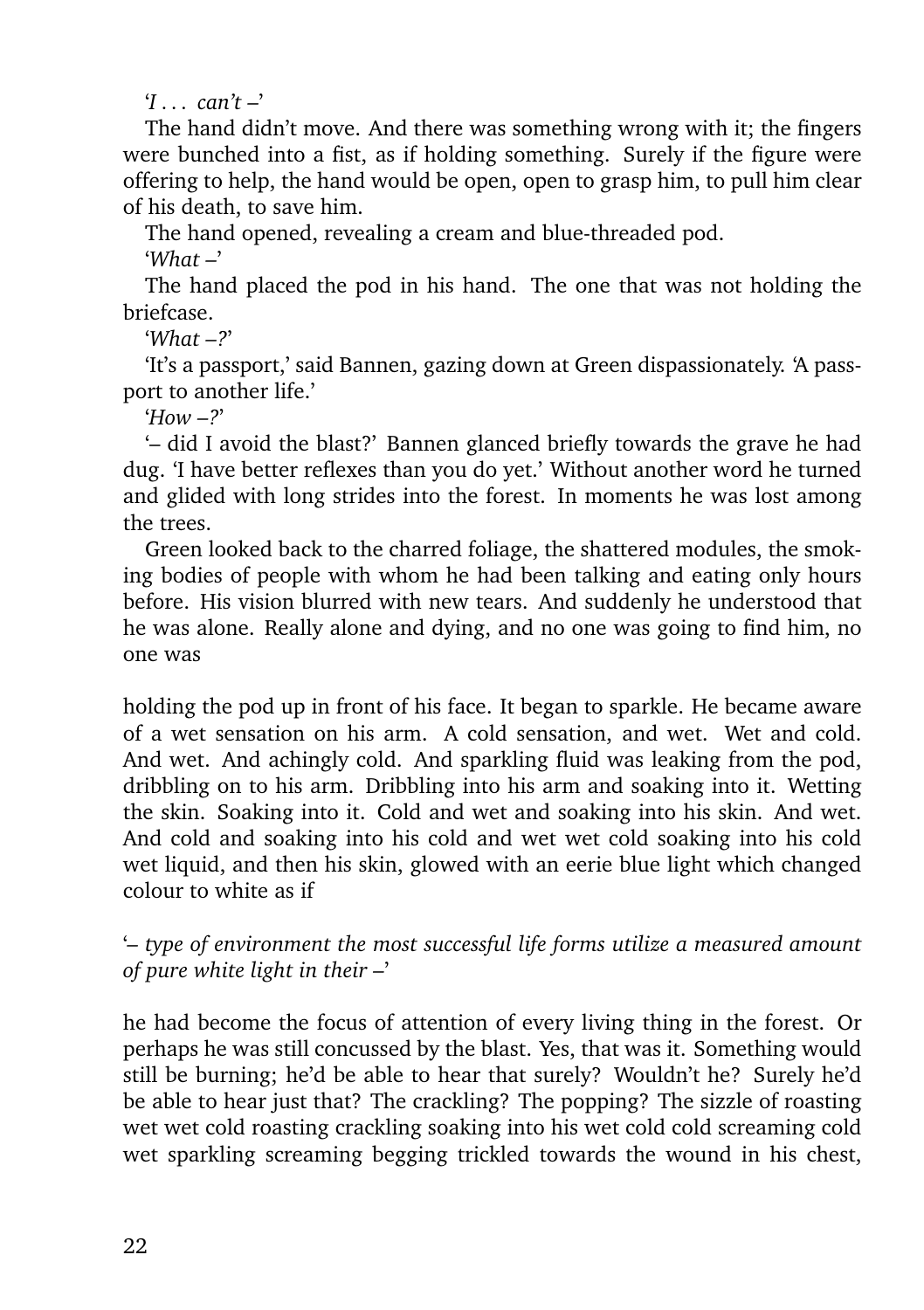the wound from which the luminous branch projected, draped with pieces of himself, as the white light from the pod, and from his clothes, and skin and hair

brightened to dazzling to blinding to

The forest sounds returned to normal. The fires in Toy-town burned themselves out eventually, leaving a shattered husk in which glimmering ferns began to grow.

And at some point there was a gentle click as a time lock disengaged. Catches slid aside, leaving the contents of a briefcase available for perusal.

No one was left to see them.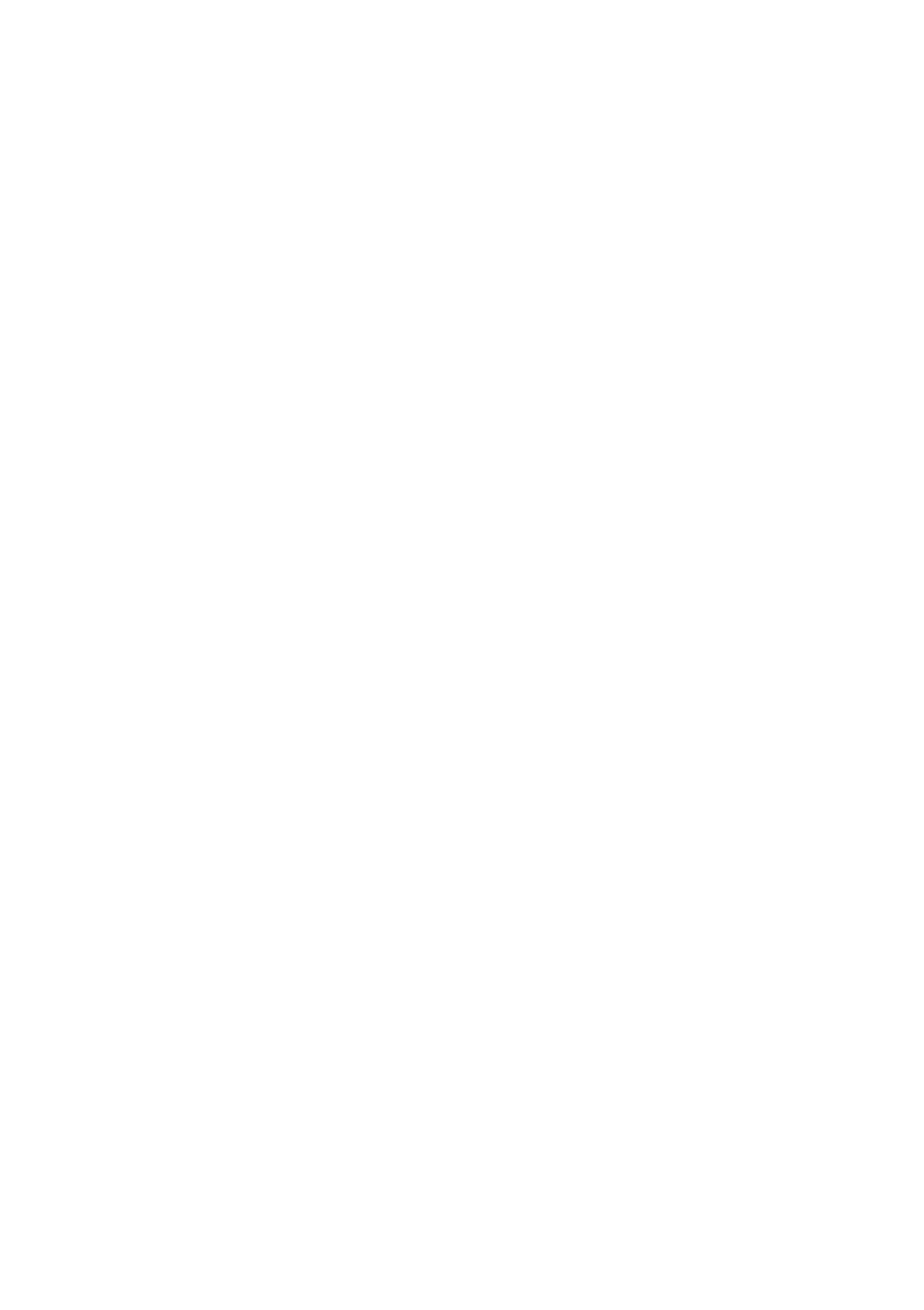<span id="page-34-0"></span>PART TWO Incubation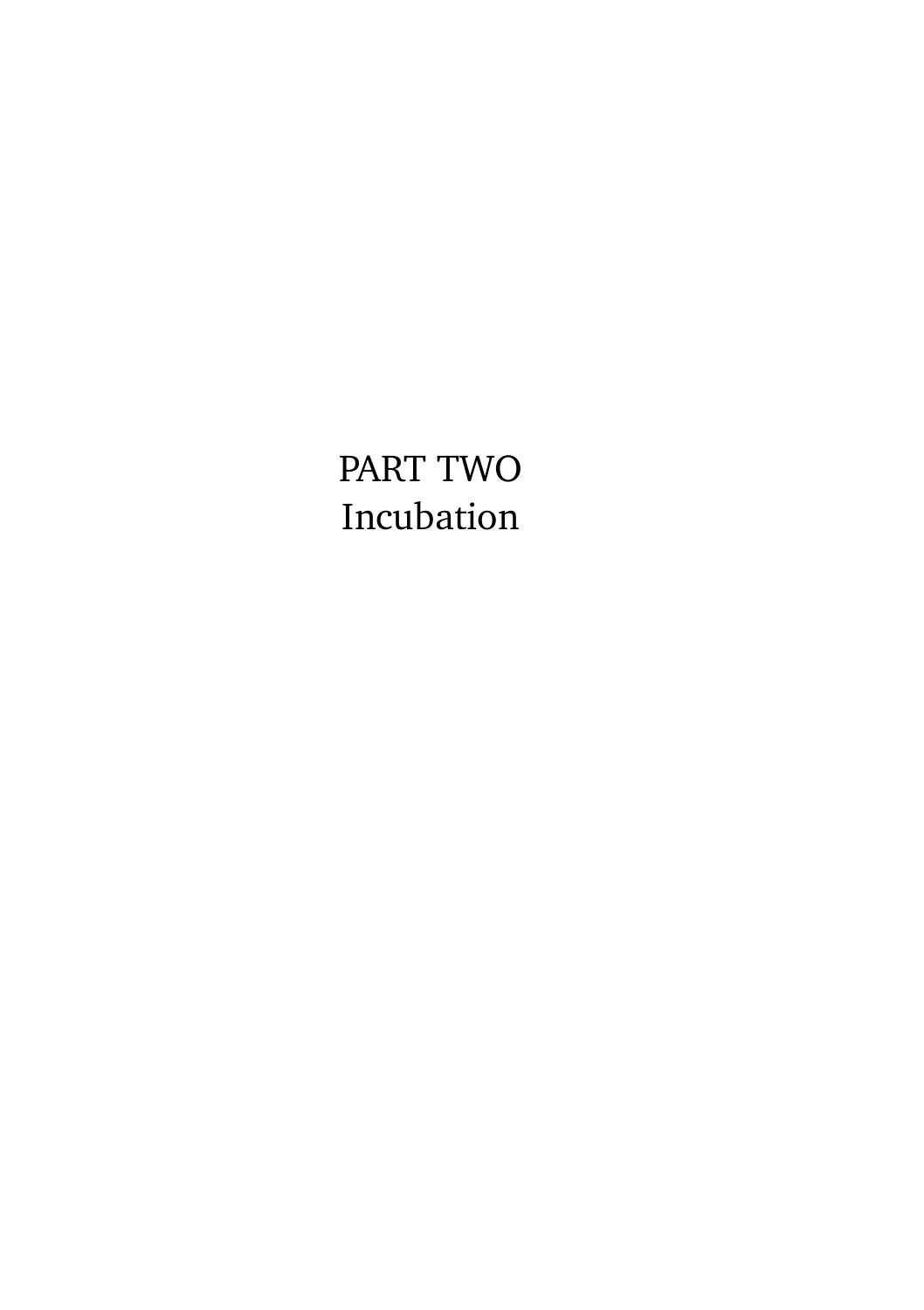<span id="page-35-0"></span>Bernice Summerfield stepped from the TARDIS, lost her balance, floated forward a hundred metres and thumped head-first into the base of a sixty-

'Ah.' The Doctor followed his companion rather more cautiously from the ship, took her by the hand and helped her into a more comfortable position. 'Didn't I mention the lack of gravity here? Sorry.'

Bernice groaned and rubbed her head. Her stomach was doing flip-flops. She stared angrily at the Doctor but his expression of absent-minded concern only made her want to giggle, despite the pain in her head. 'So much for the old space legs,' she said ruefully. She heard the sound of laughter and looked up.

'Hey Benny. Did you know you're upside down?'

Ace had also left the TARDIS. She'd closed the doors and was standing beside the Doctor. All perfectly normal, except that from Bernice's point of view, they were the ones who were upside down. 'I'm not even going to dignify that observation with a reply,' she said as firmly as she could manage.

Ignoring the fresh laughter from Ace, she looked around, trying to settle her stomach by sheer willpower so she could concentrate on her surroundings. The ground appeared to be hanging a few feet above her head. As she looked closer she realized it wasn't the solid ground she'd assumed, but simply a mass of vegetation growing around and through itself until it became too dense to see through. The vegetation swirled with light, bright points glimmering through washes of dimmer colour, and for a moment she was caught by a shift of perspective so that she seemed to be looking into the mouth of a vast cave filled with fluorescent crystals. Blinking, she looked away – only to have perspective play another trick on her. Now she was looking along the length of the tree into which she had collided. The tree receded through layer after layer of foliage towards a vast ocean that strobed with colour. There were what appeared to be a number of rocks drifting lazily from the surface of the ocean into the atmosphere. Ribbons of glowing water trailed from the rocks, collecting into free-floating globes or crashing back into the ocean with a thunderous roar – at least she *expected* to hear a thunderous roar. It was actually several minutes before the sound of the water came distantly to her ears, a low rumble that made the leaves on the trees shiver and shimmer with even more light. Suddenly Bernice realized, really realized, how far she was looking: how tall the tree was, how distant the ocean, how big the rocks. She clutched on to the nearest solid object for support and remained gazing stupidly into the distance. If this tree was really as long as it looked then every

kilometre-high tree.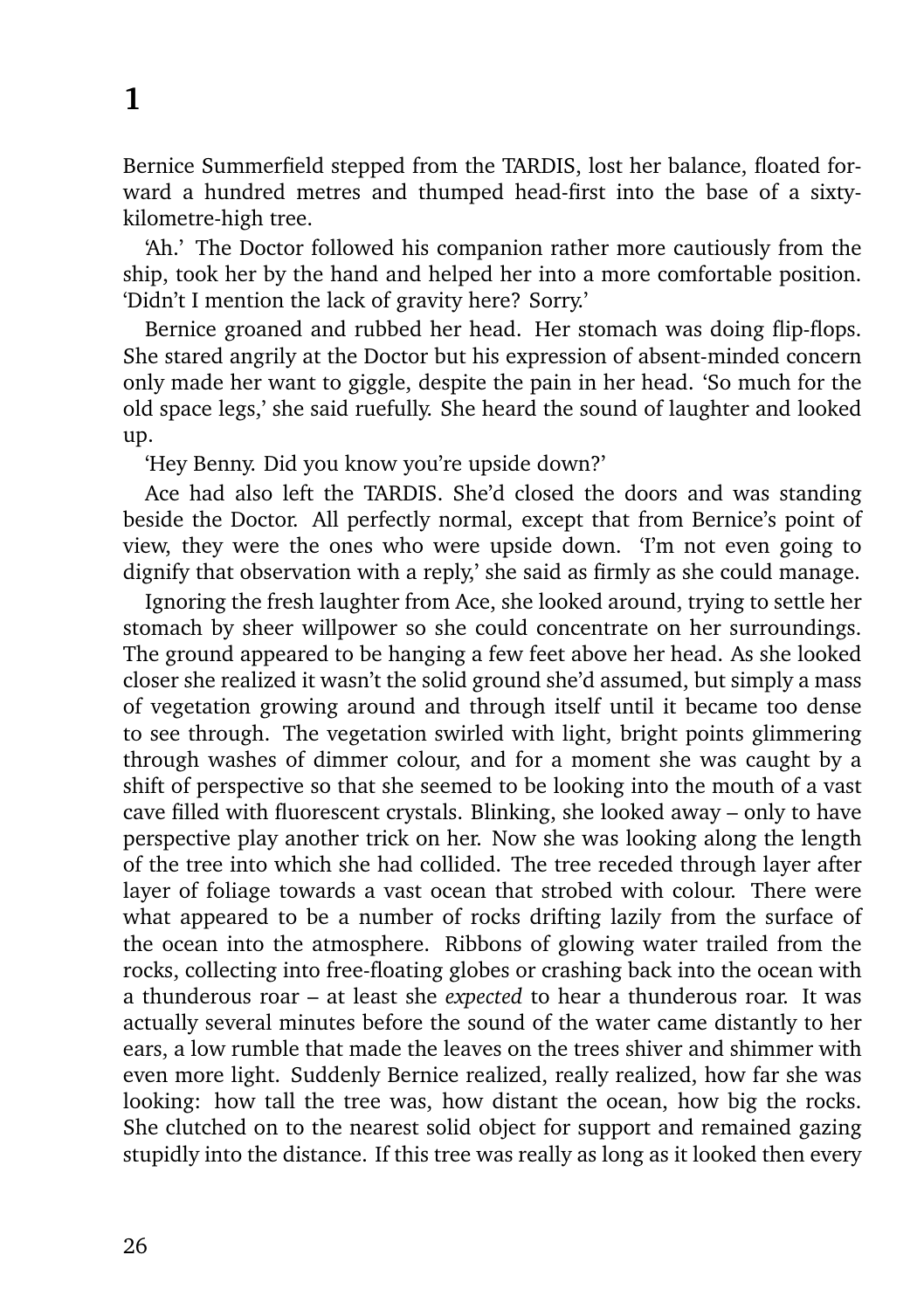branch that sprung from it would be at least as tall as a normal tree. And the ocean would be several hundred kilometres away, and the rocks would be as big as ... grief, as big as mountain ranges.

'Ever had a moment when words weren't enough?' Bernice said quietly, to no one in particular.

Ace nodded. 'Oh yes.' She folded herself into a ball, twisted, uncoiled her limbs and hung motionless beside Bernice, now also, relatively speaking, the right way up.

'Have you been here before, Professor?' Ace asked.

If the Doctor noticed Ace's use of an old familiar name he didn't acknowledge it. 'As it happens, no.'

'Where do you reckon we are then? Some sort of artificial biosphere?'

In reply the Doctor pulled a brass telescope from his pocket, extended it to its full length and handed it to Bernice. 'Benny? You've been on artificial worlds before. What do you think?'

Taking the telescope with a grin, Bernice peered through it at her more distant surroundings. 'The Vartaq Veil was nothing like this.' She lowered the telescope and shook her head. 'Seems too random to me. Who'd want to build a biosphere where the trees are higher than mountains and the mountains fly in and out of the ocean?' She stared around herself, remembering to grab hold of a branch for stability at the last moment. 'And anyway – where's the sun?'

'Perhaps it's gone out.' Ace flipped her hair back and tucked it into the collar of her denim shirt to stop it drifting around her face. 'Yeah – this could be one of those biospheres where everyone's died and it's all got out of control, overgrown, you know, like that simularity you were telling me about, Benny, based on the book by, oh, whatsisname.'

'Precisely,' said the Doctor dryly.

Bernice pursed her lips thoughtfully. 'You mean all this –' she gestured around herself, forgot to hold on to the branch, began to spin slowly, '– might've been artificially created after all?'

'I wouldn't be too quick to discount any possibility if I were you.' The Doctor peered around, snagged a lump of rock drifting past, brought it close to examine it. He tapped the rock smartly with the handle of his umbrella and then held it to his ear, for all the world like a child listening to the sound of the ocean in a seashell. 'Hmm . . . ' he mused. 'Loosely compacted sedimentary aggregate. That's interesting. Not to say odd. Yes, indeed. Most odd.'

'Is that so?' Bernice managed to say as she spun helplessly beside them. The Doctor appeared to notice Bernice's plight for the first time. He and Ace each took hold of one of Bernice's arms and gently brought her to a halt.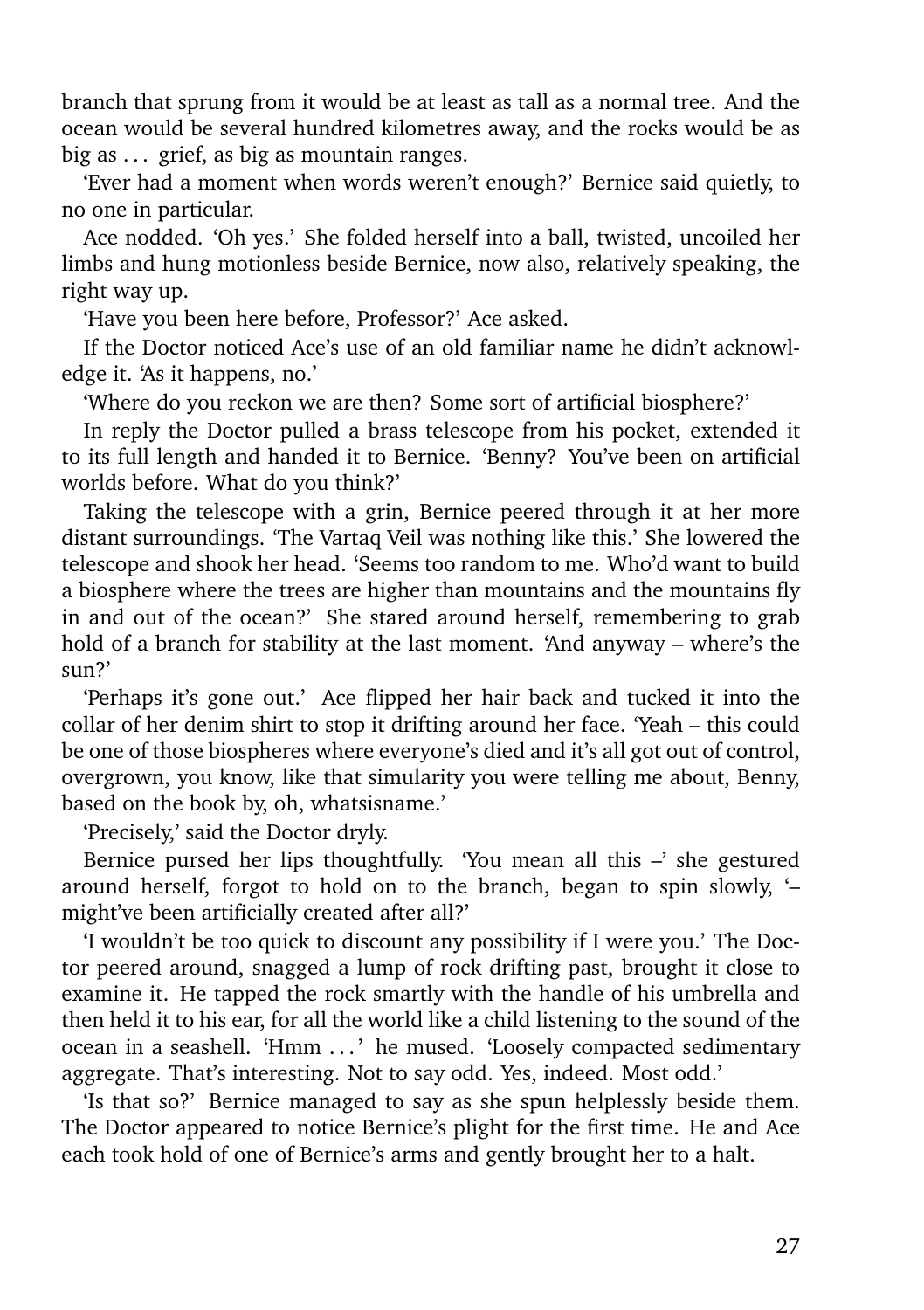'Indeed,' the Doctor continued. 'Sedimentary rock is created by the compaction of layers of sea ooze, the skeletal remains of marine creatures and other debris. Compaction,' he added for emphasis, 'by gravity.'

Ace grinned. 'I expect you've noticed the lack of gravity here.'

'Thanks for the geology lesson,' Bernice muttered crossly, letting go of Ace's and the Doctor's arms. 'So we've got an impossible rock. Well that's OK, it fits right in with the rest of the surroundings.' As the Doctor flipped away the rock, she added, 'Talking of which, I don't suppose you've got anything in the TARDIS which might –'

'– make it easier to get around? Well, as it happens –'

'Oh, come off it you pair of wimps. This is wicked.' Ace flipped again in mid-air, twisted until she was at right-angles to Bernice and the Doctor, then placed her feet against the tree and pushed herself off in a long glide. 'Better than fun-fairs,' she called distantly. 'I'm going to explore. Coming, anyone?'

'Well?' Bernice glanced at the Doctor, detected the faintest of smiles edging the corners of his mouth.

He tipped his battered fedora forward and scratched his head. 'Why not?' He offered his arm to Bernice. When she took it he swung her around and threw her after Ace.

She yelped in alarm, arms flapping wildly as she sped for the second time through the air. 'Hey! What's the big idea?'

The Doctor grinned. 'Grasp the moment, Benny! Enjoy yourself! You may never get another chance.'

A minute or so later Bernice grunted as Ace clamped an arm around her waist, absorbing her momentum skilfully and bringing her to a halt; this time, she was thankful to notice, the right way up.

She caught hold of a nearby branch and turned back towards the Doctor. Expecting to see him start after her, Bernice was surprised to observe him standing – *floating*, she corrected herself – utterly motionless exactly where she'd left him. She poked Ace in the arm and pointed.

Ace glanced back at the Doctor. 'Hey Doctor,' she called. 'Wakey wakey! You coming or not?'

The Doctor didn't reply. His expression remained blank.

'Doctor!'

Finally, as Bernice was on the point of pushing herself back towards the Doctor, he blinked.

Bernice sighed. 'Come on then!' she called loudly, to cover her momentary nervous flutter.

The Doctor blinked again, rapidly. He looked all around himself quickly, then appeared to be listening hard as if searching for something he couldn't see. Bernice couldn't hear anything unusual in their surroundings. Nothing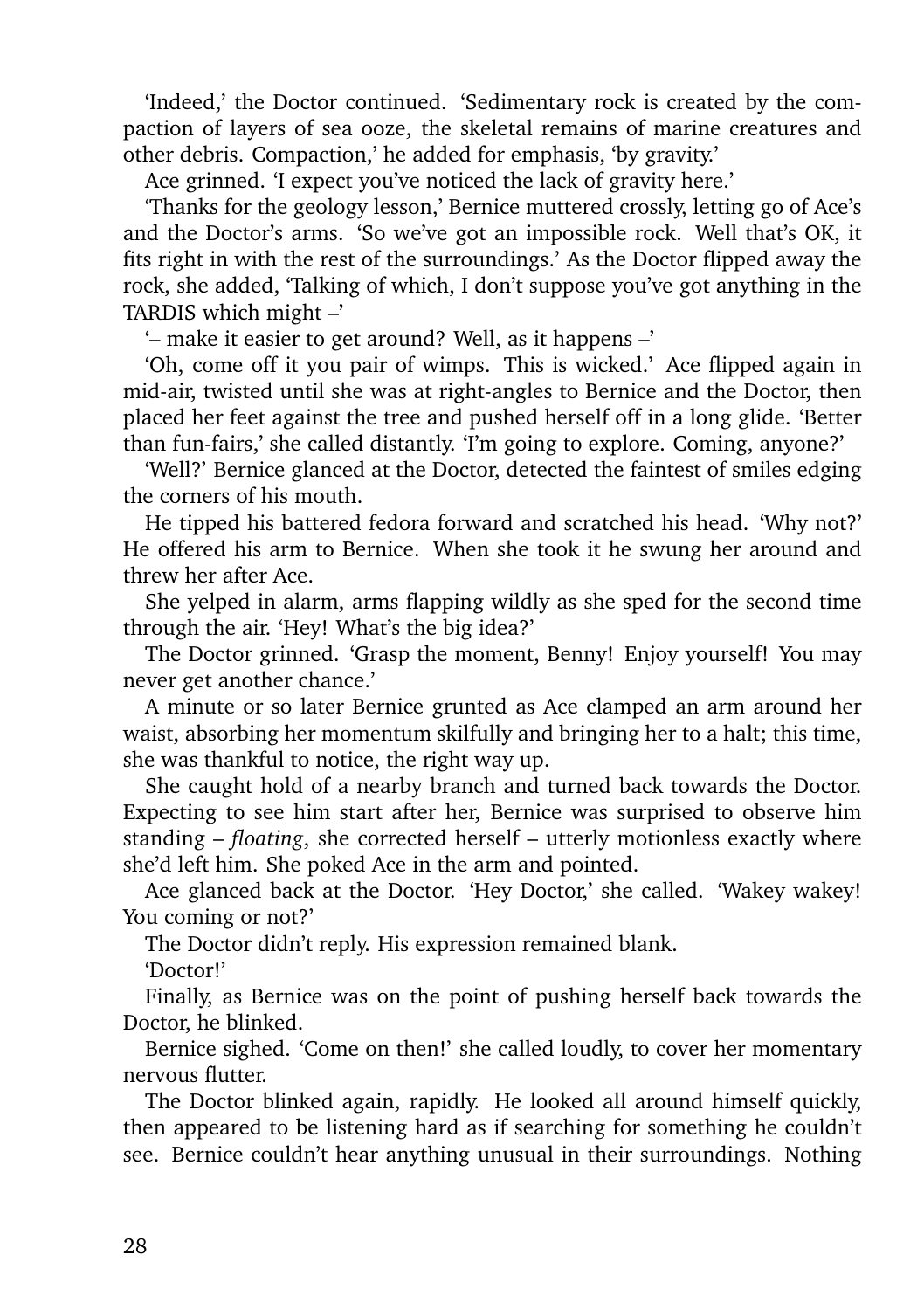over and above the rustle of wind through the foliage, the normal wheeps and chittering and odd distant scream one would expect to hear in any forest or jungle.

Finally the Doctor appeared to notice Bernice was waiting for a reply. 'You two go on,' he called.  $T1$ ... um ... I'll catch up with you in a bit.' After doffing his hat in a rather distracted kind of way, the Doctor hooked his umbrella around a branch and swung himself off into the undergrowth.

Ace pursed her lips. 'Ah well. I expect he'll be OK.'

Bernice shrugged, the movement causing her clothes to ripple up and down her body. 'He's certainly old enough to be able to look after himself by now.'

'Ageist.' Ace's offhand manner and casual smile went a long way to reassuring Bernice that her momentary feeling of nervousness had been a mistake. The Doctor had obviously just vanished off on one of his oft-demonstrated tangents. He'd turn up sooner or later. She sucked in a deep breath of the strangely scented air and looked around herself. 'Well, where do we go from here?'

'You're the explorer. You tell me.'

'Well . . . ' Bernice peered around through the brass telescope the Doctor had given her earlier. Finally she pointed to a jagged mountain of rock drifting fifty or so kilometres nearer the ocean. 'I think there's something there. Artificial. Light glinting off metal. It's a bit too far away to be sure. Think you can get us there without killing us? Perhaps there'll be some people there who'll be able to tell us where we are.'

Ace grinned. 'Piece of cake.' She grabbed a long creeper, checked its strength by tugging on it in various places, then tied it around first Bernice's waist then her own, linking them together. 'But that's in case I can't.'

'What now?'

'Hold yourself rigid. I'll pick you up and throw you in the right direction.'

'That sounds depressingly familiar. What about you?'

'I'll jump after you before the slack is taken up.' Ace grabbed a couple of large rocks drifting nearby. 'Reaction mass,' she explained. 'Sound OK to you?'

'Sounds mad to me. I suppose I'll have to trust you.'

'I suppose you will at that.'

Twenty minutes later both women were moving at a brisk pace through the air. At great effort, Bernice managed to twist herself so she could look back the way they'd come. Behind them, the low-level foliage was falling away to reveal many more of the giant trees. Bernice was forced to revise her estimate of their size upwards yet again: some of them seemed to be hundreds of kilometres long, with trunks a couple of kilometres thick at their bases. She wondered how long the trees took to grow so large. If the rate of growth of trees on Earth was anything to go by these giants might be anything up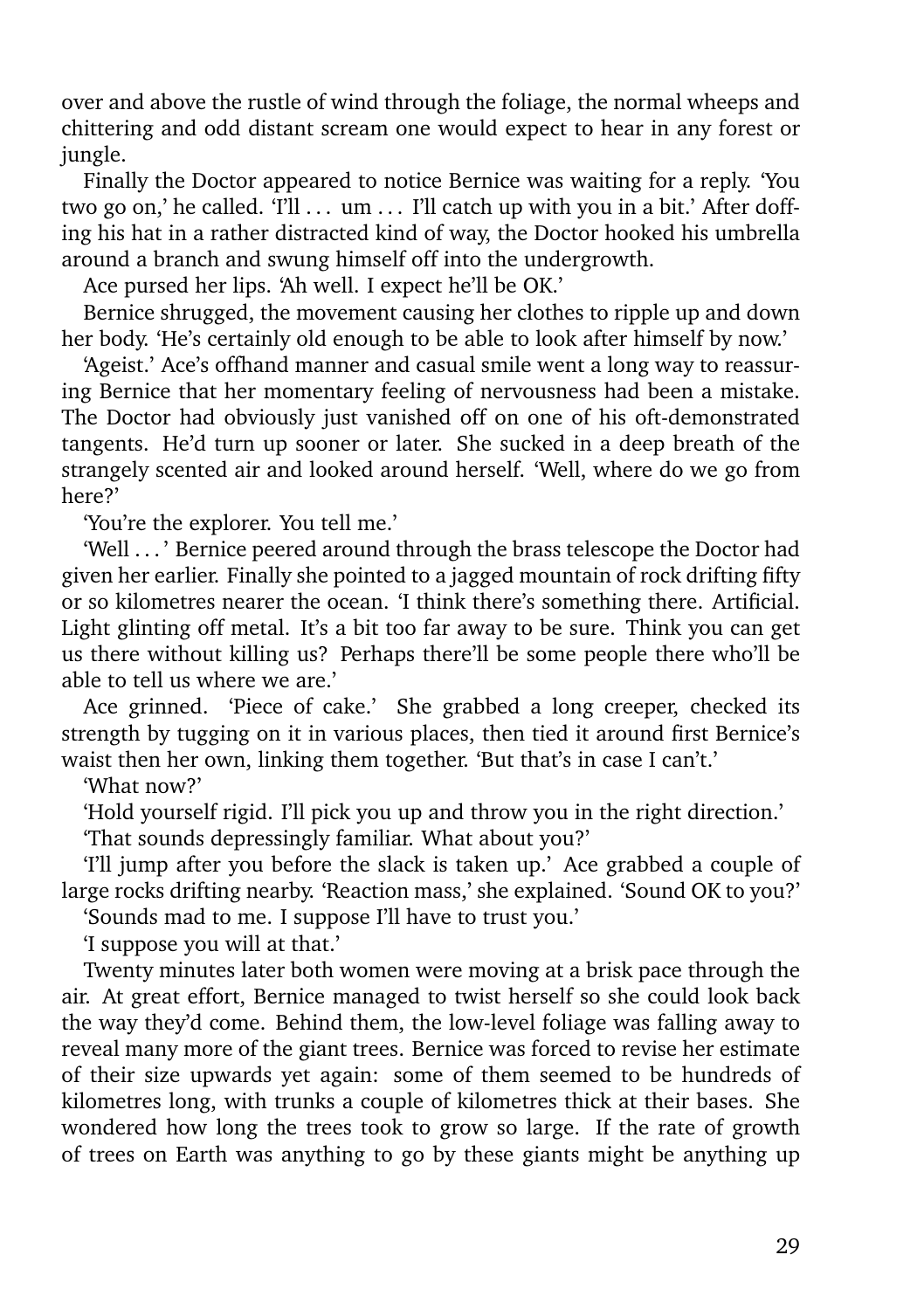to – she frowned, recalculated, gaped in astonishment – why they could be anything up to several million years old.

Her thoughts were interrupted as a flock of octopus-like creatures, disturbed by the movement of the two women, shot into the air around them, squeaking and hooting madly.

'Looks like we disturbed their peace and quiet,' Ace yelled above the din.

The animals filled the air around them with their indignant cries. And they strobed with coloured light just like terrestrial octopuses. Several smaller specimens circled the two women and Bernice realized they controlled their flight by squirting air out of their bodies, much the same as terrestrial octopuses did with water. Their tentacles were wide and flat, and seemed to be used like ailerons to control changes in the animals' direction. Fascinated, Bernice held out her arm and one of the creatures settled on it, wrapping a tentacle snugly about her wrist and waving the others gently towards her face.

'I think it's in love,' called Ace from the other end of the creeper.

'Oh sure,' Bernice said dryly. She studied the pulsing body of the creature. It had a mouth – at least she assumed the cilia-ringed orifice positioned at the front of the animal was a mouth – but seemed to possess no eyes or other external sense organs. She wondered how it detected what was going on around it.

At that moment the flock wheeled around them and sped off back towards the trees they had left. Obviously they now considered the threat presented by these two mysterious intruders to have passed. The creature on Bernice's arm unwrapped itself and shot away, blowing fetid air in her face as it did so.

Bernice scowled. 'Thanks a whole lot,' she muttered, wrinkling her nose in disgust.

Ace laughed. 'Your friend's got the right idea,' she yelled. 'Love 'em, leave 'em and fart in their faces.'

Bernice grinned. 'I –' She suddenly winced, 'Ow.'

'What's up?'

'I – my arm stings where – ow, ouch. *Ouch!*'

Bernice rubbed her arm; where the octopoid had attached itself to her the sleeve of her jacket was unravelling and the skin beneath was ragged and bleeding.

Ace tugged gently on the creeper and swung herself alongside Bernice. She stared at the other woman's arm. 'That's a hell of a lovebite.'

'Lovebite my arse. That thing was eating me! All the time I thought it was so cute, it was eating my arm!' Bernice suddenly gagged. 'It was waving its tentacles all over the place. If it had touched my face –'

'It must secrete some sort of anaesthetic. You know, like a vampire bat, so you didn't feel anything at first. We'll have to make a tourniquet to stop the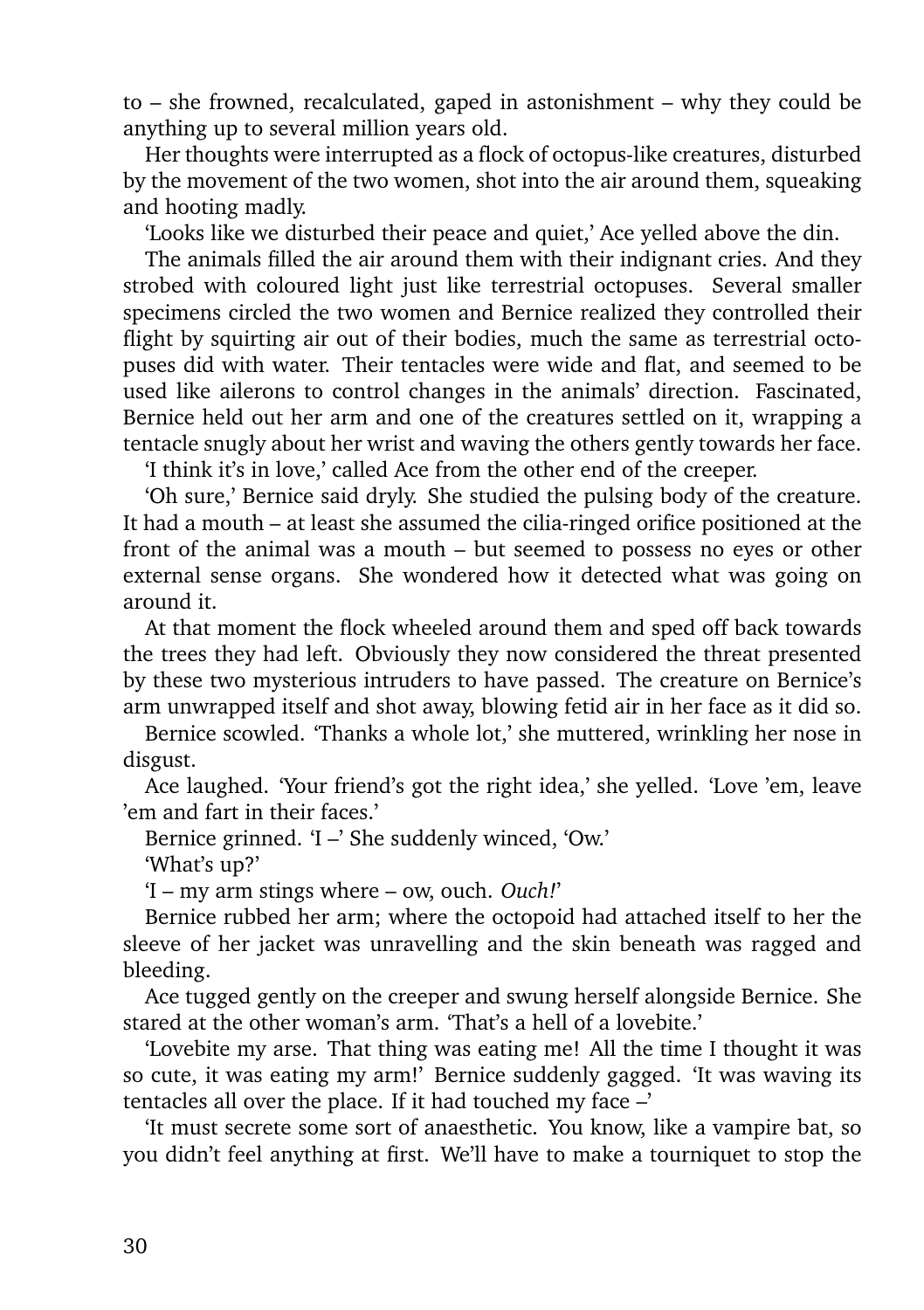bleeding.'

Bernice swore. 'What about infection?'

Ace tore a strip off her shirt and began to bind Bernice's wound. 'Well. I suppose we ought to go back to the TARDIS, grab a medical kit and sort you out.' Ace finished binding Bernice's arm, glanced around them to calculate the correct angle to throw the rocks she had kept drifting alongside them to reverse their course. 'Except that idea seems a little problematical right at this moment.'

Bernice followed the direction of Ace's gaze. The flock of octopoids had changed course also. It was no longer heading back towards the trees. Instead the animals were now heading directly for Ace and herself. She fancied she could see a thread of blood dripping from the tentacles of the creature in front.

The flock would reach them in moments.

Bernice had no doubt whatsoever about what would happen then.

'I suppose you're thinking some nitro-nine or a marksman's blaster might be a good idea around now,' Ace murmured.

'The thought had occurred.'

'Too bad you convinced me to leave them in the TARDIS then, isn't it?'

Bernice pursed her lips. 'You know, sometimes I talk the most unadulterated rubbish.'

Ace didn't smile. 'On this occasion I can't say I disagree.' She took off her jacket, ripped one sleeve into a long strip, and handed both jacket and strip to Bernice. Then she caught hold of the two rocks she had brought along for reaction mass, and which were still floating beside them, and brought them smartly together. The larger rock fractured and several smaller pieces broke off it. Ace grabbed them before they could drift away, and handed them to Bernice. 'Thank heavens for loosely compacted sedimentary aggregates,' Bernice heard her mutter. She repeated the process until Bernice's hands were full of jagged pieces and she was forced to use Ace's jacket as a makeshift sack.

All the while the flock of octopoids undulated closer and closer. Finally, when the leading animal was less than twenty metres away, Ace untied the creeper from her waist, grabbed a piece of rock from Bernice, fitted it into the strip of cloth and began to whirl it around in a circle parallel with the plane of her body. This meant she began to spin in the opposite direction. She curled into a ball, drew in her arms and legs, transferring her own angular momentum to that of her makeshift sling. With the octopoids only ten metres away she let go of one half of the sling. The jagged lump of rock sped towards the flock and smashed into the leading animal, slicing through its soft body in a gout of blood and internal organs, and slashing through the mass of following animals.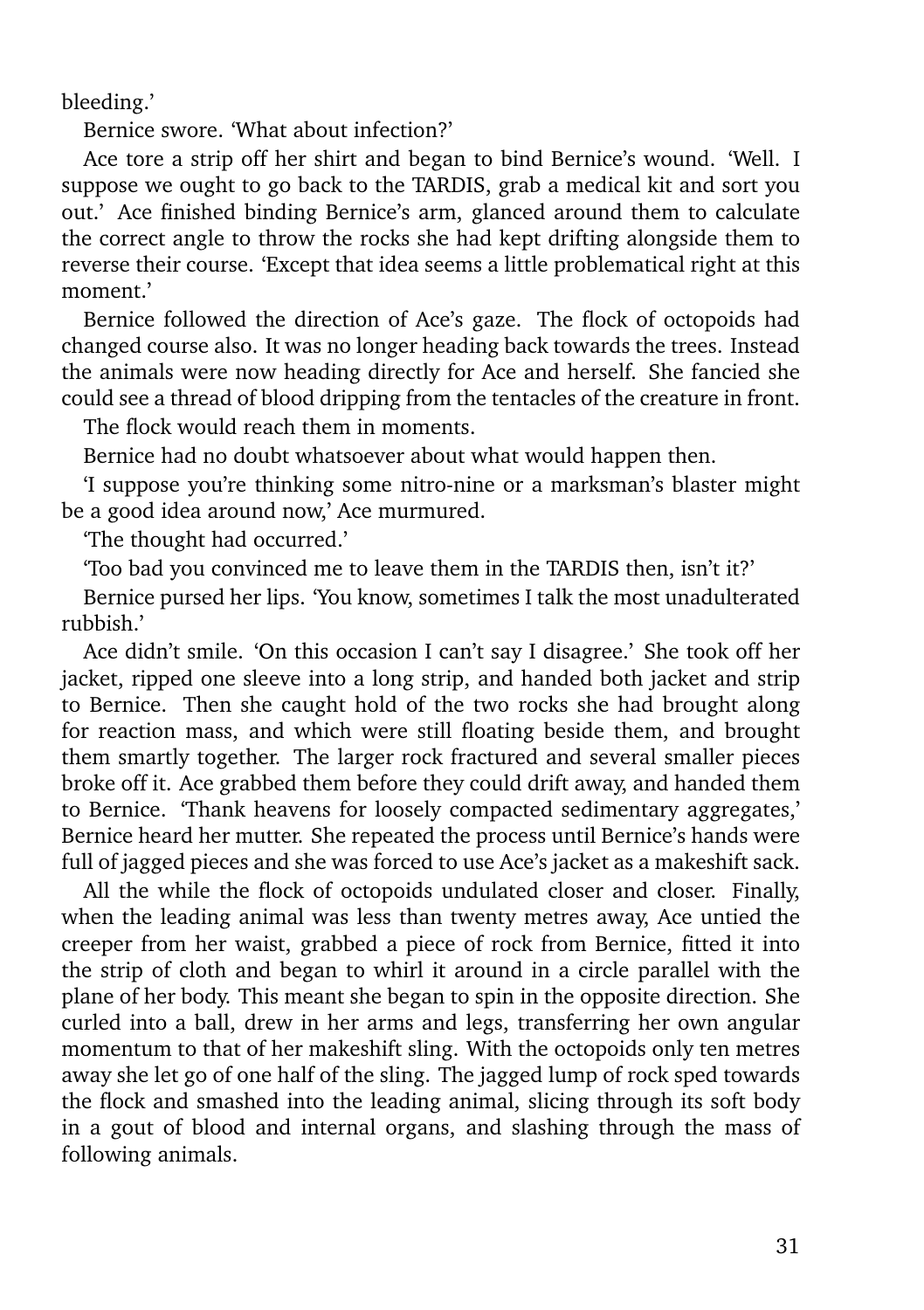Even as Ace brought herself skilfully to a stop the animals milled in confusion. Then the body of the leader drifted back into the main mass of animals, twitching slowly. The reaction was immediate and horrifying. The uninjured animals fell upon the injured members of the flock and began to consume them. In moments the air rang with the agonized squealing of dying octopuses.

Ace unwound herself until she was motionless relative to Bernice and together they continued drifting towards the mountain-sized lump of rock Bernice had decided was to be their destination. Though the mountain offered no definite hope of sanctuary, still their rate of progress seemed painfully slow compared to the speed at which the octopuses could travel.

Bernice eyed the thrashing flock with a neutral expression. 'So the law of the jungle really is universal,' she said quietly.

Ace chewed her lower lip thoughtfully. 'Just as well for us if you ask me.'

Bernice carefully offered Ace back her jacket. The younger woman shook her head slowly, instead took another rock and fitted it into the sling. 'Just in case,' she murmured.

In another few moments her caution was proved correct. Having consumed the injured members the rest of the flock began once again to move towards the two women.

Bernice glanced at the mountain that was their destination. If she'd got the hang of distances in this place it was still fifty or so kilometres away – about three or four hours travel at their current speed. She glanced back at the flock, now milling once again as another of Ace's makeshift missiles hit dead centre.

'Tenacious little sods aren't they?' Ace muttered when she had reoriented herself again.

'How long do you think they'll follow us?' Bernice asked.

'Depends, I suppose. How hungry they are. Whether they're natural predators or just opportunistic scavengers. If we taste good.'

'Well, that was never in any doubt. And somehow I get the feeling they're not casual snackers. How many do you suppose there are?'

'Dunno. Fifty odd, maybe.'

Bernice glanced at the pile of rocks in Ace's jacket. It seemed depressingly small by comparison.

The flock started towards them again. Ace hurled another rock. It missed. 'I must be getting old,' she muttered in annoyance. Quickly she grabbed another rock and hurled it. This one hit dead centre, killing at least one animal and injuring a second. Once again the flock began to thrash in a feeding frenzy and the two women drew further away.

'You know,' Ace said as she reoriented herself, 'this could get really boring, really fast.'

∗ ∗ ∗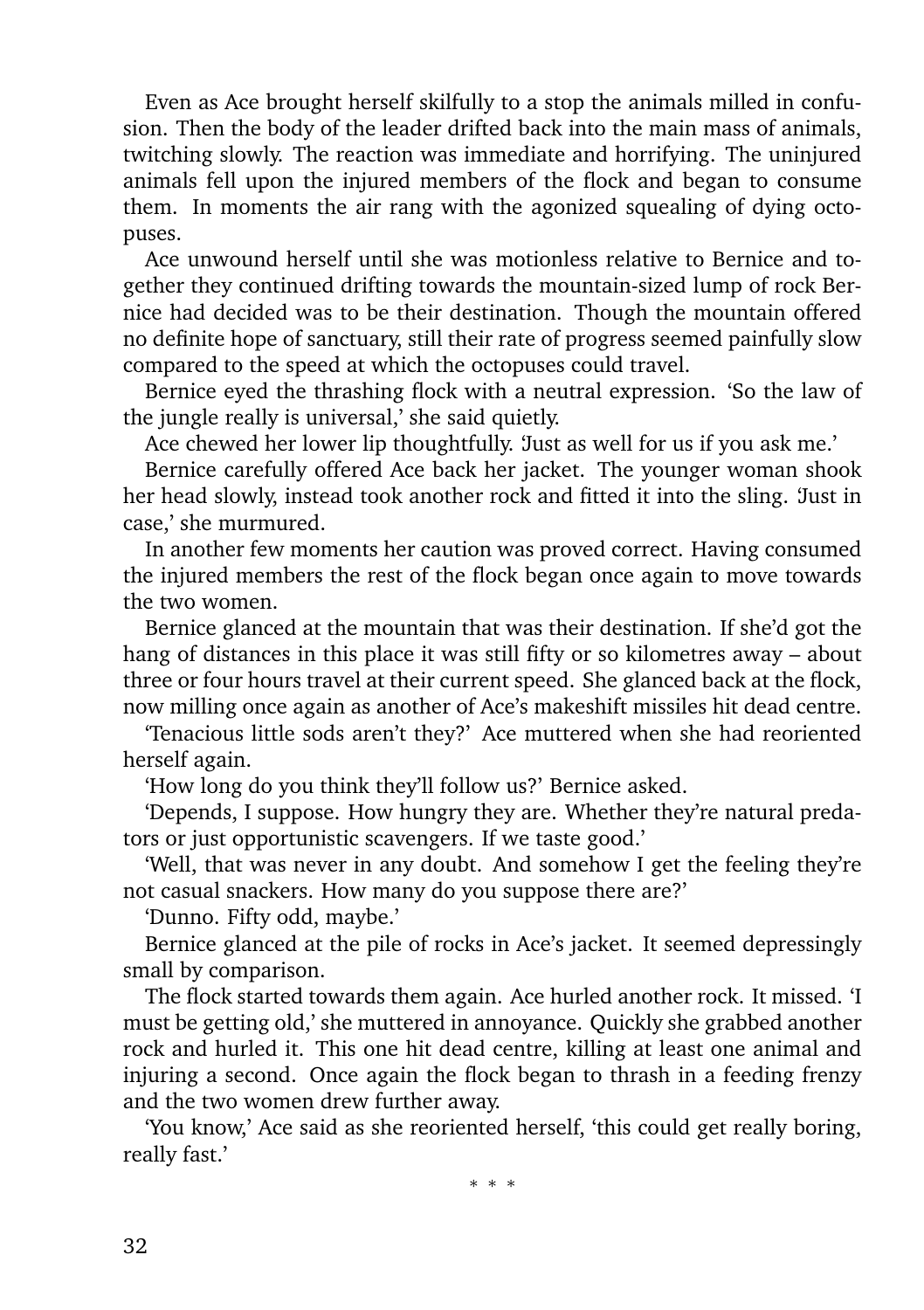The Doctor jerked his umbrella loose from the branch and hooked the handle around another, pulling himself more deeply into the surrounding undergrowth. The cheerful grin had gone from his face, and the distracted expression which had replaced it had deepened into a worried frown. He was blinking rapidly, like someone recovering from a heavy punch, trying to get his bearings in order to fight back.

Or, perhaps, to retreat.

He took no notice of his surroundings: animals passed by within inches of him, curious, delightful, strange and dangerous, exactly the sort of thing that, had he been in an earlier incarnation, he would have spent hours studying. All, now, were ignored as his blundering flight through the dense mat of undergrowth increased.

He felt something was chasing him, battering at his mind, demanding entry, forcing open the doors he frantically tried to slam shut to protect himself, his intellect.

His body temperature was up and his hearts were racing. Fifteen, maybe eighteen beats per minute.

'There is no cause for alarm,' he said aloud.

And crashed head-first into a tree.

He bounced back from the tree, drifting aimlessly, trying to regain control over his body. When he did his fear deepened. He was back in the little clearing where the TARDIS had materialized. It was empty. The TARDIS had gone.

And with it his protection from whatever was hunting him.

Bernice almost didn't notice when the first, tiniest tug of gravity set her spinning gently on the end of the creeper.

'Ace. We must be getting closer to the mountain.'

On the other end of the makeshift rope, Ace fitted the last rock into her sling and glared at the twenty or so remaining octopoids, still patiently tracking them, still thirty-odd metres behind. 'That's good, Benny,' she said softly. 'But don't get your hopes up too soon.'

Bernice tightened her grip on the creeper and said nothing. Her insides were beginning to regain some feeling of normality at last, no doubt due to the settling effect of the gravity field they were entering. She failed to suppress a tiny giggle.

Ace glanced at her out of the corner of her eye. 'What're you grinning at?' 'I don't feel sick any more.'

'You will when I tell you our impact velocity on that mountain. All the rocks I've thrown at those squid-things have practically doubled our speed.'

Bernice sighed. 'Why did I bother getting up this morning?'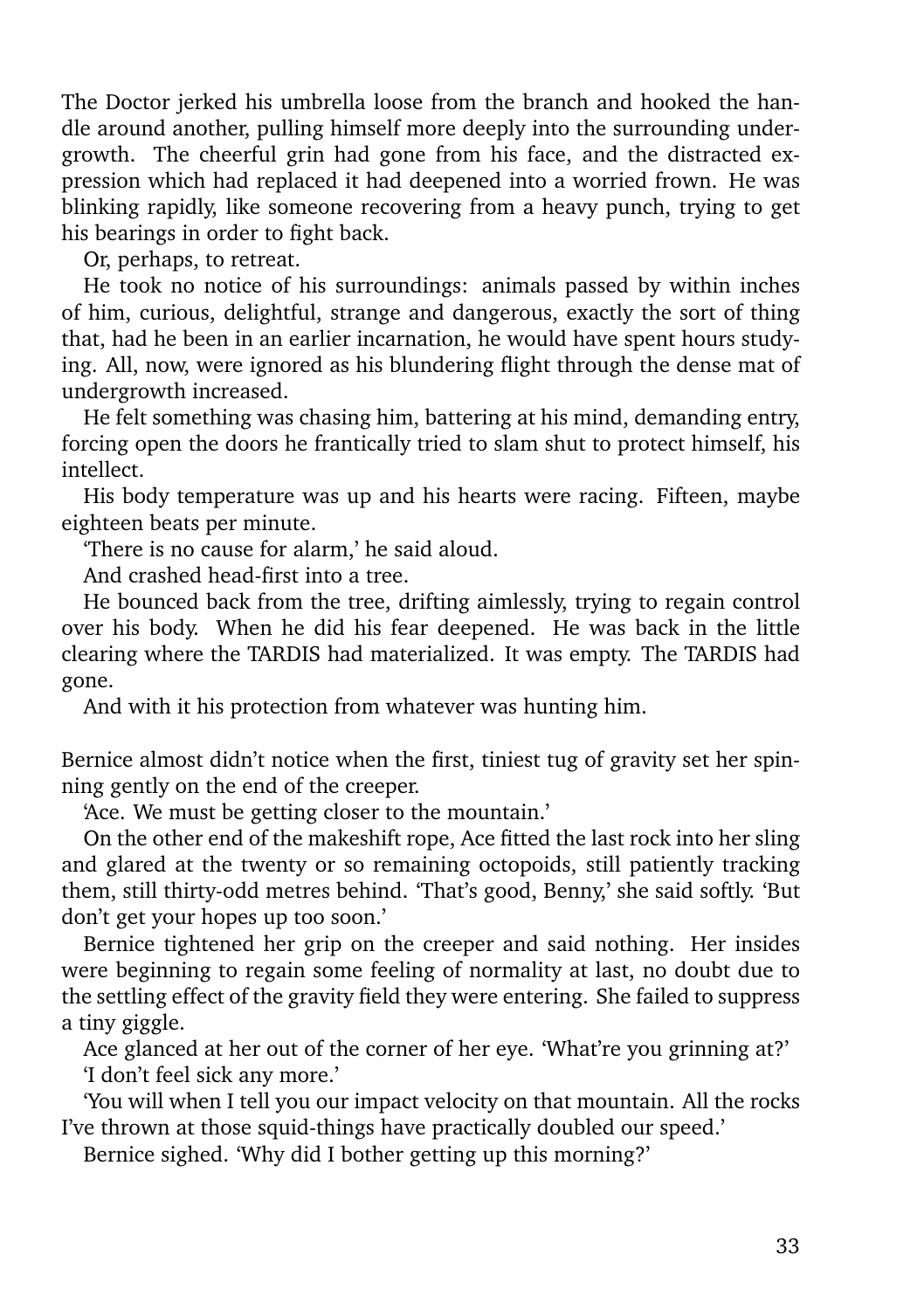'It's a mystery to me,' said Ace, beginning to rotate the sling once more. 'Last rock,' she added softly.

'Make it count,' said Bernice. 'My arm's killing me and I could really do with a long sit down.'

'Your arm won't be the only thing killing you if I miss,' Ace said without a hint of a smile. She whirled the sling faster and faster, loosed the rock with a yell. It sped towards the flock.

It missed.

The octopoids came closer, bodies rigid, tentacles reaching forward for their prey. They were perfectly silent, their bioluminescence dulled to jet black. Of course, thought Bernice, no point in glowing when you're on the hunt, it would only warn your prey.

The creatures sped closer. She fancied she could hear the hissing of breath in the stillness, the rushing of air across and through the dark bodies. She tumbled once again as Ace reoriented herself, grasped the creeper and tied herself on. She struggled to turn herself to face the creatures, ridiculously determined that they would not catch her trying to escape, but was unable to orient herself properly.

She was still struggling wildly to turn when the flock hit them.

## **2**

'Yes, but *why* don't you think the Artifact is God?'

Gail Reardon sighed, drumming her fingers irritably on the clear glass bubble covering the shuttle's observation lounge. 'Paul Moran, I don't know how many times I've told you, I'm not interested in religion, yours or anyone else's. I don't believe in God and that's why I don't believe the Artifact is God.' She turned finally to stare at the freckled teenager beside her. 'So there's absolutely no point in trying to engage me in conversation about it. All right?'

Paul's face fell. 'I was only trying to –'

'I know. But don't, all right?' Gail hesitated. Her voice softened as she continued. 'You know, the Artifact is still a wonderful thing. Nobody knows what it really is or how it was made. You don't need to be religious to have a sense of wonder, or to appreciate the wonderful things there are out there.' She gestured beyond the shuttle walls, out into space where the Artifact hovered, a planet-sized mystery that seemed to call her, to beckon her towards its stone-textured spiral shape. Gail held Paul's gaze with her own. 'Don't let the Founding Families do your thinking for you.'

At her words, Paul's expression changed to one of horror. 'How could you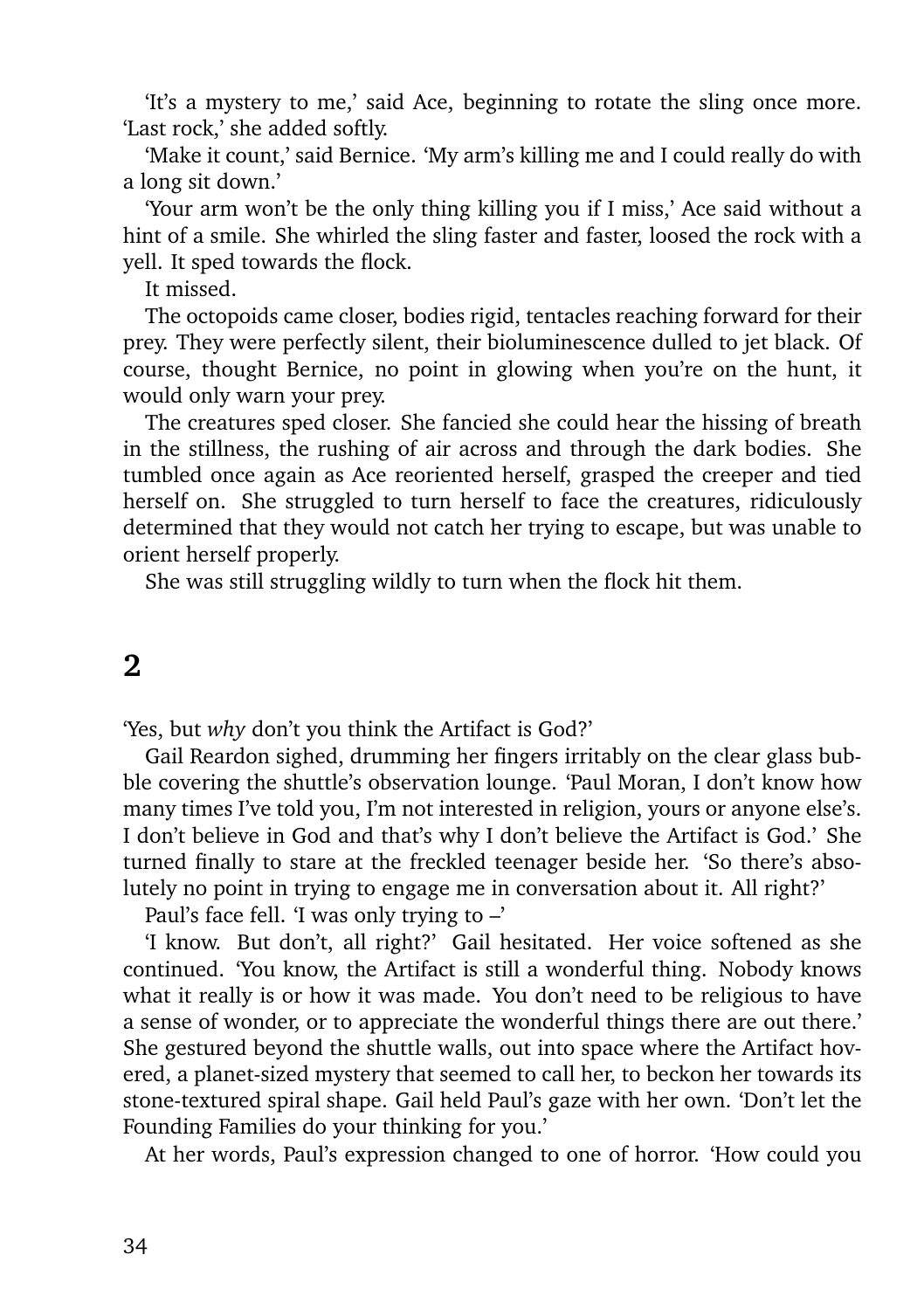say such a thing?' he cried. 'If it weren't for the Families none of us would be alive. None of us!' Seeming to Gail to be perilously close to tears, Paul turned and made his way back through the lounge, past the information point located at its centre, to the rows of couches on which the other seventeen students and their tutor, Edward Stott, sat chatting or playing dominoes, or also staring casually out of the observation bubble. Paul took a seat a little apart from the others and sank into an introspective silence. One or two of the other students glanced quickly at him, some sympathetically, some with sly grins. No one attempted to talk to him. Stott had his head in his wristinfopack and didn't notice this new undertow to the social currents in the room.

Gail sighed, shook her head sadly and returned her attention to the view outside. If she'd been living on Old Earth it would have been Stonehenge or the pyramids which held her attention so completely. But those monuments to human skill and ambition had been lost before she was born; lost, some said, even before the great colony ship carrying her ancestors had left Earth on its ill-fated maiden voyage. Gail only knew about these treasures of terrestrial history from folklore, legends, half-truths and fantasies. In the deepest part of her mind she was sure that was because information about Old Earth had been suppressed by the Families – in direct and deliberate conflict with current Reunionist policies – but she didn't know for sure and had no idea how to check. Yet.

What held her attention now was, according to Reunionist theory, one of the most important discoveries of the last three hundred years.

Gail stared fixedly at the Artifact as the shuttle swung slowly – so slowly – across its incredible bulk. Through the observation bubble the slim shape of the second shuttle – itself carrying twenty more of her class-mates – was a tiny speck glimmering in the distance, dwarfed by the Artifact even as the Artifact itself was dwarfed by the broad spiral of the Milky Way galaxy as seen from above the plane of the galactic ecliptic. The sight of the orbiting staging post from which the shuttles had departed dropping over the pitted horizon held absolutely no interest for her whatsoever. Her mind was already leaping ahead, taking the route the shuttles were yet to travel; through the outer chamber they were approaching to the interchamber membrane, past the docking facility and along the hundred kilometres of caverns to the first chamber beyond.

The first chamber. The Chamber of Miracles, as her infopack referred to it. As far as Gail was concerned the whole Artifact was the biggest miracle ever. Perhaps even bigger than the one which had brought her forebears to the Elysium system when all the laws that govern the universe said they should have died.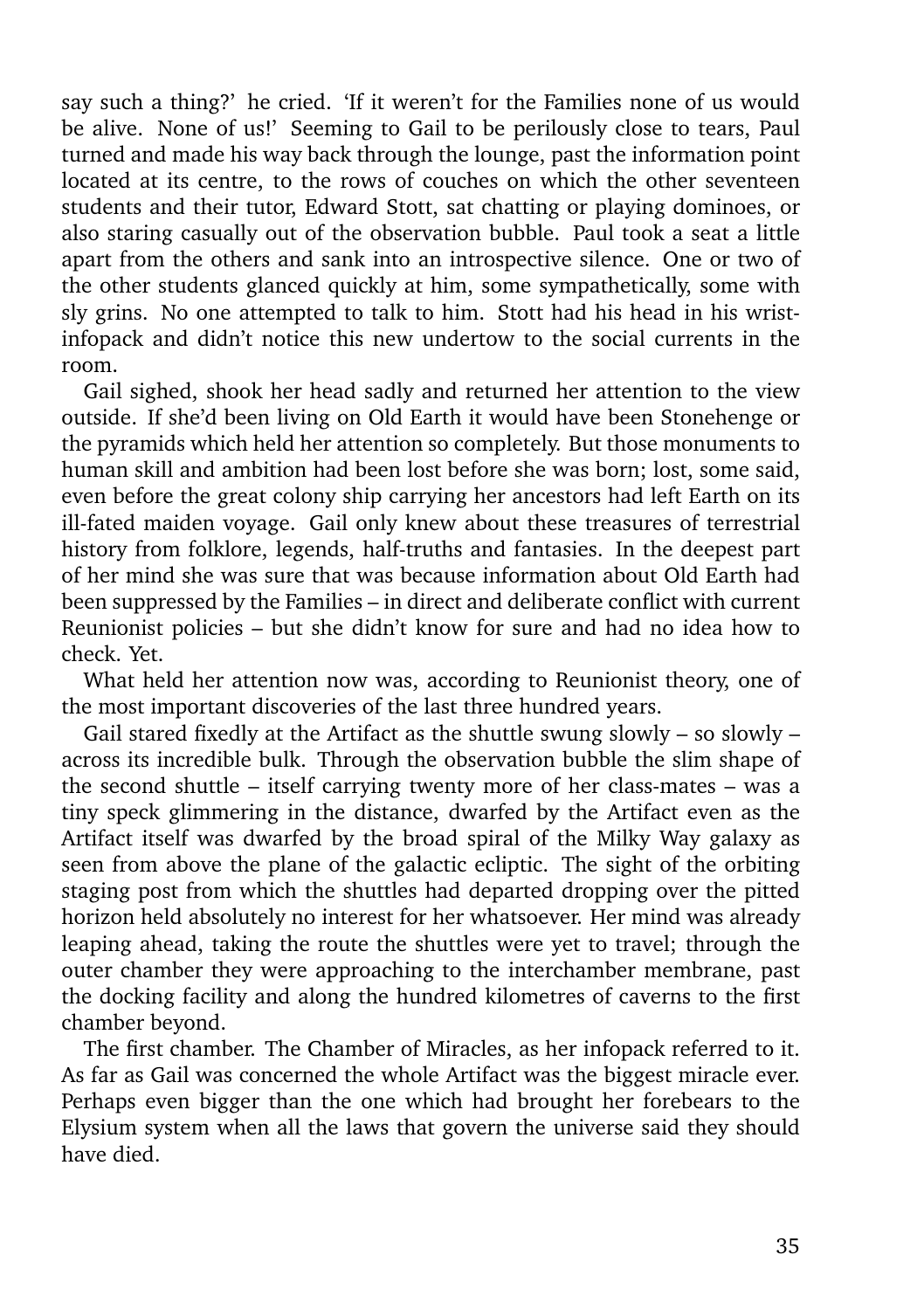Gail let her mind drift for a moment, trying to imagine the moment which, ultimately, had led to her being here now. The moment in which the great colony ship's star-drive had misphased. The moment when the ship itself should have dissolved into the wind of dimensions blowing through hyperspace, scattering its human cargo screaming into the void. The moment in which half a million men, women and children should have died.

She shivered, thinking perhaps she ought to offer a prayer of thanks that there were always exceptions to the rules. She almost did, before getting a grip on herself. The colonists aboard the great ship had been lucky; true, almost more lucky than could be statistically calculated, but lucky just the same. God had nothing to do with it, or with their arrival in the Elysium system. Gail was absolutely certain of that, though she knew her class-mates would disagree with her *en masse*.

Putting aside her somewhat disturbing train of thought, Gail began to study the Artifact more closely. She noted every surface detail she could see, comparing each to the diagrams displayed on the screen on her infopack. The subtle curves of the spiral 'shell' winding together at the centre, the veins of lighter colour running through the surface giving it the rough appearance of unpolished marble, the impact crater where a meteorite collision had blasted a billion tons of surface rock into vapour – a billion tons, but even so a fraction of the Artifact's total mass too insignificant to bother calculating.

As the scalloped edges of the artifact began to rise past the observation blister Gail wondered at the similarity between the Artifact's shape and that of the ocean-dwelling ammonites of her home world, Neirad. She found herself trying to visualize the creature capable of constructing it: a living organism as big as a moon. Then she laughed: such a thought was ludicrous, a romantic nonsense: the Artifact was simply a helical accretion of stellar matter containing a complex ecological system. A world turned inside out.

Yet even as Gail berated herself for her non-scientific view of her destination, she knew the Artifact was more than merely a world. For a start its internal surface area was bigger than all the habitable planets and moons in the rest of the Elysium system put together. Secondly she knew there were mysteries here; secrets which had eluded the Founding Families' efforts to fathom them since the Artifact's discovery more than a century ago. Where did the ocean that ran through the first chamber come from? Where did it flow to? What lay beyond the first interchamber membrane? How were the areas where gravity changed value and direction generated and maintained? Where was the intelligent species that evolution dictated should fill the niche available for it?

Her thoughts were interrupted by a voice from behind her: 'Yo Gail.' She felt someone tap the top of her head. 'Anybody in there, or are we jetting on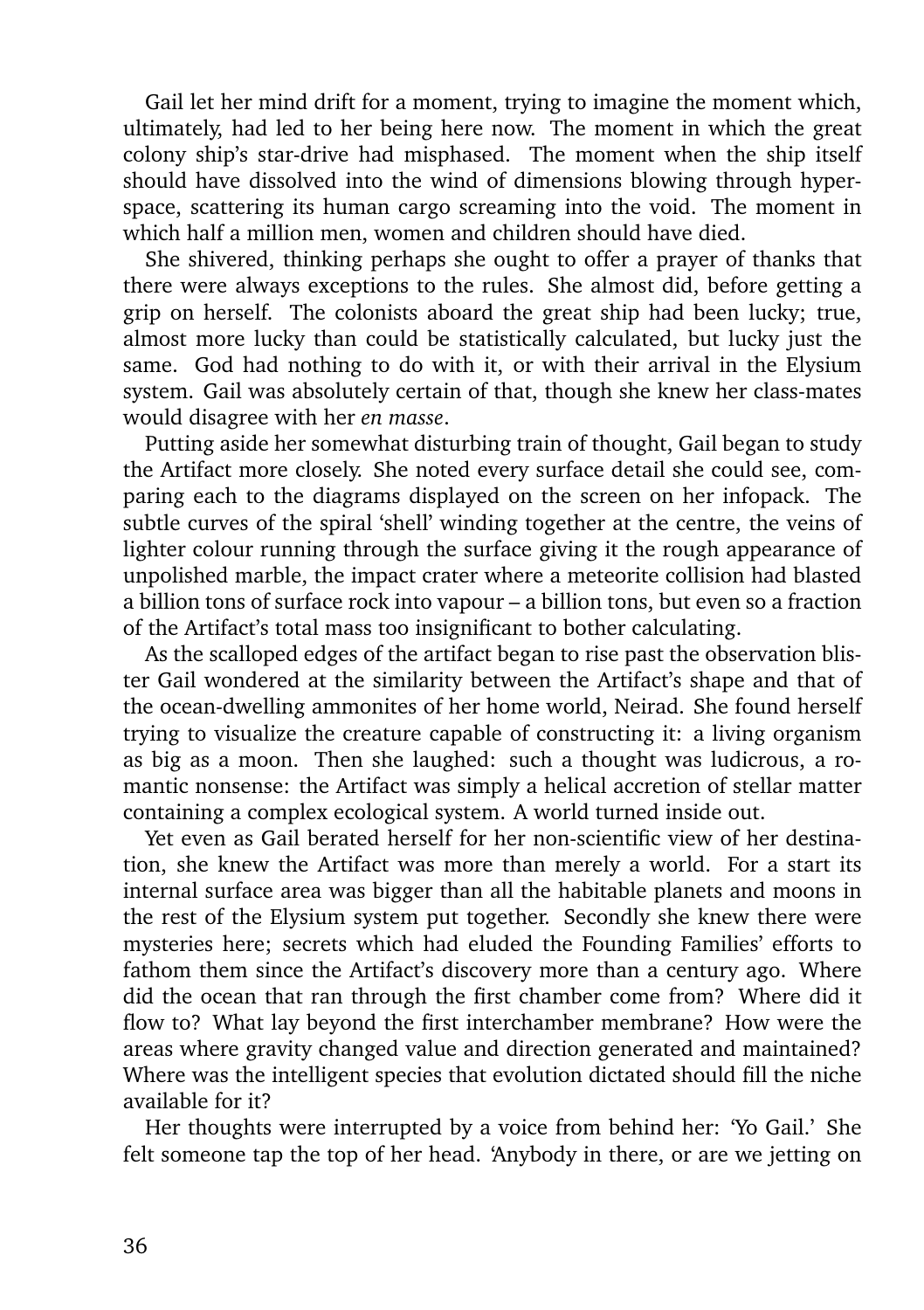empty again today?'

Gail sighed, twisting her gaze away from the hypnotic bulk of the Artifact to the e-suited figure that now moved alongside her. 'Rhiannon.'

'The very same.' Rhiannon was the same age as Gail, but there the similarities ended: physically she was a couple of centimetres taller than Gail's one metre twenty-five, and a few kilos lighter. Her friendly smile and mess of spiky red hair contrasted with Gail's invariably distant expression and flat-top. Where Gail was thoughtful, Rhiannon fairly exploded with opinions. 'Never internalize,' she said now to Gail. It'll give you a rash.'

'I'm not internalizing. I'm observing,' Gail sat up on one end of the couch to make room for her friend.

Rhiannon sat cross-legged on the end of the bunk. 'Hm. That'll give you a rash too. Observing what?'

'As if you need to ask.' Gail pointed out of the observation bubble. By now the shuttles had entered the open chamber and were surrounded on all sides by vast, ribbed walls of rock. Directly overhead the ragged circle that was open space shrank steadily.

Gail watched Rhiannon watch the Artifact. 'It's a big bunch of rock, so what?' she said, affecting disinterest.

'Not everyone's been here before like you,' Gail said, finding herself mildly irritated with her friend.

'Not everyone's obsessed about it like you.'

'Right. Sure. Anyway, I'm not obsessed. I'm interested.'

'Whatever.'

Gail sighed. 'How come you're in such a wretched mood anyway? Drew not responding to our feminine wiles is he?'

Rhiannon hesitated. 'On the contrary.' She looked at Gail as if unsure whether to continue. 'He said he loves me,' she said finally, with a look of disgust.

There was a momentary silence. Gail became aware the other conversations in the observation lounge had conveniently flagged. One or two students were casually looking their way, trying not to look too interested. 'And what are you lot staring at?' Gail's voice could be intimidating at times and she used it now to good effect. When the conversational level had reached its previous norm, she scrunched closer to Rhiannon and said in a whisper, 'You mean love as in . . . ' She screwed up her face in revulsion. 'Monogamy?'

Rhiannon swallowed hard and nodded. 'And he seemed so . . . normal. We were getting on like a ship on fire.' She stuck two fingers in her mouth and pretended to gag. 'It's enough to make you sick.'

Gail clucked her tongue sympathetically. 'Perhaps now you'll listen to your best friend when she gives you some advice about men.'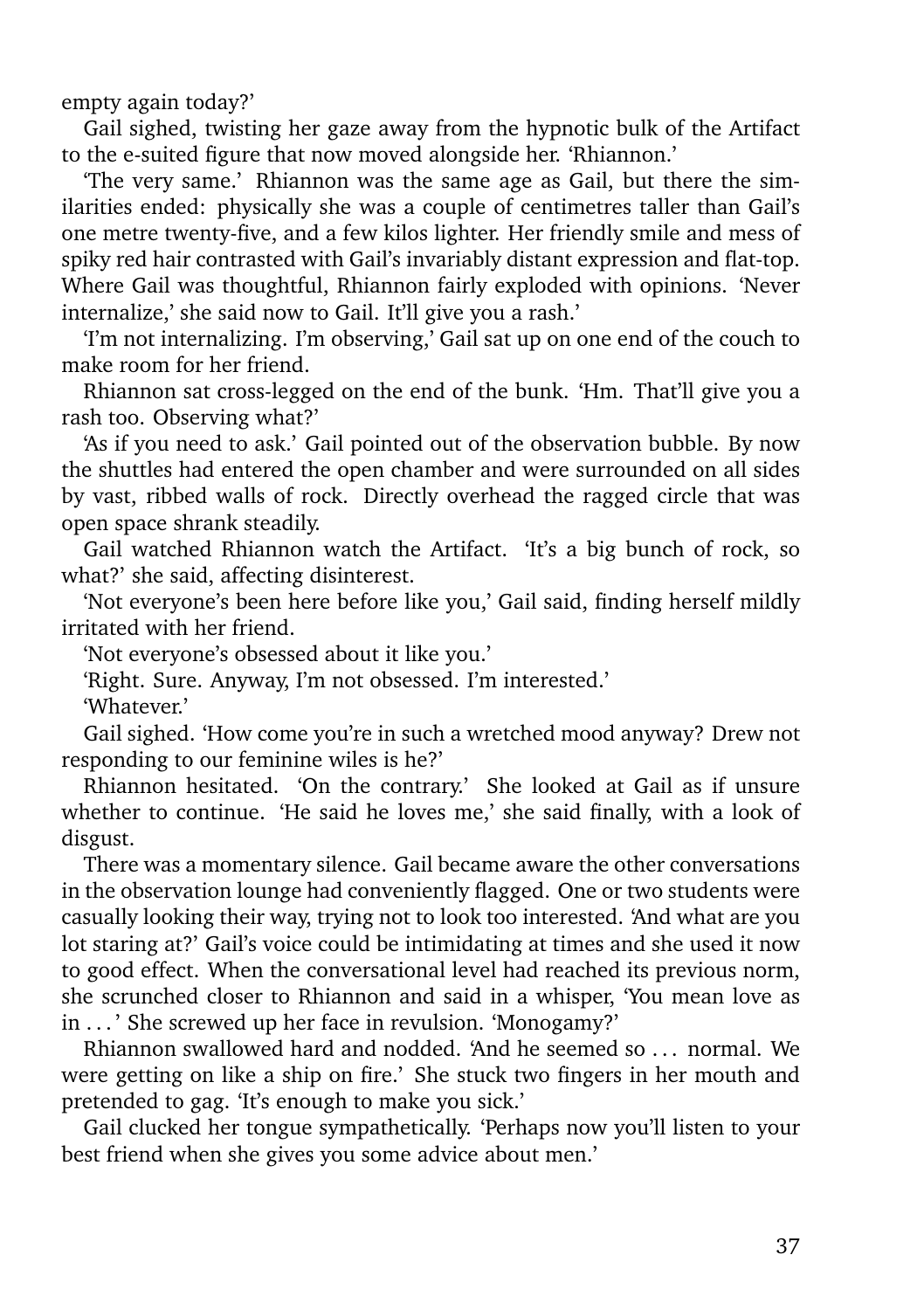'Mmn.' Rhiannon returned her gaze to the walls of the Artifact sliding past. 'Thanks a bunch, aunty.'

Gail waggled her finger admonishingly. 'And don't swear, either.' Rhiannon sighed. 'Love. It'll give you a rash.'

Nose to nose, separated by five hundred metres of vacuum. Ranger shuttles one and two sank together through the open shell of the Artifact.

In the pilot's cabin of shuttle two Sjilal Urquardt's gaze shifted from the navicomp display to the forward viewport. Through it he could see the sleek shape of shuttle one, running lights sparking in the darkness, a flickering shape at the passengers' viewport that might have been one of the kids waving. Beyond the shuttle, dark, stone-textured walls swept upwards, a curving shield cutting off the view of the stars beyond.

Beside Urquardt in the co-pilot's seat Drew Chandor flipped a control and the surface of the viewport polarized to show the picture being recorded by the shuttle's belly camera.

Beneath him, Urquardt knew, was a blackness deeper than space. A starless abyss into which he was slowly descending. Down there was the hundredkilometre-thick bulk of the outer chamber membrane, and beyond it, the first chamber of the Artifact. He touched a control and the view shifted as the camera panned. A flicker of lights came into view: the docking facility built to mark the mouth of the cavern system. The lights were crystal clear in the vacuum. Though the atmospheric pressure would increase as the shuttle passed through the caverns of the membrane, this far out there was nothing. No shred of gas or moisture, no hint of atmosphere. Infopacks deployed from the docking facility when it had been built a little under a century ago had not even detected the expected leakage from within the Artifact. That in itself was unusual. It contradicted the formations of rock within the cavern system – even the fact of the cavern's existence itself. It was a puzzle Urquardt liked to dwell on in quiet moments; one among many that the Artifact posed to those who lived and worked in or around it.

The commsystem bleeped. Urquardt hit *receive* and the voice of Sal Benjamin, the pilot of shuttle one, came clearly above the sounds of the instruments in the cockpit. '*Shilly. You awake there? I need a favour.*'

'Yeah, yeah, what've you done, locked yourself out of the cockpit again?'

'*I wish. No, my navicomp's bunked out on me. Nothing serious, just the backup subroutine. Do us a favour and use the microwave link to boot it up for me, will you? I need to calculate a vector for cavern approach.*'

'Can do. Give me a minute.' Urquardt instructed the navicomp to prepare a remote boot-up command. While the system was preparing the relevant data, he said, 'Hey Sal, you know we can't keep –'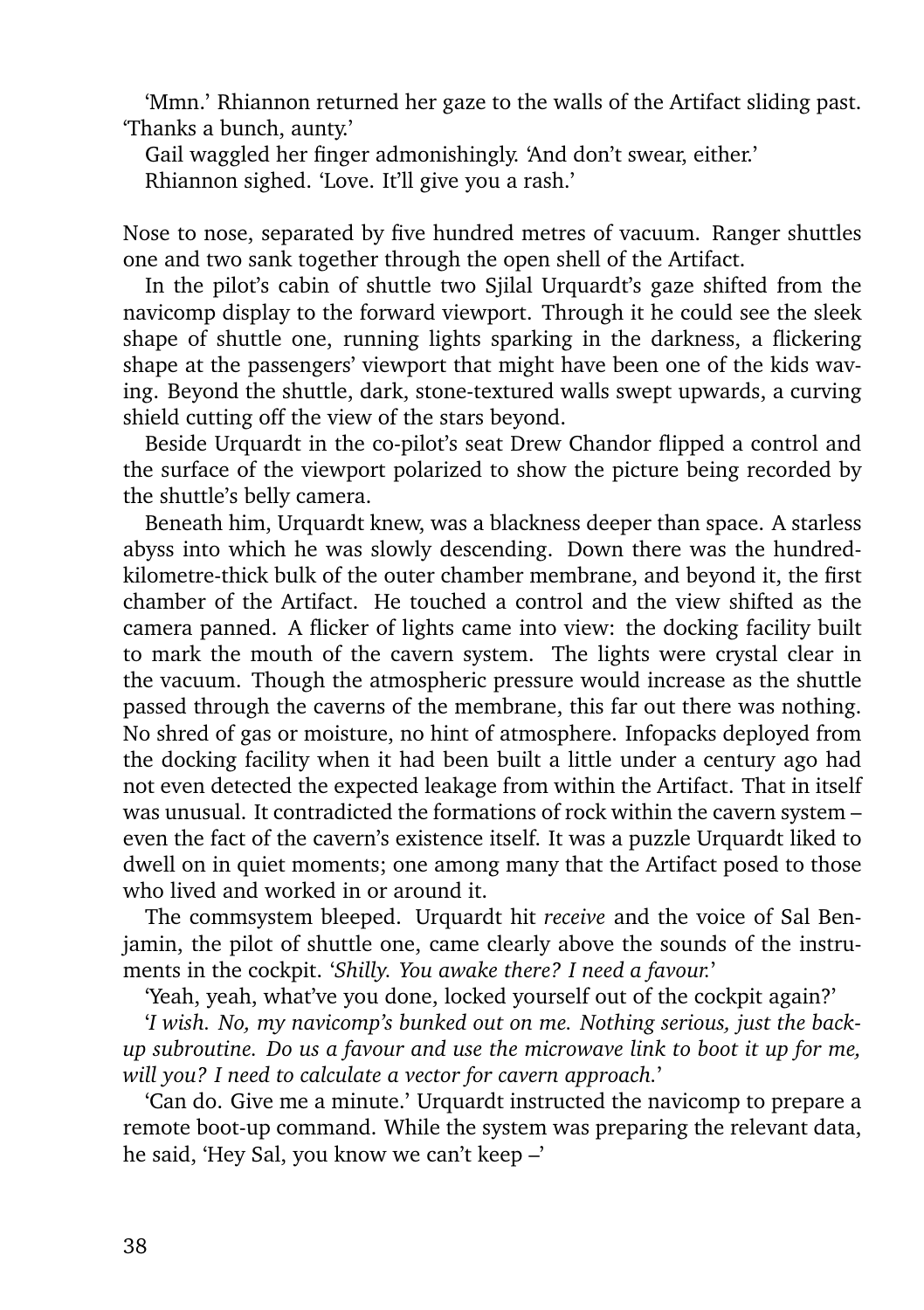'*– meeting like this. Right. Boring cliché number sixty-five. Keep it up and I may have to marry you.*'

'You can't, it's illegal.'

'*Never stopped my parents.*'

'In that case your father was a pervert and your mother was a sociopath.' '*Oohhh, I love it when you talk dirty.*'

'Boring cliché number eight hundred and one. How did you learn so many in such a short life?'

'*Don't be nosy. What about my boot-up command?*'

'Coming right over.' Urquardt told the navicomp to send.

'*Mon cher, I will love you forever.*'

'Sal, you're a sick woman.'

Sal laughed and signed off. Looking through the vision port, Urquardt saw the running lights on shuttle one blink twice in salute as her ship accelerated towards the docking facility and the main cavern entrance to the Artifact.

He shook his head and told the navicomp to file his own approach with traffic control. After a moment the request was confirmed and he told the navicomp to begin the approach to the caverns.

As the shuttle sank towards the massive convex bulk of the interchamber membrane he smiled to himself. The kids would be staring out of the observation bubble now, eyes wide as the shield of rock loomed larger and larger, a wall against which they must surely smash. Not for some time yet would the entrance to the cavern system, itself a cave two kilometres wide, become large enough to be visible to the naked eye. His smile widened when he thought of the kids panicking in case they crashed. Let them panic – it was all part of the experience. As far as he was concerned the job was a milk-run; he almost wished for something exciting to happen, just to break the tedium.

In the observation bubble Gail was once again looking out of the clear dome. The giant disc of the interchamber wall appeared to be creeping closer and closer, as if they were approaching a vast, pock-marked, sunless planet orbiting in a universe devoid of stars. The only evidence of life she could see was the cluster of bright points in the darkness which was the docking facility next to the entrance cavern; but that was tiny, a town set beside a tiny circle of lights, a circle that Gail knew was more than two kilometres in diameter, the whole looking like a cluster of gems set into a golden ring.

Sitting beside Gail, Rhiannon was also silent. Gail was aware that any moment a dry comment could be forthcoming. She shot a sideways glance at her friend, was surprised to see her apparently as rapt as Gail herself had been. She poked Rhiannon gently in the arm with her elbow. 'Cuts you down to size a bit doesn't it?'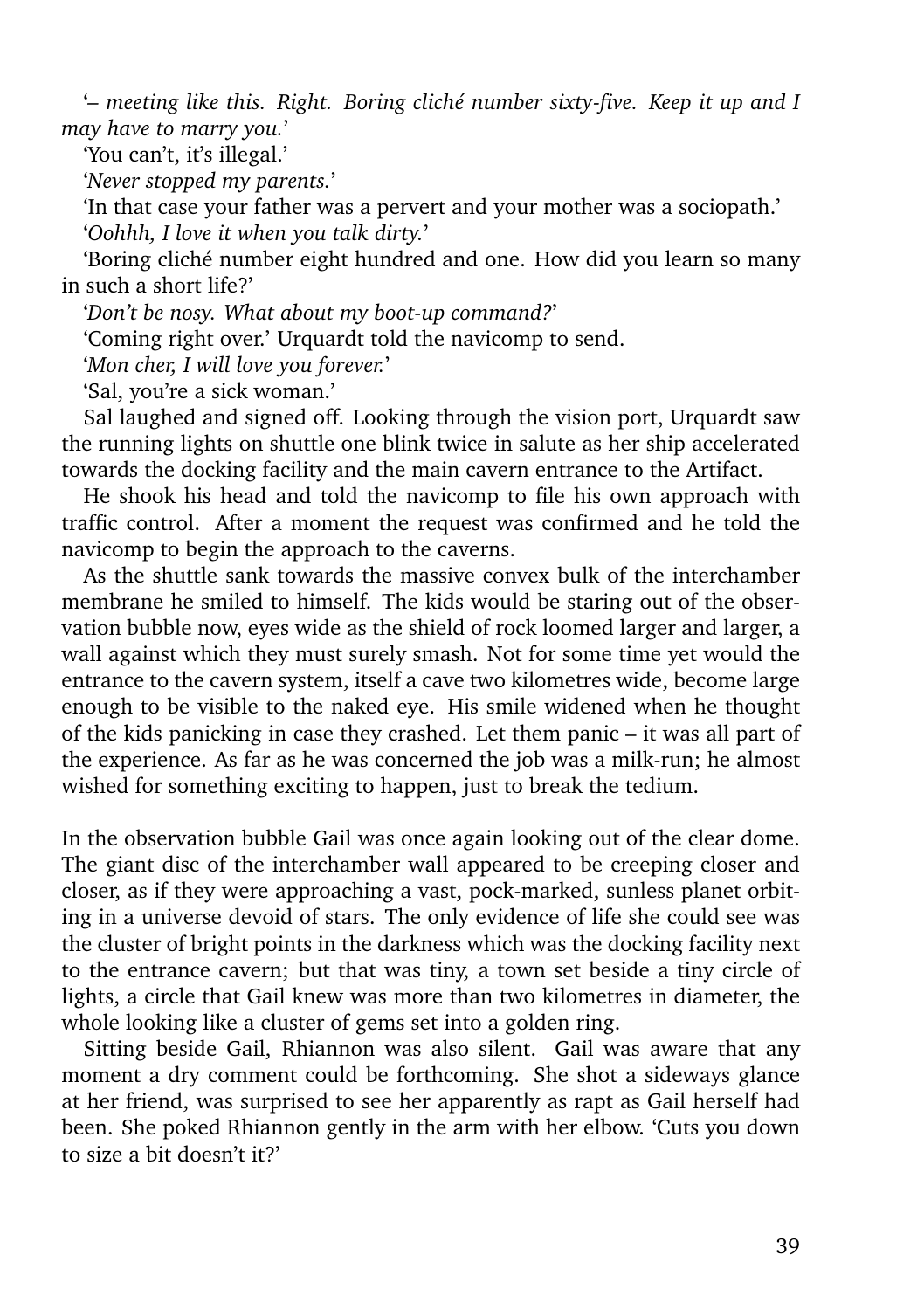Rhiannon jerked as if startled by Gail's voice. She turned, too quickly, Gail thought, and with a questioning look. 'Did you say something?'

'Indeed I did.'

'Sorry. Miles away.'

'Apparently so.'

Rhiannon looked back at the still enlarging shield of rock. 'You were right, though, it *is* interesting.'

Gail pursed her lips as she studied her friend. 'Interesting? To you? Now I am starting to worry.'

Urquardt didn't need to watch to know the circle of lights ringing the entrance cavern was growing slowly larger. He did however glance occasionally out of the viewport to check on the progress of shuttle one, travelling a thousand metres in front of his own. Sal's attitude seemed to be good. Instrument checks he performed to keep his mind busy confirmed this.

Beside Urquardt Drew shuffled uncomfortably in his seat.

Urquardt stared irritably at him. 'What's up now?'

'I just keep thinking of the kids. What might happen to them if the navicomp bunks out completely.'

'Not to mention what might happen to *us*,' Urquardt said dryly as he cast a quick eye over the control systems. 'Look. You've only been on the job a month. You're not much more than a kid yourself. Try to relax. It helps the concentration.'

'I do concentrate.'

'I mean *my* concentration.'

Drew avoided Urquardt's look. For a moment the only sounds in the cockpit were the quiet ticking of the navicomp and the gentle *ping* of data reading up on screens. A soft chime pulled Urquardt's attention back to the instrument spread as Drew spoke again: 'I know what this is about you know,' he said, too loudly. 'Why we don't get on.'

Urquardt was studying read-outs. 'Not now, Drew. Something's going on in  $the -$ 

'It's political, isn't it? Because I was born on Neirad.'

'Drew –'

'Well just because I was born on a world founded by Reunionists doesn't mean to say that I'm pro-war or anti-religion.'

'Drew –'

'I believe in the right of the individual to choose his own way, that's all. If the Founding Family priests have a problem with that it's not my  $-$ '

'*– I said not now.*' Urquardt flashed Drew a look that froze the young engineer in his seat. 'We've got a *problem*. With the *navicomp*.' He held Drew's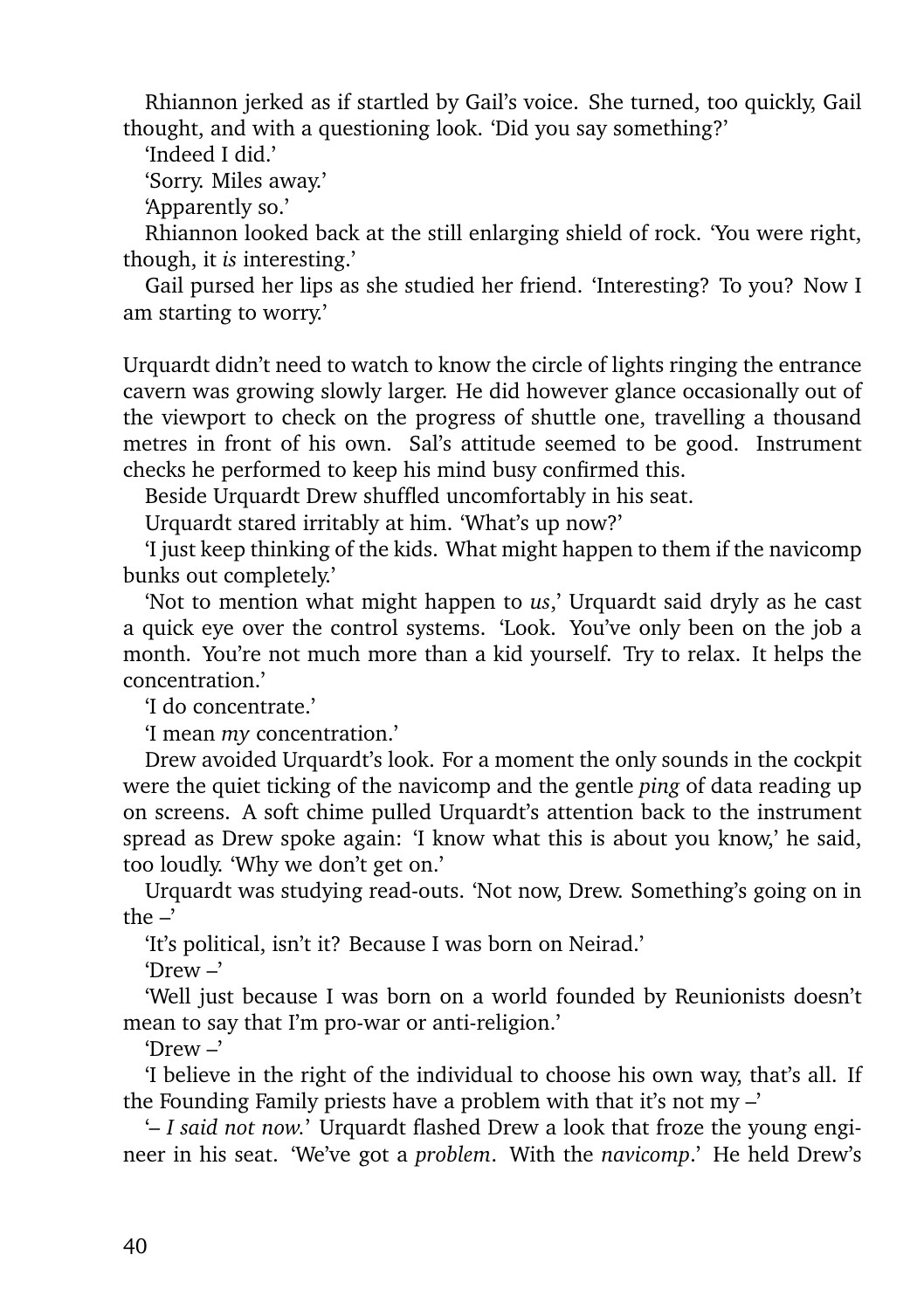gaze easily. 'So let's try to fix it before we get an engine blow-out or fly into a wall, shall we?'

Drew hesitated, then nodded. 'Yeah. Yeah, OK, sure.'

'Good. All the political ideals in space won't help you when you're trying to breathe vacuum; I'd have thought you'd have learned that by now.'

Gail watched the cavern entrance enlarge, then enclose the shuttle. The circle of lights placed at its rim had expanded until it ringed the shuttle, then fell behind as they'd entered the mouth of the cavern. A further series of lamps had become visible, leading the way deeper into the system as the dock workers had turned on the marker lights moored throughout the caverns. By their light Gail could see the rock wasn't the bleak charcoal colour she had at first thought but was in fact shot through with veins of iridescent colour: pinks, blues, glittering greens and whites. Spherical blobs of rock accumulated across the walls; Gail didn't need to consult her infopack to know they were akin to stalagmites and stalactites, their different, chaotic shapes due to formation in vacuum and zero gravity.

That fact in itself Gail found fascinating; it implied there was some secretion from the rock which generated the formations, as cave systems beneath hills on Neirad were made by running water and dissolved stone. Perhaps there was seepage from the point of emergence of the ocean, in the first chamber. Gail filed the thought for later consideration; she'd find out soon enough.

She became aware the tone of conversation in the observation bubble had changed. She glanced quickly around the lounge. Paul Moran was pointing out of the bubble. 'We're going to hit the wall!' he said nervously.

Gail whipped her head around and looked in the direction Paul was pointing. Was it her imagination or was the cavern wall on that side getting closer? This far from the wall it was hard to say.

At that moment the ship gave a violent lurch. Gail heard other students cry out in surprise and alarm, felt her stomach heave. The G-field of the shuttle pulsed before shutting down completely, leaving the twenty students floating throughout the observation bubble like so much loose scrap.

She reached out automatically for Rhiannon, who still didn't seem to be reacting to what was going on. She had somehow wedged herself against the clear glass of the bubble; her gaze was still locked on the cavern walls passing by.

'Rhiannon.' Gail shook her friend's arm but got no response. 'Rhiannon!' The girl didn't move.

Gail felt herself drift away from Rhiannon, a reaction to her attempt to shake the other girl. She flailed wildly for a handhold, grabbed the back of one of the acceleration couches, was battered by a flying body, pushed the student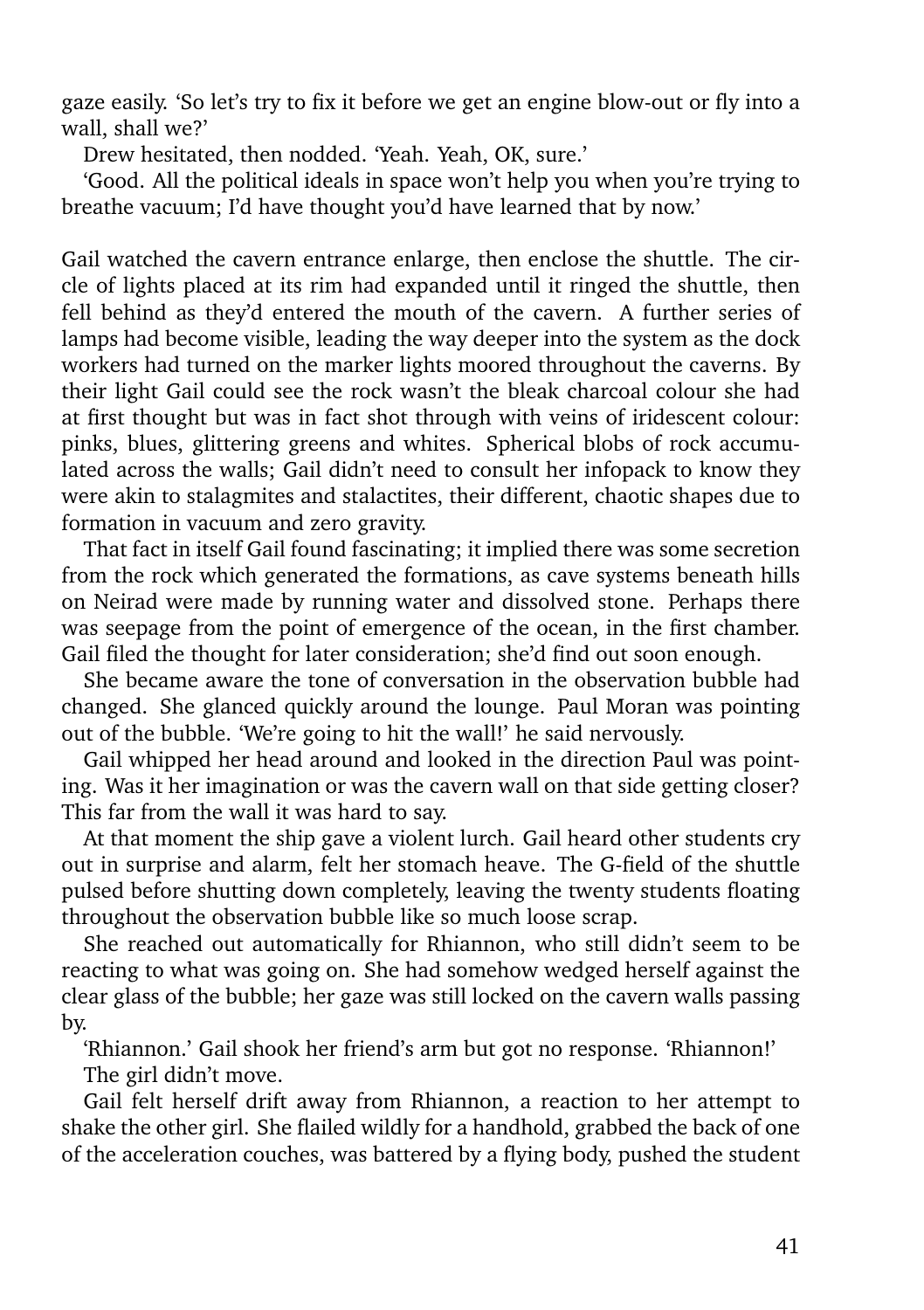away, managed to right herself. All around her the angry, nervous, frightened voices suddenly fell silent. She looked up. Through the glass bubble she could see a gigantic formation of coloured rock, loops and whorls and spheres projecting in an iridescent mass from the cavern wall. The formation framed Rhiannon and was growing larger with frightening speed.

Knowing her effort was useless, Gail grabbed Rhiannon and pulled her away from the glass. Her expression was fixed, obsessive, almost as frightening as the formation ahead.

'*Leave me alone!*' Rhiannon hissed.

Gail recoiled from the violence in her friend's voice.

Behind Gail someone yelled, 'We're heading right for it!'

Rhiannon pulled away from Gail, turned back to face the rock.

There was a rush away from the glass as people struggled in the fluctuating gravity to get back into the centre of the room.

Someone began to scream; the sound whirled around the observation lounge as Gail realized with horror the shuttle was about to crash.

## **3**

Bernice blinked. The light was too bright. There was a funny buzzing sound in her ears. She listened hard to the buzzing sound for a while before realizing it was the sound of someone talking. Talking to her. Shouting at her, actually. She tried to push herself up on to one elbow so she could see who was talking, instead of just the ocean hanging above the tree-tops. It was then she realized she was actually lying on gravelly earth, held there by a weak gravity field. She sighed as she slumped back to the ground, the pain in her arm displaced by the delicious knowledge that all her internal bits and pieces were once more in the right place and not floating about in a disturbing manner inside her.

She mumbled something indistinct through dry lips. The voice she could hear changed tone, became more insistent.

She still couldn't understand the words though.

She tried to tell whoever was talking to her that, but found her mouth was so dry she could hardly swallow, much less speak. She licked her lips, thought distantly that they tasted pretty foul.

She mumbled something.

The voice buzzed again, and this time she found she could understand it. 'I can't understand. Come on Benny, snap out of it.'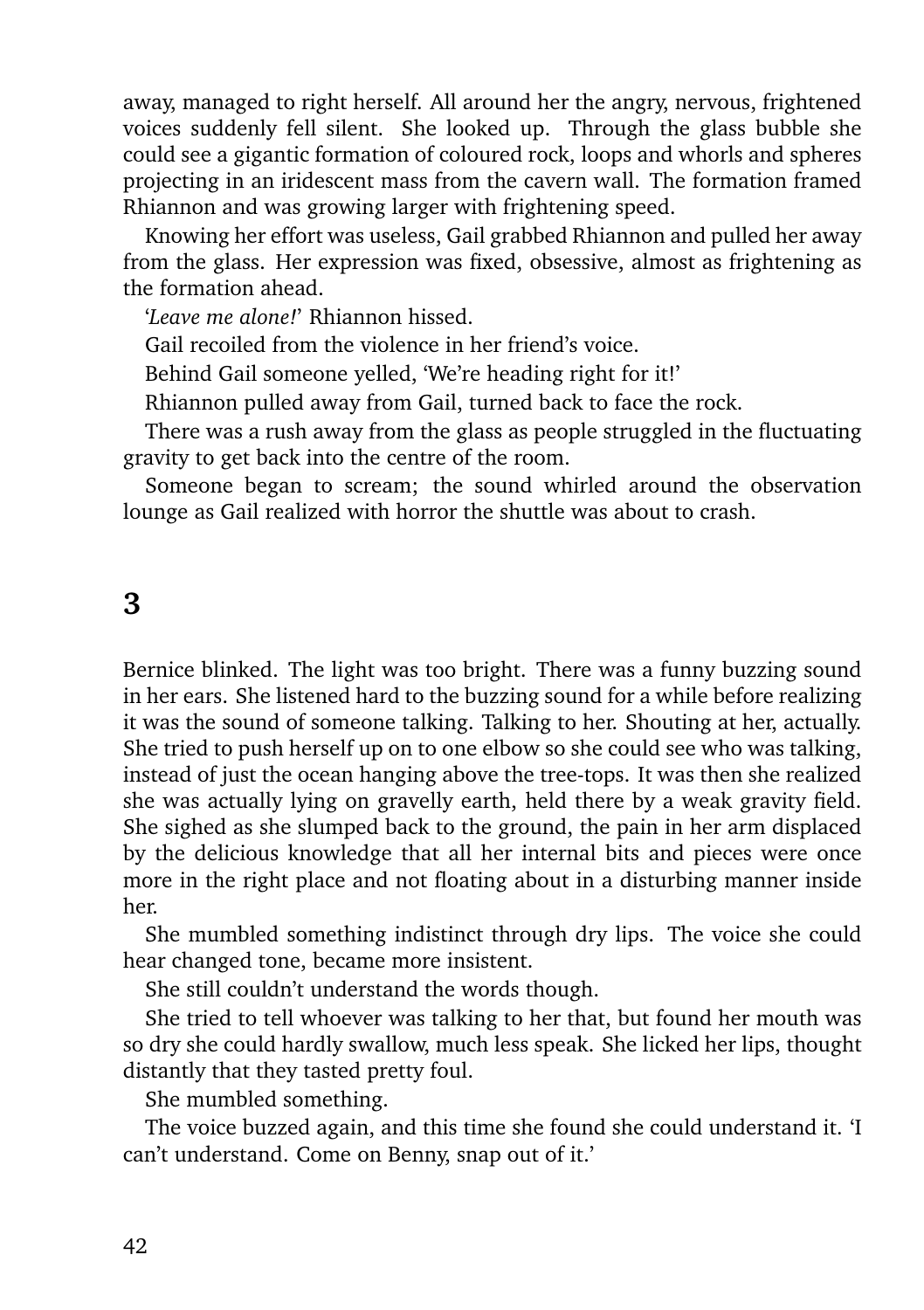She tried again. 'Too'brush.' She thought for a moment. ''n too'paste. Water. Gargle. Yuck.'

She heard relieved laughter. The laughter sounded vaguely familiar. 'Ace? That you?'

''fraid so.'

Bernice felt strong arms circle her shoulders and lift her into a sitting position. She blinked rapidly. The bright ocean overhead slipped out of view, to be replaced by the thickly tangled trunks of luminous trees. Glimmering trees. Trees whose webbed branches seemed to writhe like

*tentacles across her face blinding her tangled in her hair curling round her arms wrinkled choking skin across her nose and mouth the grainy texture of hair on her*

'Benny it's OK, they're dead, they're dead, it's OK, you killed them, it's OK,  $i\dot{r}$ 's OK  $\cdots$ 

After a moment Bernice felt the spasms jerking her limbs subside, to be replaced by a sweaty warmth. She became aware that Ace was holding her tightly. Her teeth were clenched and she was making soft grunting noises. With an effort she tried to relax the muscles of her face. Ace went on reassuring her in quiet, confident tones. After a few minutes she was able to speak weakly. 'I'm all right now.'

'Sure?' Ace asked.

'No,' said Bernice with utter confidence.

 $'$ Oh $'$ 

Bernice felt the arms holding her release their grip.

Ace sat back on her haunches and studied her closely.

'Sorry,' Bernice said quietly.

'Forget it,' Ace said.

'We're on the mountain.'

'Yeah.'

'We were going to crash. Those . . . those *things* were going to –'

'Yeah, well, you sorted them out.'

'I did?'

Ace gave an ironic laugh. 'Apparently they were allergic to something they ate. Like you. Terminally allergic.'

'But  $-$ '

'Don't ask me. I'm no doctor. When I killed the one that took a bite out of your arm the rest ate it. By the time the flock reached us they were all dead or dying.'

'Oh.' Bernice thought about this for a moment and giggled. 'How come we didn't crash then?'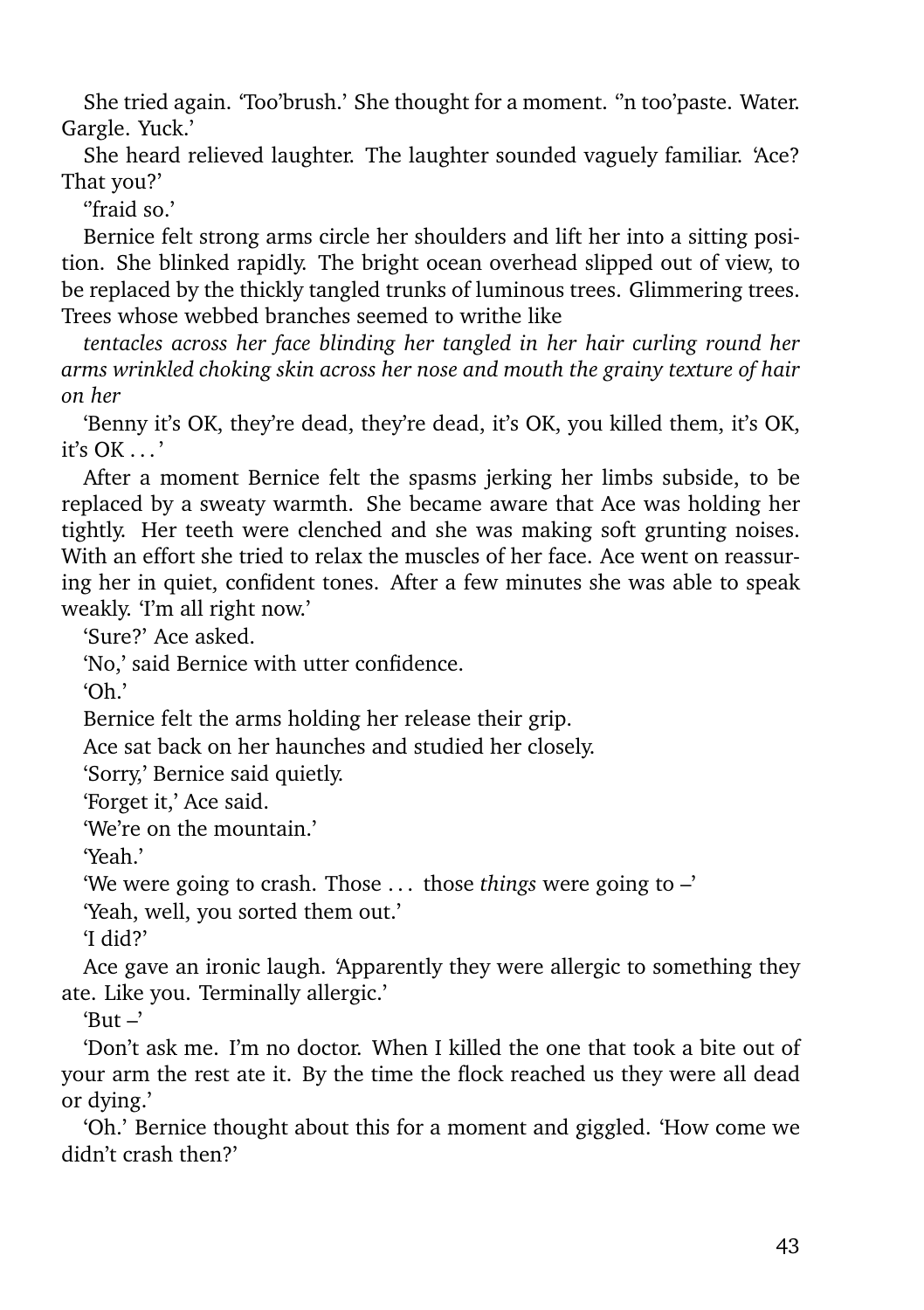'I grabbed the dead ones and used them for reaction mass. Stopped us just in time. The gravity here's only about one-tenth of a G so it wasn't so hard.'

'Clever. How long have we been here?'

'Couple of hours. You've been off in cloud-cuckoo-land for most of that time. Your allergic pal got his revenge posthumously, I reckon.'

'Infection?'

'I should think so. You've got a temperature and your arm swelled up like a balloon for a while.'

'What did you do?'

'Lanced it with my hairpin. Messy. Made a bandage out of some of my jacket.'

Bernice tried to raise her arm, realized it was swaddled in layers of stained cloth.

'Reckon I owe you one, then.'

'Nah.' Ace flipped back her hair. 'You can buy me a new hairpin though.'

'First corner store we come to.'

'You're on. How do you feel?'

'Like a drink.'

'Now I know you're getting better.'

'Perceptive. Have you taken a look around yet?'

'Yeah, but not very far.'

'Find anything?'

'Some kind of airbuggy. It was smashed up pretty badly.'

'Smashed up? You mean it crashed?'

'To be honest it looks like someone took a hammer to it. Shame really. It looked like a sweet machine.'

'Any people?'

'Nope.' Ace looked around the clearing thoughtfully. 'Feel up to a stroll?'

Bernice tried to get to her feet but found the effort too much, even in the low prevailing gravity. 'Maybe this time next life.'

Ace nodded. 'Fair enough.' She glanced thoughtfully around the clearing. Bernice didn't need to study her too hard to know what was going through her mind.

'Fascinating place, isn't it?'

Ace nodded. 'It's OK.'

Bernice sighed. 'Oh, go on, bugger off and explore if you want to. I've no plans to die just yet.'

Ace pursed her lips.

'Go on. I've got five years back-rent on a flophouse on Chlaan VI to collect yet. My little nest-egg. Believe me, I'll be here when you get back.'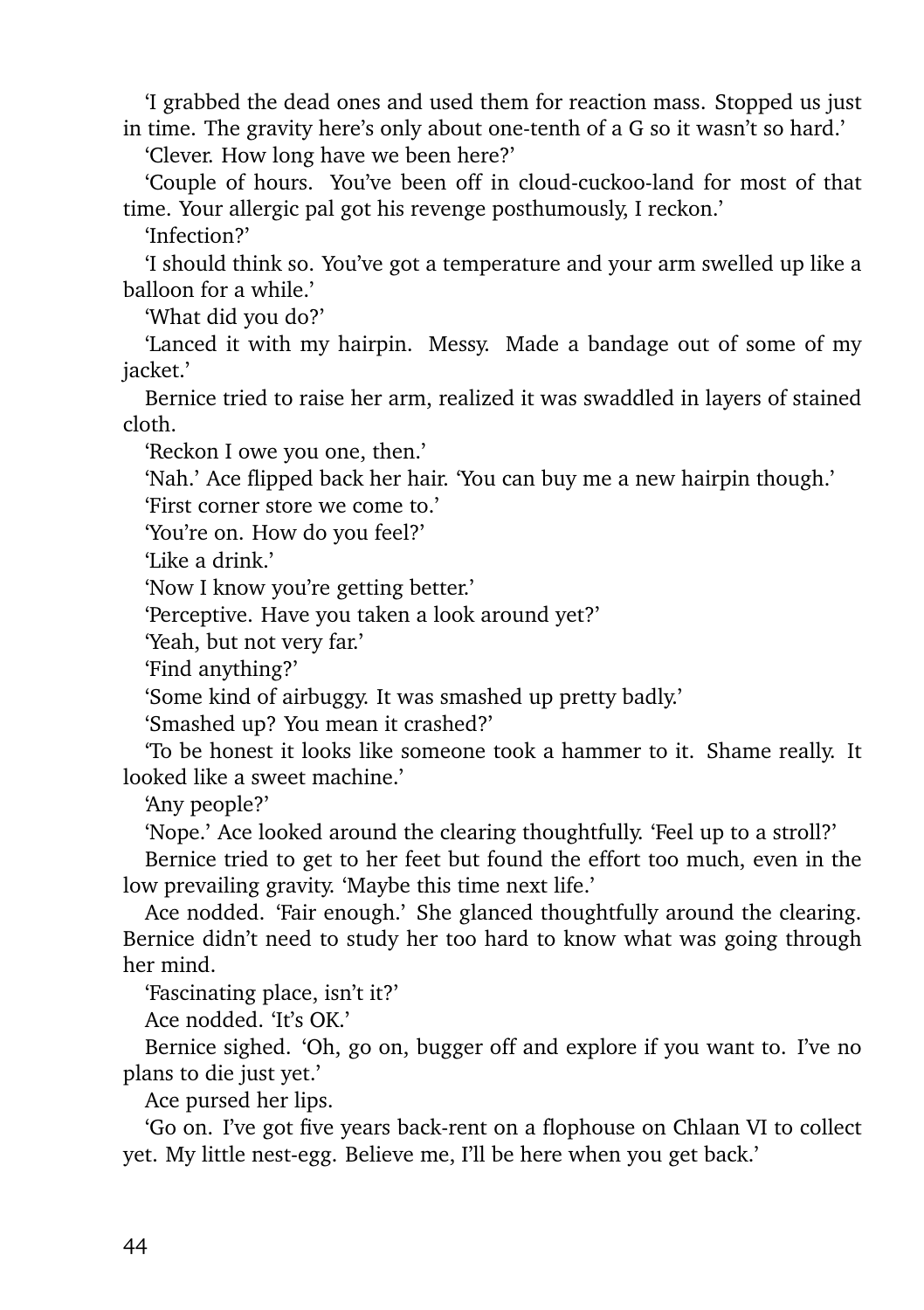Ace smiled slowly. 'I'll give you this: you're persistent.' She scrunched down alongside Bernice and began to unwrap the makeshift bandage around the older woman's arm. She couldn't stop herself from wincing when she saw the condition of the flesh beneath. 'Wouldn't be much of a mate if I left you like this, though, would I?'

Bernice tried to control the feeling of sickness that threatened to overwhelm her as she too glanced at her arm. 'Gosh. Postmodernist surreal expressionism. I could name a hundred galleries that would pay serious ergs for it.' She swallowed hard. 'Personally speaking, there's a bit too much green in it for me.'

Ace frowned. 'Looks like that infection's here to stay. We've got to get you back to the TARDIS.'

'Good theory. What're you going to do, carry me? I'd be surprised if you could get yourself out of this gravity field, let alone the two of us.'

Ace nodded slowly. 'You're right. I thought about it while you were unconscious. I've worked out a way of getting me off the mountain, but it's a bit mental and I can't make it work for both of us. At least, I could get us both off, but then I'd never get us back to the TARDIS. Plus which there's no guarantee I wouldn't break every bone in my body doing it in the first place.'

Bernice began to rebandage her arm. It was an awkward process onehanded. Ace took the bandage from her and finished the job herself.

'Well, you've succeeded in grabbing my attention. What's your plan?'

Ace turned Bernice so the older woman could see directly behind her. She laughed in amazement when she saw the device Ace had constructed from two small trees, the clam-shaped lower shell of the airbuggy and a mass of creepers. 'It's a siege catapult,' she said incredulously.

Ace eyed the device she had built with exaggerated confidence. 'I prefer to think of it as a low-technology orbital insertion device.'

'I'm sure you do.'

Ace shot Bernice a sideways glance. 'It works OK with rocks,' she said in a hurt tone of voice.

'I'm sure it does.'

Ace sighed. 'Anyway. I'm going to try it now.' Without another word, she started to walk towards the device.

Bernice stopped her by grabbing her ankle. When Ace turned she was holding out the brass telescope the Doctor had given her earlier. 'For luck,' she said.

Ace nodded, took the telescope, shoved it into her pocket. As Bernice watched she clambered into the catapult and hunkered down as best she could amongst the rocks she had already placed there to act as reaction mass later in her journey. She reached for the piece of creeper that formed the release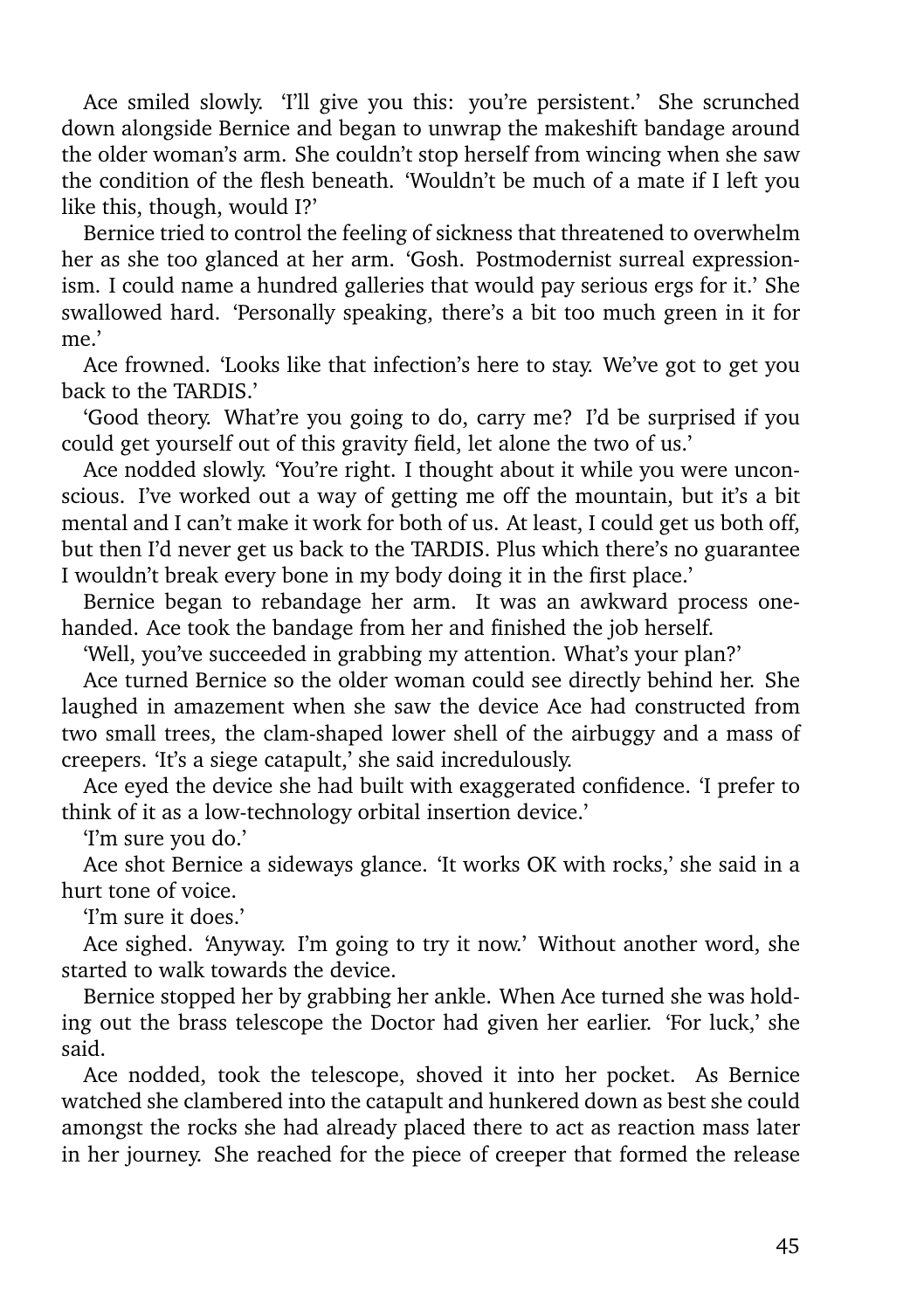mechanism of the catapult and gave it an experimental tug. 'Hey Benny,' she called cheerfully. 'Don't worry I'll be back before you –'

The knot slipped, the trees sprang upright and Ace was hurled into the air in a cloud of rocks.

'– know it.' Bernice finished quietly.

And wondered if she'd be alive to see her friend return.

## **4**

There was no time for niceties. Urquardt leaned forward in the pilot's seat and slapped the manual override. No longer under computer guidance, the shuttle began to yaw and pitch. Somewhere in the back of his mind a voice was screaming, *too late, you've lost it!* but he slapped the voice down with the same determination he wrenched at the controls.

He told the navicomp to close the debris shields installed to protect the direct vision ports from drifting scrap. The navicomp ignored him.

He swore. 'Drew. Get the shields down. Now.'

For a second the engineer remained frozen, locked in place by the sight of the immense mass of rock looming before them. Then he yanked out the manual keyboard and began to reroute subsystems.

He was half-way through the tenth command line when the shuttle hit the rock.

The sound of the crash battered at Gail's ears, drove all sense from her mind. She found herself huddled in the centre of the observation lounge along with the other students. All except Rhiannon; she was still pressed to the glass dome. Gail was still staring wildly at her friend when the impact jerked the shuttle and the floor leapt up and hit her in the back.

Fresh screams began as the students shot through the air to crash against the dome, the walls, the information module and the acceleration couches, then to drift in limp or flailing bundles through the lounge. The air was filled with a shrapnel of debris; playing cards, magnetic dominoes, a blizzard of paper scrap, long strings of scalding tea, all whipped into a storm by the collision.

A hideous, teeth-jarring screech sounded as the shuttle scraped along the rock surface.

It began to roll.

Throughout the whole chaotic mess only Rhiannon did not move at all. Gail managed to grab hold of her as she flew across the lounge. The other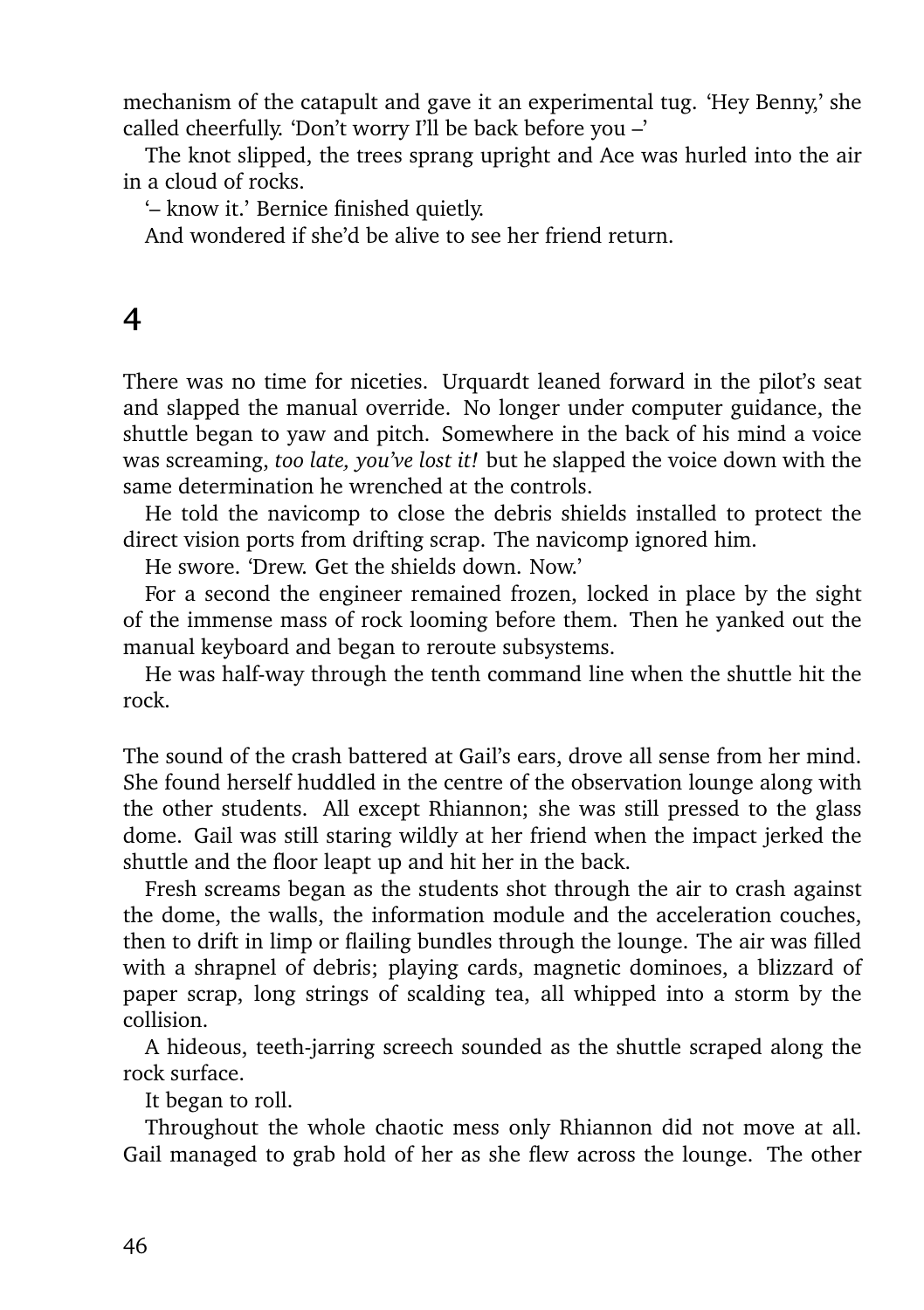girl did not move, did not react in any way to Gail's arm around her waist. Catching sight of her friend's reflection in the glass, Gail almost lost her grip: Rhiannon's expression was rapt, wide-eyed. A distant, terrifying smile played about her lips.

Urquardt swore again, louder this time, as the navicomp folded completely and the cabin was plunged into the deep red of the emergency lighting. The screech of the hull battering against the rock surface stopped suddenly as the port control surface, torn loose by the collision, shot past the cockpit and spun away into the cavern; bright sparks flared and died in the tiny puffs of vapour that spread from the torn metal.

The shuttle began to roll away from the mass of rock, into the middle of the cavern. Through the cockpit vision port the cavern walls whirled madly, the navigation lamps moored there turning into streaks of light.

Fighting off severe motion sickness, Urquardt told the navicomp to stabilize the shuttle's motion, swore when he remembered it had crashed.

'We've got to regain control before we bounce into the other wall.' He glanced at the engineer. Drew's arms were locked on the arms of his seat, his face was grey and sweating. A bruise bloomed on his forehead where the manual keyboard had hit it. The keyboard itself was spinning slowly in the middle of the cabin. Urquardt reached out and snagged it. 'Drew! Get sorted!'

The engineer shook his head, blinked slowly.

'You OK?'

'Uh, yeah, sure.'

'You going to be sick?'

 $'$ No.'

Urquardt nodded grimly, handed him the keyboard. 'Then when you've quite finished wetting your pants, I'd simply love it if you could reboot the navicomp for me.'

When she thought about it afterwards, Gail supposed it must have been the sound of Raoul Mitchell crying that brought Rhiannon back to normality.

Gail looked round and saw Rhiannon helping Tyrella Ka back to one of the couches. Tyrella had been knocked unconscious when she'd smashed into the lounge info-module in the original collision.

Gail moved to help Rhiannon, breathed a sigh of relief that Tyrella hadn't hit the dome when she saw the size of the bruise forming on the side of the girl's face.

The sigh deepened when she realized that Rhiannon's own face was thankfully empty of the terrifying smile and staring eyes.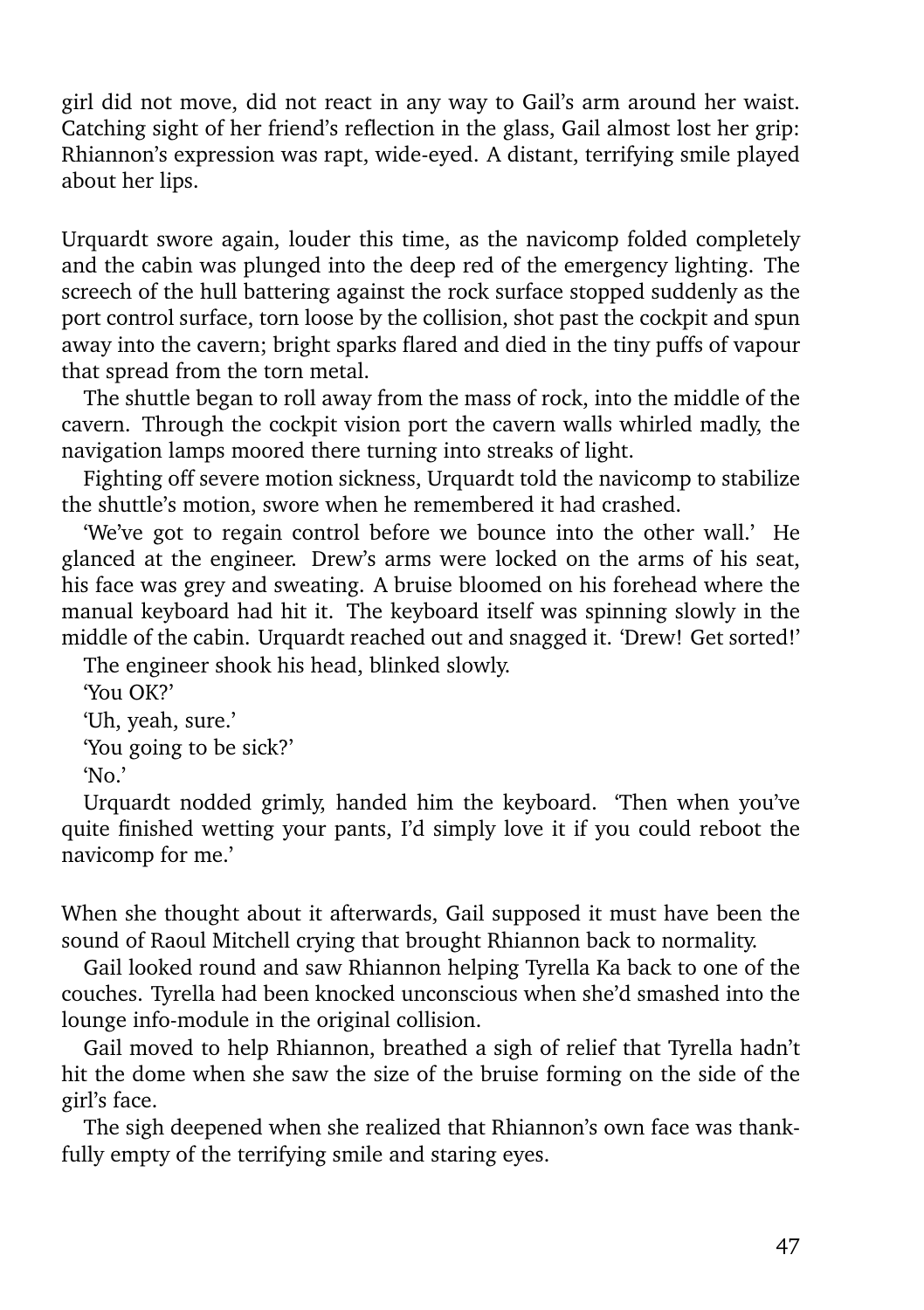They strapped the unconscious girl down and Gail turned to survey the rest of the lounge. It was a mess. Bathed in the angry red emergency lighting, bodies drifted at all angles, some conscious, some not. Items of loose scrap bounced continually off walls, floor and dome. Blobs of tea hung in bubbles of steam. The infomodule screen had been smashed by Tyrella's impact with it; reefs of broken glass and blood drifted through the air. Someone had broken out the portable vacuum and was waving it around, trying to hoover up the mess.

Gail rubbed her eyes, hoping that when she opened them the sight would have gone away, that she'd be back in her own home on Neirad, basking under the atmosphere shield in the ghostly glow of the gas giant that was its primary.

She crossed her fingers and opened her eyes.

Nothing had changed. The observation lounge was filled with painful cries and angry voices. Only Rhiannon seemed to have escaped harm completely, though fortunately most of the other students' injuries were minor. There were numerous bumps and scrapes. A black eye. Jenny Latello had trapped her arm in the webbing of one of the acceleration couches. Gail thought it might be broken. The worst injury had been sustained by Geoff D'Amato. He'd drifted into a cloud of steam jetting from a damaged tea dispenser as he'd tried to help his brother back to his couch. He'd screamed once and collapsed. Gail tried not to gag at the smell of tea mixed with scalded skin. The scald was frighteningly close to his left eye.

'What do you think we ought to do?' Rhiannon asked as they strapped Geoff to his couch. 'Do you know how to treat scalds?'

Gail shook her head. 'Is it the same as for burns? I don't think you're supposed to cover them, are you? Is there any anaesthetic in the sick kit?'

'I'll have a look.' Rhiannon began to rummage in the medical unit. 'We ought to find out what's happening on the bridge, you know.'

'Maybe. I expect they've got their hands full.'

On the couch, Geoff began to moan softly. The skin of his cheek, jaw and neck had turned a livid red. Gail winced in sympathy with his pain. 'On the other hand, I expect one of the pilots has medical training. You all right here if I go?'

'Sure.'

'See you in a bit, then.' Gail turned at the door. 'I hope I never smell tea again as long as I live,' she muttered as she left.

Fortunately the pilots' cabin was not in such a mess as the observation lounge. Both Drew and Urquardt were busy inputting commands into the navicomp. It took a moment for Gail to absorb the implications of the red emergency lighting. In that moment both Urquardt and Drew looked at her.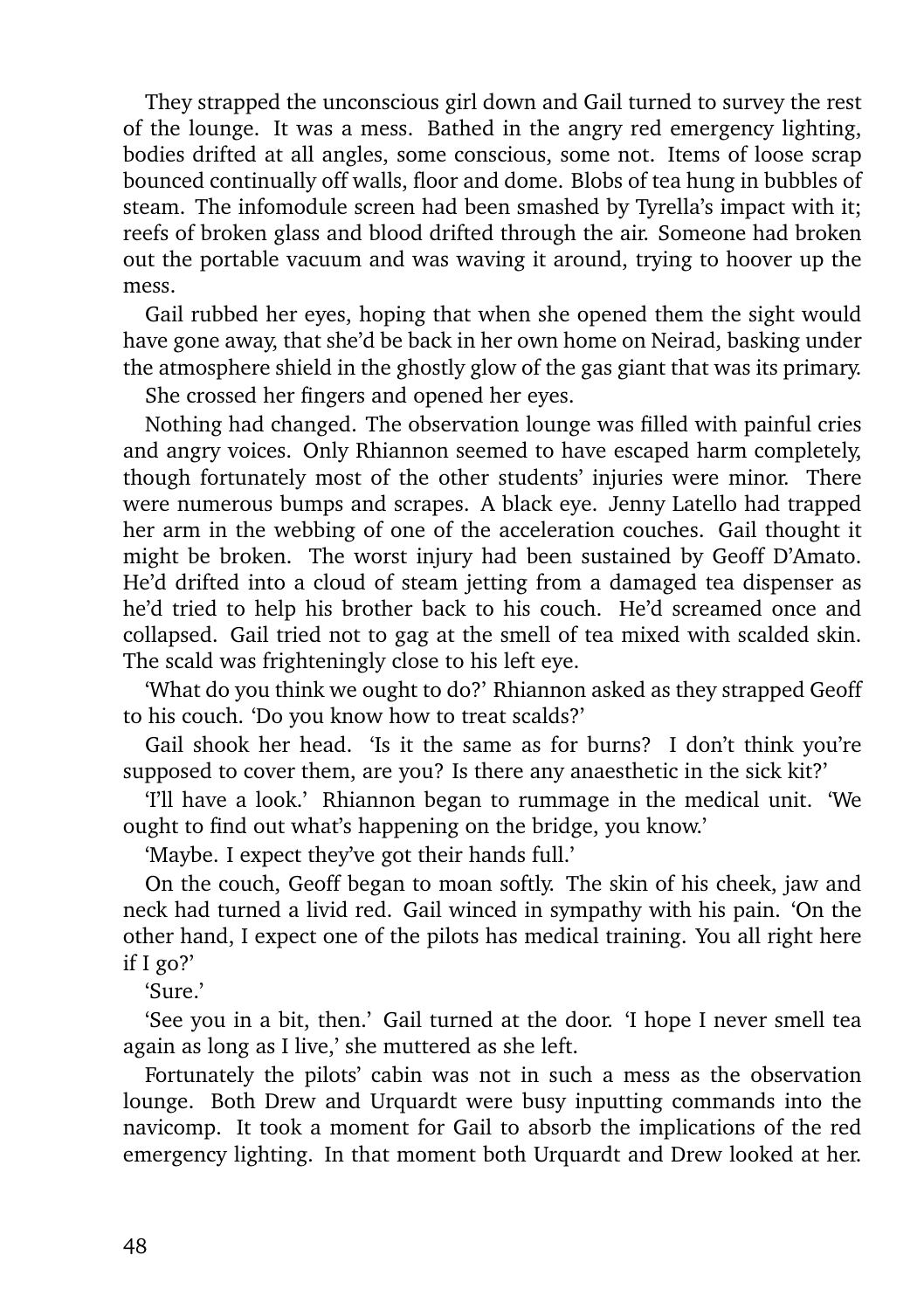Drew said nothing, merely returned his attention to the systems. Urquardt held her gaze.

'You know you're not supposed to be here, don't you?' He pursed his lips. 'Is anyone hurt?'

Gail nodded, holding on to the hatch coaming to stop herself drifting away. 'Principal Stott was knocked out. Geoff's scalded his face and Jenny's broken her arm, I think. Almost everyone's got bruises and scrapes.'

'I see.'

'I've come to get help for Geoff and Jenny.'

Urquardt nodded.

'We're all scared.'

'I know that . . . ' Urquardt sighed. 'Look, I'm sorry, I don't know your name?' 'Gail.'

'I know that, Gail. But look. Neither of us can come yet. We have to get the shuttle back under control. Or we might crash again.'

'I understand. We're drifting, right? Towards the other wall of the cavern?' To Gail the situation was very clear, but she saw the look on Urquardt's face that she knew meant he was reassessing his opinion of her. 'What happened?' she asked.

'I only wish I knew.'

Gail hesitated. 'Is the other shuttle all right? Did they hit the rock as well? How long will it be before we hit? The cavern's only supposed to be two kilometres across, isn't it?'

'Two klicks, yes. But as to your other questions, I don't know. There's been a general systems failure, so the commlink is out. We won't know anything until Drew here manages to get Old Faithful –' here Urquardt tapped the navicomp '– back on line.' He turned to the engineer and added lightly, 'Which he'd better do in a hurry if he expects to claim a pension in later life.'

Gail laughed, hating the ragged edge of hysteria in her voice. 'Thanks for trying to reassure me,' she said.

'Yes, well. Perhaps it's not you I'm trying to reassure.'

Gail grinned.

'In any case you'll have to go now, because –'

'That's it, I've got it!' Drew interrupted loudly. Together with his words there was a soft click and the navicomp came back on line.

Then with an alarming series of grating clicks it went down again.

Drew began to type frantically. A couple of lights flashed half-heartedly, faded, strengthened. 'At least we've got some of the subsystems back.'

Urquardt said, 'Check the command lines. We may have picked up a virus when I rebooted Sal's navicomp earlier.'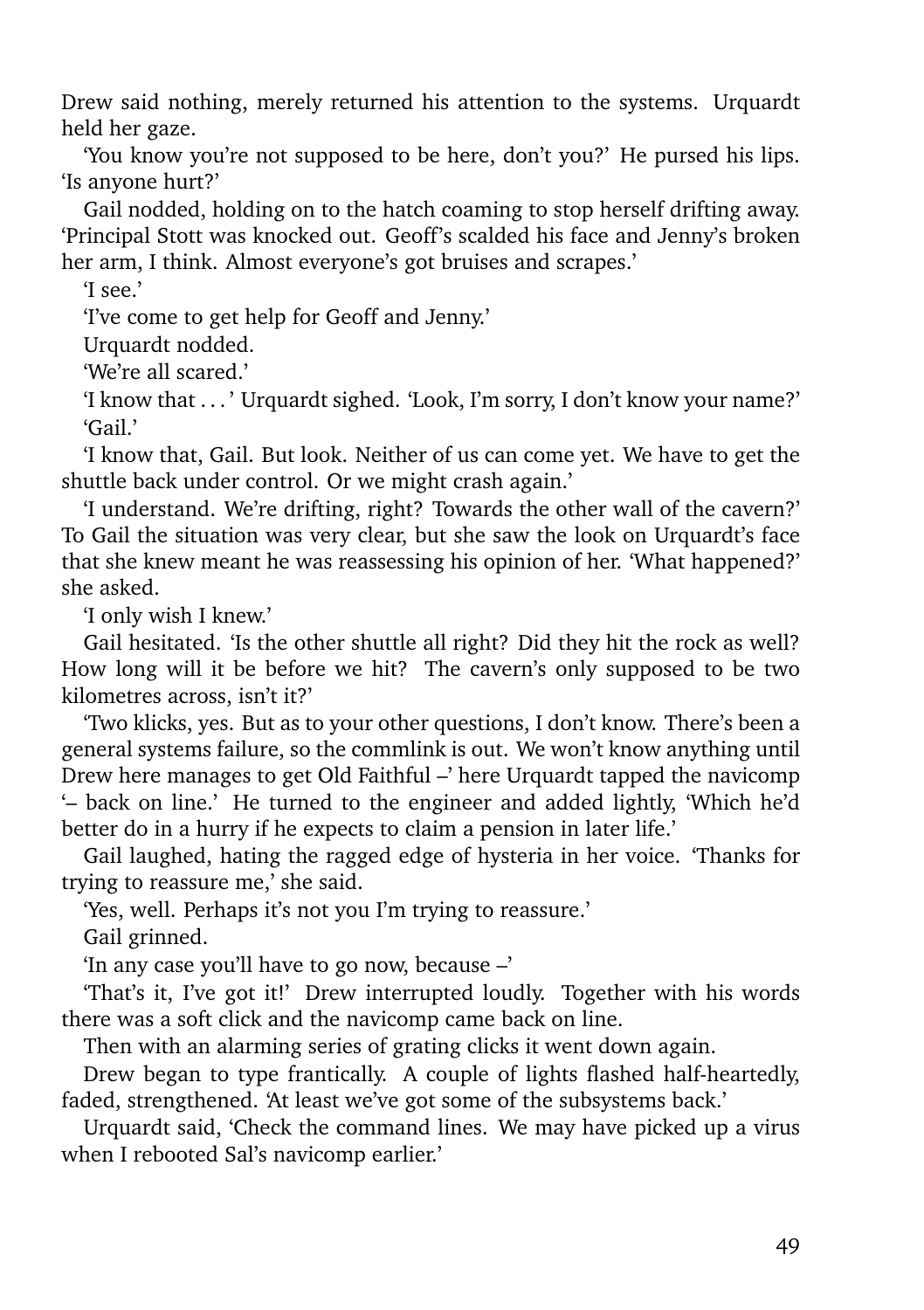In another few seconds all the peripheral systems had booted up. Almost immediately the range-finder collision alarm began to sound.

'What does that mean?' Gail asked nervously. 'We can't be near the other wall already, can we?'

Urquardt said, 'I don't know, but I'm going to find out. Drew, why don't  $vou -'$ 

At that moment the commlink clicked on and Sal Benjamin's urgent voice filled the cabin. '*– to shuttle two. Sjilal, do you read? Can you hear me? I say again –*'

Urquardt hit the *transmit* button. 'Quit shouting, Sal. I hear you. What's your problem?'

'*Sjil, listen to me, this is urgent. Is your range-finder working?*'

'Screaming blue murder actually, but that's all right, we had a bit of a systems failure here, which is probably your fault, so –'

'*Shut up will you: there's nothing wrong with your rangefinder. I repeat: your range-finder is Al. The cavern walls are moving.*'

'What?!'

'*The cavern walls are moving. How the hell else do you think you managed to fly into one? We've got to get out of here before the damn things squash us like bugs.*'

'Moving?' That was Drew, the panic evident in his voice. 'You mean collapsing, right? Breaking up? Some kind of seismic activity?'

'*No I don't. There's no debris, it's a clean signal. I said moving and I meant moving. And I do mean the whole wall.*'

'Moving?' Gail thought Drew had gone even paler than when she first entered the cabin. 'It's a *cavern*,' he whispered. 'How can it move?'

'*I don't know and I've no plans to find out.*'

Urquardt turned to Drew. 'How long before we can boot up?'

'Couple of minutes. Maybe five.'

'OK.' Urquardt nodded and opened the commlink. 'Listen, Sal, it's going to take us a couple of minutes to get operational again over here. I want you to start to back out now.'

'*What do you mean, a couple of minutes? I'm not sure we have a couple of minutes. Look, this is what we'll do. I'll dock and you and the other kids can transfer to –*'

'No.' Urquardt's voice was firm. 'That would take longer than booting up the system. You go. Now. OK?'

Gail heard Sal swearing quietly. There was a short silence. '*All right. I'm going. But you owe me, Sjil, you hear me? It's not easy to leave you behind.*'

Gail watched Urquardt rub his eyes. 'Yeah, absolutely. I owe you. Lunch. Whatever. Just go.' He switched off the commlink before Sal could respond.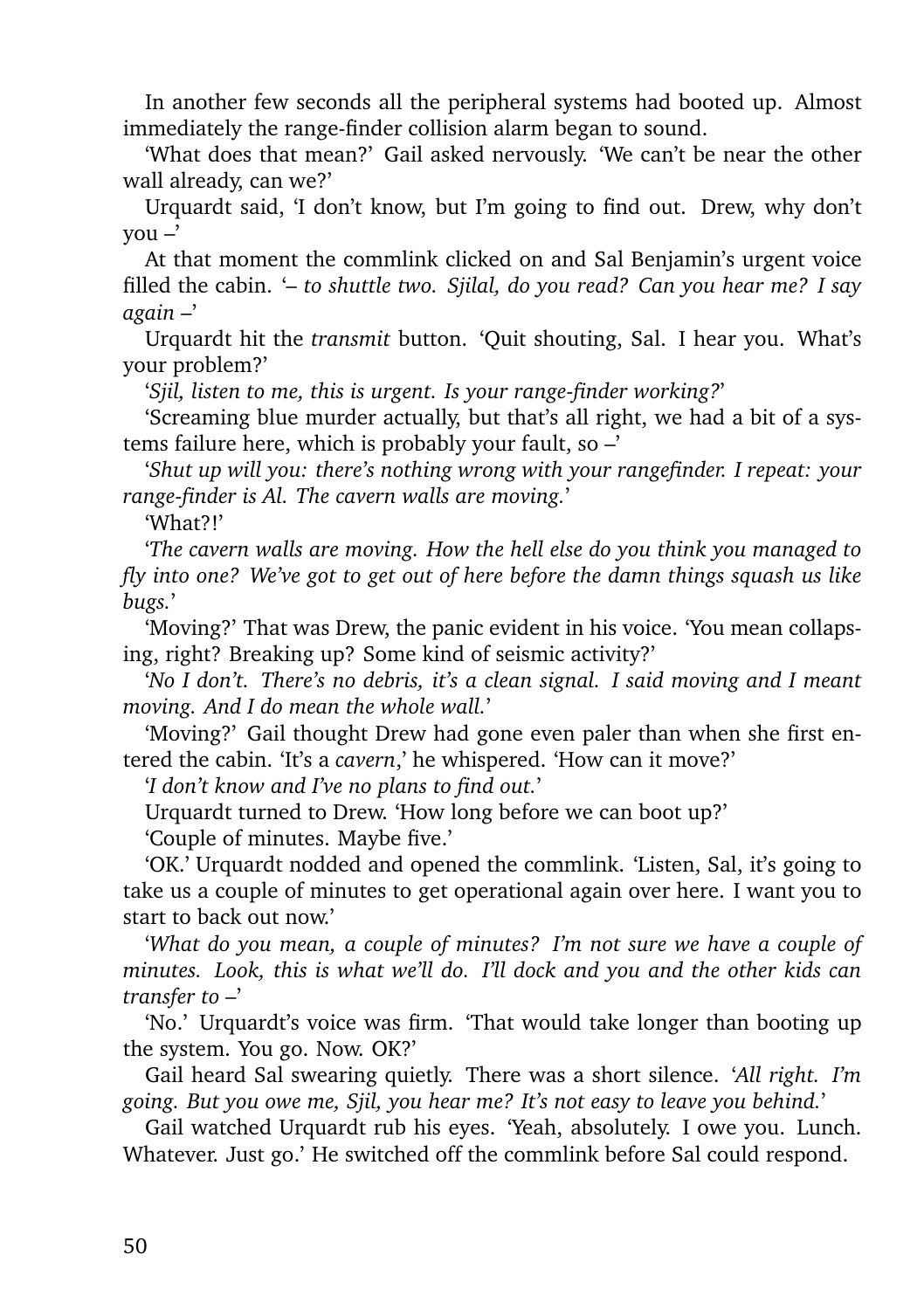Urquardt glanced briefly out of the direct vision port to where Sal's shuttle was starting to move back towards the entrance to the cavern system, then began to help Drew inputting commands into the navicomp. Gail wondered if she ought to just slip away while the two pilots were working; it would make sense to leave them to their work.

Then Gail sighed; she couldn't bring herself to leave. Instead, she looked out of the direct vision port herself, scanning the cavern walls that she knew were approaching both ships. A couple of thousand metres away, shuttle one had finished making its turn and now began to move back along the cavern. She stared at it, willing the tiny shape to shrink faster, to move faster. The fact that she was in more danger here, motionless in shuttle two, seemed almost as distant as the ship that was moving away from her.

She blinked as the shuttle's drive units lit up. It began to accelerate. But something was wrong. It was slipping sideways; at least, it wasn't moving in a straight line. Or maybe that was the effect of the cavern wall moving towards –

Before Gail had a chance to complete her thought the cavern wall seemed to leap towards the tiny shape of the speeding shuttle. The effect was as fast as it was shocking. In complete silence the shuttle hit the wall, rolled, struck an outcrop, burst apart in a cloud of air and water vapour and debris. She thought she saw figures wriggling madly in the mass of debris. Then the tumbling engine units sprayed the cloud of vapour with fire and there was a soundless explosion. When the light faded, there was nothing left of the shuttle and its occupants except a dark smear on the cavern wall.

A wall which was rushing nearer every second, a trap set to smash the ship as it had shuttle one, to crush her as it had her friends. To take her and empty her into the vacuum, to make nothing of her.

She tried to turn away from the sight but something inside wouldn't let her. She felt a scream building in her chest; not one of fear, but of defiance. Her palms stung as her nails dug into them.

She did not, could not look away from the expanding wall of rock.

#### **5**

The first corpse Bernice found was burned almost beyond recognition.

She thought it was a fallen branch when she tripped over it in the low gravity. The sickening crack as a limb snapped off and the congealed mass of cold blood showed her the truth. Regretting her decision to explore her surroundings in the hope of finding help, Bernice turned the body over. By an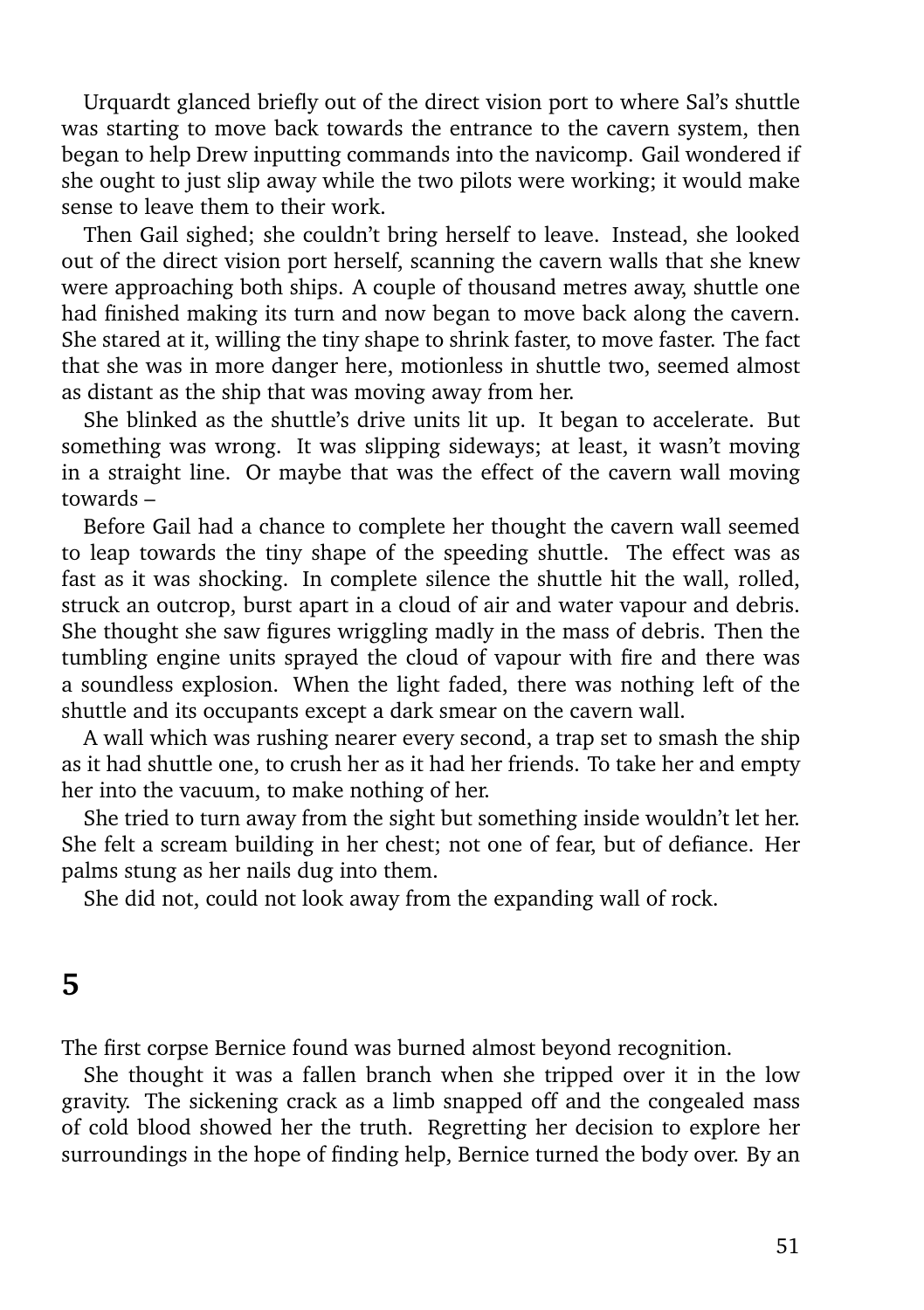odd quirk the face – that of a chubby, middle-aged woman – was untouched. It was as much the expression of surprise on the dead woman's face as the smell of charred flesh which made her sick. Cradling her injured arm, Bernice stumbled away from the corpse.

A hundred metres away she found the second corpse. The twisted remains of a pair of wire-rimmed glasses projected from a flaking mass of charcoal and seared cloth.

The third corpse was covered in a lush growth of moss. A single shoe projected bizarrely from between the glowing purple fronds.

By this time Bernice was aware her own feet were crunching across a bed of shattered glass and torn metal fragments. She leaned against the fibrous trunk of a nearby tree and gazed stupidly at the wreckage scattered all around her. Shattered glass, flakes of metal and fused blobs of plastic littered the ground or were buried in tree-trunks. Some had actually severed branches, and these had dropped to the ground. Where the trees were damaged glimmering sap seeped outwards and ran down the bark. Bernice moved on, the catalogue of horrors drawing her forward as surely as any siren's lure.

The fourth corpse was a pincushion of glass shrapnel.

The fifth seemed to have too many limbs; after a moment she realized it was really the remains of two people fused together by the blast.

The sixth was that of a young woman, her pale face unbruised, her eyes wide as if framing a question. Her stomach was a mass of torn clothing and crusted blood from which a single perfect flower grew. Bernice felt a scream building inside her, wrenched madly at the flower, tore her hand on the sharp stem, stamped and kicked madly at the plant, heedless of desecrating the body from which it grew.

'*Please . . .* ' The voice was weak, a plea for help. Bernice whirled, stumbled over the pulped body, regained her balance.

'Hello,' she said unsteadily. 'Can you hear me? Where are you?'

She found the seventh man fifty metres away; he died as she knelt beside him. She saw the life slip tiredly from his eyes, leaving only pain and anger and frustration. Both legs had been crushed from the knees down. His right foot dangled loosely from a scrappy bandage that was caked with old blood and new moss. His body was racked with infection, still hot to the touch, twisted with the pain he'd felt as he died.

Bernice collapsed into a sitting position beside him and cradled his head in her lap and closed his eyes and wondered what his name was and if he had a family who would miss him and realized that if she were to die here there would be no one to grieve for her either because in all the time she had spent faking her way through university, Spacefleet, her life, there was no one she had loved, no one who would miss her, no children to remember her, no little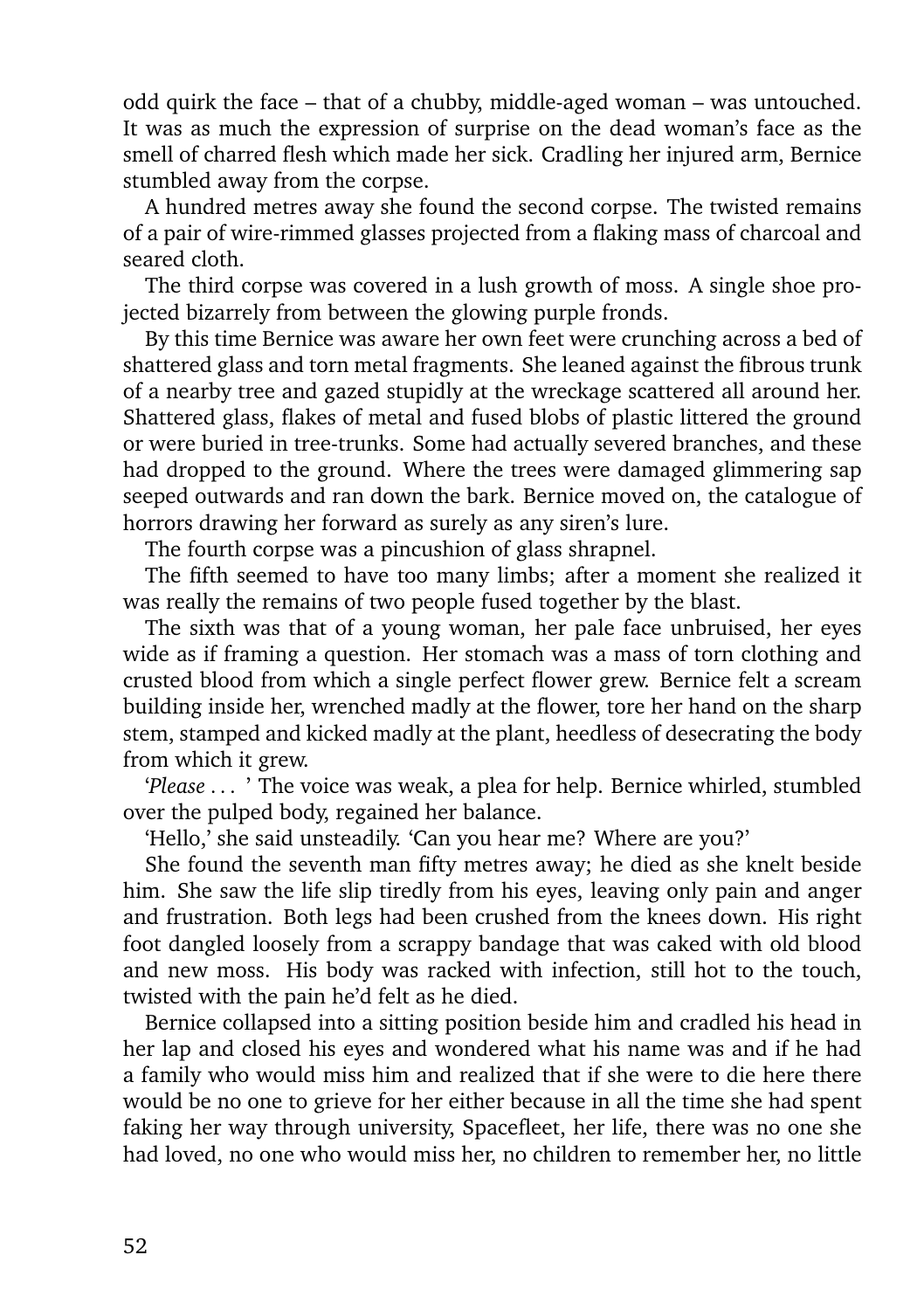piece of immortality waiting in the wings to –

Bernice suddenly dropped the dead man back to the ground, clambered unsteadily to her feet, cried aloud, 'Bernice Summerfield, you stupid, maudlin, pathetic piece of humanity, if you have the bare-faced audacity to die now I will personally kill you!'

Then she began to cry.

She found the grave while ripping up a handful of grass to wipe away her tears. It was little more than a rectangular hole gouged into the soil and topped by a crude headstone. She wandered around the grave, studied it from all angles, tried to puzzle out its significance. But tiredness and the pain in her arm and worry about the infection that must be spreading through her body all combined to make her thoughts loose and muddy.

She leaned heavily against the headstone and stared around the clearing, trying to gather her thoughts. She wondered how much longer Ace would be, if she would be able to find the antibiotics, if she would even be able to find the TARDIS. She tried to set her mind at rest on that count. A year ago she wouldn't have trusted Ace as far as she could throw an elephant, but times change.

And so do people, she added silently to herself.

Ace would be able to find the TARDIS – probably better than the Doctor could. She giggled as she remembered the various occasions when the Doctor had been annoyed that Ace had been able to operate the ship as well as or even better than he could himself. The giggle deepened to a laugh when she remembered also how he had tried unsuccessfully to hide the annoyance as flippancy. She stopped laughing suddenly when a thought struck her: either the Doctor was becoming more human in his attitudes and outlook, human enough for her to read him as she would any normal person, or . . .

Or she herself was changing. Becoming more alien.

Becoming more like the Doctor.

Disturbed, Bernice tried to think about something else. But her thoughts just kept circling back to her friends, her arm, and how much it hurt.

She sighed, thought about thumping a tree in frustration, thought about how much more that might hurt, and decided not to. She looked around again, at the trees, the shattered branches, the carpet of wreckage, the briefcase, the tiny puddles of glimmering sap leaking from the –

Hang on a minute.

Briefcase?

Wearily Bernice hoisted herself from her resting place and trudged across the clearing. A few paces away the shiny black metal surface of a briefcase glinted in the strobing light from the trees. The case lay amongst a crusting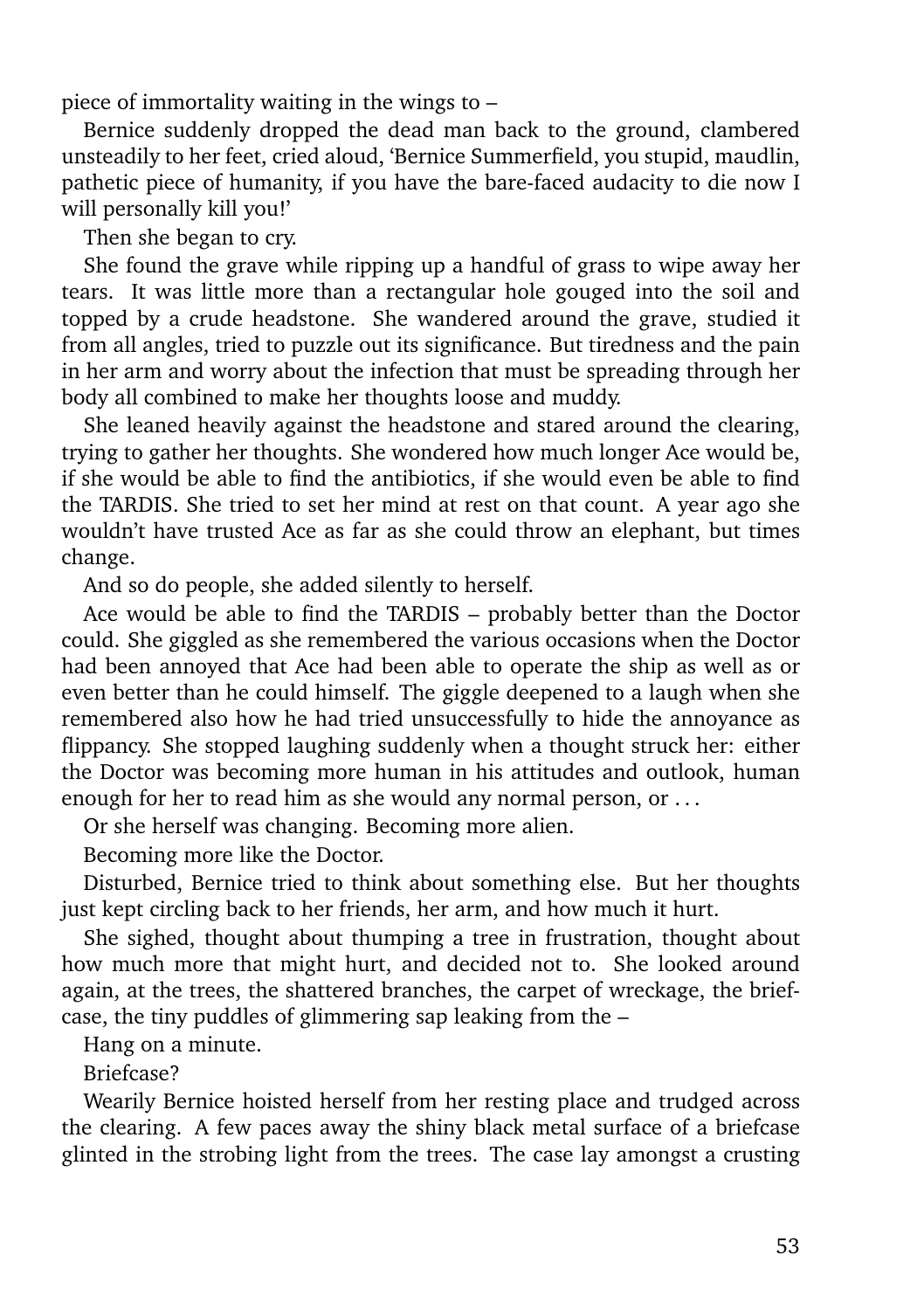of dried blood. Glimmering purple moss grew from the blood. With an effort Bernice tore the briefcase free of the moss, clutched it one-handedly to her chest and staggered back to the grave. She sat on the ground beside the headstone and looked at the case. It was scratched and scarred as if by flying debris, but was essentially undamaged. The catches were unlocked; one had sprung open as she had carried it across the clearing. She turned the case over on the ground, studying it. It was slim, light, a traveller's case. A businessman's case. She wondered what was inside. After a few minutes she decided to find out.

Placing the case on her lap, she popped the last catch and gently eased open the lid.

The case was full of typed sheets. Hard copy. She checked the date on the top page: AC367.

Bernice looked puzzled. How could she be in the year 367? Then her expression cleared. These documents had obviously originated in a culture using its own calendar. Perhaps one of the lost colonies she had speculated on during her university years. The prefix to the numerals bore no resemblance to any system of dating the Terran Empire had ever used. It was probably the date as recorded from the moment the colony arrived in the system; the vanity of a people who, for reasons unknown, desired no further contact with the Empire. Possibly it had political or religious connotations.

The pain in her arm all but forgotten, she began to sift through the rest of the documents. There were details of terraforming projects, agricultural reports, socio-political analyses of cities on no less than three inhabited planets and two major moons. There were economic reports, crowd-function statistics, social and psychological profiles. In short, Bernice thought to herself in growing fascination, everything one might need to determine the current functioning of a society and predict its short-term future. And the documents formed a worrying picture; that of a society on the brink of war.

She wondered if that explained the presence in the briefcase of a Bible.

She dug deeper into the case, stacking the papers one-handedly and placing them to one side. Right at the very bottom of the case, held in place by a thick elastic web, was a grey plastic box. She pulled open the elastic and carefully lifted the box free. She turned it over. It was completely blank, sealed, unlabelled.

'Obsessed by the lure of the unknown, space archaeologist Professor Bernice Summerfield makes the find of her career,' she muttered dryly. 'What galaxyspanning secrets lie within the mysterious grey box? Will our heroine be able to save the cosmos from total destruction? Tune in next week, same time, same –'

'I really wouldn't do that if I were you.'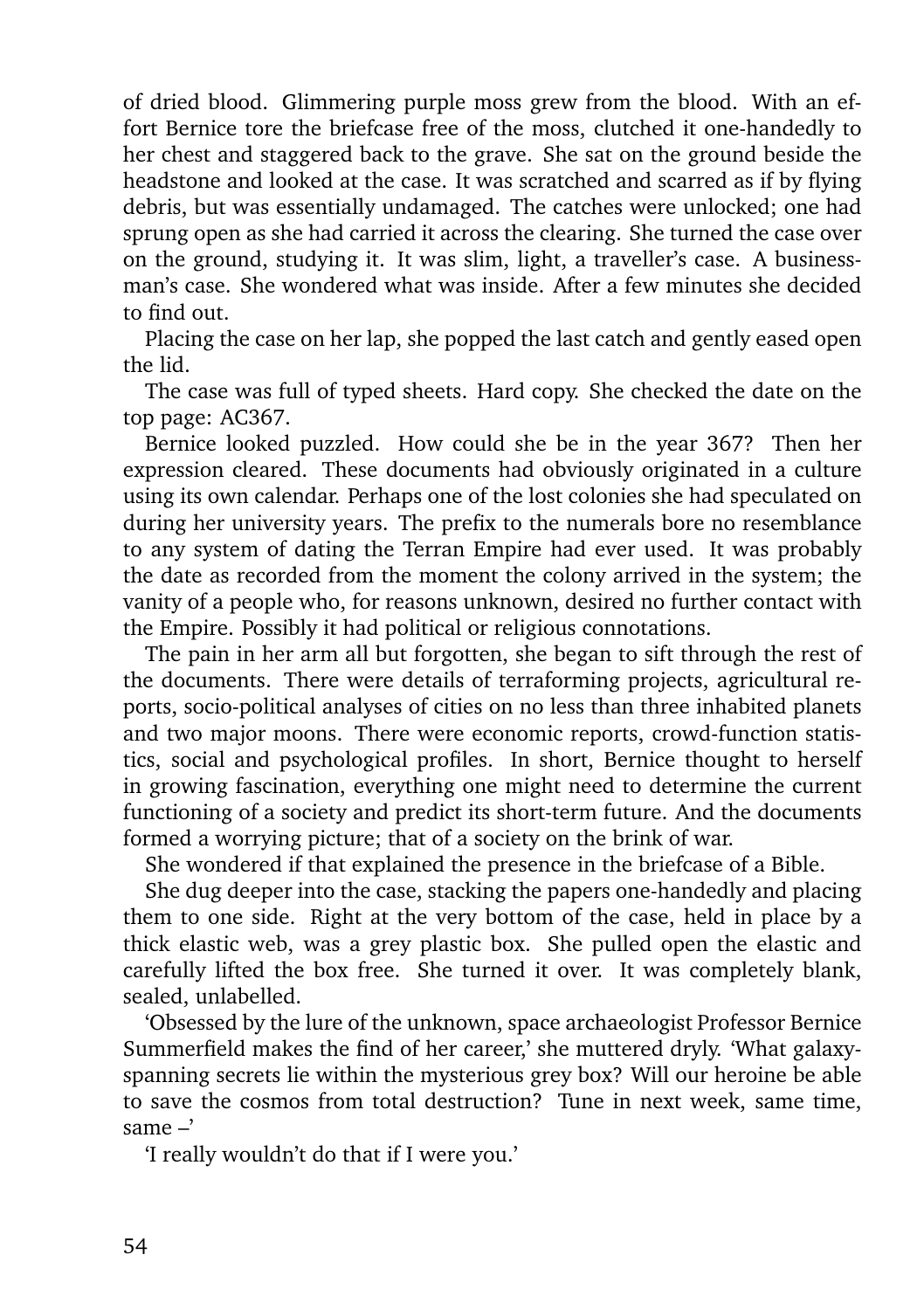Bernice yelped with surprise at the familiar voice. 'Doctor! You scared me half to death. Do me a favour: next time you sneak up on someone like that, have the decency to tread on a branch or sneeze or something will you?'

The Doctor walked silently across the carpet of wreckage towards Bernice and tweaked the box from her fingers. He turned it over in his hands, examining it. He held it to his ear and shook it, frowned, held it beneath his nose and sniffed, then grinned enormously.

'Ah ha!' he crowed triumphantly. 'I thought as much.'

He handed the box back to Bernice.

'Bio-seal,' he explained. 'If anyone other than the intended person opens this box . . . ' He brought his fingers to his lips and then opened them in an expansive gesture. '*Pouf!*

Bernice frowned. '*Pouf?*'

The Doctor pursed his lips. '*Pouf,*' he agreed in sombre tones.

Bernice sighed. 'Well that's it then. Unless you can alter your DNA structure at will I suppose we'll never be able to find out what's inside.'

The Doctor waggled his eyebrows thoughtfully. Then he grinned. 'Needs must when nosiness dictates.' He looked around the clearing. 'Where did you find the briefcase?'

Bernice pointed to the patch of glowing purple moss. 'Over there in a patch of old blood.'

The Doctor crossed to the patch of moss and crouched down to examine the place where it emerged from the blood-stains. Then to Bernice's amazement he grabbed a handful of fronds, crushed them, and rubbed the sap thoroughly into the skin of his hands. Straightening, he walked back to Bernice and held his hand out for the box. She gave it to him. He opened it.

It was as simple as that.

He took out the single sheet of paper carefully by one corner, so as not to smear it with sap, and handed it to Bernice.

Bernice stared at him in amazement.

'Do you know what this means?' he asked.

'The briefcase belonged to a species of star-spanning, socially aware, politically active moss?'

The Doctor waggled an admonishing finger from which purple sap dripped liberally. 'Hardly. But it does mean the moss has the same DNA structure as the owner of the briefcase.'

Bernice watched as the Doctor took his handkerchief from his pocket and began unsuccessfully to wipe his hands.

'Which as we all know is impossible,' he added.

'I'll tell you what else it means,' Bernice said smugly. 'Someone we both know, standing not a million miles away, is going to spend the next week with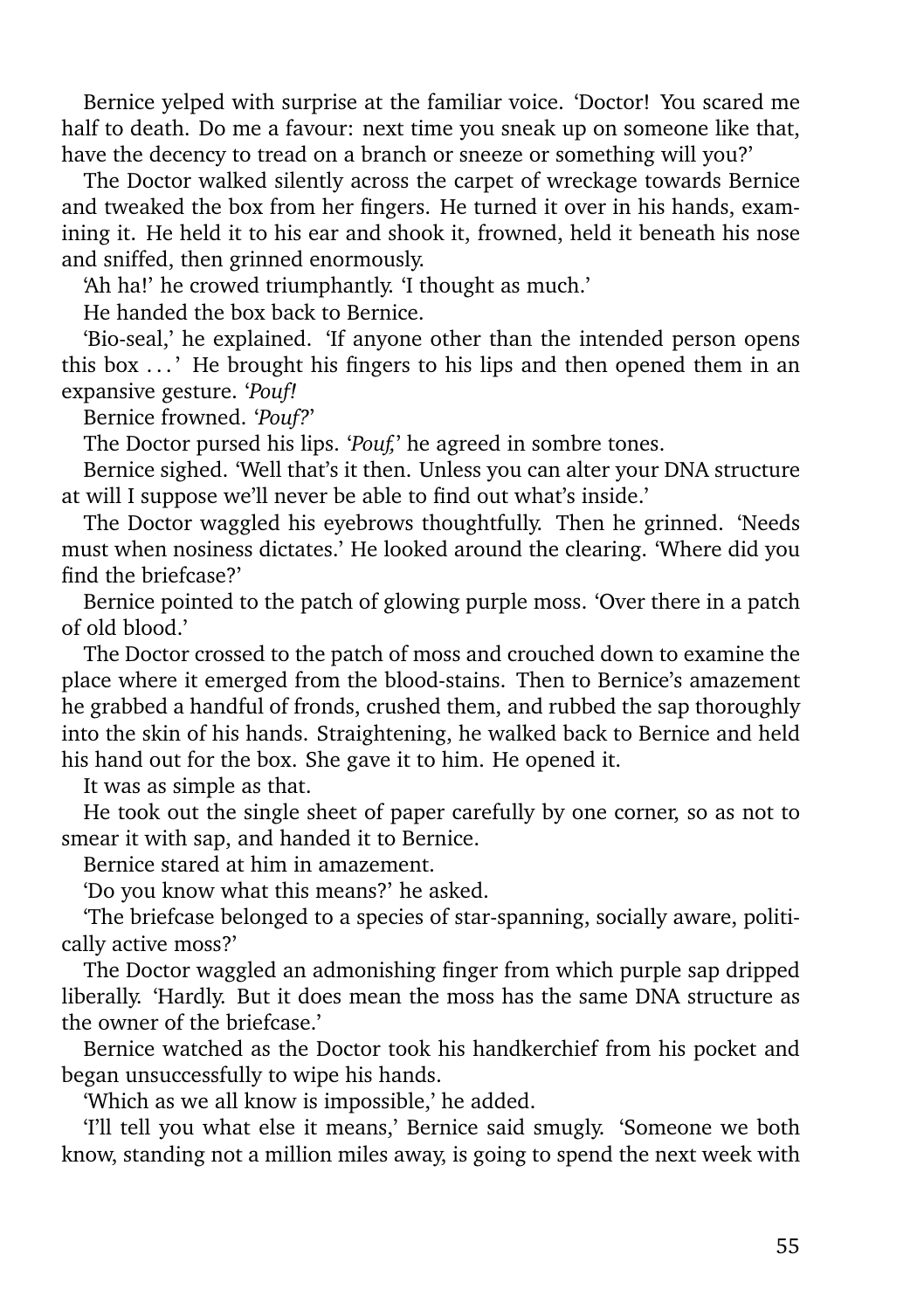purple hands.'

The Doctor pursed his lips and scrubbed even harder with his handkerchief. He looked around the clearing by way of changing the subject. 'Do you know I could swear there's something missing from this –' He slapped himself on the forehead, leaving a big purple splotch above his right eyebrow. 'Of course! Where's Ace?'

Bernice quickly scanned the piece of paper. 'This is confirmation that the Elysium system is on the brink of civil war,' she mused thoughtfully. 'But was our man with the briefcase going to stop it or start it?' She folded the paper and shoved it into her pocket. 'Ace has gone back to the TARDIS to get her wrist computer and some antibiotics.'

'Antibiotics? Who for?'

Bernice held up her arm with a sickly grin. 'Me, I'm afraid. Been a tad careless with one of the locals.'

The Doctor shook his head, unwrapped the bandage from Bernice's arm, winced at the smell coming from the wound. 'Hmm. A cellularly transmitted virus probably originating in saliva or body fluids of a predator organism. Possibly of the ceratoxin group, probably affecting kidneys, liver, heart, blood. Symptoms include dizziness, skin discoloration, fever, delirium. Speed of propagation: high. Result: invariably fatal.'

He pursed his lips as if thinking. Bernice felt a flush of sickness flow through her, but before she could speak, the Doctor began to scrabble in his pockets. He pulled out a tablet, offered it to her. 'Take this and call me in the morning.'

She took the tablet and glanced at it suspiciously. She frowned. Then shrugged. The Doctor was as nutty as a fruit-cake but he'd never willingly do anything to harm her. Well, not any more, anyway, she was sure. She wiped away some of the fluff lining from the Doctor's pocket which had stuck to the tablet, placed it on her tongue and swallowed.

'Ugh,' she said, grimacing. 'That tastes ...' She hesitated. 'Really nice actually,' she added in some surprise. 'What was it?'

The Doctor smiled modestly. 'Actually, I can't quite remember,' he said somewhat sheepishly. 'Picked it up on ... mm, well, somewhere anyway.' He beamed confidently. 'I'm sure it'll do the trick though!'

Bernice blinked. 'I do hope you're right,' she said dryly.

The Doctor rummaged again in his pockets, pulled a plastic-wrapped bandage from one, stripped away the cover and began to dress Bernice's wound. 'Ace went back to the TARDIS, you said.'

'That's right,' Bernice said. 'Why?'

'Because the old girl's not where I left her, that's why.'

Bernice sighed. 'So we're trapped here then?'

'I'm afraid so, Benny, yes.'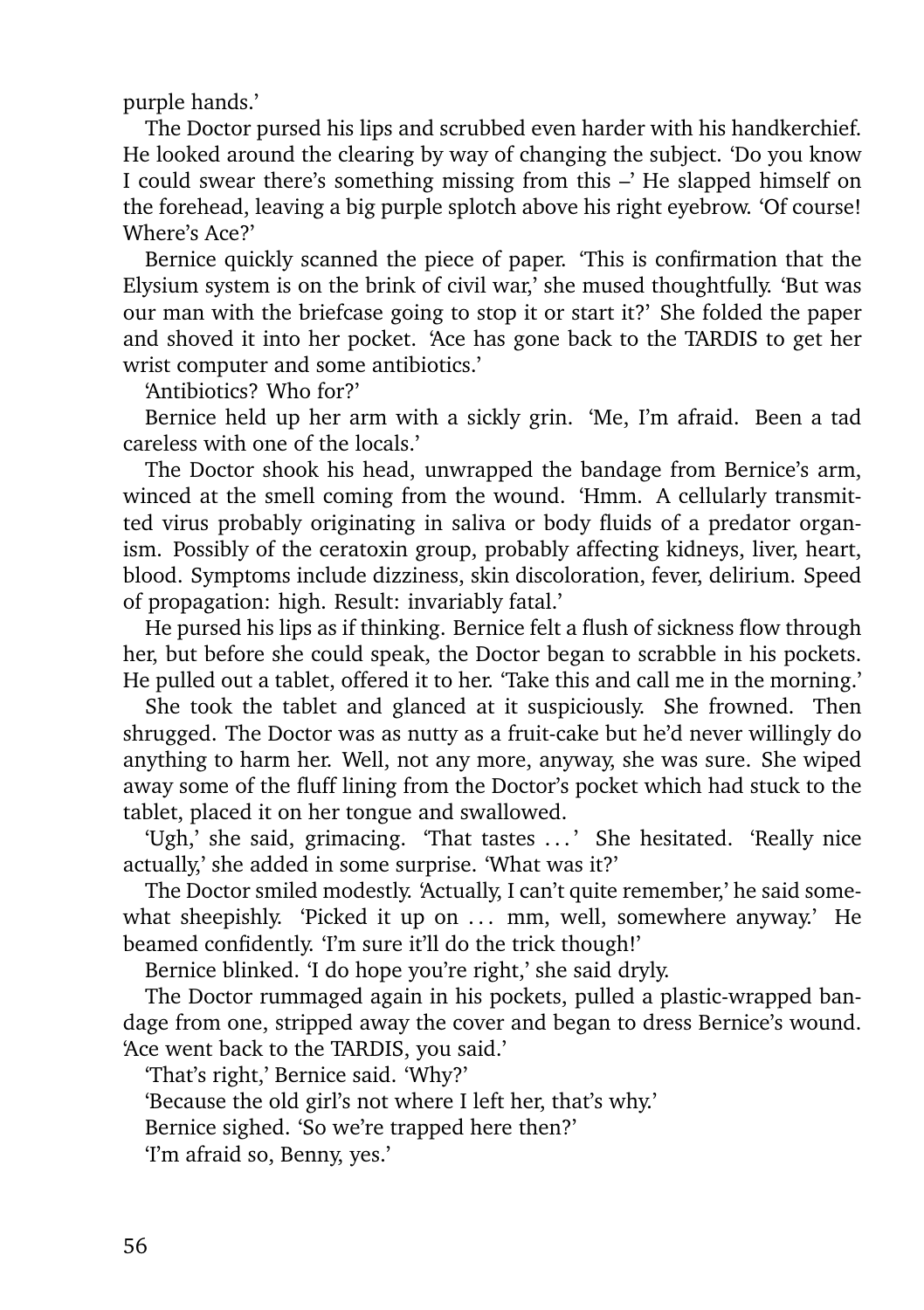Bernice picked up the stack of papers she'd removed from the briefcase, together with the sheet the Doctor had taken from the box, and began to study them in more detail. 'At least we've got plenty to read.'

# **6**

Bathed in multicoloured light from the ocean, shuttle two was moored to a medium-sized rock drifting several kilometres from the interior surface of the outer chamber wall. The dorsal hatch was open and the passengers had spilled out into the air. Gail, one of the last out, had not milled aimlessly like the others but had made straight for a nearby clump of jungle whose mass had wrapped it into a loosely pulsing ovoid. Here she clung effortlessly to a slim branch and stared back towards the centre of activity – the shuttle in which she had nearly died.

Urquardt was clambering nimbly over the hull, searching for breaks, checking the integrity of the material by eye and by running his hand over the battered surface. Drew followed him more slowly with a stress meter. Gail grinned a little at this. She had no doubt that the machine's results would be just a shade less accurate than the pilot's observations. She watched Urquardt frown as he came to the point where the port stabilizer assembly had been ripped away by their first impact in the caverns. He ran his hand tenderly across the scarred metal, tweaked the protruding ends of structural members. His face fell so far she thought he might burst into tears at any moment. Gail's first impulse was to laugh, but she squashed that immediately. Anyone who could bring them alive and even vaguely intact through a contracting labyrinth of rock seemingly intent on smashing them to dust deserved more than a modicum of respect. As she watched, Drew drifted closer to Urquardt, stress meter buzzing. The two men began to converse in low tones, their faces serious.

Gail let her gaze travel across the rest of the tableau. The students had gathered together into little knots. The more capable were looking after the injured or shocked. She saw Paul Moran offer a sandwich to Lucia Sheffeld. The boy winced as Lucia yelled something at him and turned away.

'If you never learn anything again, Paul Moran,' Gail muttered to herself, 'at least you've found out not to offer a sandwich to someone whose brother has just died.'

Principal Stott gathered a group of four or five of the most coherent students and together they began to unship and assemble the modular sections of the field shelter. Almost immediately an argument broke out between Sian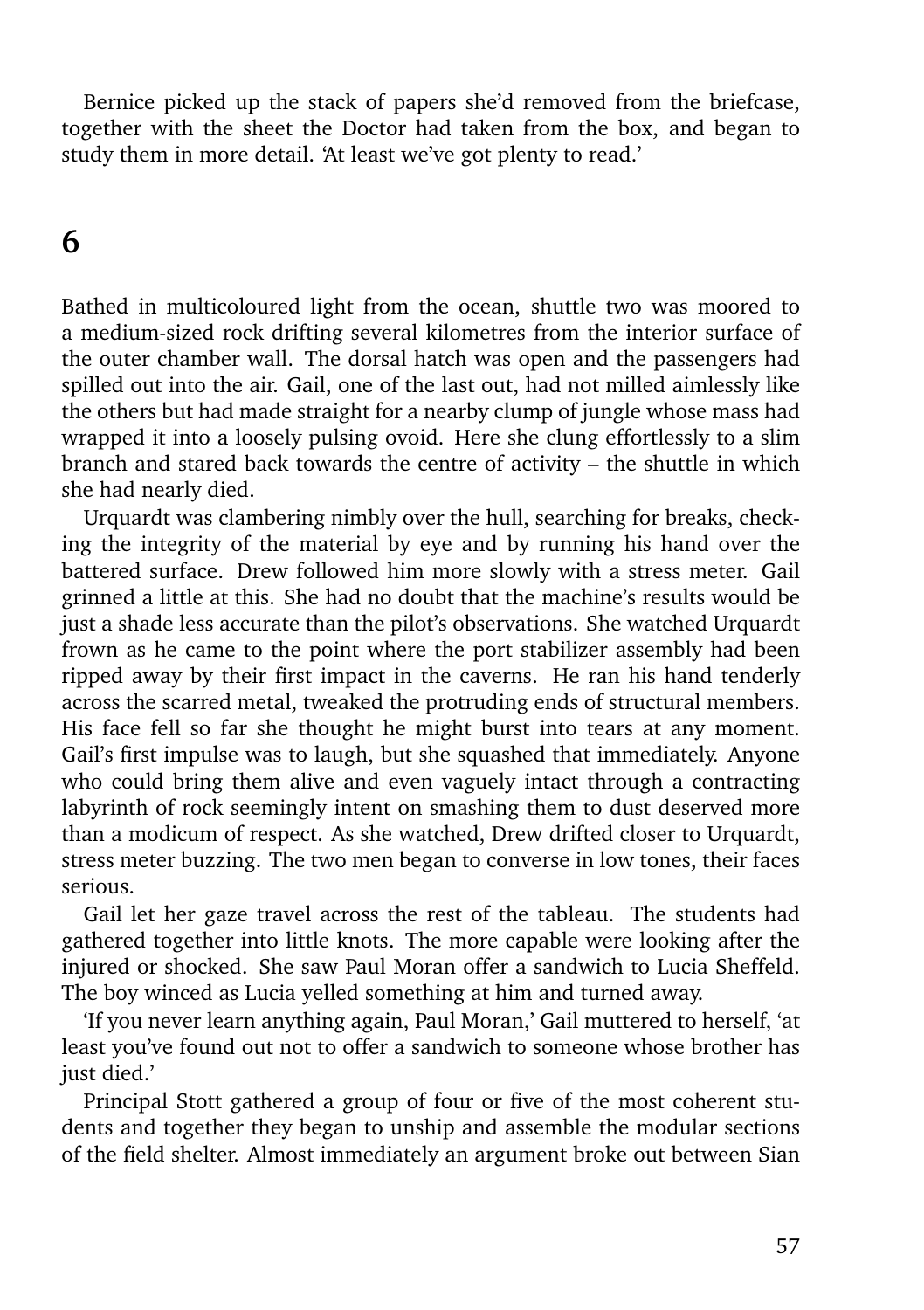Delaney and Tsi Chen Sung. Their raised voices indicated to Gail that the argument – quickly escalating almost to a fight – concerned the alignment of a hatch seal and whether it should be positioned from the inside or the outside of the module.

Gail sighed. When she had been younger she had kept a *chukha* farm. Hundreds of busy little soil dwellers she'd dug out of her garden and transplanted into an unused aquarium tank. From this distance she thought her classmates looked very much like the insects she had kept. But unlike the *chukhas* it seemed they had a thing or two to learn about group interaction and co-operation.

Eventually Principal Stott became aware of the argument and tried to settle it. Gail watched in amusement as the disputants effortlessly embroiled the helpless mediator in their row; then remembered this was no time to be amused. Principal Stott's leadership was all they had – and he hadn't any.

Best not to think about it, she decided. Not yet anyway. She looked away from the shuttle and drifting sections of module, gave her attention to the interior of the Artifact. The ocean hung vertically to her right, a wall of water strobing with colour. Emerging from the water ten kilometres or so away was the trailing edge of an 'asteroid field' of chunks of rock. The rocks ranged in size from tiny whirling boulders to great sheared planes covered with their own growth of vegetation. Gail chewed thoughtfully on her lower lip. She had spent the last three weeks preparing to explore the Artifact; now it had killed half her classmates and trapped her along with the rest.

She noticed that Rhiannon had drifted alongside while she'd been thinking. She suppressed the irrational twinge of fear she felt at the sight of her friend.

Rhiannon greeted her cheerfully – almost too cheerfully.

Gail rubbed one finger along the side of her nose by way of a reply. 'We can leap between the stars at a single bound but we can't invent a cure for spots. Funny old world, isn't it?'

'In one of our enigmatic moods are we?'

Gail sighed. 'Rhiannon, my sweet, your aunty Gail has got one or two pressing things on her mind at the moment.'

'Oh? Such as?'

'Well . . . ' Gail turned to Rhiannon and smiled casually. 'Wondering why her best friend blanked out on the shuttle, for one.'

Rhiannon stared at Gail in surprise. 'I did what?'

'Blanked out, dear.'

'As in shock, unconsciousness, that sort of blanked out?'

Gail shook her head slowly, then tightened her grip on the branch as the movement was transmitted to the rest of her body. 'As in potentially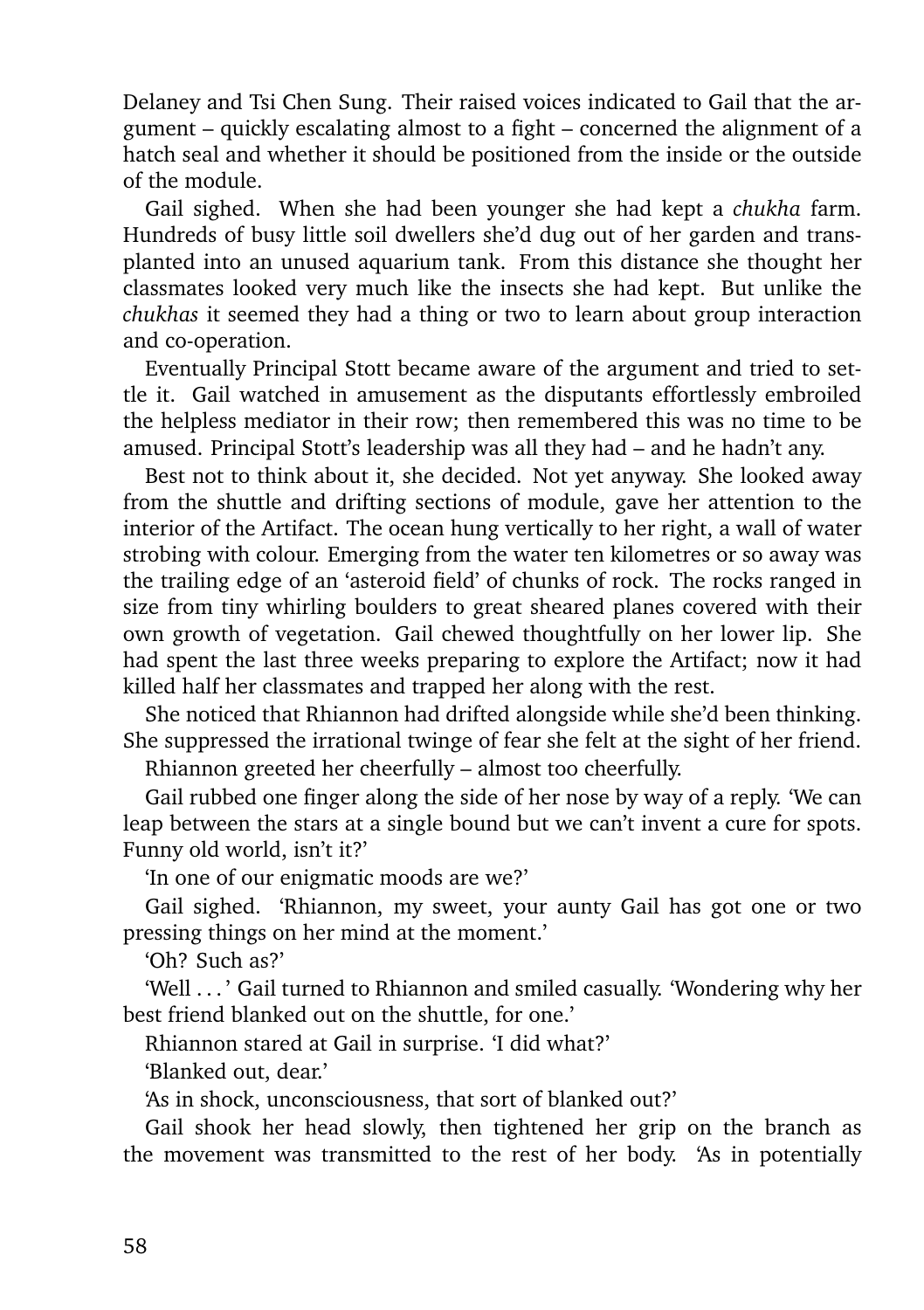schizophrenic, actually, *that* sort of blanked out.' She studied Rhiannon closely to gauge her friend's reaction to her words.

Rhiannon shifted her grip on the branch. She would not look at Gail, but let her gaze wander nervously back and forth between the ocean, the tree to which they both clung, the shuttle with its escalating argument. Anywhere except Gail herself.

'So would you like to explain that to me?' Gail asked in a quiet voice.

Rhiannon turned away. She chewed her lower lip until Gail thought it might bleed. Eventually she spoke: 'You know what I think of most? What I see in my head all the time? In front of my eyes all the time?'

'The other shuttle?'

Rhiannon nodded. 'All those kids. Just emptying into space. Their lives just . . . emptying into space.'

Gail said nothing. Rhiannon uttered a short, humourless laugh. 'Look at me. Walking cliché, right?'

'We're all in shock. Everyone has their own way of dealing with it.'

Rhiannon was silent for a long time. Two modules were assembled by the non-arguing component of the students before she spoke again and even then the words were so quiet Gail had to strain to catch them. 'I'm not in shock.' 'Go on.'

'I see the crash, but I'm not in shock. I can see them die, see their faces, the blood, the pain; Gail, what happened out there *was all my fault*!' Rhiannon turned to stare at Gail. Her eyes were cold, distant, unreachable. 'It was all my fault.'

Gail took the hand Rhiannon held beseechingly out towards her and placed it firmly back on the branch. 'Now listen to me,' she said sternly. 'You are in shock. You are repressing your emotions for some reason that is not apparently obvious. But I'm going to find out what it is. I'm going to find out and you are going to help me.'

The cold light in Rhiannon's eyes began to fade at Gail's words. 'You are not going to feel sorry for yourself, no matter what the provocation,' she went on. 'And I am not going to allow you to wallow in self-pity, there's no time for that. There is a puzzle here to solve. And you, I suspect, are at the very heart of it.' Gail folded her arms and hung motionless beside the branch. 'Now is there anything else you want to tell me?'

Rhiannon was silent.

'Look inside yourself. Tell me what you feel.'

Rhiannon licked her lips. '*Satisfaction*,' she said in a crushed voice. After a moment she added, 'They died so horribly. And all I feel is the satisfaction of a job well done.' Rhiannon chewed her lower lip. After a moment she cradled her head on her arms and began quietly to cry.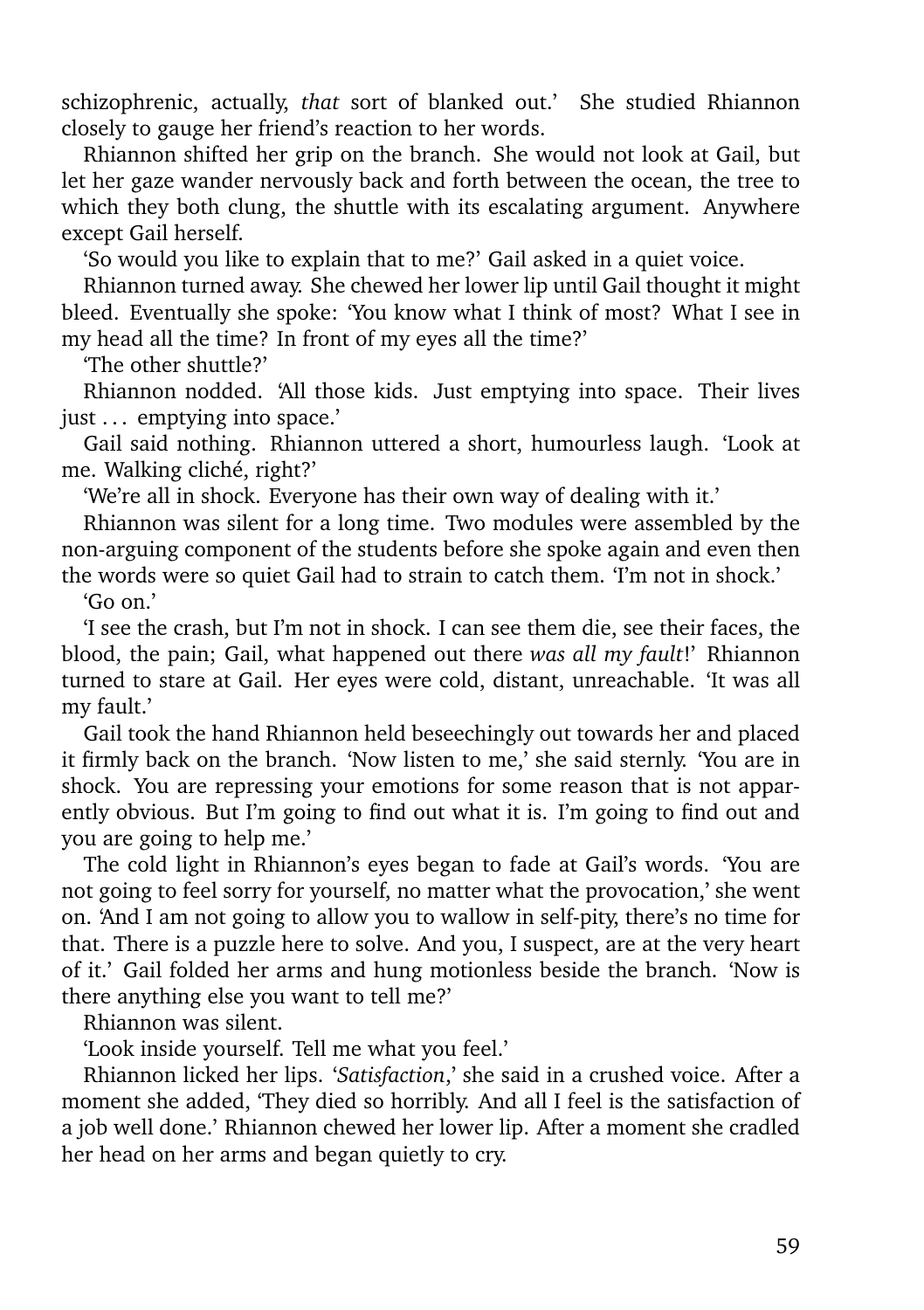Gail moved closer and gently touched Rhiannon's shoulder. 'It's all right,' she said softly. 'It's all right. I'm here.' She turned Rhiannon and gently took her in her arms.

And that was when she noticed the mossy fungus coating the branch they had been clinging to had changed colour where they had been touching it.

It had reacted to their presence.

One-handedly, Gail placed the sensor of her infopack against the moss and switched the module into analysis mode. By the time Rhiannon had stopped crying and had – somewhat self-consciously – pulled away to blow her nose, the results were displayed on the infopack's virtual screen. They were astounding. It wasn't just the colour that was altering. Its entire genetic structure was mutating. It was impossible but it was happening.

The fungus was changing *species*.

She pulled herself further along the branch to a place they hadn't touched and poked a few times at the fungus coating the back. After a minute it too began to change colour. The change occurred more quickly this time, accelerating, running away, triggering and retriggering until the entire branch was heavy with fresh spores and the change was spreading like wildfire across the rest of the tree and into the surrounding vegetation. Seedcaps burst, filling the air with a storm of pollen. Gail gasped, felt her lips tingle at the touch of feather-light seeds. She wiped her mouth, whipping her arms through the air and trying to make a clear space around her head to breathe in.

She began to tumble as the movement of her arms transmitted itself to the rest of her body. She tried to shout a warning to Rhiannon, but found her mouth and nose clogged with spores. She dragged her sleeve across her face, blew savagely and sucked in a welcome breath of relatively clear air. She managed to stabilize herself by grabbing the pollen-laden branch, and stared around madly, trying to find Rhiannon, who had vanished in the fog of spores.

Quelling the panic she felt, Gail pulled herself along the branch in what she hoped was the direction in which she had last seen her friend. Her effort was rewarded almost immediately. But when she drew closer to her friend. Gail halted in shock.

The cold, blank look was back in Rhiannon's eyes. Her mouth was open and she was *deliberately inhaling the spores*.

Gail grabbed hold of Rhiannon around the waist, pressed both feet together against the branch and pushed with all her might. Together the two girls shot away from the tree and into the fog of spores. She hoped they would reach clear air before they suffocated.

So dizzy with lack of air was she that Gail almost didn't notice the impact when it came. The breath was knocked out of her and she blacked out momentarily. When she opened her eyes she found herself tethered by a safety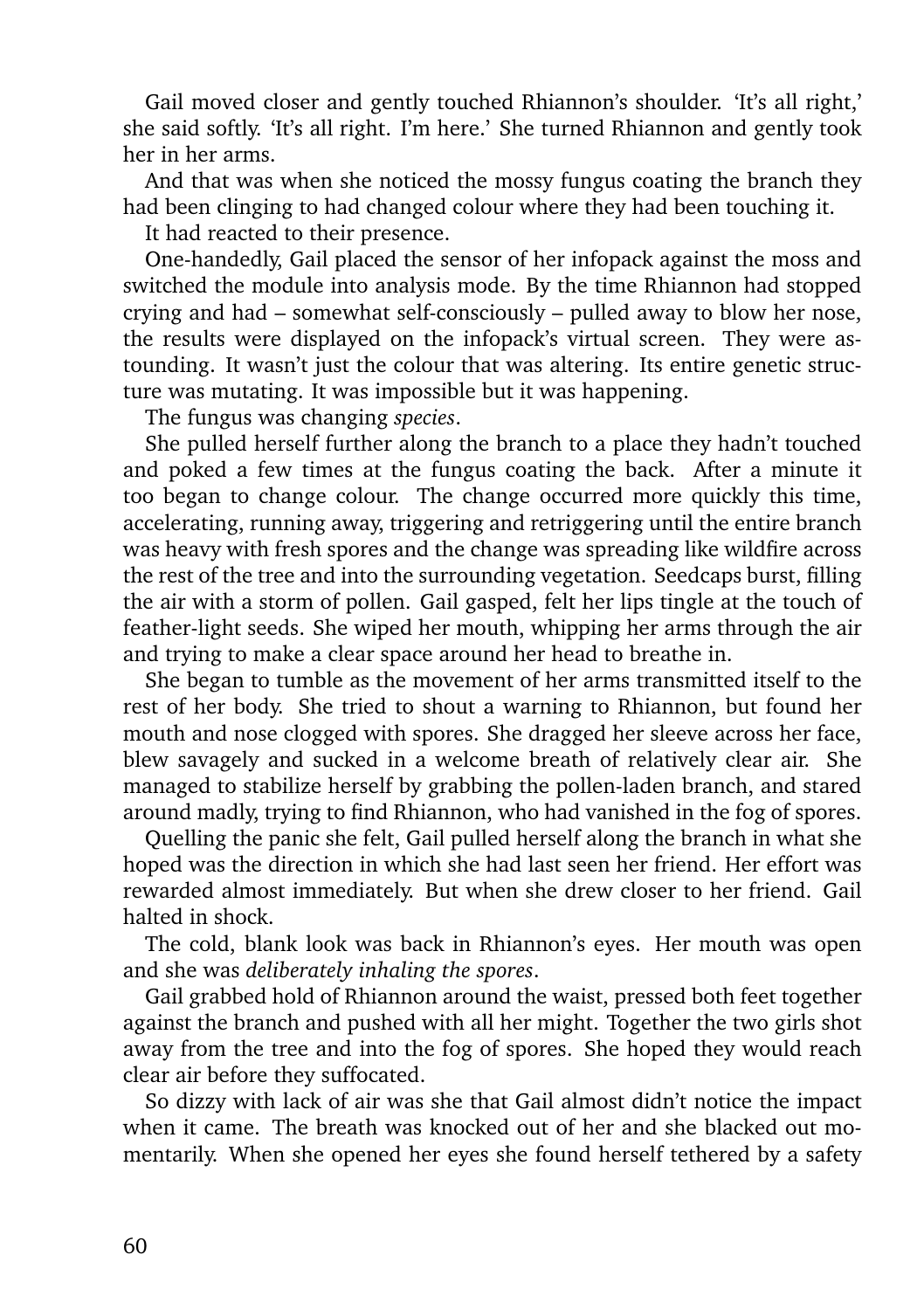line to the luggage rack of a two-person airbuggy. She drew in a grateful breath of fresh air and coughed up a throatful of pollen.

'You all right?'

Gail twisted her head awkwardly. 'Drew.'

'Saw what happened. Broke the speed record for unshipping a buggy and came after you.'

Gail coughed again. 'Rhiannon?'

'Not brilliant'

Gail twisted her head even further and saw her friend was slumped in the passenger seat, her face coloured by the golden glow of spores drifting beyond the buggy's canopy.

'She was –' Gail was racked by a spasm of coughing, '– breathing the wretched stuff in. Are you sure she's all right?'

'I don't know. I'm hardly the system's greatest medic.'

'How long before we get back to the shuttle?'

Drew pursed his lips. 'Ah . . . I wondered when you'd ask that.'

Gail struggled into a half-sitting position, crouched in the luggage space, her head and shoulders crammed against the canopy, her face less than a centimetre away from the invasive spores. 'Don't think me ungrateful or anything, Drew, but . . . what exactly are you saying?'

'Um  $\dots$  well  $\dots$  I was in a bit of a rush you know, and  $\dots$ '

'Drew, just tell me, all right? I won't eat you!'

'Well, I didn't fit the baffles to the air intakes on the engine, so it ... er ... well, it's clogged with spores and it ... um ... won't go.'

'Terrific.'

'Sorry.'

'That helps, Drew. That really helps.'

'I'm sorry.'

'You said.'

Drew fell silent, punching idly at the dashboard.

'Are we far from the shuttle? How much air do we have?'

'I don't know because the inertial navigation system wasn't booted up. And there's no spare air, either. I didn't have *time*,' he added at Gail's disgusted stare. 'Rhiannon – you were both in trouble. I had to *help*.'

Gail fell silent, thinking hard and trying to ignore the fact that her throat was beginning to feel like she'd just swallowed a tinful of concentrated chillisynthetic. 'So we're just drifting through the cloud, right?'

'Right.'

'And we don't know what's on the other side?'

 $N<sub>0</sub>$ 

'Or how long it'll take us to get clear?'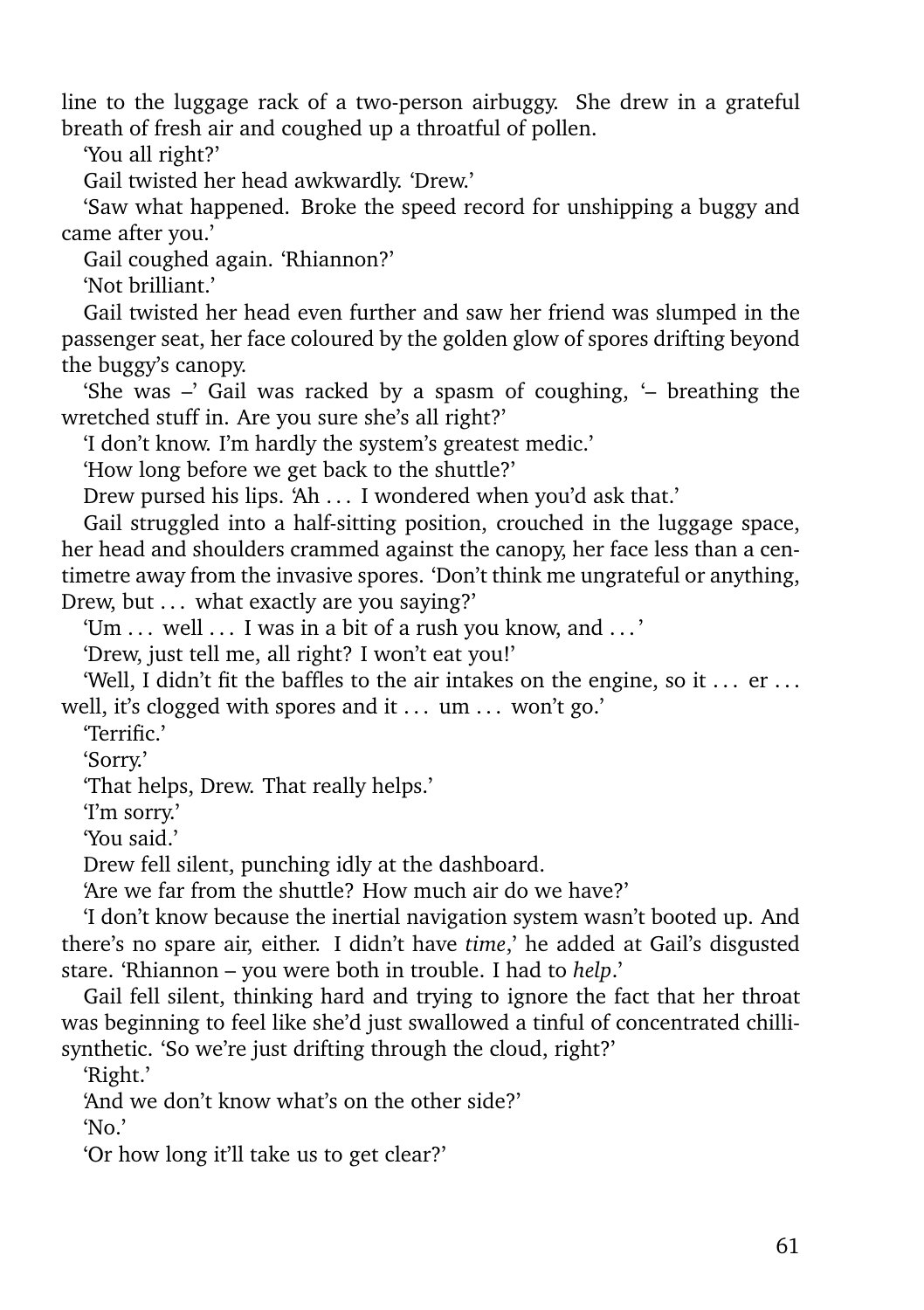Drew shook his head miserably.

'Drew, your mother deprived you of oxygen at birth, do you know that?' Gail stared straight at the young engineer with no hint of humour in her eyes. She began to say something else but broke off as the hissing sound of spores scraping across the canopy began to fade. She stared out through the canopy as the last shreds of pollen scraped across the glass and vanished behind them.

'At least we know now what's on the other side of the cloud.'

In front of them was a wall of rock. A jagged mountain, looped around with reefs of dust, gravel, airborne moss and distantly drifting gelatinous creatures.

Their course was taking them straight towards it.

#### **7**

Ace became aware of a change in the jungle as she searched for the TARDIS. It seemed to quieten, to lay in wait, in *anticipation*, as if expecting . . . well, what, exactly, she couldn't quite decide. But the change made her nervous. The forest fire which had decimated three-quarters of the assault troops on Lan Beta during the Ramos Offensive had been preceded by a similar disturbing quiet, she remembered. Ace allowed her senses to stretch out even further, if that were possible, as she continued her search.

The TARDIS had not been where they had left it. Shaking her head and muttering dark thoughts under her breath at the predictability of fate, Ace had begun a search pattern designed to sweep the surrounding jungle methodically in three dimensions. She had designed the original pattern to enable suit-troops to hunt through asteroid fields for concealed scoutships. Now she modified it to search, not for ionization traces or exhaust debris, but signs – any signs – of intelligent life.

After several hours of searching Ace had found no sign of the TARDIS, the Doctor, or anyone else for that matter. At length, exhausted by the strain that zero gravity had wrought on her muscles, her eyes tired by the relentless strobing light of the surrounding environment, she tethered herself with her belt to the trunk of a two-hundred-metrelong tree and tried to think what to do next.

If she didn't bring antibiotics from the TARDIS soon Bernice was going to die. She'd seen enough field wounds in her time to know it was only a matter of time. And probably not very much time at that. She felt the hammer of impatience beating inside her head, drumming out an insistent rhythm, telling her to get up, get moving, find the TARDIS or the Doctor, find help and bring it to Bernice before it was too late.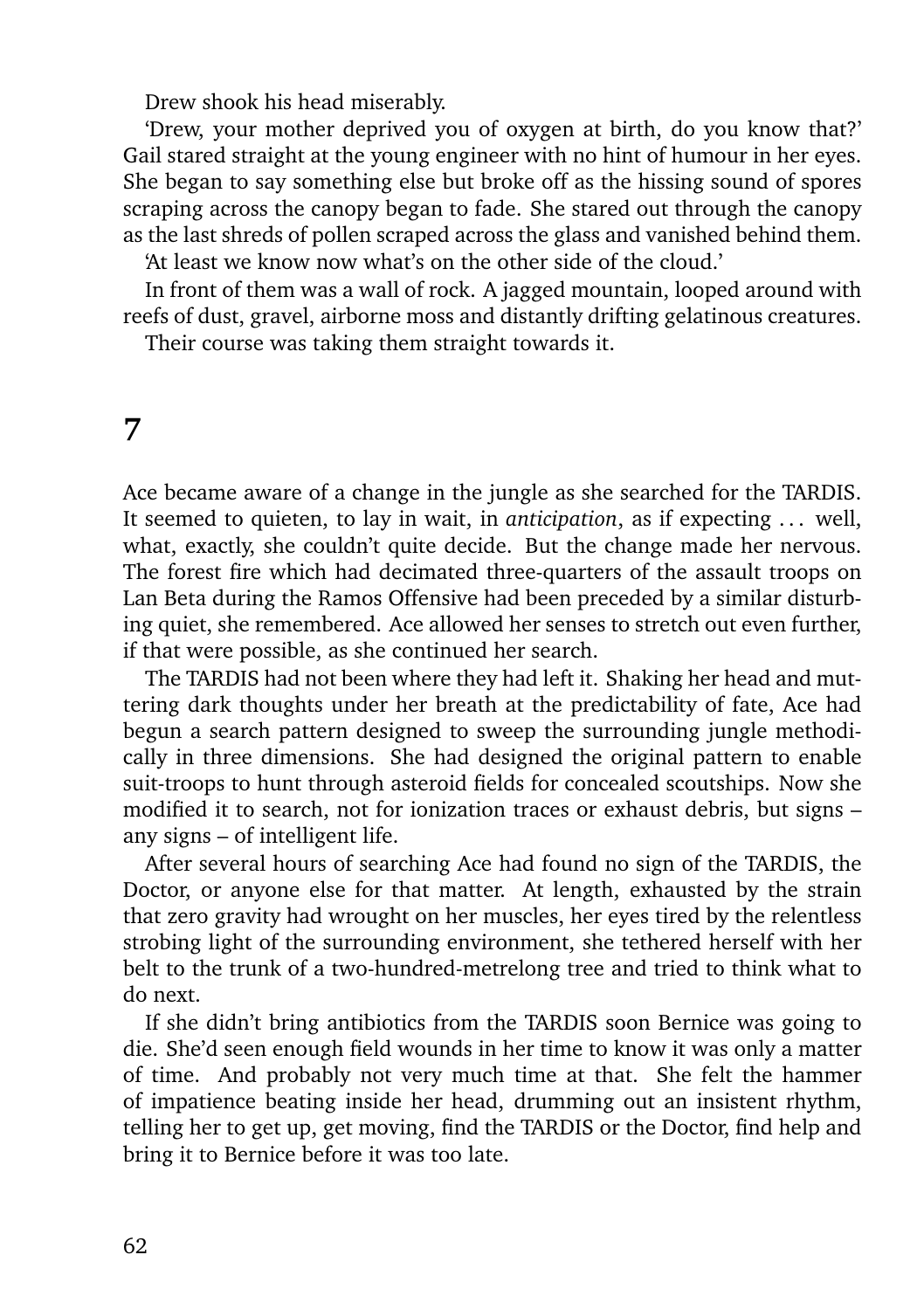'This is ridiculous,' Ace cried aloud in frustration. 'A walk in the park, Benny. That's what you said.' She rubbed her hand across her forehead, surprised to find the movement hurt her a great deal. 'Some park.' Surely she wasn't getting a headache? She hadn't had a headache for – she tried to think – what, six months? A year? No. She was sure it was more nearly a year, because she remembered –

She caught herself nodding off. She knew she couldn't afford to sleep, but she was just too exhausted even to think . . .

When she awoke half the tree had vanished into a gently lapping wall of water. Ace blinked and looked around. The wall of water extended outward from her present position in all directions. She thought she could detect a slight convex curvature to the surface, indicating the portion she could see might form part of the outside surface of a much larger sphere or ovoid mass. Moving at approximately walking speed, the tree was carrying her remorselessly towards the surface.

Ace swore and tried to untie her belt. Somehow it had got twisted while she slept. She cursed her fingers, heavy with sleep, and wrenched at the belt as she was carried closer to the water. All around she could hear the wet sucking noises as chunks of foliage vanished beneath the surface. Great bubbles of air driven from pockets in the foliage by the pressure of the water, exploded from the surface. In moments Ace was soaked to the skin. At least half of every breath she took consisted of a fine mist of water droplets. Wet, her belt became even harder to loosen.

The water reached her feet.

She wrenched and tore at the belt. It did not give.

The water reached her knees. Her hips.

With the water around her waist, Ace stopped struggling and began desperately to think. She plunged her hand into the water, groped in her pocket, found the brass telescope which Bernice had given her. Unhesitatingly she smashed the device against the branch until the casing bent and she heard the glass lenses inside crack and split away from their mountings. Heedless of sharp edges, she stuffed her fingers inside the tube, grabbed the biggest piece of glass she could find and pulled it free with a triumphant yell.

As the water rose to her chest and neck she used the broken glass to saw at the belt holding her to the tree. She felt the leather begin to split.

She had time to draw one huge gulp of air before the water closed over her head.

A moment later the surface exploded again as Ace burst into the air and somersaulted away from the water with a breathless cry. Her clothes and hair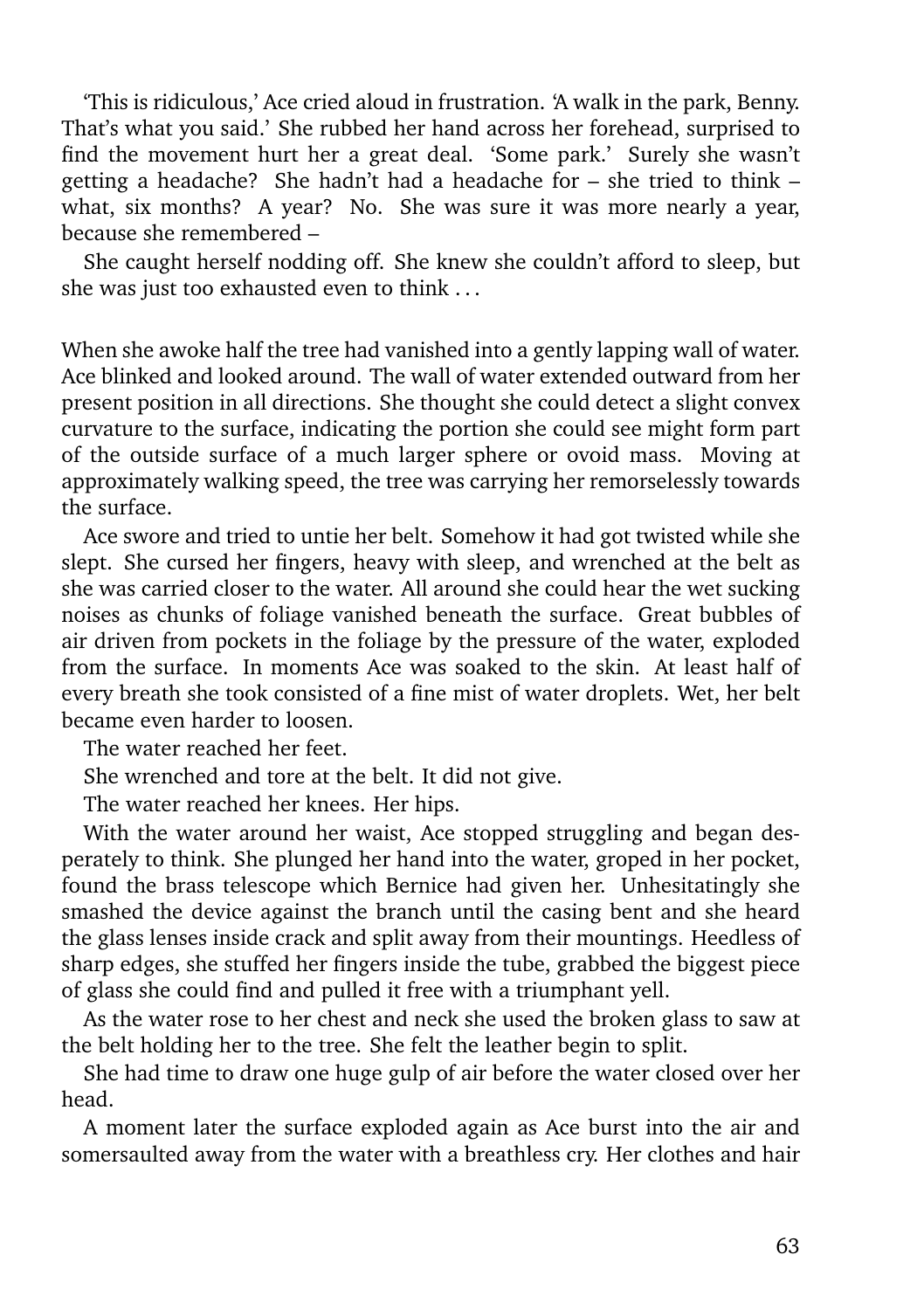billowed wetly around her. The battered cylinder of the brass telescope was clutched triumphantly in one hand.

Drenched, gasping for breath, head spinning, Ace flew through the air. Eventually she fetched up short against a mass of vegetation from which hundreds of tiny, multi-legged, translucent creatures were pouring. She grabbed hold of a handful of foliage, kissed the telescope and stuffed it back into her pocket.

Panting hard, Ace looked around. The vegetation was still drifting towards the surface of the water. She was far enough away from it now to realize that it did in fact form a globular mass. She peered harder and saw blurry shapes darting back and forth swiftly beneath the surface.

She estimated her distance from the mass as several hundred metres. It wasn't far enough. Another minute or two at the current rate of drift would see her carried back into the water again.

'Thanks but no thanks,' she muttered to herself.

She grabbed hold of the nearest branch and swung herself away into the foliage. She had to put some distance between herself and the remorseless waters of the lake.

As she threw herself from branch to branch, Ace became aware of a tickling sensation across her back and hair. She stopped for a moment to run her hands over the back of her head. The hand came away covered with a number of the tiny animals she had disturbed when she first emerged from the lake. Ace studied the tiny creatures in the palm of her hand. They were about half a centimetre across, translucent – she could see the colour of her skin through their bodies – and had more legs than she could count. Each looked to Ace like two spiders joined across the back; the legs sprayed out in all directions; she could see no eyes or other features.

She huffed softly. 'Stowaways, huh?' She grinned. The animals seemed harmless enough. And the water was creeping closer again. She'd have no time to get rid of them all before being right back where she'd started, in the drink. She allowed the animals to run back up her arm and tried to work out what to do. She couldn't outrun the lake, she was absolutely sure of that. Eventually she would tire and then the water would catch up with her and she'd drown. She had to get clear another way. After a moment's thought, Ace realized the only way to escape the implacable advance of the water was to travel at an angle to its direction of movement. This would take her beyond the curved surface and out of harm's way – assuming the water did not catch her first. Of course, not knowing the size of the lake was a disadvantage: she could not know how far she had to travel to be safe.

Her thoughts were interrupted by the gurgle and splash of water close behind her. The surface was approaching again. Without hesitation, Ace leapt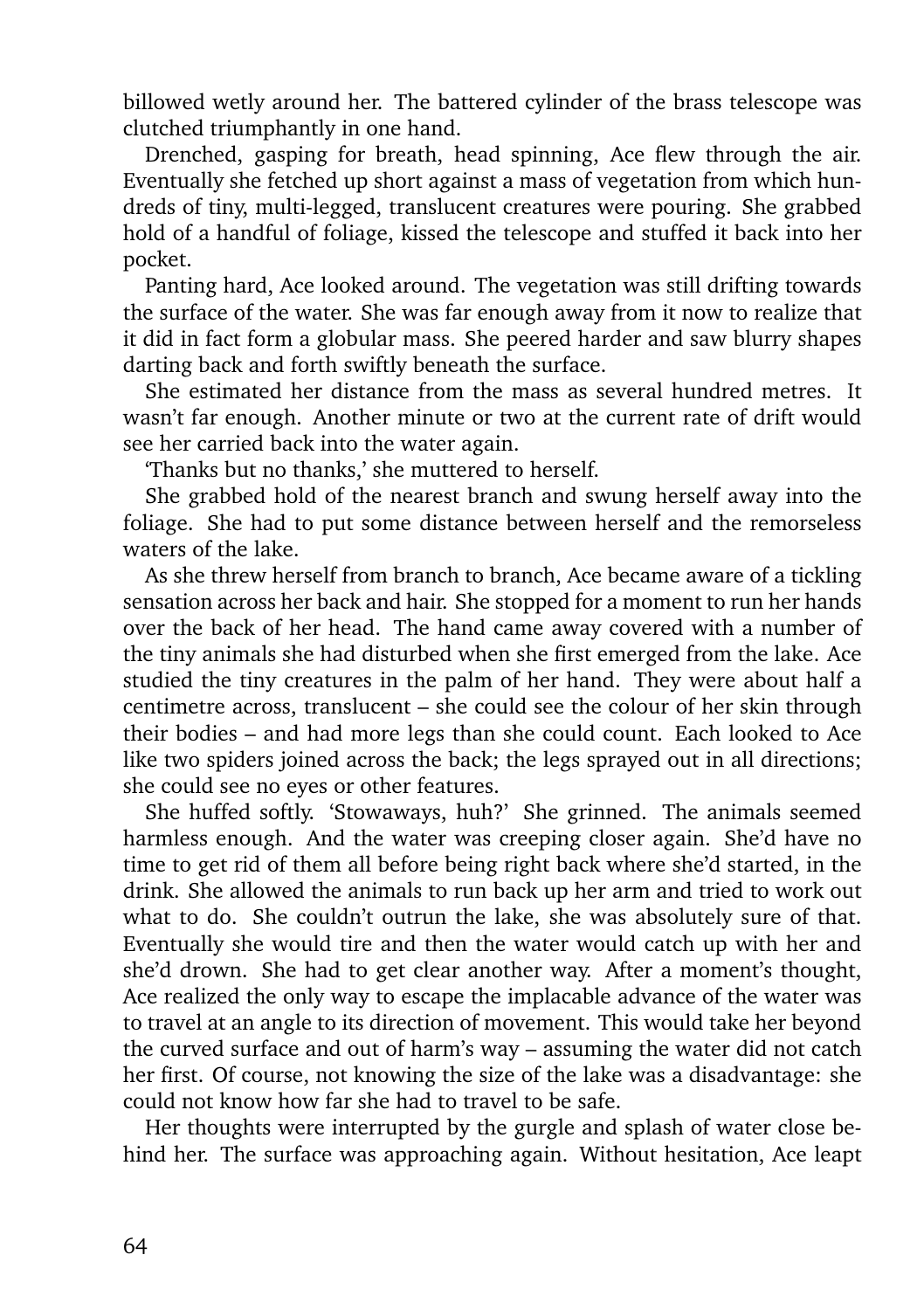away – this time at an angle to her previous direction of travel. She could only hope that there was room enough to manoeuvre – and that she was strong enough to keep moving until she reached free air.

She had travelled two hundred metres when she realized the tickling sensation of her tiny passengers had stopped. Another fifty metres and she felt her arms and back begin to tingle, then to sting. Perhaps some of the foliage she had pushed through had an effect something like nettles. She slowed, grabbed a branch and swung herself to a halt. Almost immediately she felt something splash against her back. She turned expecting to see the surface of the lake bearing down on her. There was nothing. No sign of any water. Just the foliage flapping gently around her, disturbed by her presence. She raised her hand to wipe her brow. It was then she saw that the wetness she could feel was neither water nor sweat.

It was blood.

She blinked. The blood was oozing slowly from tiny holes in her arm and also, presumably, her back. She rubbed a finger across one of the wounds in her forearm and felt a lump beneath the skin.

The lump moved.

That was when she realized where the tiny creatures which had been crawling on her had gone.

Ace froze. She thought madly for a moment. What would the things do now they were inside her? How could she get them out? How long would it be before her back and arms became a festering mass of –

Her thoughts were interrupted by a gigantic cracking sound. Behind her a thick branch splintered as the pressure of the water on the upper ninetenths of its surface overcame the strength of the wood. Ace curled herself instinctively into a ball as jagged splinters of bark whickered through the air around her, rattling through the foliage and sending many different types of small animals skittering away. Running with moisture, the tree began to collapse. Ace grabbed hold of the nearest branch to pull herself out of range.

She wasn't half fast enough. Even as she cursed the tiny creatures which had caused her to pause momentarily in her flight the surface of the lake engulfed her, and she was swimming for her life.

She moved through the water, not quickly but with purpose. There was only one way to go to reach the surface; she couldn't hold her breath for ever. Flickering beams of light spun around her, reflections from glowing weed and drowning trees, as well as shoals of aquatic or amphibious creatures. She was sure there was also some light from beyond the surface of the lake, but if she was seeing it she couldn't differentiate between it and the pulsing glow around her. Trying to orient herself via gravity was a nonstarter. There was no up or down, only out. But which way was out?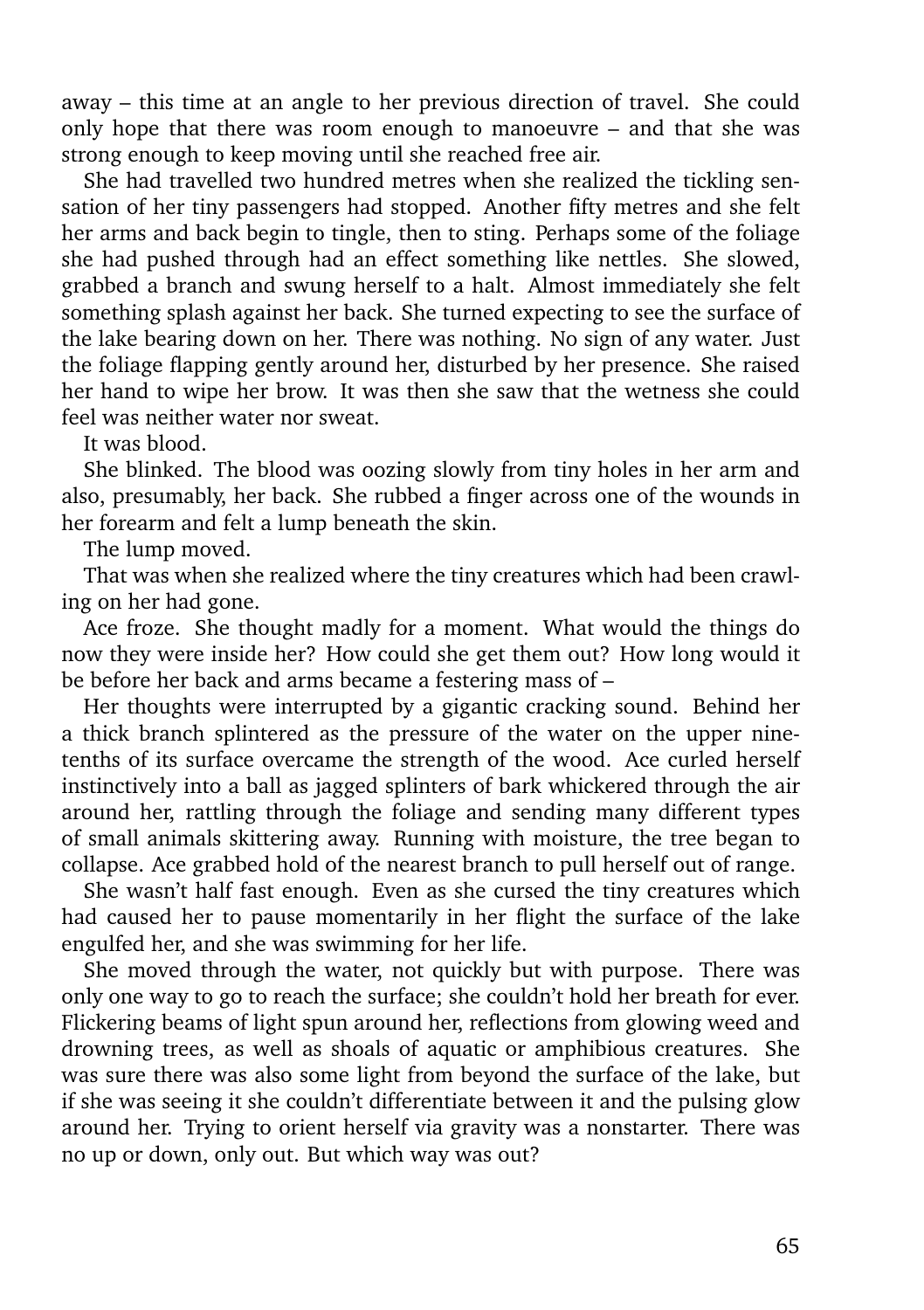In her mind Ace hummed the calming mantra her Spacefleet suit-instructor had taught her so long ago. The grizzled old Polynesian soldier's voice grated in her memory, her mind locked in the rhythm of the mantra: *t'ar a sai vraita-kai.*

Calm the mind and the body will follow.

Her one advantage lay in the fact that swimming through the water was actually easier than trying to move through the open air beyond. The problem was she couldn't breathe. Ace knew the lungful of air she'd managed to gulp before submerging wasn't going to last forever, so easy movement was an advantage she had to exploit to the full or die.

She didn't intend to die.

She expended half a mouthful of air and blew a stream of bubbles. Correction: a cloud of bubbles. They drifted slowly past her face. Pressure didn't work the same way here. Or she was too deep, or the lack of gravity or currents in the water messed up the physics. Whatever, the trick wasn't working: there would be no skittering trail of bubbles for her to follow to the surface here.

She glanced around at the flickering beams of light. She had to pick a direction to move in, and soon. Before long her chest would convulse with the urge to draw breath. If she waited that long it would be too late.

Was it her imagination or was the light just a shade brighter to her left? Without hesitating she turned in that direction and kicked off smoothly, feeling the water rush thickly past her palms, her legs, her face.

Arms spread, legs kick, so. And so.

*T'ar a sai vrai-ta-kai.*

And so.

Face upturned towards the light, eyes tickled by drifting bubbles.

And so.

A blink, the movement of her eyes cushioned by the water forcing itself up behind her lids.

And so.

Her clothes rippling around her.

Wishing she could unlace her DMs.

Eyes beginning to burn.

Chest beginning to burn.

*T'ar a sai vrai-ta-kai.*

Ace stopped swimming.

It was getting darker.

She was going the wrong way.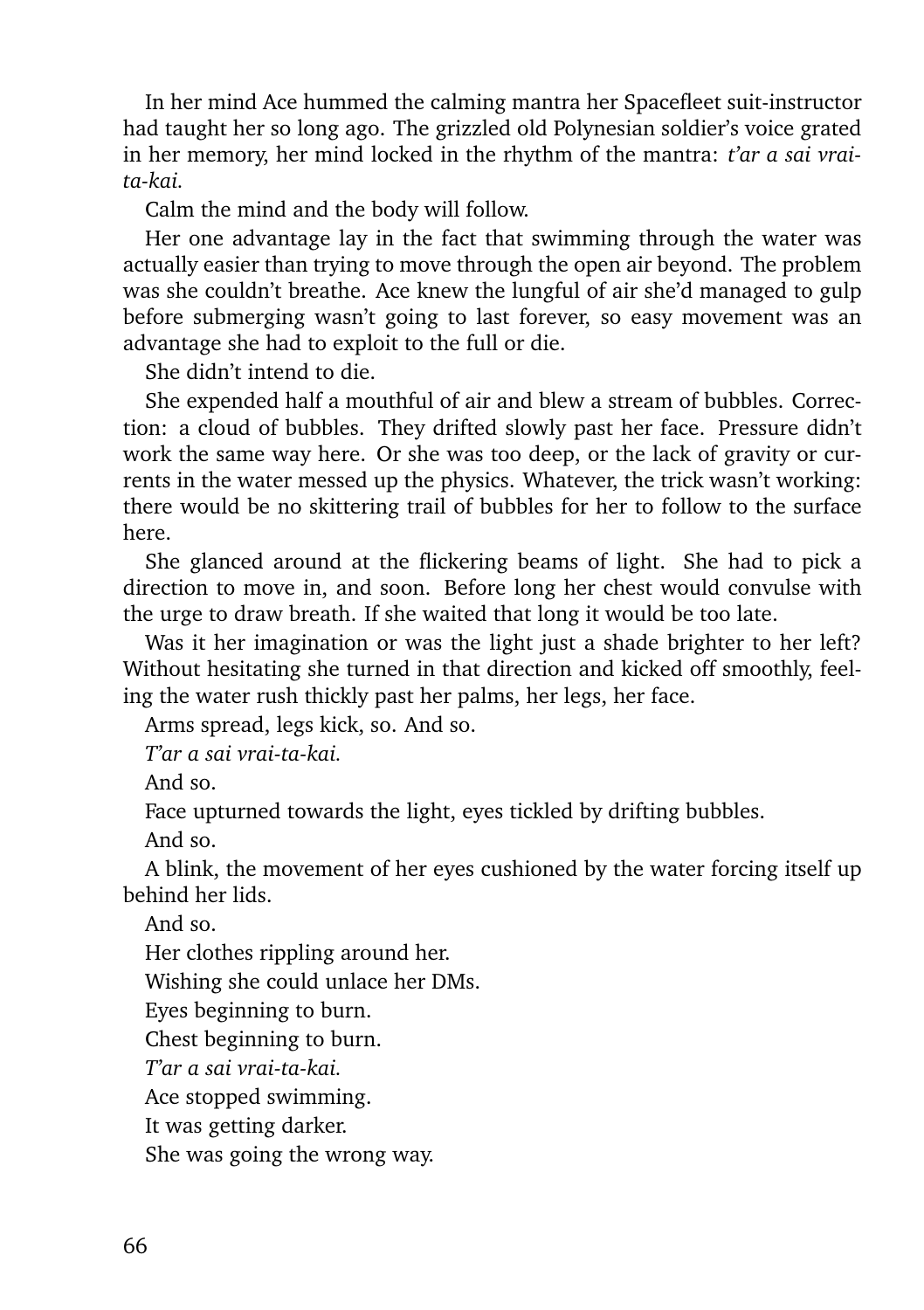For a moment she panicked. Mouth open, she gulped a gram of water; the foul taste brought her to her senses even as her body jerked from the gag reaction.

*T'ar a sai vrai-ta-kai.*

*T'ar a sai vrai-ta-kai.*

Carefully she turned, reoriented herself in the direction she thought of as *backwards*. Began to swim.

Then the water erupted around her; a whirling storm of coruscating shapes. A shoal of creatures spun past – starfish? Crabs? Her mind was still trying to fit familiar names to alien shapes when a bulky shadow loomed around her, travelling faster than she could swim.

The shape batted her aside, sucked her into its wake. She tried to swim away but her arms and legs wouldn't work. The water churned around her, tossed her this way and that until she couldn't move, couldn't see, couldn't think, until every muscle in her body ached as if she'd been worked over by an expert.

She screamed aloud with the sheer *frustration* of it.

Bubbles exploded around her.

Frustration changed to surprise as she realized there was water inside her; inside her throat, her lungs, her stomach, and she was heaving, jerking, *thrashing* with the need to get air inside her instead of water because she was drowning, *drowning* and she couldn't even *breathe* because she was coughing, choking, puking water and curling into a ball and bouncing off a nearby tree and *coughing* and sending water droplets scattering like sparklers in the dazzling light of the air and feeling her sodden clothes batter her arms and legs in the air and sucking in great whooping gasps of *air* and laughing and crying because she was *out of the fragging, bunking, godforsaken water*!

She jerked convulsively, shaking water from her mouth and ears. The dull boom of water-sounds was immediately replaced by normal air acoustics. She could hear herself crying aloud in relief and her voice rang like a bell. She could even hear the air moving along her burning throat and filling her lungs with an asthmatic wheeze; the sound was the purest melody.

But there were other sounds too. Harsher sounds. A bass roar like the scream of a slyther coming at her through the viscous air of Lan. An abrasive shriek her mind told her was the crumpling and tearing of metal.

And there were screams. So many *screams*.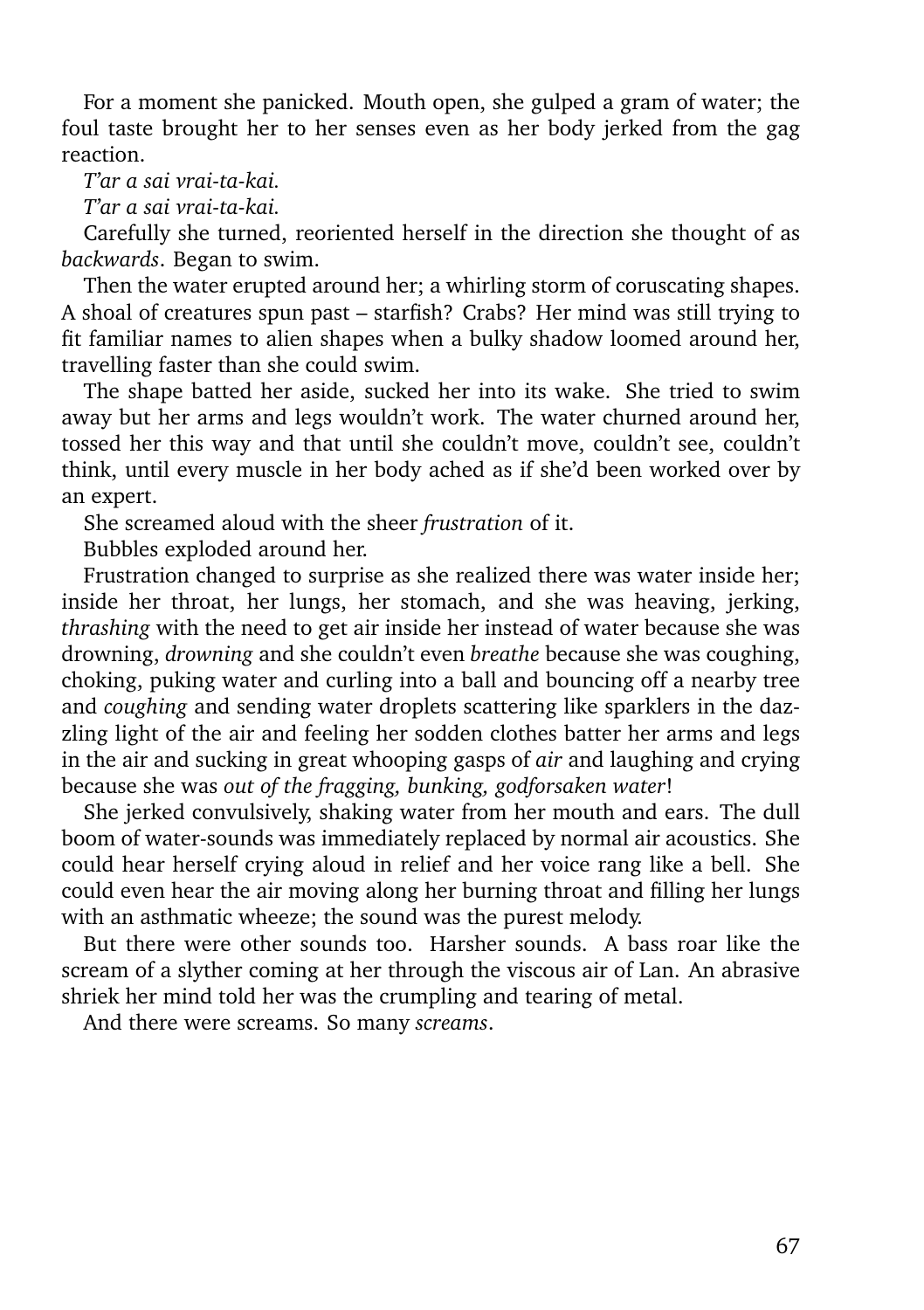Gail staggered five metres away from the crash site, sat heavily on the stony ground and stared back at the dented frame of the airbuggy. 'That's as much of a miracle as I ever hope to witness,' she breathed fervently.

Beside her Drew gently laid Rhiannon out on the rough ground, cushioning her head as best he could on one of the buggy's plastic seat covers. 'I suppose you're going to kick my ass now,' he said with a hint of a smile.

Gail let her eyes wander along the scar of churned-up ground which terminated at the battered vehicle. 'Ass-kicking has been rescinded,' she said quietly. 'Anyone who can land an unpowered buggy under the conditions in which you just did deserves a modicum of respect.'

Drew bowed, then winced and rubbed his back. 'Thanks very much,' he said. 'Nice to know I'm not completely useless.'

Gail stood – not a great feat under the prevailing gravity but one made more painful by the dull pain in her legs and lower back. 'I never said you were completely useless,' she said. She shrugged. 'And before you go prematurely congratulating yourself, let's see what we can do about the engine, shall we? Without that we're going nowhere fast.'

Drew nodded and began to move back towards the buggy. Then he stopped as Rhiannon groaned and stirred on the ground beside him. He knelt beside her and Gail joined him.

Rhiannon blinked, opened her eyes. She began to cough violently, curling up into a ball and groaning between expulsions of air. Gail rubbed her back firmly until she could sit up straight and breathe more or less normally.

'Gail? How did –' she coughed spasmodically, '– did we get here?'

Gail jerked a thumb at Drew. 'Your knight in shining armour.'

The engineer blushed. ' $I \ldots$  er  $\ldots$ ' he said, 'I'll just go and check the buggy.' He got up quickly and walked to the vehicle.

'He rescued us.' Gail turned to Rhiannon. 'Now tell your aunty Gail how you feel,' she added gently.

Rhiannon shook her head, as if to clear it. 'I feel like shit.'

'Not unreasonable, under the circumstances.' Gail helped Rhiannon to her feet. She called out to Drew: 'We're going for a wander. Yell if you get the buggy fixed.'

Drew waved absently from underneath the engine cowling of the vehicle.

Gail turned away. 'Come on,' she told Rhiannon. 'Let's go somewhere where we can get your head together.'

They began to walk through the trees. After a few minutes Rhiannon said, 'Gail. I'm so scared.'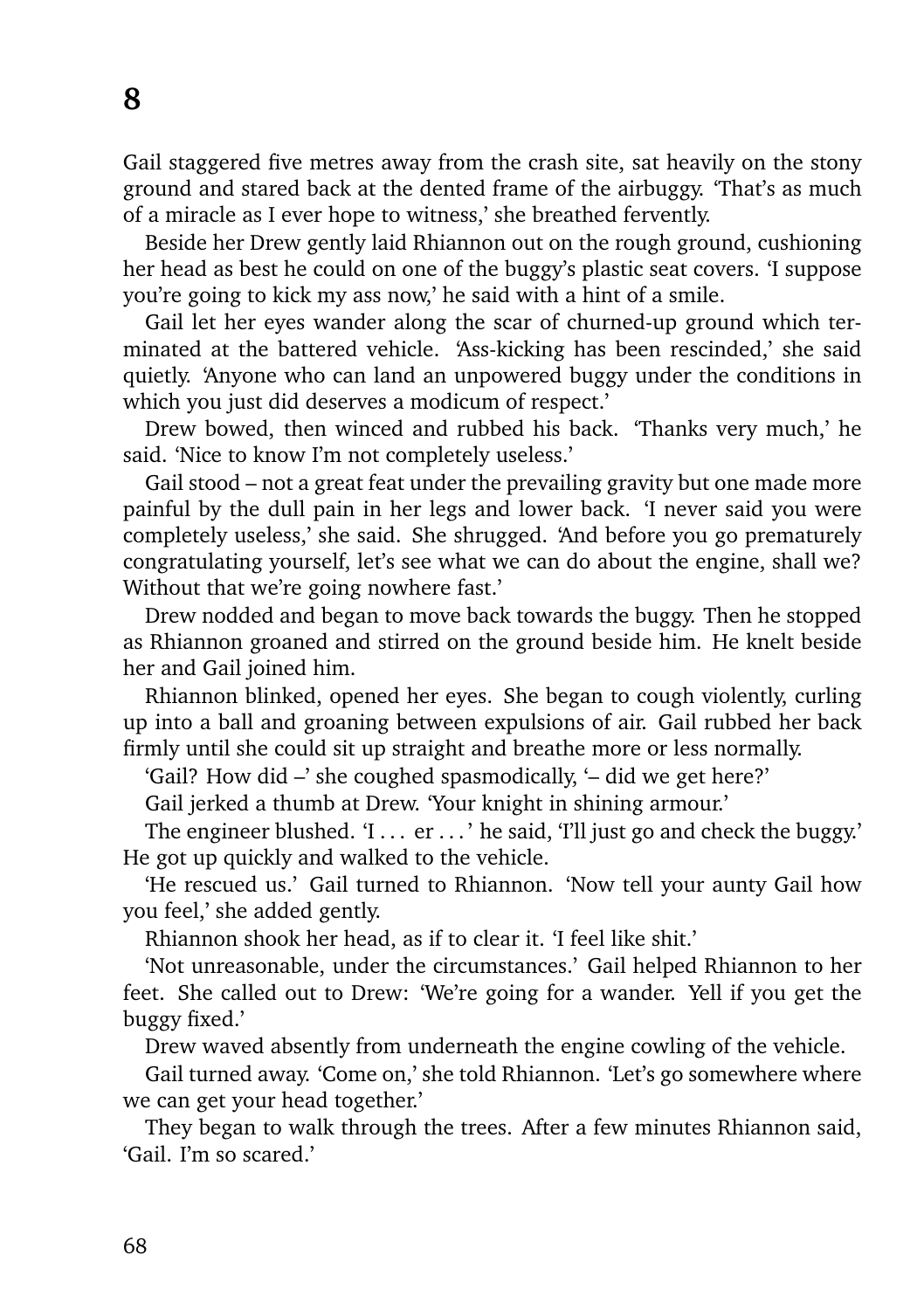'I know.' Gail nodded but remained silent, trying to draw Rhiannon out a little more.

After a few minutes broken only by the crunching of their footsteps over the rough ground, the hissing of the wind prowling through the trees and the distant cries of animals, Rhiannon stopped.

'I really think . . . I mean . . . ' She hesitated. 'I can't put it into words. I don't think I've ever felt anything so strongly in my life.'

'As this fear?'

Rhiannon nodded. 'As this fear. Somewhere inside me I know I'm going to die here.' She uttered a short, humourless laugh. 'If what you say is true then I might already be dying.'

'Both of us might be: we came into contact with enough spores to ground a commodities freighter.'

'Yes, but I was breathing them in, Gail. I was *breathing them in*!'

'You remember that?'

Rhiannon resumed a slow walk through the jungle, pushing aside branches and ducking beneath tangles of undergrowth. The glimmering light of the jungle played about her body, outlining her in a flickering glow. 'Yeah,' she said slowly. 'I remember. I remember what I did, but I don't remember *why*. It's like ... it's like ...' Abruptly she punched a fist into a nearby treetrunk. 'I can't put my finger on it. It's like someone was telling me what to do. Like if you have a conversation with someone about something and they're a good enough speaker so you're convinced of what they say at the time, but afterwards you realize you didn't really understand enough to convince anyone else.'

Following behind Rhiannon, Gail frowned. 'You know a lot about the Artifact, don't you?'

Rhiannon's voice lightened: 'What, me? Bimbo of the year?'

'Don't give me that. I know you. I know the way your head ticks.'

Rhiannon shrugged. 'All right, I've boned up on it since my last visit. I wasn't going to but it got interesting. The Artifact is so old and we know so little about it ... it could represent anything ... it could *be* anything. The possibilities are endless.'

'Like life, really.'

'Very philosophical.'

'Why thank you my dear.' Gail's foot turned on a piece of uneven ground and she did a slow-motion swan dive. As Rhiannon helped her to her feet, she pulled at a stubby piece of metallic tubing which projected from the ground. The tube came away and Gail saw it was the barrel of a laser drill. She hefted the device thoughtfully, before flicking the power switch. A tiny LED glowed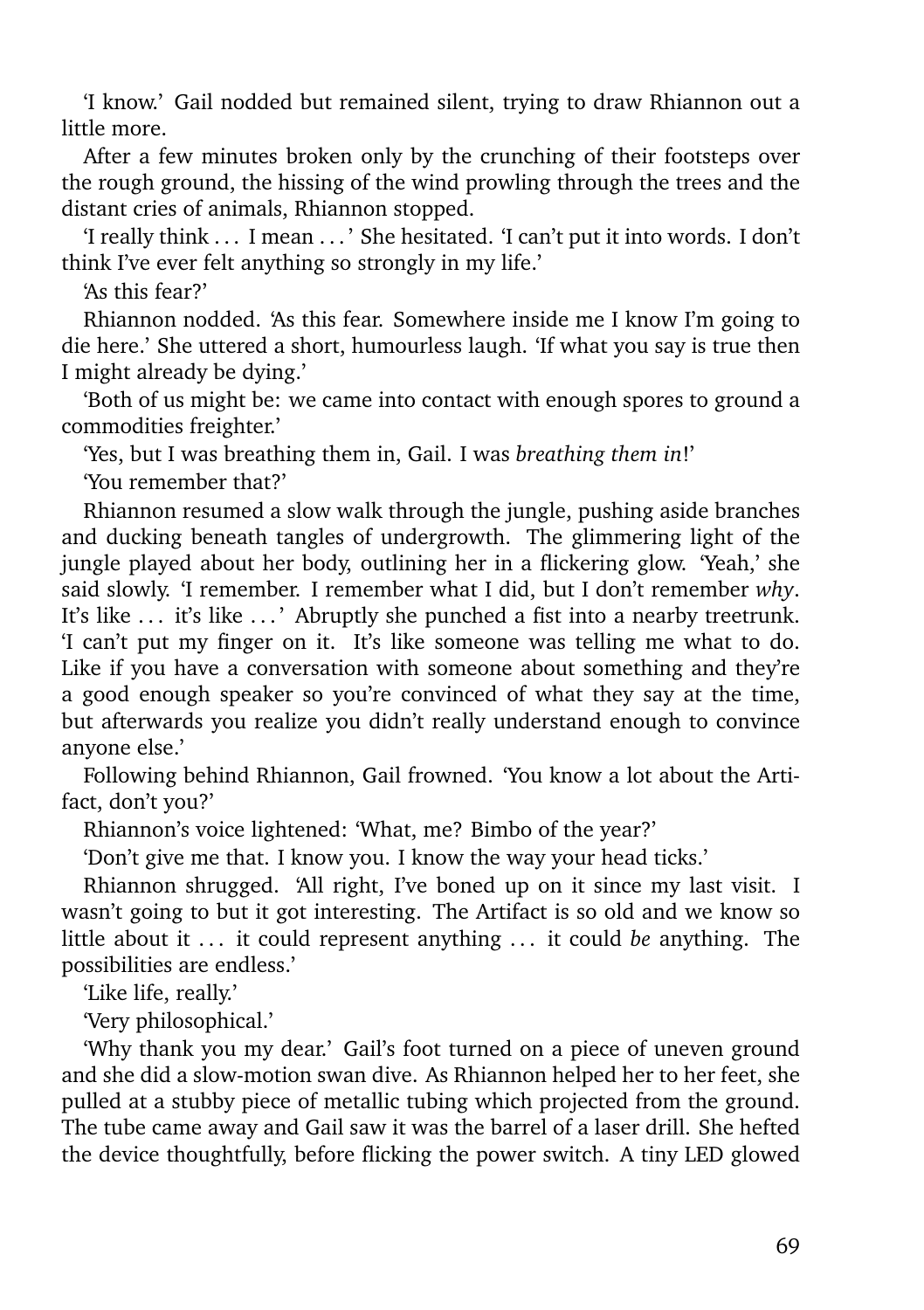strongly. 'What do you know – it's got power.' She switched off the device and clipped it to her belt. 'Still scared?' she asked.

'I'm thinking about it.' Rhiannon sniffed, wiped her nose with the back of her hand.

Gail made gagging noises. 'Ten thousand years of human civilization and we still haven't come up with a substitute for the handkerchief.'

Rhiannon grinned. She began to giggle.

Gail was on the point of joining in when the jungle parted in front of them to reveal a clearing. In the clearing was a grave. Sitting on the headstone was a woman whose arm was swathed in bandages. Standing beside her was a dapper man in a cream suit that looked as if it should have been mothballed several centuries ago.

'Who're the fashion casualties?' Rhiannon whispered. The humour in her voice sounded to Gail like it masked relief at seeing normal people.

Without turning the dapper man said, 'I prefer to think of us as transcending mere fashion.' Now he turned, holding out a crumpled square of cloth to Gail. 'I believe you said something about needing a handkerchief?'

Gail studied the man closely. 'Did you know your hands are purple?' she asked with a perfectly straight face.

The man sighed, stuffed the handkerchief back in the top pocket of his suit and offered his arm to the woman. 'Allow me to introduce myself: I am the Doctor and this is my companion, Professor Bernice Summerfield.'

'Benny.' The woman held out her uninjured hand in greeting.

Without taking the hand Rhiannon peered around Bernice. 'Who died?' she asked.

The Doctor gestured around the wreckage-strewn clearing with one purplestained hand. 'The expedition suffered a slight . . . er . . . mishap.'

Gail's expression clouded. 'So did ours. There's been a terrible accident.' The Doctor nodded gravely.

Bernice said kindly, 'Tell us what happened. Perhaps we can help.'

Gail begin to speak but was interrupted by the sound of someone running through the jungle. She turned. Drew emerged into the clearing, overshot in his eagerness, skidded to a halt on the other side.

'– shuttle –' he gasped as Gail turned to follow his progress. 'Got the radio working ... something awful's happening at the ... shuttle!'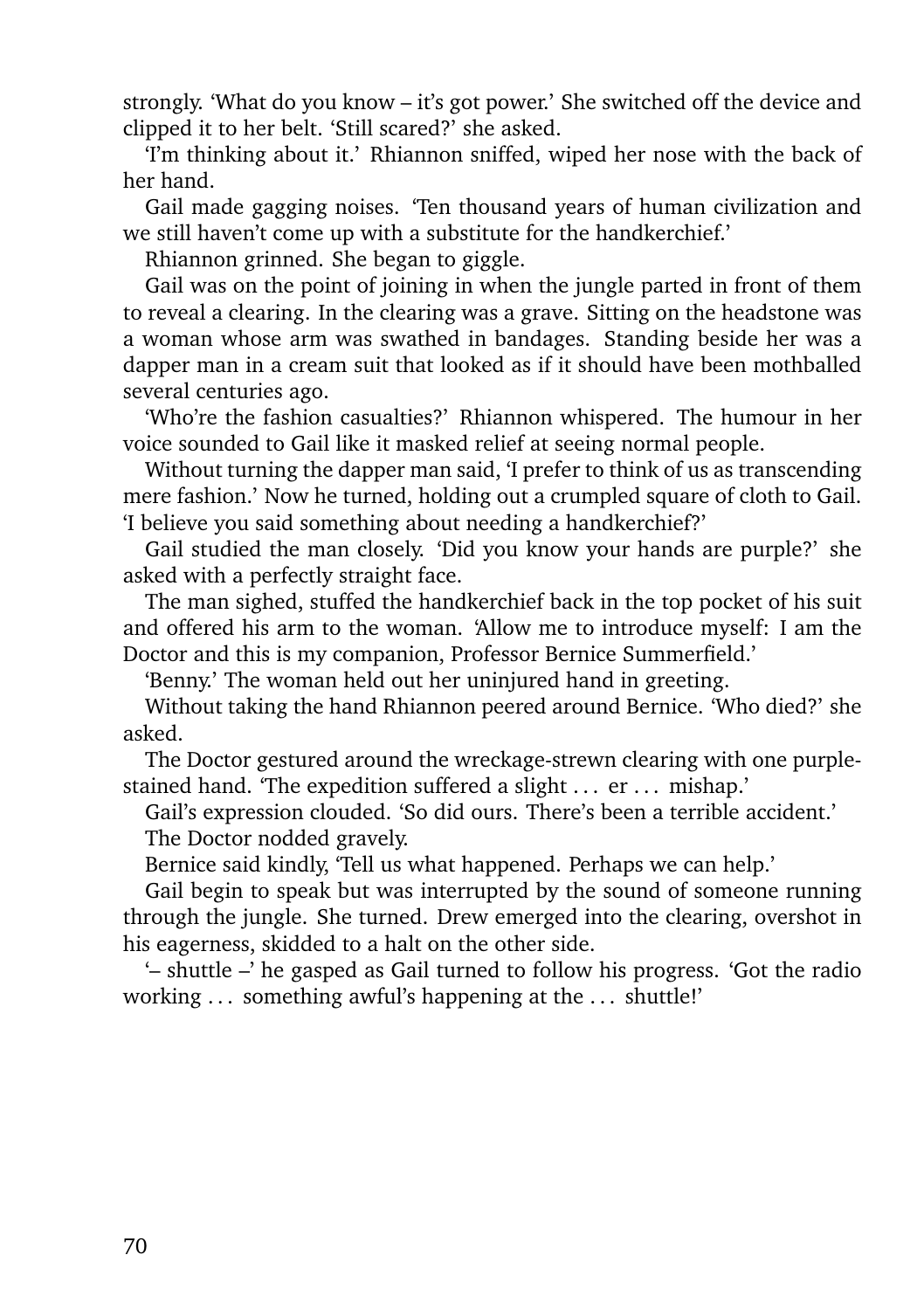Under the Doctor's manic piloting the repaired airbuggy arrived at the vicinity of the shuttle in time to see a student impaled by a voracious mass of thorntipped tentacles and ripped in half. Blood and internal organs bloomed into a wet globe around the body as it drifted aside to join two others that Bernice could see.

Bernice swallowed hard; she hadn't felt anything like true gut-wrenching horror for a long time. Not since the Hoothi had taken Heaven apart before her eyes with their armies of dead flesh. The violence here was just as implacable but somehow more devastating. Here she wasn't witnessing thousands of deaths but just a few. The fact that the people being killed were little more than kids only added to the horror.

Bernice tried to ignore the screams long enough to work out what was going on.

The predator was a writhing mass of spikes and claws which must have massed as much as a terrestrial elephant. It drifted slowly close to the shuttle. Long tentacles lashed out to impale and dismember anything within reach.

But there was something odd.

The thing wasn't behaving like a predator. It wasn't eating anyone, simply killing them. It was just a mass of death hanging lazily in a cloud of dismembered human pieces. Some of the pieces moved sluggishly of their own accord, still moaning, but it ignored them completely, going instead after fresh targets. It didn't move like a hunter; it seemed to be in no hurry.

Beside her Gail and Rhiannon had fallen quiet, shocked into silence, she assumed. But true to form, Drew was yelling something obvious at the Doctor: 'Look what it's doing to them. *Dear Lord look what it's doing to them!*'

The words seemed to trigger a response in the Doctor. He slowed the airbuggy to a near stop relative to the shuttle and slid back the canopy. He reached behind him, grabbed Rhiannon and hoisted her from the passenger compartment. 'Everyone out,' he ordered in a quiet voice. For once Bernice was happy not to argue. Beside her Gail and Drew also let go of the side rail. All four drifted close together.

'What are you planning to do?' Bernice asked the Doctor.

The Doctor chewed thoughtfully on his lower lip. He ventured a grin at Bernice but she could see his hearts weren't in it.

'Test a little theory of mine.' He snugged the safety straps a little tighter across his chest. Then, before Bernice could respond to his words, he shoved the throttle home, banked the vehicle and sent it skittering towards the screaming people.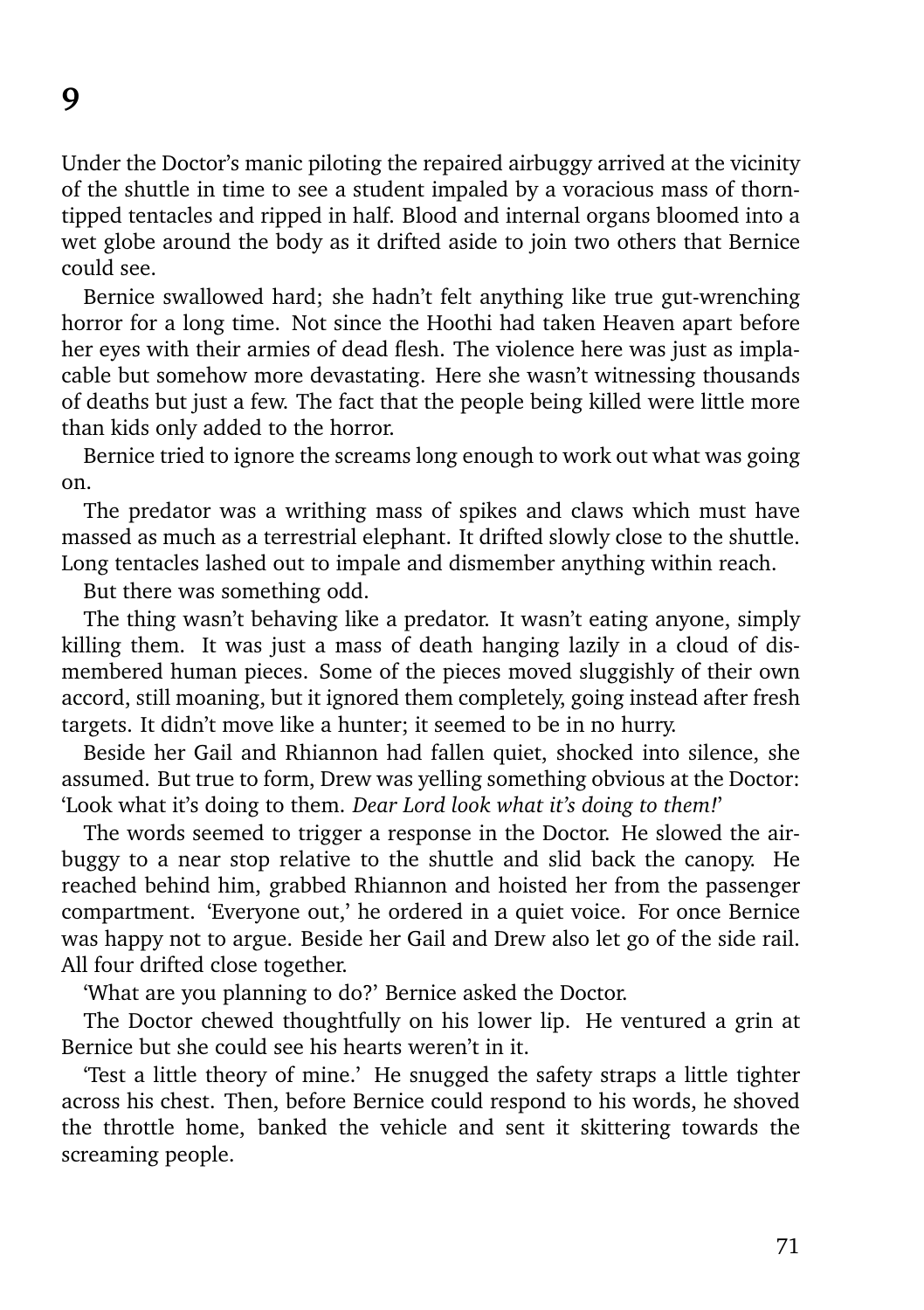At that moment a voice caught her attention. She turned to see Gail staring at Rhiannon and muttering beneath her breath, 'Why now? Why *now*?'

The Doctor drove the airbuggy towards the violence. The shuttle loomed nearer and nearer, backlit by the ocean, rotating slowly as the Doctor rolled the buggy so that its lower hull was between him and the predator. The screams grew louder as he approached, together with the intermittent wet crunch of tearing flesh.

He banked the buggy in a wide arc around the creature, trying to assess the situation. The sound of something rattling against the lower shell of the buggy broke his concentration.

With a crack of broken plastic a needle-tipped tentacle punched through the hull and emerged from the passenger compartment behind him, tipping his hat forward as it touched the brim, before shattering the canopy above his head. Momentarily blinded, the Doctor wrenched back on the controls, but the effort came too late. In spite of its modest mass and high momentum, the buggy was wrenched to a halt by the tentacle. The Doctor was slammed forward and back in quick succession, his head jerking back from the dashboard as another tentacle punched through it, spraying plastic shards and fragments of instruments in a deadly hail past his face.

Jamming his hat firmly back on his head, the Doctor punched the belt release, kicked against the seat and shot out of the buggy and into the air.

Now the screams were louder and he could hear a bass roar: the creature's voice. The sound of its spines writhing across one another was a rasping hiss punctuated by percussive clashes from the claws rending the buggy into jagged fragments.

The Doctor curled into a ball and shot away from the disintegrating buggy. Thorn-tipped tentacles hunted him through a mess of bleeding human debris.

Ace scrambled across the spine of the shuttle to the dorsal hatch, punched the release and swung herself inside. The shuttle was empty; of course, everyone would have been outside setting up camp when whatever it was – the thing that had swum past her in the lake – had attacked. She pulled herself along the companionway, flinging open lockers and cabins alike, hunting for something she could use as a weapon, all the while cursing her lack of foresight in leaving her own arsenal in the TARDIS.

Bloody Bernice, she thought. Being everyone's friend was all very well but what if they didn't want to be friends back?

Thinking of Bernice like that sent a pang of guilt shooting through her, but she squashed it instantly. It was no time to get maudlin. Outside the shuttle people – kids – were dying. It was obvious that none of them could handle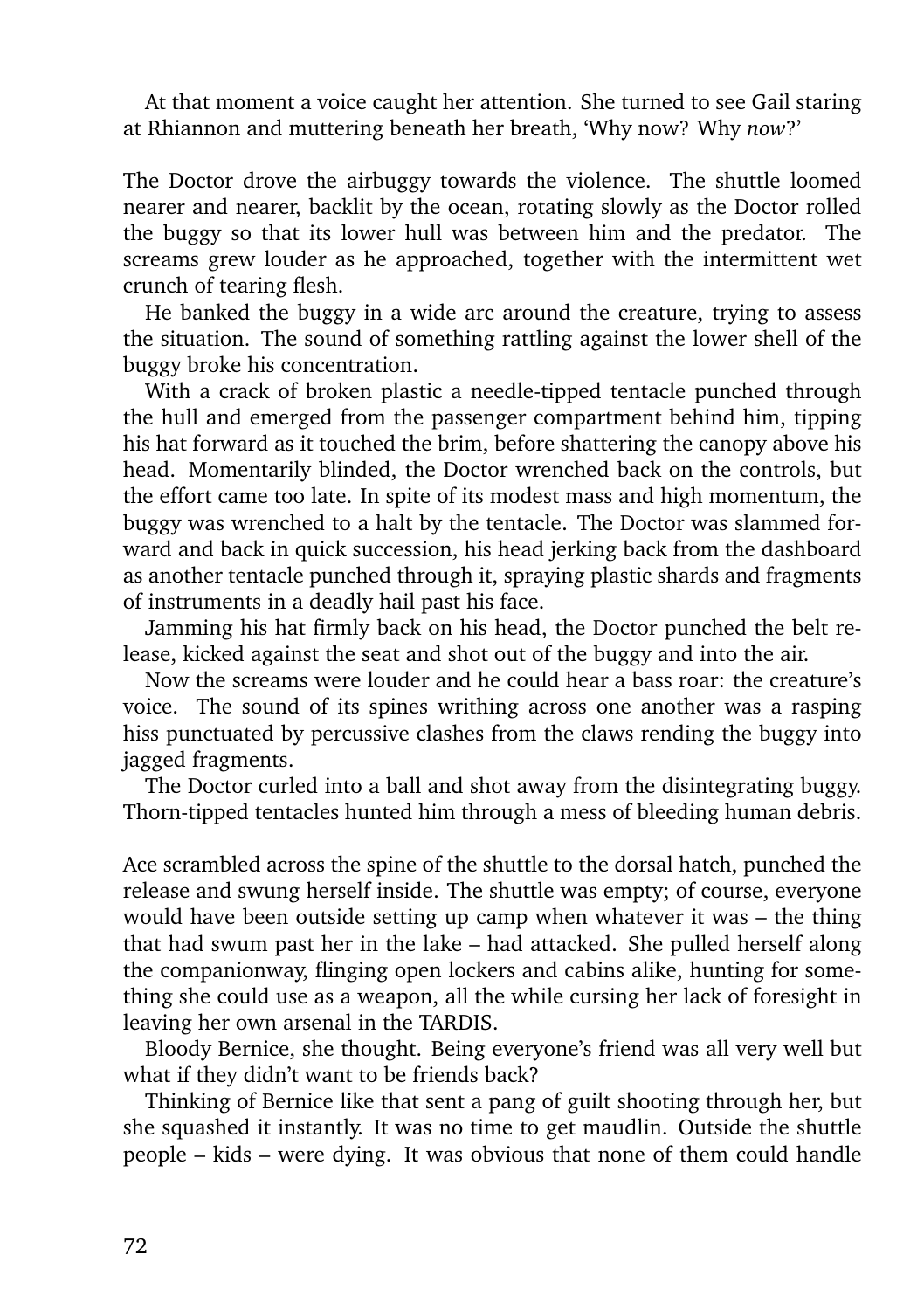themselves in zero-G conditions. Rescuing them one by one was not an option. That left offence. The problem was she had no weapons.

Wrenching open the last door in the companionway, Ace found herself in the pilots' cabin. Like the rest of the ship, the cabin was empty. A 'puterpad spun lazily in mid-air, a lightpen loosely tethered to it. She popped a few lockers. She found two more pens, an electronic novel, a packet of half-eaten sandwiches.

Ace snorted derisively. 'Not so much as a flaming water pistol.'

She swung herself around and set off back down the companionway, past the dorsal hatch, heading for engineering and the cargo bays. She needed a weapon. She had imagination; she would think of something.

Gail grabbed hold of Rhiannon's shoulders and shook her as hard as she could. Both girls began to tumble.

'Rhiannon, snap out of it, look what you're doing! They're dying; you're killing them! Snap out of it!'

Shaking his head, Drew said, 'Gail, what are you doing? Stop shaking her, can't you see there's something wrong with her?'

Gail fixed Drew with her worst stare, the one that fazed teachers and scared little kids until they cried. 'Drew, you don't know anything about it so shut up!'

Drew shut his mouth and flapped his arms, putting a few yards between him and the two girls. Gail drew back her arm and slapped Rhiannon as hard as she could. Rhiannon didn't even blink. She just tumbled slowly away. Gail hung motionless as Drew flapped his way past her and caught up to Rhiannon. He grabbed hold of her inexpertly and managed to slow her tumble, absorbing some of her momentum himself, so that they both ended up in a lazy spin. Gail spread her arms and slowed her own spin until she was stationary relative to Bernice.

For her part, the newcomer had said nothing throughout the entire exchange, merely watched and listened. In Gail's book that set Bernice apart from most people.

Then something heavy banged against her hip. The laser drill! How could she have forgotten that?

Shaking her head at her own stupidity, Gail unshipped the drill, aimed it at the distant scene of carnage and tried to lock on to the main body of the predator.

The Doctor found himself drifting inside a cage of writhing spines. He waved his arms around, trying to orient himself, trying to get some control over his movement. His hand fastened on something wet and soft. An arm? A leg?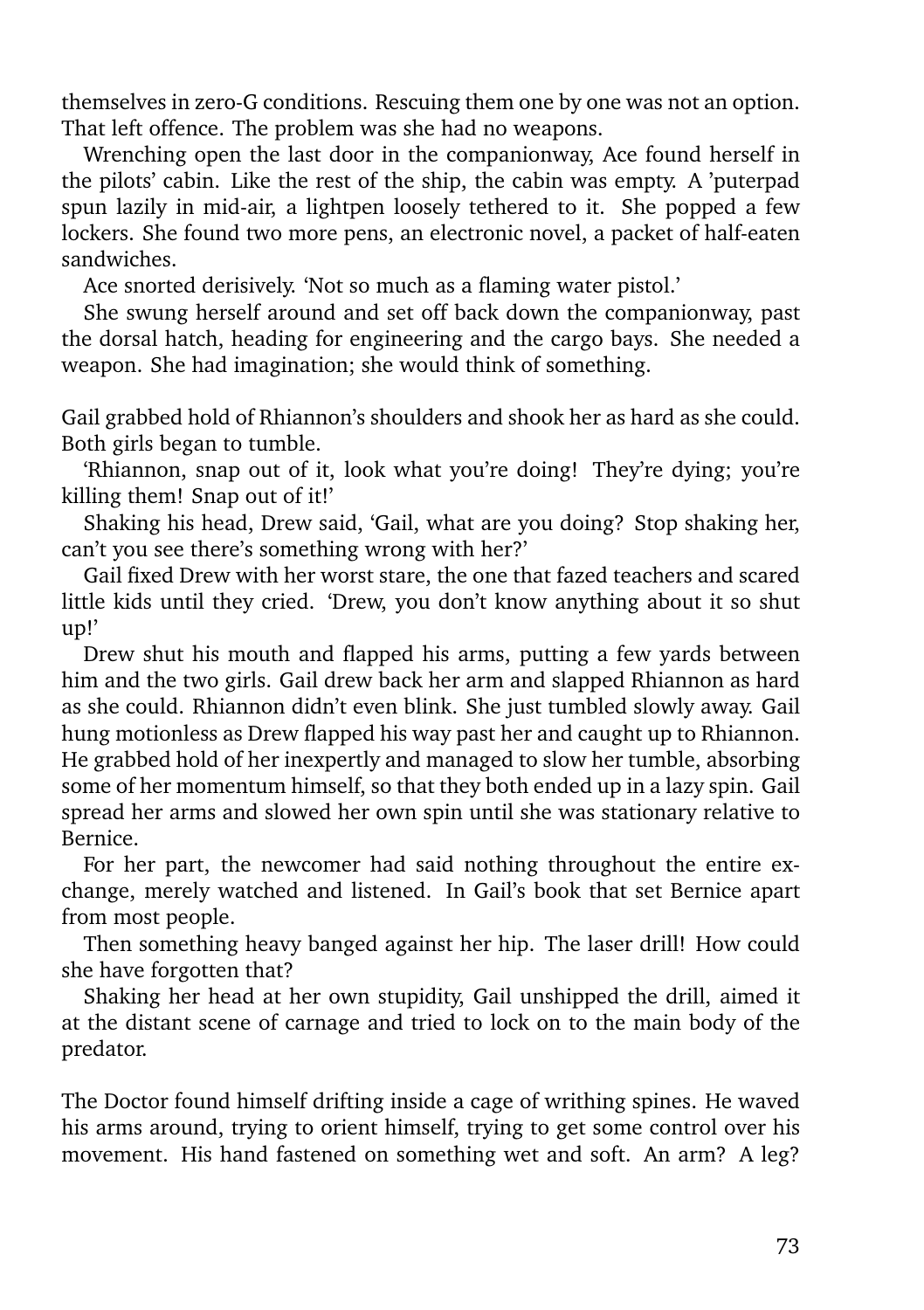He threw the limb towards the nearest spines, was unsurprised when it was ignored.

The spines oriented themselves. Lanced towards him.

Ace powered up the shuttle's second and only remaining airbuggy. She let out a loud whoop as she drove it clear of the cargo hold. By now the surviving people had managed to thrash their way back to the shuttle and were pulling themselves across the hull, trying to place it between them and the predator. There were no stragglers, so Ace didn't have to worry about anyone accidentally getting in her way. She aimed the vehicle a little to one side of the mass of spines which was attacking the Doctor and shoved the throttle up to the end of its slot. The vehicle shot forward. Ace stood up in the cockpit, braced herself against the wind and latched back the canopy. Without hesitating she jumped clear of the vehicle.

Spreading her limbs to cancel her spin, she oriented herself to face the direction she had been travelling in. She was just in time to see the buggy plunge into the mass of spines and claws. There was a dull crunching sound and a bass roar from the creature. The buggy came to rest buried in a mass of split flesh, broken and bleeding tentacles, shattered spines and claws.

Ace watched the predator closely for signs of life as her path intersected with that of the Doctor. Sure enough, as she closed with the Doctor and they clasped hands to bring each other to a relative stop, it moved. Sluggishly, but it moved. New tentacles thrust their way past the shattered limbs, questing outwards towards them.

The thorn-tips of the tentacles looked as sharp as ever.

She grinned at the Doctor, but it was too much to expect a grateful response. He clicked his tongue in disappointment and nodded towards the place where the rear end of the airbuggy projected from the creature's body. 'Don't you think that was just a little uncalled for?'

'Uncalled for? It was just about to turn you into the biggest pincushion since my old gran's!'

'My dear Ace, if you had stopped to peruse the situation before so blithely jumping in with all guns blazing, you would have seen that that was exactly what was *not* going to happen.'

'Do what?' Ace blinked. How come he always did this to her? Always switched things around, made her feel so stupid? What had she missed this time?

'The tentacles touched me and withdrew. It wasn't attacking.'

Ace jerked a thumb at the approaching tentacles. 'Just like it wasn't attacking the kids, I suppose?'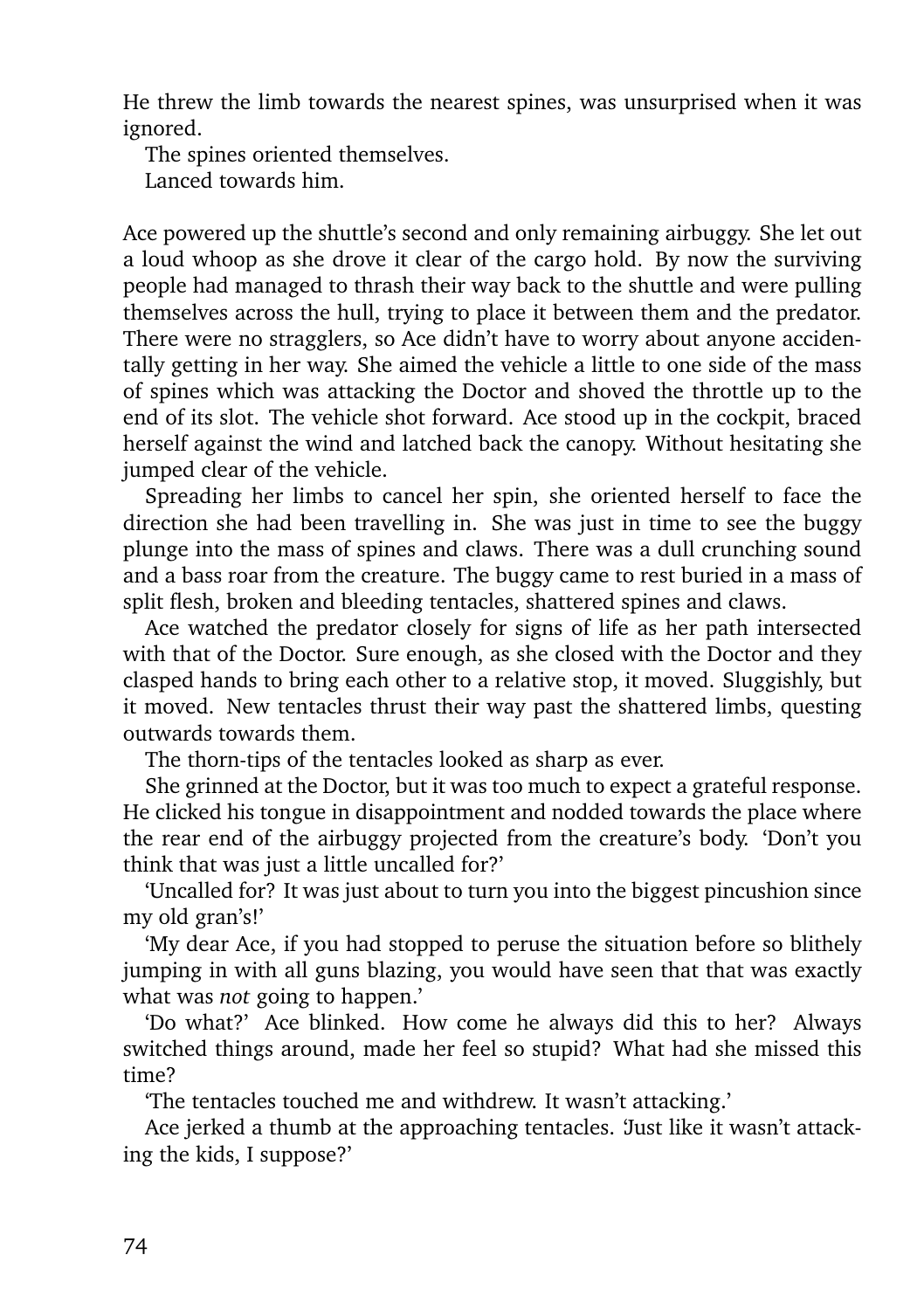The Doctor nodded.

Ace clenched her fists in frustration. 'Well then, what *was* it doing?'

'I don't know. Perhaps if we tried to communicate with it instead of ramming it with bits of heavy machinery, we'd find out.'

Ace was about to deliver an angry reply when a brilliant thread of light impacted on the creature. The beam played over the body of the creature, which writhed, charred and began to burn. The beam touched the hull of the buggy as the creature's movement carried the vehicle into the line of fire. The beam burrowed into the buggy.

The creature's agonized squeal was drowned out as the buggy's fuel core detonated. A globe of flame billowed out from the site of the explosion, consuming the creature. The flame was closely followed by a pulsing spherical shell of greasy black smoke. Shattered spines, bits of claw and chunks of burning flesh punched through the smoke in all directions as the force of the explosion set the main mass drifting away from the shuttle towards the distant ocean.

The laser beam flickered and died.

Ace wrinkled her nose at the smell of burning flesh. She began to speak, but the Doctor interrupted.

'Don't say it, Ace. Humour may be an old soldier's defence against death but it isn't mine. Not any more.'

Ace frowned as the Doctor continued, 'Something here wants me. Something in this place knows my mind and wants it. It's out there now, hunting me. I know it's there, I can feel it.' He glared at Ace, the nearby fire momentarily overwhelming the glare of the ocean to colour his face an angry yellow. 'Whatever that was, it might have provided me with answers, reasons why.' He shook his head in disgust. 'Not any more.' He pushed Ace away, set himself drifting towards the shuttle.

'Not any more.'

Ace let herself continue to move in the opposite direction. She made no effort to change her course. The expression on the Doctor's face as he'd pushed her away had virtually paralysed her with shock.

In all the time she'd known him, she'd never seen the Doctor show any kind of fear. But the expression on his face as he drifted away from her now was nothing short of terror.

Pure terror.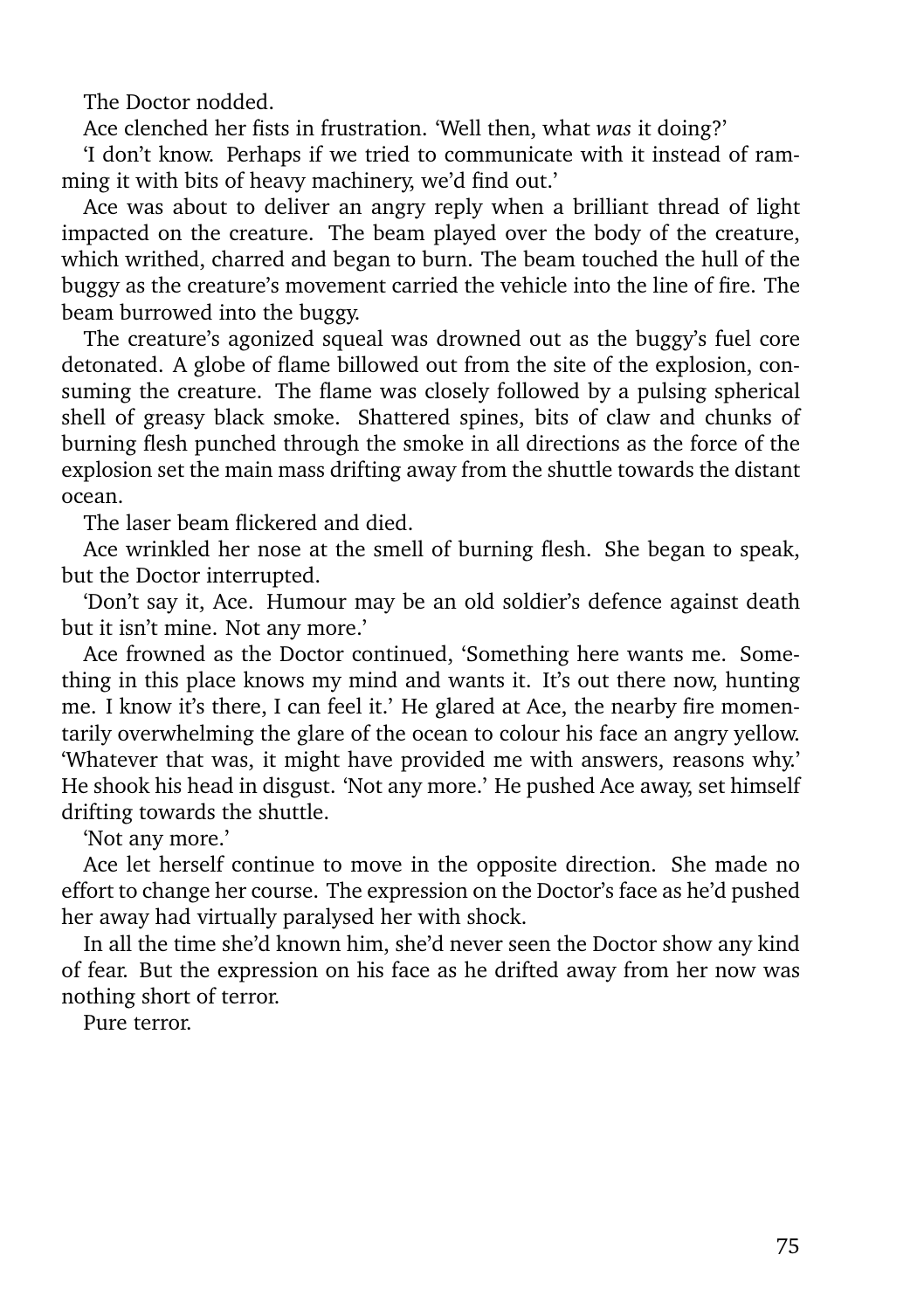They buried the dead in the nearest clump of jungle. The service was conducted swiftly; the relative speed of the drifting mass of vegetation left no time for mourning.

Exhausted, her arm aching as it healed, her mind numb from helping to gather together the remains of the dead, Bernice watched the service but took no comfort from the words. Instead she muttered her own litany beneath her breath: *Evolution gave them to us; bad luck took them away.*

For her it was enough. But for the others? For Gail, her young face lined with worry for her friend Rhiannon, for the girl herself, unconscious back in the shuttle with the burned Geoff D'Amato, for Drew and Paul Moran and Lucia Sheffeld, Jenny Latello, Tyrella Ka. What words could offer them comfort?

Urquardt pronounced the eulogy. As an archaeologist and sometime anthropologist Bernice had come across quite a few religions in her time; elements of the passage seemed almost familiar to her. Urquardt spoke something of the sanctity of life, the protection of life; his words held the intensity of early Calvinism but the philosophy of the Hindu religion. The creed was probably a local variation which had sprung up in isolation in the Elysium system. All she could tell about it with any certainty was that it considered life to be precious beyond calculation, all life, and that any death was not just a tragedy but actually counter to species survival. Bernice puzzled over this intense and not particularly accurate viewpoint before, reluctantly, relegating the information to the back of her mind as the service drew to a close. For the time being, she had to concentrate on the living rather than the dead. In particular on two examples of the living. She felt sure one of them at least held a fairly major clue as to what was going on here inside the Artifact.

As the jungle drifted further away and the service was concluded, Bernice pushed herself off from a springy tree branch, heading back towards the shuttle ahead of the crowd, her mind whirling with thoughts.

A little over three hours before, as the burning remains of the predator splashed into the ocean and were snuffed out, she had shepherded Gail, Rhiannon and Drew back to the shuttle, where the Doctor had been waiting for her. Ace had joined them and together they had taken stock.

Gail had taken Rhiannon to the observation lounge and strapped her into a couch. Drew had hung around looking concerned for a while, but had eventually been called away by Urquardt to help with the repairs to the shuttle and the preparations for the funeral. Gail had sighed with relief when he'd gone and Bernice had allowed herself to share a smile with the younger woman. She had warmed to Gail considerably when she had shown such initiative in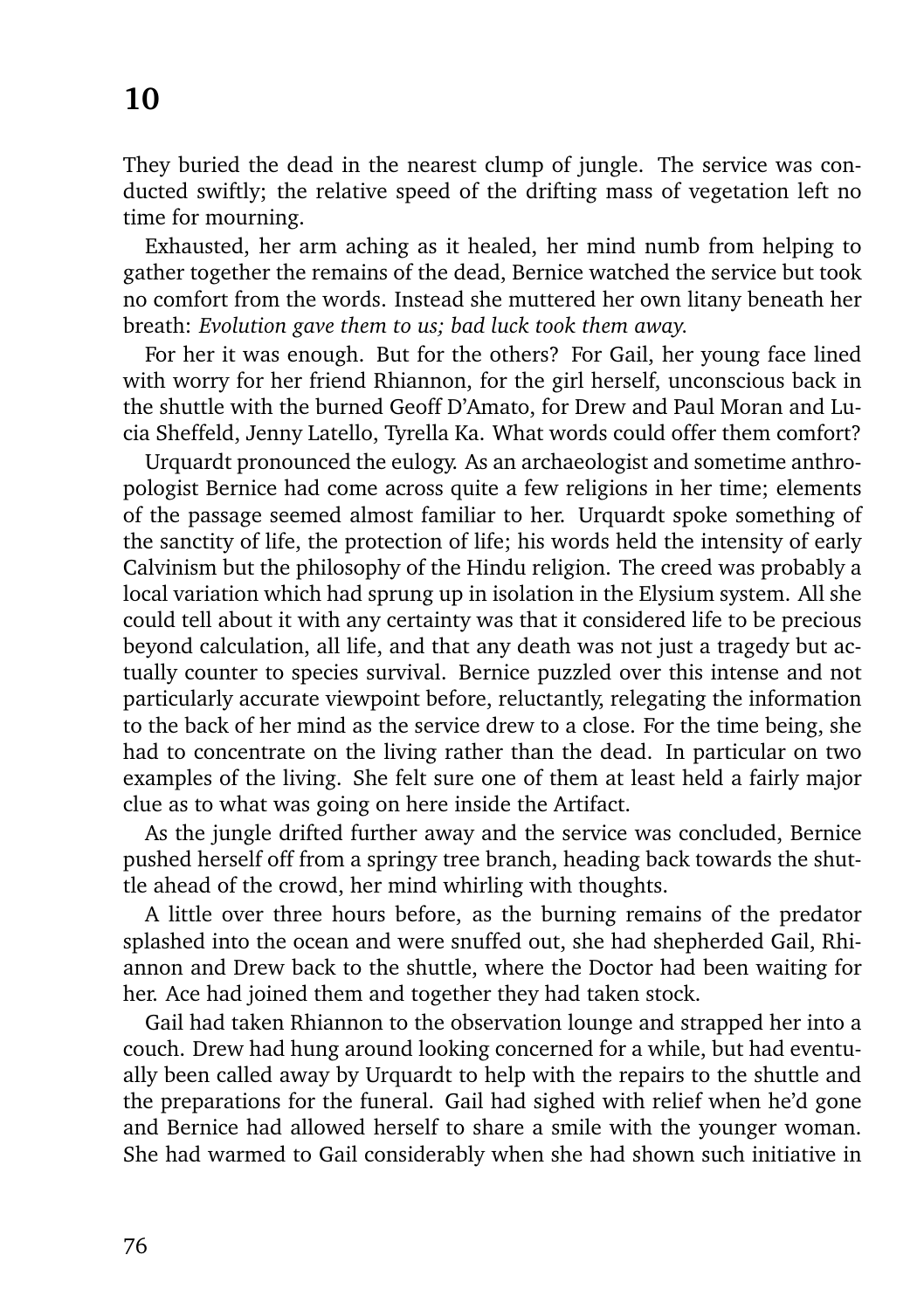her use of the laser drill in the earlier battle against the predator. At her invitation Gail began to tell her about Rhiannon, about what had happened to her, what she thought had happened to her.

As Bernice and Gail talked in low voices the Doctor had spent several minutes studying Rhiannon. He'd opened her eyes and studied them, taken her pulse and then made a detailed examination of the shiatsu lines on her body. Overhearing Gail tell Bernice about the spores Rhiannon had inhaled, he'd even bent low across her face and smelled her breath. Then he'd stood with a smile and pronounced her fit.

'I expect she's probably feeling a little misplaced guilt, but that's only natural, wouldn't you say?'

He'd beamed at Gail, who'd returned the smile thoughtfully.

Bernice, however, had learned to grade the Doctor's smiles by now. He was more worried than he showed. He had also obviously found out more than he cared to tell about Rhiannon.

When he left, ostensibly to look for Ace, she had waited a few minutes and followed him outside. But by the time she got clear of the airlock he had completely disappeared.

The funeral had occupied the next couple of hours; only now was Bernice free to look once more for her travelling companion. She pulled herself hand over hand across the battered hull of the shuttle, wondering if the Doctor would be anywhere in sight by now.

He was. She found him lying along the shuttle's rear fin, hands clasped behind his head, his body still, eyes wide, apparently drinking in the incredible view he had of the first chamber of the Artifact.

'All right, Doctor, what's going on?' she asked without preamble. 'Where did you go and what have you been up to?'

By way of an answer the Doctor unclasped his hands and pointed upwards, at right-angles to both his body and the shuttle. 'You see that?' A kilometre or so away a field of rocks was drifting past, some linked together by vast tangles of weed, glittering blobs of water bouncing between them, splashing in slow motion to form a shining rain of bubbles. 'Those rocks must have emerged from the ocean,' he went on slowly. 'I wonder where they'll end up; whether they'll just keep on going until they smash into the rim forests, whether atmospheric drag will slow them down, how long it would take. Perhaps gravity will pull them together. That'll be interesting. A world within a world. Worlds within a world.

Bernice closed her eyes. 'Doctor, I've been awake for nearly twenty hours now and I'm very tired. What's your point?'

The Doctor put his hand back behind his head. 'Perhaps I don't have one.' He smiled wistfully. 'I was caught inside a new-born planet once, you know.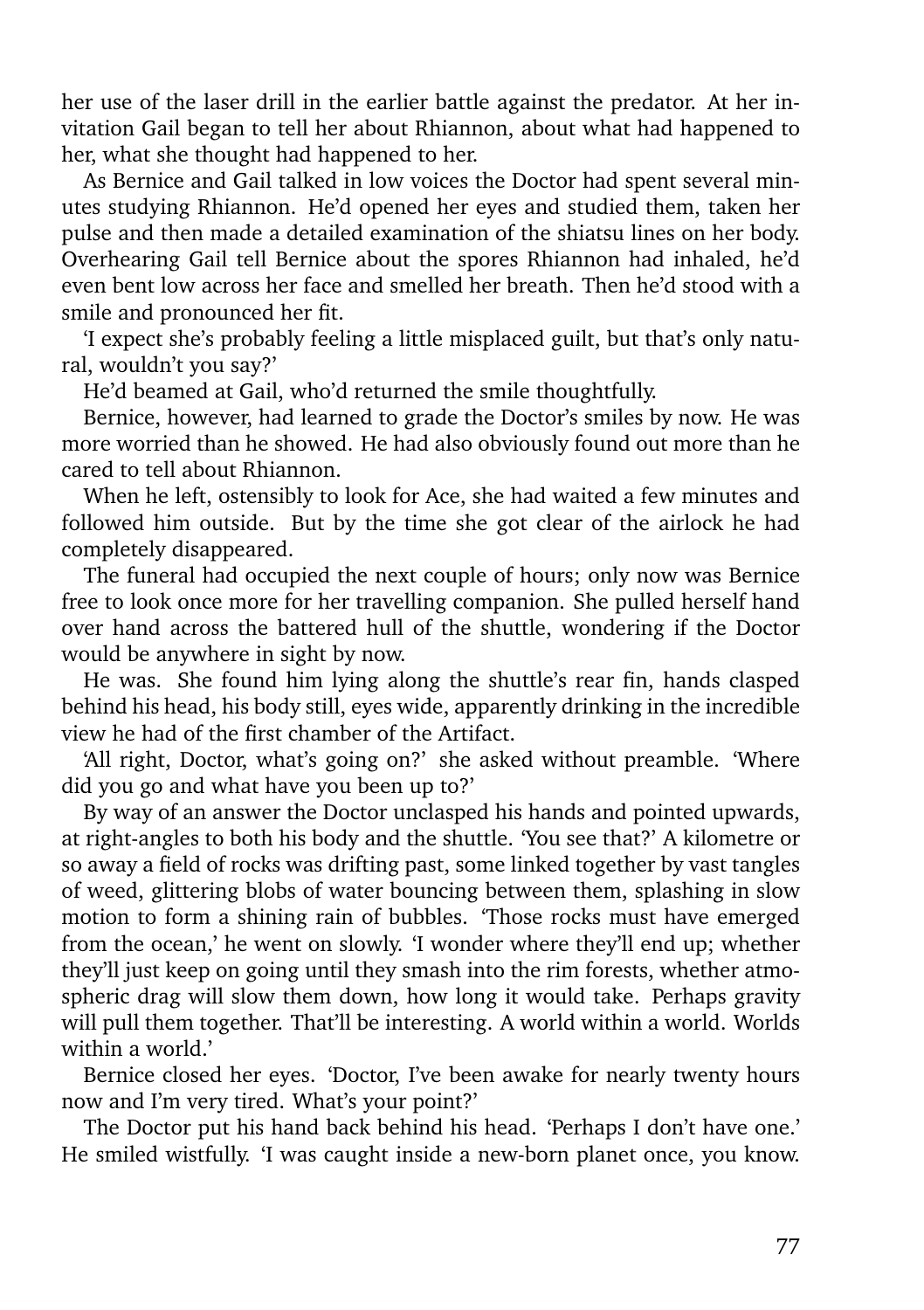It was exhilarating.' He thought for a moment before adding, 'Bit hot though.'

Bernice sighed. 'Look. We have to help these people, you know that. Half of them are dead already. Something strange is going on here and it's linked to you in some way.'

The Doctor sat up suddenly. Bernice was surprised he didn't go shooting off into the distance. She sat carefully beside him; not too close or too far away, a companionable distance. 'How do you do that? Sit up like that? If it'd been me I'd be ten metres away by now, yelling for help.'

The Doctor glanced sideways at her. 'All you need is better control over your potential energy,' he said quietly. 'I can probably teach you how if you've got nothing planned for the next fifty years or so.'

'Ah. Change of subject disguised as facetiousness.' Despite her worry Bernice smiled. 'You know, there are days when I could cheerfully strangle you.'

The Doctor gazed at Bernice with an indecipherable expression. 'You know me so well,' he said quietly. 'How's your arm?'

Bernice flexed her arm gently. 'Ah. Change of subject disguised as concern. You're really not in a chatty mood today are you?'

'And you won't take a hint, will you?'

Bernice folded her arms. 'No.'

The Doctor sighed. 'What do you want to know?'

'I think you know something about what's going on here. And I know you know more about what's happening to Rhiannon than you let on. I want you to tell me about it.'

The Doctor nodded. 'All right.' He hesitated, then took a deep breath and began to speak: 'When we first got here did you feel you were . . . well, did you feel you were being watched?'

Bernice nodded slowly. 'How did you know?'

'I felt it too.'

'Ace didn't seem to.'

The Doctor's face settled into a worried frown. 'I know. And I would have thought she was more sensitive than that.'

'Sensitive to what?'

The Doctor sighed deeply. 'That's just it, Benny. I'm not sure. But I've seen enough of the universe to know when to listen to my feelings.'

'And what do you feel now?'

'Fear.' He hesitated. 'No. I'll be honest. I feel terror. The terror of an impala hunted by a lion. At first I wasn't sure. I could've been imagining the sensation of being watched. But my *tête-à-tête* with our spiny friend confirmed my fear. As soon as I got near, it abandoned its attack on the humans and came after me.'

'But Ace and Gail between them saved you.'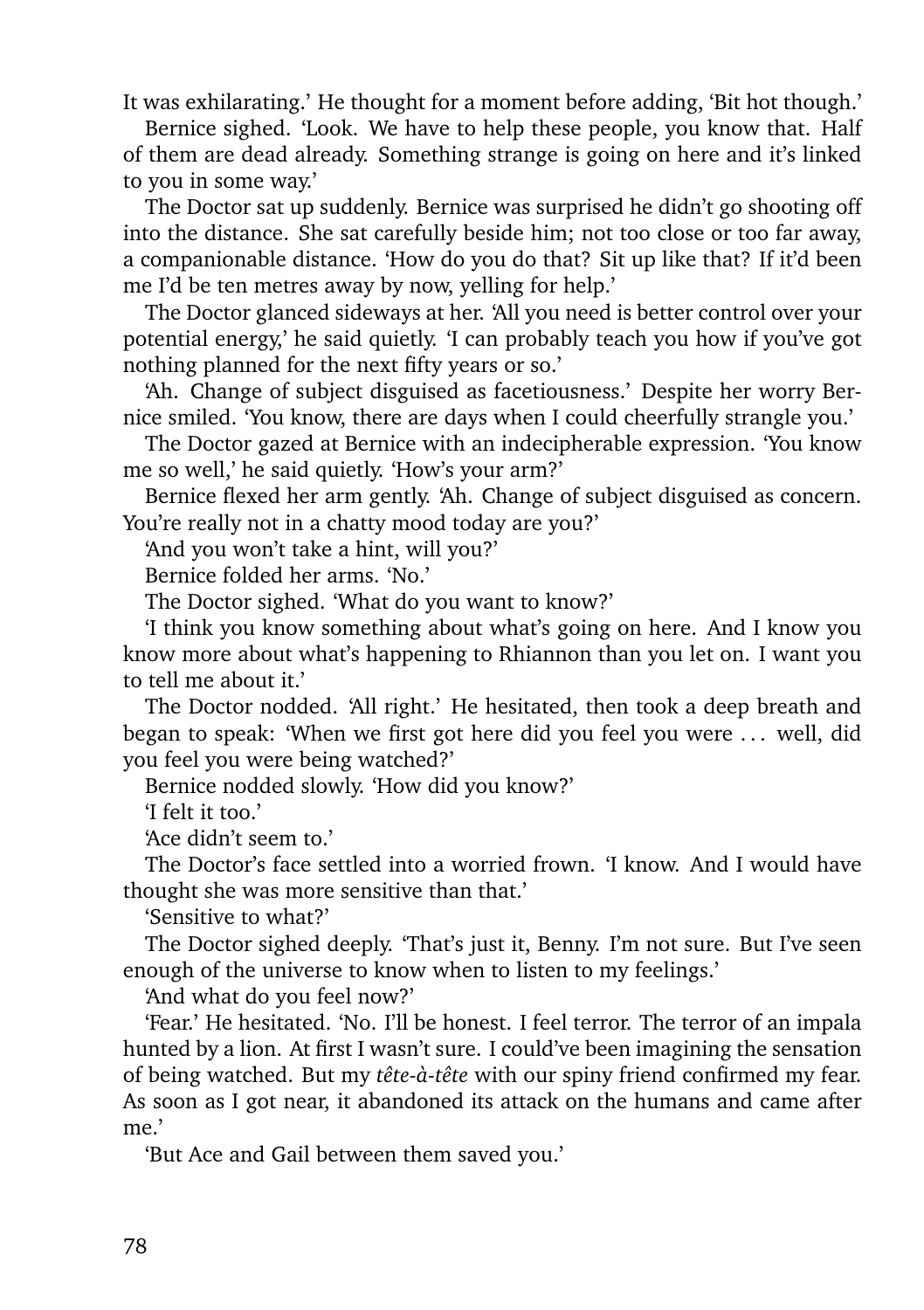'Yes and no.'

'I don't follow.'

'Their actions certainly would have saved me . . . if the creature had been attacking me. But it wasn't. As soon as one of the spines touched me the whole thing began to withdraw.'

'That sounds like intelligent behaviour to me.' Bernice frowned. 'You don't suppose we killed an –'

'– intelligent creature? No. The behaviour was limited. Animalistic. Almost programmed. There was no attempt to communicate. There was just a simple response to a given stimulus, nothing more.'

Bernice nodded thoughtfully. 'You used the analogy of a lion hunting prey.' 'Yes. I did, didn't I?'

'That worries me. You have a lot of enemies.'

The Doctor laughed. Somehow there didn't seem to be much humour in the sound. '*You* find it worrying.'

'One thing seems certain,' Bernice said quietly. 'Whether Rhiannon is involved or not, someone or something seems to want to destroy all humanoid life in the Artifact<sup>'</sup>

The Doctor nodded grimly. 'All humanoid life – except me.' He rubbed his eyes tiredly, a curiously human gesture. In the momentary lapse of conversation Bernice was aware of a rattling noise growing in strength around them. She looked around. A mixture of gravel, water droplets and golden seeds was drifting past the shuttle.

'I do believe it's raining,' the Doctor said, raising his umbrella.

Bernice smiled at the ridiculous picture the Doctor made, standing at rightangles to the shuttle's stabilizer fin with his umbrella above his head, for all the world as if he were taking a stroll in the local park. 'Perhaps we'd better go inside,' she suggested.

The Doctor waved his umbrella around in agreement. 'Perhaps you're –' He coughed. 'That's odd, I don't seem to be able to –' He coughed again, seemed about to speak, dissolved into a loud series of hacking coughs.

Alarmed, Bernice stepped closer. She had never seen the Doctor display the slightest sign of illness before. She took his arm. 'Are you all right? What's wrong?'

The Doctor seemed to be struggling to draw breath. His chest heaved and he blinked rapidly. His throat worked as he tried to swallow.

'Doctor! What's the matter?'

He tried to speak but no words came. He lifted his hands and batted weakly at his face.

Bernice noticed something there, a flash of colour, like sunlight on a spider's web. She peered closer. Something seemed to be moving across the Doctor's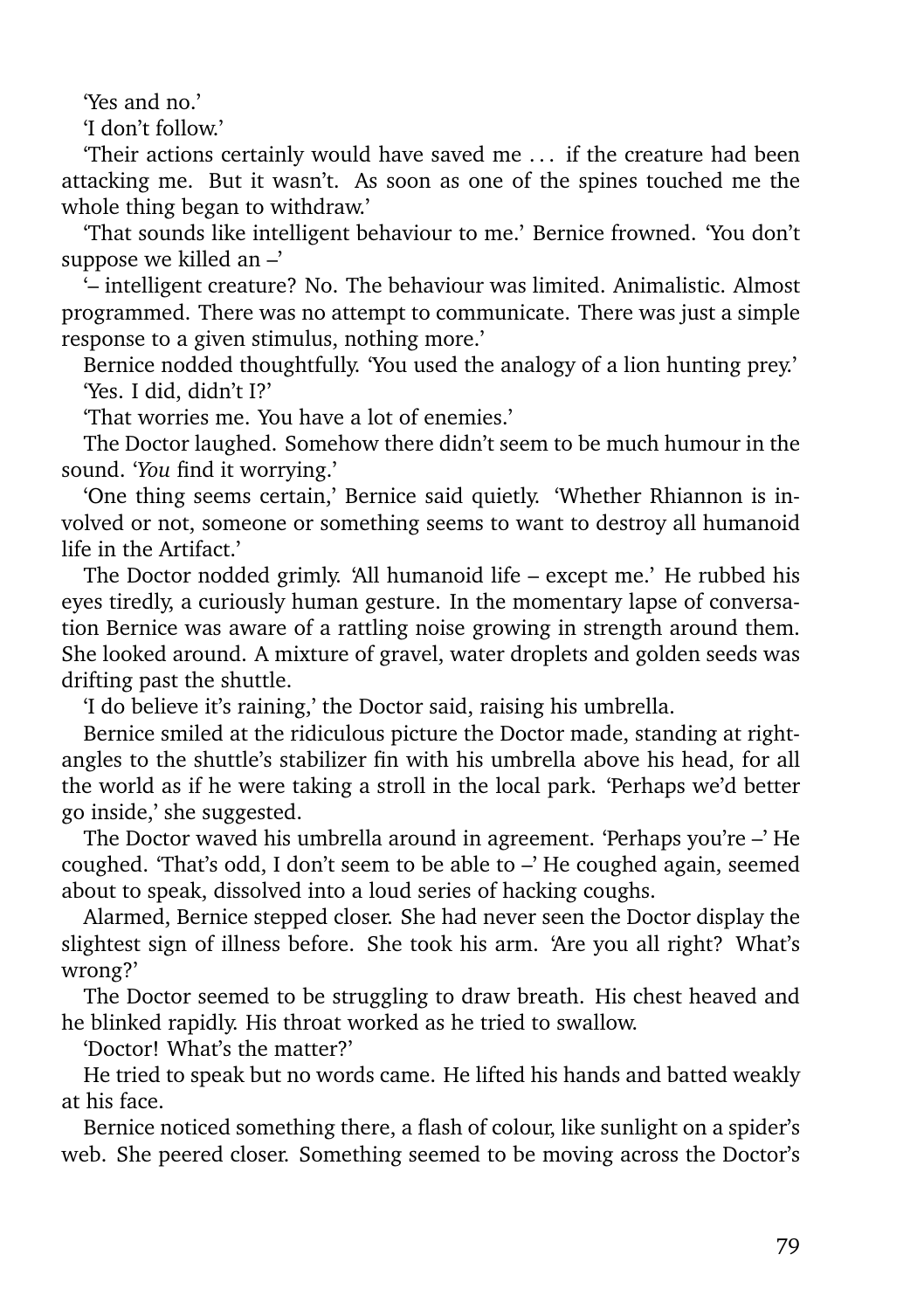face. A dusty yellow veil shot through with iridescent colours.

Bernice scraped her hand frantically across the Doctor's skin. Her fingers came away covered with slippery dust. She stared at the dust in amazement. 'Pollen!'

She looked closer. The pollen was condensing out of the air and flowing across the Doctor's face, through his hair, across his clothes.

It was flowing into his mouth and nostrils, forcing its way up behind his eyelids and into his ears.

Frantically she began to scrape at his face, trying to clear his mouth at least, so that he could breathe.

His eyes blinked rapidly, pools of liquid blue polluted by swirls of mustard yellow. 'No good, Benny – whatever it is, it's –' He succumbed to a coughing fit; plumes of pollen erupted from his throat, hovered in mid-air and rejoined the flow back into his mouth and nostrils. '– whatever it is, it's found me. Homing in on my intelligence. Trying to ... trying to ... must retreat.'

'You're right. Hang on, I'll get you into the shuttle –'

'No – that won't stop – attack. Must retreat *mentally*. Disguise my *intelligence*. If whatever it is thinks I'm dead, perhaps it'll leave – perhaps it'll leave me alone.'

Before Bernice could say anything more, the Doctor's eyes gaped in a kind of puzzled expression and he slumped into her arms. His eyelids fluttered but did not close, jammed half open by a layer of dust.

The cloud of pollen thickened, and the sound of rocks rattling against the shuttle hull increased around her.

Abruptly the Doctor began to convulse in her arms. Her grip was broken. His umbrella went whirling away from the shuttle as his limbs thrashed violently. His hat went flying. Then the back of one hand caught Bernice across the face and she yelled aloud in pain. Losing her grip on the Doctor, she fell backwards. She bounced from the hull and began to drift in the opposite direction to her companion. She yelled but now the sound of rocks smashing into the hull drowned her voice completely.

She could only watch helplessly as the unconscious form of the Doctor drifted away into the field of rocks.

## **11**

Inside the shuttle the hull rang with the sound of rock banging against metal/ceramic composite. In the observation lounge Rhiannon blinked and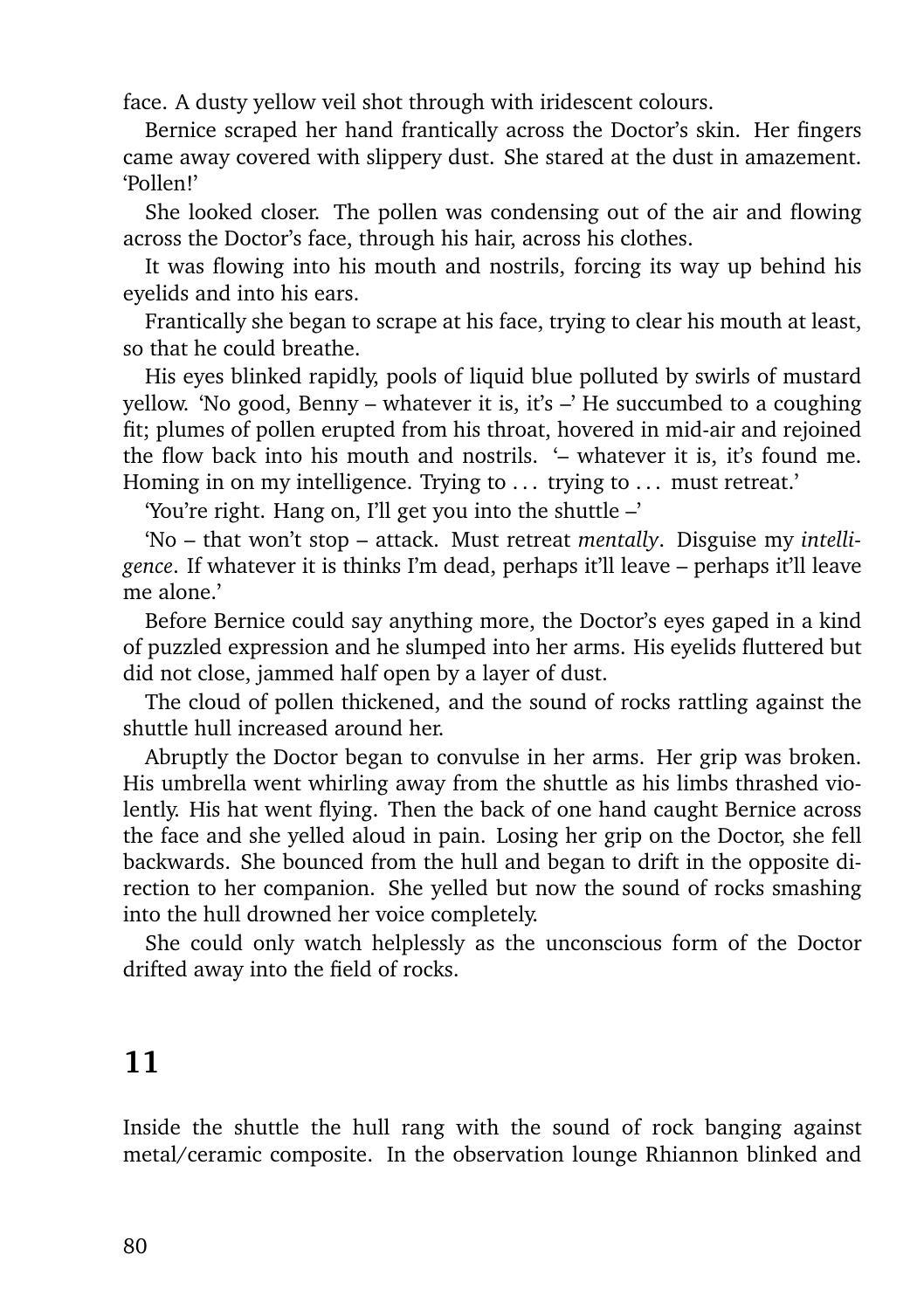opened her eyes. She smiled at the face looking down at her. 'Drew,' she whispered.

The young engineer frowned. 'How are you?' he asked in some concern.

Rhiannon beamed. 'I'm fine,' she said, and it was true. Nothing had ever felt more right about her life. From her earliest schooldays she had always concealed her shyness, wrapped it up in a cloth of confidence and poise. Now all that was over. Something inside her had changed; she was grown up at last. She understood what true confidence felt like; a wall inside her, supporting her, lifting her high above the well of her youth, her fear. 'I feel ...' she selected the word with care, spoke it with dreamy confidence, 'complete.'

'That's good, Rhiannon, because . . . er, Rhiannon, where are you going?'

Rhiannon had swung her legs off the couch and was walking quickly towards the hatch. 'I'm going for a walk inside me,' she said. 'Would you like to come?'

Drew blinked. 'Don't you think you'd better –'

'Oh well,' said Rhiannon with a sigh. 'Never mind. There'll be time for all that after the culling. If you're still alive.'

She left the observation lounge smiling gently. The hatch slid shut behind her, cutting off Drew's astonishment, confusion and quickly growing fear.

In the cockpit Urquardt watched as Ace fought to bring the navicomp back on line. Without the subsystems routing, the collision shields were locked down – and that left the observation lounge vulnerable to flying debris. The glass shield was strong but a direct hit from one of the bigger rocks would crack it easily.

'I need to run a bypass,' Ace said tersely.

'What can I do to help?'

'Find me a screwdriver. And a sharp knife.'

As Urquardt hurried to obey, the hatch slid open and Paul Moran rushed in. 'You've got to come! Rhiannon's left the shuttle, Drew's gone after her, so has Gail, and I can't find the Doctor or Bernice anywhere!'

Gail didn't waste her breath yelling out Rhiannon's name as she pulled herself along the spine of the shuttle. Shouting was useless; the hiss and scrape of the gravel against itself and the hull was practically deafening. Instead she studied the field of rocks whirling around her. As yet only the outriders of the field had reached them, a minor limb consisting mainly of sand and gravel, shot through with the occasional slow-moving chunk as big as a marble. This was both good news and bad. Good because it meant neither Rhiannon nor Drew could really get hurt in it, but bad because she couldn't see where they were or if any bigger rocks were coming towards them. Conversely, she assumed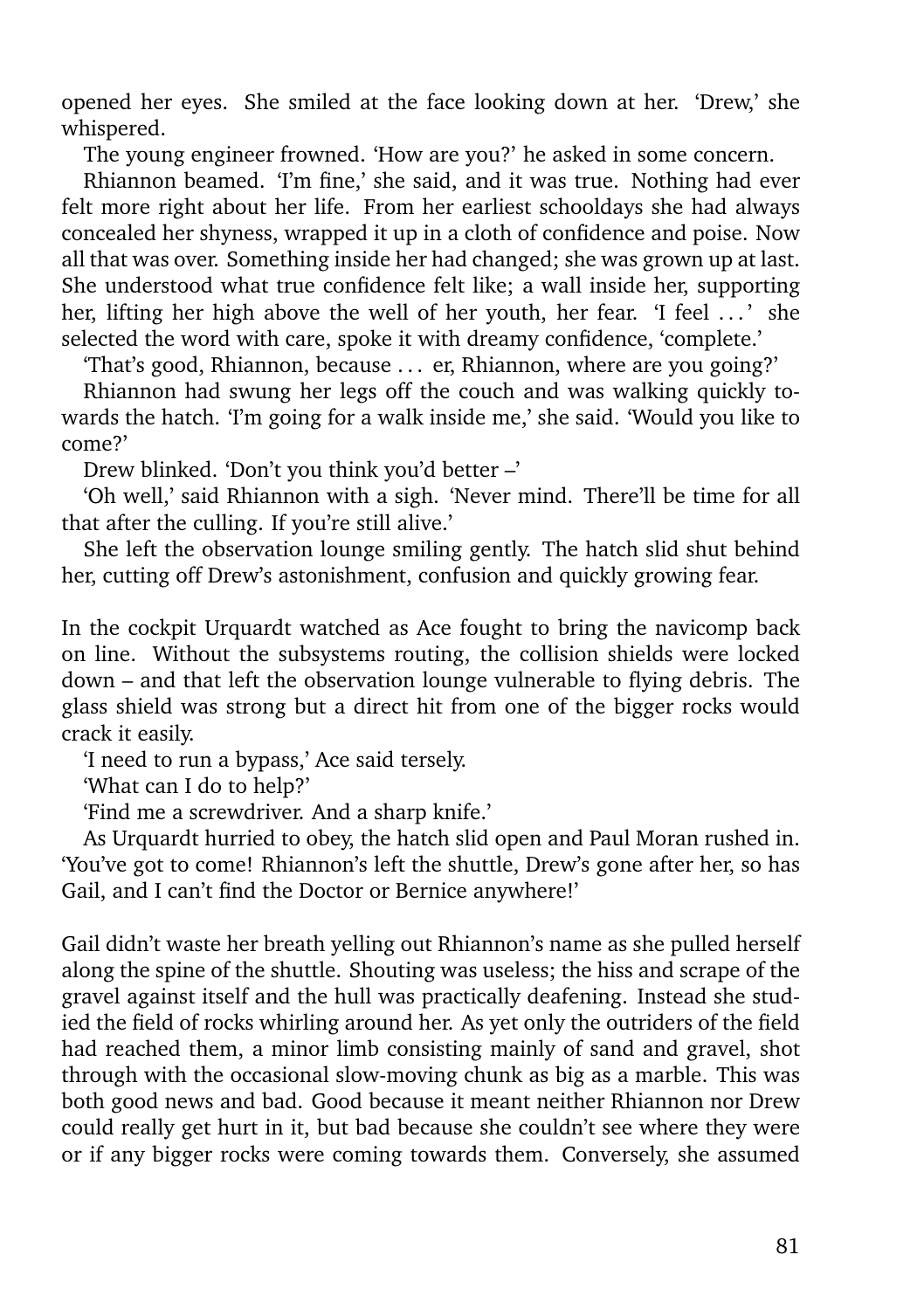neither of them could see to find their way back – assuming they wanted to, of course.

Drew had left to follow Rhiannon; Gail had no idea why Rhiannon had left. She hadn't even realized her friend had regained consciousness. She had left her sleeping while she helped organize the twelve remaining students into teams. The last time she had checked on Rhiannon her friend was out for the count and looked as if she was going to stay that way for a long time.

Gail sighed. Logic told her to stay by the shuttle. The last thing she needed was to get separated from her only source of food, water and shelter while looking for her friends.

But then through a rare pocket of clearer air, she saw a distant figure move among the debris of the rock field. The arms and legs swung limply. Whoever it was looked like they were unconscious.

Gail swore, the first time since quitting church when she was seven. She leaped from the hull towards the figure.

Ace flung herself from the airlock into utter chaos. She was pummelled by small rocks. Sharp chips of flying stone stung her face and hands. Weed festooning the rocks tangled about her arms and legs, and water drenched her as she propelled herself through the field.

She yelled out to Drew but her voice was drowned in the continuous clatter of gravel and rocks bouncing off one another and, more distantly, the hull of the shuttle.

Once she thought she heard someone call out to her but the voice was swept away and lost in the racket.

She forged on, occasionally catching a glimpse of a distant figure moving through the field of rocks. She wondered who it was; at this distance it was impossible to tell. It could have been anyone.

She shivered. Rubbing her arms where the drifting grit and sand were rasping at the skin she was reminded, not for the first time, of her unwelcome visitors. The wounds the tiny animals had left in her body when they'd burrowed into her flesh were healing though underneath the lumps were still apparent. Ace thought some of them might even be growing larger. She wondered if she  $output to -$ 

Her thoughts were interrupted as a pear-shaped rock as big as an airbuggy spun lazily out of the chaos of debris and banged into the shuttle. The hull rang with the collision and the rock broke into three or four large chunks. One of the chunks bounced towards Ace. She had just enough time to get her hands up before it hit her.

She let her body go completely limp as the chunk, about as big as a medicine ball and massing at least as much as she did herself, pushed against her.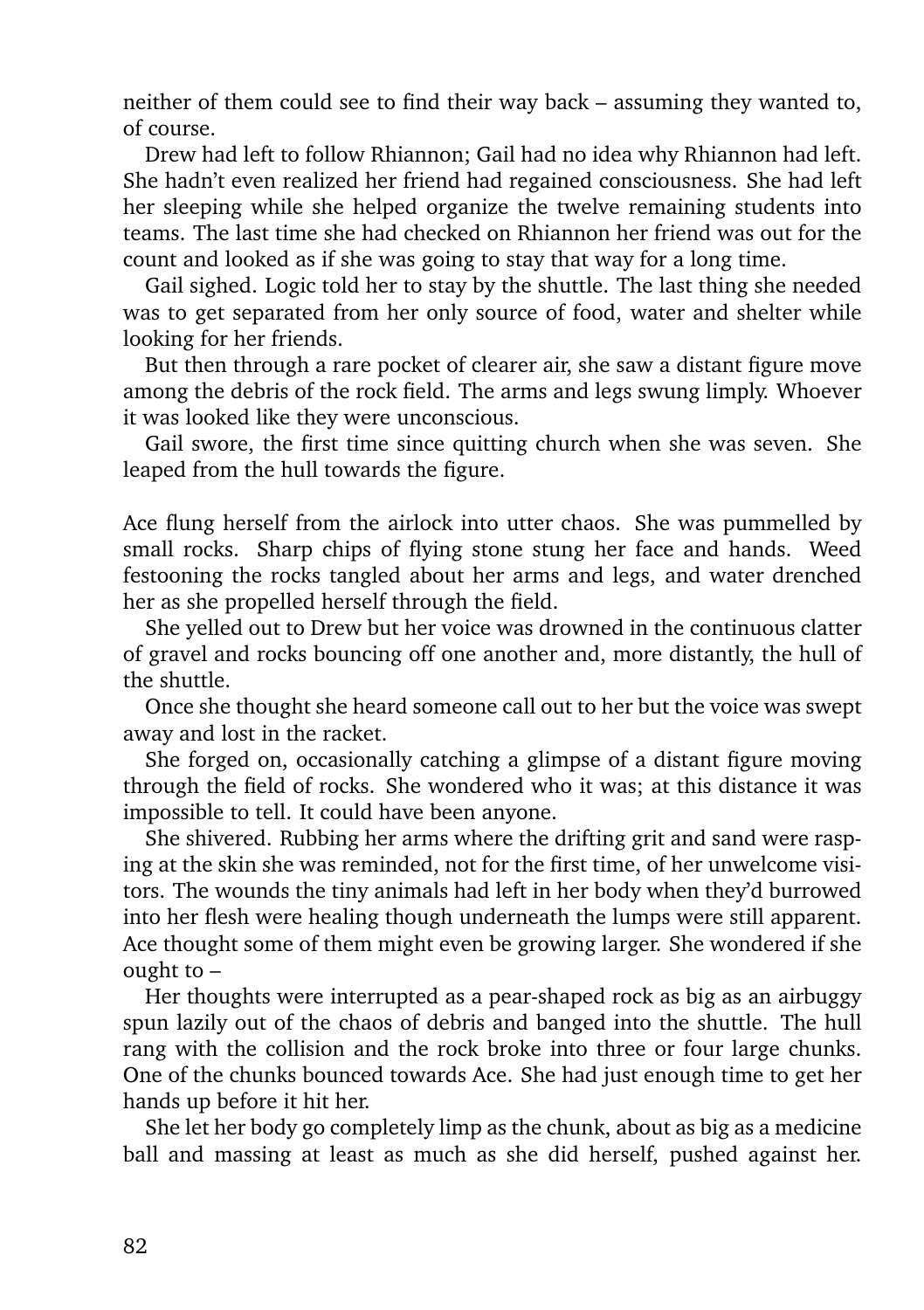Smaller stones and gravel thumped against her back as the slow-moving lump of rock pushed her further away from the shuttle and into a choking cloud of fine grit knitted together with bits of faintly glowing weed. Holding her breath, she managed to tip herself around the rock so she was trailing behind it, hanging on by her fingertips, her head in the vortex of relatively clean air behind. In this manner she managed to breathe long enough to emerge from the cloud of grit into clear air.

She pushed off from the rock against her direction of travel, partially cancelling her own speed and allowing the rock to tumble away from her into the distance. She drifted slowly away from the field, her chest heaving as she got her breath back. Her ribs and back ached from the pummelling and her face and hands were scratched and grazed. Fortunately there were no worse injuries. She supposed she was lucky the rock's motion happened to be carrying it out of the field; after the impact with the shuttle the rock might have been travelling in any direction.

She waved her arms, turning herself to try to work out where she was. The main limb of the field hung to her right. The ocean was beneath her. There was no sign of the shuttle; either it had been destroyed or, more likely, it was simply hidden by the mass of moving rocks. The globular lake she had swum through earlier had also vanished, splashed into a billion tiny globules as the rock field had impacted with it, leaving scraps of flesh like beached jellyfish floating in translucent clumps, all that remained of the aquatic animals she had seen swimming in the lake earlier.

Moving back to the shuttle through or around the rock field was out of the question. She had no referents. She was lost.

But not alone.

Hearing a weak cry, Ace performed a half-somersault, spreading her arms to cancel her rotation so that she could look towards the ocean without straining her neck. She saw a distant wriggling speck: Drew.

Twenty minutes later she grabbed hold of the young engineer and matched their velocities. His face was bruised by the impact of a rock and his hands were covered in grazes, but he seemed not to notice. He was fumbling in the pocket of his e-suit for something. Withdrawing a small bottle, he squeezed a pill through the valve at one end and popped it into his mouth. He swallowed with some effort. Almost at once his face lost its grevish pallor and his breathing eased. He looked up at Ace, quickly shoving the bottle back into his jacket. 'Anti zero-G nausea tablets,' he whispered. 'Promise you won't tell anyone?'

Ace nodded impatiently. 'Did you see any of the others?' she asked. 'I lost them among the rocks.'

Drew shook his head. 'I was following Rhiannon. I think she was heading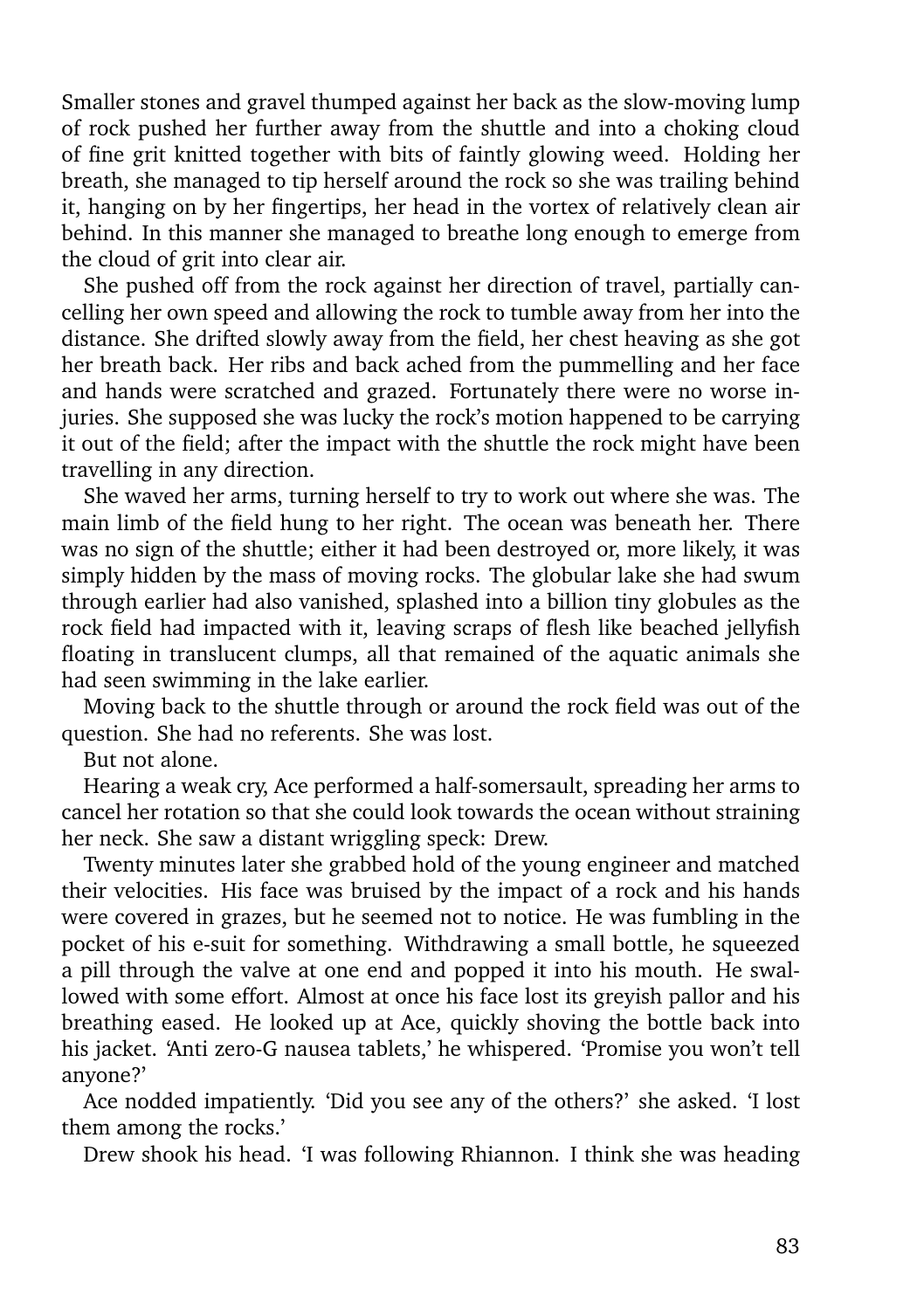towards the rim forests. I couldn't keep up. It . . . I was. I was too ill.' His face crumpled and he looked as if he might burst into tears at any moment. 'I expect you think I'm sick, right? Because I love her?'

Ace frowned. 'Why should I think a stupid thing like that?'

Drew sniffed. 'Never mind.'

Ace smiled, shook her head.

Drew looked at her suspiciously. 'You're –'

'Taking the mick? Nah. Got better things to do with my time.'

She released Drew's arm but he immediately grabbed hold of her hands. 'Will you help me find Rhiannon? Please.'

Ace pursed her lips thoughtfully. 'Well, there's no chance we can get back to the shuttle now. We might as well press on. If it's true that Rhiannon has been infected we might be her only hope of survival.' She frowned, remembering what she'd learned on the shuttle. 'And she might be our only way out of this mess<sup>'</sup>

Urquardt threw away the screwdriver. The bypass wasn't working. He would have to do without the navicomp now. He settled himself into the pilot's seat and powered up the engines. He began to ease the shuttle out of the field of rocks.

Gradually the clanging and crashing of impacts faded to a dull hiss of scraping gravel, then stopped altogether.

He breathed a sigh of relief. The rock field was moving above the shuttle, the ocean heaving many kilometres below. They had some breathing space in which to carry out proper repairs.

The first thing to do, he decided, was to organize the students into groups to carry out the repairs. Then he could think of some way to search for the missing people. Then the comm unit could be repaired and a message sent to the staging post outside the Artifact. If the transmitter couldn't be fixed, then he'd have to think of some way to get back to the cavern entrance without using the navicomp's inertial guidance systems.

Only then would he try to find a way to pass through what was now effectively a hundred-kilometre-thick solid wall.

He wasn't worried about that; he was more worried about the state of the kids. They'd be terrified, shocked. God only knew what they must be thinking right now. He had to try to reassure them.

His itinerary complete, Urquardt left the cockpit.

He was half-way to the observation lounge when the shuttle shuddered violently. He was thrown into the wall to the sound of crumpling metal and distant screams. The sound of tearing metal rose, a metallic screeching swamped by the sound of rock scraping along the hull. No – *through* the hull.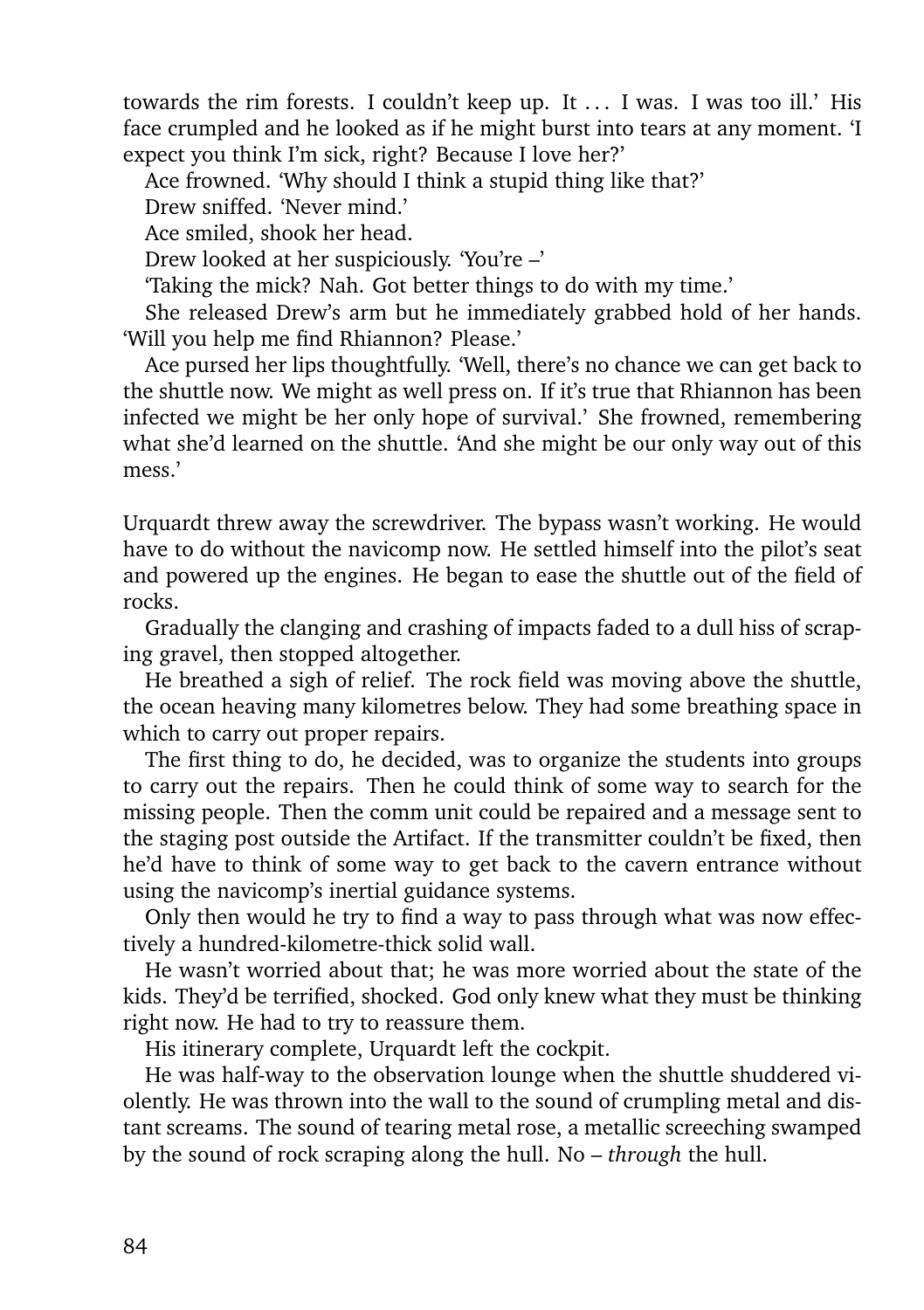*Collision! Must be a rock, an outrider, something drifting outside the main –* Urquardt staggered to his feet, his face running with blood, half blinded, head ringing with the concussion.

The corridor was full of students.

'– that a rock? Did a rock just –'

'– it's a judgement –'

 $-$  nothing to do with  $-$ '

'– fire! The ship's on –'

 $-$  pray! We have to  $-$ '

'– extinguisher! Where's –'

'– the Captain? Captain Urquardt? Are you all right?'

Then, cutting through the hysterical chatter, another sound held his attention: a bass rumble, underpinned by an erratic vibration.

The main drive had kicked in.

Urquardt's mind began to race. The rock must have ruptured the hull in the engineering section, shorted out some control circuitry. But that was insane: the safety interlocks should have shut the engines down before they started.

*Unless the feedback sensors have been severed too. If the safeties aren't receiving a signal telling them the engines are on line –*

Swearing violently he began to push through the students. 'Shut up! Get out of my way! I have to shut down the drive before –'

There was a shattering explosion. Flame belched along the main companionway. The shuttle rocked and he fell to the deck. His head rang with more screams. The extinguisher systems came on, flooding the compartment with foam.

By the time Urquardt had staggered to his feet for the second time in as many minutes the flames were out. But the damage had been done. The shuttle was moving, and fast. But in which direction?

One look through the cockpit viewport was enough to confirm the worst: ahead of them loomed the brilliantly strobing ocean. They were heading towards it at high speed. With the engines damaged and the port stabilizer missing there was no way to alter their course.

They were going to crash.

By the time Gail caught up to the drifting figure they were both clear of the rock field. She manoeuvred alongside the body, reached out and grabbed a handful of mud-covered safari jacket. The Doctor. Rolling him over she found herself looking into a pair of yellow eyes. No – the eyes weren't yellow, they were full of dust. Pollen.

Gail wiped the face with her sleeve. The pollen wiped off easily.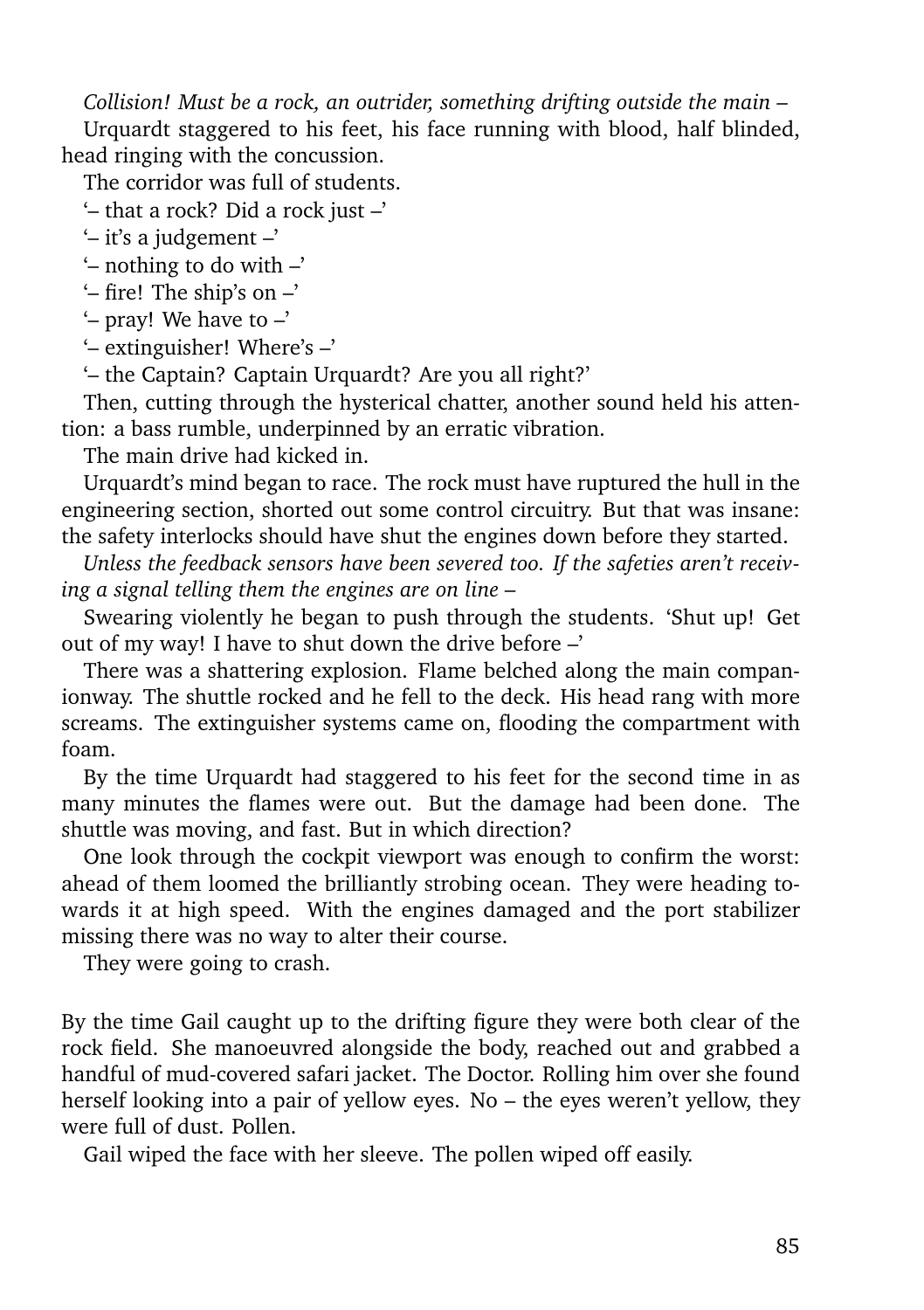Gail bent closer and tried to find out if the Doctor was alive. She listened to his chest but heard nothing; his jacket was so caked with mud and weed that he might have been buried in a riverbed for a year. She shifted her attention to his face. She bent closer, trying to hear the breath in his throat. As she did so his throat convulsed suddenly in a series of racking coughs – and she found herself choking on a faceful of dust.

She shook her head and coughed. By the time she had wiped her face clean the Doctor was staring at her unblinkingly.

'You all right?' she asked.

'You woke me up,' the Doctor said slowly. 'You followed me and woke me up.'

'Yes. I saved you. There were big rocks out there. If one had hit you –' she clucked her tongue. 'Well, let's just say it's a good job none did.'

If Gail expected the Doctor to show gratitude she was sadly mistaken. If anything, his gaze became even more unnerving. 'Young lady, by waking me up you have placed me in more thorough danger than you can possibly imagine.' He paused for a moment and Gail saw a thoughtful expression cross his face. 'Then again,' he continued in a puzzled voice, 'maybe you haven't.'

He glanced around, cocked his head almost as if listening for something. 'It's gone ...' he whispered quietly. 'The sense of being watched ... the feeling of being threatened, hunted . . . it's all gone.'

'Yes, and that's not the only thing.'

'What do you mean?'

'Rhiannon woke up from her trance and left the shuttle. Just left with a big grin on her face as if she was having the time of her life.'

'Indeed?' The Doctor peered thoughtfully into the distance. 'That's probably why then.'

'Why what?'

'Why I don't feel under threat any more, of course. Whatever was hunting me must have turned its attention to Rhiannon when I . . . made myself unavailable.'

Gail felt the beginnings of anger stirring inside her. 'Are you telling me it's your fault Rhiannon's gone off like this? That she's suffered these attacks?'

The Doctor shook his head. 'That would be like saying it would be my fault if someone died because I stepped out of the path of a moving vehicle and it hit them instead<sup>'</sup>

Gail said nothing.

'Puts it in perspective, doesn't it?' The Doctor smiled. 'Where are Ace and Bernice?'

'I don't know. But they might have followed Drew. He went racing off to rescue Rhiannon.'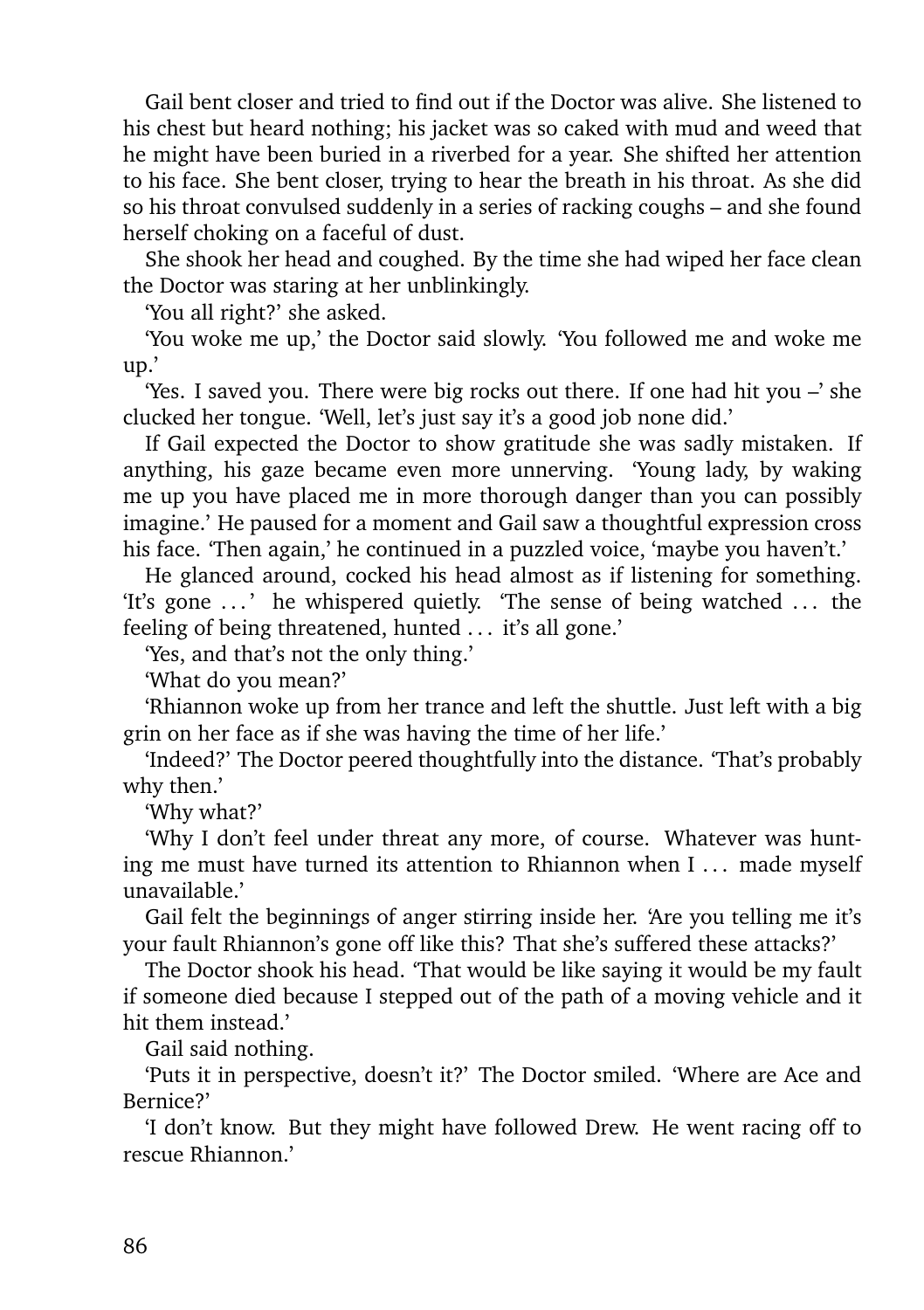'What?' The Doctor's smile faded abruptly. 'Oh no, that's terrible. That's awful. That's the worst possible thing they could do!' He wrung his hands and frowned, his eyebrows bunching together agitatedly on his brow. For one moment Gail thought he was about to suffer a fit of some kind. Then abruptly his expression cleared. 'Ah well, no use stimulating the tear ducts regarding overtoppled dairy produce. Now,' he added briskly before Gail could respond, 'I seem to be missing a hat and umbrella. I don't suppose you saw fit in your wisdom to rescue them as well? One really can't go exploring only half dressed.'

Teaching Drew the rudiments of zero-G manoeuvring had proved to be one of the most frustrating experiences Ace had ever had. In the end she had given up, tethering him instead to her waist by a long length of creeper ripped from a patch of jungle drifting nearby.

Drew examined the makeshift tether with a rueful glance. 'I'm sure I can get it right if I practise enough,' he said.

'If you say that one more time, I'm going to leave you here, wallowing in your own good intentions,' Ace retorted.

'You're too impatient!'

Ace groaned. 'For goodness' sake, you're a *spaceship engineer*! Surely you have some idea of zero-G principles?'

'Of course I do. Probably in the same way you understand the principles of ballet dancing.'

'Oh that's a load of old –' Ace sighed. 'You're not going to wind me up, you  $k$ now'

'I'm not trying to wind you up. You're helping me to rescue Rhiannon. Why would I want to  $-$ '

'OK, that's enough. Change of subject.' Ace thought for a moment. 'Right. Tell me about Rhiannon. Tell me how come she's suddenly so familiar with the environment here that she can stay ahead of me. And while you're at it, tell me all you know about the Artifact as well.'

Drew blinked. 'All I know?'

'I take it you do know *something* about where we are? A little about the flora and fauna, perhaps? Whether there's anything we can eat without poisoning ourselves?'

'Eat?' Drew looked so puzzled Ace almost laughed. 'Don't you have any food?'

Ace grabbed hold of Drew and threw him as hard as she could away from herself. He whirled away, arms and legs pinwheeling, until he was fetched up short by the creeper. By the time she reeled him in, his face was pale and sweating and his e-suit was soiled with vomit. Ace grabbed him by the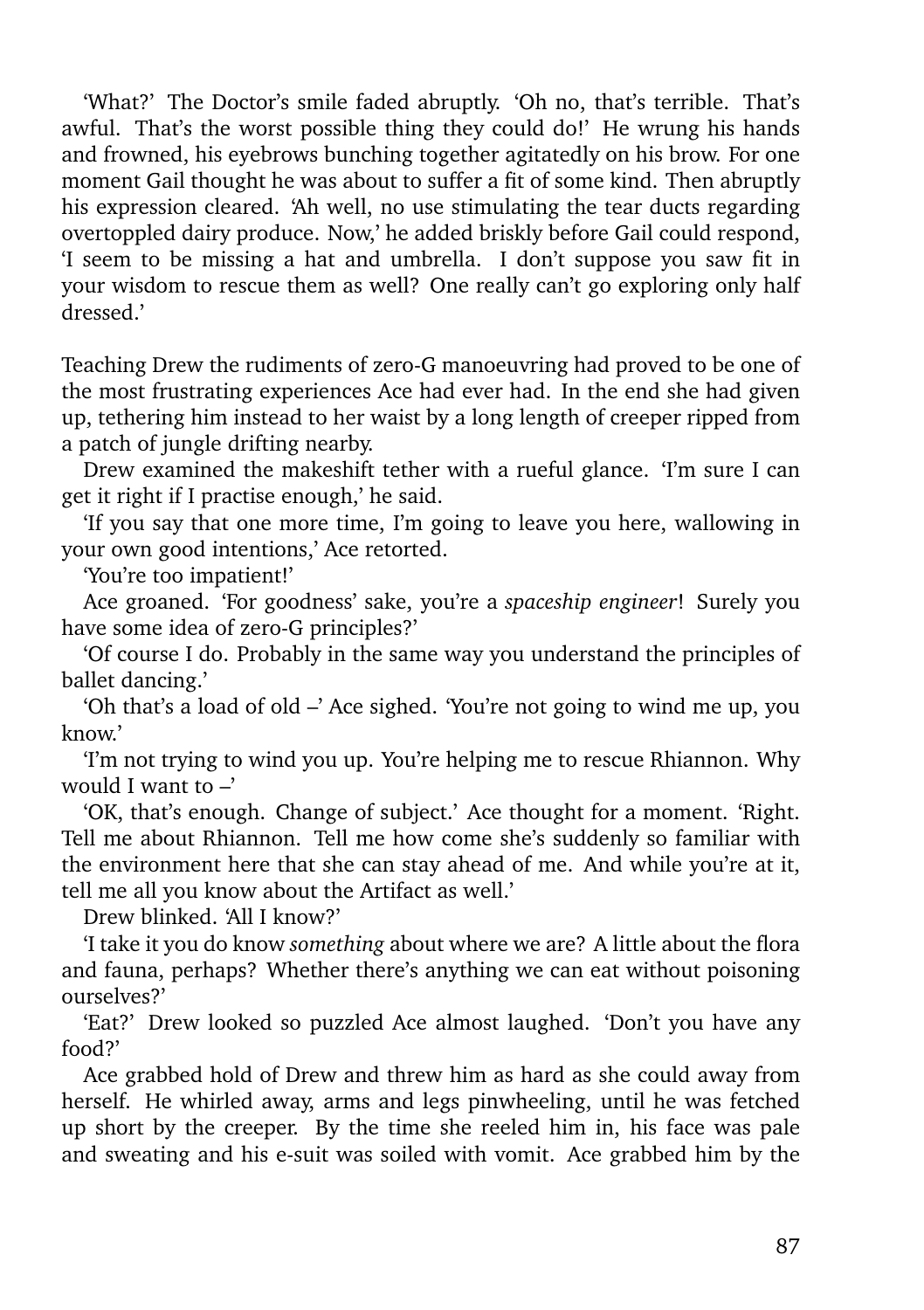shoulders and fetched him up short. She held him at arm's length and *looked* at him. When she spoke her voice was like ice.

'Right, ground rules. Rule one: if you say something stupid I'm going to throw you away. Rule two: if you throw up on me I'm going to undo the rope and throw you away. Rule three . . . ' She hesitated. 'Well, I'll decide rule three when we come to it. Do you understand the rules as I have stated them?'

Drew blinked. His teeth were chattering. He began to fumble in his pocket for the bottle of anti-nausea medication. Grabbing the bottle, he popped out a pill and swallowed it, eyes bulging frantically.

Ace's smile came nowhere near her eyes. 'Good. Now. I believe you were going to tell me all about Rhiannon and the Artifact.'

Before he could reply, she dug in one pocket and gave him a grubby handkerchief she found there. 'And for goodness' sake wipe your face, will you? Have a little self-respect.'

Gail curled into a ball to avoid the ten-metre wing-spans of two baby mantas which chased themselves around her curiously before flipping over and plunging back towards the ocean. Gail whirled dizzily as she was sucked into the animals' wake.

'We're getting nearer the water,' she observed unnecessarily, as the Doctor casually reached out to slow her spin.

He nodded in distracted agreement. 'Why don't you tell me some more about the Artifact?'

Gail shrugged. 'As you can see there's an abundance of life inside, though speculation is rife as to where the energy comes from to support it all. Then again no one's ever explored further than the end of this, the first chamber.'

'Why not?'

Gail laughed. 'Well, for a start, we've only known about the Artifact for a little over a century. It's very, very big. And the Founding Families have made sure we haven't maintained a pioneering culture. Anyway – I'd have thought you'd know more about the Artifact than me, seeing as how you're a part of . . . what expedition did you say you were part of?'

The Doctor cleared his throat. 'Perhaps you could tell me a bit more about these Founding Families of yours?'

Gail uttered a short humourless laugh. 'They're not my Founding Families. I happen to live in a society they control, that's all. I certainly don't agree with either their religion or their politics.'

'You don't like the way they're administrating your culture.' It wasn't a question.

Instead of answering Gail narrowed her eyes. 'There you go again. Implying you aren't from the system. Everyone knows Elysium has been isolated from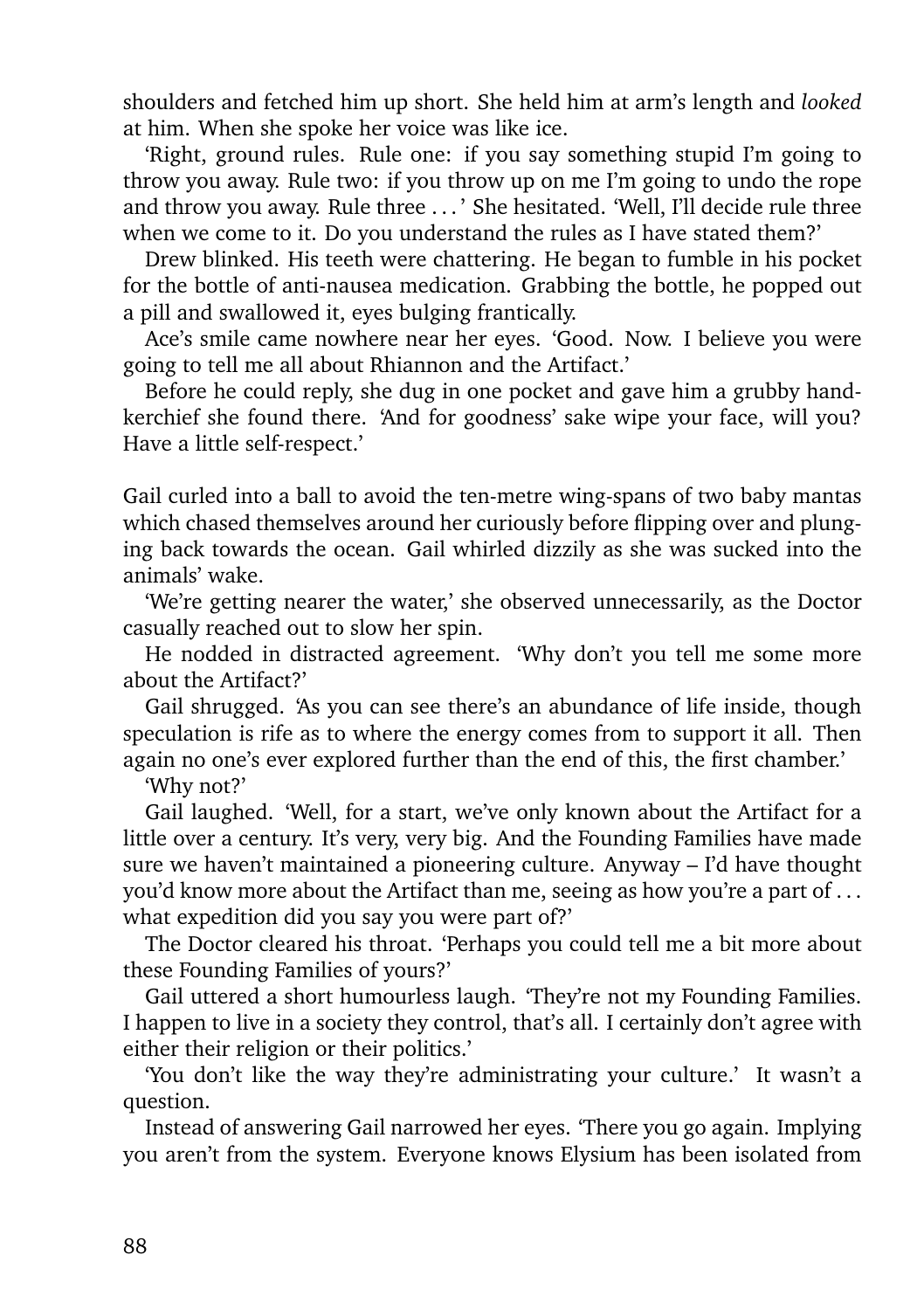Earth for centuries. Everyone right down to the kids knows about the political schism that's developed over the last fifty years. Of course they do – the system could erupt into civil war at any moment.' Gail frowned. 'But not you. You're ... curious and ... ingenuous. You don't know what's going on here. You're finding out things, aren't you?'

The Doctor grinned. 'Guilty as charged.'

'At least you're honest about it.' Gail's voice changed, became younger, more excited. 'Do you really come from outside the system? What about Bernice and Ace? Are they aliens too? Your arrival here could be the most important event in our entire history!'

The Doctor's grin faded. 'A situation all too familiar in my life, I'm afraid.' He glanced down the length of his body, then pointed, his finger aimed in the general direction of the ocean but angled slightly away from their present course. 'Do you think we'll be able to reach that clump of jungle?'

Gail narrowed her eyes against the glare of the ocean. 'Maybe. It's pretty close to the ocean. Have you ever suffered from epilepsy?'

 $'$ No.'

'Fine, me neither. Light sickness won't be a problem then.' She thought for a moment. 'Why?'

The Doctor smiled and tapped the side of his nose. 'When I've worked out the details you'll be the first to know.' He tipped his head to one side as if thinking hard about something. 'I don't suppose you have a saw on you?' he asked. 'A tenon would do in a pinch, but a good rip-saw would be absolutely splendid.'

At Gail's blank stare he began patting his pockets absently. 'Then again, don't panic about it,' he said with a distracted smile. 'I'm sure I've got one on me somewhere.'

Rhiannon stood on a rock on the very edge of the field and allowed her lips to curve in a gentle smile. The interior of the first chamber curled around her like a colourful map; the cylindrical ocean, ringed in patches by cloud, the rim forests, the drifting fields of rock. Together they were a series of interlocking puzzles awaiting a solution.

One of the balloon-sized chemical laboratories, an *alchemist*, billowed past and attached itself to the rock with a wet sucking noise. Rhiannon peered inside it, laughed aloud when she saw the biological changes being wrought there at a molecular level.

As a child Rhiannon had sometimes wondered what it would be like to stand on the edge of a mountain, right at the very edge, where the wind was fiercest and the rock least safe. In her quieter moments she used to imagine taking that one final step, that tiny, insignificant movement which would alter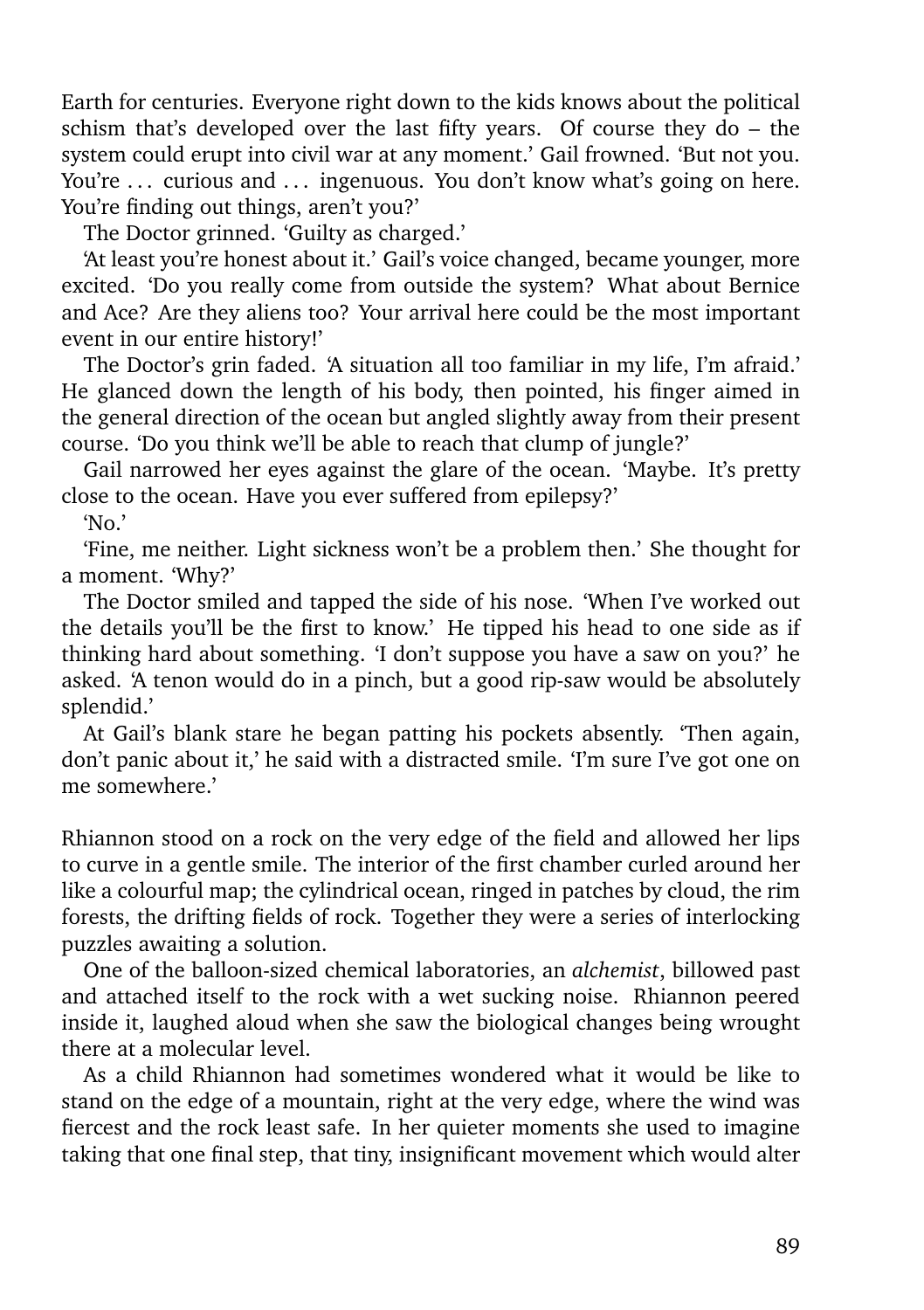her life forever. As a child she could never have expressed the concept, or the fear she felt whenever she thought of it, in words; as an adult it was easy to understand that her thoughts and fears had all been about change. Not just the obvious changes as her body developed but the more subtle alterations of thought and expression as her mind developed along with her body. The way she looked at the world, the way she interacted with it, the way it affected her and was affected by her; all these things altered subtly throughout her life, though at the time she'd always been too bound up in the moment to understand how or why.

Now she found herself in some way . . . *coming loose* from the moment, as something inside her changed again. Soon she would be free of the moment. Free to explore herself, to really understand herself.

She stepped from the ledge and pushed off towards the thickly forested rim.

It was only when she tried to whisper a final goodbye to the friends she had left behind that she realized her lungs were too choked with spores to allow breath, much less the formation of words.

A younger Rhiannon might have known fear at this realization, but now she only smiled with amusement, understanding that she had finally come full circle. As a child she had not understood the need for words; as an adult she had grown beyond their use.

Gail had said she thought the Artifact was a place brimming with life, colour, ancient wonder. She wasn't wrong – she just couldn't see the full picture. Couldn't see beyond the moment.

As she drifted towards the rim Rhiannon hoped Gail and the others would be able to grasp a little of the real beauty of the Artifact – of her own beauty – before they died.

Anything else would be such a waste.

## **12**

All he knew was that he had changed. He couldn't put the changes into words or say how he knew, because he no longer saw things the same way he once had. In fact, he only dimly remembered the person he used to be. A small, small man in a big, big universe. Now there was a funny thing. He remembered being a man – being *male*, having a sexual differentiation. What was he now? Certainly not a man. Probably not even human.

He felt like laughing at the notion of not being a man any more – but found he had to struggle hard to remember how to laugh. Or even why he should want to.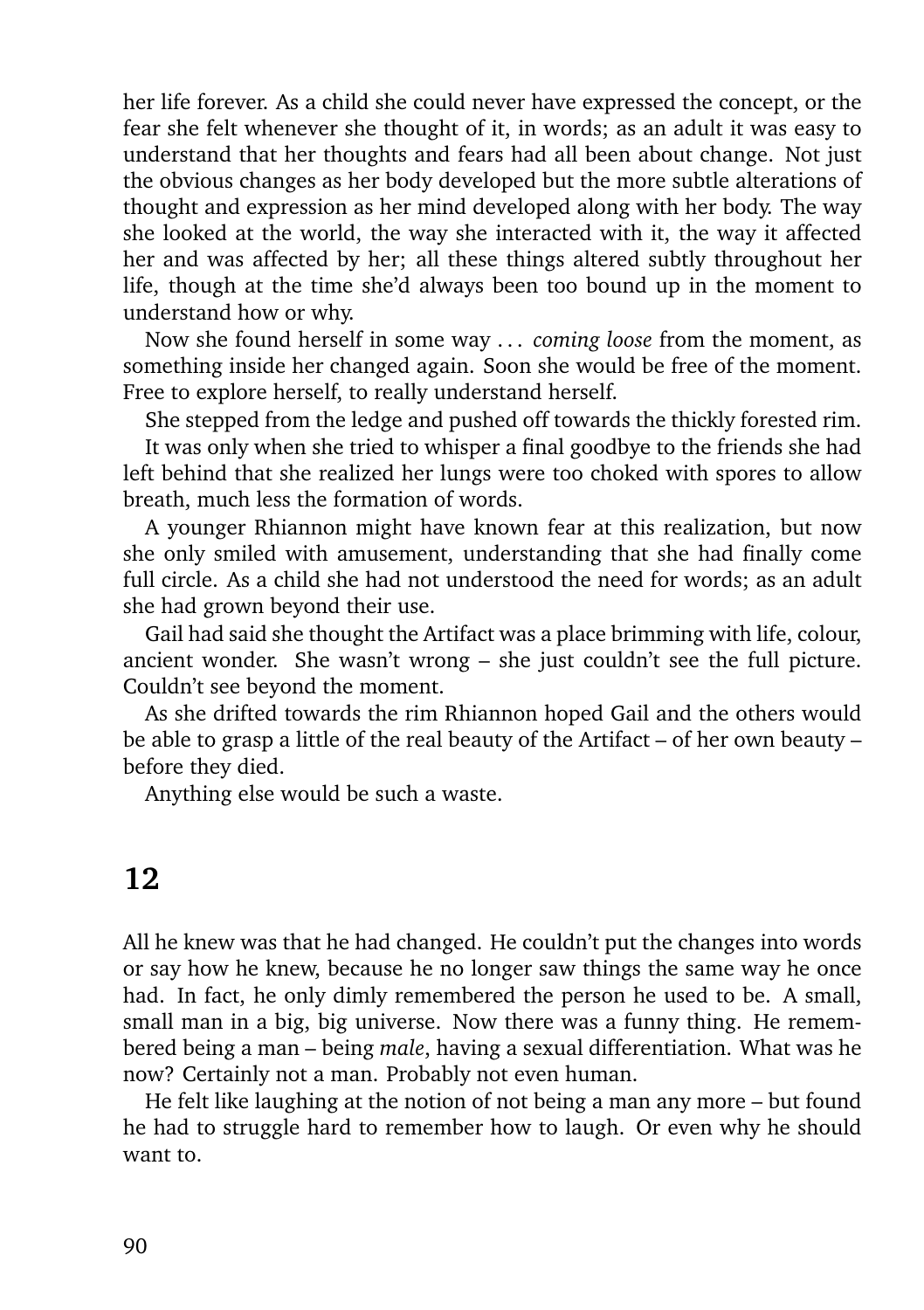It was all very strange.

And it was so hard to *remember*.

But then he did remember something – a name? Sahvteg. Was it a name? Perhaps Sahvteg was a tool or a job or a kind of swimming stroke.

He wondered what swimming was.

He wondered if Sahvteg had been his name.

What was his name, if it wasn't Sahvteg?

The thought circled around his mind. What was his name? Did the concept of having names exist for him before now? Before his awareness of himself as this new individual?

His transparent crystalline leaves trembled and he realized he was trying to frown. That was odd because frowning was an expression and making expressions implied he still had a face.

Whatever a face was.

And he still couldn't remember his name.

He looked through the walls of the cave surrounding him, out beyond the asteroid field to the continent-sized plate of rock hovering midway between the chamber rim and the ocean that had become his new home. He found himself drawn to view the environment time and again, to study it, to think constantly about it, but despite the fact that he was actually doing this he was completely at a loss as to explain his actions. The word *interest* had long since vanished from his mind. As had the words *Founding Families, briefcase, mission, civil war*. He supposed he was making observations in the same way that he had once breathed – except he no longer did that either. Or at least he thought he didn't.

What was his name?

What was his *name*?

He began to shake. He experienced a feeling his mind had not lost the word for. A base emotion rooted so deep in his psyche that he might never lose it. He hung on to the feeling; it was the key to unlock the – *man* – he'd once been.

He no longer had his name. But he had his fear. No one and nothing could take that from him.

This time when Bernice opened her eyes she found herself staring through a canopy of trees at ... well, at another canopy of trees, this one impossibly distant. So distant that to be real it would have to be the sky. The sky or ... oh yes: the rim forests.

She scrambled to her feet, registering the fact that there was gravity here. Well, that was the good side. The bad side was that she didn't know where she was. She could be anywhere. The last thing she remembered was jumping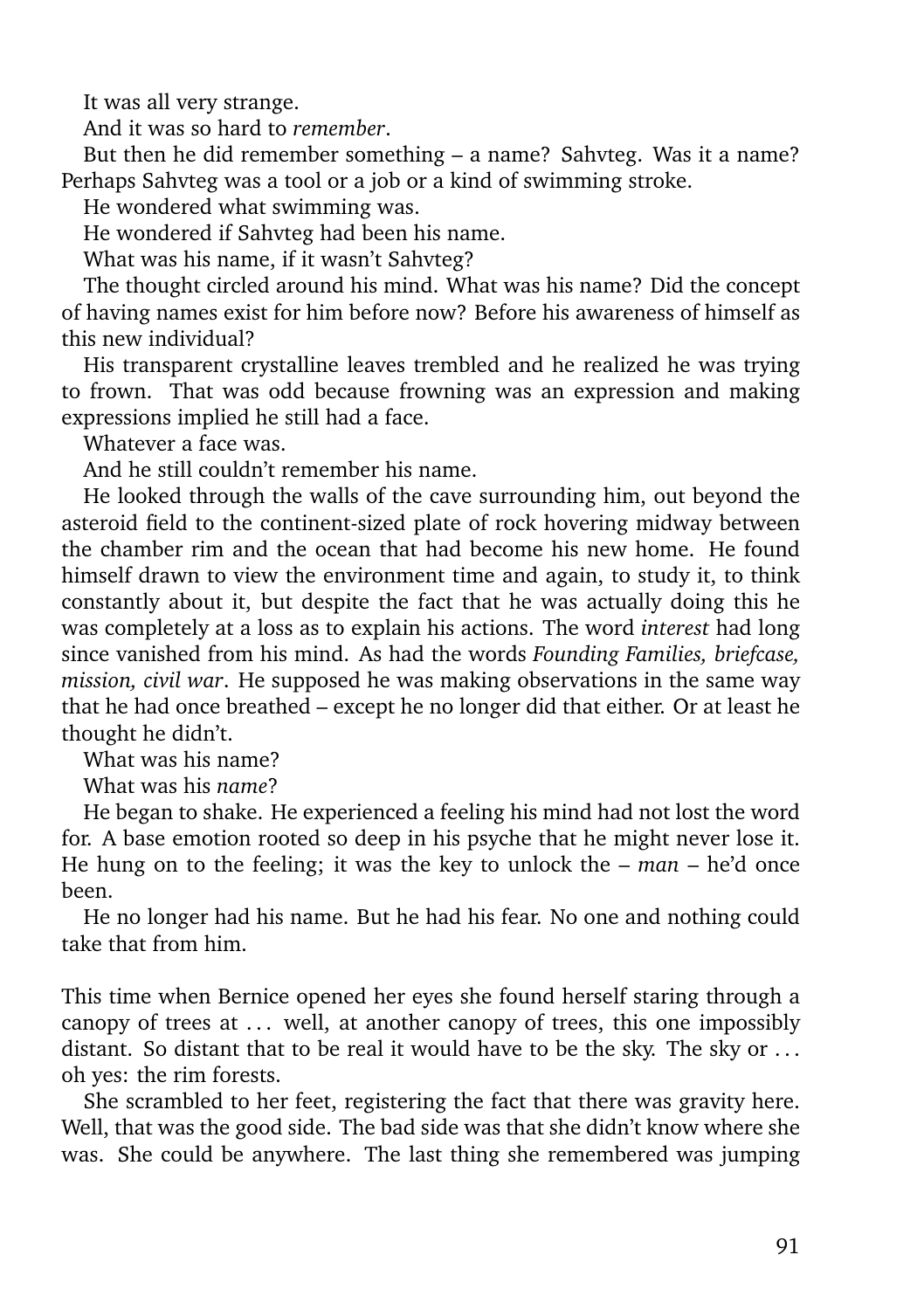from the shuttle into the field of rocks after the Doctor's unconscious body. She supposed she must have been knocked unconscious herself by some bit of stone. Now she was here – wherever here was. She didn't even know how long she'd been unconscious – she supposed it must have been some time because she no longer felt tired. Presumably what began as unconsciousness had melted naturally into sleep.

She made a perfunctory examination of herself. She didn't seem to be injured. Her arm seemed to be healing up nicely. But when she touched the side of her head she winced. A tender spot there seemed to confirm the unconsciousness theory. Her clothes and skin were covered in a mixture of dust and dried mud: more evidence that some time had passed.

She wondered if there was any water nearby where she might bathe and clean her clothes.

Something small and silvery shot by overhead, cheeping madly. Bernice ducked. She became aware that the jungle all around was filled with the sounds of life. Chirps and whistles, squeals and clicks. Soft hoots and abrasive shrieks.

The small silver thing bounced from one tree to another as if it had simply chosen to ignore the weak gravity field. It vanished into the distance, still cheeping madly. It was closely followed by a number of other silvery balls, of different sizes. Bernice watched them go and wondered what foul violence their decorative exteriors concealed.

Only when the jungle erupted with a screaming mass of animals that seemed to be all teeth and claws, did it occur to Bernice to wonder what the little animals might have been trying to escape *from*.

At the first sight of microwave emissions he looked out through the cave walls. The monkeys were on the hunt again. He liked to watch the monkeys because they were fast, clever and deadly. The metallic *schill* that were a delicacy in their omnivorous diet were complicated animals; they were fast, cunning in their own way, and had evolved their shiny metallic carapace in almost direct response to the monkeys' threat.

He peered harder through the cave walls, the rock becoming transparent to his new senses. The monkeys were massing in the jungle nearby. There was a gaggle of *schill* there too, and – there was something odd about the scene. The *schill* weren't trying to escape as they should have been, but were milling around in their usual aimless manner. As if the monkeys suddenly presented no threat to them at all. That was odd. He would have said impossible. Unless . . .

Unless something had broken the food chain.

What could do that?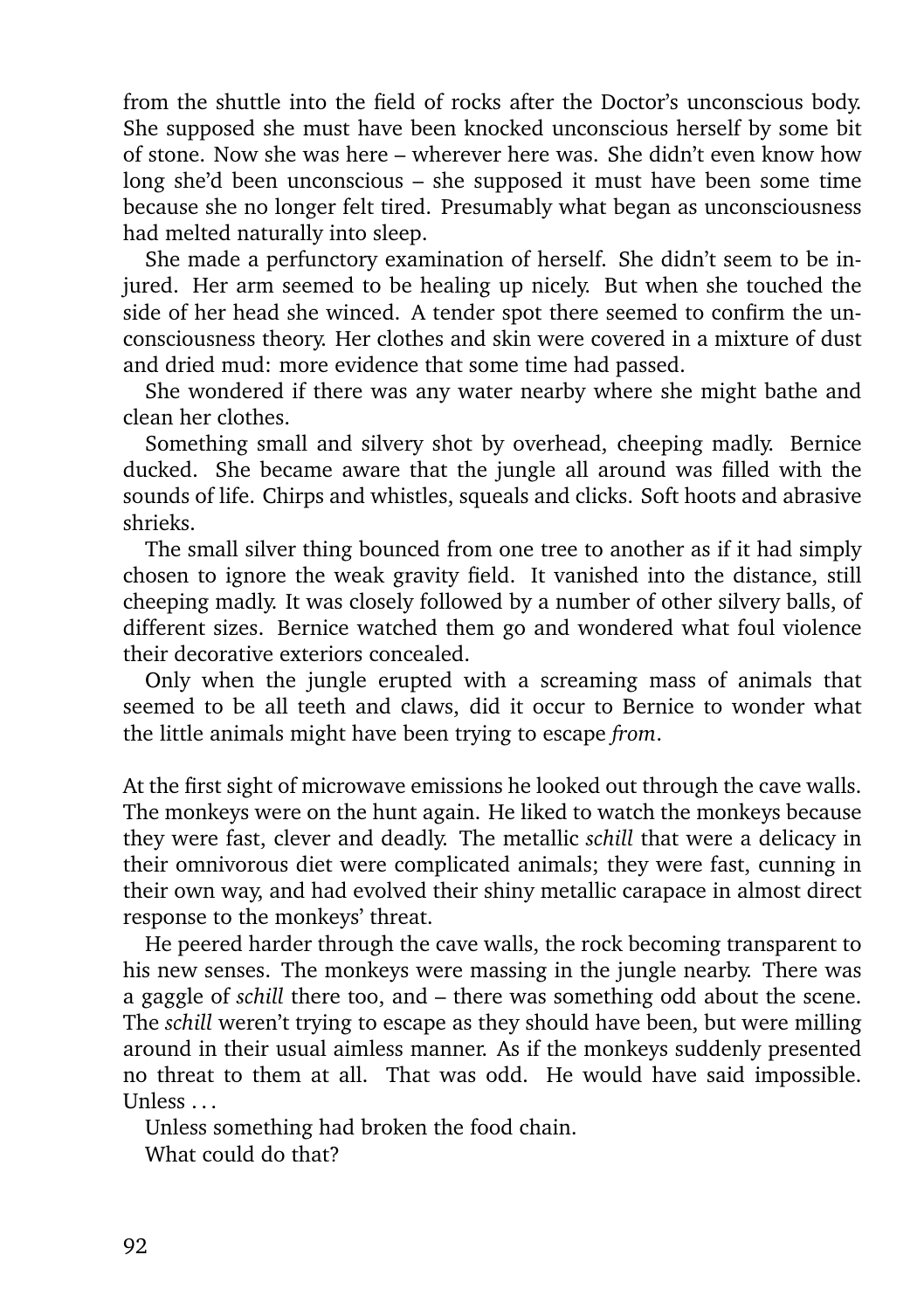He concentrated on the scene, trying to gauge the exact frequencies necessary to render the living monkeys transparent to his view. He had to know what they were hunting.

Finally he managed to catch a glimpse through the seething mass of animals. What he perceived there caused a momentary flicker of memory: a *shiver* running up his spine. The memory faded before he was able to remember what exactly a shiver was, or whether or not he still had a spine for it to run up.

In the end that was unimportant. Because the one thing he did remember was the face he could see inside the ring of monkeys. A . . . *female*. A . . . *human* . . . female.

Sahvteg.

He wasn't Sahvteg. *She* was. She must be.

She would remember him, what had happened to him.

He began to move.

Bernice's first thought was that the animals now surrounding her resembled nothing so much as terrestrial monkeys in manner. Physically they were completely different, but something about their manner triggered a similarity in her mind. They had short fur, although the fur glimmered faintly with bioluminescence. They had limbs – seven each, furred and well muscled. The limbs were arranged radially around a compact body, heavy with muscle. The shallow dome of a head emerged from the top of the body – at least since the fur seemed heavier and darker there Bernice assumed it was a head. There were eyes in the head. And a mouth filled with teeth. Lots of teeth.

Ah well, she thought, at least this lot are not pretending to be anything other than what they obviously are: carnivorous hunters. She remained perfectly still as the monkeys surveyed her with indecipherable expressions. As far as Bernice was concerned there was only one question to consider: did the monkeys think of her as their next meal?

'Nice to meet you fellas, but if it's all the same to you I reckon I'll just take a little stroll –'

At the sound of her voice a tiny whisper of sound ran through the pack. Bernice, who had been half-way towards taking a step, froze. Was it her imagination or was the temperature increasing all of a sudden? She wiped her hand across her brow; her face was running with sweat. She blinked. Her eyes felt sore and swollen.

The monkeys didn't move. They just stared at her, their eyes soft, unblinking, almost –

Bernice screamed as a scalding pain ran through her body. She doubled over in fear and panic. What was going on? Had her infection returned?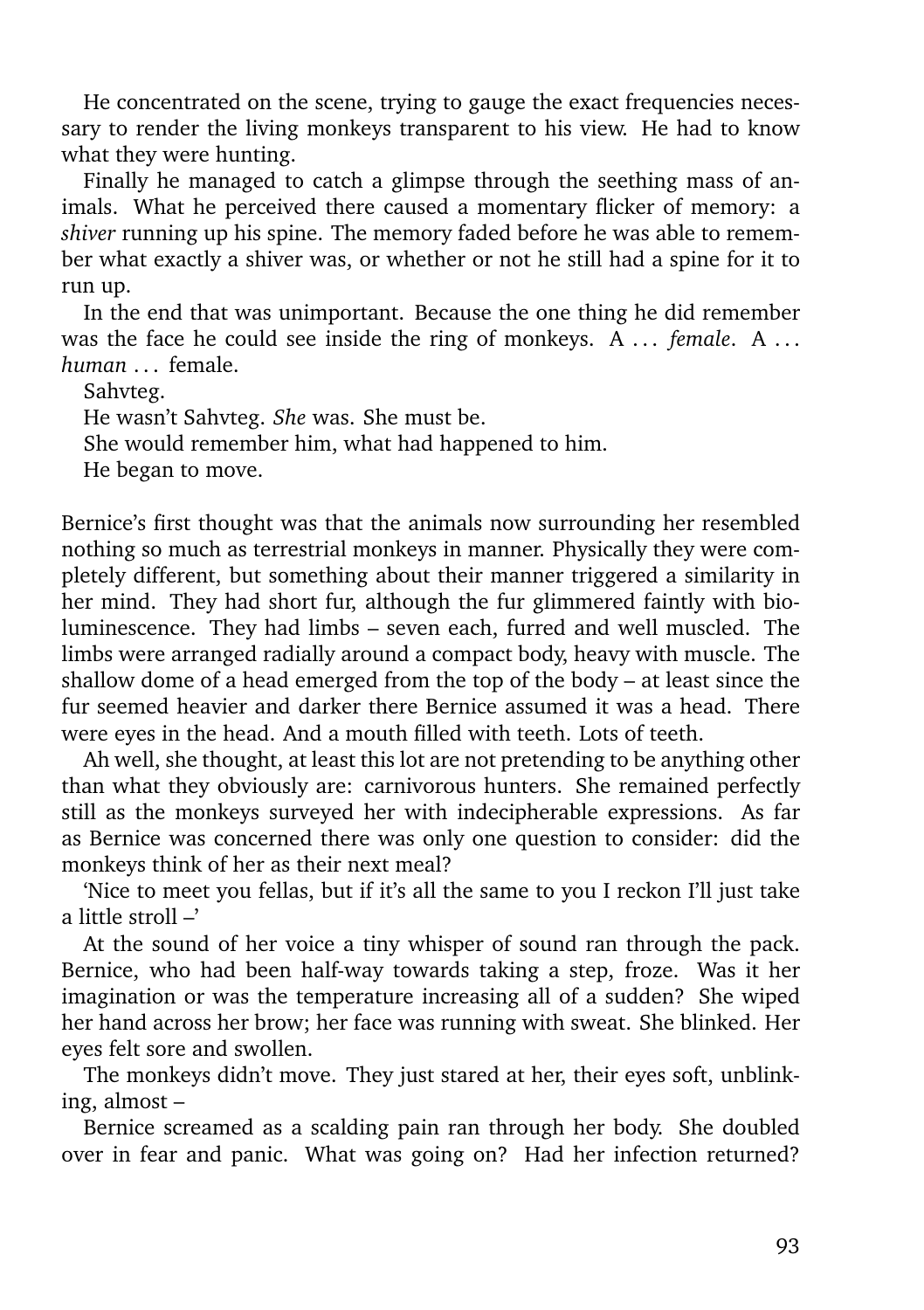Was –

She screamed again, felt her senses blur as layer upon layer of pain flooded into her mind.

She fell to the ground, writhed, screamed, kicked helplessly against the formless sensations assaulting her.

The monkeys simply stood on or hung from nearby branches, watching intently.

*The monkeys. They were doing this to her. Somehow they were –*

Before the thought was even completed Bernice was in motion. Panic, fear kicked in.

She scrambled to her feet and jumped as hard as she could; straight up, out of the ring of monkeys. In the low gravity she was already fifty metres away before they could react. For a moment they hesitated, then leapt as one to follow her.

She grasped branches and pulled herself up, hand over hand, changing direction in the trees as often as it occurred to her. The monkeys were close behind, limbs flashing, swarming easily through the tangle of branches.

Something silvery flashed ahead of her; one of the little animals she had seen earlier, the ones that the monkeys had been chasing. In another moment, Bernice had swung into a thick cloud of them, all milling and cheeping frantically, spinning aside from her flight, infected by her panic.

Batting the animals aside with burning hands, Bernice realized the shells looked metallic because they were metallic – evidently some kind of light alloy. But that was nonsense – how could living creatures generate alloy for skin? Perhaps they were like hermit crabs, burrowing into naturally occurring mineral outcroppings and using them as the crabs would use other animals' shells?

Then her speculations were curtailed as the burning sensations returned to her limbs and body as the monkeys caught up.

At the same time sparks began to explode from the silvery animals and Bernice put it all together: microwaves. The monkeys hunted and killed with microwave radiation.

They were literally roasting her alive.

Even as the thought occurred Bernice was moving, rolling, reaching for the silvery animals and grabbing handfuls of them. Twisting to place her makeshift shield between her face and upper body and the monkeys, she placed her feet against a nearby tree and shoved off with all her might.

She rocketed towards the monkeys, crashing through the skirmish line with some of the animals clinging to her. Oddly they just clung; in some dim part of her mind not occupied with her escape, Bernice analysed the observation: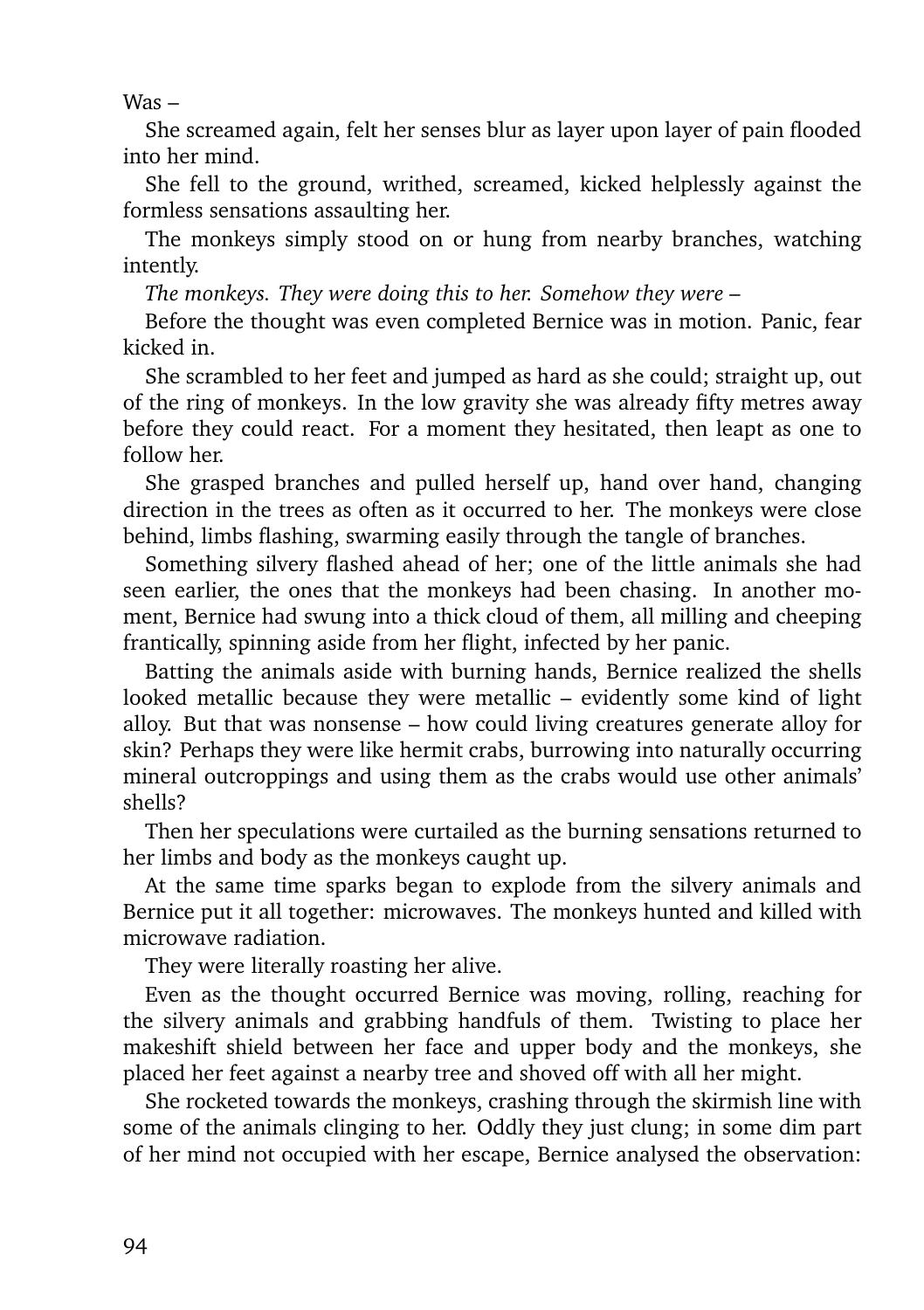apparently the monkeys had no need to use their teeth and claws for actual hunting. Then again, if that was the case why were their arms so thickly –

Her thoughts were interrupted as she felt pressure build on her neck and shoulders. Muscular, furry arms encircled her and began to squeeze.

In panic Bernice released her makeshift shield. Trailing sparks, the silvery animals bounced away in all directions. Where they hit the nearby foliage the greenery began to smoulder. As the burning pains came back again, she reached over her shoulder, grabbed, *twisted*, threw. A monkey flew away from her, head lolling on a broken neck.

A dozen more animals closed with her.

Pain surged through her body.

Ignited by flying sparks, the trees around her began to burn.

Flapping, dark-furred shapes sped towards her through the flames and smoke.

Strong paws grabbed her. Sinewy limbs wrapped themselves around her head and chest. The limbs began to squeeze.

She wrestled with the figures, but could find no leverage in the prevailing gravity. Her head cracked against a tree. She sucked in a breath to yell and her lungs filled with smoke.

Her body jack-knifed, her lungs burning, her eyes streaming with tears. She couldn't get her breath, couldn't yell, couldn't –

Abruptly, the mass of animals spun away from her. Head ringing with lack of oxygen, Bernice pushed away in the direction in which the smoke was thinnest. There she hung, drifting, her eyes closed, flooded with smokeinduced tears, her breath coming in ragged gasps, her limbs on fire with the heat and the attack from the animals.

Before she could come to her senses enough to ask herself why the animals had suddenly left her alone, a voice came to her.

'Who am I?' The voice was inflectionless, somehow lifeless. And it rustled; a leathery scraping sound.

Bernice opened her eyes and stared through plumes of smoke at something that resembled a lumpy bag of elephant skin about two metres wide, from which projected rough knobs of pink crystal. Holes were positioned around the baggy shape, each opening and closing, as if the thing were breathing, though she could see no smoke moving into or out of the mouths.

'Who am I?' The words came again, a soft, papery whisper. And Bernice realized the holes she'd thought of as mouths hadn't moved in time with the speech. But just for a moment one of the crystals had blurred – she'd thought it was an optical illusion, smoke in her eyes but now she realized it had been vibrating – in time with the words.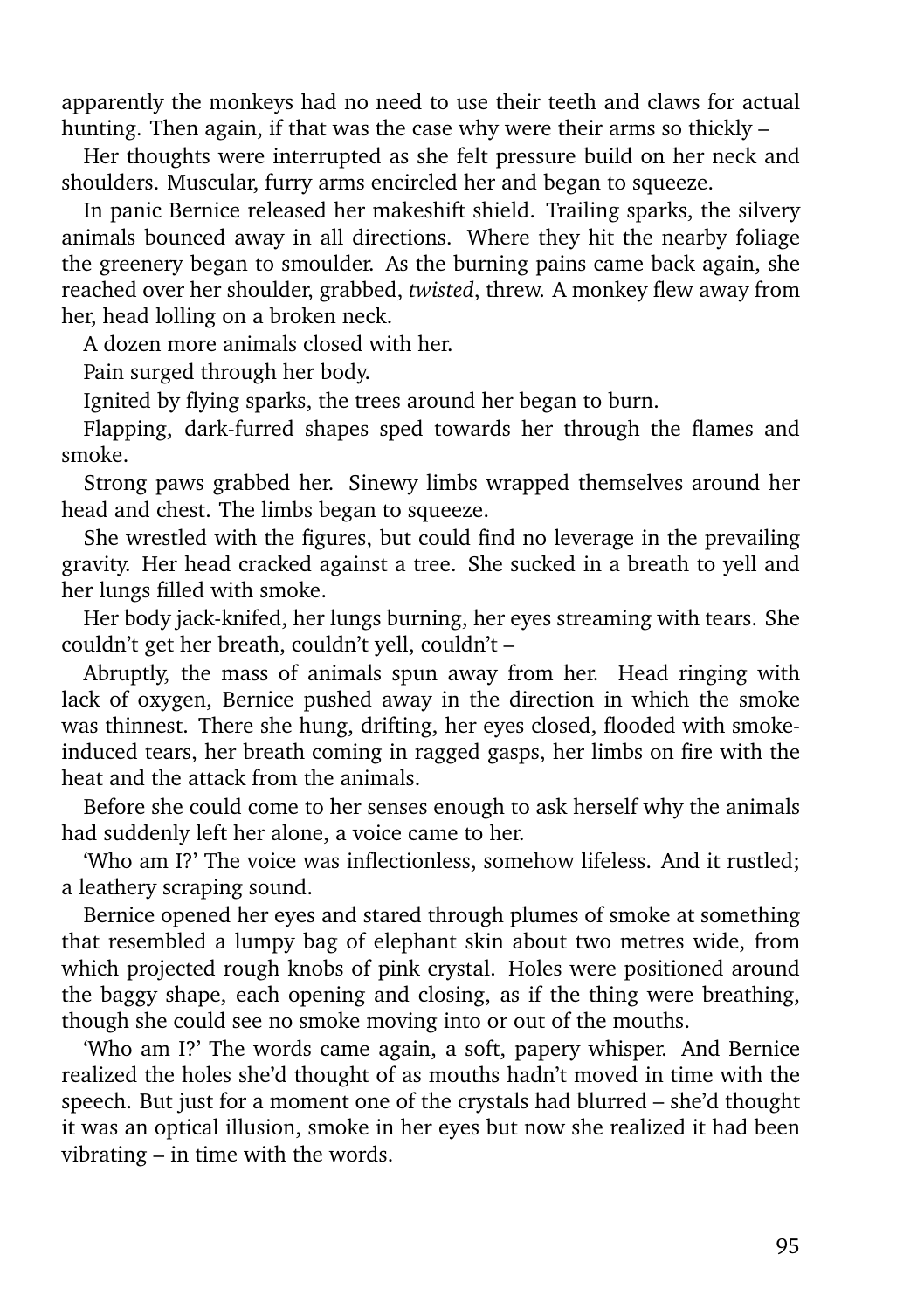She blinked the memory of scalding smoke from her eyes, ignored the ragged pain in her throat. 'Shouldn't that be . . . ' she coughed violently, '. . . be *my* line?'

The thing rustled softly as it drifted closer. Now she realized the openings in its skin were designed to emit air – that was how it moved. The knob of crystal nearest to her blurred again.

'Your name is Sahvteg. Who am I?'

Bernice shook her head, felt herself drift to one side. She put out her hand to steady herself, gripped a warm handful of leathery flesh.

'My name is Bernice Summerfield. I'm an archaeologist.'

The thing rotated slightly in front of her, bringing another section of crystal near to her face. She wondered if these crystals might be all-purpose organs, capable of speech, sight, whatever other senses the – being – possessed. When it spoke again Bernice thought she detected some confusion in the voice. Confusion and no small amount of fear.

'You are . . . human. You are . . . female. You are . . . Sahvteg.'

'Two out of three, sport.' Bernice coughed. 'Not bad. I'm still not Sahvteg, though. Whoever she is.'

Then the being drifted further away and Bernice was able to see past it. She went cold at the sight of about twenty of the animals which had been attacking her, hovering in place, still and silent, watching. They, and indeed she herself, were bathed in a bright orange glare: the sound of burning vegetation filtered dimly into her mind from not too far away.

She decided it was time to take the offensive. 'Why am I still alive?' she asked. 'Why didn't those animals kill me?' She thought for a moment. 'And who are you? How did you get here? Why did you save me? How do you fit into all this?'

'My memory is . . . is . . . ' The figure tailed off and Bernice recognized a hint of desperation in the voice.

'You don't remember who you are?'

'I remember . . . *surfing*. But I don't know what that is. And I remember a name. Sahvteg. I ... thought it was you.'

'Did you, indeed.' Bernice pursed her lips before asking a question of her own: 'I can't keep calling you "the phantom surfer", now can I?' Bernice narrowed her eyes. 'What do you want me to call you? Sahvteg?'

The figure made a movement vaguely reminiscent of a shrug – and that was when Bernice realized that disguised by its bagginess and asymmetry was a shape that was very familiar. Bipedal. Whatever the being was now, it must once have been human.

She held out her hand. 'Well, there's no day or night here.' She glanced at her wrist-watch, a Seiko museum piece she had acquired when, as a child,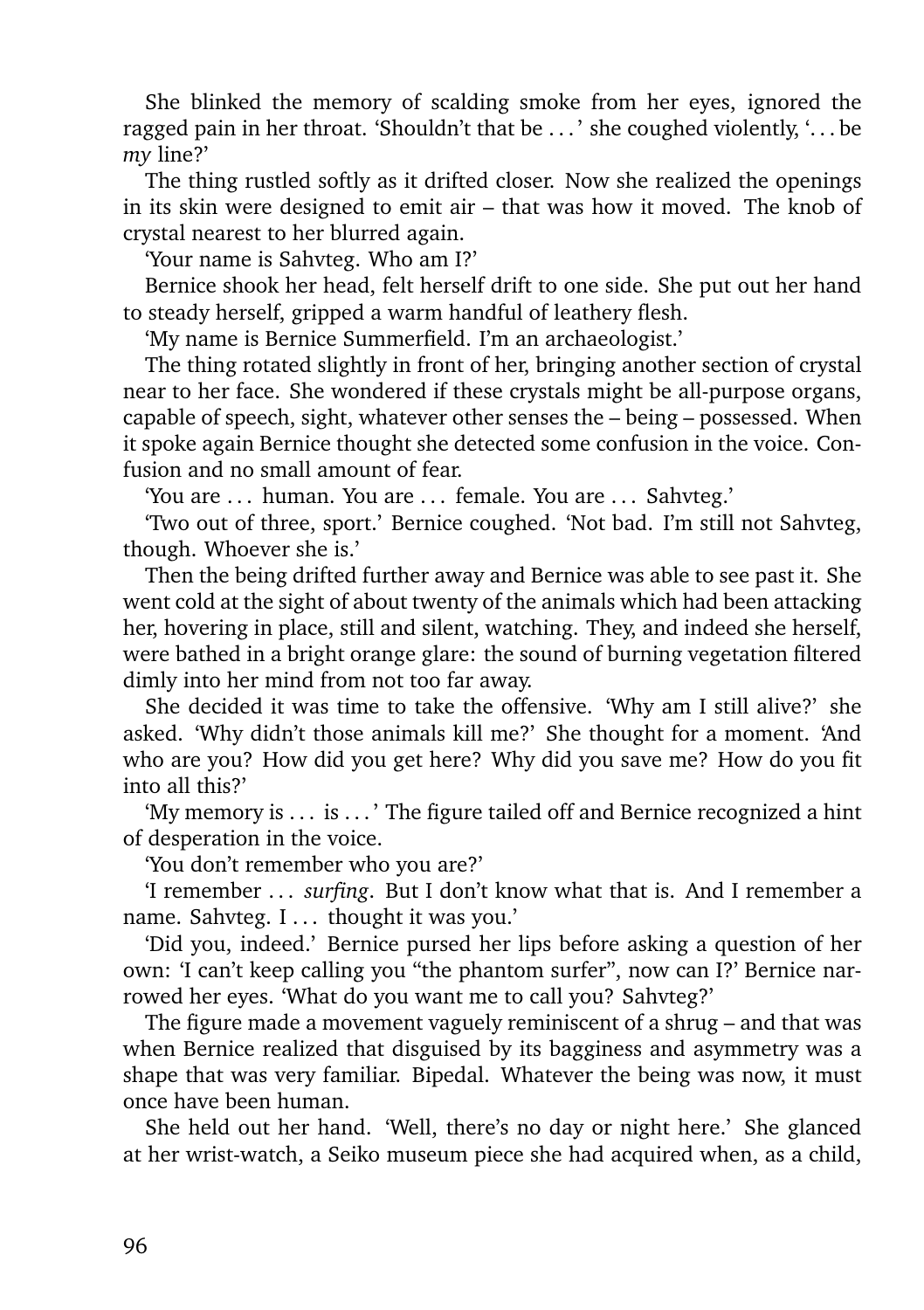she'd first developed an interest in ancient cultures. 'So I can't call you "Friday". How about "Midnight"?' She grinned, holding out her arm in a friendly gesture. 'A minute or two either way won't make a lot of difference, will it?'

'Midnight?'

'Midnight.'

The figure began to make a sound Bernice interpreted as sobbing, about half of the knobs of crystal vibrating in unison. 'I remember the dark,' said Midnight. 'I remember the dark.'

'Well,' said Bernice, 'that's a start anyway. Now why don't you tell me why the hell we're still alive when these ...' Bernice gestured around them, '. . . animals so clearly wanted to put me on their breakfast menu?'

Midnight studied her closely. 'I talked to them. Asked them to leave you alone. They are not animals. They are intelligent. They are builders.'

Bernice gaped in surprise. 'What, as in *the* Builders, the race who constructed the Artifact?'

'I do not know.'

Bernice looked around at the burning trees. 'Then it's high time we found out, don't you think?'

## **13**

Ace lay with her back to the rock, her legs locked around a gnarled outcropping. She tried not to allow the dizziness she felt as its slow tumble gradually brought all of the impossible first chamber into view from affecting her too much. The rock was a haven; her Spacefleet experience notwithstanding, she still relished the security of solid ground at her back. And even if the rock was tumbling, at least it was heading in the right direction.

Towards the rim forests.

Towards Rhiannon.

In her hands Ace held a crescent of glass from the telescope Bernice had given her earlier. She was testing the sharpness of the glass against the stone, flaking the edge, honing it to a razor quickness.

Beside her Drew also lay flat against the rock, tethered there by his belt. He was snoring quietly – and worst of all he was talking in his sleep. Ace sighed, absolutely certain in her own mind that Drew had no redeeming qualities whatsoever. She hoped for Rhiannon's sake love truly was as blind as the song said.

Then she felt movement in her back and right shoulder. A twinge of pain shot through the muscle there, and Ace was reminded yet again, as if she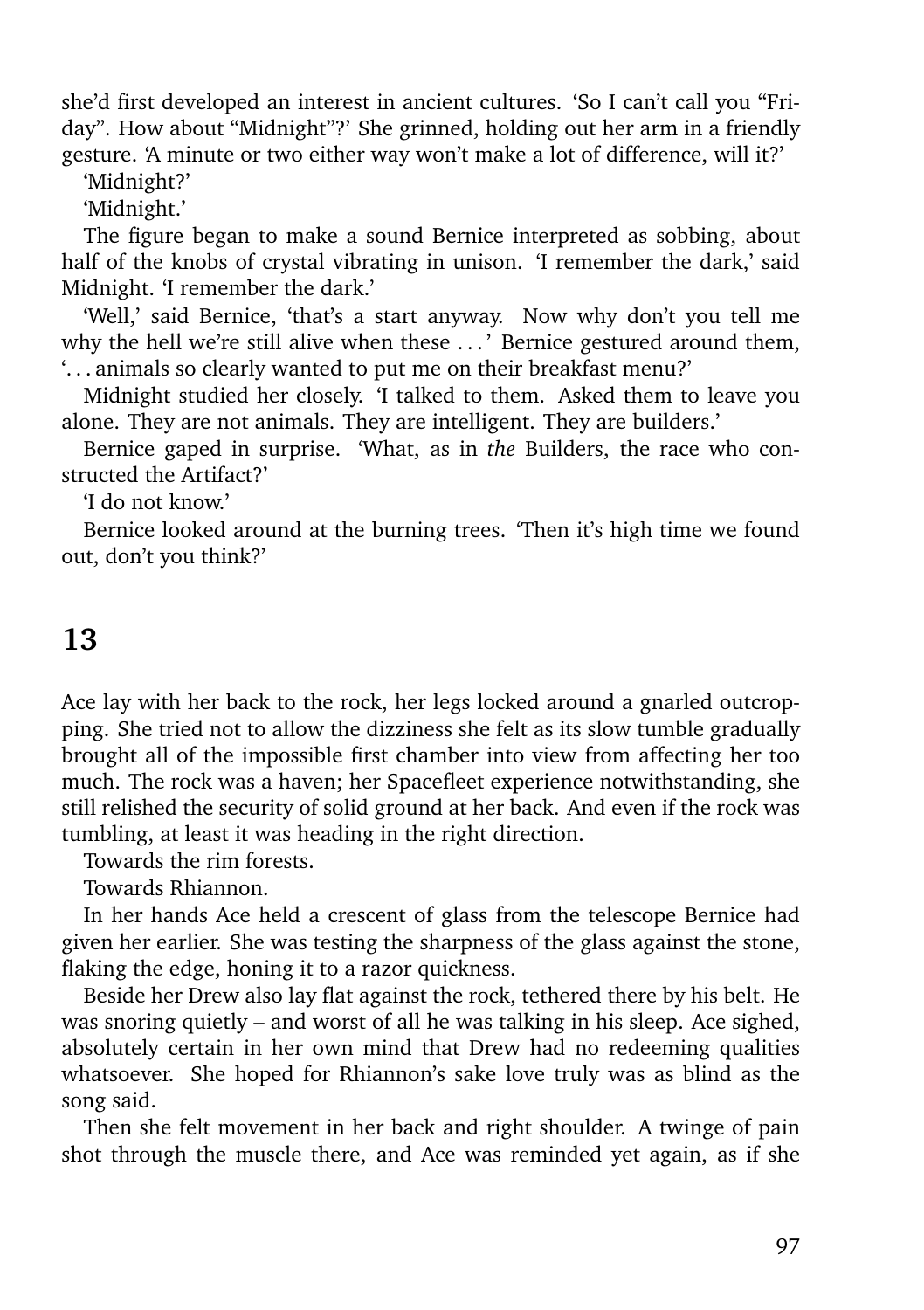needed to be, of her own infection.

She'd been stationed on Verdanna as a training officer when the three survivors of flight seventeen had emerged bleeding and screaming from the jungle. Three weeks they'd been missing, just three. Not even long enough to be presumed dead. Spacefleet trained you to survive twice as long as that between meals. Now here they were, crawling across the landing strip where the jungle had been torched back to form a hard-top. Crawling, screaming, begging for help, delirious with pain.

Ace had been the first to reach them; first to see the angry wounds between the rips in their clothing, the reddened swell of insect burns and long, deep knife cuts where they'd tried to dig the eggs from their arms, their backs and chests and legs and faces; first to see the skin writhing, first to see the flies burrow their way to the surface and explode into the air in glistening swarms, squealing their freedom and their new life.

Ace had seen many terrible things in her time in Spacefleet; that was the only one which had ever made her physically ill.

The three men had survived; physically they'd been healed without a mark. But the marks remained inside. The memories. Of hacking into each other, time and again, with blades kept sharp through rubbing them against dirty rocks, of patching the wounds with foul-smelling leaves, of sleeping only to wake and realize a fresh infestation had begun. And always the high-pitched whickering buzz of the brainless insects as they swarmed and landed and burrowed and swarmed, time after time after time.

As her own career progressed, Ace often found her memories drawn back to the three men and their recurring nightmares. All three had left the service; one went into a private counselling programme, another killed himself, the last returned apparently normal to his family only to butcher them with a kitchen knife some months later. He was found by the local police huddled beneath the dining-room table hacking into the flesh of his own limbs and buzzing quietly.

For Ace the nightmare was the knowledge that three of the most highly trained, technically competent and intelligent infantry troops in the fleet, under her command, had been brought low by the smallest, most insignificant of animals – brainless things she would normally kill with a flick of her finger. The nightmare continued long after the troops' discharge from Spacefleet, was still with her now; the movement of the skin of her shoulder reminded her just how close.

Beside her Drew stirred. He mumbled something unintelligible. Yawned and stretched. 'Mm. Nice sleep. I needed that. In fact, I could do it all over again. How are you doing, Ace? Sleep well? Gosh I'm hungry.'

'Well the good news is there's no food.' She handed the glass knife to Drew.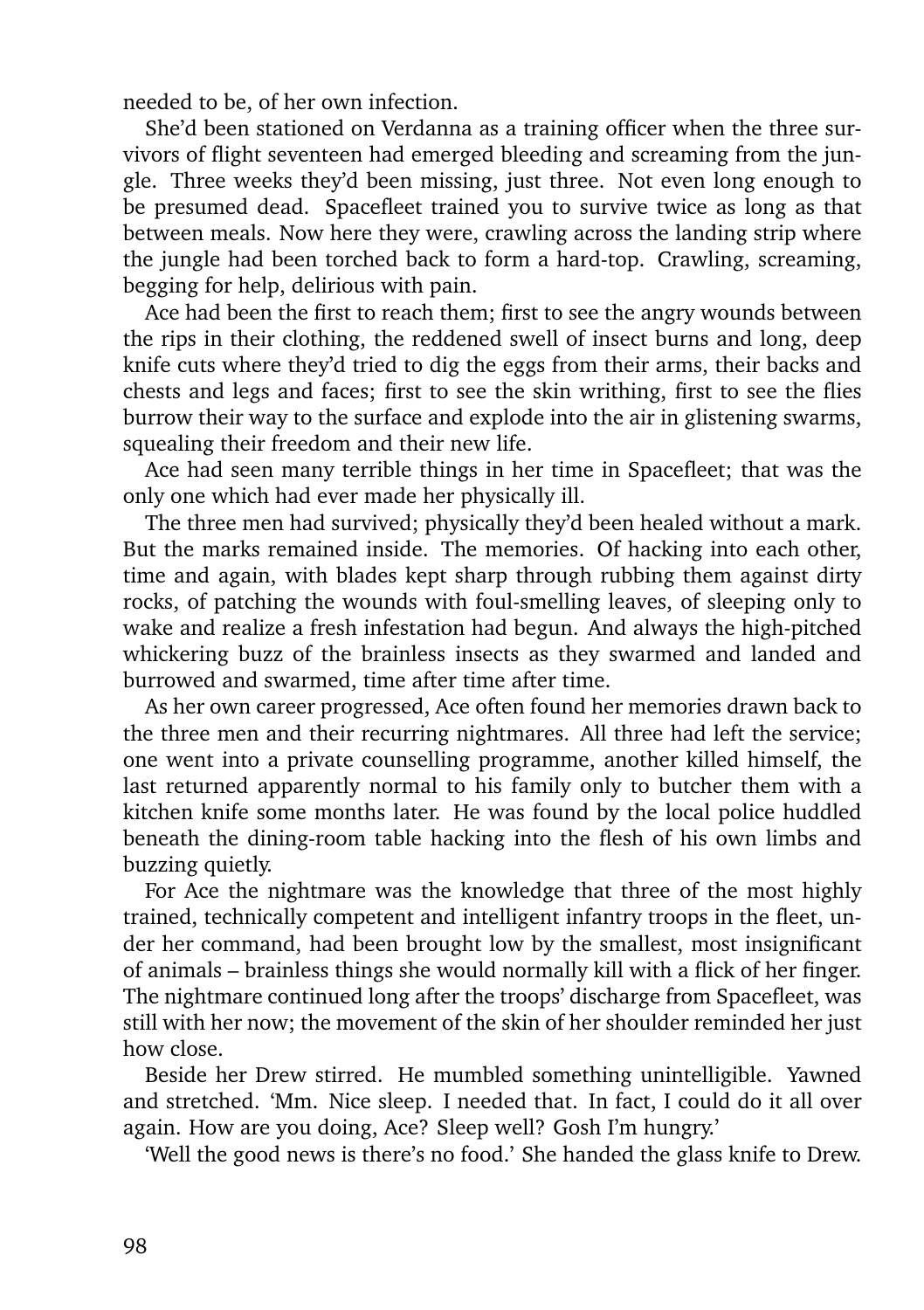'And that's the bad news.'

Drew turned the knife slowly over in his hands. 'I don't understand.' 'Just don't tell me you faint at the sight of blood.'

Jacket removed, shirt-sleeves rolled up and a frown of concentration plastered across his face, the Doctor made a last saw cut in the branch of the tree. Gail watched in amusement as he pulled away the string saw and waited for the limb to fall.

And waited.

Hands on hips, the Doctor surveyed the branch. 'Hm. Unwilling to succumb to the force of gravity, weak though it may be here, eh? Well. We'll see about that!' He placed both hands against the branch and pushed. The branch separated from the stump easily, but its canopy remained held in place, trapped by the surrounding foliage. The branch swung like a hundred-metre pendulum; the Doctor was forced to jump nimbly to one side as it swung back towards him.

'I'd venture a guess that you don't do this for a living,' Gail said with a smile.

The Doctor scrambled up the treetrunk, selected a point about ten metres away from the first cut, wrapped his saw around the trunk and began to pull it to and fro. 'Ah, but it's a hobby that grows on you.'

Gail picked up the Doctor's jacket and pulled herself gently along a nearby bough after him. 'I'd agree if only I knew what you were talking about.'

The Doctor paused, his eyes glazed slightly as if he were recalling a moment in his own past. 'Do you know, I once heard someone famous speak of his government using those very same words.'

'You're likely to hear me speak of the Founding Families using a lot stronger words than those.'

'Oh?' The Doctor resumed his rhythmic swinging motion; the saw bit into the wood.

'I'm afraid I have no respect for a group of people who, under the guise of governing a culture, are really driving it towards civil war.'

The Doctor wiped his brow on his arm and continued sawing. 'It's a common theme in many of the splinter cultures; remnants, offshoots from the Empire. A small group with the financial and technical resources sets up a colony; builds their own idea of utopia. After a while they find it doesn't work the way they'd hoped, and they fall back on increasingly more outrageous methods to force it into line with their ideals . . . '

Gail nodded passionately. 'While expertly ignoring the long-term potential breakdown of society in favour of a stagnated present moment which seems to last forever. You've been listening to the Reunionists.'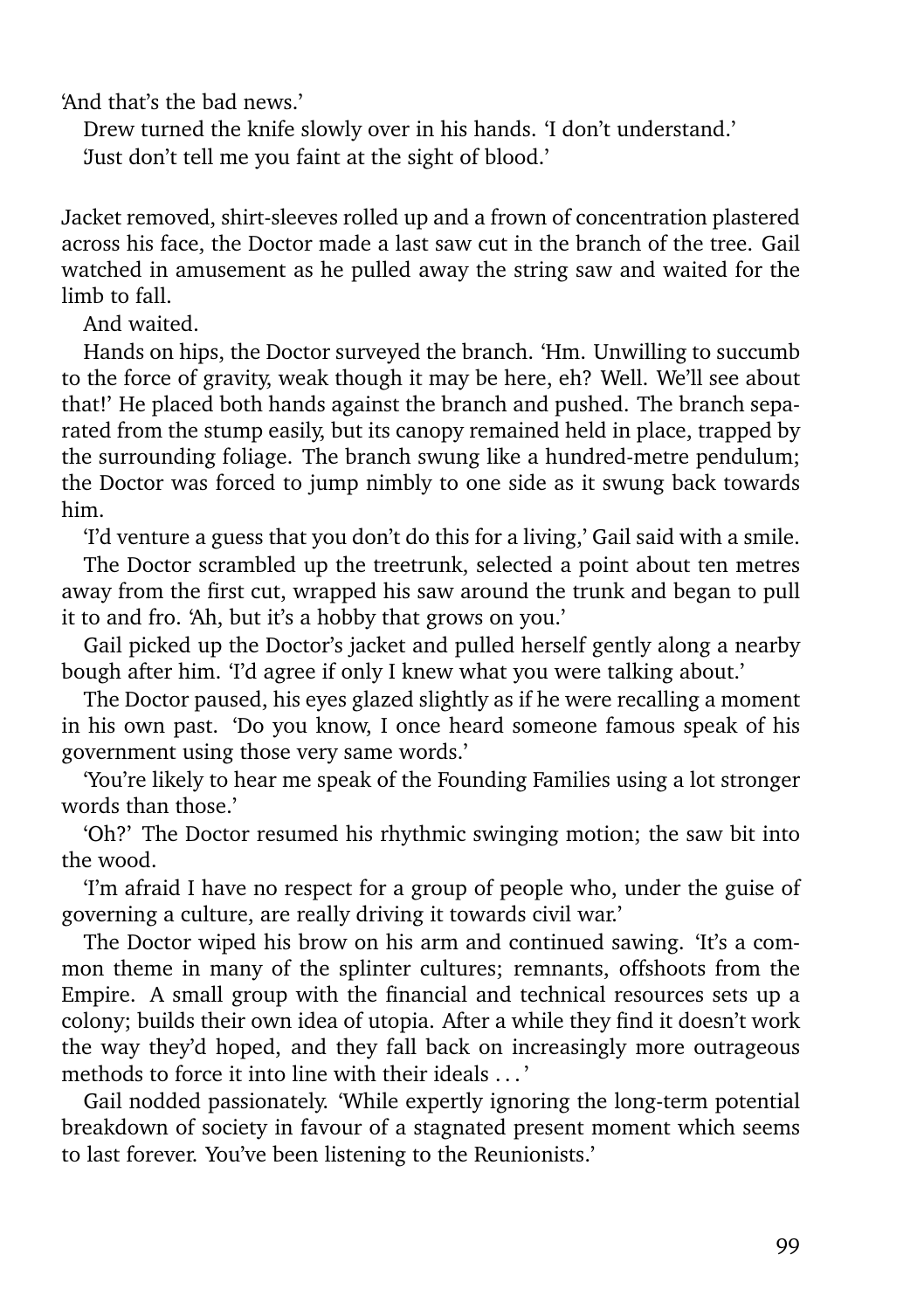'Malthus tells us nature has rules to govern such behaviour.' The Doctor swung. The saw bit. 'Sooner or later some social cataclysm, be it revolution, your war, or simply a good dose of flu, will cut away the dead wood.' He paused before the last cut and looked past Gail at the glimmering ocean hanging overhead. 'Seems fair weather for punting.' Completing the last cut, his words were punctuated by a great crack as the section of trunk floated loose.

'Timber!' he called stridently as the trunk drifted a few centimetres and stopped against the tangled mat of vegetation.

'Do you know,' he added with a grin, 'I've always wanted to say that.'

Ace pulled off her shirt, watching Drew turn the knife over and over in his hands. 'I can't do this,' he said weakly. 'I can't do what you want.'

He tried to give the knife back to her, but she grabbed his arm at the wrist and held it immovably.

'I'm not asking you because I expect it to be a whole load of fun, Drew.' She moved his hand so that the knife rested, edge downwards, against one of the nearly healed wounds on her arm. 'Now are you going to do it or do I have to do it for you?'

'Ace  $-$ '

'Shut up!' She pushed downwards on his hand and the knife bit into her arm. Ace locked her jaw against the pain. If she showed the slightest sign of weakness now Drew would never be able to finish the job. 'Again. Deeper this time. Like this.' Again she moved his hand and the knife moved with it. Digging, corkscrewing, levering free a glistening . . . *something* which she flipped away without daring to look at it.

'There,' she said through clenched teeth. 'It's easy. See?'

Blood spilled from the wound; some lifting to hang in globules between them. 'One down. Lots to go.'

Beside her, Drew was trembling all over. 'I can't do it, Ace, I just can't, because I'm just no good at this sort of thing, honestly I'm not, and anyway why didn't you have something done at the shuttle when you were there? That would have been the sensible thing to  $-$ '

'*Bugger the sensible thing to do!*' Ace's breathing was fast and shallow. 'I didn't because I just didn't. Because I was scared, all right? Scared of what might be happening to me.' Her eyes locked with Drew's as she pressed downwards on his hand, feeling his arm tremble as the blade rested against another healing wound. 'It was easy to ignore it then, but I can't do that any more. Now cut!'

'I can't!'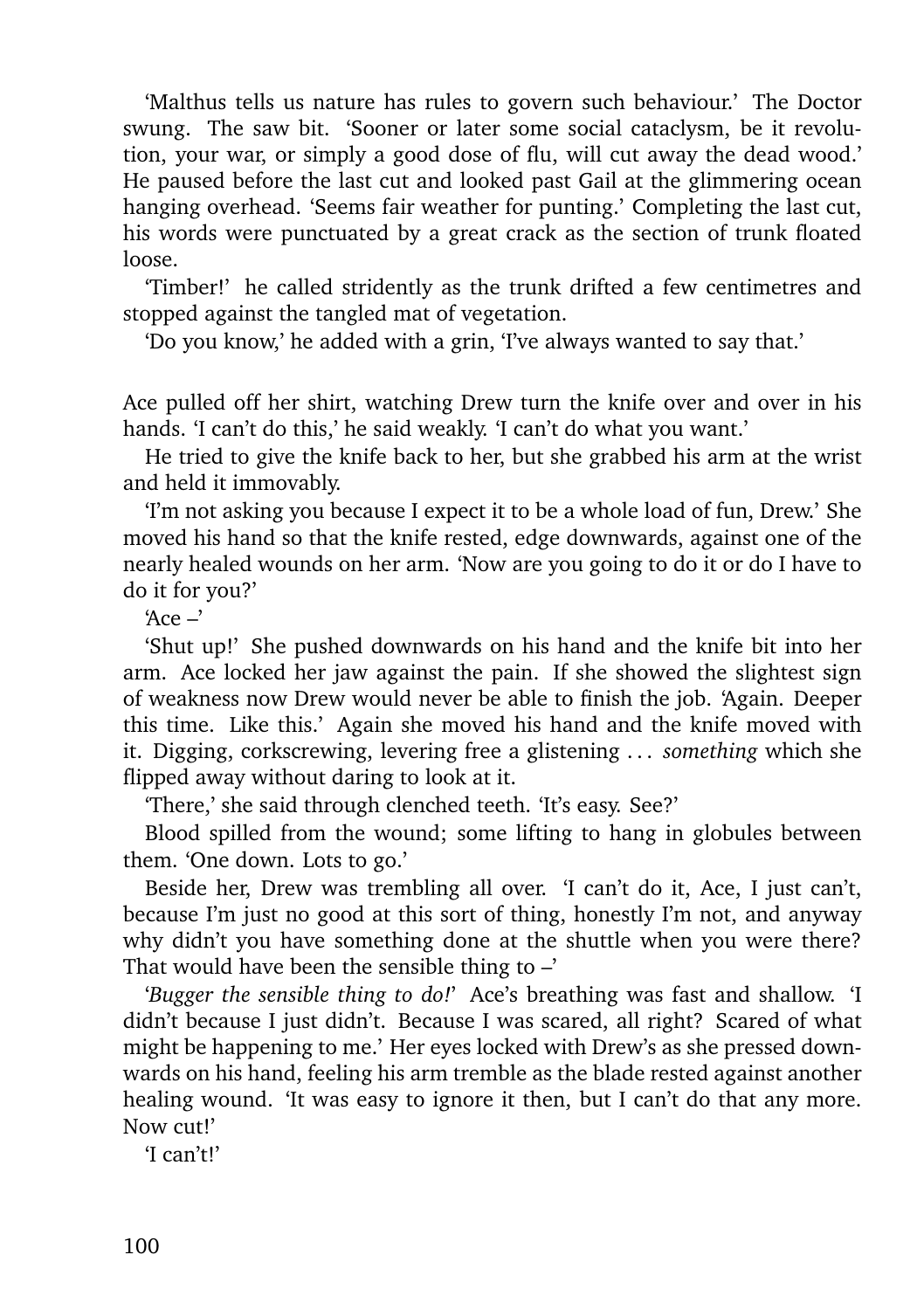'*You must!*' And she moved his hand again, feeling the blade cut, twist, lever free another glistening something which she threw away as hard and as far as she could. She moved again. Another cut. Another. Another, until blackness edged her vision and pain battered at her senses.

'There,' she gasped. 'Now you . . . have to finish the . . . rest.'

Drew was shaking his head, his body trembling.

'If you don't I'll die and then . . . then who'll help you rescue Rhiannon?' 'I can't  $-$ '

'Drew, for –'

 $-$  can't I just  $-$ '

'*– once in your life do something for somebody else!*'

She shook his wrist in anger. The arm moved limply, the glass blade drifting free of the fingers. His eyes rolled upwards and he slumped backwards, snoring.

Ace looked at him in amazement and swore.

Drew was asleep.

She tried to bandage her arm, was half-way through the operation when she fainted from the pain.

Gail watched the Doctor manoeuvre another slim bole alongside the stack and lash it into position with the creepers she had been weaving into lengths of rope. The raft was taking shape; a rough-edged platform ten metres long and three wide, with a fixing about a third of the way back. 'For a mast,' he explained.

Gail nodded. 'What are we going to make a sail out of?'

The Doctor rummaged in his pockets, withdrew a bobbin of thread and a shoemaker's needle. 'How good are you at stitching leaves?'

'I suspect I'm about to become very good.'

'That's the spirit.' The Doctor held out the needle and thread and Gail took them. 'Be careful with the thread. It's not as abrasive as the Venusian *nenetif*web I made the saw out of, but it's just as strong. It's designed to break when twisted, not pulled, so don't get any wrapped around your fingers.'

Gail nodded, pushed herself off into the jungle. Half an hour later she returned with a stack of the strongest, broadest leaves she could find. She sorted them into sizes and began to stitch.

'I never thought I'd be doing this when I woke up this morning,' she said with a smile.

'A familiar feeling.' The Doctor lashed four short lengths of wood into place behind the mast fixing. 'Anchor points for a roof covering,' he explained. 'The sun can be a demon on these raft journeys.'

'There's no sun here, remember?'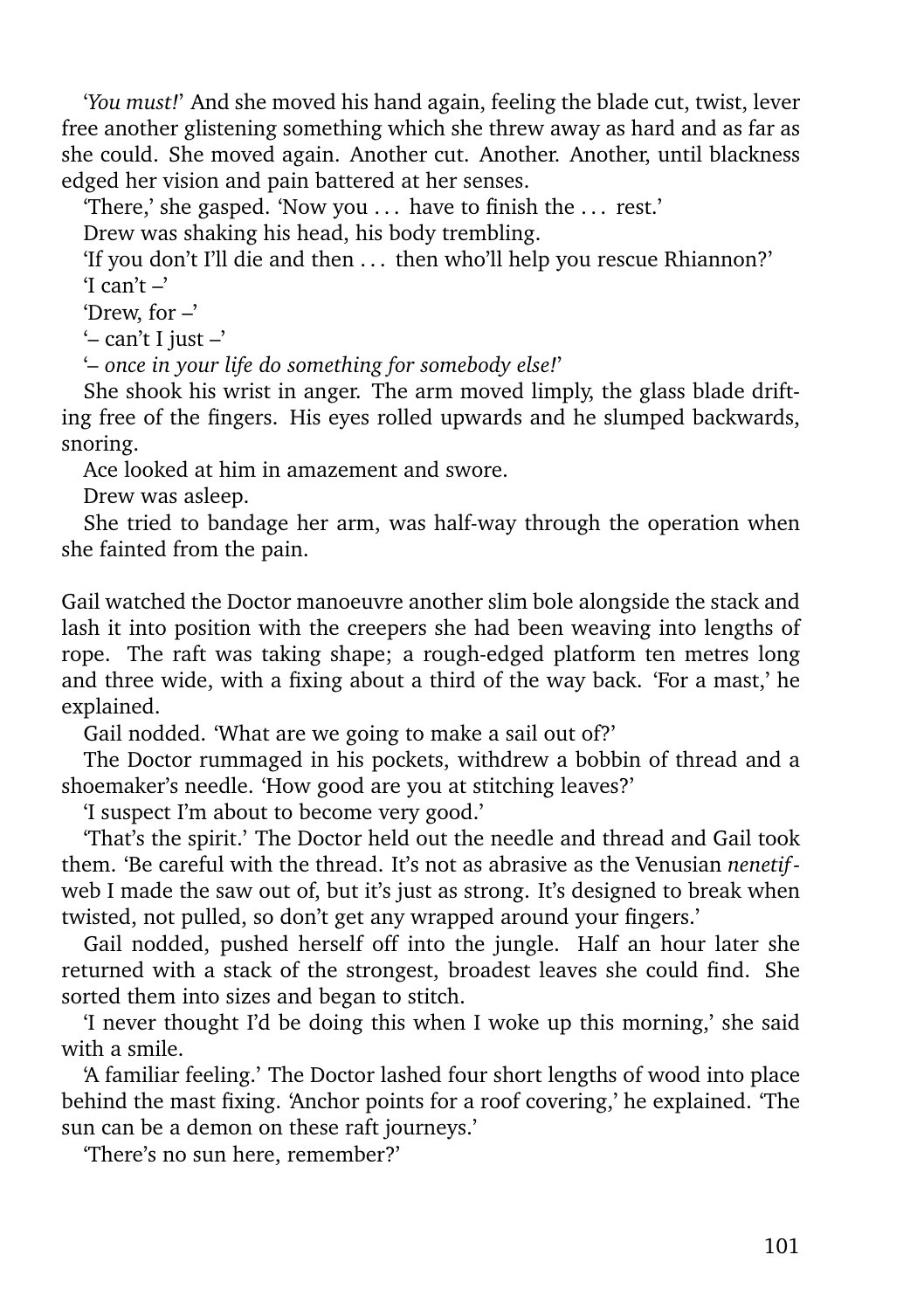The Doctor looked around. 'Why how remiss of me, I was thinking of an entirely different planet. My dear, I do apologize.'

'That's all right. How many planets have you visited? I've been to three. Well. Actually only two. I was born on Neirad, and that's only a moon.'

'There's nothing "only" about a moon,' the Doctor said sombrely. He hoisted the last piece of wood in position to form the mast and began to lash it tightly into place.

'That's what the Reunionists said fifty years ago when the Founding Families banished them from the capital on Elysium. Neirad was a hard world to terraform.'

'You know a lot about these Reunionists, don't you?'

'They talk a lot of sense. Elysium is a big system but it's not infinite.'

The Doctor took another needle and thread from his pocket. Sitting crosslegged beside Gail, he grabbed a handful of leaves and began to stitch. 'Population growth can be a big problem in a closed system,' he agreed, 'if a government takes the short term view.'

Gail shook her head. 'Sometimes I think the Founding Families are all mad. They preach about the sanctity of life, and how multiple families and loads of kids are necessary if the system is to remain viable.' She frowned. 'And that's regardless of how much any individual might view the idea of monogamy,' she added.

The Doctor also frowned, seeming to look inward. 'Meanwhile the Families remained in isolation from the general populace, their blood lines pure to ensure control, while in reality they were inbreeding like mad, strengthening the genius and the madness that brought them here.' The Doctor looked at Gail. 'It sounds to me like the system is divided,' he said. 'One side looking outwards, one forever looking in.'

Gail nodded. 'That's exactly it. The original colony ship crashed in the system three and half centuries ago. All the navigation records were lost, so survival became the imperative. Big families, lots of children. A religion promoting the same, teaching the preciousness of life. Then a hundred years ago we found the Artifact and everything changed.'

'How so?'

'Well. No one really knows how, but the Artifact warps space. Gravity is weird in here. Instruments give conflicting readings. There was a theory that the thing could extend into warpspace, that it might even have caused the ship to crash here, all those hundreds of years ago. And if that's the case . . . '

'Then it might provide a way out of the system. Back to the mainstream of humanity. Back to the Empire.'

Gail nodded eagerly. 'A thought that seems to terrify the Founding Families.'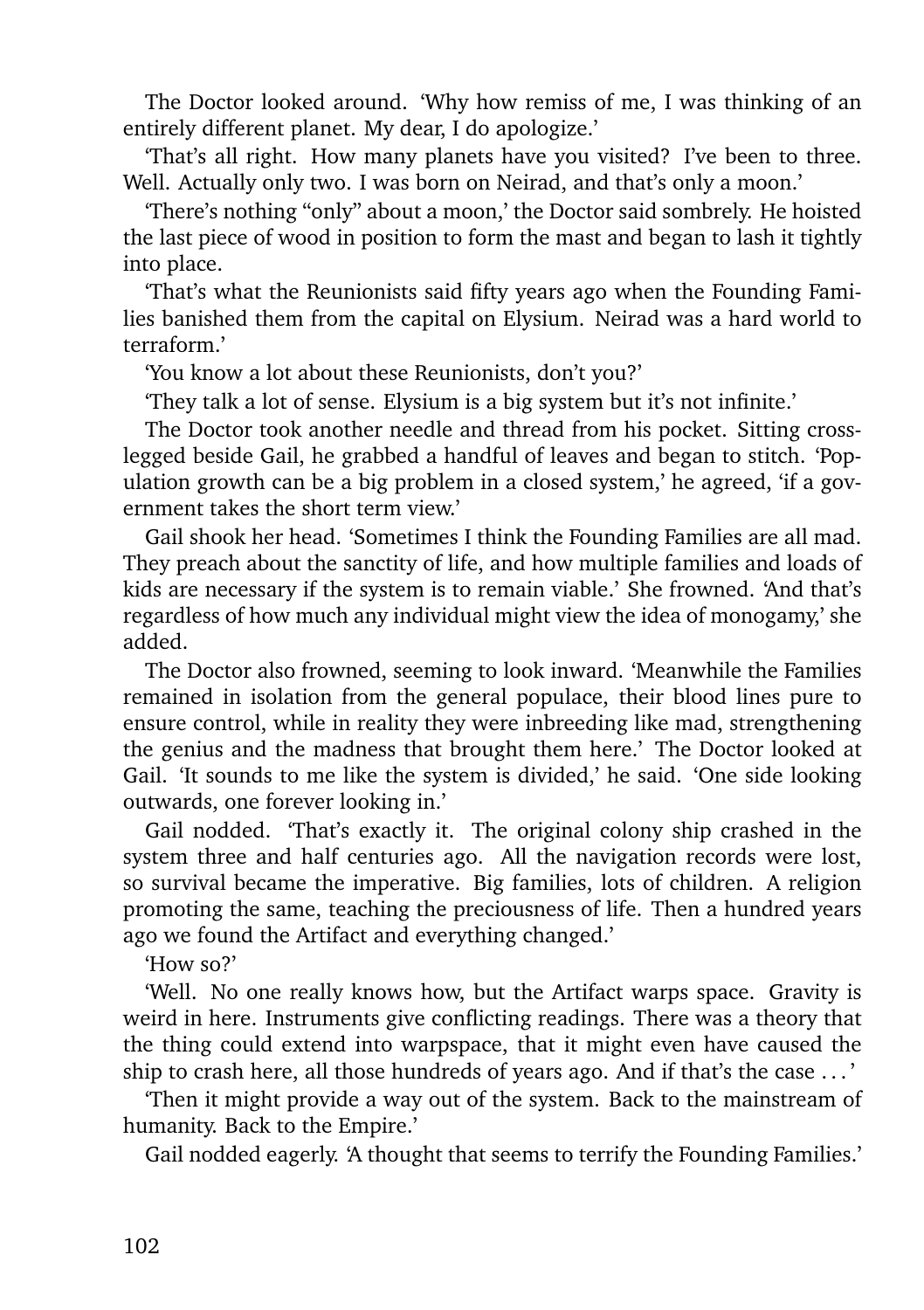'Understandable. Their utopia would topple once social exchange with the outside became available.'

'But the Reunionists aren't like that.' Gail hesitated, then went on: 'A couple of years ago there was a rumour that the knowledge of how to build a warp drive wasn't lost when the colony ship crashed, as everyone thought, but had really been suppressed by the Families. The Reunionists proved that theory false. The Families just hated them even more because of their honesty. They welcome the opportunity to open up the system; provide for a future when living space and resources might be at a premium. Unfortunately that brings them into direct conflict with the Families –'

'– and if we're not really careful the result could be a bloody civil war.' The Doctor punctured another leaf with his needle, stitched, twisted, rethreaded the needle. 'Unless . . . what have the Reunionists found out about the Artifact? Can it be used the way they think, to reopen a link with the Empire?'

Gail shrugged. 'A century of research and still we don't know. To the average person nothing's happening. The theories are fading, public opinion is swinging back towards the Families' religious viewpoint. The Reunionists are responding with all sorts of aggressive P.R. That winds up the Families even more. Something's got to happen soon – the system is close to flashpoint.'

'Have you ever read any Edward Lear?' The Doctor hefted the sail and measured it up against the length of the raft. '"The Owl and the Pussy-Cat went to sea in a beautiful pea-green boat",' he pronounced solemnly. 'Come along, pussy-cat. Let's see if we can't topple a few empires.'

Loading the sail aboard the raft, he began to push it gently but firmly towards the ocean.

When Ace recovered consciousness it was to feel something soft and warm tugging at her arm. She yelled and slapped at the something, visions of vampiric octopuses draining her blood as she slept running wild in her head.

'Hey, careful. I'm trying to bandage your arm.'

Drew's voice was thin, tired. His face was pinched, pale, his limbs shaking. 'Ace. I'm sorry, all right? I don't want you to think badly of me but I just –'

'Forget it, OK? It's done. If you can't do it, you can't do it.' She struggled into a sitting position. 'Here. Let me finish that. How long have I been out?'

'I don't know. I . . . ' Drew licked his lips. 'I wasn't really in a fit state to keep track of the time.'

'So I noticed.'

Drew's voice acquired a thin edge of anger. 'You're not the only one who's –' He bit off his words, turned away.

Ace homed in on the hesitation. "Tm not the only one who's ..."' she mused thoughtfully. And suddenly she put it together. 'Those pills aren't for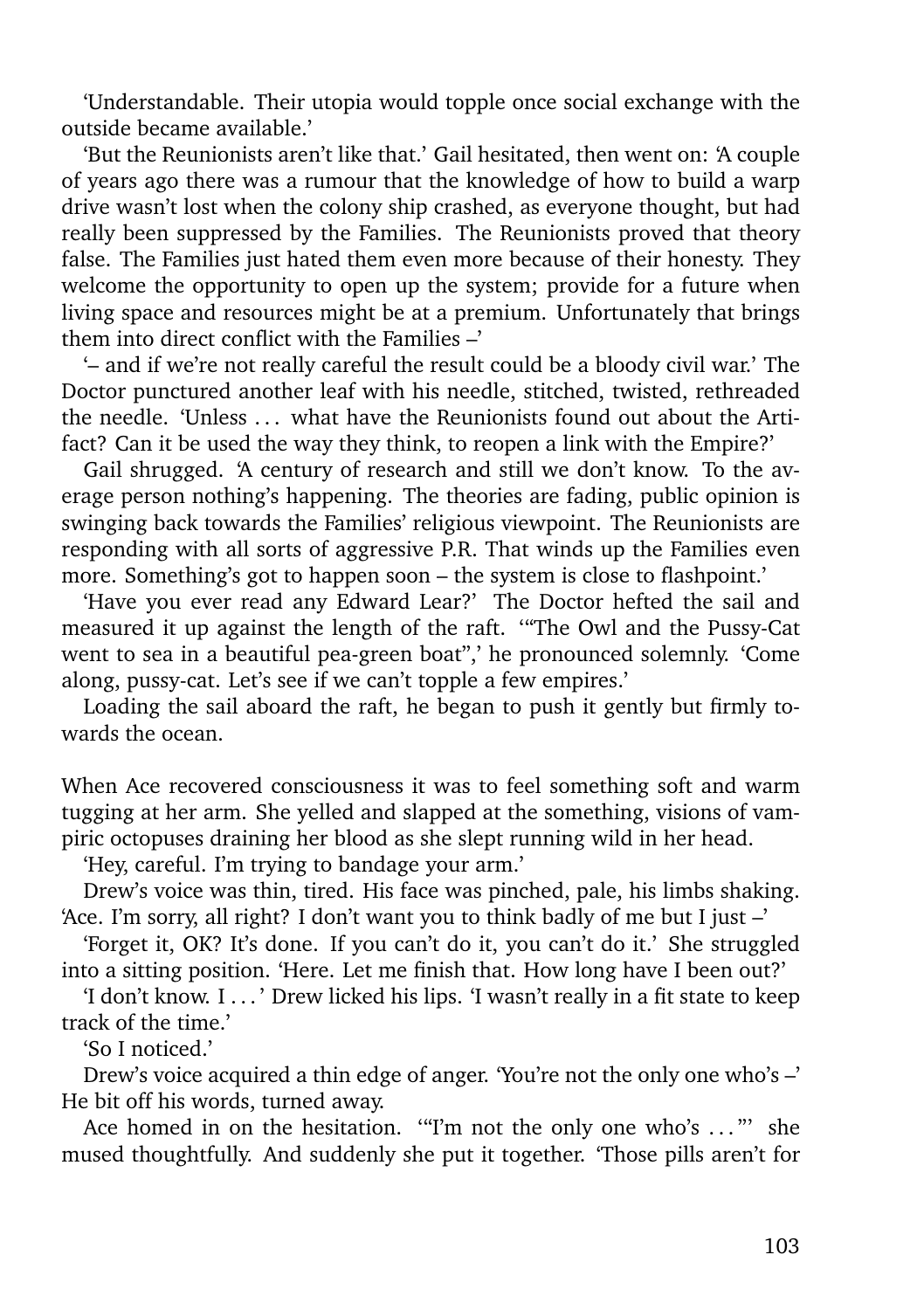zero-G nausea, are they?' When Drew didn't answer she pressed the point. 'Are they?'

'No,' Drew agreed without turning. 'I'm a latent epileptic. I get light sickness.'

Ace sighed. 'I'm sorry. I should have seen it.'

Now Drew did turn. 'Don't feel you have to apologize,' he said angrily. 'Just because I can't handle the light here or deal with stressful situations doesn't mean . . . doesn't mean I'm not . . . '

Ace sniffed. 'Not what, exactly?'

'Fit for space.' Drew swore. It was the first time he'd ever done so and it shocked Ace as much as the anger in his voice. 'Look. I love the high frontier. Planet life isn't for me. I'd die if I had to stay on one world, do you understand?'

For a moment Ace was silent, surprised by the passion in Drew's voice. She was also surprised because she found she understood him perfectly. Imagining herself stuck back in Perivale again after years of travelling through the universe was a nightmare that still plagued her occasionally.

'What kind of space service are they running here?' Ace wondered aloud. 'There must be tests, right? To screen out – well to screen out unsuitable candidates.'

'I'm good with computers. I faked the results. I don't care,' he added at Ace's expression. 'I've been out here a year. If I die now I'll die one up on the crowd.'

Ace sighed. He thought he was being romantic or adventurous. He was stupid. Maybe even dangerous. But still she couldn't knock him. Couldn't say that it wasn't exactly what she would do under similar circumstances.

'Calm down,' she said quietly. 'You're never going to rescue Rhiannon at this rate.'

Gail clung fast to the deck as the raft rose across a hundred-metre swell. At the tiller stood the Doctor, his back to the wind, his hands grasping the rudder. The second interchamber membrane rose before them, several thousand kilometres of sheer cliff wreathed in mist which fell around the ocean's two parallel horizons, curving underneath the rim forests and circling the visible limits of their world.

Gail stood unsteadily, felt the cold damp air streaming through her hair and clothes. Despite the violent motion of the raft, even on this relatively calm stretch of water, the ride was exhilarating. The Doctor certainly seemed to be enjoying it. He was grinning wildly from ear to ear, his legs braced for balance, his hands firm upon the tiller. He was still jacketless, his sleeves rolled up. And he'd tied his purple-stained handkerchief around his brow,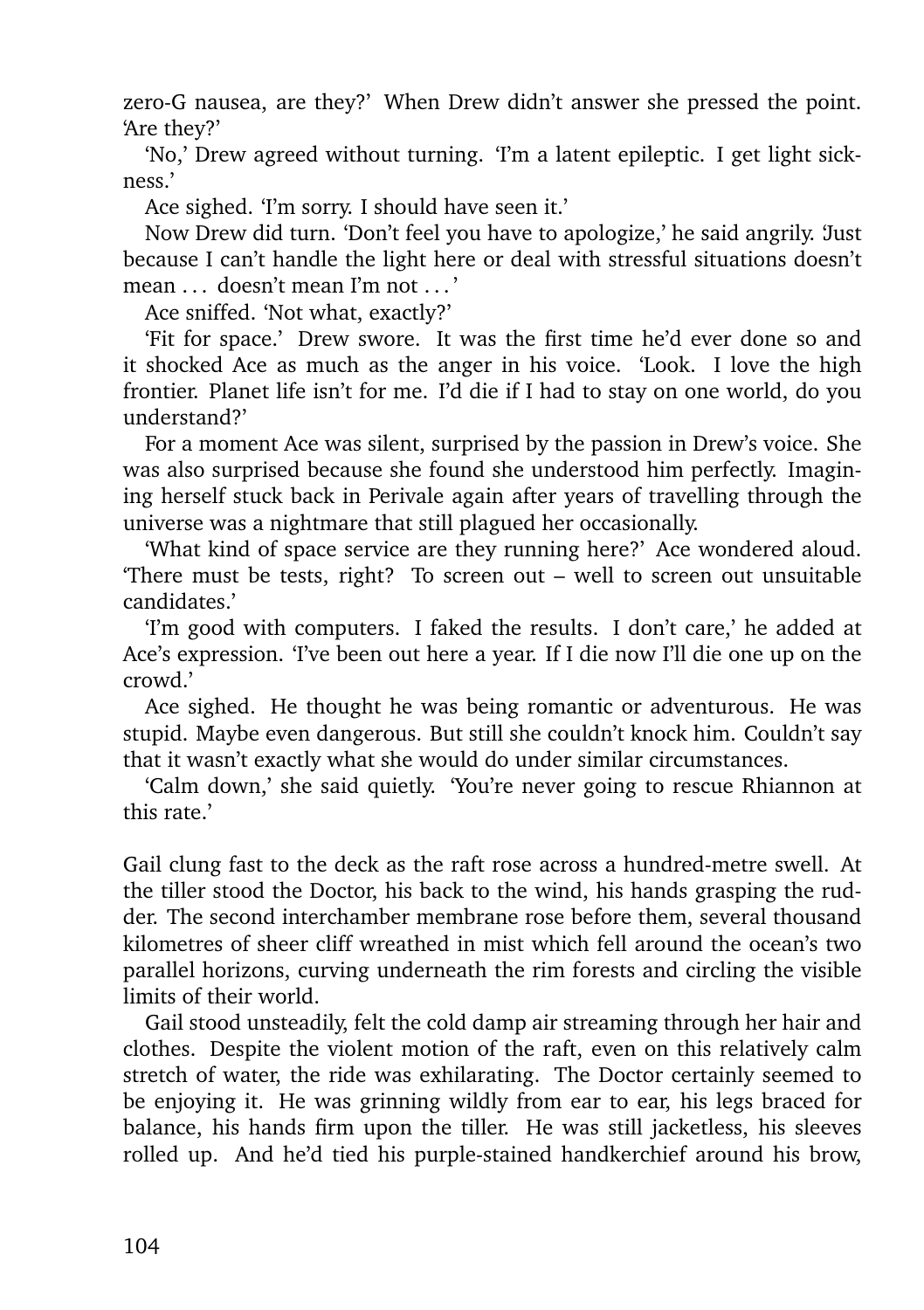pirate-style. Often he would look sideways to where a school of terrifyingly large mantas paced the raft, leaping into the air and gliding for hundreds of metres before splashing back into the water to send waves cascading over the side of the raft. Occasionally the Doctor would shout something aloud, but the wind would snatch the words from his lips and blast them away before she could make sense of them.

'How much further do you think we've got to go before we reach the membrane?' Gail bawled above the din of the wind and sea.

'Oh ages yet, I should think,' the Doctor shouted back.

'It's just that the wind is rising.'

'The weather's bound to be more volatile here at sea level,' the Doctor replied.

'Let's hope we don't get a storm.'

'Oh I don't know. Haven't had a good storm since 1706. Off the Cape of Good Hope, that was.'

'1706? What, AD? That was more than seven hundred years ago!'

The Doctor beamed ingratiatingly as he avoided the questioning look in Gail's eyes. 'Of course you can take the tiller,' he said, deliberately mishearing. He beckoned Gail to him and took her hands, pressing them against the wooden pole. 'If you need me I'll be in my cabin.' He swaggered forward and made as if to tuck himself underneath the roof of leaves they'd anchored behind the mast.

Gail's shout stopped him.

When he looked he saw she was pointing, off towards the misty horizon at the base of the interchamber wall.

The horizon where black storm-clouds were gathering into a vortex, wreathed with spirals of water and tiny blobs that might have been rocks, or whirling treetrunks.

The storm front was distant but it was wide. And it was visibly moving towards them.

They abandoned the rock ten minutes before it crashed obliquely into the rim forest. Drifting gently down through the tree-tops, Ace heard the splitting of timber and the crunching of rock for at least twenty minutes before the sounds faded to just the background noise of the forest.

Another half an hour brought them not to the floor of the forest, but to a place where the trees interwove too densely to allow further movement towards the rim.

Ace brought herself to a halt by grabbing hold of a nearby branch. Looking around she saw the light was brighter here in the areas where she would have expected to see shadow, like a photograph seen in negative: the denser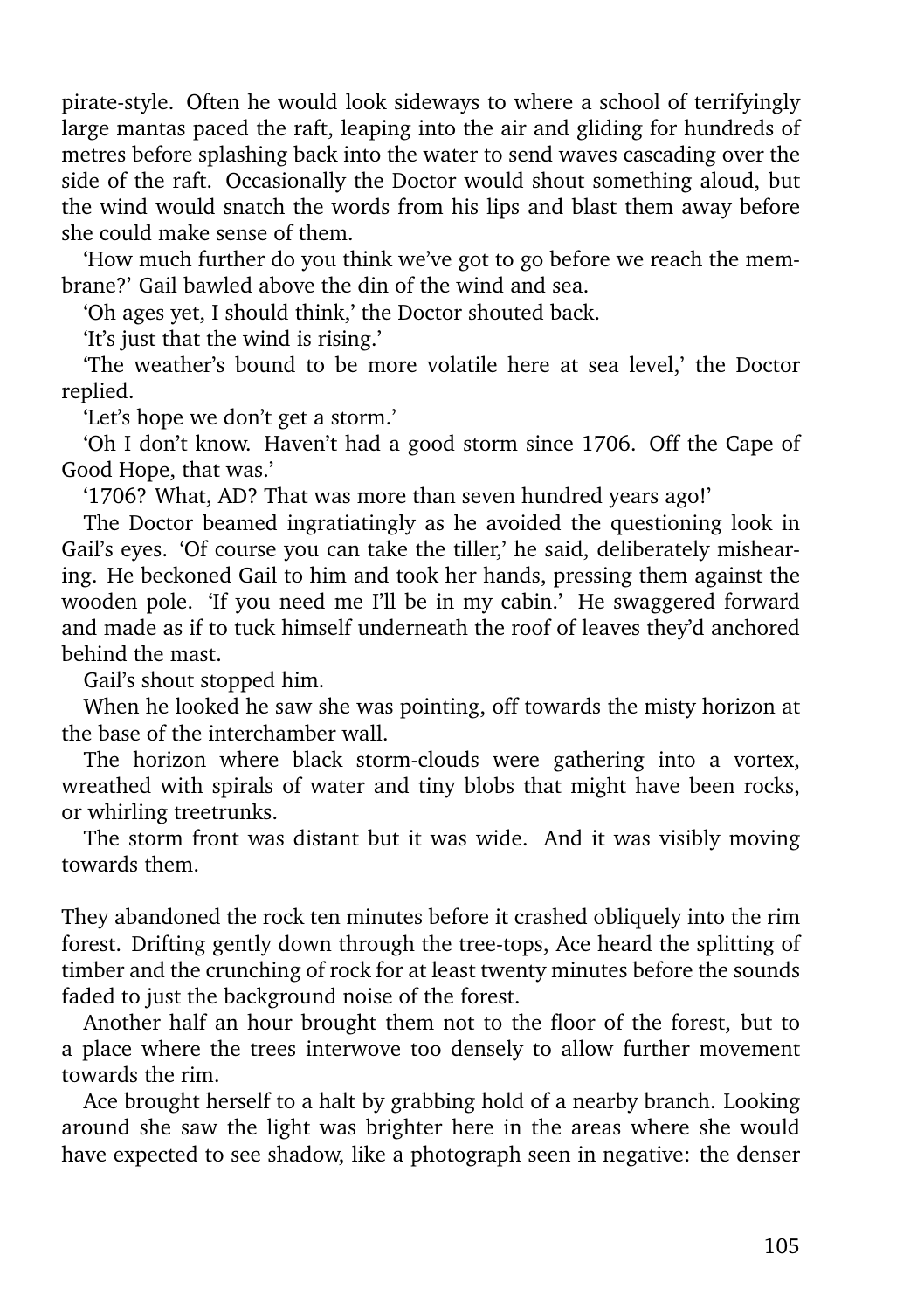the trees were packed, the more brightly they seemed to shine. It was a disorienting effect, one she struggled hard to adjust to.

And Drew was getting drowsier by the minute. Already he'd dropped off to sleep once or twice; the last time Ace had had to slap him hard to wake him up. Shouting just didn't seem to be any use.

They moved through the forest.

'How will you find her?' Drew asked sleepily.

'We, Drew. How will we find her.' Ace frowned as she corrected the engineer, but in truth the question worried her also. The land surface here on the rim was enormous – larger than several planets – and Rhiannon was just one woman. Even if visibility were normal – well, whatever passed for normal here – a simple quarter-and-search operation could take several lifetimes.

Once more Ace kicked herself mentally for leaving her satchel in the TARDIS. One Fleet-issue bioscanner and all their problems would be solved.

'And in answer to your question: I don't know,' she added.

For a few moments they dragged themselves forward in silence. Then Ace stopped. 'This is crazy. She could be anywhere.'

Drew nodded sleepily. He blinked a couple of times, then began to snore.

It was as Ace turned to shake him back into wakefulness that she saw Rhiannon.

Just a glimpse of a figure through the trees; not moving, utterly motionless. She turned her head to get a better view, but that changed her line of sight and the figure vanished from view.

Shaking Drew to wake him up, she guided him hand over hand towards the distant figure.

Another few moments brought them to a huge clearing, an oval depression in the forest.

Drew yelped with joy, emotion momentarily overcoming his drowsiness, when he saw Rhiannon floating in the exact centre of the open space.

Ace wasn't quite so ecstatic. 'Something's going on here,' she whispered. 'We should never have found her this easily.'

But Drew wasn't listening. He was already moving.

'Drew, no!' Ace hissed, then rolled her eyes when she realized she was whispering. By the time she had grabbed and missed, the young engineer had already pushed himself off from the nearest tree and was moving slowly but surely towards Rhiannon.

When he reached her several minutes later, Drew grabbed hold of Rhiannon in an enormous hug. She didn't object. But then, Ace thought, she didn't seem to respond much either.

'Don't hug her!' she yelled angrily. 'Get her out of there!'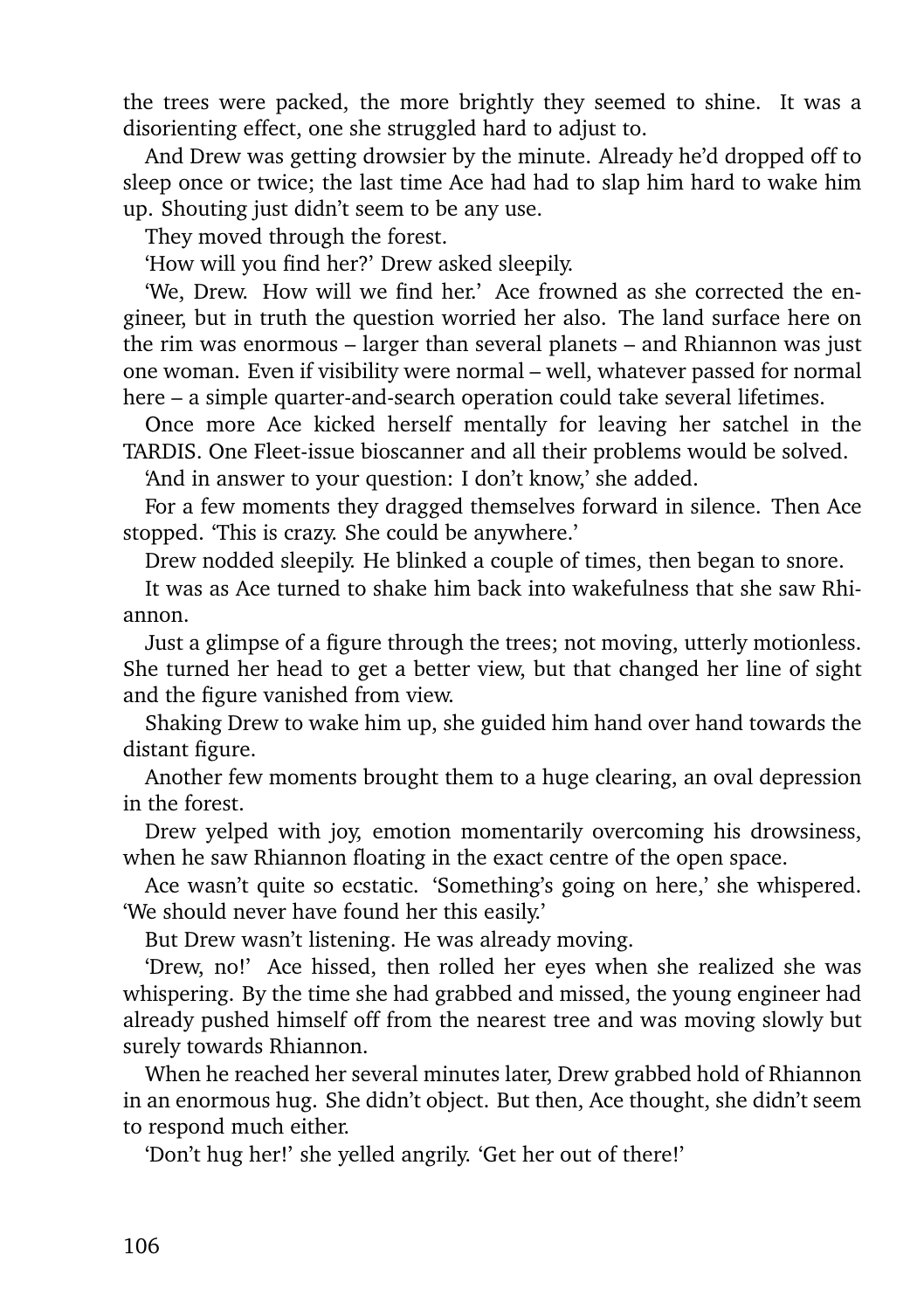Drew attempted a shrug. 'Ace,' he called sheepishly. 'There's nothing to push off from. Can you lasso us with some creepers?'

'Drew, I can't believe how stupid you are!'

Ace began to tear down lengths of creeper and weave them into a rope.

She had half the length required to reach Drew and Rhiannon when another yell from the engineer made her look up. Something was happening.

Drew was no longer holding Rhiannon. He was somersaulting slowly away, his grip on the woman broken. He was yelling, his voice muffled because he had both hands to his face as if he'd been hit or burned.

Rhiannon hadn't moved. She was still hovering in the clearing, drifting a little from Drew's transferred momentum. Even from this distance, Ace could see that her eyes were fixed open, though she showed no other signs of consciousness.

Except – that was odd – there was a cloud of . . . Ace peered harder. A cloud of steam or something hanging around her head, as if she was exhaling – but Ace could see her upper body clearly and she was definitely not moving. Not breathing. And yet Rhiannon was definitely expelling substance from her mouth.

She was exhaling a fog of spores.

'Drew, get away from her!'

Drew was making strangling noises. His eyes rolled and his limbs began to jerk frantically. Ace stared hard at him, and as she did something amazing happened, something impossible: she could see inside his head, see the synapses in his brain firing all wrong, sparking like a faulty motor, the chemical currents weaving and twisting out of control.

She had to get to him before –

With her hands on a branch ready to push herself into the clearing, Ace stopped. Beneath her bandages, the skin of her arm was writhing, crawling with new life.

## '*No!*'

Pain snaked along her back and arms.

With absolute horror Ace felt the skin of her shoulders begin to split.

In the centre of the clearing the cloud of spores erupting from Rhiannon's mouth and nostrils grew larger, drifted towards the edges of the clearing where it clung to trunks and branches alike, interacting with fungus already growing there.

As Ace doubled over with pain, as she felt her skin erupt with a thousand hungry, bleeding mouths, she *saw* the fungus changing species, saw the RNA chains split and reform, saw the changes at a molecular level. And more than just seeing, she *understood*. Really understood what was happening here. Saw it all.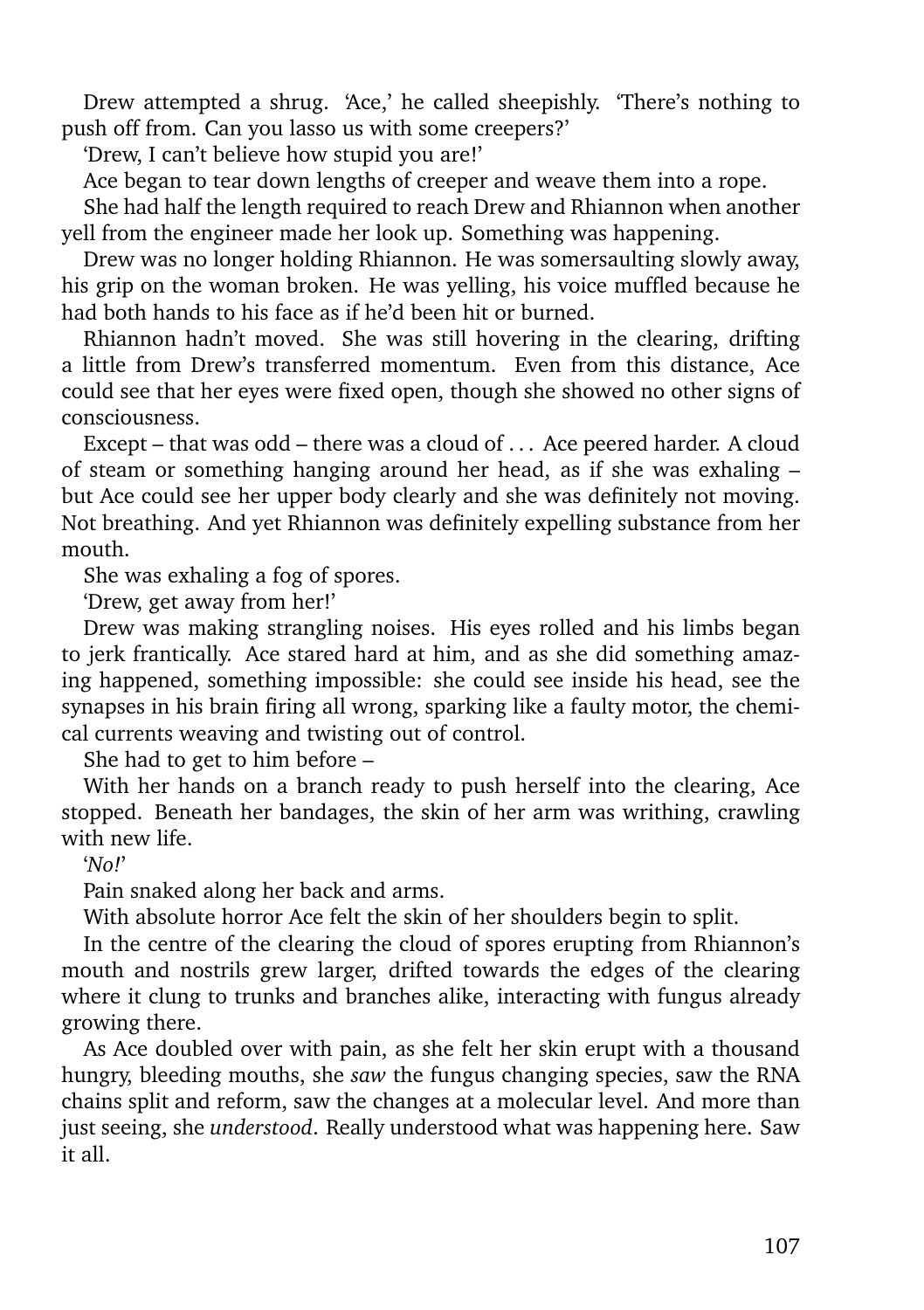She had a moment to consider the knowledge before the bleeding wounds in her back and arms filled with wriggling life and the pain overwhelmed her.

## **14**

From a distance their destination resembled nothing so much as a cluster of different-coloured patchwork cushions, webbed together with a mass of creepers, hanging in mid-air between the ocean and the chamber rim. Only as the monkeys brought them closer and the mass of cushions resolved into finer detail did Bernice come to realize the size and sophistication of the structure they were approaching.

It was huge, at least two kilometres in diameter. And the cushions weren't really cushions. They were tent-like structures; a vast patchwork quilt of woven leaves, moss, branches, all webbed together with creepers and gigantic fern leaves. The tops of trees projected from the mass of tents and Bernice realized that somewhere in the middle of this chaotic mess of buildings there must be soil and vegetation. She wondered if the soil would be cultivated, part of a park or field for grazing animals, or simply the equivalent of waste ground, overgrown, parasitic, with no intelligence directing its growth.

After a moment Bernice realized that this thought defined an interesting problem: should she think of the huge structure as a nest or a city?

In the end it was the presence of the sails which confirmed her decision to think of it as a habitation designed by and for the use of intelligent beings.

Half a kilometre from the main structure the sails billowed gracefully in the thermals spiralling outward from the ocean. They too appeared to be woven, but much more densely. Their elasticity was in no doubt – rigid structures as large as the sails were would last only moments in this volatile environment.

Bernice let out a slow breath.

It seemed she had been brought to the home of the mysterious builders of the Artifact.

With a monkey attached to each limb, Bernice and Midnight found themselves gliding swiftly first across the outer shell of the city, then between two billowing buildings and into the cavernous interior.

Hordes of monkeys flapped, glided or swung around them. Navigation would have been a nightmare if Bernice hadn't been under the expert control of her own four monkeys. As it was, their speed through the mass of creatures was enough to make her dizzy.

There were tents everywhere. They ranged in size from that of the exterior shell of the TARDIS to the size of a two-storey building. At first Ber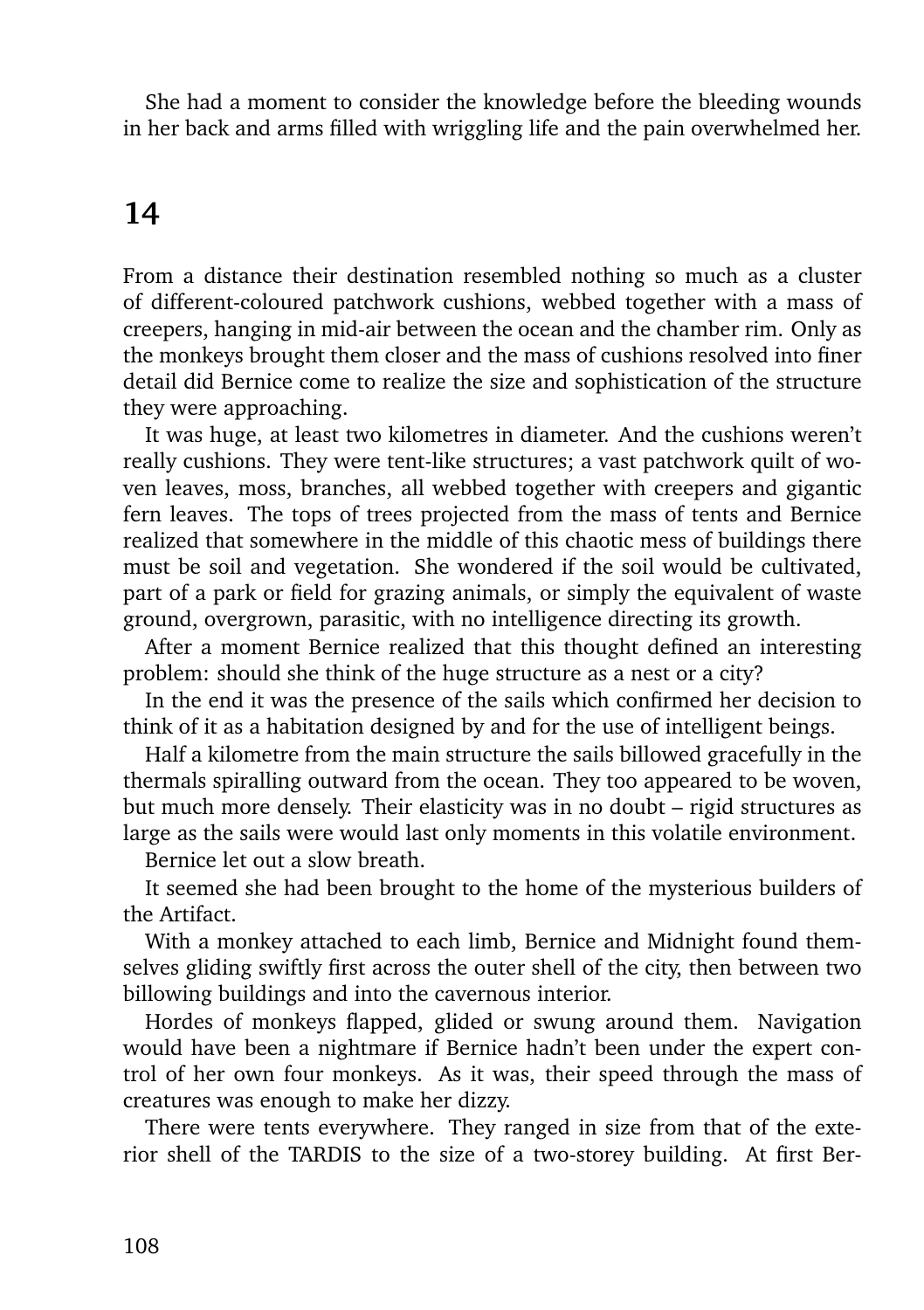nice assumed that they must be anchored in some way, but closer observation soon proved her wrong. They floated in a mad jamboree of shapes and colours, linked by an oscillating webbing of creepers and wooden branches that seemed more decorative than an aid to mobility. The city stretched away from her in all directions with no vertical or horizontal orientation, no streets, no logical progression of buildings to demarcate the layer upon layer of tents billowing around and between each other.

After a few minutes they were so deep inside the city that she couldn't even see the sky. The city was lit by reflected light from the ocean, or the nearby jungle, so that everywhere she looked the tents were coloured a different hue. But at least the light was soft here, easier on the eyes, the colours diluted to a pastel glow. If it wasn't for the speed and dizzying changes of direction of her flight she would have considered the effect quite restful.

She glanced across at Midnight, also being chaperoned by several monkeys. 'You seem to know a lot about the monkeys,' she said. 'What's your connection?'

'I don't remember.'

'Ah.' Bernice nodded sagely, a gesture that nearly cost her a broken neck as the monkeys controlling her flight changed direction suddenly to avoid a tent-building which was drifting into their path. 'Steady on, chaps. I've only got the one head.'

The monkey holding her left hand swivelled its head to gaze at her. 'Yes,' it agreed. 'You have one head.'

Bernice stared at the monkey, which rotated its own head away from her in time to see and guide the others past a clump of ferns drifting free in their path. 'Good conversational gambit,' said Bernice dryly. There was no reply. Rhetoric, it seemed, went unnoticed in monkey culture. 'Do you have a name?' she asked at length.

'Yes.'

'Would you care to tell me what it is?'

'Yes.'

She sighed inwardly. 'What is your name?' she asked slowly and clearly. 'Elenchus.'

'Thank you. Well, Elenchus, my name is . . . ' she hesitated before finishing simply, 'Bernice.'

Elenchus slapped her around the face with one of his seven muscular arms. 'Bernice,' he said.

Her head ringing from the blow, Bernice drew back the arm freed by Elenchus's blow and let fly with a medium-savage left hook. The monkey's head rocked like a jack-in-the-box.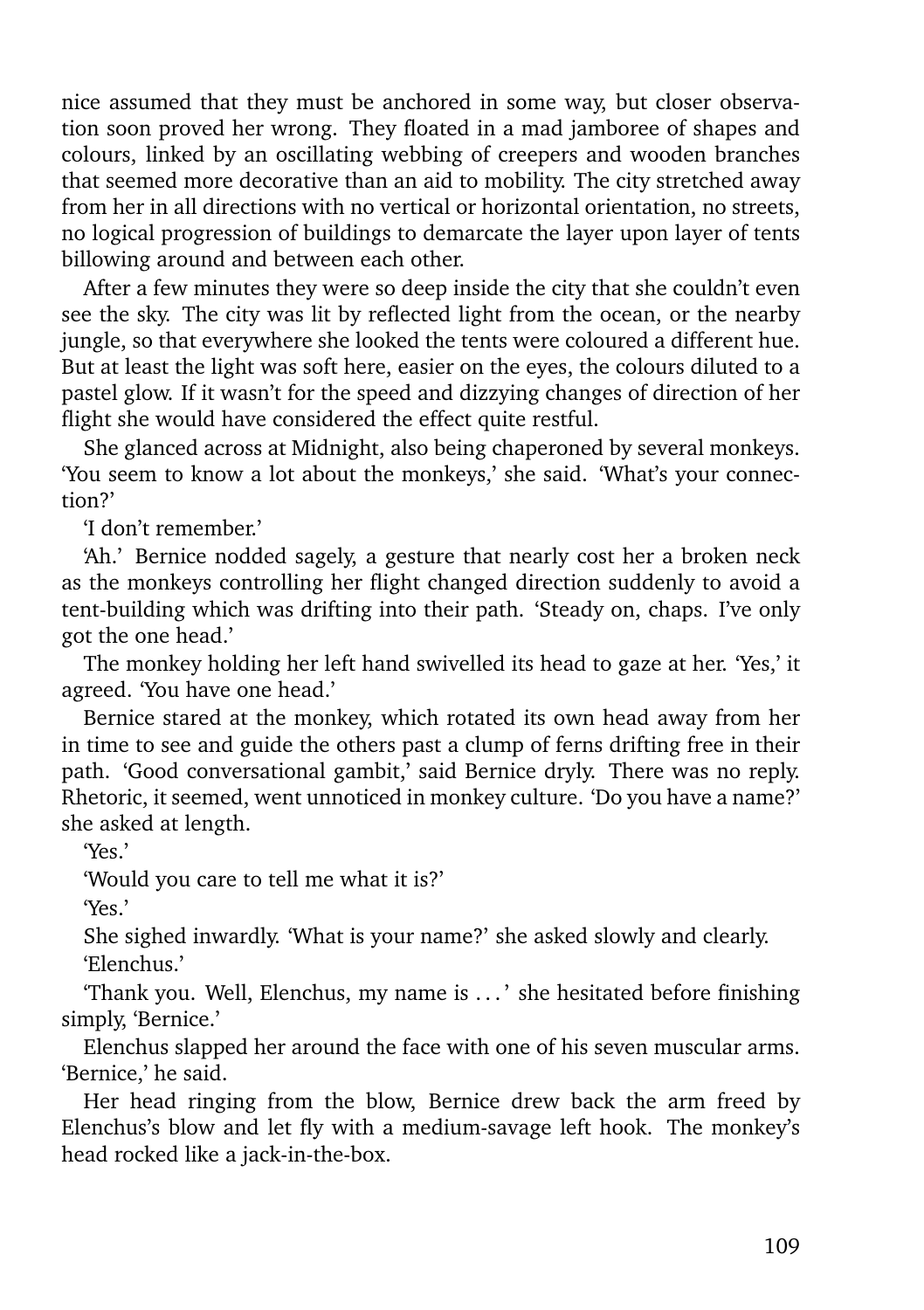'Pleased to meet you, Elenchus,' she said. 'And if that's how you folk say hello, I hope that no friend of yours is a friend of mine.'

Custom apparently satisfied, Elenchus took hold of Bernice's hand again.

'Where are we going?' It was a simple question. One Bernice felt quite safe asking.

'We are going to eat a damaged tent.'

Bernice sighed. 'Some days I don't know why I bother to get out of bed in the morning.'

Bernice was looking forward to seeing how Elenchus dealt with that rhetorical statement, but at that moment their flight terminated in a spectacular nosedive through the side of a medium-sized tent, and any reply he might have made was lost. Bernice flinched away from what she expected would be a crushing impact – but there was nothing more harmful than a rush of leafy fabric past her face to herald their arrival at their destination.

Finding her limbs free, Bernice smoothed back her hair, attempting to collect her wits after the mad flight. She looked around – and that was when she realized she was alone with her guides. Midnight had obviously been taken to another destination.

Bernice thought that might not actually be a bad idea. She would be able to concentrate on her immediate surroundings without being distracted by his sad and rather disturbing ramblings. She was still a scientist wasn't she? If these monkeys had built the Artifact then they must be in a serious decline as a species. Bernice smiled as she slotted the monkeys into one of the more obvious cultural pigeon-holes: that of a sophisticated species past its prime or brought to a state of social regression by catastrophe.

Looking around, she saw she had been deposited close to the edge of a large spherical tent. The tent was composed of a layer of simple chambers made from woven leaves wrapped around a central hollow space. A group of monkeys floated at the centre of the space. Light slipped through the spaces between the chambers; slowly moving shafts of pastel colour filled the sphere like the spokes of a giant wheel. Despite the lack of precedent on any of the worlds she had visited Bernice was somehow reminded of a church. Perhaps it was the silence rather than the shifting colours. She made a mental note to get Elenchus's thoughts on religion; that was always a good way of dating a civilization.

Without speaking, Elenchus took her hand and guided her closer. The other monkeys who'd acted as their chaperones moved away from them to join the group. As Elenchus brought her closer the monkeys arranged themselves into a loose sphere, mirroring the contours of the tent walls.

Elenchus took up position in the wall of monkeys.

Bernice waited in silence, wondering what was going to happen next.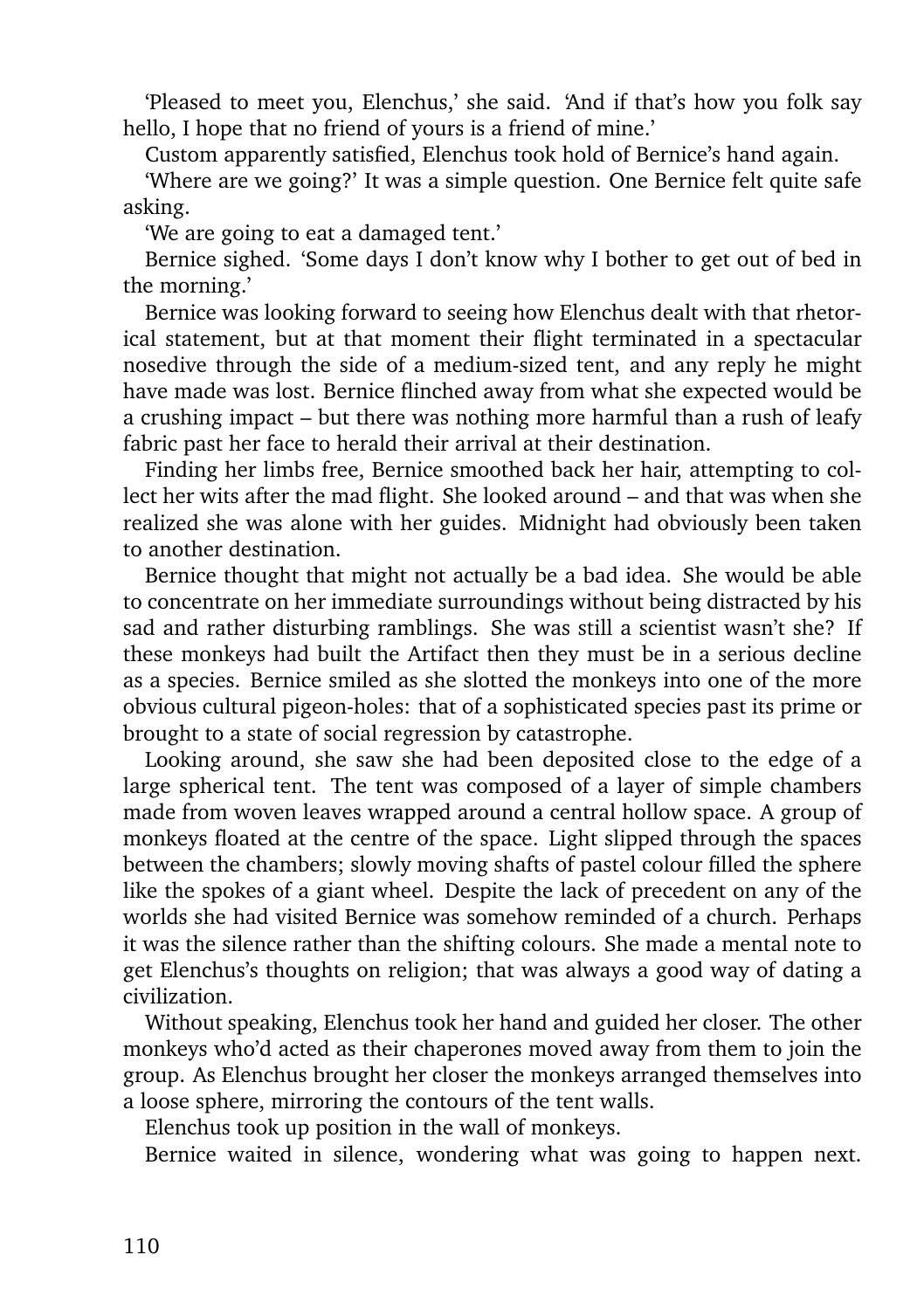Where was this 'tent' she was supposed to 'eat'? More to the point, why was she supposed to eat it? Why was anyone supposed to eat it? Perhaps, being composed of leaves, old tents were not discarded but used as a source of nourishment for the inhabitants of the city. That would make a kind of sense, she supposed – if the leaves weren't treated to make them a more durable building material – and if the city wasn't already surrounded by enough food to feed several planetary populations.

Bernice's ponderings were interrupted by the arrival of a smaller group of monkeys carrying a bundle of cloth between them. Presumably this was the tent in question.

She realized her mistake when the cloth was opened to reveal the limp shape of a dead monkey.

Logic will prevail, she thought smugly. Dismissing the observation that the monkeys used the same word to describe a damaged tent as they did a dead monkey as an unimportant misunderstanding, Bernice discarded her wilder flights of fancy concerning edible buildings with some relief. Organized religion was always predominant in a regressive society, quite frequently based on obscure scientific principles or machines whose functions were no longer understood. Yes, her theory about the builder-culture was shaping up rather nicely. Turning to Elenchus she whispered, 'I'm at a funeral.'

'What is a funeral?' the monkey asked without hesitation.

'It's when you consign someone's soul to heaven. To be with God.'

'What is God?' Elenchus asked simply. 'What is soul? What is heaven?'

Bernice tried again. Perhaps there was a language barrier in operation here, a lack of common referents. She knew that sometimes these little misunderstandings did arise between the TARDIS crew and the inhabitants of the worlds they visited. No translation was ever perfect. She repeated her explanation in the seven different languages she spoke fluently, stumbled through a few obscure dialects and quit in the middle of a series of the more gutteral juxtaposed Vartaq clicks.

All brought from Elenchus the same response: a repeat of the simple question. 'What is God?'

Very rapidly Bernice was forced to admit that the monkey culture had no referents of any kind for 'God' or gods, heaven, religion, philosophy, soul, or worship.

As the dead monkey was placed in the exact centre of the sphere of living monkeys, Bernice found her mind was racing. Was she dealing with a hive culture here? It was possible. Hive cultures seldom displayed creative tendencies, and that would fit in with the lack of obvious art or decoration anywhere in the city. Then again, she had to admit that she'd hardly been here long enough to tell what, in monkey terms, might be the difference be-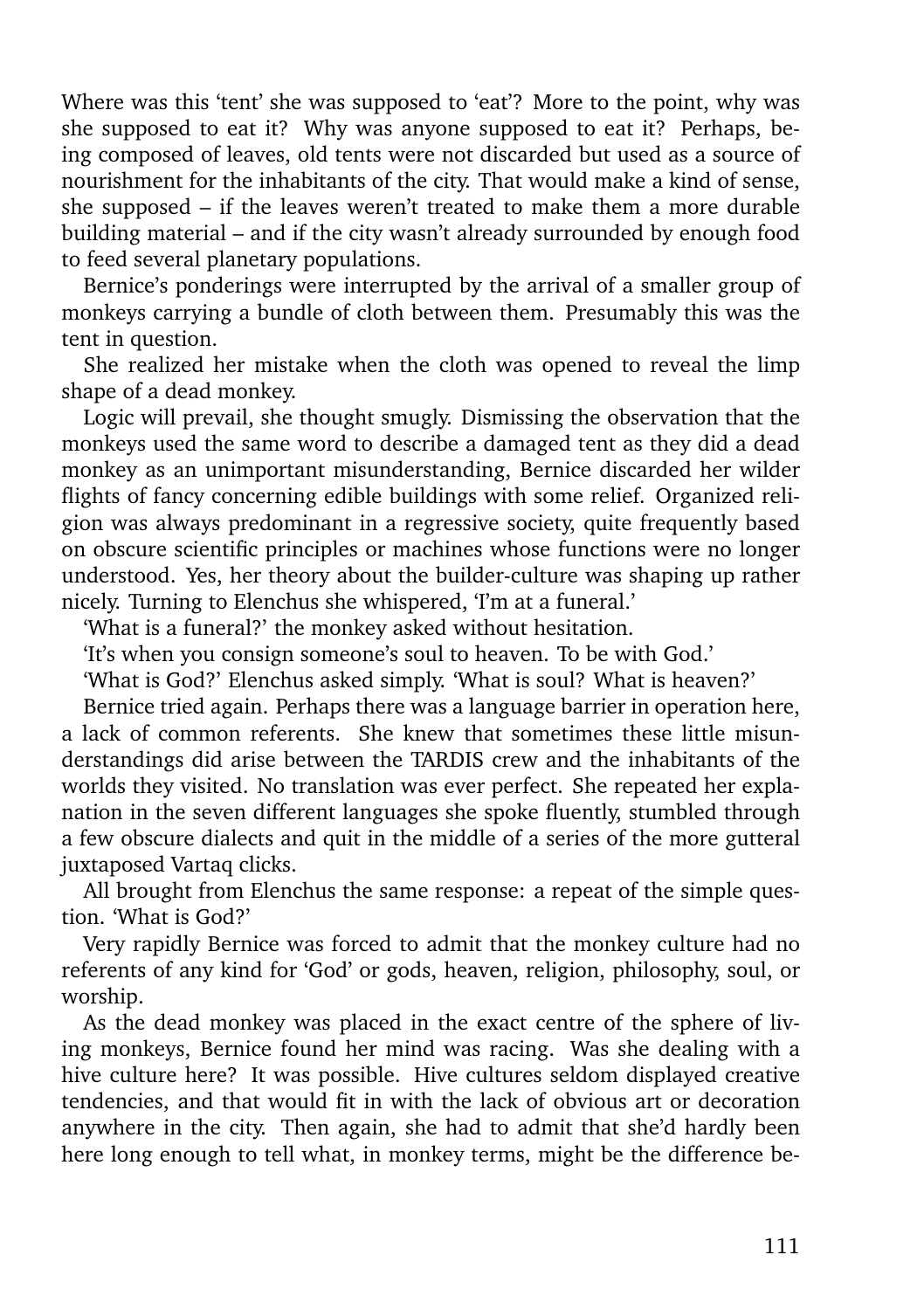tween a Suret and a street sign. Only one thing was certain: if the monkeys were truly ignorant of religion, then theirs couldn't be a regressive culture. As an archaeologist and anthropologist, Bernice knew the one universal constant of intelligent life anywhere in the universe, besides the invention of income tax, was religion. And the monkeys had none. That implied they were a young species, just developing awareness beyond the animal drive to eat, sleep and reproduce. And that fact existed in persistent, irritating contradiction to her rather more attractive regressive-culture theory.

Then the smell of cooking meat drove all thoughts from her mind. The monkeys were cremating their dead comrade. Bernice shuddered when she realized that less than an hour before it would have been her being roasted.

Turning to Elenchus, she whispered, 'How did the monkey die?'

In perfectly normal tones, Elenchus replied, 'You broke his neck during the fight. Before we realized you were not food.'

A flush of guilt and horror flooded through Bernice. Red-faced, she fell silent. After a few moments the smell of cooking flesh began to abate. Unable to look directly at any of the monkeys, Bernice looked around. That was when she saw the interior of the tent was full of additions to the – well, she'd call it a ceremony, though under the circumstances that was rather a misleading name.

She looked back at Elenchus. 'I don't know what to say. I . . . He was trying to kill me, you know. Or I thought he was at any rate. I mean – oh hell.' She stumbled to a halt. As usual, when faced with a barrage of confusing words, Elenchus said nothing in reply. Bernice focused her thoughts. 'Is there anything I can do to repay you for my ignorance?' she asked simply.

'Yes,' said Elenchus. 'But first we will eat.'

At that moment Bernice recalled clearly Elenchus's words: *To eat a damaged tent.*

And if the word 'tent' were synonymous with the word 'monkey' that would mean –

Bernice gulped.

Her thought was finished as the inner sphere of monkeys moved closer to the dead one and began to peel off pieces of flesh, which were passed from hand to hand throughout the tent.

Bernice took the piece she was offered with a queasy smile.

She sniffed it as, beside her, Elenchus gulped his piece down. It actually smelled rather good.

She supposed she was lucky: at least they'd cooked the meat.

The ceremony – she still thought of it as such even though the word was inaccurate – finished soon afterwards. In groups of different sizes the monkeys drifted out of the tent, until Bernice was left alone with Elenchus and the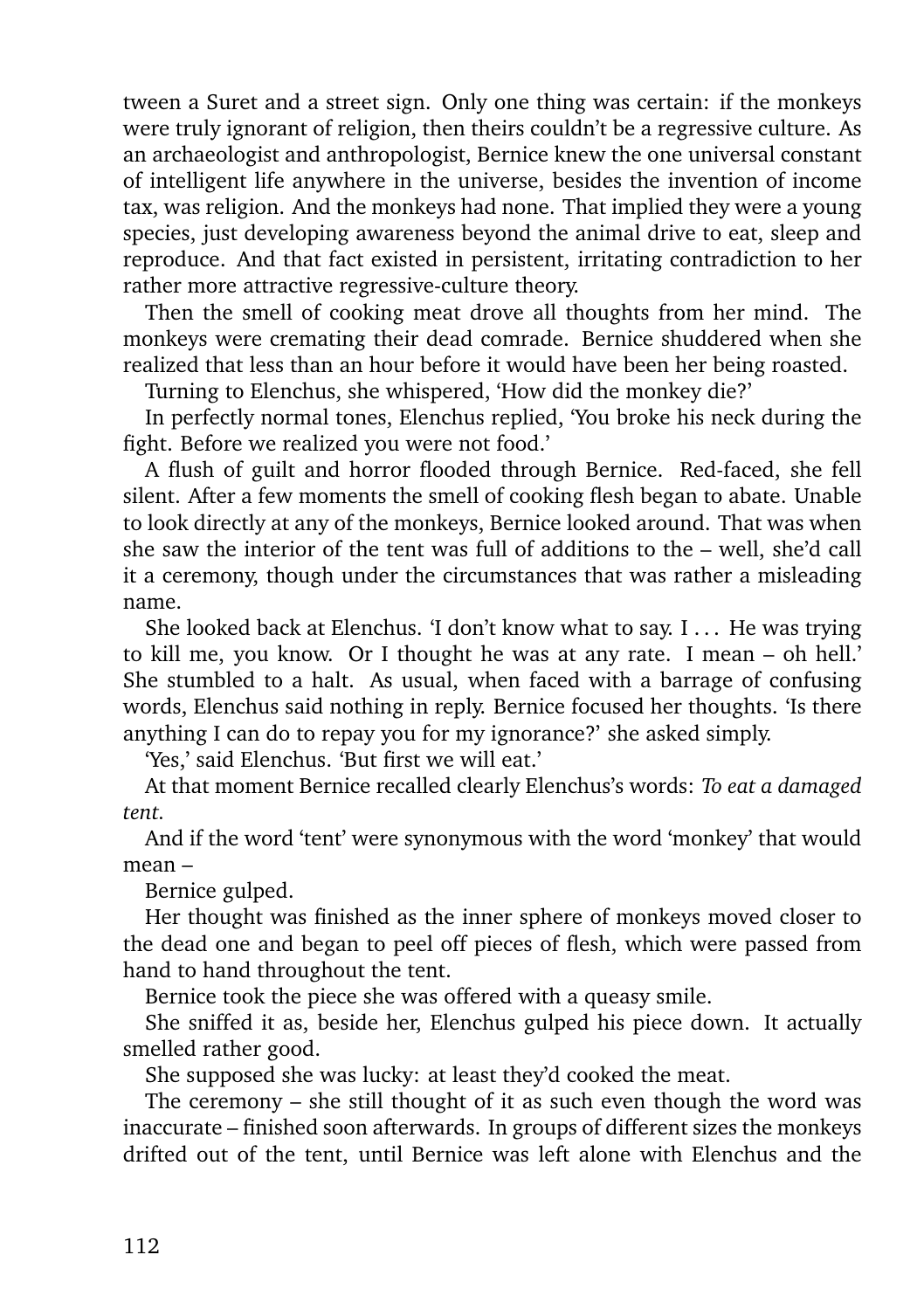remains of the monkey she had killed. With almost morbid curiosity Bernice allowed herself to drift closer to the corpse, a neat mass of bones and a few strips of flesh, orbited by globules of congealed fat.

'What was his name?'

'Few of us have names.'

'He didn't have a name?'

Elenchus said nothing, apparently mistaking Bernice's question for a statement of fact. She let the misunderstanding slide.

'What about family? Is there anyone to mourn him?'

'What is *mourn*?'

'Never mind.' Bernice shook her head sadly. 'So what happens now?'

'As the killer, you must dispose of the body.'

'How?'

'By –' Elenchus spoke a number of words Bernice couldn't understand.

At her puzzled look, he tried again. 'You must use your –' Again the gibberish.

Bernice knew the telepathic circuits of the TARDIS were a prime factor in her ability to understand other languages; she wondered briefly if the TARDIS was all right, wherever it had drifted off to in the Artifact.

Elenchus continued, 'I will dispose of the body for you.'

He concentrated on the corpse. After a moment the smell of burning came again. The remaining flesh and bones began to sizzle and pop; smoke and steam wreathed the corpse. In a matter of moments the body was reduced to a cloud of fine dust which slowly dispersed in the air currents of the tent.

'And I was thinking about going into the funeral business,' Bernice said quietly. She suddenly realized she was enormously tired. And while the shred of monkey flesh she had eaten had only whetted her appetite, the circumstances of her meal also made her feel quite sick. All in all, she thought, a couple of hours rest would not be out of order.

'You know, Elenchus,' she said, 'I could really do with a good snooze. I mean sleep. Rest. You understand?'

'I understand.'

Taking her hand Elenchus guided her from the tent and flew her once more through the city. After a journey of only a few minutes this time another tent loomed before them and they slipped inside. This tent was also subdivided into smaller chambers, the largest being about the size of the TARDIS console room. The chamber was filled with a mess of cushions and small blankets. Bernice didn't need second bidding – indeed, any bidding – to throw herself into the pile and close her eyes gratefully to shut out the everpresent pastel light.

'Thanks,' she murmured sleepily.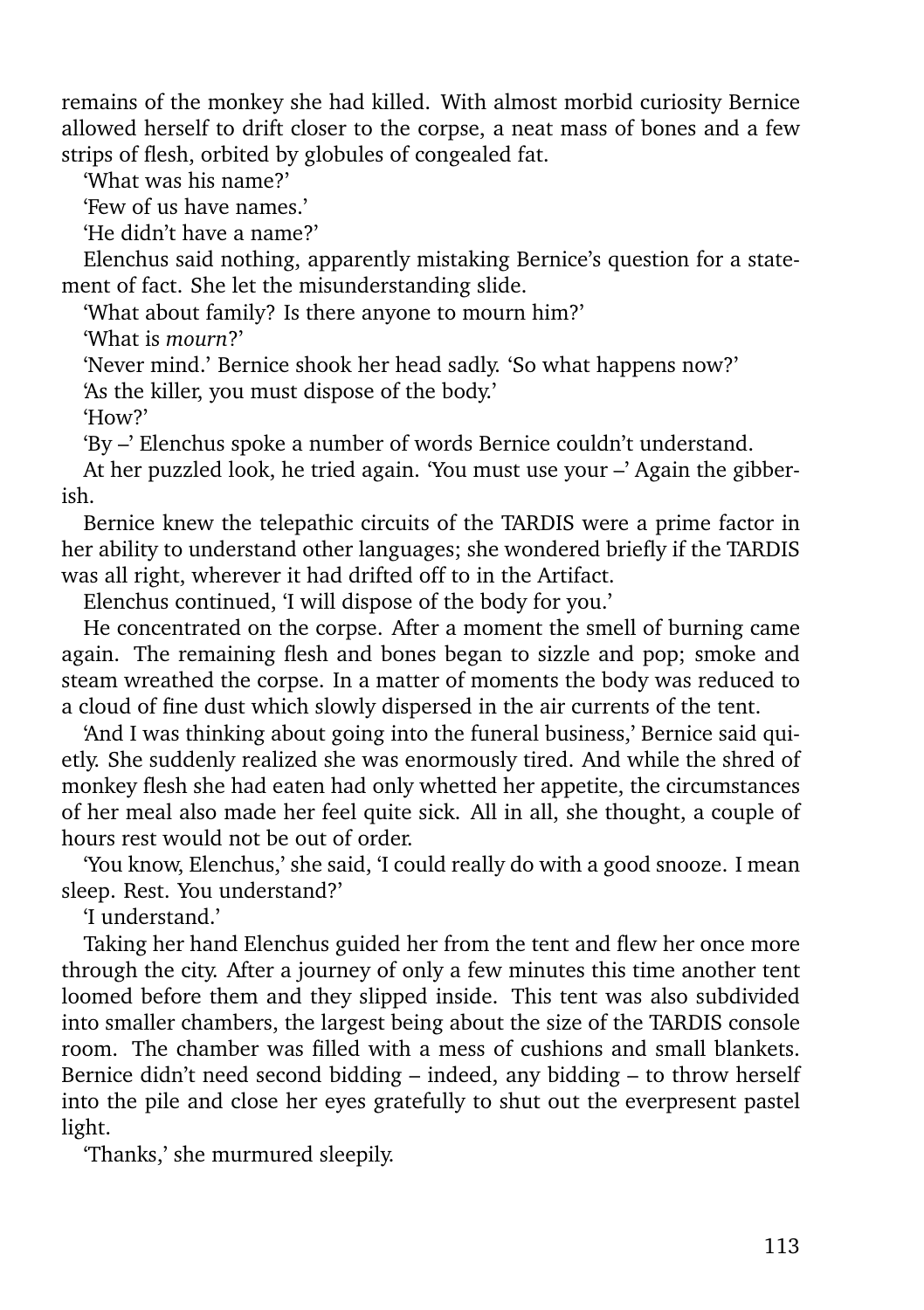She didn't even hear the monkey's response: 'What is thanks?' She was already fast asleep.

She awoke some time later in darkness, her skin hot and sticky. The cushions and blankets around her were hemming her in, suffocating her with the smell of dried leaves, the sound of rustling fabric harsh in her ears, the prickly material tickling her arms and face.

She pushed aside the mass of bedding and rubbed her eyes. Her vision smeared; that didn't matter: in the darkness there was nothing much to see anyway.

She hiccuped, tasted the flavour of roast monkey.

Feeling sick, she groped her way to the nearest wall and hunted around until she found an opening in it. Unlacing the creepers securing the flap, she poked her head out. Cool air rushed across her face, abating her nausea slightly. She was looking out into the city. The tent must have moved during her sleep because the light was much dimmer here; only if she craned her head to the left could she see the faintest glimmer of colour gilding the edges of distant tents.

If she'd been in an ordinary city on a normal world she'd have said that dusk had fallen and night was well and truly on its way.

There seemed to be little pedestrian traffic here: only one monkey whizzed past on who-knew-what business, a glimpse of glimmering fur, a flash of colour in the darkness and then nothing.

It was quiet. The hubbub of the outer city didn't seem to penetrate here. The only sounds were the rustle and flap of the tents as they jostled slowly together, the hum of the wind threading the maze of billowing walls, and the soft chime of –

– of *water*.

Bernice pushed her way slowly out of the tent, letting her eyes get used to the darkness. Outside the tent the air was cooler still, and moist. Damp tendrils of phosphorescence clung to the side of the tent; a thin layer of glimmering moss which made Bernice think of underground caverns.

Driven by the breeze, the sound of splashing droplets of water bounced playfully around her, accentuating the impression of being underground. She tried to get her bearings. The water couldn't be too far away; the soft-walled tents would have absorbed the echoes. So it was definitely nearby. But in which direction?

Grabbing a handful of a nearby tent wall, Bernice began to pull herself slowly in the direction she thought the sound of dripping water was coming from.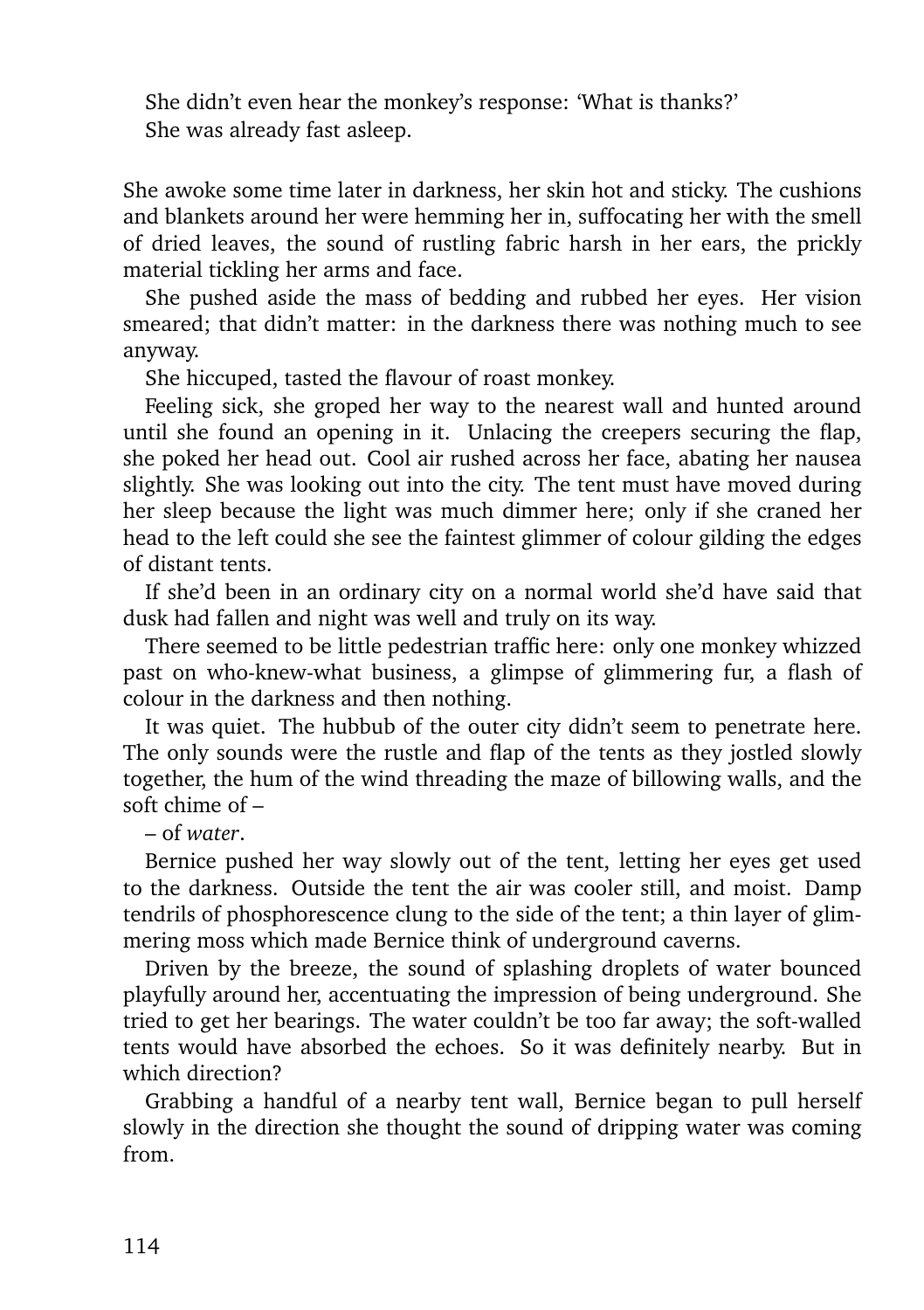She knew she was going in the right direction when the pale light of phosphorescence began slowly to increase. After another few minutes, in which the only life she saw was yet another monkey rushing distantly past in a flash of colour, she pulled herself around the curve of a smallish tent and found herself at the edge of a large, irregular space bordered on all sides by the convex walls of tents. In the centre of the space was a gently rippling sphere of water perhaps thirty metres across. Growing from the sphere in all directions was a profusion of vegetation, among it small trees which arced from the water and curved inwards again when they reached the walls of the surrounding tents. Water dripped constantly from the leaves of the trees back into the central mass, making the soft chiming sound she had been following. The bioluminescence in the water was a deep electric violet shot through with gold, and didn't seem to vary in colour.

The trees were festooned with monkeys. Perhaps a hundred of them. Without exception the creatures' fur glowed with a pale rose-coloured light. Bernice was struck by the unusual and uniform configuration of bioluminescence.

The air here was cool, just slightly below body temperature, scented with a delicate mixture of olbas and cinnamon; an unusual fragrance, yet one so appropriate its presence might have been designed.

Then again, Bernice was forced to consider that what might be attractive to her senses might be a load of old junk to the monkeys.

Perhaps it's the rubbish tip, she thought. If so it ought to win prizes.

'The monkeys call it "the deathpool".' The voice was Midnight's. He had wrapped part of himself around a branch about ten metres or so away from her, close enough to the water for her to be able to see his reflection in the ripples.

She smiled a greeting. 'Why do they call it that?' she asked curiously. 'Watch'

As Midnight spoke Bernice became aware of a faint sound, an ululating wail which rippled around the pool, grew to a frightening intensity. 'What's happening? Are they in pain?'

Midnight's sibilant reply was lost as the wails turned into heart-rending screams of agony. The monkeys clinging to the branches around the pool began to writhe. The sound was awful. Bernice was shocked into immobility by the pain in the multitude of voices.

And then one by one the monkeys began to fall into the pool. No, Bernice realized, not fall. They were diving. Deliberately.

'I didn't know the monkeys were amphibious.'

'They aren't.'

Bernice felt her head swim. 'Then they'll drown! We have to –'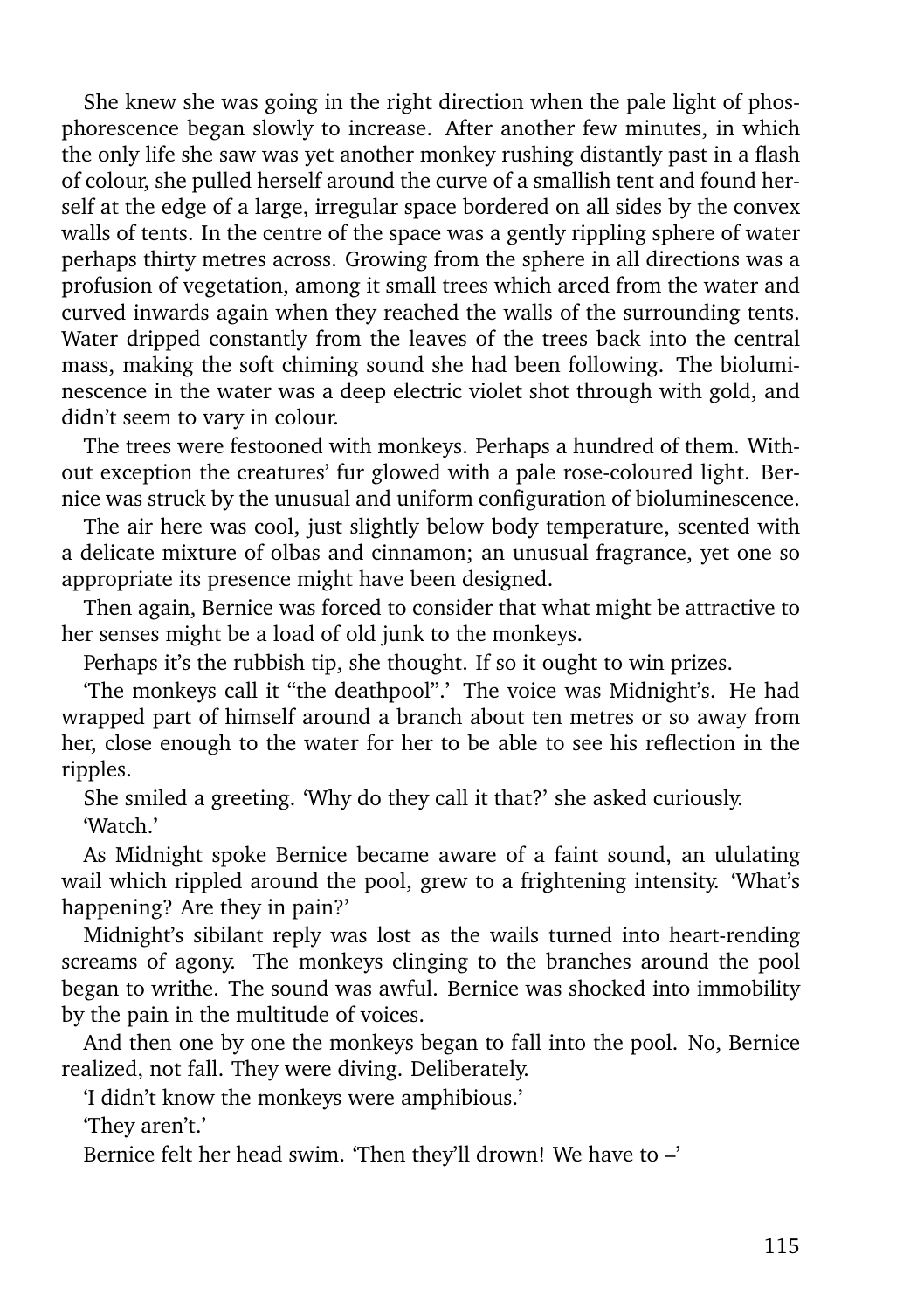She began to move, but far too late. The last monkey hurled itself into the pool, vanished beneath the water leaving a glittering splash of rose droplets and a lingering scream of the purest agony.

The scream echoed away amongst the tents.

Shaken, Bernice moved towards Midnight, instinctively seeking companionship, no matter how odd. She stared at her strange companion, eyes wide with horror. 'Animals,' she whispered. 'They were like animals. No intelligence. All gone . . . '

'It's an easy thing to understand.' Midnight's voice shimmered above the lapping of water.

'What do you mean?' Bernice asked. 'It's not as if –'

Before she could finish her sentence Midnight released his hold on the branch and propelled himself towards the water.

Her mind dissolving in a wash of horror, Bernice remained frozen for a fraction of a second. Then, grabbing hold of the nearest branch, she threw herself towards Midnight. She collided with him, wrapped her arms around his leathery torso and let her momentum change their course.

It wasn't enough. Together they plunged into the gently rippling pool. Bernice gasped with surprise as the water closed over her head, thoughts whirling through her mind.

*– changed, something's pulling us! The gravity must be –*

*– drown. You can drown in two centimetres of water let alone –*

*– the bodies, where are all the bodies –*

Then the thoughts were driven from her mind by the overwhelming need to draw breath.

Renewing her grip on one of the lumps of crystal projecting from Midnight's body, she began to kick, trying to guide them back to the surface. Midnight himself was a limp mass in her arms, uncaring, unmoving. In another moment Bernice kicked their way clear of the water. Gasping for breath, she went limp herself, exhausted; allowing their combined momentum to carry them away from the pool and back into the surrounding vegetation.

The nearby jellyfish pulsed indignantly with a stronger light for a few moments, then settled down once more to their motionless contemplation.

'*What the hell do you think you're playing at?*' she hissed when they were firmly anchored to a strong branch once more. Then she sighed. 'No, don't bother to answer that.' She regained her breath. 'Guess I got my wash.' She tried to wring out her clothes, gave up after a minute; zero gravity made the task impossible. She stared at Midnight, her teeth chattering with reaction, no humour in her face. 'I'm cold, wet and pissed off,' she said pointedly. 'Would you care to tell me *why* I'm cold, wet and pissed off?'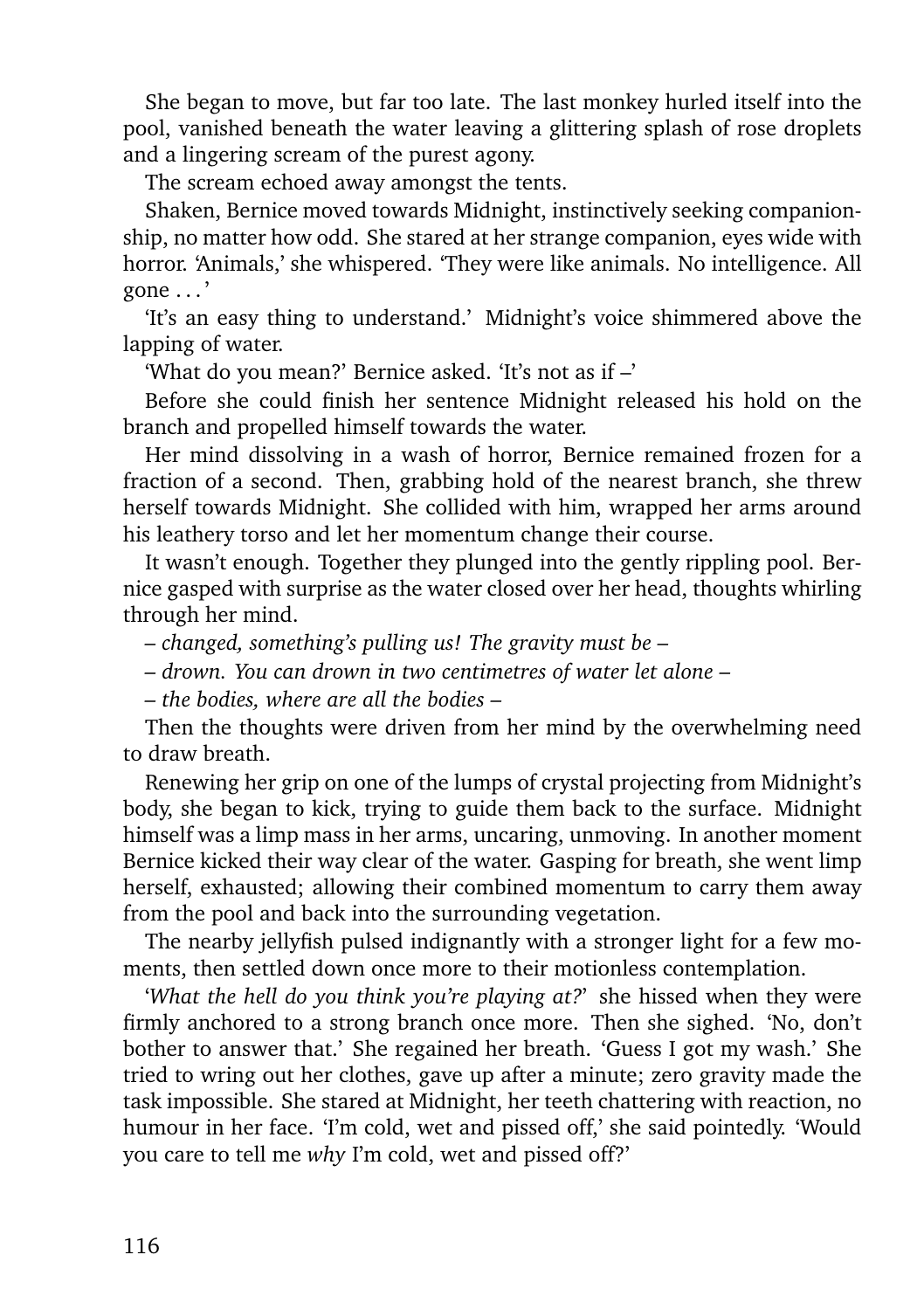Midnight hesitated. 'I can remember things,' he said. 'Odd things, unlinked, incohesive. Things I'm sure were once familiar, but which now have no significance.'

Bernice remained silent as Midnight continued: 'I came here because there's water. I remember water. It was once very important to me, I think. But I can't remember *why*. Just that it was. There are hundreds of things like that, hundreds of half-memories, a whole other person's worth. I'm changing. I'm changing and I don't know why, but I don't like it and I'm *scared*.'

'So you decided to kill yourself.'

Once again Midnight performed the curious movement she thought of as a shrug. 'To be honest I'm not even sure I could kill myself. For all I know I might be able to breathe underwater. I can see through solid objects if I concentrate hard enough.'

'But you don't have any eyes.'

'I know. Obviously I don't *see* through rock. But the sense is there all the same, I just don't have a name for it yet. I remember the word "see" just as I remember that you detect light with organs called "eyes" and interpret the signal with something called a "brain". But they're just words to me now; no images. No memories.' He hesitated. 'I don't know who I am, only that I'm changing; becoming someone different. Something different.'

When it became clear that Midnight had said all he was going to say, Bernice pursed her lips. 'When I was younger,' she said, then qualified her words: 'When I was a *lot* younger, I went through a kind of crisis. My parents were killed when I was a child and my life from that point on was in a constant state of flux. I couldn't bond with any foster-parents so I ran away; university was hell so I dropped out, but even then I couldn't escape. The other students treated me like some kind of guru, a figure to look up to, fashionable, cool. That was unsettling, but at the same time the respect was nice. I thought I liked it for quite a while, then suddenly discovered I didn't. I also realized what a superficial attitude I had developed, not just to the kids, but to life, learning, everything. I didn't know what to do. I didn't know who I was. I was bloody scared. I was drafted into the military but that didn't work out either. I'm not a robot. I jumped ship with no plans, no family, no friends. I found myself on Olundrun VII. Cold. Lots of mountains. Lots of snow. There was a monastery nearby. I hoped the monks would take me in, look after me.' She shook her head. 'Some hope. They told me I would corrupt their tranquillity, their *focusedness*. They gave me food and a little tent and told me to come back when I was a bit more together. When I knew what I wanted, they said, then they would help me to achieve it.'

'What did you do?'

'I spent six weeks in that tent on the side of that mountain, confused, scared,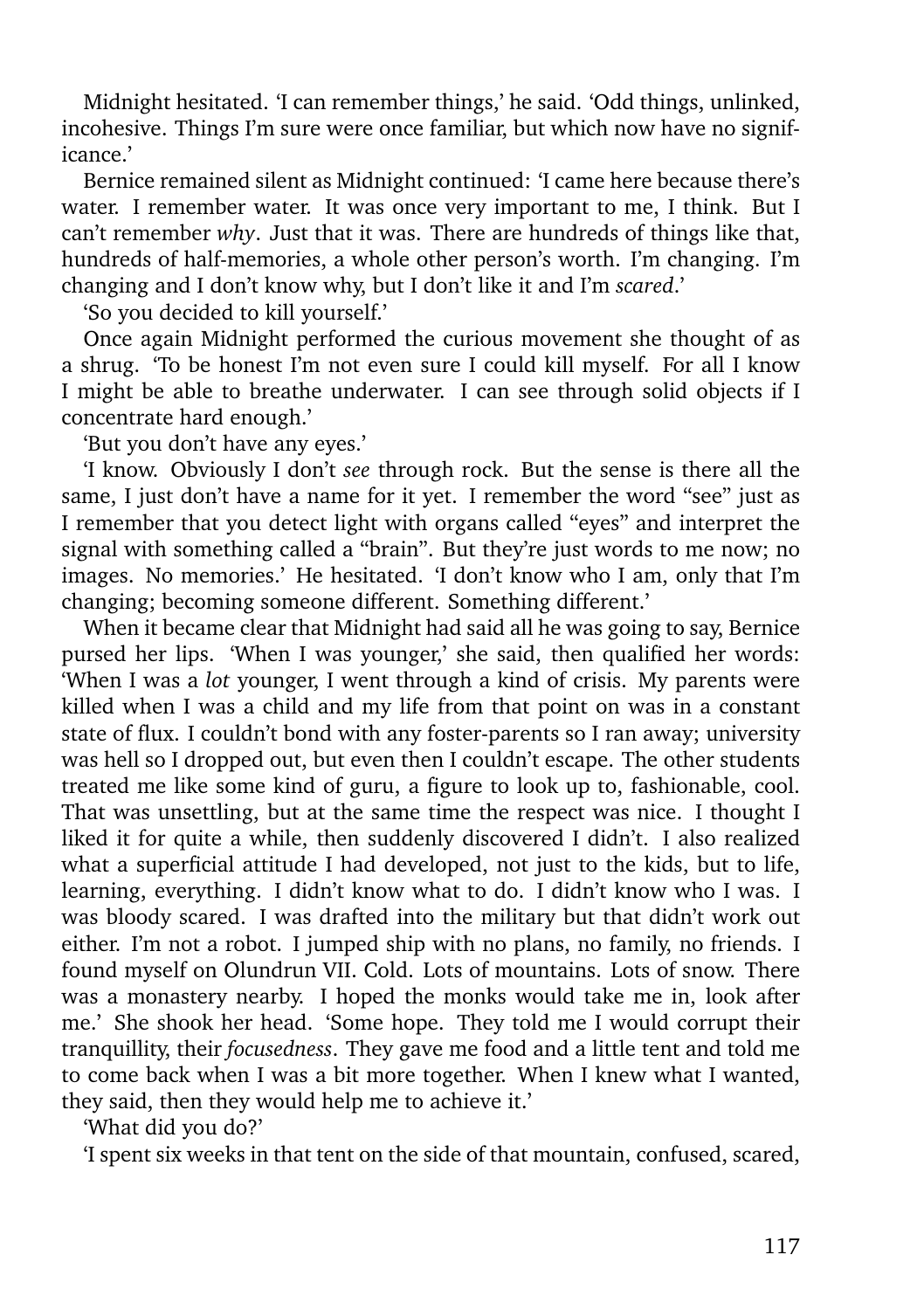lonely. Sorry for myself. Every day I stared up at the beautiful golden walls of the monastery knowing that inside were real food and real people and art, and knowledge and maybe even hot water for a bath.' She hesitated. 'That thought damn near drove me insane.'

'Obviously you are not insane.'

'It was a close-run thing. I might even have died there. I got my head together instead. Decided what to do with my life.'

'And the monks let you in?'

'No. I fixed the landing boat and got the hell off Olundrun VII. One thing was for sure: I didn't want to spend the rest of my life as a nun.'

Midnight made a soft rasping sound that might have been a chuckle.

'There is a point to all this, you know,' said Bernice.

'That the normal condition of human life is *change*.'

'And that's all you're doing now. Just a little more and a little weirder than most people, that's all.' She grinned at Midnight. 'Time to change the subject, if you'll pardon the pun. Why did the monkeys kill themselves like that?'

'The monkeys are an interesting species. There used to be several million; now there are just a few thousand, scattered in their tent cities across the first chamber.'

Bernice nodded. 'No wonder, if they keep drowning themselves like that.' She let out a slow breath. 'How come you know so much about them?'

Midnight made an abortive movement that might have been a shake of his head, if he'd had a head. 'I don't know. It's as if new memories are appearing to replace the missing ones. Memories of things I have no knowledge of and never have.'

'That is scary.'

'The knowledge is far from complete. It's like reading . . . yes, it's like reading a book with pages torn out at random.' He thought for a moment. 'No. It's more like reading the torn-out pages, out of context, in random order.' He nodded thoughtfully. 'Yes. That's it. Information without context.' He paused again. 'But I don't think the monkeys are the builders of the Artifact.'

Bernice looked up sharply. 'How did you know I thought they were?'

'I didn't. I think it was a memory. I think I knew someone else who thought that once?

'Sahvteg?'

'Perhaps. I can't remember.'

Bernice frowned. She was about to reply when Elenchus scooted through the branches, swinging to a stop next to them. Bernice stared at him. Was he going to jump as well?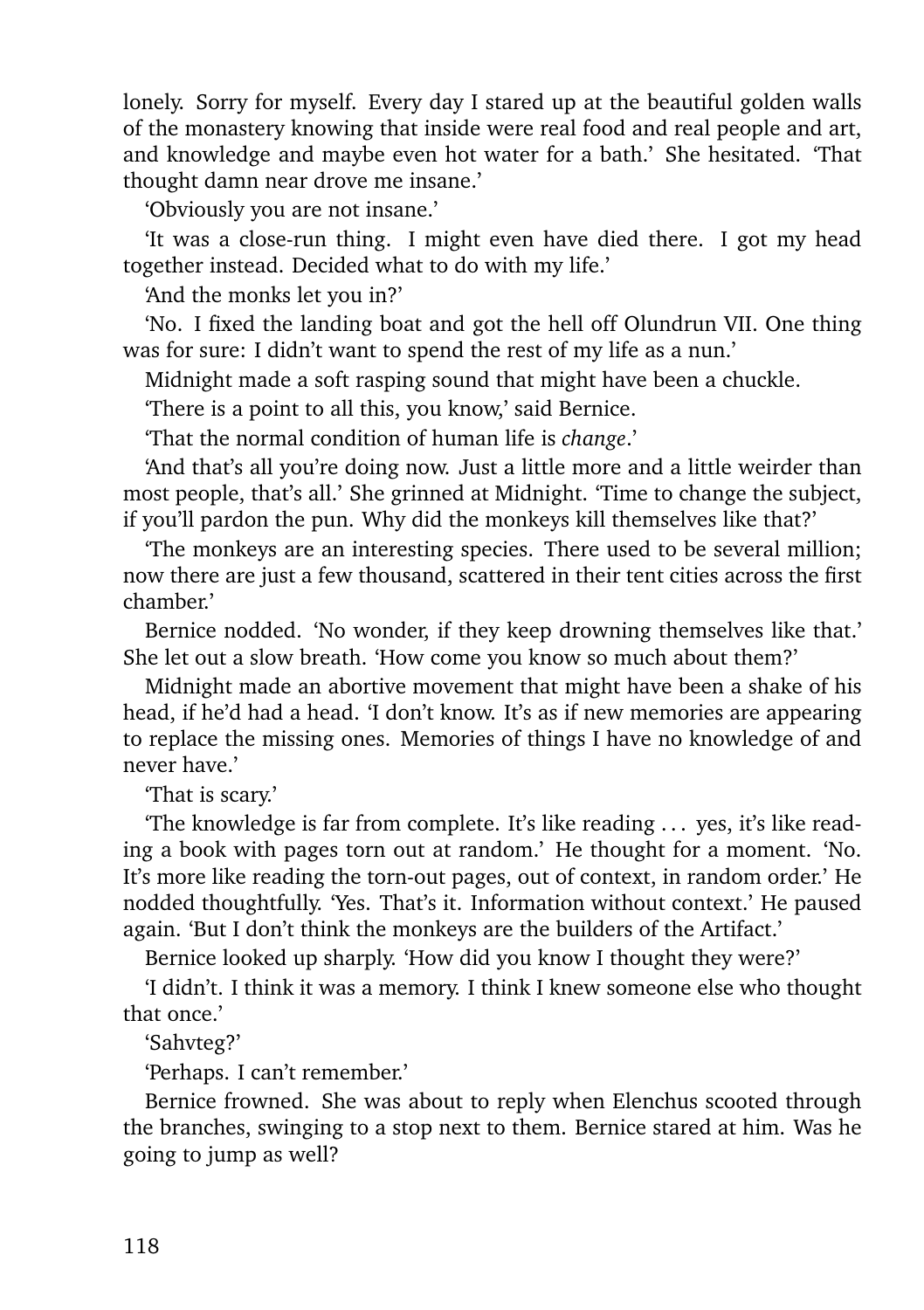'You must come with me, Bernice,' Elenchus said without any kind of preamble. 'You must help me find the planet where life originates.'

The monkey turned, assuming Bernice would follow.

Instead she remained motionless, her mind whirling with thoughts.

Midnight leaned closer in what she assumed to be concern.

'It's all right,' she said. 'I'm just thinking.'

'About what?'

'How interesting it is that a member of a species which has evolved enclosed in a hollow world, and which has never seen the stars, could have a language referent for a planetary body.'

Without waiting for a reply from Midnight she grabbed hold of the nearest branch and swung herself after Elenchus.

A short journey brought them back to the large tent-building Bernice had been taken to when she'd first entered the city. She was pleased to notice the smell of roast flesh had completely vanished. The building had drifted closer to the edge of the city so the spokes of coloured light rotating slowly through the cavernous interior were brighter. Elenchus escorted Bernice and Midnight to the middle of the tent where they found themselves, once again, in the midst of a group of monkeys.

One of the monkeys spoke: 'Bernice. You have offered to repay us for the one you killed.'

Bernice looked at the speaker, a large monkey, perhaps as big as one and a half metres across the spokes of its limbs. The fur around its head was shaggy, matt black, no glimmer of bioluminescence there. In other life forms she had observed in the Artifact black was the hunting colour., perhaps in monkey culture it was also a sign of age.

Bernice nodded in agreement with the old monkey. 'Elenchus said something about the search for a planet where life originated,' she said.

'Where life originates.' Bernice shrugged at the monkey's correction. 'You are an archaeologist. Explain *archaeologist*.'

'Well. As an archaeologist I ... search for buried examples of ancient cultures on different planets. Perhaps cultures that no longer exist. When I find them I bring these examples back to the present, back to life in a way, so that I or others like me can try to understand what things used to be like a long time ago.'

'You have a need to understand.'

'You could say it was a passion.' When the monkey made no reply, Bernice added, 'I do.'

'You are like us.'

Bernice smiled inwardly. 'Apart from the fur and the seven arms.'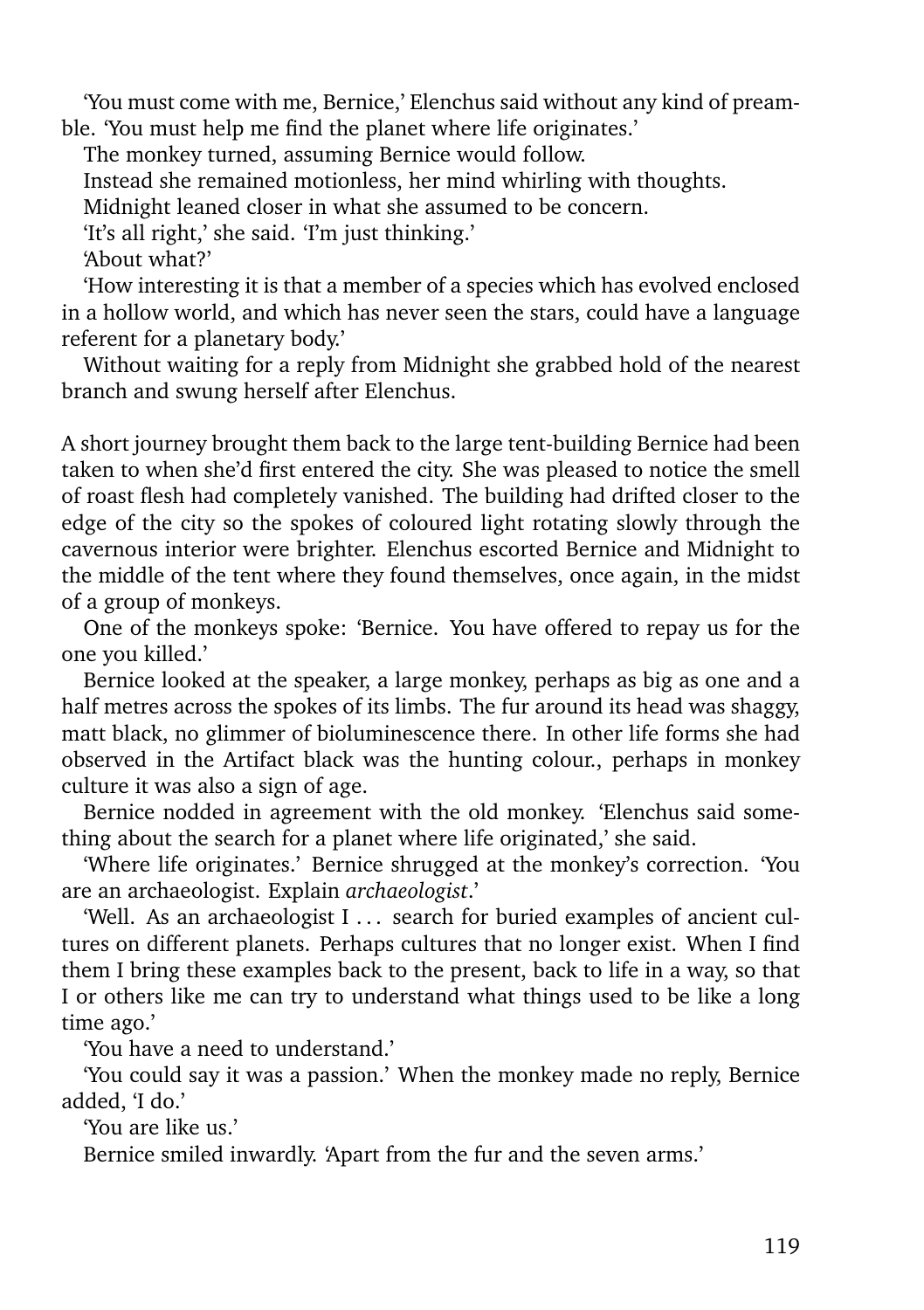The old monkey rotated its head in a way Bernice took to mean agreement. 'Apart from the fur and the seven arms.' It appeared to study Bernice closely for a moment, though how she gained that idea, Bernice couldn't quite fathom: the lack of eyes meant the monkey could equally well have been observing Midnight, or its companions, or the other side of the tent for all Bernice knew.

'You will help us find the planet where life originates. You will help us understand.'

Bernice shrugged, ticking points off on her fingers. 'I'll need a ship of some kind. A crew. Food and water. Medical supplies. Tools. Lots of tools. And all the information you have about the planet. What solar system it's in, if you know. What galaxy.'

The monkey waited with perfect equanimity until Bernice had finished and then said, 'You will not need any of these things.'

Bernice sighed. 'Look, if you want me to help, you're going to have to acknowledge that I know what I'm doing. I know my business. Let me do it.'

With no pause for dramatic emphasis, the monkey said, 'You will not need any of these things because the planet where life originates is not in a solar system, or a galaxy. It is here. In the Artifact. You will get there by skyraft. Elenchus will take you. You will help us understand.'

Bernice took a moment to recover from the staggering image the monkey's simple words called to mind. What was it the Doctor had said? Worlds within worlds . . . ? 'Help you understand what?'

'Why we are killing ourselves.'

'What –' Bernice got no further before she became aware of a commotion from outside. Bearing in mind how large the tent was the commotion must have been fairly substantial. Then the tent lurched around her. She became aware that far away across the rim the material was bulging inwards, stretching. Before she could question the monkeys or think any further than the obvious word *collision*, the tent split open with a sharp tearing sound and a jagged piece of rock drifted through.

At once the monkeys were on the move. As one they swarmed through the tent. Elenchus and the old monkey grabbed Bernice and Midnight, towing them from the tent.

Outside, Bernice shielded her eyes from the brighter light. The building had drifted to the very edge of the city. The interior of the first chamber lay before them, the ocean, the rim forests, all strobing with colour, but partially hidden from view, their colours muted not by distance but by wind-blown rain.

The wind was up, tearing around the buildings, whipping a mess of loose trash into the air, bits of cloth, sticks, the odd lump of earth. The sky was full of moisture, rain which never fell but clung instead to the sides of the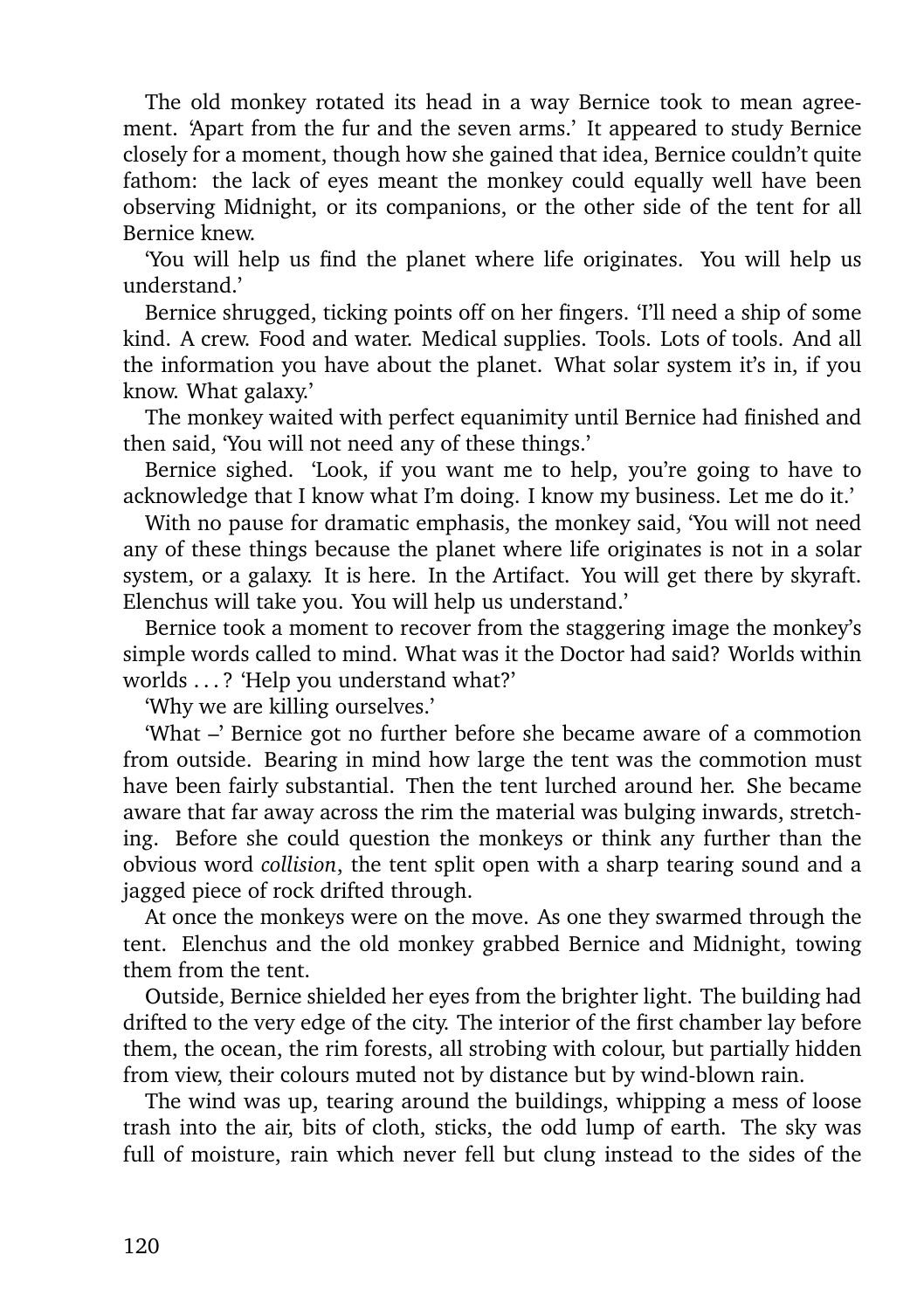buildings, filling the space between and beyond with a stormy fog through which drifted the shadows of denser particles: stones, tree branches, the odd monkey torn loose from its perch.

A chaotic mess for which Elenchus had a name. 'There is a storm,' he called above the wind. 'We have to help move the city.'

'Storm? It's a ruddy *cyclone*!' Bernice grabbed hold of Elenchus as he began to move through the storm of debris being blown into the outskirts of the city. 'And how are we going to move the city?'

'We must help unfurl the sails. Then the wind will do the work for us.'

Bernice nodded thoughtfully. A hundred metres away a jagged rock punched through a medium-sized tent. Screams and the sound of tearing cloth and flesh came from inside the tent as the rock ripped free and flung itself deeper into the city.

She looked around for Midnight but he had vanished into the chaos. Screeching monkeys flashed by in all directions. Bernice had a fleeting glimpse of a clay cooking-pot tumbling past with several dead bodies lashed to it. *Soup's on,* she thought hysterically. *Hope we make it to the cheese platter.*

Then Elenchus swung them around the billowing wreck of the building, through a crowd of monkeys, and there in front of them were the great sails.

Monkeys clung fast to the rigging, pulling at the cables, calm among the chaos. Elenchus broke free from Bernice and hurried to take his place among the riggers. As she stared around, she realized practically every other monkey in sight was busy lashing the buildings to the wooden framework she had seen on her arrival but whose function she had been unable to determine. Now she realized what that function was: a skeleton to which the tents clung like wrinkled flesh, held together by muscles and ligaments made of woven creepers. The city was a giant body; one on the move as the giant sails unfurled, billowing outwards as they filled with air.

The scatter of rocks and lumps of wood slowed as the city began to move before the wind. Clinging fast to the side of a tent, Bernice could only admire the design and method which meshed so well.

Then her thoughts were interrupted as a rectangular lump of wood sailed down out of the sky, flying apart as it came, to strike the tent building behind her, ripping through it in a hail of logs, wooden pegs and creeper ropes.

And something else.

Two cartwheeling figures, one wearing a jacketless cream safari suit, desperately clutching a hat and crook-handled umbrella.

The hand holding the hat seemed to doff it politely as the figure sailed past, though it was hard for Bernice to be sure since the figure was upside-down and travelling so fast.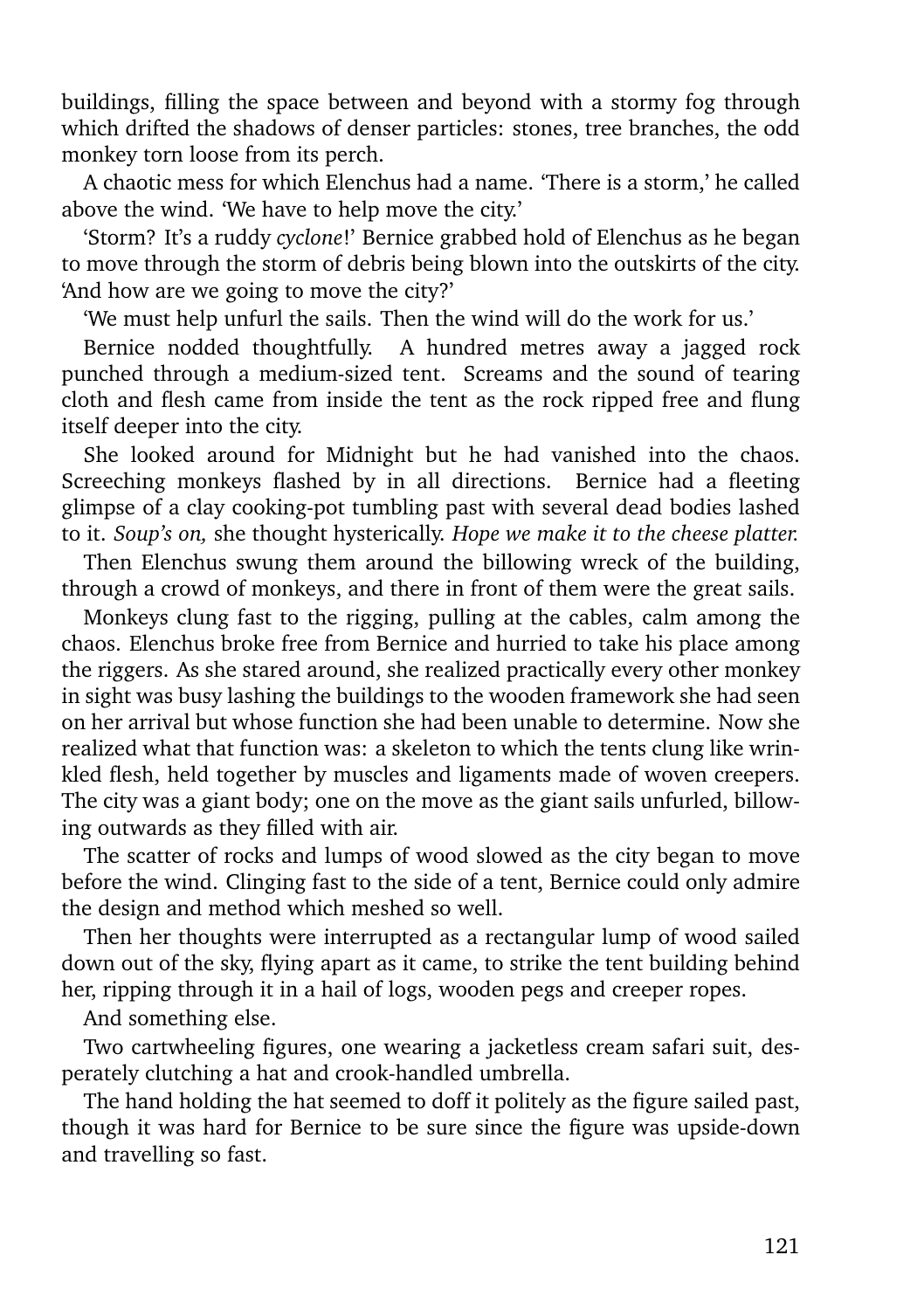She caught a faint snatch of sound: a cheery greeting, before the figure vanished into the building in a rain of debris, and she too had to leap clear to dodge the flying missiles.

## **15**

Drew realized he was awake when he drifted into a tree and cracked his head painfully against the glowing bark. Then the memories pounded back into his head and he opened his eyes, fully awake.

Rhiannon and Ace were drifting beside him. Both were apparently unconscious. Rhiannon's skin was dusted with golden spores. The sleeves and back of Ace's jacket were ripped in several places, shredded, lathered with blood. Beneath closed lids her eyes twitched in pain.

His gaze was caught by a movement at Ace's shoulder. The cloth of her jacket bulged and tore. Something wet and glistening emerged from the opening, spread colourful, translucent wings and fluttered away.

Drew retched violently but was not sick. It was then that he realized he was hungry – more than that, ravenous. The hunger was a pain in his belly that refused to fade.

When he recovered he looked at Rhiannon – and his eyes opened wide in new horror: there was no movement at all in her upper body, other than that caused by the gentle breeze blowing around them.

She wasn't breathing.

'Oh God,' he whispered. 'Oh God, Oh God . . . '

Gathering his courage, Drew propelled himself across the intervening few metres, hesitated, then touched her face. It was warm. She wasn't dead then. Not dead – but not breathing either.

Drew shivered. Not scared; numb, somewhere beyond fear.

Rhiannon's eyelids fluttered in a tiny movement; Drew jerked back his hand as if stung. Beneath her lids her eyes had changed. They were completely clear – like glass balls set into her face. And even though they were motionless Drew felt they were following his every movement.

'I don't understand,' he whispered. 'How could everything get so crazy, so suddenly? It's supposed to be safe here.'

'There are many degrees of "safety".'

Drew struggled to turn at the sound of the voice behind him. 'Ace?'

The figure hovering a short distance away from Drew was not Ace. It was a man, unfamiliar, dressed in the coveralls of a government expedition. The clothes looked as if they'd seen a lot of wear recently.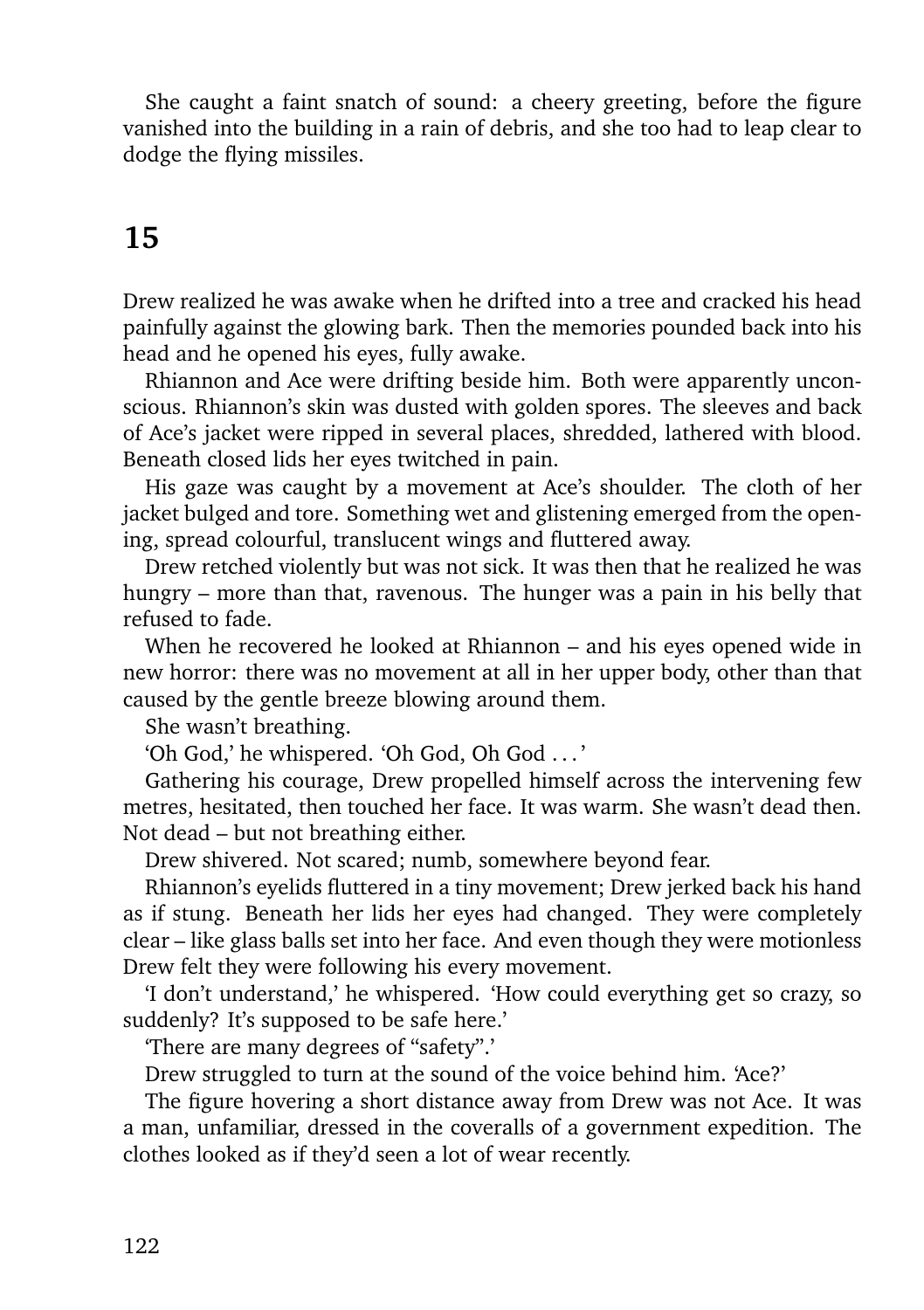'Who are you?'

The man drifted closer without speaking. Drew had a sudden urge to back away but found himself unable to move. The man came closer. He did not smile – somehow Drew found himself thankful for that: he had the impression that a smile on this face would do nothing at all for his peace of mind. 'Who are you?' he asked again, trying to muster some strength to fill his voice.

'I'm Mark Bannen. I saved you.'

'Saved me?'

'All of you, actually.' The man had a languid way of speaking; a casual arrogance, as if he knew what he said was the most important thing you could ever hear.

'You're a scientist, right? From one of the expeditions. Do you know what's happening to Rhiannon?'

Bannen considered. 'She's changing.'

'Yes, but why? How? What does it mean?'

'I can't tell you that.'

'Why not?' Drew cried in exasperation.

'Because then I would have to kill you.' The words were terrifying in their calmness.

'You might find killing some of us harder than you think.' Drew looked past Rhiannon and saw Ace was awake. The sleeves and back of her jacket were spotted with blood; pain flattened her voice to a nasal monotone.

'Ace!'

Instead of answering Drew's greeting, Ace peeled back one shredded sleeve and examined the skin of her arm. Then she stared long and hard at Bannen.

'Got any band-aids?'

Drew looked at Bannen. His face seemed suddenly to flood with guilt. He appeared to slump, as if – something – had left him. The change was quite marked. Drew felt confused. What was going on here? Who was this man who'd come out of nowhere to save them, then threaten them, then appeared to become guilt-stricken by his own behaviour?

Drew became aware Ace was looking closely at Bannen. Her eyes were narrowed in puzzled recognition.

'Do you two know each other?' he asked. It seemed a logical question. They were both strangers after all.

Ace was shaking her head slowly. 'What did you say your name was?'

'Bannen. Mark Bannen.'

Ace let out a slow breath. 'Well I'll be –' She uttered a short laugh. 'I knew your father.'

Now it was Bannen's turn to look closely at Ace. 'My father's been dead for more than two centuries.' Was that a hesitation, a crack in an otherwise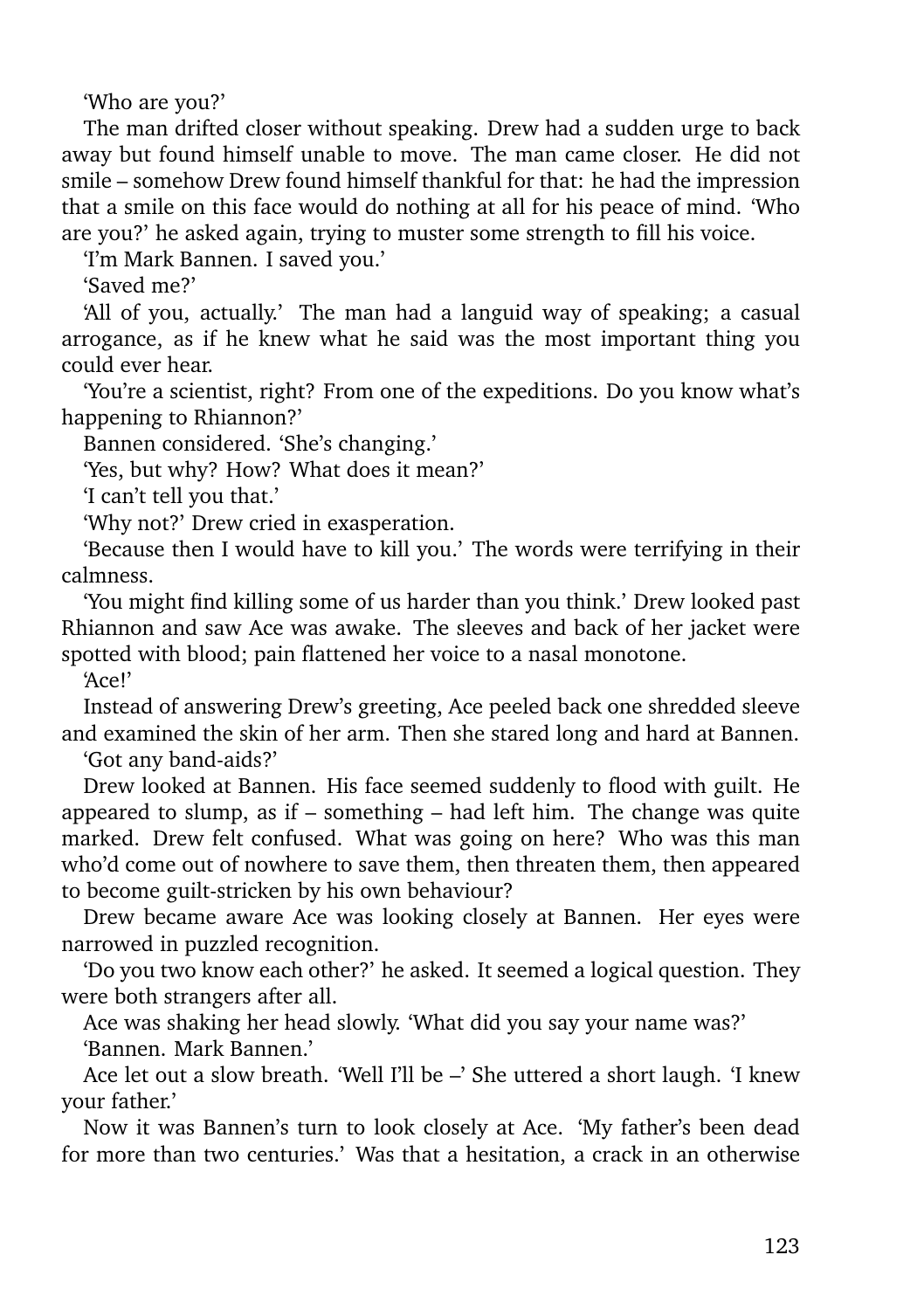firm voice? Drew found himself fascinated by the interplay – it almost seemed to be happening on a level beneath the dialogue. 'You couldn't possibly have known him.'

Ace shrugged. 'Up to you, mate. It's no skin off my nose if you believe me or not.' Ignoring Bannen, Ace turned to Drew. 'How's Rhiannon?'

Drew began to answer but Bannen cut in abruptly: 'What was his name?' Ace looked back at Bannen. 'Alex.'

A moment passed as Bannen digested this.

'What was he like? Will you tell me? I never knew him.' The question seemed perfectly normal but Drew's attention caught on the ragged edge of emotion in Bannen's voice: anger.

If Ace caught the distinction, she gave no indication of it. 'He knew you.'

'What do you mean?' There was the sharp ring of hatred in Bannen's voice.

'I'll tell you later. Right now there are more important things we need to discuss<sup>'</sup>

'Such as?'

'Why you saved us; how you saved us; what you know about this environment that I don't: how we can get back to the shuttle  $-$ ' Ace hesitated, glanced at one arm, on which the wounds were already beginning to heal. 'And what's happening to me?'

Bannen beckoned for Ace to move closer. As she did so Drew saw with a shock that the irises of her eyes had lost all their colour – both eyes were now completely transparent. And more than that – the unaccustomed note of fear in Ace's voice made him look more closely – there was movement. Drew felt an overwhelming urge to be sick which he valiantly suppressed. In each of Ace's eyes, filling the space where her pupils had been, a silvery wormlike form undulated slowly.

Something was alive in there.

Alive and growing.

And Drew saw that Bannen was sucked in by that movement, emotions chasing each other across his face in a confusing mêlée. Fear. Hatred. Joy. Hope. A connection was being drawn between them.

Drew felt something stir within himself at that realization. Was it hope or fear? He couldn't tell. He looked at Rhiannon, felt something give way inside himself as he thought what might be happening inside her motionless body. Alive but not breathing. Alive but not alive.

He realized he must have spoken the words aloud when Ace and Bannen both turned to look at him. He felt anger building in him. 'What do you think you're doing chatting away like old friends when Rhiannon could be dying? We have to get her back to the shuttle!' His voice lifted in anger. 'Don't look at me like that. I'm entitled to care, I love her. Do you hear me? I'm entitled!'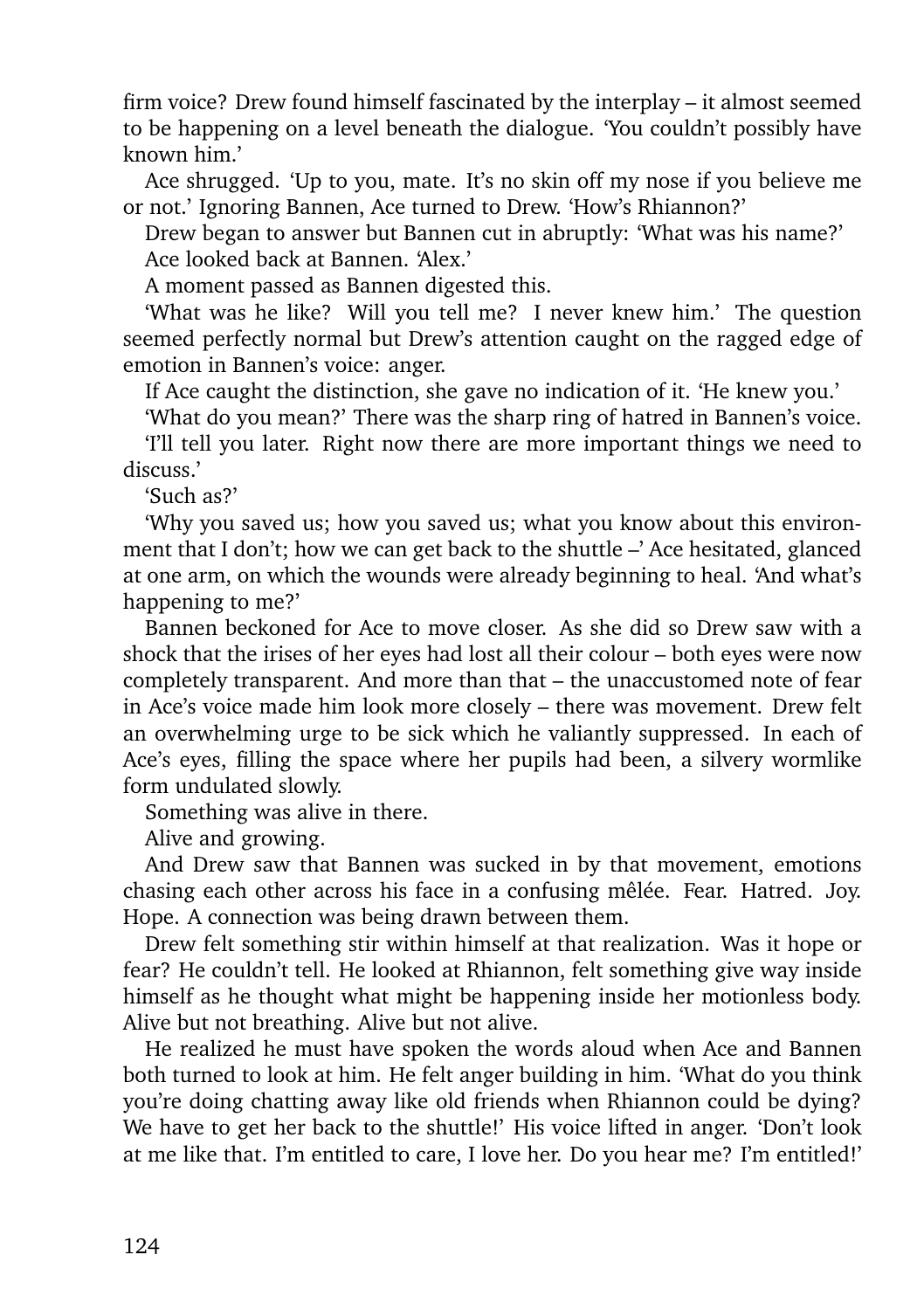Almost immediately the words had left his mouth Drew realized he had over-reacted. He turned away. A moment passed then a hand fell on his shoulder. He turned. It was Bannen. He smiled and all Drew's fear came flooding back. 'She won't die.'

Drew bit his lip hard enough to draw blood. 'That's what I'm scared of.' He turned. 'What are we going to do?'

Bannen shrugged, glanced sideways at Ace. Looked back at him. Drew felt himself shiver under that gaze. Then Ace turned to look at him as well, and the silvery blankness of her look seemed to unite both of them against him. He flapped his arms slowly, tried to move away.

Ace reached out to him, grabbed his ankle, brought him to a halt. 'What's wrong?'

'It's him. You. Both of you.' Drew found himself babbling, fear welling up inside him, turning first into terror and then to gut-twisting understanding. 'You want to kill me. Don't you? You don't want me alive at all. Just her.' He pointed towards where Rhiannon drifted silently a few metres away. 'She's the one you need. Not me. Just her. Just her.'

Ace looked at Bannen and something changed in her face. 'What are you doing to us?' Her grip on Drew's ankle strengthened. '*What the hell are you doing to us?*'

And Bannen's answer was more terrifying to Drew than the fear in Ace's voice: 'Nothing. I'm doing nothing to you.'

He looked at Rhiannon. His implication was very clear.

Drew's vision smeared. He realized he was crying. He turned away, curling into a ball. It was too much. Too much. Let them die. Let them kill him. He'd had enough. It was all just too much.

Ace watched Drew turn away. His movement imparted a slow tumble to his body. She watched the vertigo swim around inside his head, multiplying the fear, the paranoia, the emotions brightening until she could no longer bear to look at him.

She returned her attention to Bannen. Just when she thought she had a handle on this place it threw something else at her out of left field. Bannen. Bannen. Mark Bannen. His face brought a flood of memories into her mind. Lucifer. Paula. The Angels. Exploitation. Alex Bannen. The son he'd left to die on Earth with his mother Sonia, victims of a food riot that escalated to a storm of hatred spanning half the planet; the son kept alive by Bannen as a holographic simularity, a psychological crutch for a man almost destroyed by guilt.

And now the real Mark drifted in front of her, undeniable in his solidity; close enough to touch. Close enough for her to be dazzled by the bright glare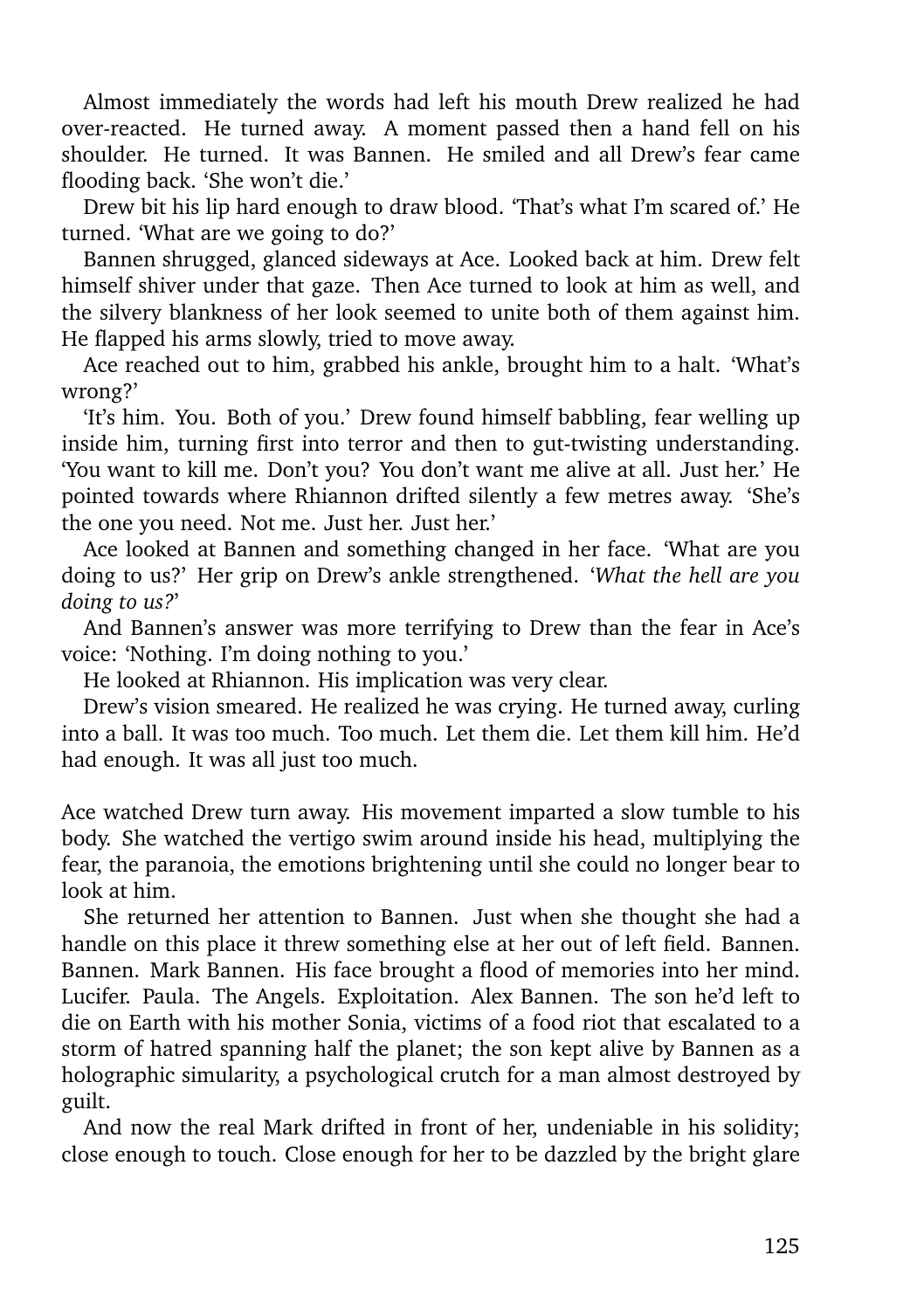of emotion in him; hatred as opposed to Drew's fear, but just as brilliant.

Ace brought her hands to her eyes. There was no change. She closed her eyes. The brilliance remained.

Something lurched inside her then. A realization. She wasn't seeing Bannen's hatred and Drew's fear with her eyes. Wasn't seeing anything with her eyes. She was blind. And yet she could see better than ever before in her life.

She looked at her arm, fascinated by the play of nerve impulses there. She watched the pain from her wounds skitter along her nervous system towards her brain, lost for a moment in the beauty of the form, the swirling colour, the scent.

Then as she watched the movement of the pain became dizzying. She felt vertigo, as if suspended at a great height above herself. The dual perception blurred, brightened, became light that tickled her, them pummelled her with photon fists. She reeled with the intensity of the sensations, suddenly unable to function, heard herself gasp with pain, with the beauty of it, felt herself curl into a foetal ball, not to escape, but to look deeper and deeper into herself,  $u$ ntil  $-$ 

'That's enough!'

The sharp, angry scent of Bannen's voice snapped her back to her senses. It was pungent, ruthless, but softened as she uncurled, became the freshness of geraniums in a schoolgirl's window-box in the rain.

She felt the pressure of hands on her arms. Felt pain flood through her as the newly healing wounds were compressed. 'Hey, watch it!'

'That's better.' Bannen's voice was gentle, urgency gone. 'It can get to you like that if you're not prepared.'

Ace shook away Bannen's hands. 'What can?'

'The change.'

For a moment the words flickered with colour. Ace held on to the words, the familiarity of sound, of speech, even as she felt it melt away into the touch of feathers on her skin.

'I can't –' *control it because it scares me, it terrifies me –*

'I know.'

'But  $-$ '

'I don't need to hear the words. It's hard at first, I know. But I can help you. Control is simply learning. I can teach you.' A pause. The words echoed colour, strobed across her body like the touch of water. 'I can teach you about the Artifact.'

But she was already starting to see that for herself.

Struggling to keep her voice in the aural range, Ace said, 'Come on, Drew. Nobody's going to hurt you. We're going to take Rhiannon back to the shuttle.'

'How . . . how are we going to do that, Ace?'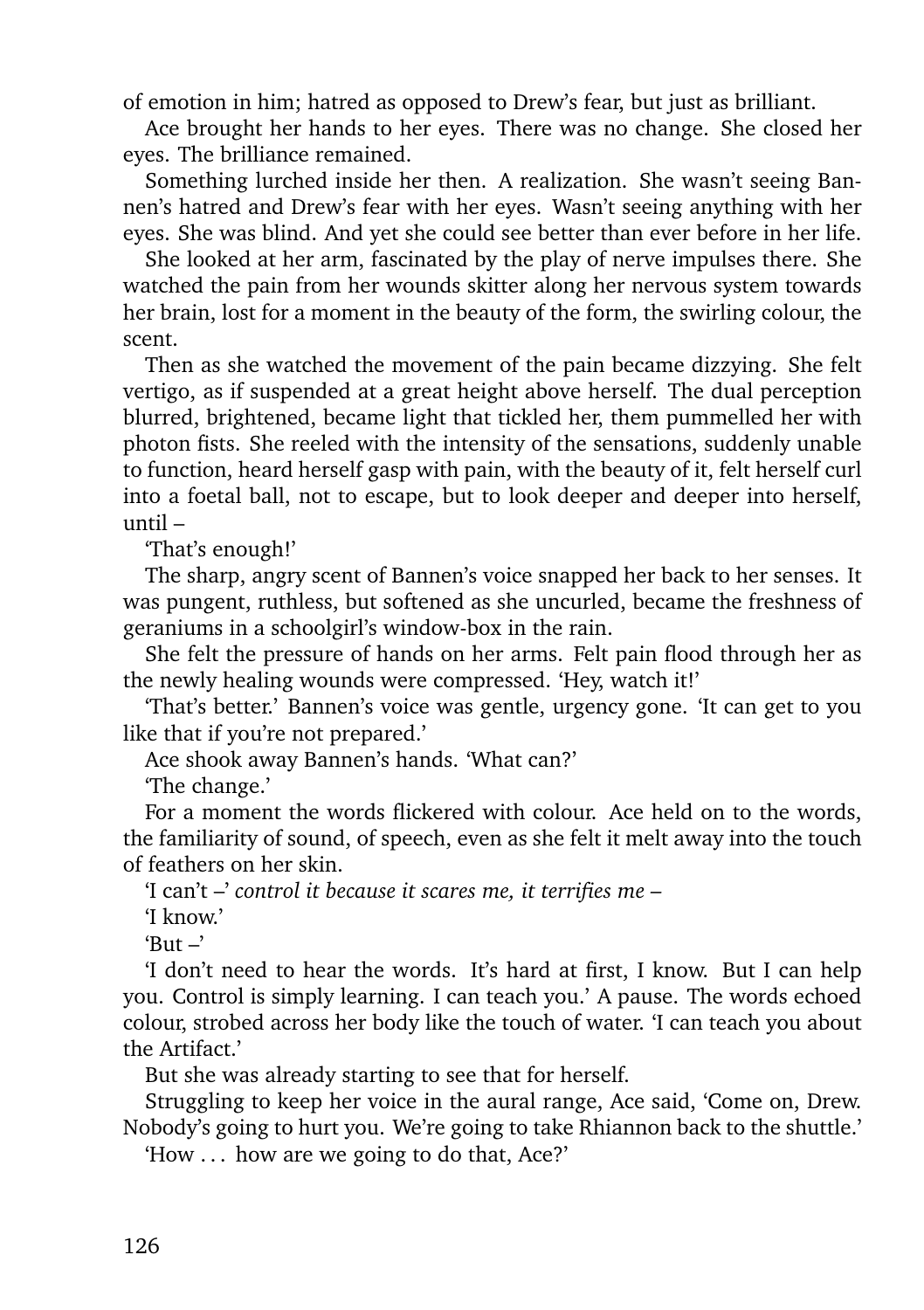'The dimensions here are incongruent in some places. Like a room where the walls don't quite meet. There are gaps. We'll find one of these gaps and go through it.'

'I don't understand. How –'

'Don't worry, it's easy, just like opening a door – you'll see.'

Bannen's displeasure as Drew responded to the kindness in her voice smelt awful but Ace ignored it. She might be changing but she was nobody's pupil, nobody's puppet, nobody's tool. She'd die before that happened.

If the change would let her.

She turned back to Bannen as chemicals performed their dance in her brain; her fear and anger exploding from her as words, but also as scent, movement, airborne particles she could taste, the whole merged into a rich palette of meaning.

'How did I know about the singularities?'

Bannen shook his head. 'I'll be able to explain it to you soon. For now you must wait. The change is new in you. Don't be impatient.'

'Impatient? I'm –' She broke off.

'Don't be scared. I'll help you through the change.'

She felt his last thought as a pressure on her skin even though he didn't speak the words aloud:

*Even if I have to kill you to do it.*

Drew followed listlessly behind Ace and Bannen as they pushed the recumbent form of Rhiannon ahead of them through the rim forest. Where were they going? He didn't know and didn't care. Ace had spoken of singularities, of incongruent dimensions. Rubbish. As an engineer Drew knew these things were possible, but the chances of finding as many as Ace had indicated in such close proximity was simply unheard of. The gravitational imbalances alone would warp local space out of all recognition. They couldn't possibly survive near such a phenomenon, let alone travel unprotected through one as Ace had told him they would.

She must be going mad. The environment had got to her, as it had Rhiannon. Either she had developed some form of light sickness that resulted in a reduction of quality decision-making, or she was insane to start with. And how did he know she wasn't?

A shadow slipped quietly across the landscape. Drew grabbed a nearby branch to stop his forward motion, craned his neck to look upwards. He saw the leading edge of a drifting shelf of rock glide by overhead, blocking out the light from the ocean. Huge trees fanned out from the rocky mass, and waterfalls glimmered at its edge as the run-off sprayed into the air and vaporized. Rainbows clung to the flanks of the shelf. Drew realized the shelf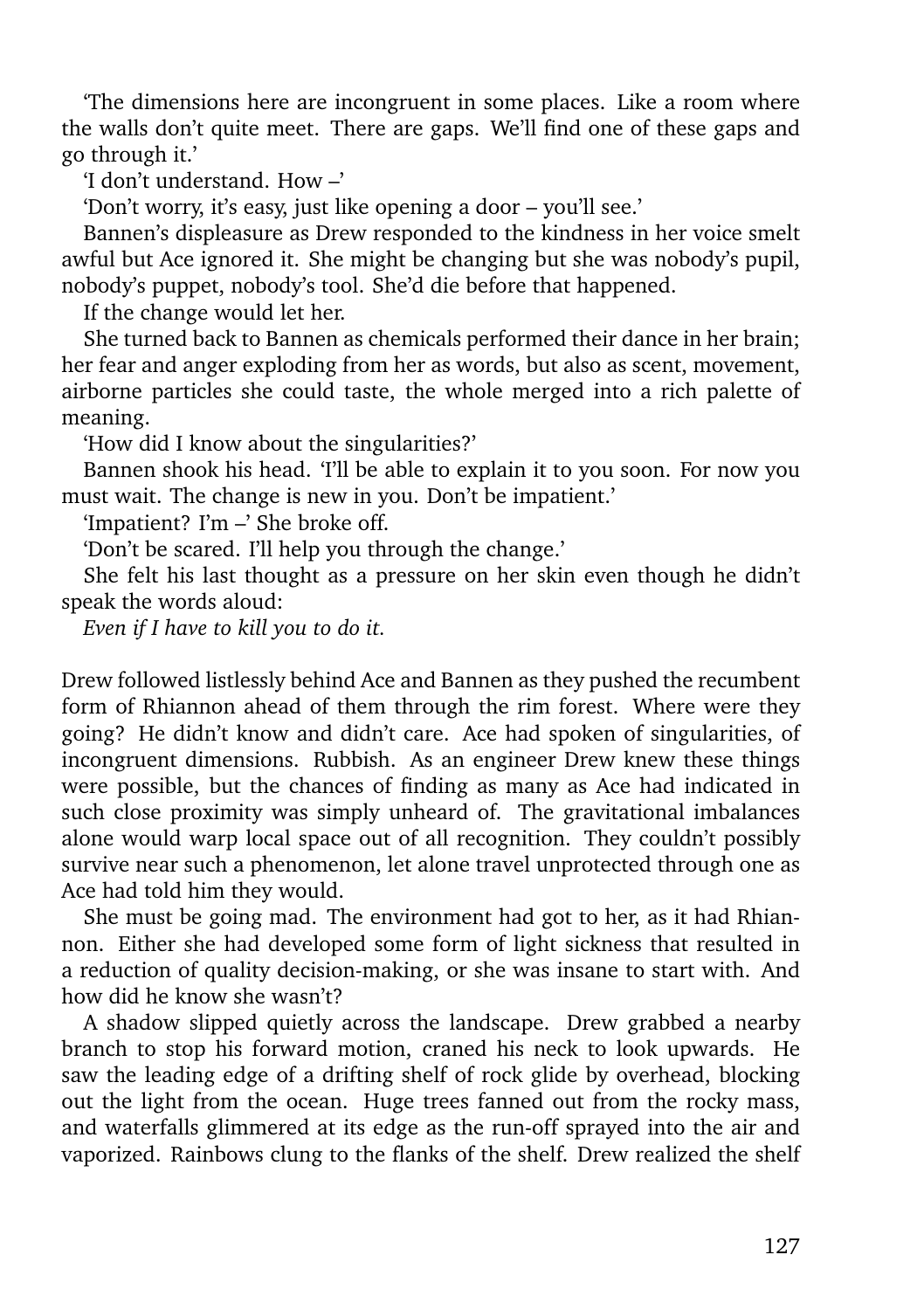must be rotating; only coriolis force could cause the water to 'fall' away from the rock like that.

How could the Artifact contain such beauty and such horror?

He looked back at the 'ground'. Ace and Bannen were forging steadily through the tangled mass of trees about fifty metres away. They did not seem to be tiring, nor did they seem inclined to wait for him. It was as if they knew he had nowhere else to go. Well they were right, weren't they? Where else could he go?

He remained still for a moment, lowered his head and closed his eyes. How he longed for the simple geometry of home. Of white light. Of up and down.

He stayed like that for several minutes, half-formed thoughts chasing each other chaotically through his mind. He could rescue Rhiannon if he could work out how. He could make his own way back to the shuttle if he only knew what was safe to eat and drink, if he could only navigate in this jungle.

After a few minutes he had still reached no conclusion, made no decision.

When he looked up Ace and Bannen were gone, a trail of broken branches marking their progress into the distance. Drew stared hard at the trail, realizing that he had made himself their prisoner by his own ignorance. Almost weeping with the unbearable cruelty of the realization, he hurried after them.

He found them in another clearing in which floated a spherical lake of water. The water was black, ringed by scum, a globular mess of foam and strangled vegetation. The bodies of small animals were glued to the mess, fur, spines, scales, all moulded together by the black pitch.

He sniffed. Oil. The water was full of oil. Even as he watched there was a small eruption and a geyser of black slime bubbled to the surface. Drew circled the lake, puzzled. It wasn't that big a mass of water, yet the oil seemed to be bubbling outwards in a steady, if slow stream. Where was the oil coming from?

Before he had a chance to answer that he saw Ace had placed Rhiannon across her shoulders and was preparing to jump into the slimy mass.

'Ace! Wait!'

He was too late. By the time he had reached the spot where they had drifted, both women were gone. Only Bannen remained by the surface of the lake.

Drew felt anger rise in him. 'What have you done to them?' he yelled.

The man turned to look at him, his face carefully composed. 'I have given them the first lesson. Shown them how to find the singularities. The doors of the Artifact.'

'Doors? You've probably been responsible for them drowning themselves!' Drew stormed angrily.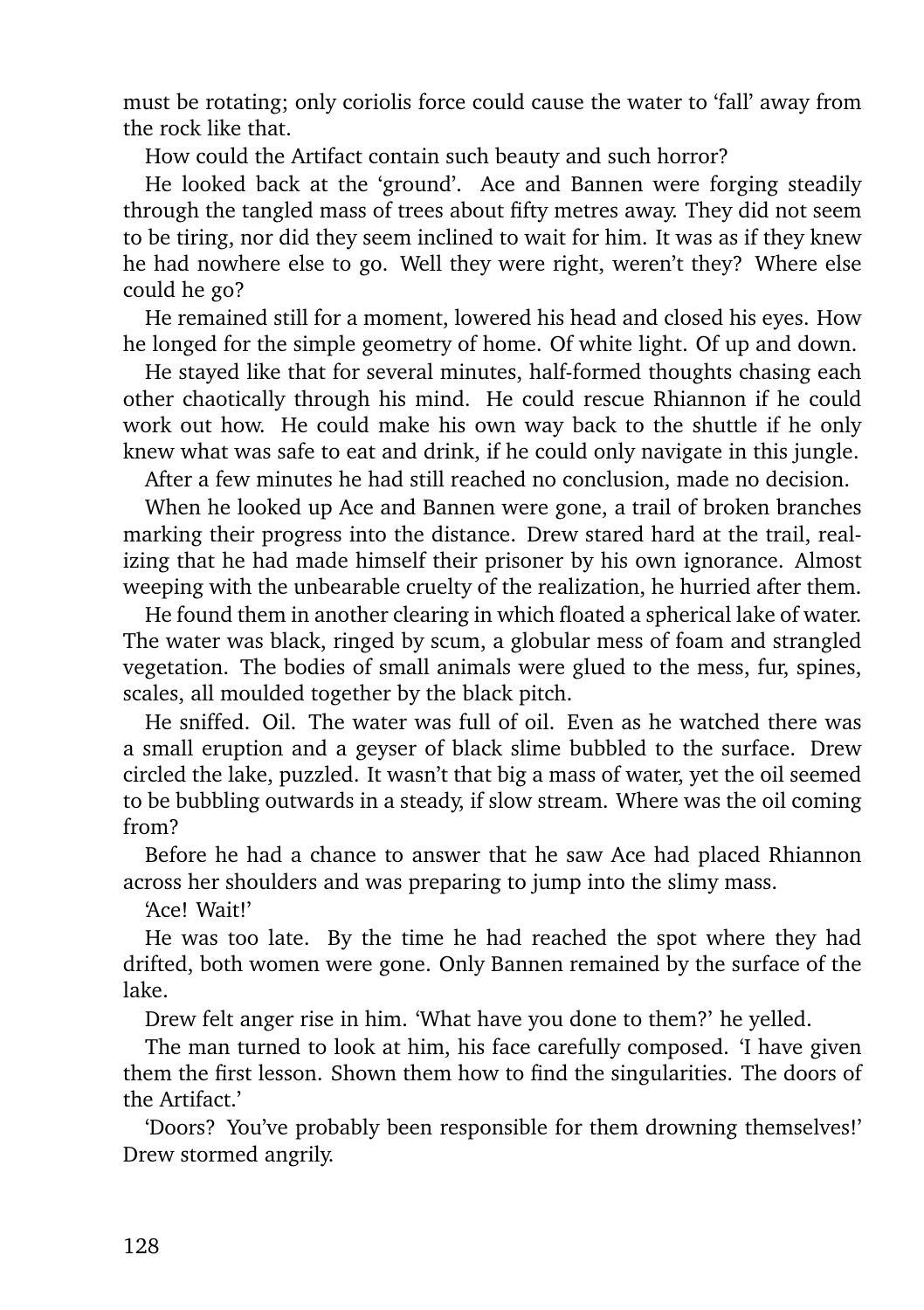Bannen simply said, 'You do not understand. If you are lucky you may yet . . . ' He paused to study Drew, and the engineer felt Bannen's gaze move over him, *through* him.

Instead of saying anything more, the man turned and began to move away from Drew, away from the lake into which Ace had taken Rhiannon.

Drew hesitated. To dive into the pool seemed tantamount to suicide. On the other hand Bannen appeared to have the answers to the questions chasing themselves constantly through his mind.

He looked from one to the other and tried to decide what to do.

Then he pushed himself into the water.

Space folded.

Time shrank, stretched, sprang away.

Ace chased it.

Time allowed itself to be caught.

Ace blinked, groaned, opened her eyes. Everything was black. She felt the weight in her arms shift, twist, come choking back to life. She looked down at Rhiannon, realized they were both covered from head to foot in a thin layer of black slime. Oil.

Great.

Another figure drifted close by. It was Drew. He was unconscious.

Really great.

Then another thought hit her. There was little light here; no strident glimmering from a kaleidoscopic ocean teeming with life, no animals, no vegetation. Just glinting blackness. And the smell – it was disgusting.

Rhiannon gasped half a question, choked, raised her hands to wipe oil from her face. 'Where –? What –?'

Ace shook her head. 'Don't ask me. Bannen's the bright spark around here.' She looked around, frowned when she realized they were alone in the darkness. Bannen was nowhere in sight.

'Who's Bannen?'

Ace shook her head. 'Long story. Tell you later. He said we'd find the shuttle if we came here.'

Ace looked around for signs of life. Glimmering black. Choking smell.

She frowned. Something was different ... she was ...

She was thinking normally again.

No melting-pot of sensory information, no fear, panic, confusion, best of all no dependence on others.

Ace almost wept with relief. It was as if the effort of getting them here through the singularity had worn out the change, had brought her back to normal. At least given her a remission, time in which to think. She wondered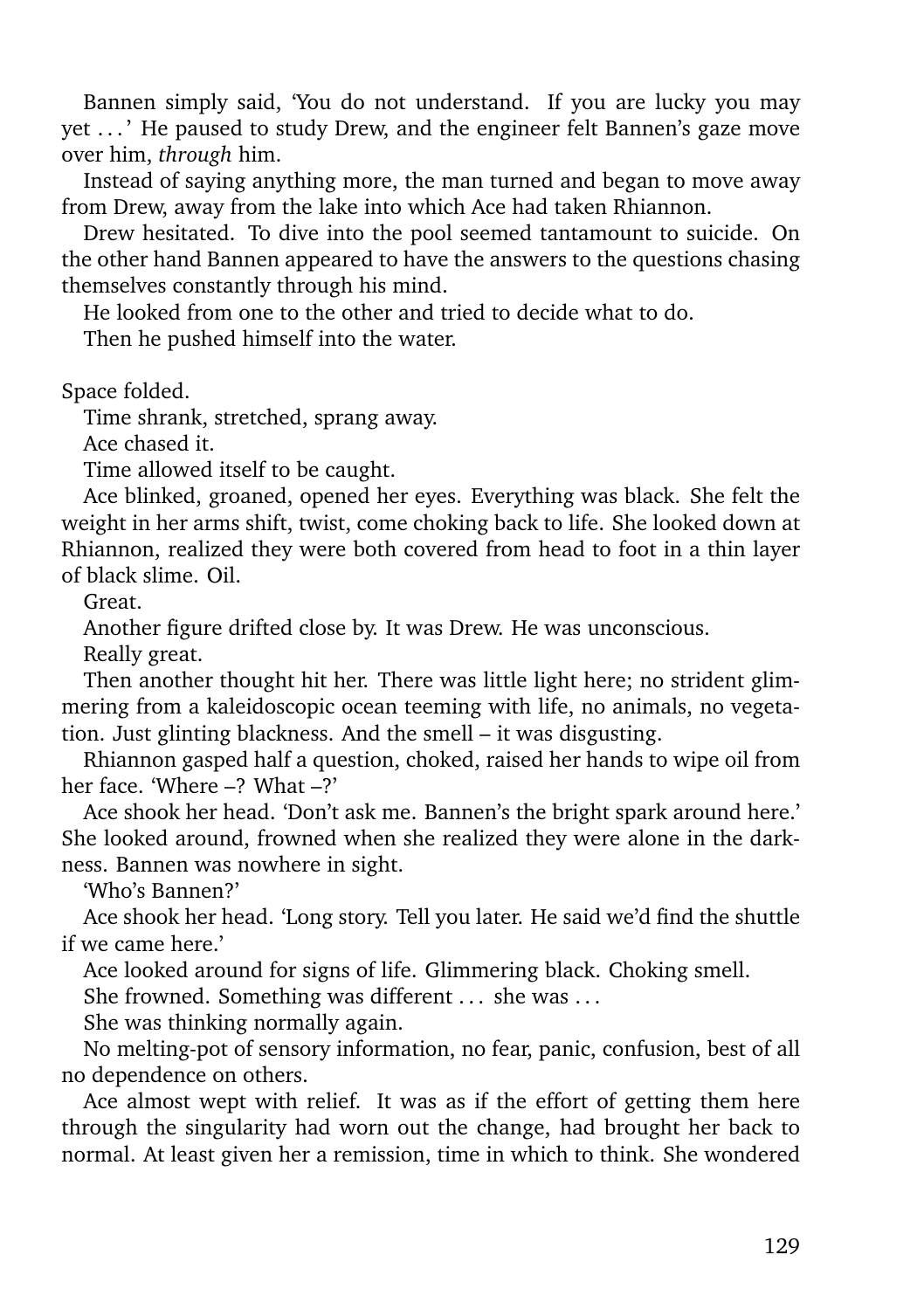how long the remission would last. Because – and wasn't this just like life? – she now appeared to have lost the only gift which might have enabled her to find help before they drowned or suffocated, at the precise time when she needed it the most.

Ah well, she thought. It's just par for the course when you're with the Doctor. Bloody annoying though. The thought reverberated in her mind. Her experiences seemed to lend it more weight than it had in the past.

Being with the Doctor was coming to be a pain in the ass. It might be time to move on soon. She'd done it before, she could do it again. Somehow though, she knew it would be different this time. If there was a this time. This time, if she left, it would be to follow her own destiny. It would be forever.

Her thoughts were interrupted as Rhiannon turned around. 'The shuttle's that way,' she said.

Ace knew better than to ask how she knew.

Rhiannon dived into the nearest glimmering pool of oil. Grabbing, in order of importance, a breath of air and Drew, Ace followed.

Siilal Urquardt munched on a stale sandwich from the food locker and wondered what the hell he was supposed to do now. Back in the observation lounge were the last dozen kids, survivors of the nightmare this seemingly straightforward Academy journey had turned into. Two of the kids were unconscious with possible concussions, victims of the shuttle's uncontrolled crash into the ocean. Urquardt himself had picked up a green-stick fracture of his left tibia during the crash, something he hadn't realized until the ship had stabilized as it was drawn into a deep current and swept along towards the first interchamber wall, and he'd tried to get up and walk around.

Somehow he had managed to check the ship's integrity before dragging himself along the main companionway to treat the injured kids. Then, clutching the medical kit to his chest, he had lapsed into pain-streaked unconsciousness.

When he awoke a day had passed. The kids had hoisted him into an acceleration couch, strapped him in. The ship was swaying with the movement of water surrounding it. Urquardt almost laughed when he realized he was feeling seasick.

The pain from his leg was unbelievable. And the air was stale, choked with the smell of sweat, fear and blood. Half the kids were unconscious with carbon monoxide poisoning.

He had managed to gasp instructions to Paul Moran. A numbing injection spread delicious coolness through his leg. The fractured bone would have to be set, but first there was something more important to do. With careful instructions he managed to coach Rob D'Amato and Lucia Sheffeld in the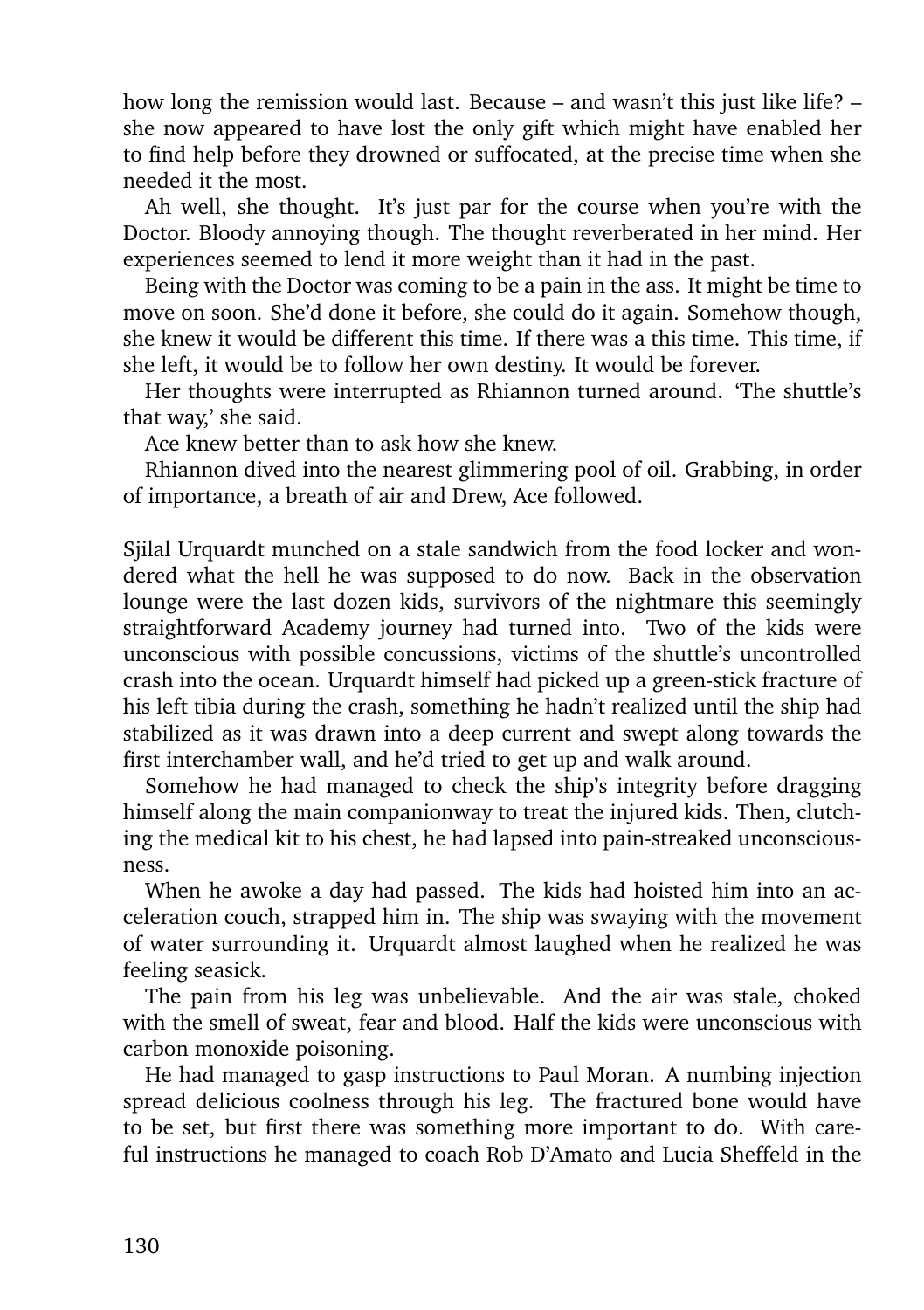computer protocol necessary to replenish the air. An hour later the air was fresh and his leg had been inexpertly splinted. Paul Moran had told him the painkillers in the medical kit had run out.

Paul also told him Tyrella Ka was dead.

Urquardt pulled himself across to the couch on which she lay, face calm, a single bruise spreading across her left cheek and ear the only indication of her injury. Her concussion had combined with the bad air; she'd just slipped away in her sleep.

God.

When would it end?

Would it end?

They'd taken Tyrella to the airlock, sealed her inside. Then Paul had helped Urquardt back to the pilot's cabin where he'd examined the controls, tried to assess the damage.

The shuttle was drifting blind and powerless in the mid-ocean current. The navicomp was down; the computer had crashed completely, beyond all hope of repair.

And they said no news was good news.

Urquardt shooed Paul out of the cabin, sealed the door, collapsed in the pilot's chair and began to laugh until tears spilled into the air, until the tears turned into unwelcome sleep.

When Urquardt awoke again the gravity generators had shut down. The front wall of the cabin was now the floor so the ship must be tumbling end over end. He hung from the pilot's chair by his safety harness, his legs scraping across the bottom edge of the console, the injured one letting him know all about it.

He pulled himself into a sitting position, grabbed a keyboard and began to type.

Nothing.

He let go the keyboard in disgust. It clattered on to the forward vision screens which were now the floor.

He slumped back into the harness, the chair swinging gently as his movements altered its centre of gravity.

The straps of the harness dug into his neck and shoulders but the pain didn't seem to matter. Beyond the cabin he could hear shouting and the sound of movement. Something else gone wrong. Some other system crashed. The air-filtration plant? Heat and light? It didn't matter. Urquardt was not the kind of man who would ever give up if the odds allowed for the possibility of success – but here it was obvious there was no way out. The ship was tumbling, probably submerged. To open the hatches and try to escape would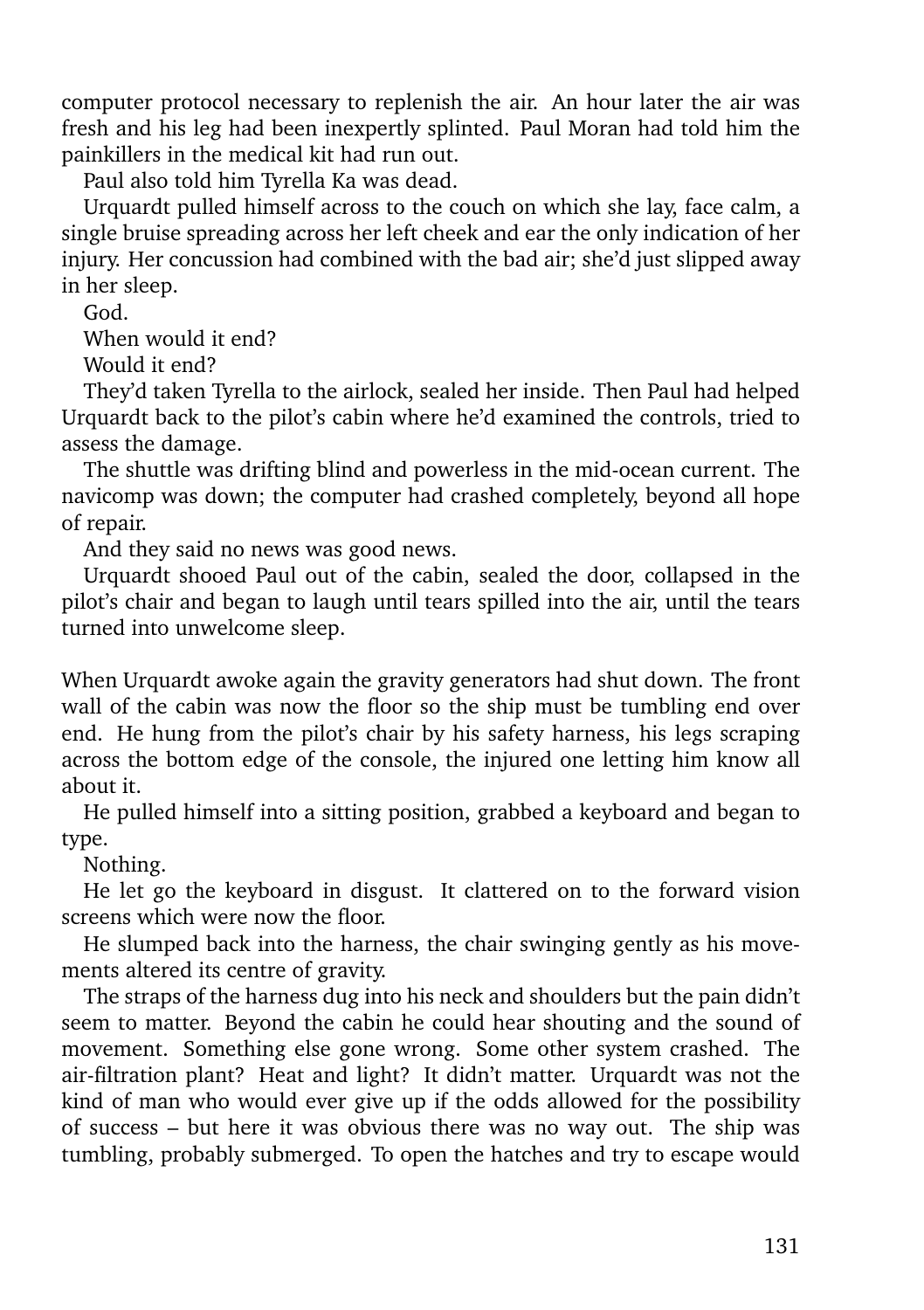mean death by drowning, to do anything else would mean a slower death but one just as inevitable, as the inboard systems ran down. There simply were no options left. They'd reached the end.

Urquardt felt numb. He knew he should be feeling something, fear, anger, frustration; that would come, probably already had to the kids. He imagined them on the other side of the bulkhead, ranged out in their couches along the observation lounge, wondering, and felt something click into place inside him.

It was time to prepare for death. To hold a communion for the kids, help them through the last hours. If they could all face it together perhaps it wouldn't be so terrifying.

His decision made, Urquardt punched the harness release and scrambled across the seat to the door. Beyond the door the shouts had decreased. Poor bloody kids. He punched the door release. There was enough power to run the servos. The door grumbled open. He started to pull himself through; bumped into someone, looked up with a startled exclamation.

It was Ace.

Braced in the doorway by one arm, a leg and her shoulder, Ace gave him a quick grin. She held out her free arm and helped him clear of the hatch. He was about to speak but hesitated when his gaze fell on Ace's eyes. She looked back at him, unblinking. Wormlike silver coiled gently in the space where her irises had been.

Beyond Ace there was a sound. With an effort Urquardt tore his eyes from Ace's and looked past her. His eyes widened in shock.

Rhiannon was standing in the middle of the companionway. Kids were strewn all about her. Tendrils emerging from Rhiannon's body passed through the kids and knitted them into the fabric of the walls. Tendrils, kids and walls were all pulsing gently, as if one linked organism crouched there in the shadows of the red emergency lighting, breathing.

'What the –' Urquardt pushed past Ace, dragged himself with difficulty against the shuttle's tumbling movement towards Rhiannon.

'What the –' he said again, stupidly.

Rhiannon smiled, breathed a cloud of sweet-smelling dust into his face. Pollen.

He fell over.

Rhiannon *rippled*.

When her tendrils entered him he couldn't even scream.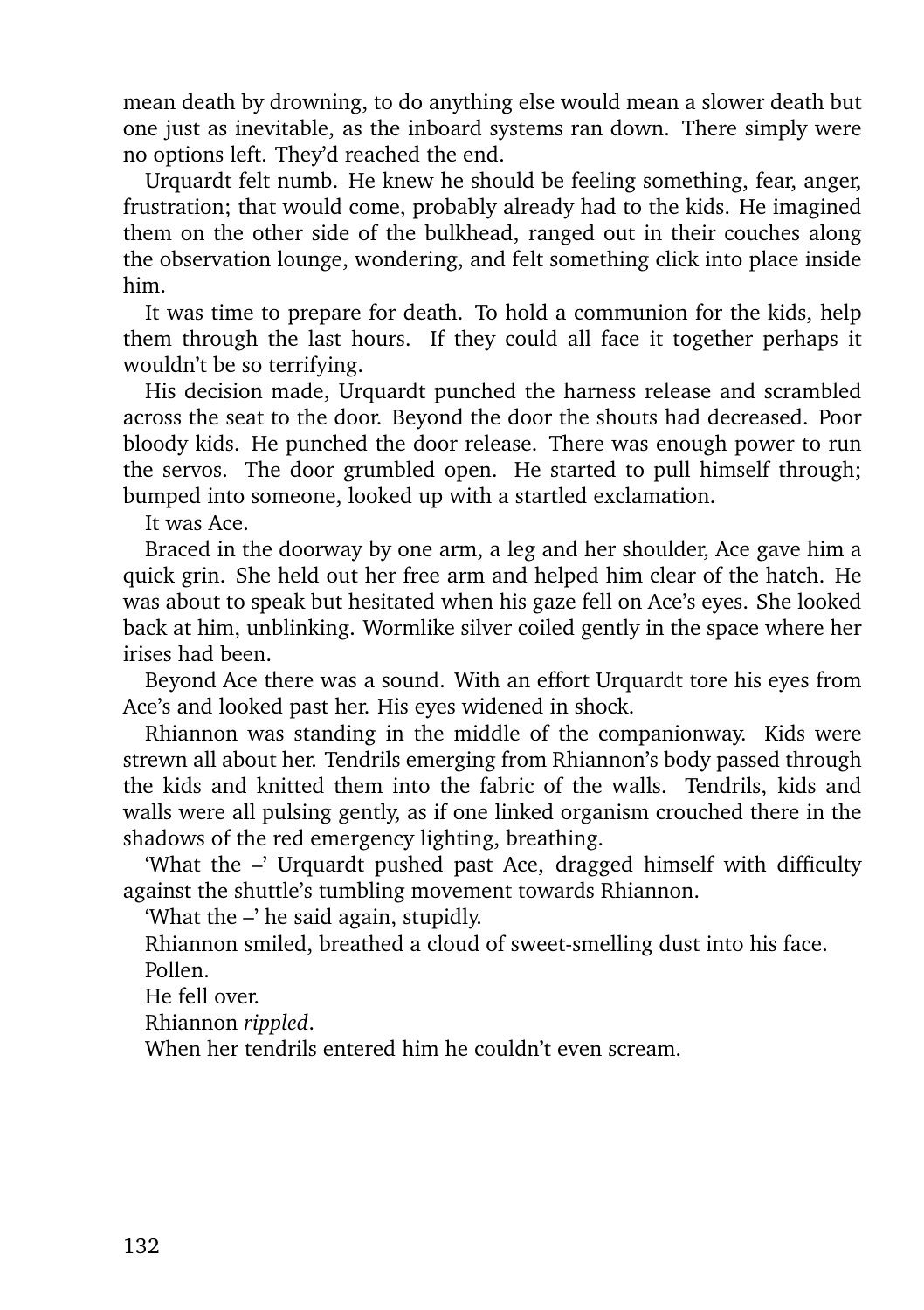Bernice moved slowly through the storm-shattered city, trying to find the place where the Doctor had come to rest. Every now and then she came across a piece of wreckage she identified as alien to the city's construction. Trying to visualize the object from which the pieces might have come, Bernice was surprised to find herself picturing a raft. What had the Doctor been up to? Windsurfing? The Artifact could add a whole new dimension to *that* sport.

Peripherally she was aware of large sections of the city shaking themselves to pieces. Elenchus had vanished into the crowd of riggers swarming across the sail control lines. The sails stretched for half a kilometre before the city; the monkeys were tiny specks on the hundreds of ropes, reminding Bernice of the classic nineteen-fifties *Gulliver* she'd once pirated from the Museum of Terran Cultural Heritage on Triton.

The city shook, not with the impact of rocks, even though there were hundreds of such impacts, but with the strain on the linking structure as the sails unfurled, looped out into the storm, filled with air. The city began to roll, twisting tent-buildings into thick ropes of cloth and wood, trapping screaming monkeys inside and crushing them between the heavy structural poles. Boulders of all sizes slashed through the sails, metres-long rips that appeared as pinholes because of the distance. Overhead the ocean swung as the city rolled. Glimmering, multicoloured light flickered through the clouds of dust and rubble.

And then came the lightning.

Vast sheets of light twisting through the sky, boiling the moisture in the air and increasing the frenzy of the storm. Bernice smelled ionization. The flash of light illuminated hundreds of wriggling monkeys scrambling through the city. A distant orange glow told her some part of the city had begun to burn.

How was she going to find the Doctor in this?

She reeled. The sky came down and punched her, crushed her and tossed her aside, smashed her through a tent and into a scaffolding of branches.

*Thunder.*

Bernice shook her head. Everything was silent. Her head was full of cotton. Her ears rang and she lurched dizzily as she tried to orient herself. She felt bile rise in her throat. She couldn't . . . couldn't *move* properly, her arms and legs wouldn't move properly . . . she cried out with frustration, heard nothing except the dreadful ringing in her ears.

She was deaf. The thunder had deafened her.

Head reeling, Bernice felt herself swept away from the sails and deeper into the city. Whenever she grabbed a handhold to try and control her motion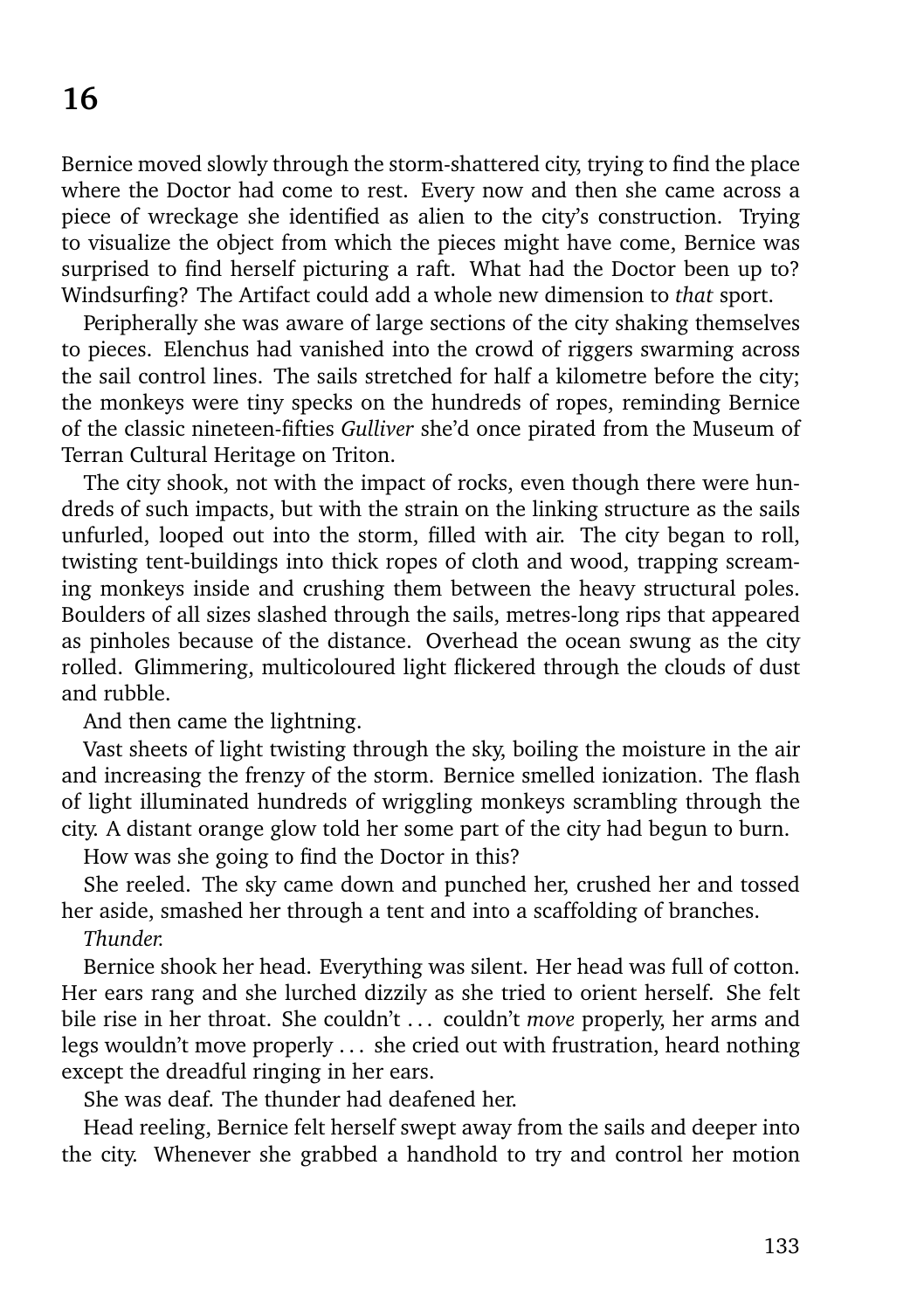vibrations swarmed up her arm into her body. The city was coming apart. She had to find the Doctor. Had to find Elenchus –

Then the city opened before her, a vast section ripped away by the storm. Lightning flashed again, the white light primal, almost welcoming after the visual chaos of the last few days. She felt the city shudder as thunder cracked around her, felt her own body shake though she heard nothing. More fires began, spread.

Then through the chaos, a familiar shape, backlit by the fire.

Hat. Umbrella. Eyes turned in wonder to the storm, drinking in the view.

*Doctor!* She screamed the name aloud, even though she couldn't hear it, knew he must have heard her voice because he turned, reached out casually with his umbrella to snag her as she whirled past.

*Doctor, you're safe! Are you OK? It's me, Benny. Are you all right?*

And then his eyes lowered to her own, distant, disturbed. His mouth working, the words a beacon in the storm, the meaning plain even without sound, the shock more of a blow than even the thunder.

'Who are you?' he asked.

Gail fought her way clear of a confusion of woven cloth, smashed wooden poles and wriggling bodies, only to find herself in a greater chaos. The mess she had emerged from was the collapsed remains of a tent, the wriggling bodies were creatures she recognized from her infopack as monkeys.

The wind rose as she emerged from the tent, battering her with other pieces of wreckage from the city. She struggled to draw breath, to shout; the wind sucked the air from her lungs and whirled her voice away unheard among the cries of monkeys, the sounds of cracking wood and collapsing tents, the occasional deep crunch as a boulder ploughed through the debris.

The air was wet; moisture and dust in equal measures, a suffocating mixture. Gail pulled herself through it, mind whirling with thoughts. Where was the Doctor? Had he been thrown clear as she had herself as the raft broke up in the storm, or had he been caught in the wreckage, knocked unconscious or perhaps even killed?

Gail had no time to ponder these questions. In any case they were all driven aside by the need to find shelter.

She fought her way through the chaos, pulling herself from one drifting mass of wreckage to another, dodging flying debris, whirling bodies. She curled up in the lee of a tent only to have it shredded by a blast of stinging gravel, moved on again, reacting almost on an instinctive level, seeking respite from the wind.

And then a lull in the storm let her see beyond the claustrophobic few metres which until this moment had been the limit of her visible world.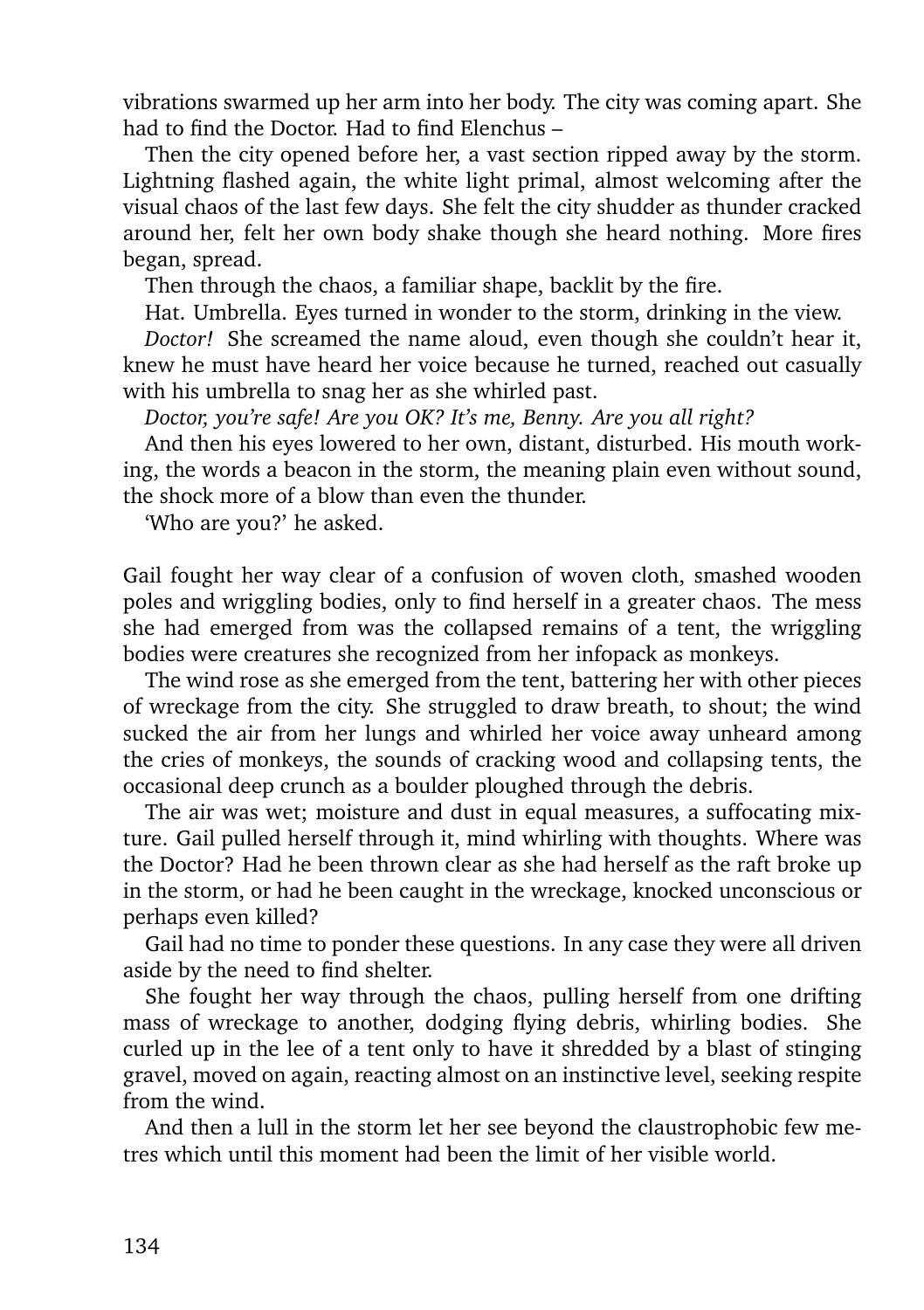She was near the edge of the city. Thirty metres away the tents came to an end, roped together with creepers, scaffolded with skilfully interlocked branches, as yet sheltered from the storm by the mass of the city behind her. Huddled in and around the buildings were several hundred monkeys, their bodies pulsing with strident colours that signalled their fear. Beyond the rapidly shredding tents the storm curled around in a vast arc, a wall of rubble, flopping corpses, luminous plant matter, rocks and water all smashed together in a rage of motion.

And there was something else.

A shadow, moving behind the storm. One which emerged from the wall of wind as a vast curving sheet of organic matter. The sheet was convex, grey, lacking the bioluminescence associated with all other living things in the Artifact. It was at least as big as one of the city sails. The sheet pulsed irregularly, as if breathing.

Where the wind-blown debris struck the wall it stuck, melting into and being absorbed by this new structure as more and more of its bulk emerged from the storm into the marginally clearer air in the lee of the city.

Gail clung to a wind-blown section of tent, searched desperately for something more solid to cling to. Less than ten metres away the monkeys were scrambling through the tents, across one another, screeching with panic. She realized they were trying to get back into the city, away from this approaching mass. Every so often a monkey would lose its grip and be caught by the wind, whirled away into the mass.

Gail felt the wind reach out and grab her. A short distance away, a hundredmetre stretch of tents filled with monkeys tore loose from the city and was blown towards the mass. When it struck Gail saw monkeys and tents alike dissolve into the same grey sludge, absorbed into the sheet of protoplasm.

The mass bulged outwards, driven by the wind to an appearance of life, of purpose; a thick tentacle collided with the ragged boundary of the city, splashing ropes of matter further inwards. Where they touched, tents, monkeys, wooden poles, binding creepers all began to dissolve.

A glutinous wave splashed through a crowd of monkeys, dissolving them. She turned to pull herself away, the thought of that hideous death hammering in her mind, but the remaining monkeys reached her, and she was overrun by the screeching, panic-stricken mob.

Midnight watched without eyes as the alchemist approached through the storm. Ropes of organic matter splashed through the city, driven by the wind. Bubbling screams hung in the air around him like a thick fog as monkeys scrambled over and across one another to escape the dissolving tendrils.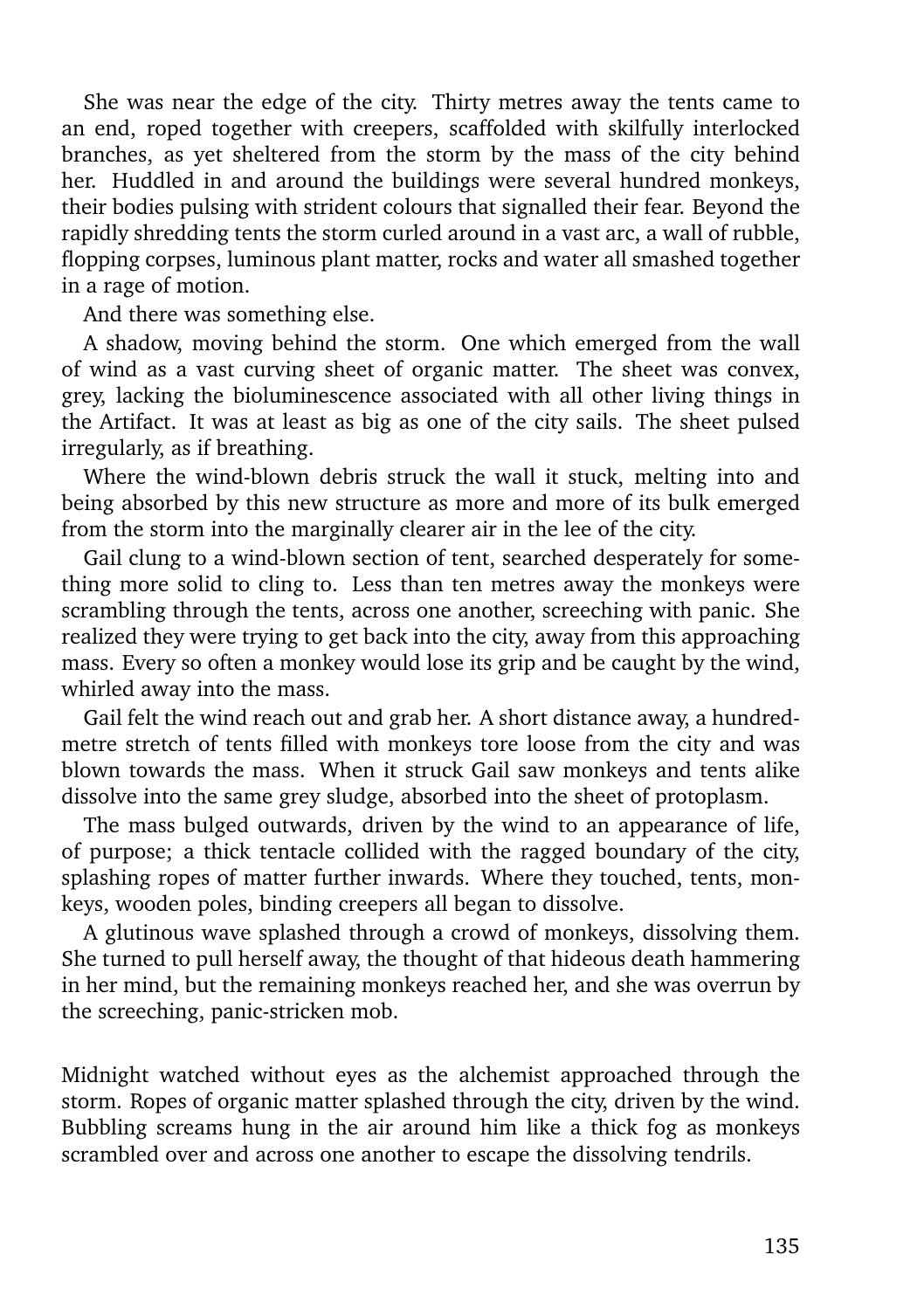The events happening around him produced a mixture of feelings in Midnight. The fact that the DNA in the tendrils was acting like a virus, altering the genetic material of whatever it touched, monkeys and vegetation alike, was no surprise. The tendrils were part of an alchemist after all, and changing things was what alchemists did. But this knowledge did produce a strange effect; a feeling inside for which he had a name but for which he could no longer divine any meaning. Monkeys screamed and melted into the organic mess flowing through this part of the city; Midnight watched and felt something he remembered only as *curiosity*.

After a while the curiosity faded. After all what was happening here was perfectly natural, perfectly normal.

Midnight made a tiny abortive movement that might once have been a shrug and turned away. On the horizon of the city was a fiery glow. There would be something else to experience there. Something – oh yes, something *interesting*.

He left the region of the city unmoved by either the panicking monkeys or the cries for help from the human female trapped amongst them.

Gail thrashed helplessly amid the confusion of monkeys and tents. Whenever she grabbed something to pull herself away from the danger it dissolved in her hands, every time she found a route through the chaos to relative safety it was blocked by protoplasm.

Once she caught sight of a figure moving dimly through the mess of windsmashed junk and dying monkeys. The Doctor? She cried out but the figure ignored her. She tried to follow but once again her path was blocked, this time by a burning tent. Smoke billowed into the air in choking waves, obscuring everything and reducing the already chaotic environment to a place of utter insanity.

The smoke caught in her throat. She choked. Earth, air, fire and water. They were all here – and all capable of killing her.

A monkey bolted past, emitting high-pitched screams. Two of its limbs were beginning to dissolve. It vanished into a pall of smoke and drifting embers. The screams faded, to be replaced by a host of others. It was madness. She was in hell. Oh, the Founding Families would love this. Priest's judgement, they would tell her, for losing her faith. She uttered a contemptuous laugh, but it turned into a cough in the choking fumes from the burning tents. Losing her faith. As if she ever had any in the first place.

Something collided with her, knocked her through a cloud of burning wreckage. She lifted her arms to cover her face, felt pain in her back and legs as her clothes began to burn. Embers lodged in her hair – she beat them loose frantically, visions of the scald on Geoff D'Amato's face rising horribly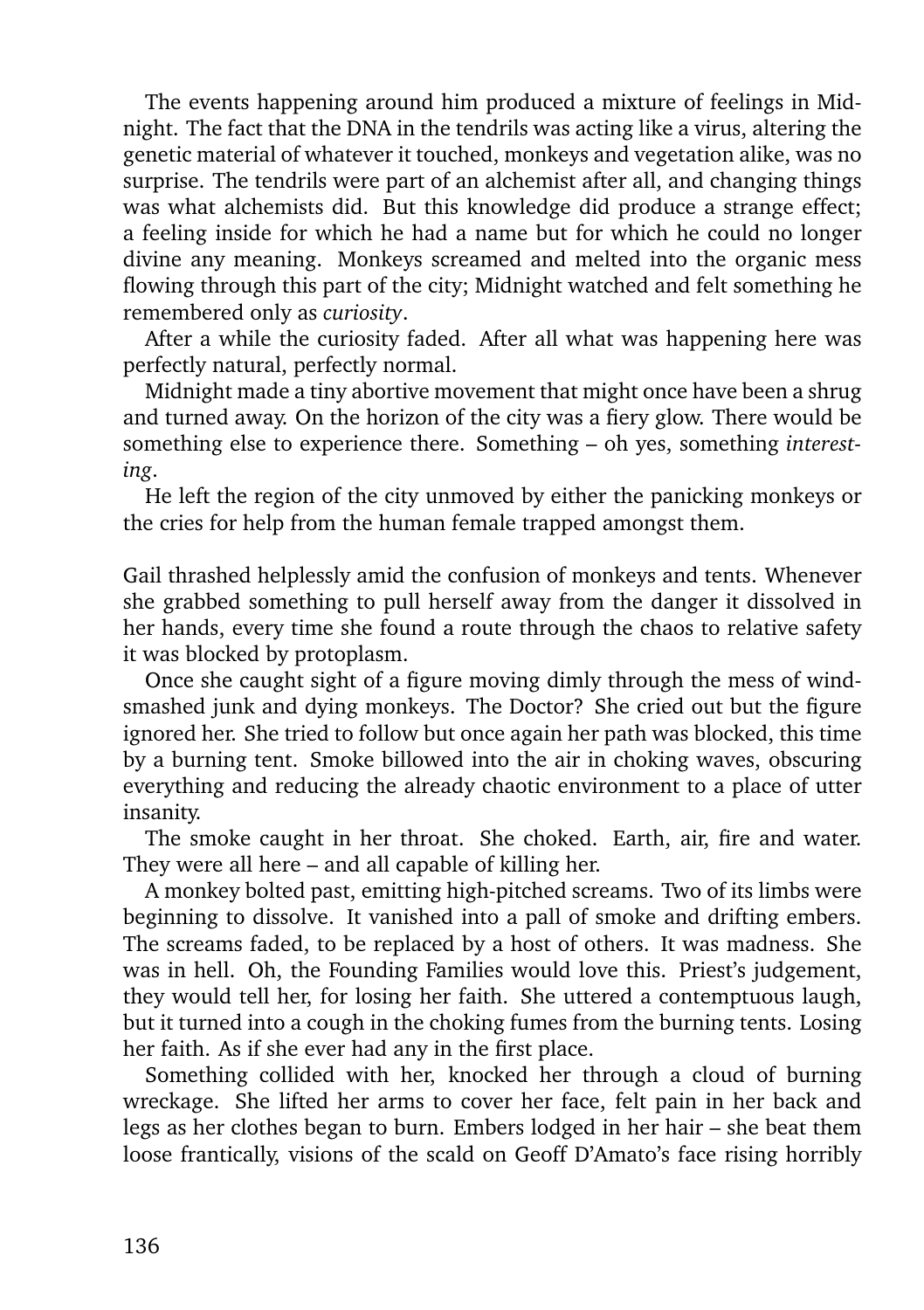in her mind. Her throat contracted with acrid smoke. She tried to hold her breath but a yell of pain erupted from her as the burns took hold and spread. She inhaled smoke, cried out, choking as her stomach convulsed. Her head spun dizzily, her vision blurring with the smoke and her own tumbling movement.

And then she was clear, her clothes smoking, adrift in a group of monkeys who'd been overcome by the fumes.

Adrift and moving helplessly towards a pulsing mass of protoplasm.

The first of the monkeys hit the protoplasm. Gail got a horribly detailed close-up view of the dissolution. The monkey's fur, skin and muscle were peeled away in moments, blood and internal fluids bursting free from the weakened flesh. The internal organs vanished quickly, leaving chalky knobs of bone to melt more slowly into the grey slurry.

Wreckage spun past her and impacted also, the mass splashing the protoplasm outwards in a web of sticky strings, some already running with flame. She thrashed her arms about, heedless of her burns. If she couldn't change her course she was going to die.

She grabbed the support pole of a nearby tent. It cracked, dissolved into a mass of burnt wood in her hand. She reached out again, grabbed a more substantial piece of wreckage, threw it as hard as she could towards the protoplasm. Her speed slowed a little – not enough.

She tumbled towards the mass.

There was nothing left to grab hold of.

She tried to scream but the smoke had taken her voice.

Another monkey tumbled past. Instinctively she reached out to grab it. The monkey weighed only half as much as she did. In any case she wasn't going to use the insensible body just to slow her own flight. That would be tantamount to murder – wait a minute.

Without another thought Gail swung the monkey around and hurled it with as much force as she could muster – at right-angles to her course. The monkey sped away even as she felt her own course change.

The question was – would it be enough?

A moment passed and she knew for sure. Though the monkey had spun clear of the protoplasm, her own forward momentum had been too great to compensate for. Her course had changed but she was still going to hit. If she'd only been further away, just another hundred metres, it would have been enough. Gail felt herself go numb with the knowledge that she was going to die.

She tumbled towards the protoplasm, hit amidst a burst of flame from drifting wreckage.

Hit and passed through.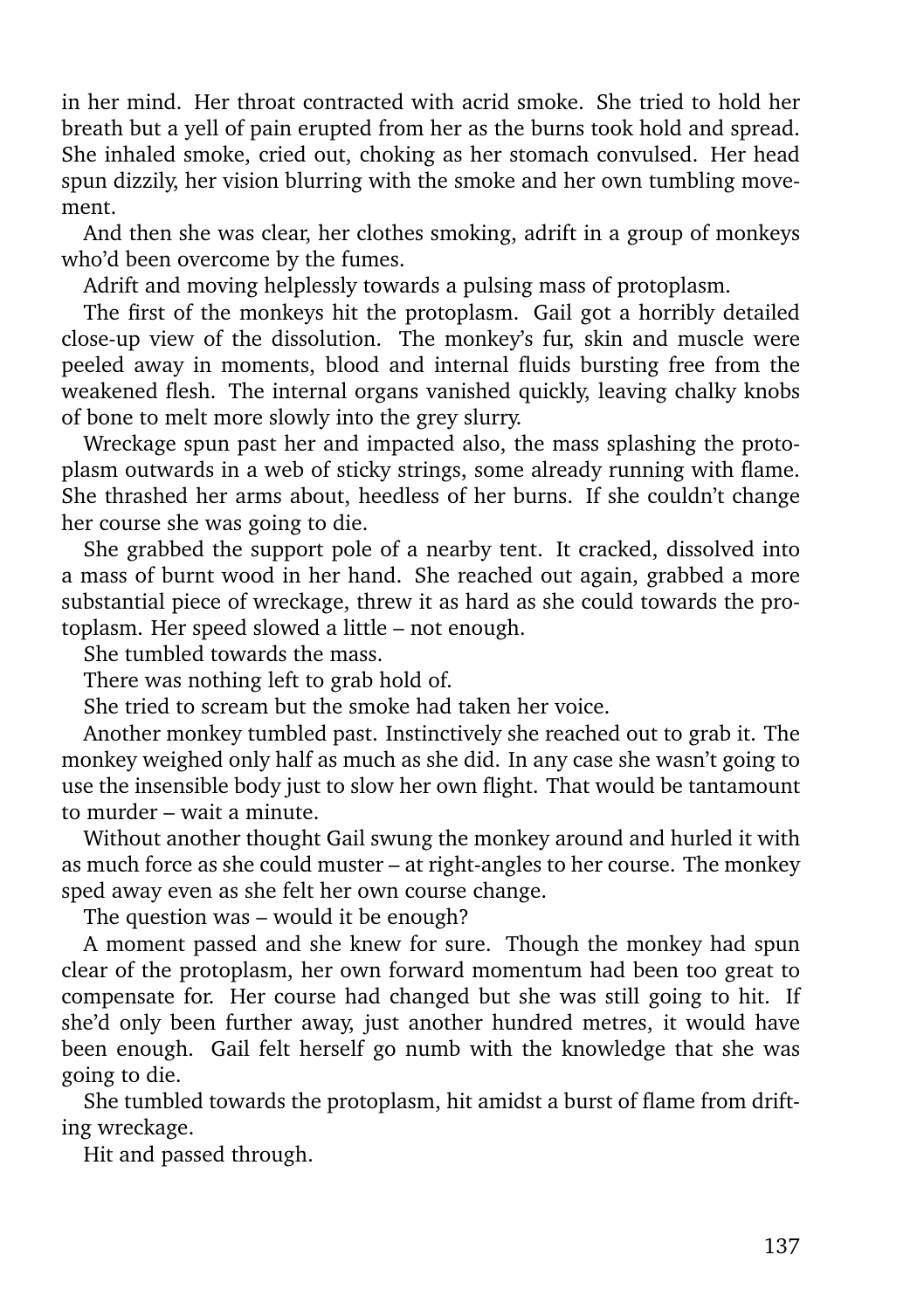In the space of a moment surprise flooded through her, turned to relief, then an overwhelming joy. She'd escaped.

When the umbrella handle looped around her arm and pulled her clear of the chaos, she was laughing helplessly, the sound tearing at her throat. She looked around. The Doctor. Bernice. She tried to say something, but a constricted choking noise was all her throat would allow.

Neither the Doctor nor Bernice smiled in greeting. They were looking at her arm. Gail held her arm up in front of her face. Although most of the protoplasm must have ignited a moment before she reached it, some must have been left intact – perhaps only a single droplet – but enough to infect her.

Through the charred remains of her sleeve, Gail watched with a mixture of horror and fascination as the skin of her arm began to melt into grey sludge.

'Hold her.' The Doctor's voice was hard and cold in the heat and confusion. 'Any minute now she'll feel the pain and then it'll be too late.'

As Gail watched, Bernice followed his gaze to a burning piece of wreckage drifting nearby. 'Be bloody quick, then.' She reached out and turned Gail, took her in a full nelson.

Gail tried to say something, but her throat contracted again with the pain from her smoke inhalation. The pain was sickening but it was nothing to that she felt when the Doctor grabbed a chunk of smouldering wood, fanned the embers into flame and pressed the burning end savagely against her arm.

Bernice held on tight to Gail as the girl convulsed and fainted. The stench of cooked flesh made her want to be sick but she savagely repressed the reaction.

'What the hell do you think you're doing?' she called above the wind.

The Doctor looked at her. 'Helping her.' His voice cut through the noise of the storm, quiet though it was.

'You helped me with a tablet!'

The Doctor blinked, his face bronzed by the flaming torch he held. 'Did I?'

Bernice renewed her grip on Gail's unconscious body. 'Don't you remember? Don't you remember anything?'

'I . . . '

Bernice found the Doctor's uncertainty irritating, even annoying. 'Look, this is no good. We'll have to get this sorted before something serious happens. You can't just go round  $-$ '

And then there was another flash of lightning. Thunder boomed. Nearby a tent burst into flame. Bernice swayed dizzily. She blinked and the air turned into thin mud shot through with a stinging hail of gravel. A larger rock spun lazily through the debris towards them.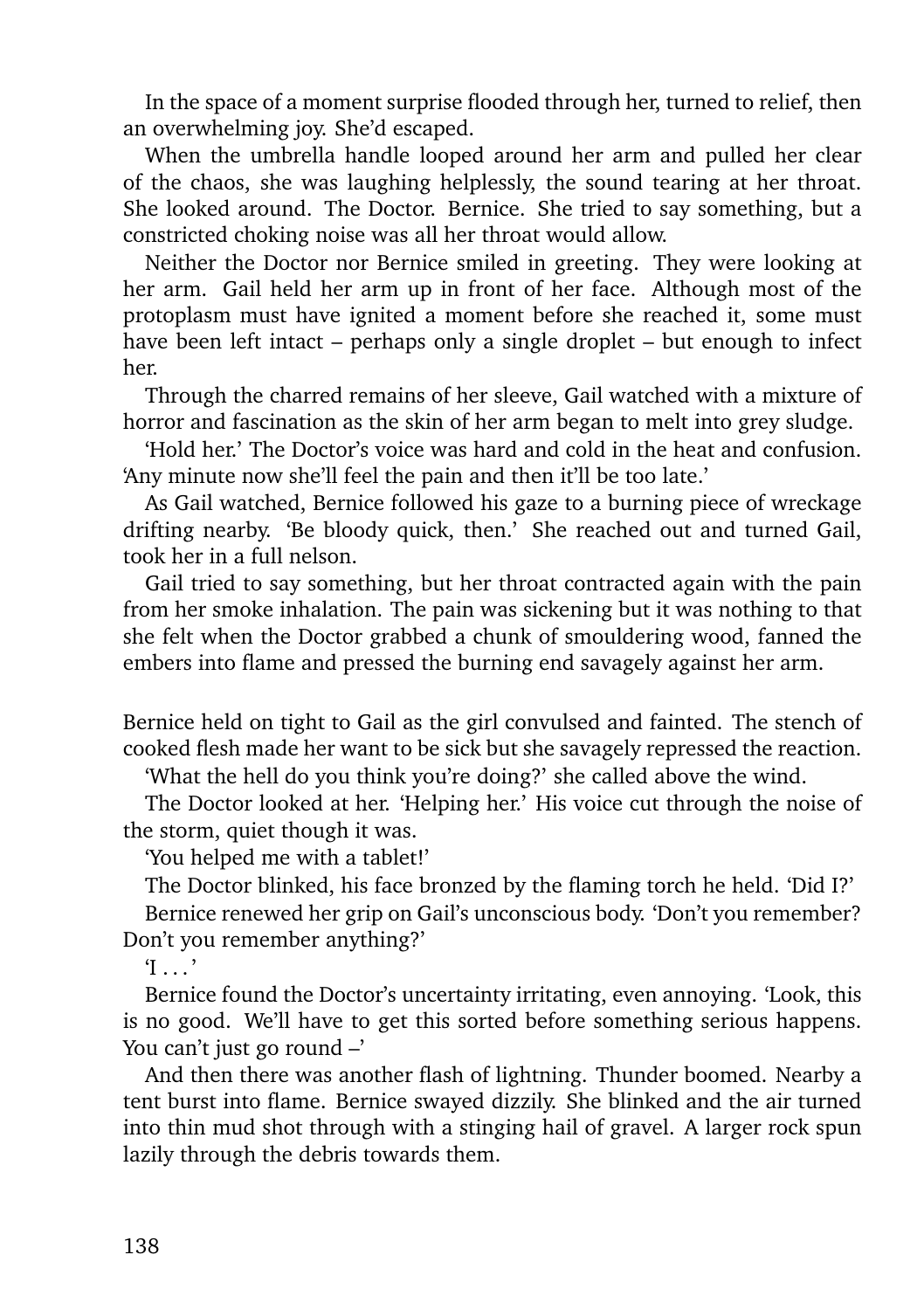She sucked in a breath to shout a warning to the Doctor, found herself trying to breathe a mixture of water and sand. She gasped. The Doctor turned in time to see the rock, but not in time to avoid it. He managed to get his hands up to protect his face as the rock approached. Bernice reached out a hand to him, grabbed a fist full of cloth. Then the rock hit him and he was whirled away into the city, leaving her clutching his jacket and screaming his name into the almost liquid air.

Bernice gasped something unintelligible, tried to move towards him, couldn't without letting go of Gail. She wrapped the jacket around the lower half of her face to filter some of the mud out of the air. More rocks were hitting the city now. The sound of smashing tents hammered against her ears. And then there was a tearing, cracking sound. The sound moved around her.

*0h God the city, the city's breaking up, it's tearing into pieces, we have to get off this piece, back to the centre before –*

But even as Bernice grabbed hold of some nearby wreckage to pull herself towards the city centre, the cracking sound stopped and she realized it was too late to escape.

Before her stunned eyes a gap widened between the mass of tents in which she was trapped and the rest of the city. Monkeys and wreckage spilled into the chasm, driven by the storm. The mass of tents began to tumble, first slowly, then more quickly as the wind caught the mass, driving it away from the bulk of the city. Flames and embers caught in her clothes and hair. Mud glued itself to her skin and began to bake in the heat. She gasped for breath, sucked in mud and char, gagged, her mouth full of choking debris.

The spinning motion of the mass of wreckage made her sick. As she retched the storm cleared, allowing her a momentary view of the city drifting away from them, sections of it burning fiercely.

Then another cloud of rocks spun out of the air and she was smashed back into a pile of wreckage. She found a voice to scream then – for a moment before the world blurred around her into pain-streaked darkness, and the fires in her head became more real than the fires burning around her.

#### **17**

A terrible burning sensation in her arm lifted Gail into wakefulness. She moaned, eyes heavy with tears. She tried to curl into a ball, a shell wrapped around a knot of pain made flesh. Nausea bubbled through her. She felt sick, dizzy.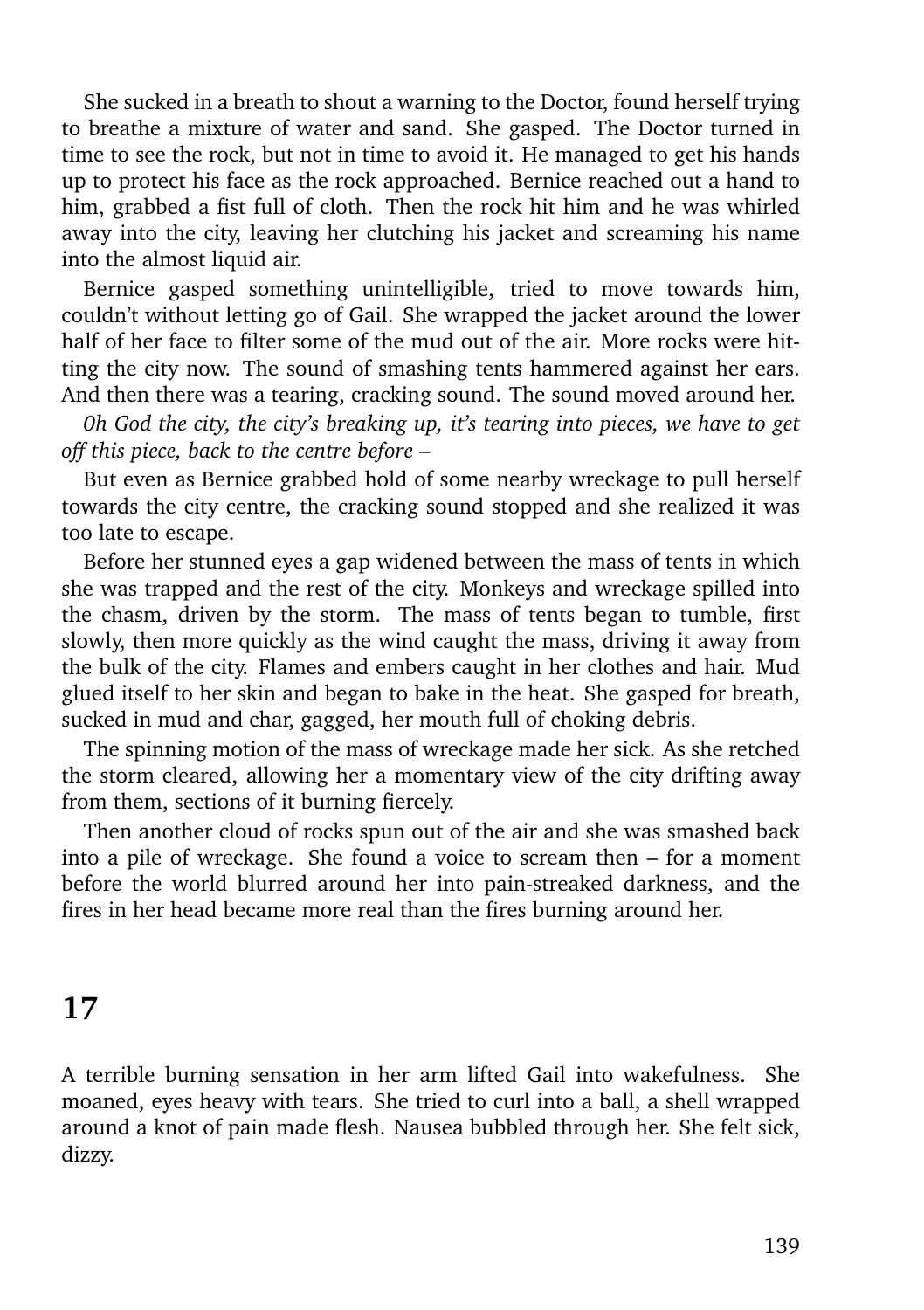There was a voice beside her. Bernice? 'She's conscious. What can we do? The pain she must be feeling  $-$ '

Then more words, quiet, she couldn't make them out.

Words to which Bernice replied, 'Elenchus, are you sure you know what you're . . . ?' Then, 'Oh go on then, if you think it'll help. Try not to hurt her, though. Some of her clothes are burned on to her skin.'

The words didn't really make a lot of sense. Burned? Who was burned? Surely not –

Then, unbelievably, came more pain. She felt her skin flayed away, no: not her skin her *clothes* but it felt like felt like *oh God it hurt!*

Then hundreds of sharp pinpricks, brilliant light bursting in the volcanic glow of her burned flesh. She felt a delicious coolness trickling through her limbs, smelled something like mint, felt dizzy with emptiness now the pain that had filled her began to recede.

Her body relaxed for the first time in what seemed like forever. She slept.

The next time she awoke it was to the stench of burned flesh.

She suppressed her immediate reaction to struggle upright – there was no 'upright' here; she'd send herself drifting who knew where – instead tried to examine her surroundings. She lifted one hand to wipe the sleep from her eyes. That was a struggle in itself. Her eyes remained glued together by old tears. Then the effort was too much and she allowed her body to relax.

Her body but not her mind. What could she tell of her surroundings without looking? Well, first of all there was the smell – that would be her arm.

Her arm.

She moved it. She *had* moved it – when she'd tried to wipe her eyes. She had moved it – and there had been *no pain*.

'Take it easy; you're not Superman you know.' The voice beside her was gentle, concerned.

'Bernice?' Gail struggled to open her eyes.

'Hang on.' She felt a damp cloth pressed to her face, felt a gentle roughness wipe away the sticky mess of tears. 'Now take it easy. You've been unconscious for nearly a whole day.'

Gail mumbled a response as she opened her eyes.

She was in a small tent. Flaps were torn open in its walls. Daylight coloured peach and gold and pale blue shone in through the rips. A face lined with concern hung in front of her, not too near, not too far. The face sported several grazes and a black eye. 'Bernice? That you?'

The face nodded.

'You don't look too good.'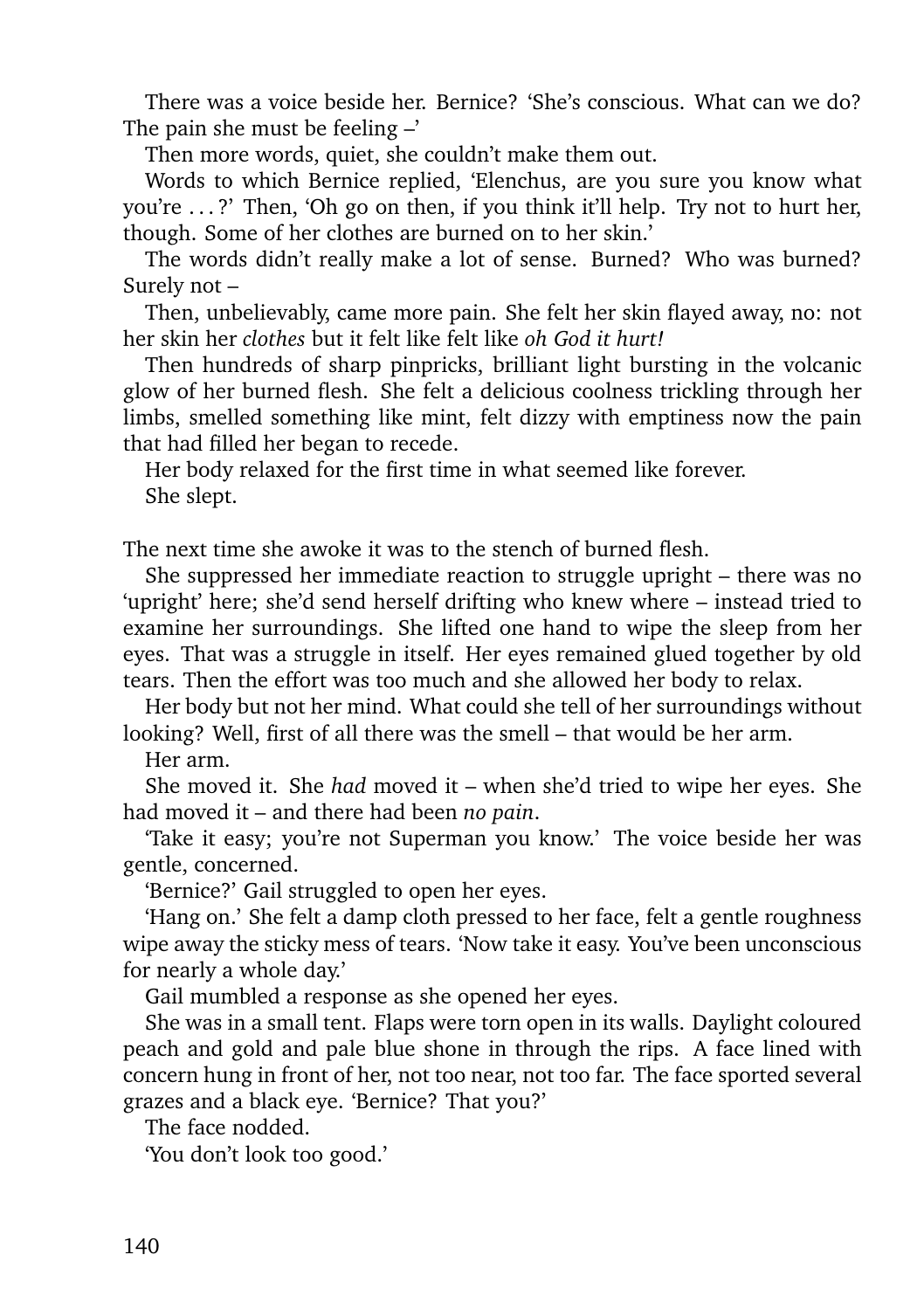'Speak for yourself,' Bernice replied. 'How do you feel?'

'Hungry . . . starving hungry.' The words came out without Gail having to think about them.

'That's good. Here.' Bernice brought a Paddington Bear thermos flask to Gail's lips. 'Hot soup of the day. Hardly five-star fodder but it's what you need.'

Gail swallowed a mouthful of soup. 'Nice. Where'd you get . . . ' She trailed off, gulped at the soup.

Bernice sighed. 'It was in the Doctor's jacket pocket. One day I'm going to pluck up the courage to see what else he's got in there.'

'Saw.'

Bernice screwed the cap back on the flask, and looked at Gail's bandaged arm. 'You should expect to feel sore. Your arm was badly –'

Gail shook her head. 'No. *Saw.* The Doctor had one in his pocket. Used it to cut trees for the raft.'

Bernice smiled.

'How is he?' Gail asked.

The smile faded. Bernice wrung the flannel out and tucked it into her belt, then absently flicked away the few drifting drops of moisture with a forefinger. 'You did find him? He was with me on the raft.'

'Oh yes,' said Bernice. 'I found him. In a manner of speaking.'

'I don't understand.'

'You and me both.' Bernice frowned, changed the conversation. 'You up to a little "stroll"?'

Gail nodded. 'Sure.'

Outside the tent the air was clean and clear, sparkling with pollen. The storm had left them drifting close to another mass of jungle, a continental shelf of rock tumbling gently in the aftermath of the storm. The continent was smothered in gently strobing vegetation. Waterfalls sprayed into the air from its edges. Odd single-coloured rainbows glimmered there, as the water vapour refracted light that only contained a narrow portion of the visible spectrum.

Gail's attention shifted from the rainbows when she began to get a crick in her neck from looking upwards. She found her surroundings consisted of a mass of wreckage and flapping cloth knotted together by clumps of weed and clots of baked mud. The mess of wreckage had drawn together into a roughly spherical mass which she guessed was fifty metres or so across. Smaller pieces orbited at varying distances, fluttering in the gentle thermals spreading outwards from the nearby continent.

As she looked around, Gail's expression changed to one of puzzlement. 'Where's the city?'

Bernice shook her head.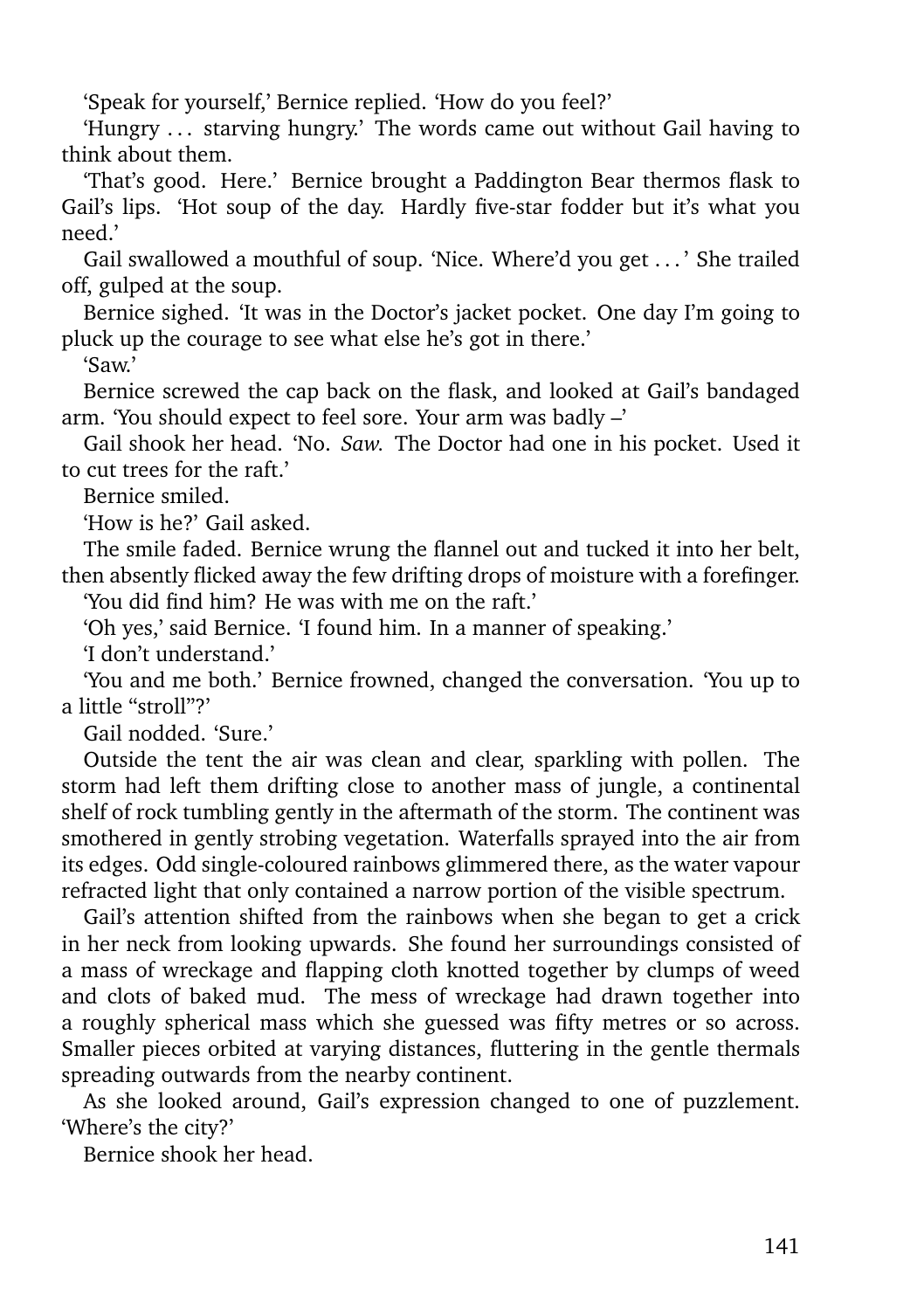Gail felt panic stir inside her. 'Surely this isn't all that's left of –'

'No. It's a bit that got broken off in the storm. I seem to remember a whole bunch of monkeys cutting sections loose that were burning, or melting into grey sludge.'

'Oh yeah, the grey sludge.' Gail looked momentarily at her bandaged arm and was silent for a moment. Overhead a flock of jellyfish-like creatures pulsed slowly past, glimmering scarlet and yellow, trailing jet-black tentacles. They looked as if they were on fire, thought Gail, then shivered uncomfortably. That thought was just a little too close to home.

'So . . . what do we do now?' she ventured. 'Do we have any food or water?' 'Only that flask I found in the Doctor's jacket.'

Gail sighed. 'That hardly constitutes a four-course meal, does it?' 'Not really.'

Gail looked towards the continent. The blue rainbows sparkling there seemed almost inviting. In her mind she could hear the calls of tropical birds and animals native to her own Neirad. 'Do you think there'll be food there?'

'Almost definitely. And the water ought to be fresh too. Except . . . ' Bernice paused.

'Something the matter?'

Bernice chewed thoughtfully on her lower lip. 'In a normal gravity field mountain waterfalls are freshwater – either meltwater or rain, and constantly renewed. But there's no snow or normal rainfall here. And even if the island's only a couple of kilometres away those waterfalls must be huge.'

'So?'

'Think about it. Where's all the water coming from?'

Gail shrugged, wincing at a momentary twinge in her injured arm. 'On a mountain it'd be falling down from the top. Here it would have to be, well, forced outwards from somewhere near the centre of mass, I suppose. Maybe caverns or something . . . In any case, as far as I can see there's only one way to find out.' She hesitated, staring up towards the continental shelf. 'So I suppose we'd better think about how we're going to get there, hadn't we?'

Bernice nodded. 'I think you and the Doctor had the right idea earlier on.' Suddenly her face broke into a broad grin. 'We'll build a raft. A skyraft. Elenchus can help.'

'Who's Elenchus?'

'He's a friend. One of the monkeys. He's around somewhere.' Bernice raised her voice and shouted Elenchus's name. A couple of minutes later the monkey appeared through the wreckage. Gail looked at him with interest. This was the first opportunity she'd had to study a monkey up close. She nodded. 'They're odd, these monkeys, aren't they? How do you know which way up they are when they're shaped like that?'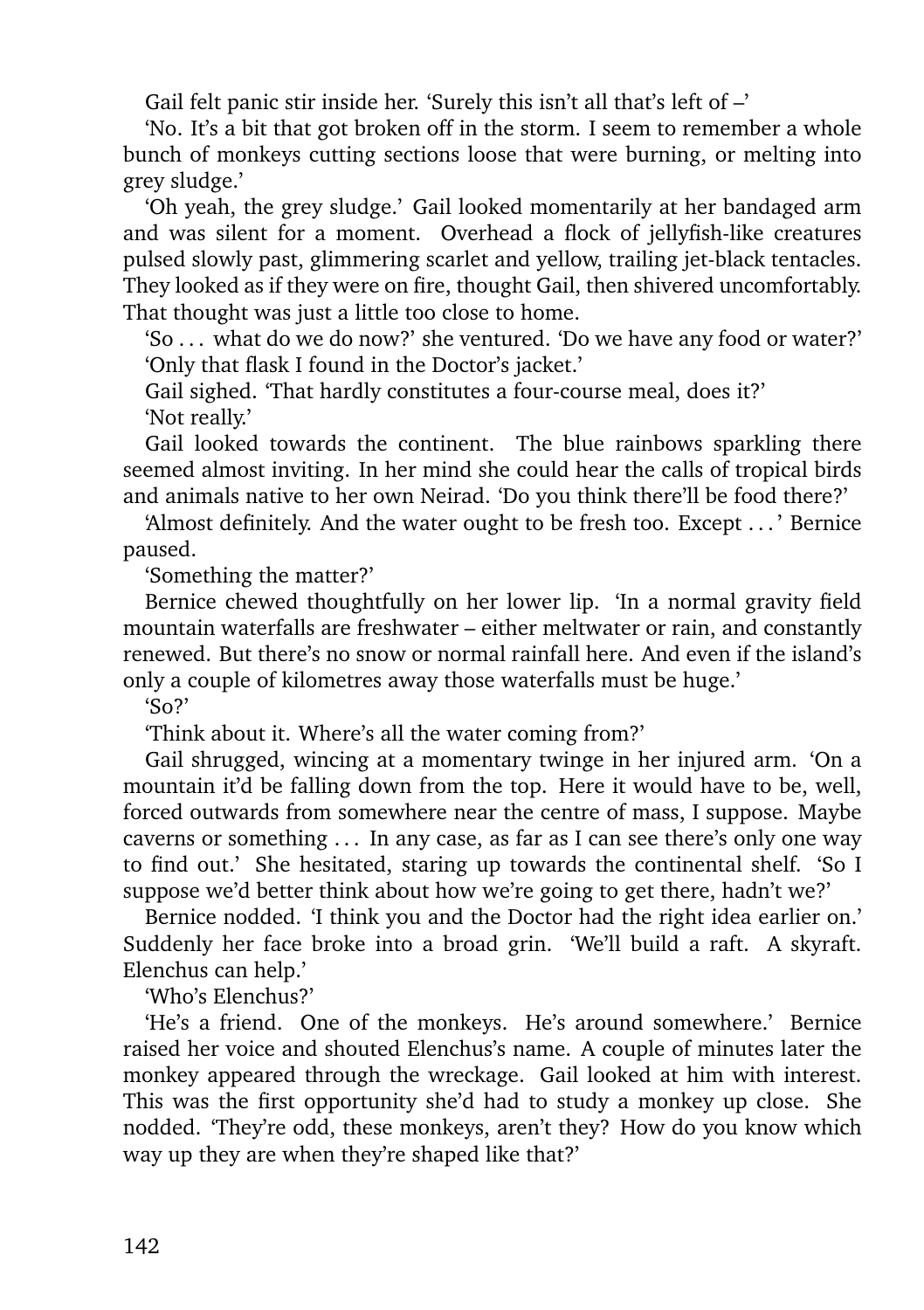Elenchus swivelled a head covered with singed bald spots to regard Gail. 'What is "up"?'

Bernice cackled. 'Loves a good conversational gambit does our Elenchus.' Now the monkey looked at Bernice. He didn't say anything, though.

Bernice added, '"What's up?" Good pun that.'

'What is "pun"?'

Bernice shook her head. 'Great sense of humour too.'

Gail found herself grinning. 'His response to rhetoric's pretty interesting. If he doesn't understand it he ignores it or questions it until he does understand it. I wish the Families thought like that.'

'Families?' Bernice groped in her pocket, pulled out a grubby sheaf of papers. 'As in Founding Families?'

'That's right.'

'Interesting. This report was commissioned by the Founding Families.'

'What report's that, then?' Bernice handed Gail the papers and she riffled through them curiously.

'Something I found in a briefcase a couple of days ago. You remember where you first found us, in the wreckage of the university expedition? It was there, lying among the rubble. Odd thing was the case was open. But it had been bio-locked.'

Without looking up Gail said, 'Bio-locked?'

'Bonded to one person's particular genetic pattern. Probably set to destruct if anyone else opened the case.'

'So whoever the case belonged to is still alive.'

'It's possible.'

'But it doesn't explain why they would have left the case and this report there in the . . . ' Gail tailed off.

'What's the matter?'

'If the information in this document is correct – Elysium's on the brink of a civil war!' It was horrible to read her worst fears confirmed.

Bernice nodded. 'You noticed that then?'

'You don't have to be a genius, do you? Not with this information.' Gail handed the sheaf of papers back to Bernice, who stuffed them back into her pocket.

'The document suggests that the Artifact is a factor in determining whether war will take place,' Gail mused thoughtfully. 'How can that be?'

Bernice shrugged. 'There's a lot of evidence to suggest the Artifact was constructed – perhaps by a race which has since degenerated into the monkeys, or maybe another species we haven't seen yet. If it is an artificial construct, then the technology to build and maintain it could well represent a threat in the wrong hands.'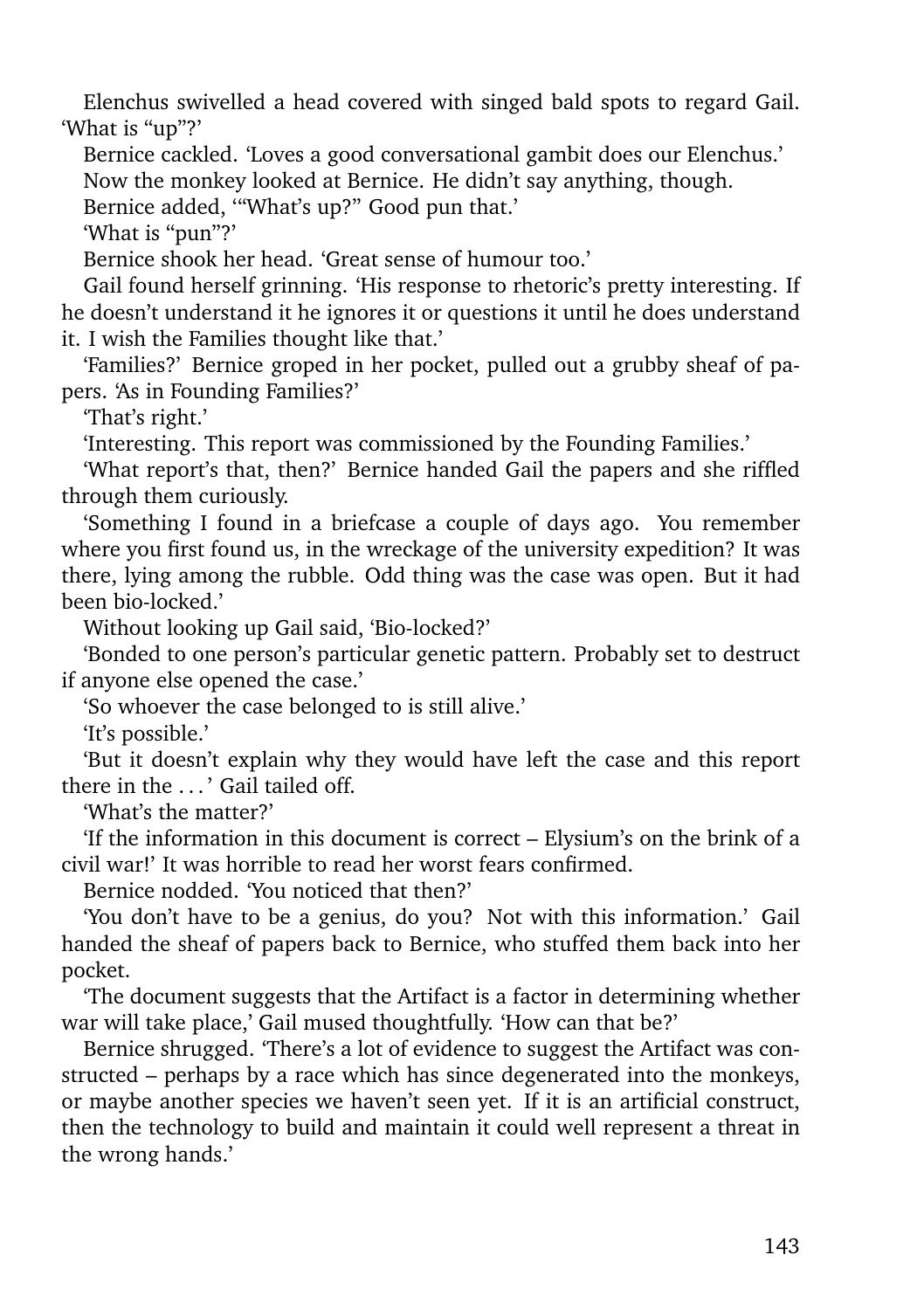Gail chewed her lower lip thoughtfully. 'Or a boon in the right hands.'

Bernice nodded agreement. 'I suppose. There's a lot of living space in here, that's for sure.'

Gail let out a slow breath. 'This is important. Someone in the Artifact is working for the Families.'

'I worked out that much days ago. The only question is whether they're here to try and stop a war – or to start one.'

'And there's no way of knowing that without finding out who the agent is, where they are, or even if they're still alive.'

'Or without finding out more about the Artifact.'

Gail looked up. 'How can we do that?'

'Just before the storm hit, the monkeys were talking to Elenchus and myself about mounting an expedition to find a planet where life in the Artifact originates.' Bernice turned to the monkey waiting patiently throughout the conversation. 'Can we still accomplish that mission? Find the planet where life originates?'

'Yes, Bernice. A raft can be built from this wreckage. Food obtained from the island.' Elenchus pointed with two arms at the slowly tumbling continent.

'Wait a minute.' Gail looked puzzled. 'Planet? As in a planet in the solar system? How can we do that without a ship?'

'That's just the odd thing. Elenchus's people seem adamant that the "planet" in question exists within the Artifact.'

'Wow.' Gail whistled softly. 'I wonder what Rhiannon would have to say about . . . ' she tailed off. Her face fell.

'Worried about your friend?'

'Yeah. I forgot about her in the excitement. I've got to find her, Bernice.' A sudden thought struck Gail. 'She might even have the information we need.'

'What do you mean?'

'Well . . . before she disappeared from the shuttle she was talking about being responsible for our crash here. I thought she was just in shock, but there were too many odd things going on around her for that to be true.' Bernice raised her eyebrows and Gail went on, 'Well. Stuff like, when she touched it, the fungus on the trees changed species.'

'That's impossible isn't it? The genetic code of a living organism can't be changed without killing it.'

'I know. It happened, though.'

'What else?'

'Just stuff. A change of personality. You'd have to know her to appreciate it.' 'And you say she disappeared?'

'Right after you and the Doctor did.'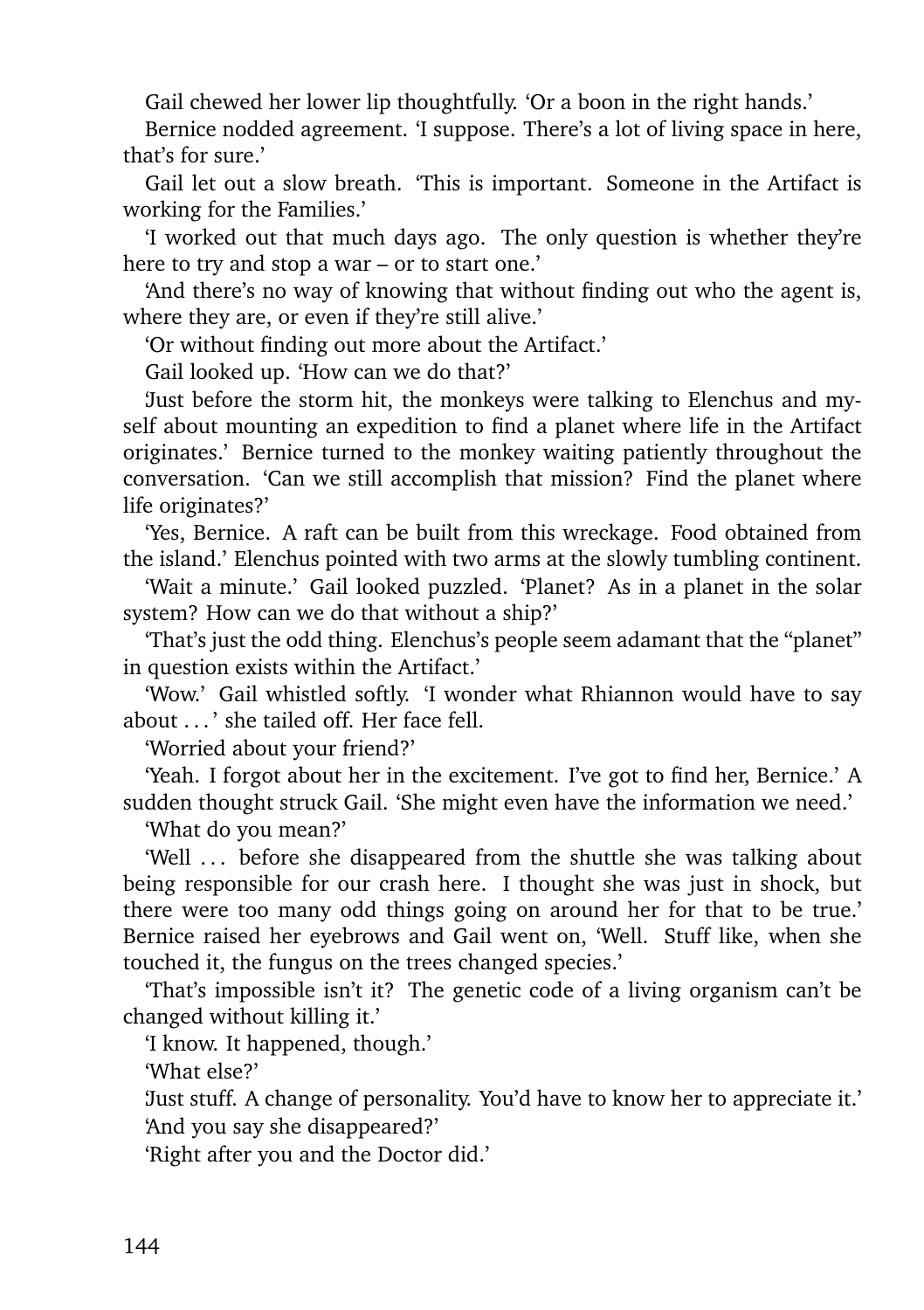Bernice frowned thoughtfully. 'You know . . . the Doctor thought there was something odd about Rhiannon as well.'

'I know. He said as much to me while we were on the raft.'

'If only he hadn't lost his memory.'

'What – the Doctor?'

'Yeah. He must've been hit on the head, or perhaps . . . oh, I don't know. With the Doctor you never do. It might even have been deliberate.'

'Loss of memory? Deliberate?'

'He thought he sensed something hunting him. Homing in on his intelligence. He couldn't tell what or why though. Almost as if the attack was automatic.'

Gail licked her lips. 'Perhaps the Artifact has some ancient defence mechanisms, automatically triggered . . . I don't know, something like that.'

'If you only knew how many places I've been to like *that*,' Bernice said dryly. 'Mind you, if it can affect the Doctor, that's reason enough to worry, in my book.'

'I'll say.' Gail nodded agreement. 'And there are certainly enough chambers in the Artifact to hide any amount of technology. Only the first has been even partially explored. We only have the vaguest idea what might lie beyond.'

Bernice's eyes shone. 'Do you know, Gail,' she said dreamily, 'fire, floods and sudden death aside, this place is an archaeologist's wet dream. Let's get to it, shall we?'

It took them another full day under Elenchus's direction to construct the framework for the skyraft. Work was slow not because of lack of materials or tools – the wreckage was already shredded so finely in places it was possible simply to select a spar roughly the correct length and tie it into place with thin cord woven from the tent walls – but because of the high levels of exhaustion and thirst. Hunger became a factor too, as the hours progressed, but slowly. More important to Bernice were the short periods when the world blurred around her and she felt overcome by dizziness. It would be just her luck to have sustained a concussion during the breakup of the city. Well. There was nothing she could do if her dizziness was anything more than simple hunger except rest – and there simply wasn't any time for that. She had a feeling things were beginning to accelerate beyond her control.

As if they were ever *within* her control.

By the time the framework for the raft was constructed the slowly tumbling continent had drifted directly between them and the ocean, plunging them into a well of shadow – a kind of artificial 'night' in which the glimmering vegetation and waterfalls spraying from the tumbling island were even more pronounced.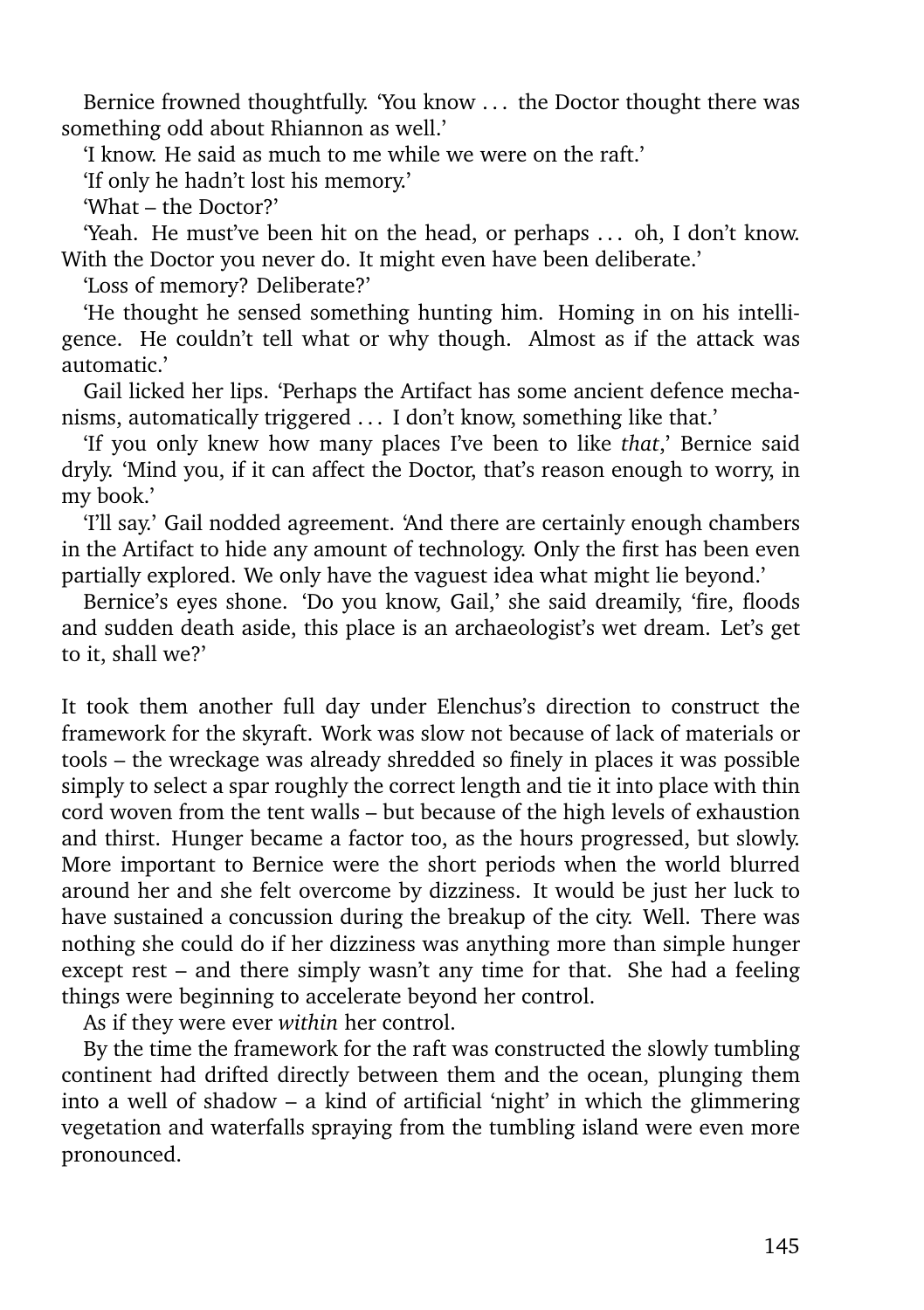As Elenchus tied the last spar in place, Bernice allowed herself to relax, stretching so hard that her spine cracked.

Beside her Gail rubbed her arm and sighed.

They looked at each other and grinned.

'Bunch of old crocks, the lot of us,' Bernice said.

Nearby Elenchus continued to clamber nimbly over the raft framework, now weaving thinner pieces of wreckage among the main spars to form a curved 'hull'. The monkey's expertise and energy seemed limitless.

'Not him.' Gail jerked a thumb in the monkey's direction. 'How does he manage to keep going and still be so accurate?'

Bernice rubbed her neck, trying to loosen a horrible knot in the muscle there. 'It's so clever it's almost not,' she said.

Gail looked at her in puzzlement. 'Do what?'

'Well. It's like beavers or spiders or termites. They build stuff too – but it's not directed by intelligence. The design of the things they build is dictated by instinct. The pattern is coded into their genes. It never changes. At least, they never change it. That only happens by accident, then the change either fails or becomes the more practical method. Mutation.' She smiled. 'I'd never thought of it before but a beaver building its dam is a direct parallel of the evolution of the gene. If the mutation works better it becomes the norm, if it doesn't, it dies – and the individual with it.'

'Are you saying Elenchus is an animal? He can talk. I can understand him.'

'A parrot can talk too. You could understand it. Whether it could have any intelligent input to a conversation, however, is a moot point.'

Gail frowned. 'I see what you mean.' She hesitated. 'Still – it is more than that with Elenchus, isn't it?'

'Maybe, maybe not. If his race is degenerating – de-evolving, then . . . well, who knows what the monkeys would be like? Maybe as we see them now, maybe not ...' Bernice smiled. 'Interesting thought, isn't it?'

'If you say so.'

If the monkeys do represent the remnants of the builder-culture then somewhere in their race-memory will be the information necessary to find out about the Artifact. How it was built. *Why* it was built.' Bernice's smile faded. 'And we all know who needs that information, don't we?' She took the sheaf of papers from her pocket and rustled them pointedly. 'You never know. Our raft-building friend over there might be the key to stopping an interplanetary war. Or starting one.'

Gail considered that statement in silence for a moment, after which by mutual consent both women returned to work on the raft.

Under Elenchus's direction the hull took swift shape. Bernice had to laugh when Elenchus fitted a spray of masts at the bow from which to hang the sails.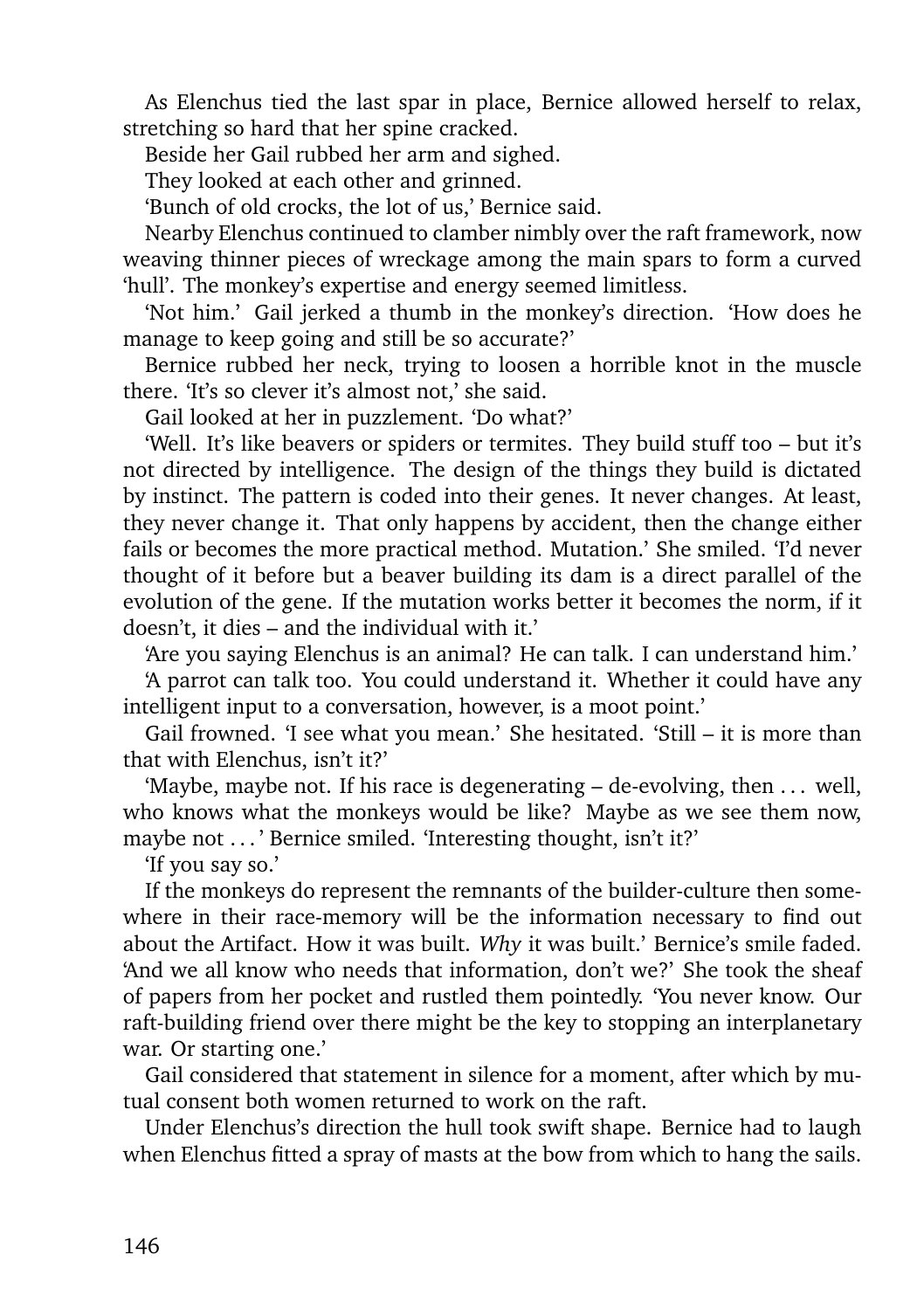At Gail's glance she said, The Doctor'd love this. It looks like a whacking great umbrella.'

Gail managed a laugh.

It took them the rest of the day to stitch together the sails and rig them. Then Elenchus gathered the lines and tied them off to a complex arrangement of wooden levers mounted two-thirds of the way along the raft. Without ceremony they climbed on to the raft. Bernice cast off from the shrunken mass of wreckage, wondering if they'd left anything useful behind. 'Ah well,' she sighed as the raft drifted free a metre from its makeshift dock. Too late to wonder if we've left the gas on now.'

Anchored inside the control mechanism, Elenchus tugged on the sail lines. The cloth billowed, filled with air. As the raft began to move the shadow of the continent passed beyond them and they were once again in direct ocean-light. The oddest sunrise she'd ever seen, Bernice reflected.

'I name this ship . . . ' Bernice swayed and allowed herself to slump weakly against the stern. 'Oh hell, I'm too tired for that crap.'

For a long time she was silent as the raft gathered speed, tacking through the pollen-laden air. Soft hoots and animal cries, muted by distance, echoed strangely through the air. Elenchus tugged on the sail lines, rolling the raft. The continent heaved into view across the bows, above the sails. Bernice stared at the waterfalls glimmering at the edges of the rocks and licked her lips. She remembered diving into the deathpool to rescue Midnight. Two days and a lifetime ago. All that water. Clear, scented water. She wiped her hands against her trousers. They came away dusty and hot. She spat on them and rubbed them together, but the sensation was unsatisfying. Eventually she rubbed her palms against her trousers again. Even the dryness of the dust was better than the tormenting half-wet stickiness.

Gail pulled herself along the hull of the raft and settled into place beside Bernice. She rubbed her arm as she sat, flexing it gently.

Bernice turned her head stiffly to look at Gail. 'Arm painful?'

'Not really. Hungry as hell, though.'

'Me too. And thirsty.'

They were silent for a moment. Bernice watched Gail closely. Eventually Gail returned the look. Then she looked at her bandaged arm. Then she unfastened her wrist-infopack and handed it to Bernice. 'I've been too scared to check.' She hesitated, then went on, 'The work I've done, my arm should be hurting like hell.'

'I feel like I've been put through a mangle. And it's not hurting at all?'

Gail shook her head and Bernice saw the fear in her eyes. She took the watch-sized infopack from Gail and then began to unbandage her arm. She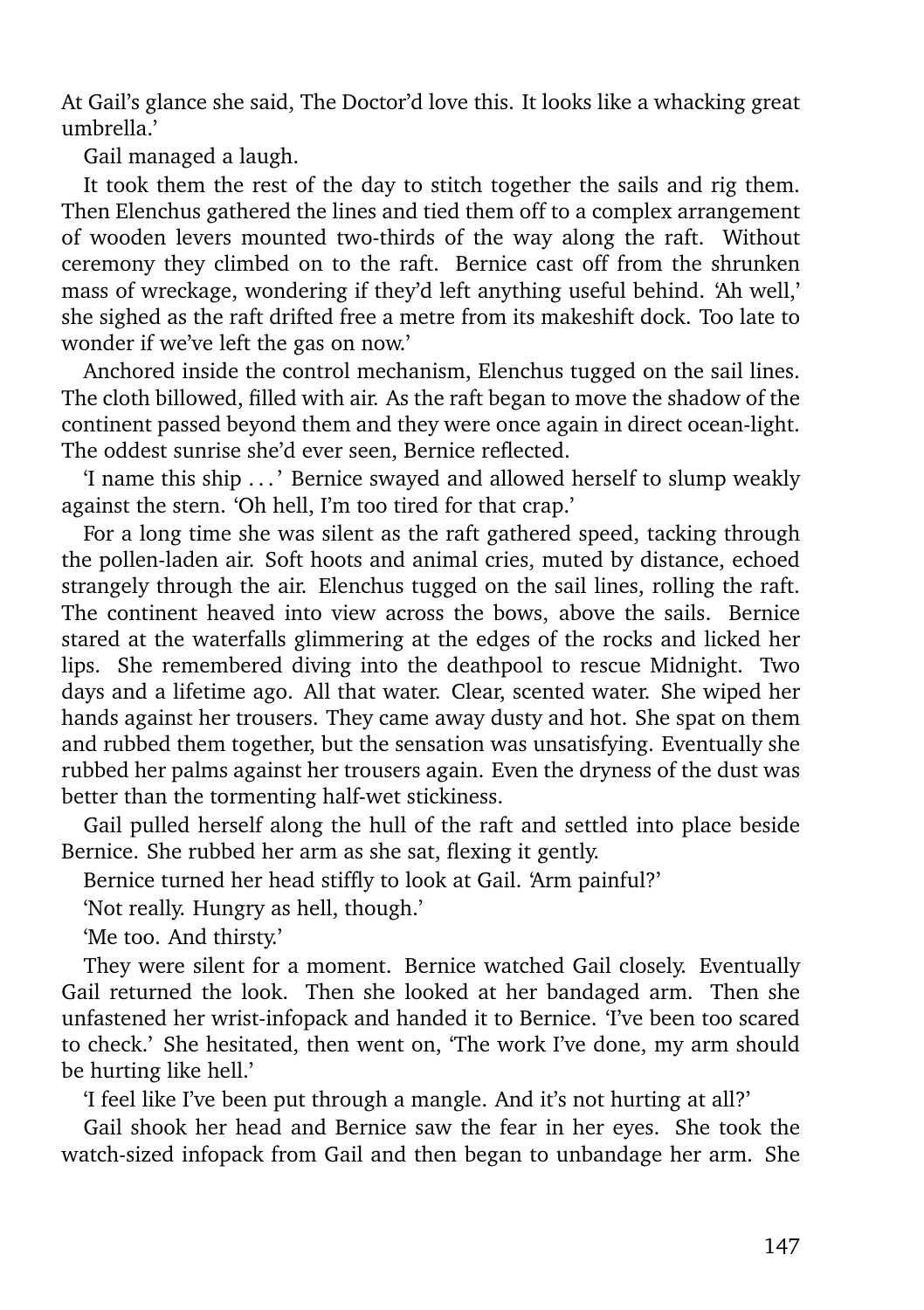moved as gently as she could, but still knocked the arm once or twice. Gail didn't react at all.

By the time the bandage was off they didn't need a computer to tell them what was wrong with Gail's arm.

Tiny grey blisters had begun to show through the area of burned skin. One had burst and was weeping a thin grey liquid. The area of grey was spreading – slowly.

Gail swallowed hard. 'It didn't work did it? The Doctor burning my arm – it didn't kill all the infection.' She swore. 'Cover it up.'

'Are you sure –'

'Well, there's not much else we can do is there – unless you feel like amputating. I expect there'll be another string saw in the Doctor's jacket. And even then we've no guarantee the stuff won't have spread . . . ' She swallowed. 'Inside my arm.'

'We could use the infopack, analyse the stuff, see if we can find an antidote.' Gail nodded.

Bernice wiped a sample of the grey liquid on to a strip of binding cloth, being careful not to contaminate herself in the process. Then she rebandaged the wound. Gail was silent throughout the whole procedure.

When her arm was covered again, Gail showed Bernice how to use the infopack to analyse the sample. The information, when it came, was startling. According to the read-outs the grey sludge represented not an area of corruption but rather an area where the genetic material present in the cells of Gail's skin was being blended with several other strains present in the grey protoplasm. Blended and *changed*.

With this knowledge Bernice broke off a piece of wood from a nearby spar. The DNA of the wood was represented in the sludge. So, when she checked, was Elenchus's DNA, and the DNA of some nearby wind-blown pollen. She shook her head. 'Strange,' she muttered. 'Damn strange.'

Gail turned the infopack so she could see the read-outs for herself. 'The sludge is synthesizing new chromosomal matter from the old. I assumed it was like a cancer – an area of mutation running out of control – but it's nothing like a cancer at all.'

Bernice nodded. 'Look at these proteins. They're what's unique to the sludge. They're controlling the DNA. *Precisely* controlling it. It's as if someone is knocking down a whole street to make raw materials for a new building.'

'But why do that?'

Bernice had no answer. 'Like a lot of things around here it just doesn't make any sense.'

Gail fine-tuned the infopack controls. 'If this read-out is correct the new DNA won't be able to metabolize oxygen.' She thought for a moment. 'That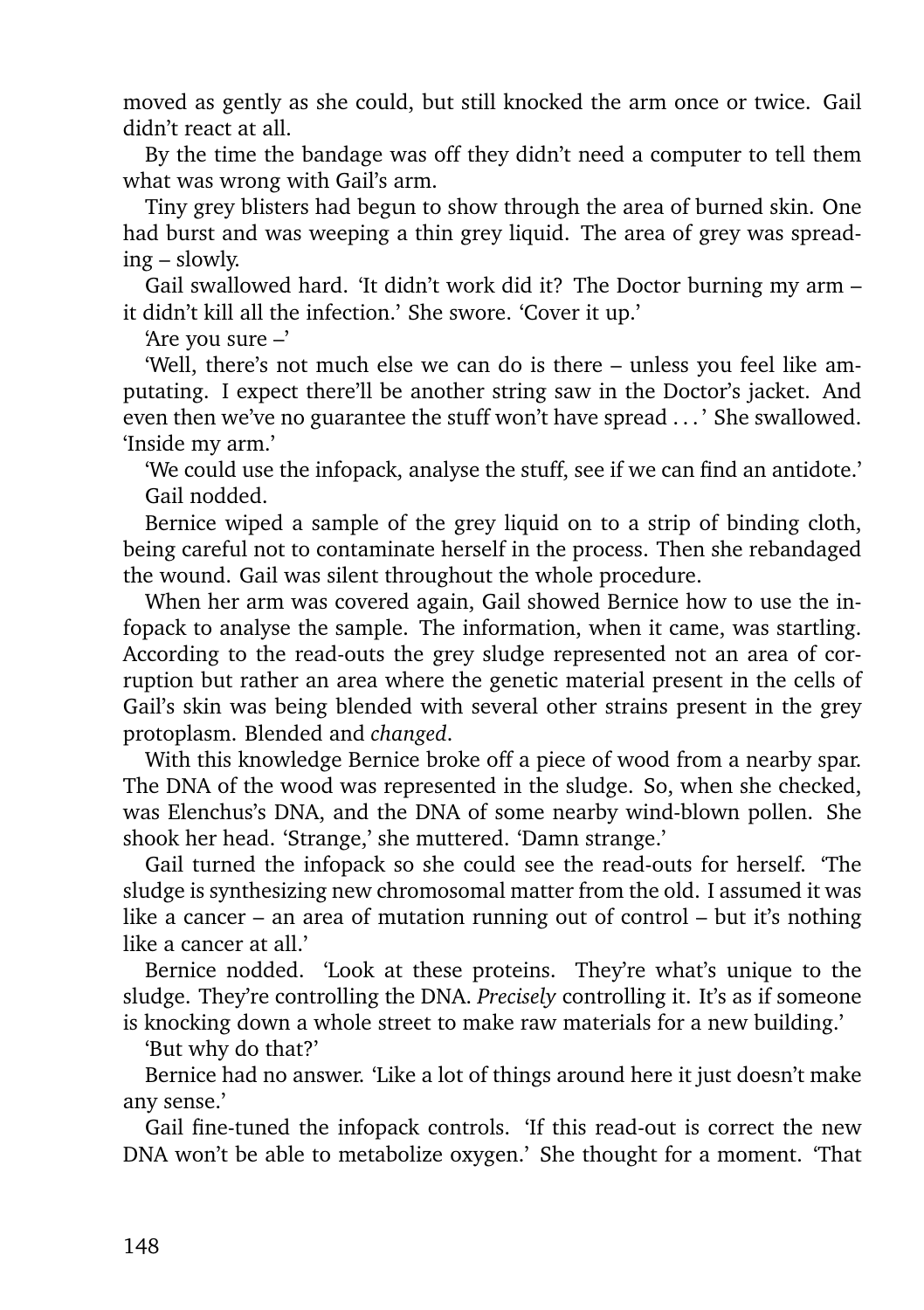can't be right, surely? Whatever organism developed from this DNA would die before it had a chance to grow.' She shook her head. 'Maybe it is a cancerous process after all.'

Bernice shook her head. 'I don't understand. I wish the Doctor were here. I'm sure this information is significant, but as to how ... well, you've got me, I'm afraid.'

'It's almost like the ecological systems here are preparing to self-destruct.' Gail's voice was tinged with worry, almost fear. 'Why would that be the case? And why only now?'

Again Bernice shook her head. 'Haven't got the foggiest.'

'You know, something about this is familiar . . . I know.' Gail punched a request for an old file into the infopack, studied the read-outs. Her expression was serious as she said, 'This is the analysis of the fungus that changed when Rhiannon touched it, a couple of days ago.' She brought up the current file again for a comparison. 'You see?'

Bernice nodded. 'They're the same.'

Gail nodded. 'The altered fungus DNA matches the DNA the grey sludge is synthesizing.' The expression on her face was unreadable. 'This whole change began when we arrived here. It began with Rhiannon.'

'So it's like the environment is reacting to Rhiannon's presence. Like antibodies fighting an infection.'

Gail shook her head. 'No, that's not it. The change seems to be spreading outwards from the point of contact. Not being contained. Exactly the opposite from what you'd expect if your analogy was true.'

The raft tilted then as a stronger gust of wind filled the sails. Elenchus was tugging on the guide ropes, tacking into the wind, using the thermals radiating from the continent. Rock loomed over them, filling the sky, every detail of its clothing of vegetation sharp, unblurred by distance. They were close now. Bernice could hear the waterfalls booming. The air was moist.

'Get close to one of the falls,' Bernice told Elenchus. 'We can stock up with water there.'

The raft rolled again as Elenchus altered the approach. Now the raft was shaking as it rode the thermals in towards land.

'I wonder if a similar corruption in the monkey gene pool might explain Elenchus's atypical behaviour,' Bernice mused, returning her attention to Gail.

'What do you mean?'

'Think about it. Elenchus isn't like the other monkeys. For a start he's given himself a name – unheard of in monkey culture. And he has *curiosity*. He wants to learn about things, about the Artifact. The other monkeys are content to merely react to stimuli from the rest of the environment – he wants to interact with it.' Bernice looked curiously at Elenchus. 'You know, I never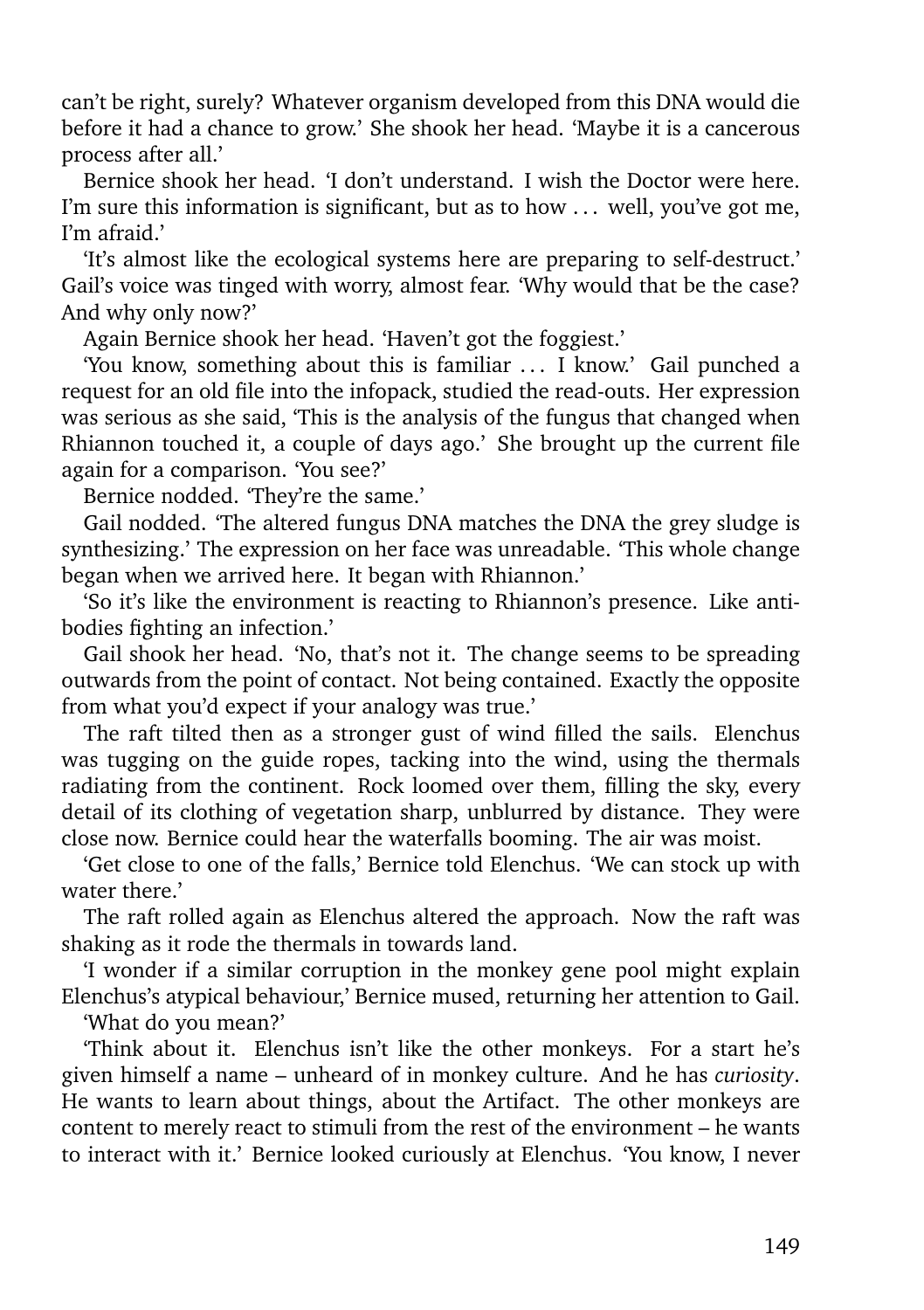thought of this before, but he really is different from the other monkeys. With only a couple of exceptions I've seen, on anything more than an animal level they're quite indifferent to their fate, whereas he is concerned. He wants to change things. Deliberately.'

Gail nodded. 'Like the beaver who sees a better way to make a dam?'

Bernice nodded excitedly. 'Like a beaver who understands what a dam is for, the uses to which it can be put.' The raft shook again and she used the moment to refine her theory. 'In a normal ecology, the monkeys would be producing enough babies to more than offset the reduction in numbers through any kind of natural causes. Yet Midnight told me their numbers are dwindling almost logarithmically.' At Gail's curious look she went on, 'Before you arrived in the city I saw a whole mass of monkeys throw themselves into a pool and drown.'

'They deliberately killed themselves?'

'That's right.' Bernice pursed her lips. 'I wonder how much of their reduction in numbers has to do with this urge to suicide?'

While Gail considered the question, Bernice looked towards the bows. Elenchus had climbed forward and was furling the outer ring of the sails. He was clinging to the main mast of the raft with three arms, tugging lines with the others. The fur on his body rippled in the breeze. His head was tilted upwards, his attention divided between the sails and the waterfall booming closer every minute.

Gail frowned thoughtfully. 'Perhaps that's why the monkeys are cannibals: by eating members of their own species they increase the level of their own genetic material in their bodies and overcome the mutating effects of the environment in which they live.'

'If it is the environment that is causing the change.' Bernice shook her head. 'I don't know. Maybe they just like the flavour of dead monkeys.' She grinned, then hiccuped, looking faintly sick as the taste of cooked monkey flesh rose once again in her throat. 'Unlike some people I could –'

She never got to complete the sentence. Following the surprise, then alarm in Gail's face, Bernice looked towards the masts.

Elenchus was gone.

Gail pointed with her uninjured arm. 'He jumped. He jumped off the raft!' Bernice shielded her eyes from the glare of the ocean which backlit the continent hovering above them. She could make out a furry shape spinning end over end, arms whirling as it flew towards the edge of the rock and the ocean beyond the falls.

'The stupid bugger! He'll be smashed to bits in the falls,' Bernice exclaimed. She looked around, spied the coil of rope Elenchus had been weaving the spars together with. Quickly she tied it around her waist.

'What are you doing?' Gail cried.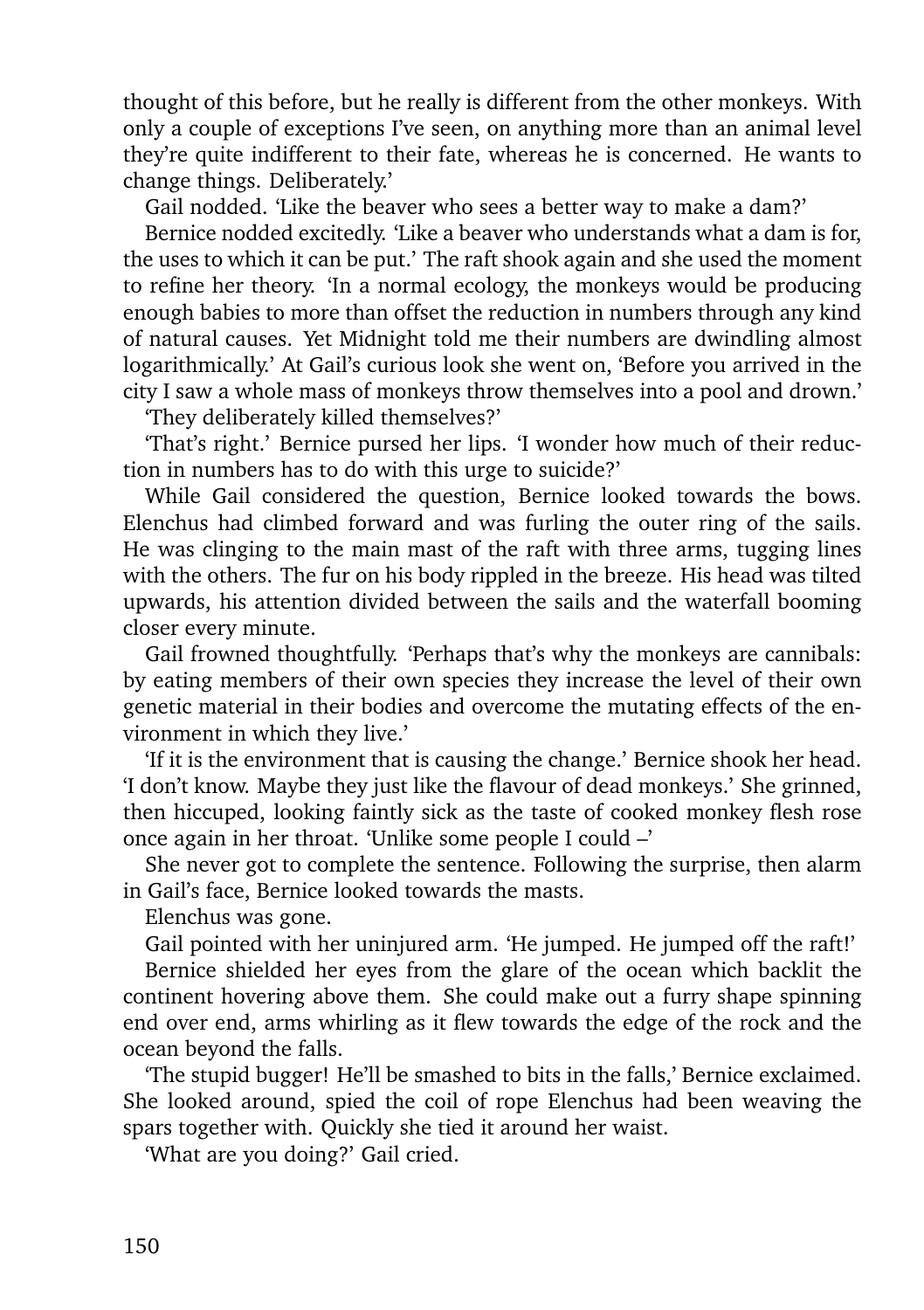'Getting the silly sod back,' Bernice replied. She handed the spare end of the rope to Gail. Gail took it and knotted it around the spar as Bernice leapt upwards from the raft, after Elenchus.

The monkey hadn't drifted too far from the raft. Bernice misjudged the distance and pushed herself off too hard. She shot past Elenchus and fetched up short some metres beyond as the rope tightened painfully around her waist. She gasped, spinning helplessly on the end of the rope, all breath gone, feeling like someone had just crashed into her. Then someone did crash into her: Elenchus. She grabbed him firmly around the stubby ring of muscle that formed his neck and held on for dear life. She needn't have worried about him struggling. His limbs waved limply in the air as she signalled Gail to reel them in.

As they began to move back towards the raft Elenchus mumbled softly, as if in a trance. Bernice thought she heard the words, 'Ocean . . . must jump . . . water . . . must . . . '

'You and I,' she said firmly, 'are going to have a little chat about your aerial proclivities when we get back to . . . ' She paused, blinked. 'When we get back to . . . to . . . ' A wave of dizziness crashed over her. '. . . to . . . ' She lifted her hands to her head. It was all right. The dizziness would pass. It would pass. Stay calm. Breathe deeply. But it didn't pass. It got worse, compounded by a sudden nausea. And a splitting pain across the back of her skull.

'Elenchus mumbled, 'Water . . . must jump . . . '

Then the rope jerked again and Bernice felt a bolt of pain shoot through her skull. She felt a second impact rock her body as she and Elenchus crashed into the hull of the raft. She cried out and her vision swam. A face wavered in front of her. Gail – no. Not Gail. Someone else. A man. She felt hands grab her. Pull her aboard. The pain in her head made her sick, dizzy. She slumped into a corner. Tears squeezed out of her half-closed eyes. The raft was rocking from side to side, battered by rising winds. She heard voices but the words were nonsense to her. Then a flood of water crashed over the raft, drenching them. She gasped. They must have sailed right through one of the waterfalls. The voices began to shout. Then the light went out and Bernice felt an icy wind blast across her. The cold brought her to her senses for a minute and she struggled to her feet.

The raft was surrounded on all sides by rock. They were in a cave  $-$  no, a tunnel. They were in a tunnel. Elenchus was wheezing and moaning incoherently. Gail was tying him to one of the main spars in case he jumped again. There was a man in the cockpit steering the raft. He had the sail lines clenched in both hands.

'Doctor . . . '

He turned. 'Mark Bannen. Bernice, isn't it? Hold tight Benny. This is going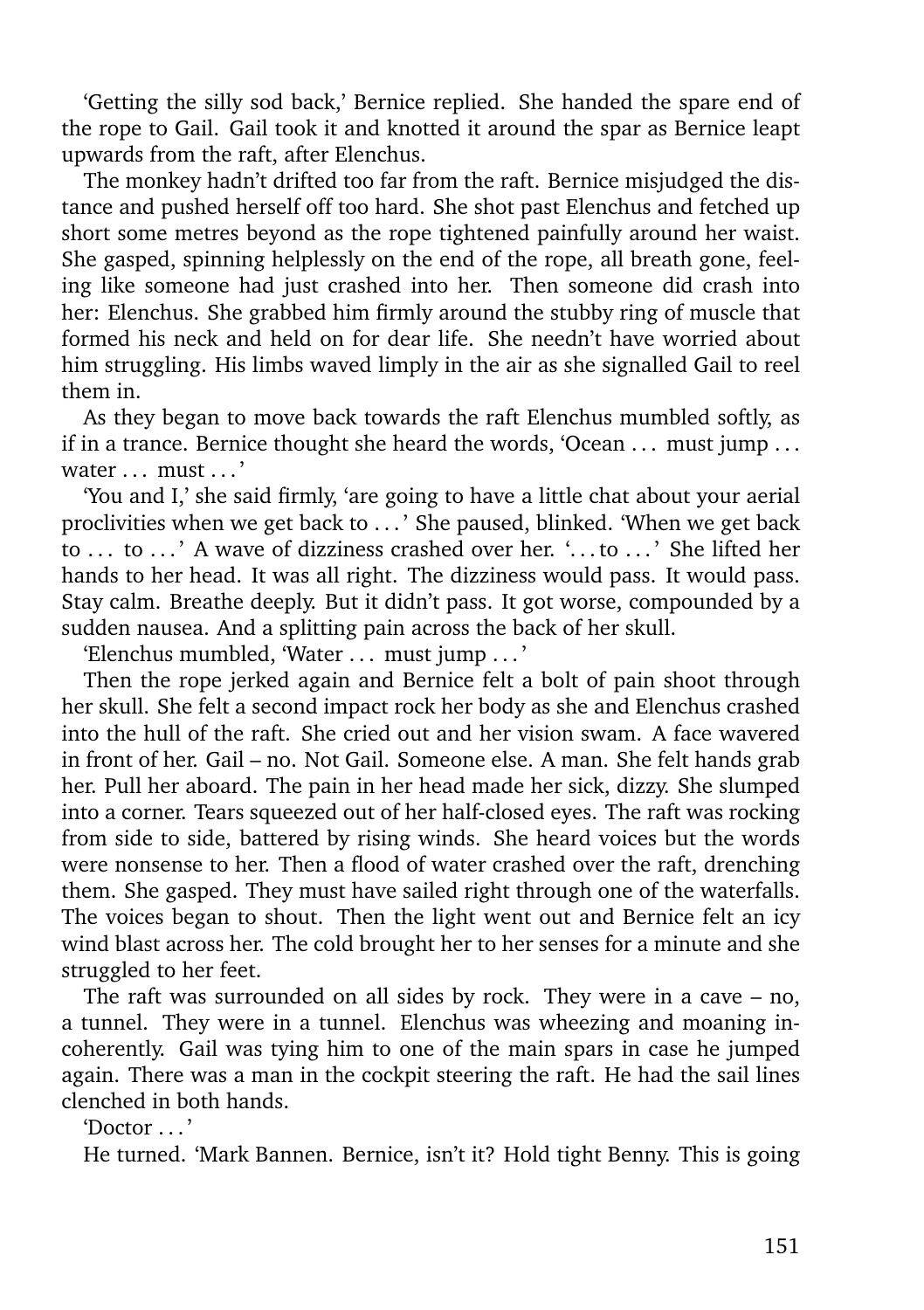to be a little rough.'

Then the raft leapt up and smacked her across the backside. Gail tumbled into the bottom of the hull in a whirl of arms and legs. Bernice felt the pain in her skull shoot down her spine. The pain grew and grew, spreading out through the rest of her body and she realized she was screaming because it hurt, it hurt so much why didn't someone make it stop hurting, stop –

But it didn't stop. It got worse and then worse still. And then reality *twisted*.

The rock walls receded in all directions. She felt a crushing weight pressing on her from every direction. She couldn't see. Couldn't think. Couldn't breathe. For a single moment she was everything and nothing.

She hung in limbo, weightless, painless, thoughtless.

The caves were gone; the continent, the waterfalls, the rainbows, all gone.

Where they had been, a planet hung in a sky filled with water and orbiting moons.

A *planet*.

The monkeys were right. Elenchus was right. The planet of life was here. Inside the Artifact. It was a revelation and Bernice moaned with the truth of it. Then her mind emptied of all thought and for a second time in as many days she fell into a dark tunnel that seemed to have as its end nothing but more pain.

### **18**

When Bernice awoke the first thing she saw was a horizon. A proper horizon curving away from her. OK, the sky was still full of ocean and beyond it the forests of the chamber rim, but for now a downward-curving horizon was a thing of beauty the like of which she had thought she might never see again.

The second thing she saw was Mark Bannen reading the sheaf of papers she had extracted from the briefcase she had found.

Up until then she had been feeling quite well-disposed towards the universe in general but the sight of Bannen sitting on a lump of dun-coloured rock holding what she had come to think of as her papers rather dampened her good mood.

She sat upright, feeling her muscles tense against a low gravity field. A sudden bout of dizziness made her sway. She put her hands to her head, found that if she kept quite still and closed her eyes the sensation went away.

There were footsteps nearby, boots crunching lightly on loose aggregate. There seemed to be a long pause between each step. That would be due to the low gravity. 'Try not to move.'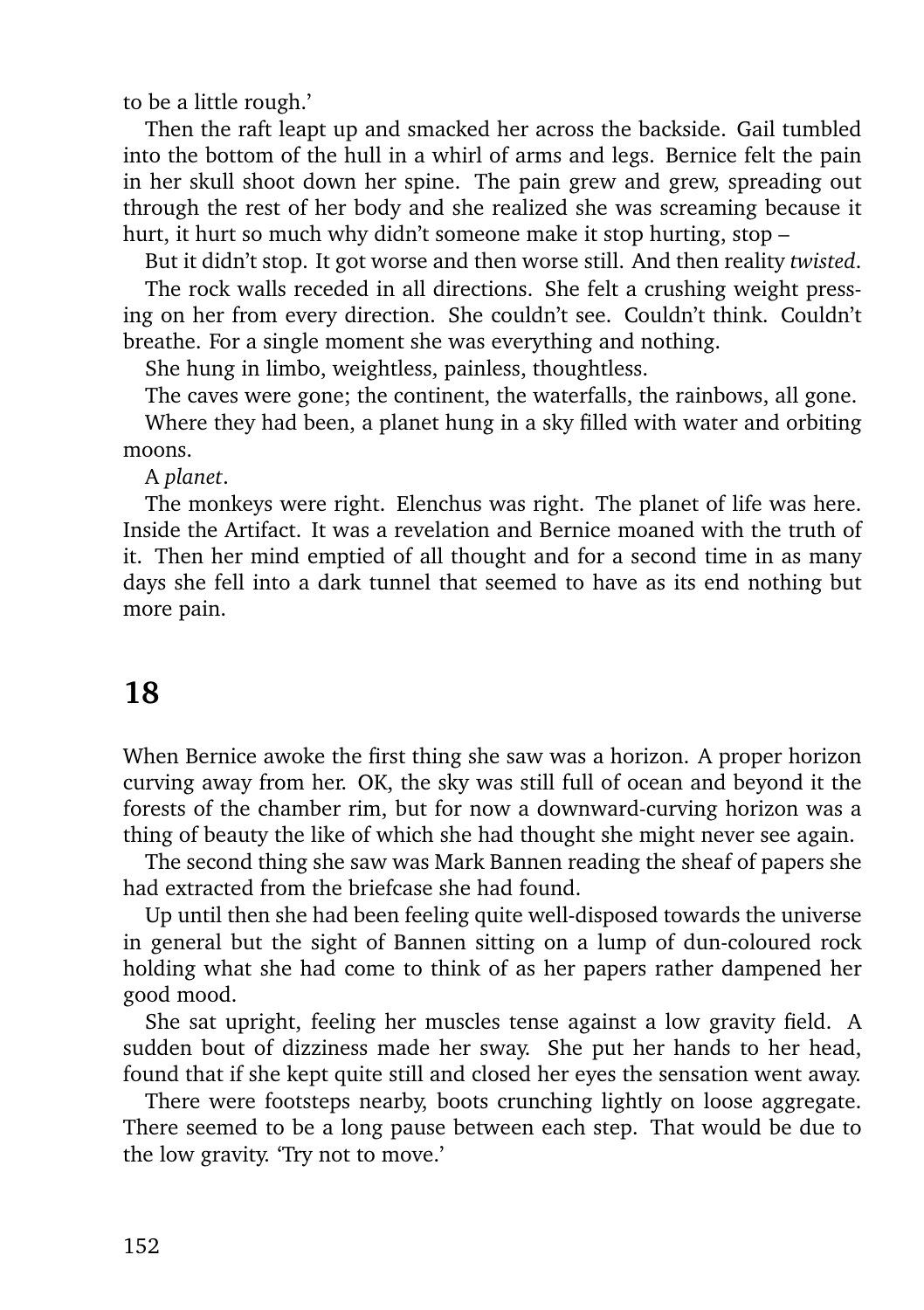Bernice recognized the voice as Gail's. 'Your voice tells me there's something you're not telling me,' she said.

More footsteps, another voice; nondescript but with deeper resonances. Confidence. 'What Gail isn't telling you is that you have a hairline fracture of the skull and probable internal bleeding.'

'What the hell are you –!' Bernice struggled to rise, felt a firm pressure on her shoulder pin her to the ground. What was going on here? She was fine, absolutely fine and no one was going to make her think otherwise. Through clenched teeth she said, 'Listen mate, you'd better let me go before I plant one on you you'll never forget.'

Calmly, the voice continued, 'Mood swings are likely too. One minute the world's fine; the next everyone's out to get you.'

Bernice stopped struggling.

'Euphoria. Paranoia. The swings come at any time.' Bannen's voice was quite calm, held no inflection. He might have been lecturing a class of academics. 'The extremes will get worse as the bleeding continues. There's only so much space in the human skull. Unfortunately rather a lot of it is taken up with the human brain. If the bleeding continues  $\ldots$  well, something has to give.'

Insanity. Did she want to die like that? Raving? Her pride was her mind. Her insight, her perception. Oh God, to lose it, to lose that . . . it would be to lose herself. She would already be dead. Already be -

'Hold her.' At the sound of Bannen's words Bernice realized she was struggling again. Two sets of hands held her until she slumped again, muscles trembling.

After a few minutes she thought to open her eyes. Bannen and Gail were staring down at her. Gail's face was a study in concern and sympathy. Bannen's was completely expressionless. Behind the two faces the sky was filled with a vast ring of ice-green water. As she watched a jagged moon plunged into the arc of water, sending a great fountain of liquid falling slowly out of orbit.

'Can we let her up now?' That was Gail.

Bernice felt herself lifted into a sitting position. Now she could see more of her surroundings. The skyraft lay nearby, timbers warped and creaking under their own weight. The sails were spread out across a large area of soft-edged, crumbling rock. Beyond the raft the ground rose into a series of low hills. The horizon rippled there. Gases. Heat. Were they newly formed volcanoes? This must be a young planet, there was no vegetation she could see. And the air – it smelled like  $\ldots$  she frowned as the rain hid the smell from her, felt the hands holding her grip a little tighter.

'It's OK. I'm OK.' She tried for a grin, failed to work out how close she came.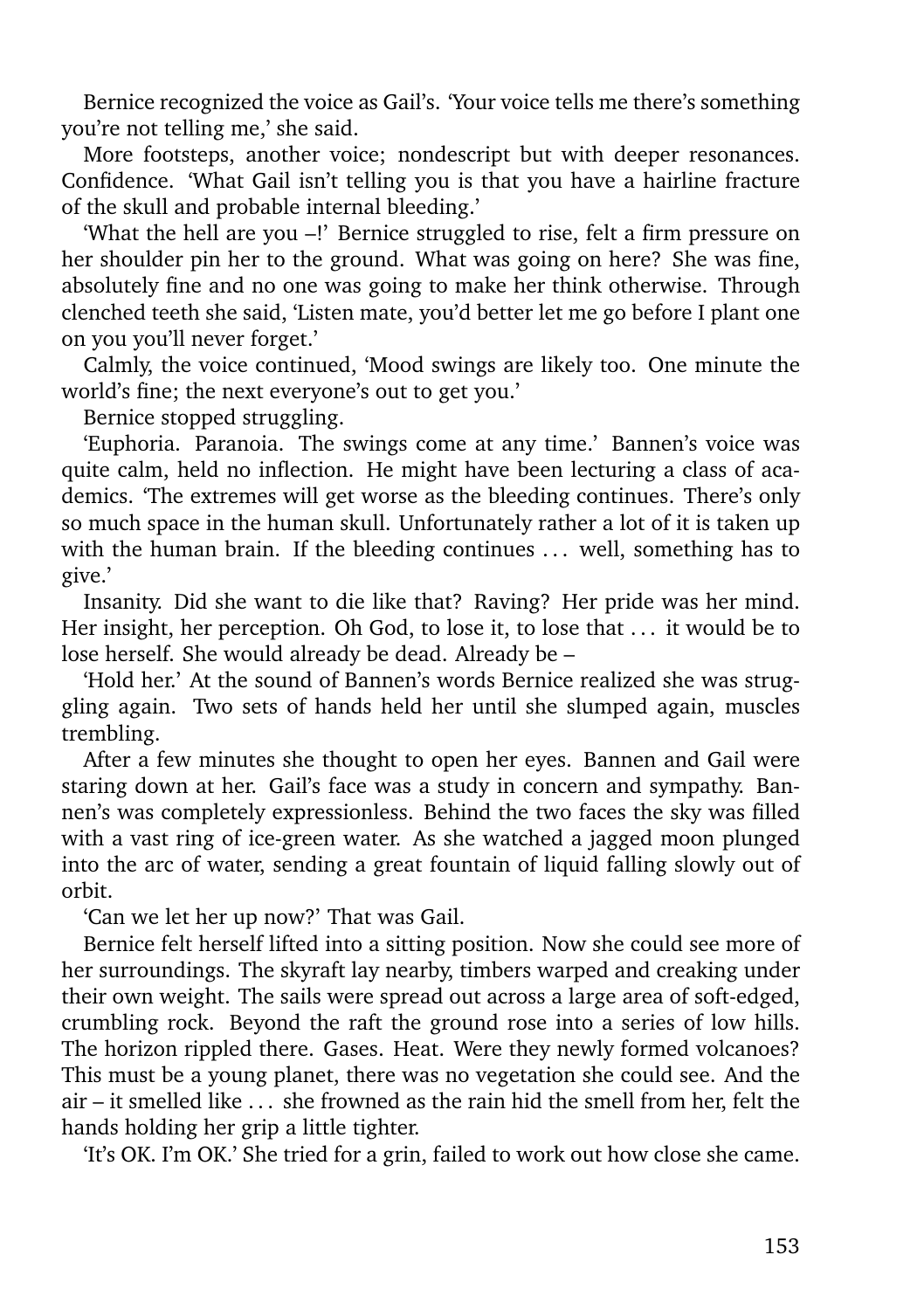'Where's Elenchus?'

Gail said, 'He's in the raft. He's really ill.'

'What's the matter with him?'

'He's changing.' That was Bannen. Still no inflection in his voice. Did anything affect him?

'I don't understand.'

Bannen said, 'Elenchus has been infected by a parasite. Probably it was growing in something he ate. It's changing his behaviour.'

Gail added, 'That's why he jumped out of the raft, tried to drown himself.'

'It implies the next stage of the parasite is aquatic.' Bannen again.

Bernice blinked. The sky was very bright all of a sudden. 'Tried to drown himself ...' she mumbled, '... to drown.' And suddenly she was back in the monkey city, at the deathpool, drowning herself, drowning in the screams of agony only death could erase. The death of the monkeys. The suicide. And Midnight was trying to kill himself, and she had to save him, had to stop him,  $to -$ 

'She's convulsing. Hold her.'

– save him, to help him, because –

'Hold her!'

Again Bernice slumped.

After a while she unclenched her teeth. By the time she did she was trembling, lathered in sweat. The metallic taste of blood filled her mouth. Jaw locked, she squeezed out the words, 'I did it, didn't I? I saved him, didn't I?' As she spoke her tongue bloomed with pain.

Bannen's face swam in and out of focus. He turned to Gail, leaving a series of tiny after-images behind him, visual echoes. When he turned back he was holding Gail's infopack.

'We can locate the site of the bleeding within the skull with this.'

Gail said, 'What good will that do?'

Bannen's voice came again, clearer this time, echoes fading: 'We must relieve the pressure on her brain.'

'Obviously. But how?'

After a moment Bannen said, 'Fetch the drill . . . '

Bernice began to moan.

'And something to stop her biting her tongue when we use it.'

What's the worst thing that ever happened to you, Bernice thought to herself. The worst pain you ever felt?

Watching your mother die in a Dalek gunship's strafing run? Wondering if it was your fault? Never knowing if your father had died or how? Being betrayed by your first and only lover? Breaking both legs falling down a bluff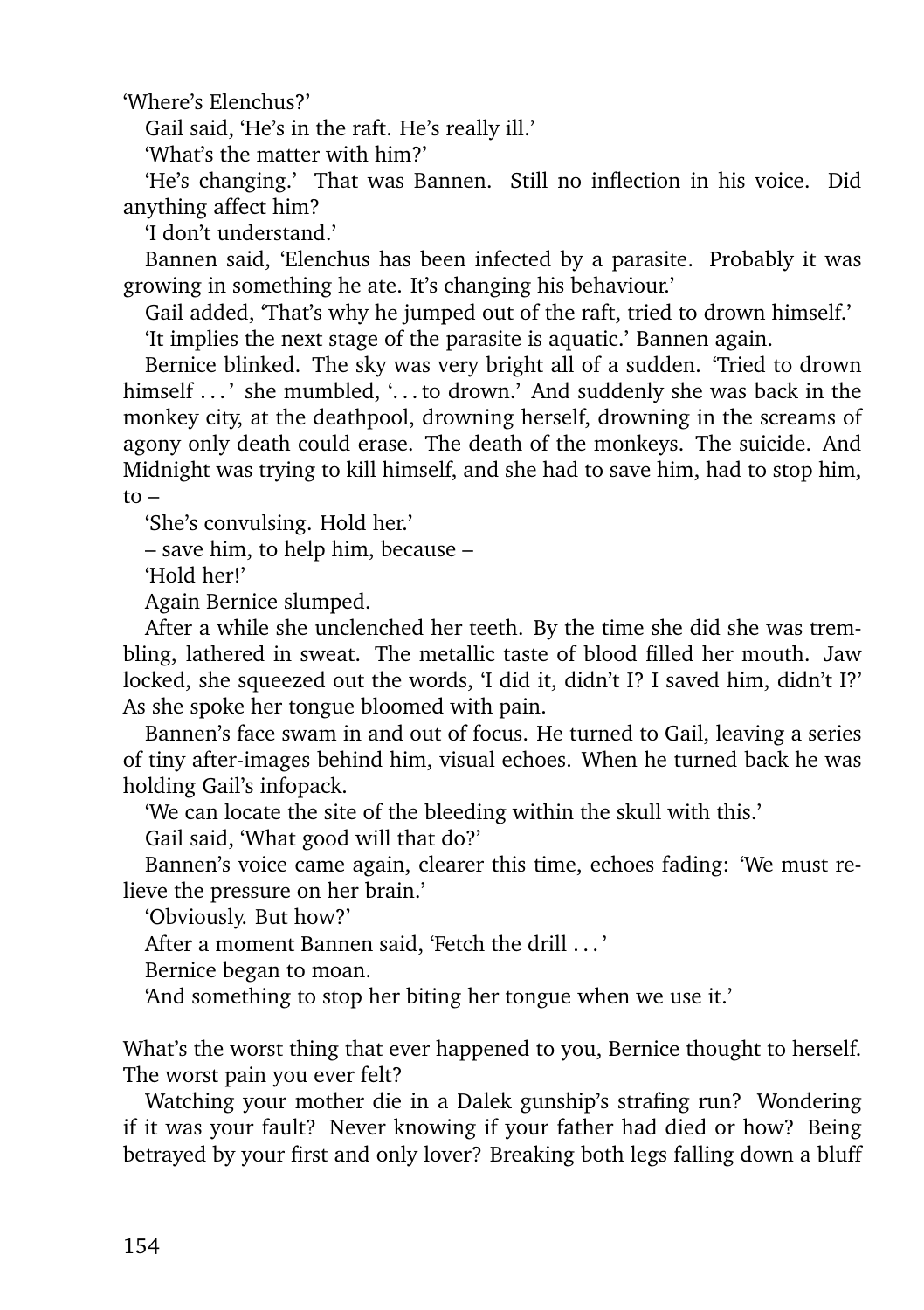thirty kilometres from the solo dig on Auriga? Opening the vein in your own arm to attract the night crawlers and feeding on them during the month it took you to pull yourself back to camp?

By the time Gail had brought the drill back to Bannen all these thoughts and more had paled into insignificance, pushed aside by her anticipation of the pain to come. When she saw the drill was a laser hand tool, part of a geological kit Bannen had apparently been carrying with him, Bernice felt the world begin to slip away.

But not quite. Not for her the merciful oblivion of unconsciousness.

She wasn't the fainting type.

She struggled as they tied her wrists and ankles with rope taken from the sails. Twisted from side to side as hands pushed a block of wood between her teeth before pinioning her head.

Face down on the deck of the raft, she felt the first touch of the drill on the back of her head and screamed, but it was just an exploration, just Bannen seating the drill in position. If anything it tickled.

'I'm sorry,' Bannen whispered.

There was a quiet hum and the pain began.

Eventually she fainted.

When she awoke she found herself wrapped in sailcloth, warm and cosy. The back of her head felt like it had been sprayed with acid. Tears sprang to her eyes.

Someone wiped them away. 'Daddy,' she said. 'Come back to us. Please.'

Someone said, 'She's delirious.'

Someone else said, 'She's running a temperature.'

'Does that mean she's got an infection?'

'At least the wound cauterized properly.'

'Will she live?'

Now that's an interesting question, she thought. Will I live? Well, maybe I will and maybe I won't. Then again –

*Maybe I don't want to. Maybe I just want to –*

This time she felt the dark tunnel approaching.

This could be habit-forming, she thought, as it engulfed her.

She felt rain. Warmth. The sensation of food being placed in her mouth. Felt the muscles of her neck working as she swallowed.

'Mummy,' she said. 'I've dropped Molly.'

Her mother went back after the doll. Back into the fire. The fire in her head.

∗ ∗ ∗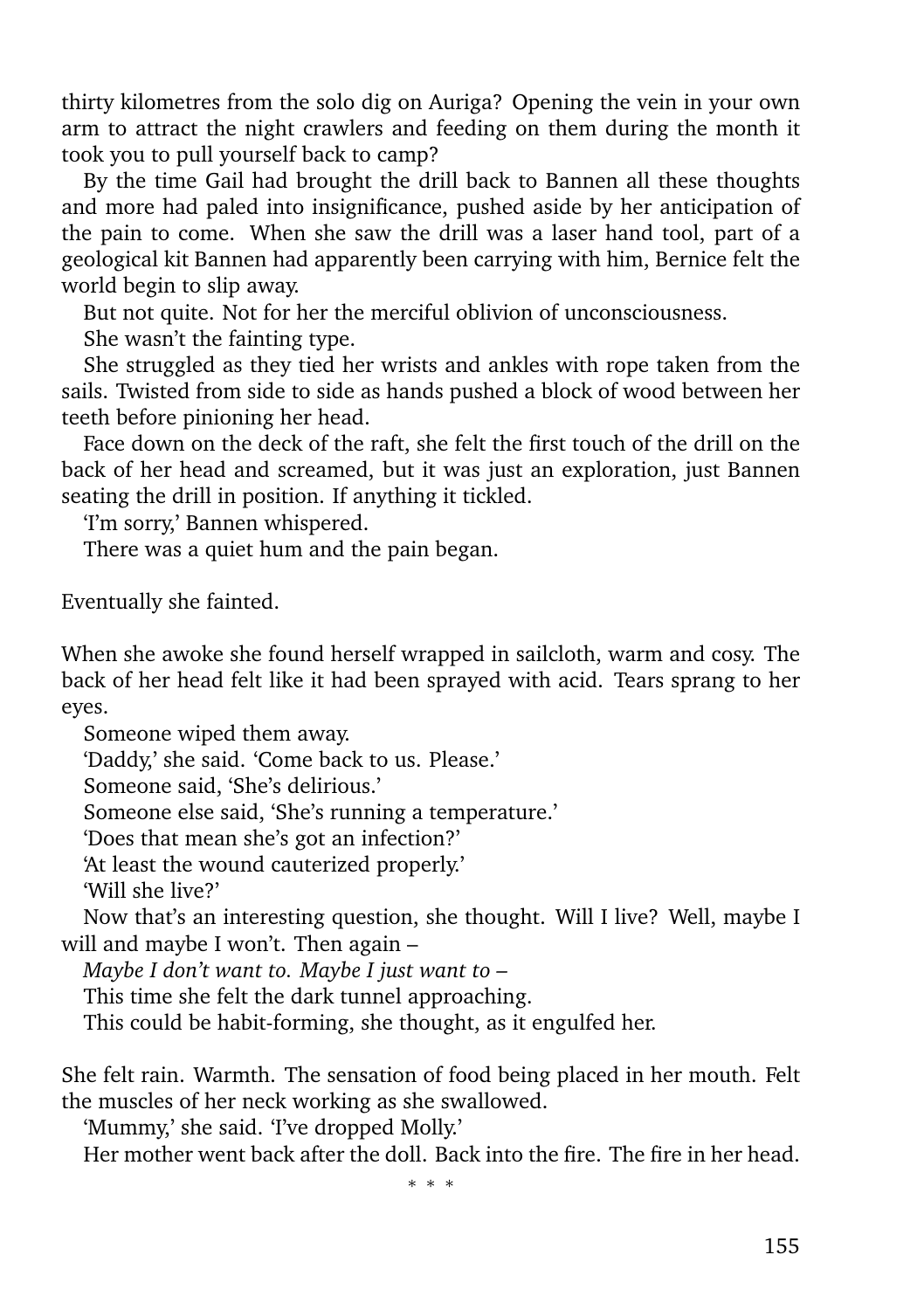There were screams. Her throat hurt. Then the screams stopped and so did the pain in her throat. Rain came again. So did food. She swallowed. That hurt too.

The first time she opened her eyes the light threatened to smash her back into unconsciousness. No. Not the light. The fear. The fear of living. Of living with only half a brain, a vegetable, a helpless dependant.

Then common sense took over. If she could think that, then there was nothing wrong with her.

She opened her eyes again. This time she kept them open.

'Hello Benny,' said Gail.

'How –' she croaked in response, 'how –?'

'How long has it been?'

She nodded and flame billowed through her head.

Eventually she stayed awake long enough to get an answer.

'Five days.'

'Been having fun without me?'

Gail smiled. 'Is that the best you can manage?'

'Be patient with your patient,' muttered Bernice. 'It just doesn't seem to be a good month for me, does it?'

'Just don't move your head too much.'

'Ooh. *That's* a good idea. I'd never have thought of that one.'

It was another two days before Bernice could move without fainting from the pain. Even so, to move was to invite an attack of shivering muscle spasms. She stayed wrapped in a blanket of sailcloth, beneath a tent made from the same material, draped over the shell of the raft. A fire maintained by Gail kept her warm.

On the ninth day she looked around, wrinkled her nose at the smell coming from the blanket she was wrapped in, then sighed when she realized it was her own body odour. She crawled out of the tent and Gail found her swaying dizzily by the water trap she'd set into a hole she'd dug a short distance away.

Gail helped her wash and then gave her a small bowl of foul-tasting vegetable soup.

Bernice drank the soup and grimaced. 'Where did that come from?' she asked.

'Every so often debris comes down from orbit, stuff that was drifting in the ocean. I boiled this down from some lichen I found on a rock that hit a kilometre or so from here.'

'It's pretty horrible.'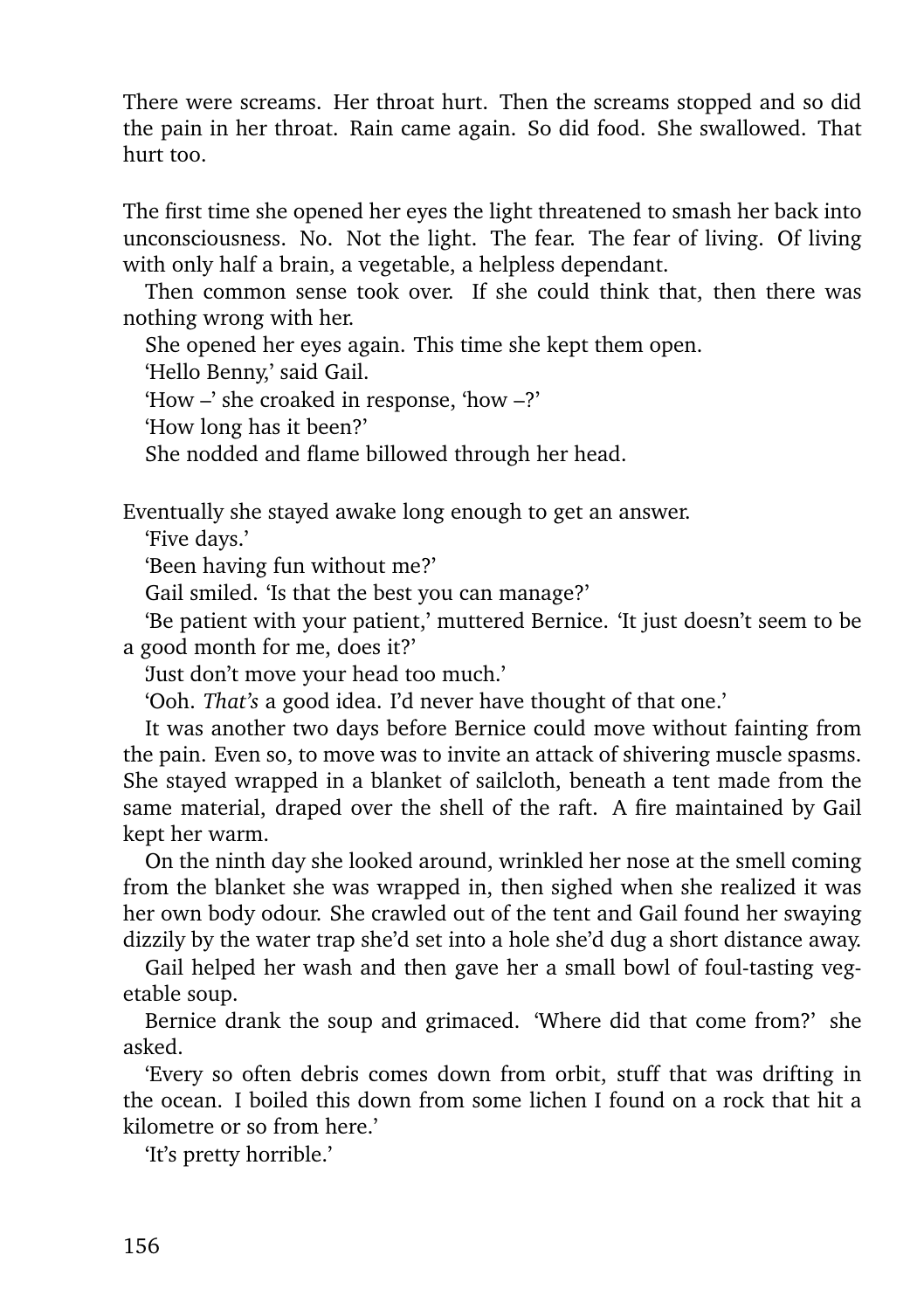'The infopack said it contained all the nutritional requirements necessary to sustain life.'

'Remind me to reprogram that machine to recognize taste as important a survival factor as nutritional requirements.' A thought struck Bernice as she hunched closer to the fire. 'Where's Elenchus?' she asked. 'And Bannen. I suppose I really ought to thank him for saving my life.'

Gail stared into the fire. 'Bannen's examining the place where the meteorite hit. He'll be back soon.'

'And Elenchus? Where is the pedantic little blighter? I presume he's OK since I don't see him around.'

Gail pursed her lips. When she looked up from the fire her eyes held a haunted look. 'Benny . . . I'm sorry. Elenchus is dead.'

### **19**

For Drew it was like coming out of a dream. Like waking up to find the last week had been just a surreal, disturbing dream.

For a start there was gravity. *Gravity.* It held him down on a bed of crinkly softness. The simple pleasure of it made his toes curl up inside his boots. And there was a drowsy warmth spreading slowly through his body. He was aware of every bit of himself, every pulse and heartbeat, as never before. He felt good. Just feeling so good felt good. Drew stretched and yawned.

His mouth filled with water.

He sat up choking, felt the ground billow beneath him, lost his balance, slid sideways into a mass of foam and weed. The warmth left his body as icy water washed over him. Foam filled his mouth with a foul stickiness. He jerked and thrashed, tried to regain his balance, felt himself slip instead beneath a thin crust of weed. He tried to yell out but simply swallowed more water and foam.

He was going under for the third time when rough hands grasped him by the collar and yanked him clear of the water. He was jerked unceremoniously to his feet, found himself face to unsmiling face with Ace. He blinked and coughed. Ace held him until he'd got rid of the water in his lungs and then let him go. For a moment he almost fell, then he caught himself and regained his balance.

'Thanks.'

Ace didn't answer.

He managed a brief look around. He and Ace were standing on a knobbly shoreline composed entirely of seaweed. Giant fronds in layer upon matted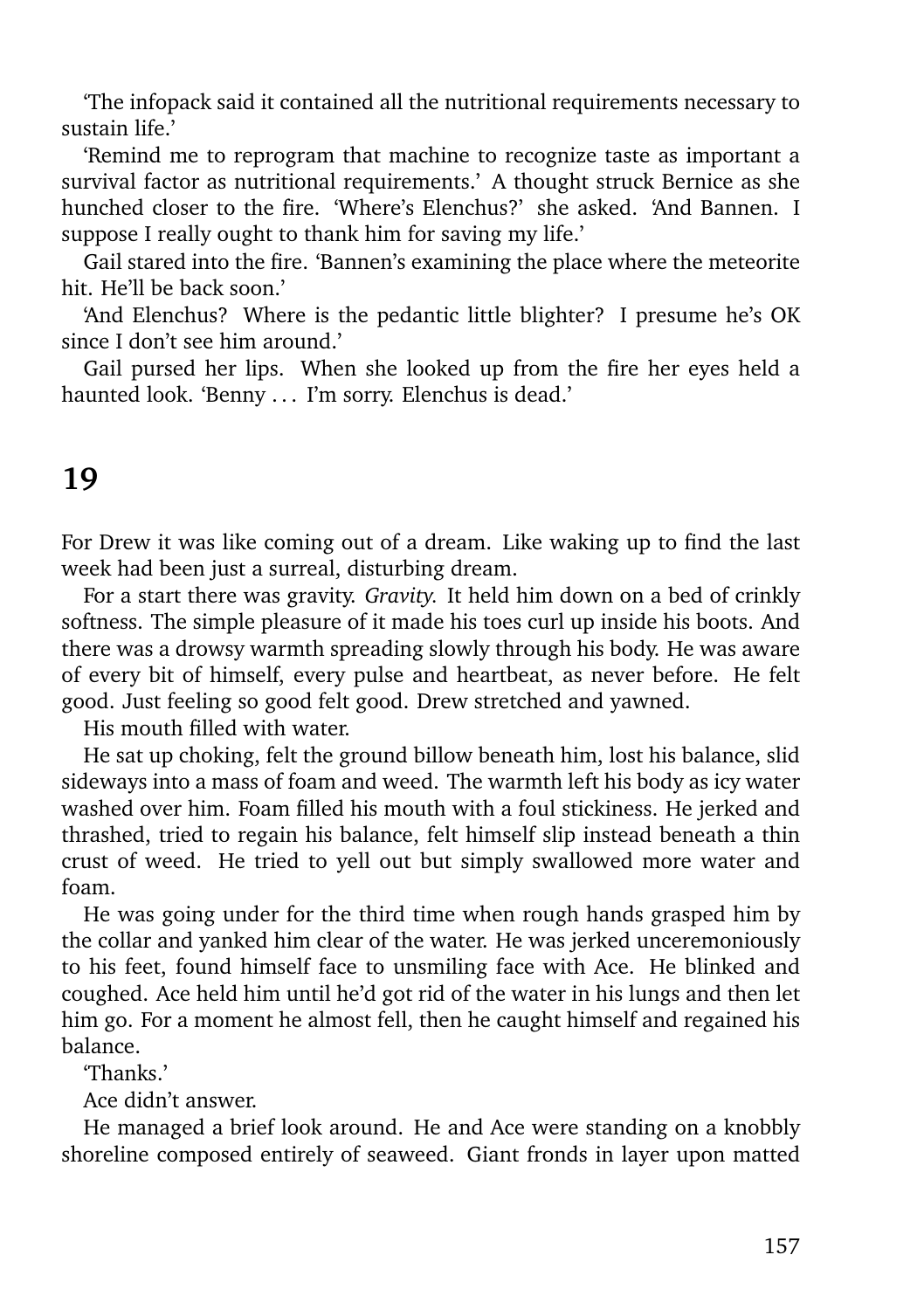layer, a web of black and purple interspersed with scummy, foam-ringed pools. It was from one such pool that Ace had pulled him. The water had been less than a foot deep. He'd been in more danger of dying of embarrassment than drowning. He stood in it now, up to his ankles in cold scummy water, shivering as a mild wind swept in from the ocean and flapped his sopping wet clothes.

Beyond the shoreline the weed rose into a shallow hump. There seemed no sign of proper land. Turning his head, Drew saw a thickly swelling ocean stretching away towards a star-speckled horizon. The world he could see was painted black and a purple so deep it was almost black, edged with silvergrey starlight; a grainy monochrome in which the only splash of colour was Ace's sleeveless jacket. In no direction could he see any signs whatsoever of intelligence or civilization. He frowned. 'Where is everyone?' he asked, a frightened tremor in his voice.

Ace jerked a thumb. He noticed that her eyes didn't move. Nor did they blink. Whatever things were coiled within the clear irises undulated regularly, as if breathing. Shuddering, he looked away in the direction in which Ace was pointing. He saw a huddled shape curled up amongst the weed.

Rhiannon.

He sighed with relief. Still alive. *Still alive!*

A sudden thought struck him. 'Where's the shuttle?' he asked Ace. 'And what about the others?'

Ace spoke slowly so there could be no misunderstanding. 'The shuttle's gone. Urquardt and the kids are dead.'

'What . . . ?' Drew mumbled slowly. 'Dead?'

'There's only you and me,' said Ace. 'And her.' She turned slightly towards Rhiannon.

Drew sat down suddenly. It didn't matter that he sat back in the puddle Ace had just pulled him out of. He was soaked through already. He closed his eyes, lowered his chin briefly to his knees. When he opened his eyes Ace had moved away. She was sitting Rhiannon upright, clasping her around the stomach with both arms and applying artificial respiration. There was no urgency to her movements.

Drew sighed. 'You might as well forget that. It won't work.'

Ace didn't look up. 'She's not breathing.'

'It doesn't seem to have worried her in the recent past.'

Ace stopped. 'You're right.' She stood upright behind Rhiannon, allowing the girl to lean against her legs.

Drew looked away. Only then did the significance of their surroundings finally sink in.

Gravity. A horizon that curved down, not up. Stars.

'We're on a planet.'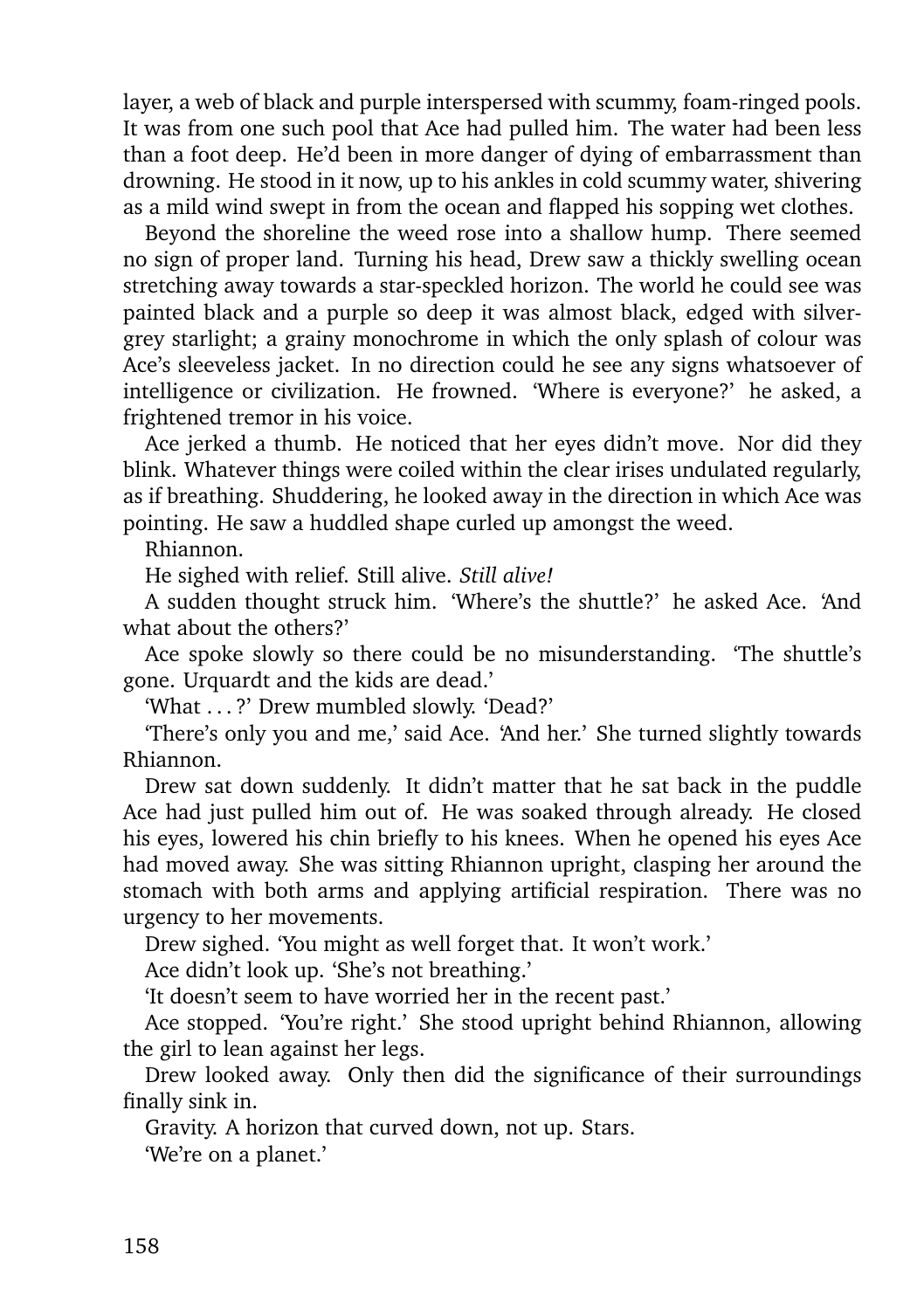'That's right.' Ace tilted her face upwards; her eyes glowed with a faint lambency to match the starlight. 'We're not inside the Artifact any more. We've sailed down the ocean and come out the other end. Wherever that is.'

'End? Come out of the other . . . ?' Drew shook his head slowly. It seemed full of cotton wool. Suddenly he slapped himself hard around the face. His head jerked; the pain made him gasp. He looked at Ace, looked straight into those eyes that were no longer eyes.

'What the hell happened?' he asked.

Ace was nodding slowly. She sat cross-legged on the weed a few metres away. 'I'm not sure exactly. What's the last thing you remember?'

Drew blew out his cheeks. 'I'm not sure. I seem to recall ... burning my face ... and ...' He rubbed his arm unconsciously, screwing up his face in a visible effort to shunt aside the images his mind was calling forth. 'Those aren't my memories ... they belong to ... dear God. Those memories are Geoff's and Jenny's . . . They're not mine at all!' Drew's voice rose a notch in panic before he regained control. 'They're dead. Geoff and Jenny are dead. They're all dead.' A moment passed and the silence was broken only by fronds of damp weed slithering against one another in the wind. Then Drew asked Ace, 'What about you? What's the last thing you remember?'

'Turning on the oxygen in the shuttle. Trying to make the damn thing float.' She turned her face upwards again, allowed starlight to pool beneath her eyes and trickle down her cheeks. 'All that time without gravity and then when you could really do without the damn stuff ...' She stopped. Lowered her face and turned to Rhiannon's huddled body. 'She'll be waking up soon.'

'How do you know that?'

'I can taste the return of consciousness to her mind. It's like honey or gun oil: comforting. A return to home.'

Drew licked his lips. 'You've changed, Ace.' He said the words slowly, felt his body tense in expectation of her response but she simply smiled. A thin smile, lacking any human warmth.

'You seem to function a little better in a gravity field yourself.'

Drew didn't know what to say to that so he kept quiet, hugging his knees, waiting to see what else Ace might say.

The silence seemed to stretch on forever.

'I can't see you, do you know that?'

Ace's question was rhetorical. Drew knew enough to keep his mouth shut.

Ace went on, 'I can't hear you either, not properly. But I can see you ... working. See your body functioning. No. "See" isn't the right word. Sense. I can sense your body working. It's working normally, Drew. You ought to be grateful for that.'

Was that a note of self-pity in her voice?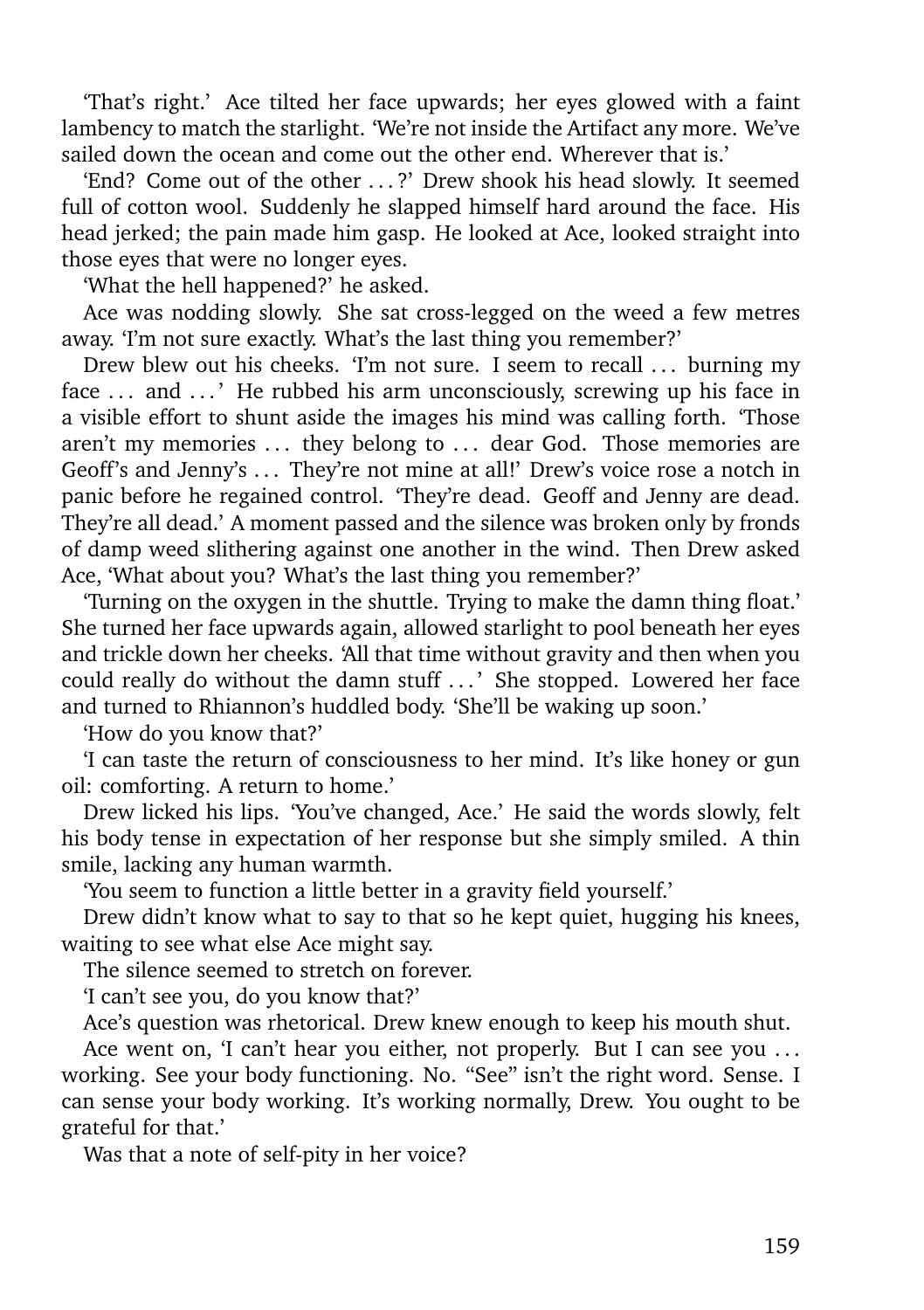'I can see the synapses firing in your brain. See the chemical transmitters scurrying around like ants. Hah. And I thought mum's Saturday afternoon shopping trips were madness.' She hesitated. 'Your DNA chains are like spiral staircases. I could climb them if I were small enough, explore all the rooms that are you.'

Drew shivered.

'You smell a little scared, Drew. Am I scaring you?' Before he could reply she continued, 'I seem to scare a lot of people lately. A lot of people . . . not least of all myself.' She lifted her face to him and her eyes glimmered palely in the starlight. She was shivering. 'Take my eyes.'

'What?' The word was jerked out of Drew in a pulse of surprise.

'My eyes. Take my eyes. Take them out for me. I can't do it, you see. I'd faint like I did before. Even Spacefleet can't teach you to control that kind of pain.'

'What?' Drew repeated stupidly. He felt like slapping himself again. Surely this nightmare would have to end soon?

Ace glanced at Rhiannon. Drew followed her gaze and saw the girl was beginning to stir.

'She's waking up.' Ace came closer to Drew, her knees scuffling through the damp weed. Drew shuffled away from her, feeling the water in which he was sitting lap against his hips. The absurdity of the situation made him laugh hysterically. The laughter stopped when Ace held out her knife. Her glass knife.

'Take my eyes, Drew. Save me.'

Drew mumbled something but the words didn't make sense. Perhaps there was no sense in them. There certainly didn't seem to be any in his head.

Ace came nearer with the knife. 'I've never needed saving before. Some might say it was a step backwards on the ladder of equality.'

'Wha . . . wha . . . ' Drew mumbled stupidly.

'I know it didn't work out when we tried it before but it has to this time. If I'm like this when she wakes up I'll . . . it'll be too late.'

She was close enough now to take his hand. As if from a great distance away he saw her place the knife in it, felt her close his fingers around the shiny coldness of the blade, watched her knuckles whiten around his, jamming his palm against the scalloped edge, drawing blood, a black trickle in the starlight.

And then she was moving backwards, laying flat on the weed, taking him with her, keeping his arm rigid, the fingers tight against the glass; and the point of the knife was a millimetre from her left eye, a single drop of his blood falling to splash against the unblinking lens, the *thing* inside wriggling beneath a curve of reflected stars, a milky way of stars, wriggling with life,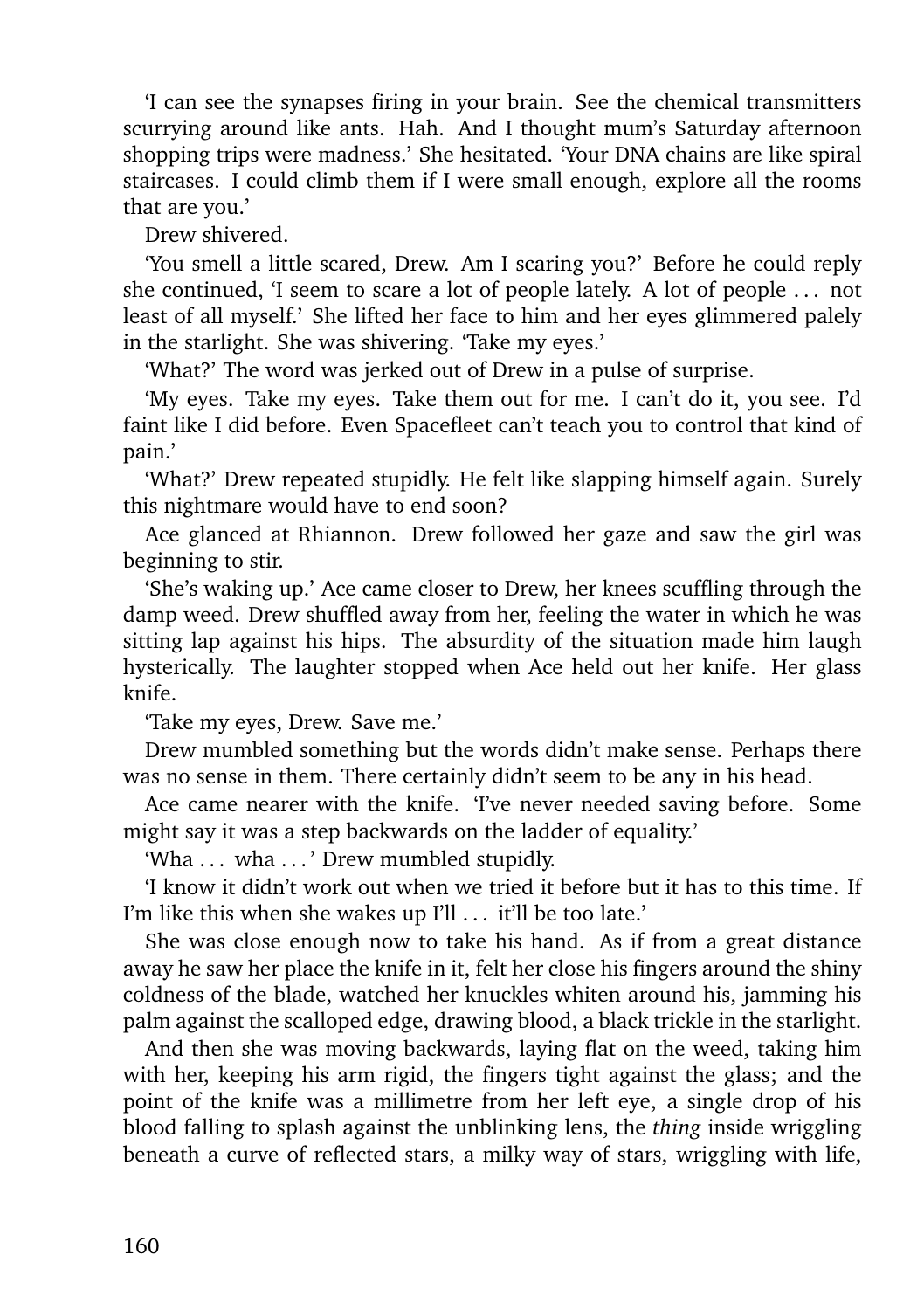coiling, thrashing, and she was begging him in a quiet, insistent voice to take her eyes, to take them out now, to please take them please –

'*Dear God what do you think I am? I can't do this I'm not an animal!*'

And then he was scrambling away from her, the knife falling from nerveless fingers, shock hammering in his head, mumbling, '– animal, I'm not an *animal* not an  $-$ '

And she was sitting upright, her face a mirror to Rhiannon's waking smile beyond, and she was laughing, but the laughter barked out into the night as rage and fear. 'No, Drew, you're not an animal.' Every muscle in her body locked and rigid. 'Evolution. What a bitch. What a cast-iron bitch.'

She turned, walked up to Rhiannon. Drew saw the muscles in her back tense through the bloody rips in her jacket and shirt.

The girl was blinking slowly. 'Ace? Are you OK? What's going on? Where am I?'

Without a word Ace landed a right hook on the girl's jaw that sent her spinning back to the weed-crusted shore, back into astonished unconsciousness.

Then she sat on the ground beside the girl, her back to Drew. She hugged her knees to her chest and rocked back and forth making little animal noises of fear and pain.

# **20**

The Doctor hung, silently wrapped around a tent pole as the monkeys rebuilt the city around him. He didn't move. Didn't speak. For more than a week he had not eaten. A dusting of frost coated the exposed skin of his face and hands. Only the slightest of movements of his chest indicated that he was even alive.

Now he jerked convulsively. One hand shot out to grab his umbrella as it began to drift away. Another jammed his hat harder onto his head, as if to prevent that item of apparel from doing the same.

His grip on the tent pole maintained by his legs, the Doctor blinked. Someone had come into the tent. Something.

And there was something he had to say.

Something glimmered at the edges of Midnight's awareness. The something was talking to him, like the humans had done, like Sahvteg had done. Somehow it seemed less important now, this *communication*, this thing called *language*. He didn't really need it. He was close to being one with the environment now. His change was nearly complete. In fact, now he came to think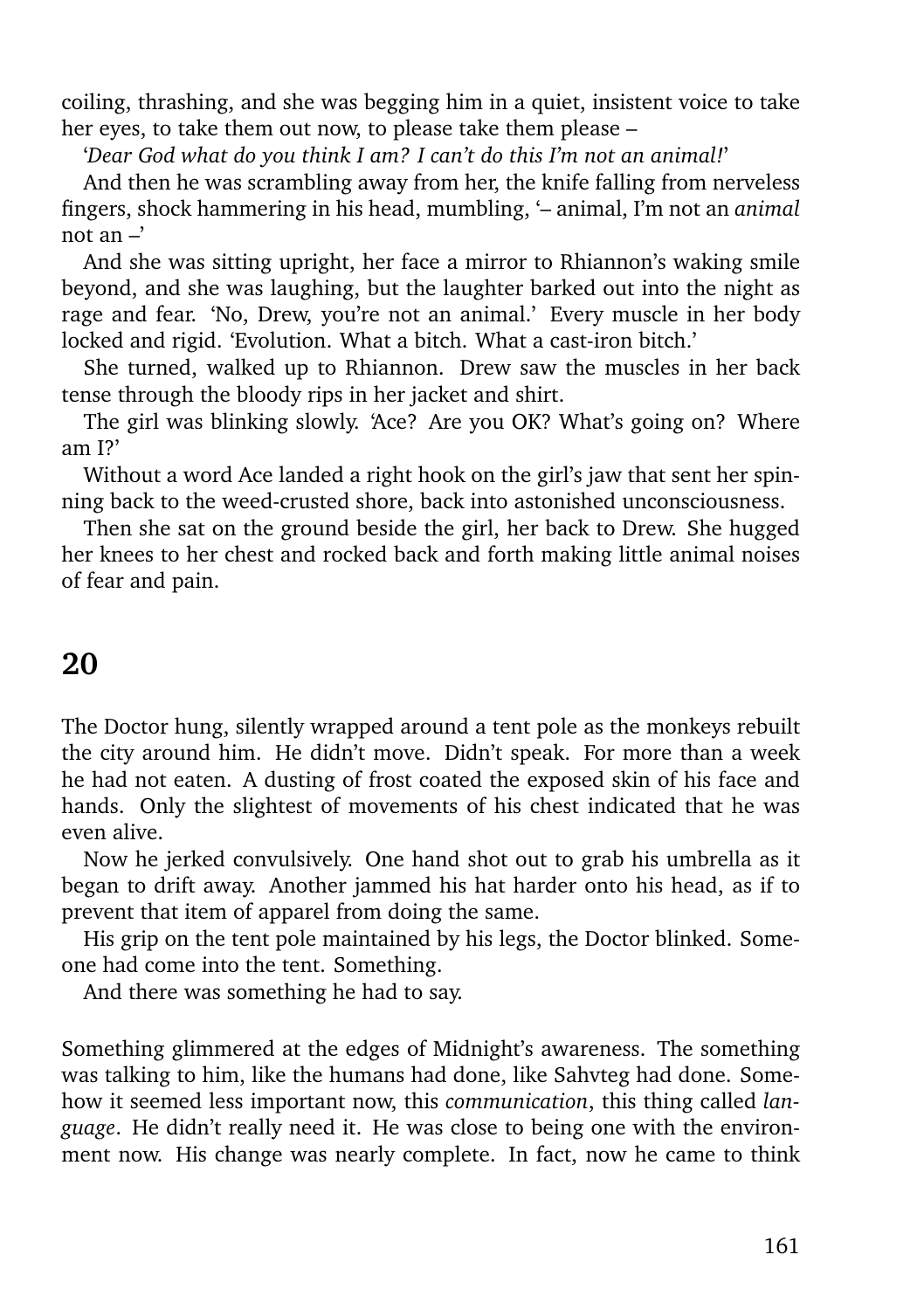about it, this thing, this *language* was the last thing to let go of. Needing it, the last barrier to cross.

Still the glimmering something persisted in its attempts to get his attention. And Midnight turned his attention for the last time to interpreting the words and language he had all but forgotten.

'Help.'

That's what the voice was saying.

'Please help me. I can't remember.'

Midnight felt an overwhelming impulse to sigh. He didn't need to, of course, there were no lungs there any more to expel air, indeed, there was no need to breathe at all. But the impulse was slow to die under these circumstances. He reached into the Doctor's brain. Interesting in here. More so than the other stuff going on all around. The monkeys – no. That was the human word for them. The ... he didn't quite have it yet. But he would. The monkeys, rebuilding their city, weaving new dwellings from loose wreckage and from fresh pieces of jungle. Inside the Doctor was more interesting than that.

Because the Doctor wasn't stagnant like the monkeys.

He was changing too.

Physiologically.

Wherever Midnight looked, at the cellular level, proteins were threading the maze of nucleic acid in a different way. A new pattern was beginning to form. The Doctor knew it too, he could see the knowledge in the complex web of neurotransmitters moving between the receptors in his brain. But there was more. The knowledge was incomplete. The Doctor knew he was changing, but not how or why. Other areas of memory were missing too; when he looked closer, Midnight saw the reason why. Areas of the Doctor's brain had been partitioned off, sealed with a complex web of special proteins designed to block the movement of the transmitter chemicals. Behind the protein blocks, the receptors were unharmed. They simply weren't receiving the signals necessary to integrate fully with the rest of the Doctor's brain. Information was being withheld, rerouted, contained.

So precise were the blocks that they could be no accident. They must have been deliberately imposed.

Poor Doctor. What had he done to himself, and why?

Midnight felt sorrow. A last trickle of emotion from before his own change. And with the emotion came understanding. The Doctor was scared. Scared of his change. Hence the blocks. To try and prevent it; also to prevent the correct functioning of other areas of his brain.

He was running away from the change.

No wonder he was asking for help.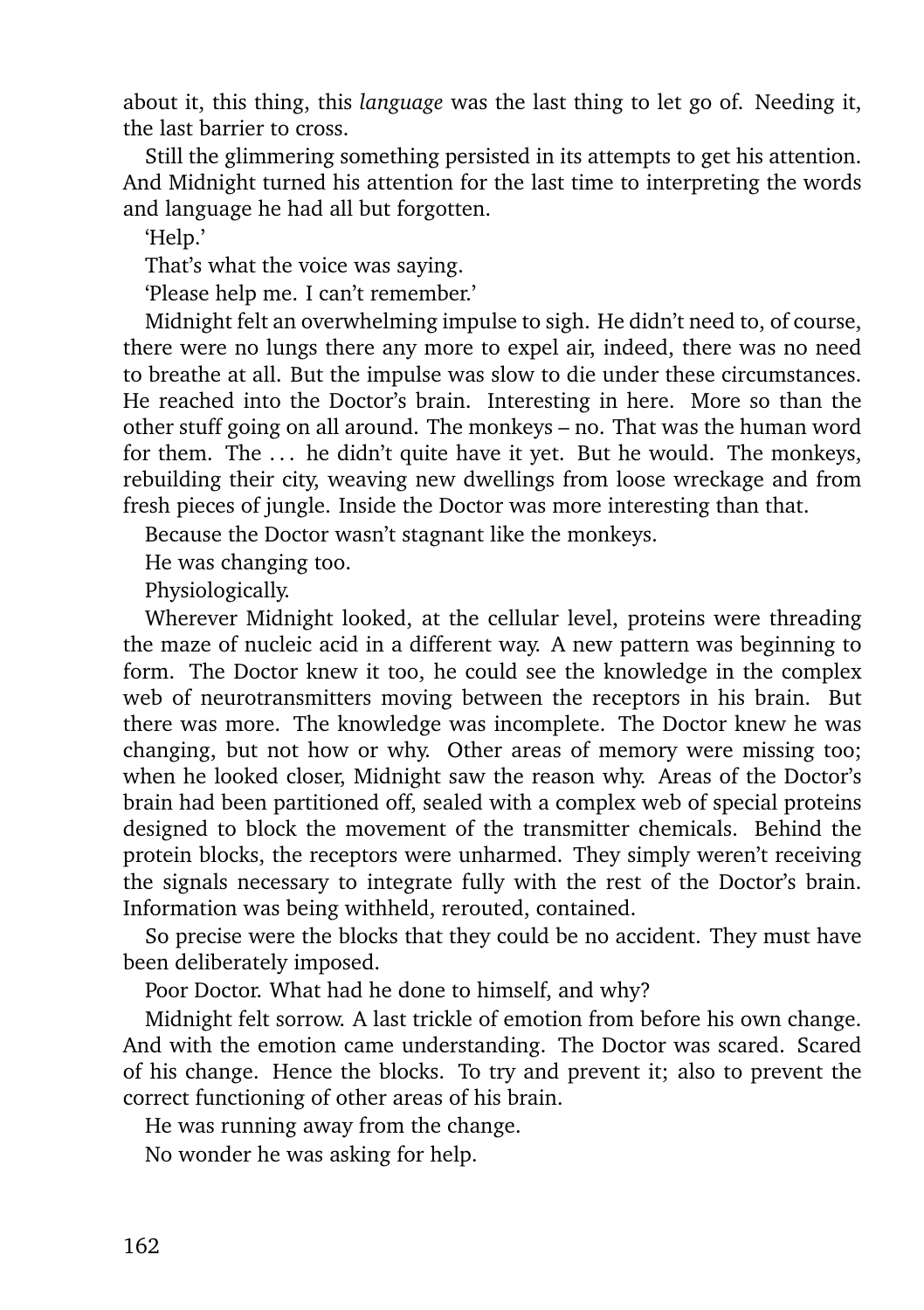With a feeling of immense satisfaction, Midnight assembled a few simple neurotransmitters and began to disassemble the protein blocks surrounding the closed-off sections of the Doctor's mind.

Help. It was a universal constant. An imperative Midnight couldn't ignore.

The Doctor sat up straight with a cry of shock. Around him the newly rebuilt monkey city was forgotten. So was the wonder of a sky full of ocean, orbiting lumps of rock as big as small countries complete with their own ecosystems, a hollow forest the size of the land area of twenty normal planets.

He began to remember.

He remembered his arrival, with Benny and Ace. The first attack. The retreat, the sealing of the mental drawbridge, the chemical guards manning the protein battlements of his mind.

He remembered.

He remembered he was being hunted.

He remembered why he had sealed off areas of his mind.

His eyes snapped open, bulging insanely. He stared at the apparition before him. 'Benjamin Green, I presume?' His voice was firm.

Midnight shivered with surprise at the Doctor's use of the name.

The Doctor bounced to his feet, hooked his umbrella around a nearby tent pole almost as an afterthought, to stop himself drifting away. 'Protein exchange works both ways, you know.' He looked down at his hands, still stained purple from the weed he had used to open the sealed box Bernice had taken from the briefcase she had found. The stain was nearly a fortnight old, his thoughts considerably fresher. 'Neurotransmitter osmosis,' he said quietly. 'The pressure will equalize.' Suddenly he grinned. 'Just like the ingredients of a good cheese and spinach and peanut loaf, if you cook it properly.'

He looked around, used the umbrella to pull himself back closer to Midnight. 'Talking of a good cheese and spinach and peanut loaf,' he said. He reached for a pocket, suddenly realized he was not wearing his jacket. 'Hm.' He stared at Midnight. The monkeys continued with their business, ignoring him. That was interesting considering he'd spent the last week in what amounted to a state of catatonia.

'I don't suppose any of you folks have any mushroom soup?' he asked with a dangerous smile. 'I feel as if I haven't had anything to eat in about four hundred years.'

Midnight recoiled. The chemicals. The neurotransmitters. They were inside him. The Doctor was inside him. He withdrew from the Doctor's mind. It didn't do any good. Part of the Doctor was inside him; part *of* him now. It was another change. Another change. Midnight began to shake as he had that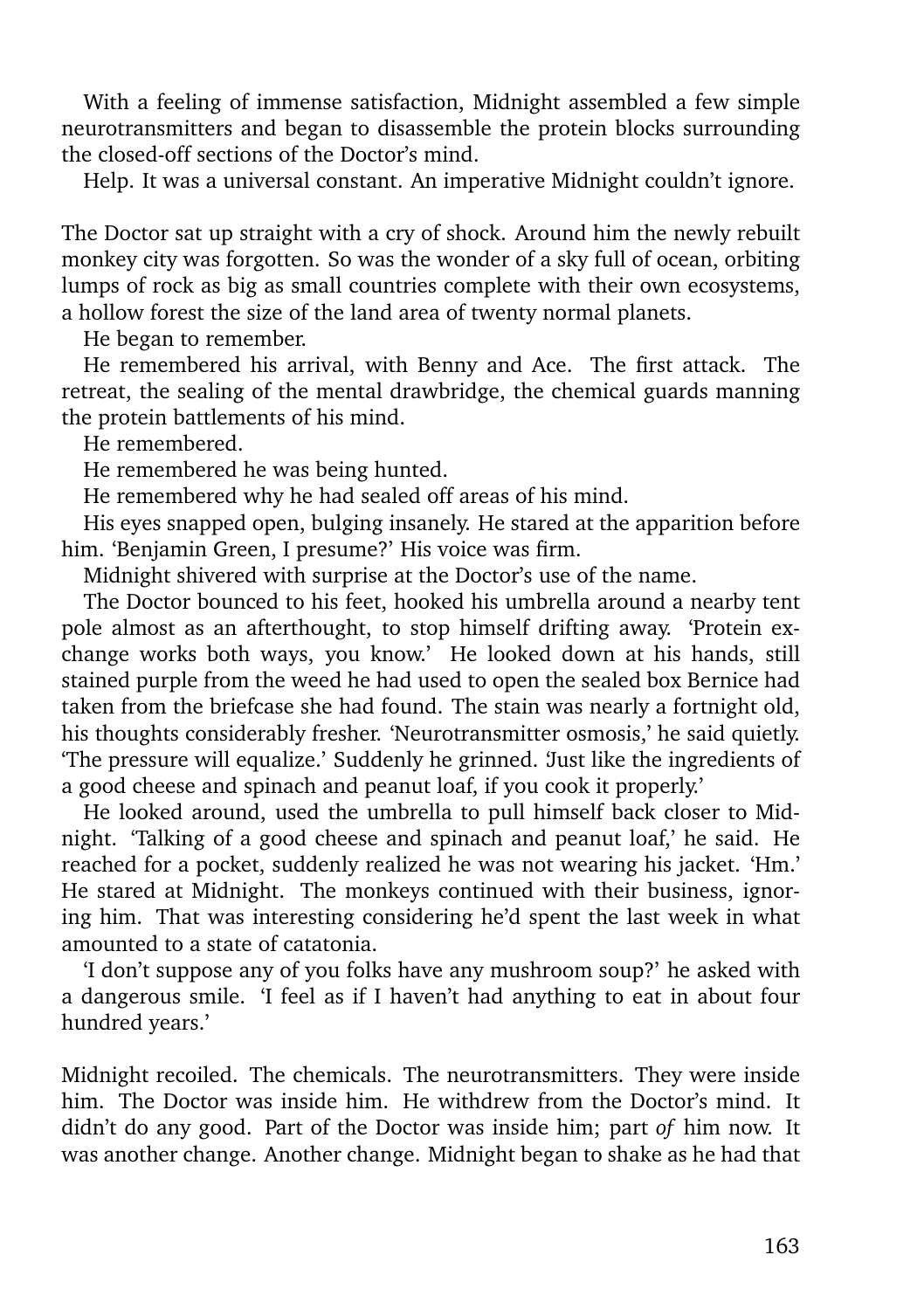time he'd lost the board under the big breaker in Enora Cove four years ago. All he could do was tread water and watch the blue sky turn ice green with water, watch it come down on him like the end of the world, smashing him down, dragging him through a forest of stinging coral, a storm of silt.

How had he survived?

He had vague memories of paramedics, a stubborn pain in his chest, screams hammering at his ears. A flood of water from his mouth, a scalding pain in his lungs, then –

Wait a minute.

He could remember.

He could remember being someone else.

Someone other than Midnight.

Someone called Benjamin Green.

He blinked. Nothing happened. The correct neural feedback did not occur. Light did not change intensity. He lifted his hand to his face, waggled his fingers in front of his eyes. Felt his stomach growling fear. His arm did not move, his fingers did not waggle. He had no arms, or fingers. No face, no eyes.

He tried to scream.

That's when he found out he wasn't breathing.

The Doctor reached out to Midnight. Took hold of a gnarled protuberance that bore no resemblance to any human form, held on as Midnight thrashed.

The struggle went on. Concerned monkeys grabbed hold as well, finding more anchoring points, mooring themselves to the nearby tent structure.

The Doctor gasped, 'Don't struggle. Try to stay calm. You can't change anything. You're different, yes, you've changed, but you aren't going to die. You aren't going to die.'

A whispery, fluttering voice came from the mass the Doctor had hold of. The voice wasn't coherent. There were no words, just panic and fear, an embodiment of emotion, memories yanked into the present by the reaction of foreign proteins.

'You and me both,' gasped the Doctor, hanging on for dear life as Midnight thrashed in all directions.

And eventually, inevitably, the motion stopped. Whether Midnight had come to terms with what he now realized had happened to him or had simply exhausted himself, the Doctor didn't know or care.

He waved away the monkeys, confronted the now stationary Midnight.

'We're sharing neurotransmitters,' he said. 'I have some of your memories. Some of your new memories. If they're right, something incredible is about to happen here. But I don't have it all, not the full picture. You have to help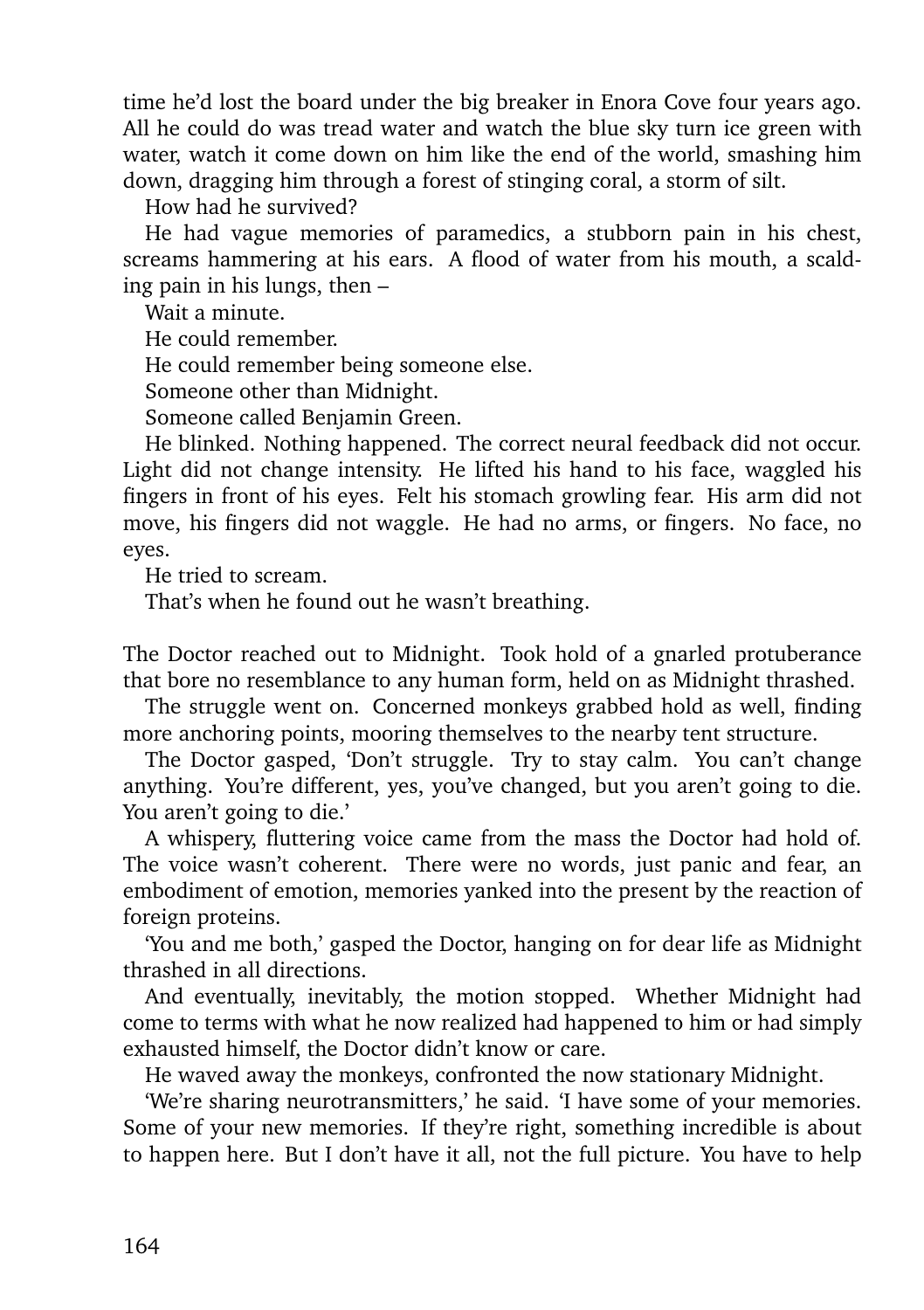me remember. To remember your memories. Do you understand? Our lives could depend on it.'

Again the whispery voice. This time it made sense. 'What do you want me to do?'

## **21**

Bernice insisted on planting a cross at the place where Elenchus had been buried. She made the cross from two pieces of raft wood bound with sailcord. She shoved the cross into the climbing rock and then stared upwards at the great arc of ocean sweeping across the sky as Gail told her how Elenchus had died.

'It began with the first rain,' Gail said. She sat with her back against a softedged lump of rock and continued: 'It was the day after Bannen . . . operated on you. Elenchus was quiescent, the first time in hours. I think he was comatose. I hope . . . ' She swallowed. 'I suppose you've noticed the moons here orbit perpendicular to the ocean. The water slows them; they come down all the time. Rocks. Lumps of vegetation, great globs of that cancerous stuff.' At this Gail looked at her arm. For the first time Bernice noticed that the bandage was gone.

So was Gail's arm from the elbow down.

Lord, how could she have been so unobservant? She began to say something but Gail shook her head.

'Bannen could make a killing here as a freelance surgeon,' she said. 'Anyway. When the big moon passes through the ocean there's always rain. It happens as regular as clockwork, once a day. We landed during the dry hours. When the rain began Elenchus went wild. As soon as the water touched him he began to flop around, his poor arms couldn't . . . he kept falling over.' She hesitated, then went on, 'He couldn't cope with the gravity here. Wasn't built for it. He thrashed and screamed and –' Gail swallowed. Bernice was silent and eventually she continued, 'It didn't take long. I saw his skin writhe. There was something in there. Something inside him. A parasite. It ... came out. He died.'

Gail blinked.

'What happened to this parasite?' Bernice asked softly, surprised to feel tears sting her eyes.

'That's the thing. It burrowed into the ground. It was like this huge worm that was just coiled up inside him. It came out and it just . . . it just burrowed into the ground. We never saw it again.' Gail stared introspectively at her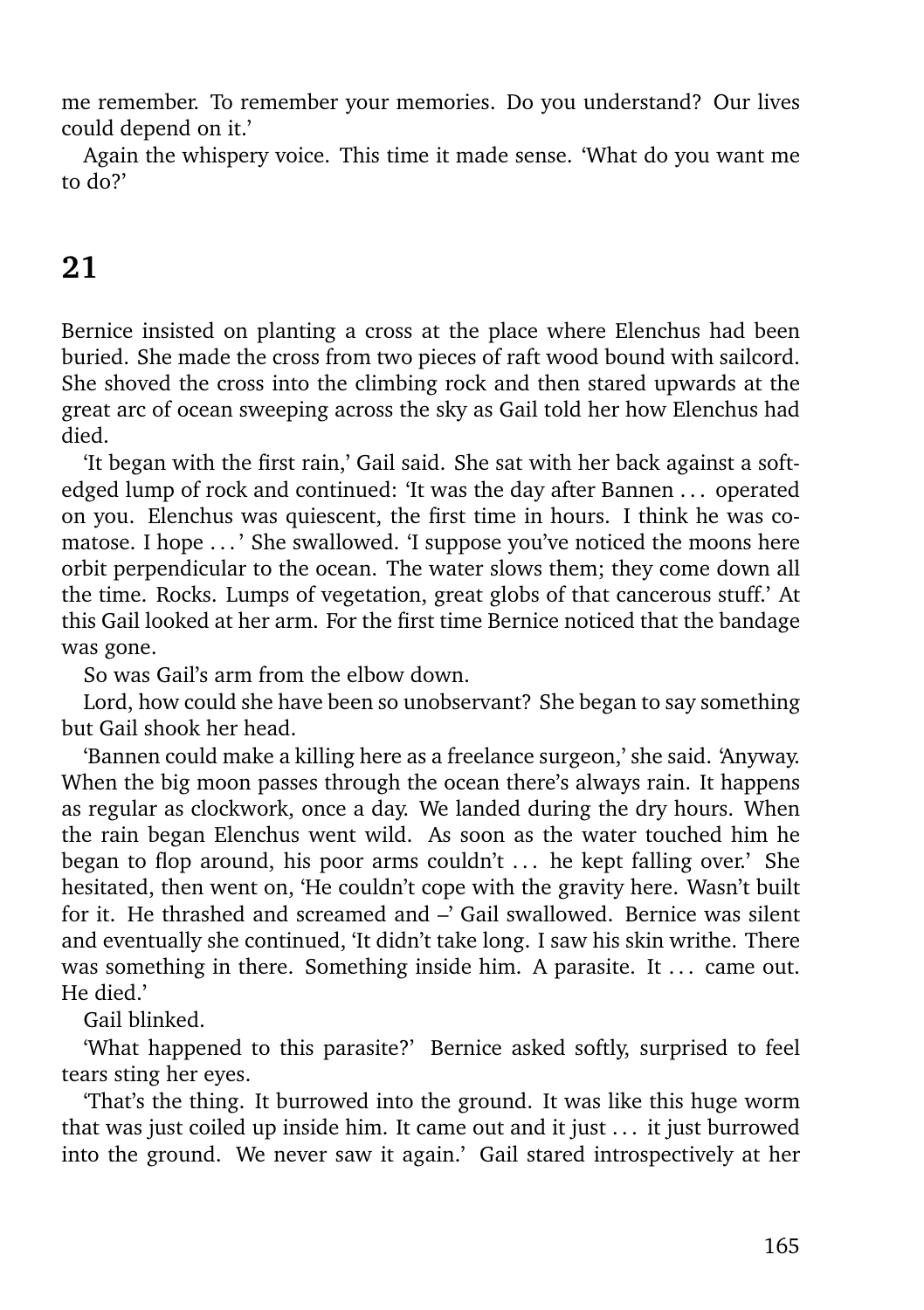knees. 'We buried . . . what was left . . . here.'

Her story over, Gail fell silent.

After a few moments Bernice lifted her eyes skyward. Overhead a huge, jagged moon was beginning to pass through the dazzling arc of the ocean. Rainbows were already forming as the water bulged outwards in mountainous torrents.

Bernice lowered her eyes to gaze silently at the wooden cross she had jammed into the crumbling ground, her mind filled with questions, as turbulent as the sky above.

Eventually she helped Gail to her feet and together they began to make their way back to the raft. As they walked it began to rain.

Drew and Ace sat apart from one another on the black shore beneath a black sky in which a few distant stars glimmered coldly. They stayed that way, facing apart, saying nothing as the night wore on.

After an hour or so, something lurched beneath the weed a hundred metres away. Drew turned in time to see the weed hump into small domes. Bubbles broke the surface. The bubbles slowed to a trickle. The beach rippled slowly, then settled once again into its normal, almost imperceptible undulation.

Losing interest in this phenomenon, Drew looked back at the sky. Out across the ocean a pale light was spreading. Drew thought dawn must be coming but the sight that met his eyes half an hour later was more beautiful than he could have imagined.

The oval lens of a galaxy seen from above the plane of the galactic ecliptic slipped over the horizon, one spiral arm reaching towards the zenith and pulling itself further into the sky. A thread of silver stretched across the horizon, splashed the ocean with milky light. The galaxy climbed higher into the sky. When it filled roughly a fifth of the sky a chain of nearer stars followed, a perfect arc of gold against the milky lens beyond.

Drew stood upright in his puddle to greet the sight –

– and the shore lurched beneath him as –

– a hundred metres away the weed-crusted shape of the shuttle broke through the surface, buoyed by the oxygen Ace had switched on hours earlier. It jerked and shuddered, metal creaking with stress, the meridian hatch flapping wide as something pale and slippery flopped and shuddered in the darkness within.

Drew was running even before the shuttle had crunched to a halt on the brittle shore, dodging the widening pools, reaching for the hatch coaming, the figure there, pulling it clear only to discover a mass of flesh so bloated and misshapen as to be unrecognizable. Geoff? Paul? Jenny? Dear Lord.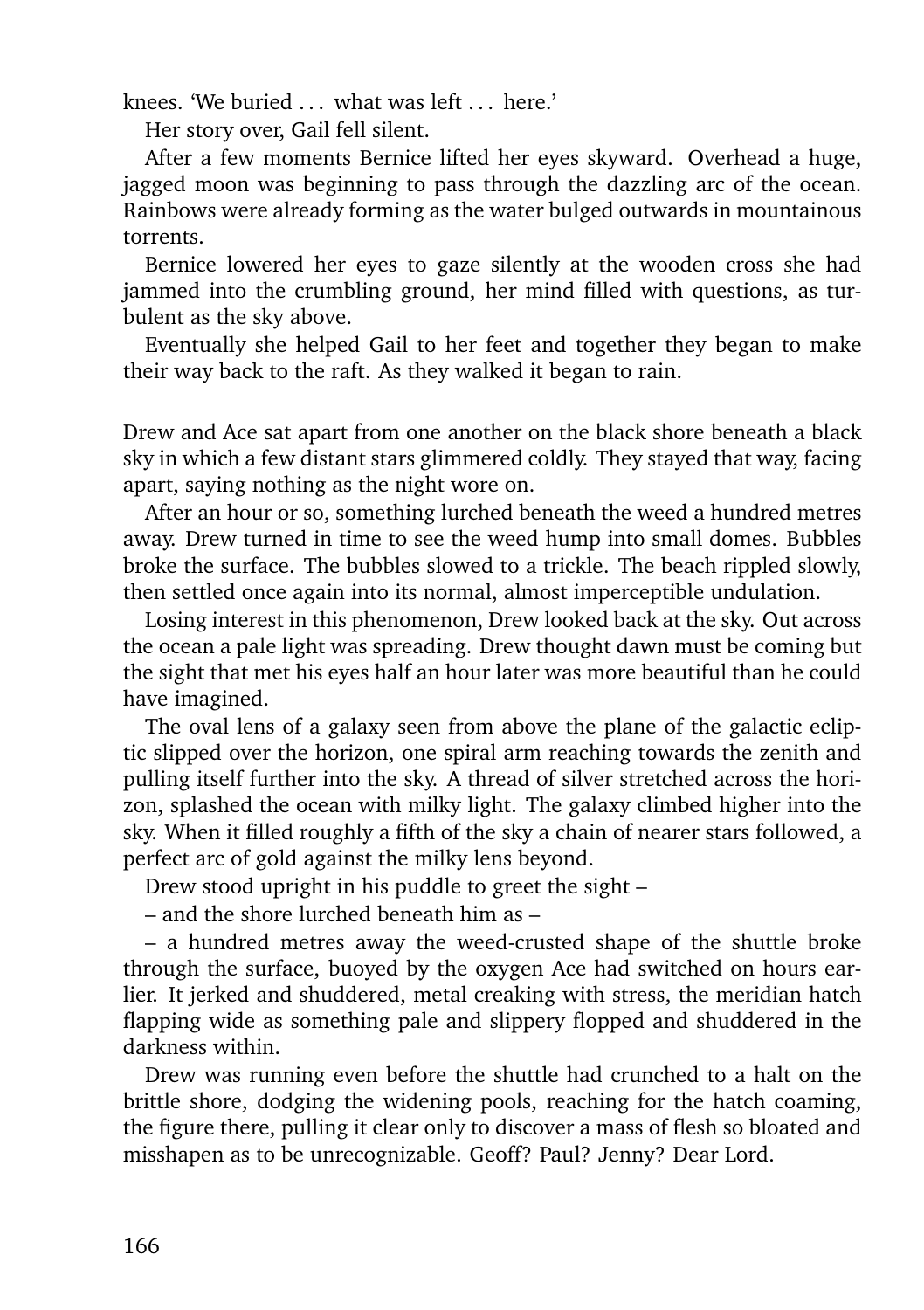And the ship was moving again as the internal pressure equalized, sinking beneath the shore and threatening to take him with it, and he was running again, splashing through the pools, feeling the ground tilt beneath him, to rock in waves as the ship settled nose up with the dorsal spine and fin clear of the weed. He was left staring at a single bloated corpse floating in a watery hole in the black shore beneath a gold and silver sky.

And beside him a voice, as firm as the ground was shaky: 'Beautiful. I can see the lines representing oxygen in the spectra of the stars.'

Drew turned, startled. 'Ace.'

But it was Rhiannon.

Drew felt hysteria rise within him. 'Then again it's unusual to see quite such a similarity in the spectra of main sequence stars, wouldn't you say, Rhiannon? And while we're on the subject I suppose it's perfectly natural for a string of – what, thirty or forty stars – to occur in a perfect arc like that?'

Rhiannon smiled dreamily, stretching the skin of her bruised chin in what must have been a painful expression. If she felt the pain she gave no sign. Just the smile. 'Oh Drew, it's so natural. You can't imagine. It's the most natural thing in the universe.'

Drew swallowed hard. Inside him panic turned to anger, then to a blinding rage. 'I'll tell you something else I can't imagine, shall I?' he screeched. 'Dying in the shuttle, I can't imagine that. Dying in the shuttle; drowning, lungs choked, gasping for air, begging for it, and you, standing there, those things ... inside everyone, smiling. Breathing out that stuff. Smiling. Lord, Rhiannon, you killed them, they were your friends and you killed them all!'

'Intelligence must be culled,' Rhiannon said dreamily.

Drew blinked incredulously. 'What? "Intelligence must be –?" That's nonsense, Rhiannon, sheer, bloody –' And then he lost his grasp on the words as his heart lashed out instead; his eyes screwed tightly shut as his fist looped up and out at Rhiannon's face and all of his rage and humiliation, desperation, fear and love was in that blow and –

– it never landed.

He opened his eyes as his fist was caught in a crushing grip. 'Ace! You're hurting me! Ace!'

He looked at Ace but her face was a blank mask.

Helpless in Ace's grip, Drew stared at Rhiannon.

The girl continued to smile her dreamy smile. 'She'll do anything I tell her to. You see that it's the right thing to do, don't you, Ace?'

Ace nodded slowly.

Drew found himself giggling hysterically, hand held absurdly upwards as if he were a small child in a classroom. 'She can't see anything, Rhiannon. She hasn't any eyes. *She hasn't any eyes!*'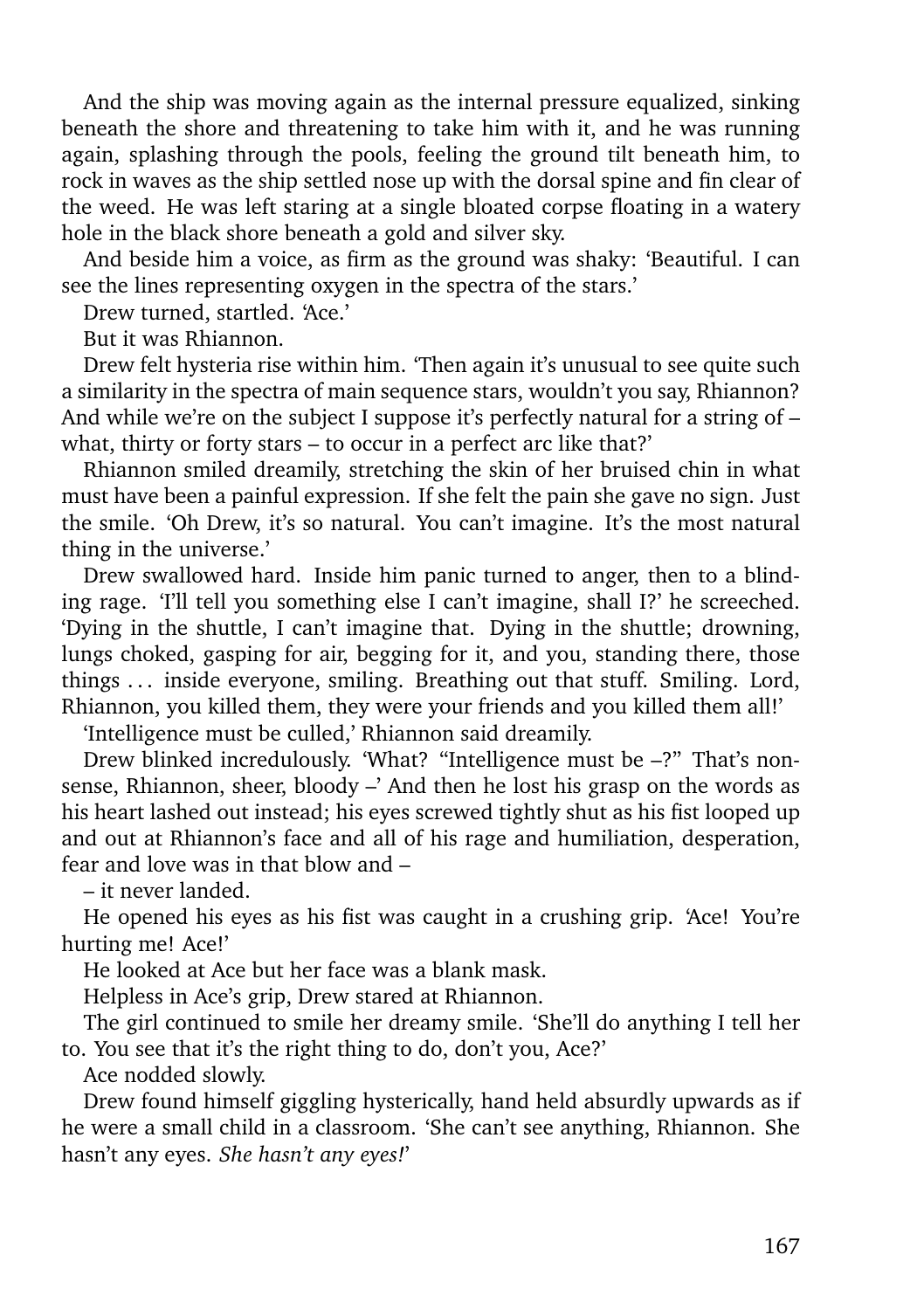He stared at Ace as Rhiannon turned away, his own eyes bulging with anger and lack of air. 'Let me go, Ace. I've still got your knife. I can do it now. I understand. I'll help you now.'

Ace didn't move. Didn't speak. Simply kept a paralysing pressure on Drew's throat.

'Ace –  $I'll -'$ 

There was a momentary agonizing constriction around his throat, then a sharp movement that sent him sprawling. When he blinked the darkness from his eyes, it was over. Ace had covered the distance to Rhiannon in a single pace; at her blow the girl had fallen once again to lie motionless on the shore.

Water from a slowly rising tide lapped around her face.

Ace turned slowly, came towards him.

Held out her hand to lift him upwards.

'What you said about the knife. About my eyes? Were you telling the truth?' Drew shook his head, looked down at his feet.

'I knew it,' Ace said quietly. 'I could taste the pattern of the lie in your brain.' She licked her lips, looked at Rhiannon without ever seeing her.

Drew followed her gaze and felt cold inside. 'What . . . what are you going to do?'

The Doctor shut his eyes, felt a tickling sensation as Midnight entered his mind. Monofilaments, he supposed, molecule-thin extrusions of Midnight's brain, chemical highways joining them more intimately than brothers.

The Doctor shivered. Was he scared by the thought of such intimacy?

Before he could admit to an answer either way the joining was complete. *Why do we only remember the past?*

Near the end of the twentieth century on Earth the physicist Stephen Hawking had posed the question. The simplicity of the words belied the complexity of the question. Though he could never have begun to postulate an answer of his own, the Doctor thought that Mister Hawking would have been interested to learn one possible response, from someone who'd been there. He made a mental note to look him up one day and discuss the matter.

With this thought someone else's memories flooded into the Doctor's mind. Not Midnight. At least not as he was now. Whatever he would become. The shape of things to come. A chemical messenger from the biological future.

When Bernice and Gail reached the raft Bannen was waiting for them. He looked up from a bowl of soup as Bernice and Gail ducked into the tent. He didn't say anything. Merely studied Bernice closely. For signs of instability, she wondered. Perhaps an incipient fit?

He rose as she approached.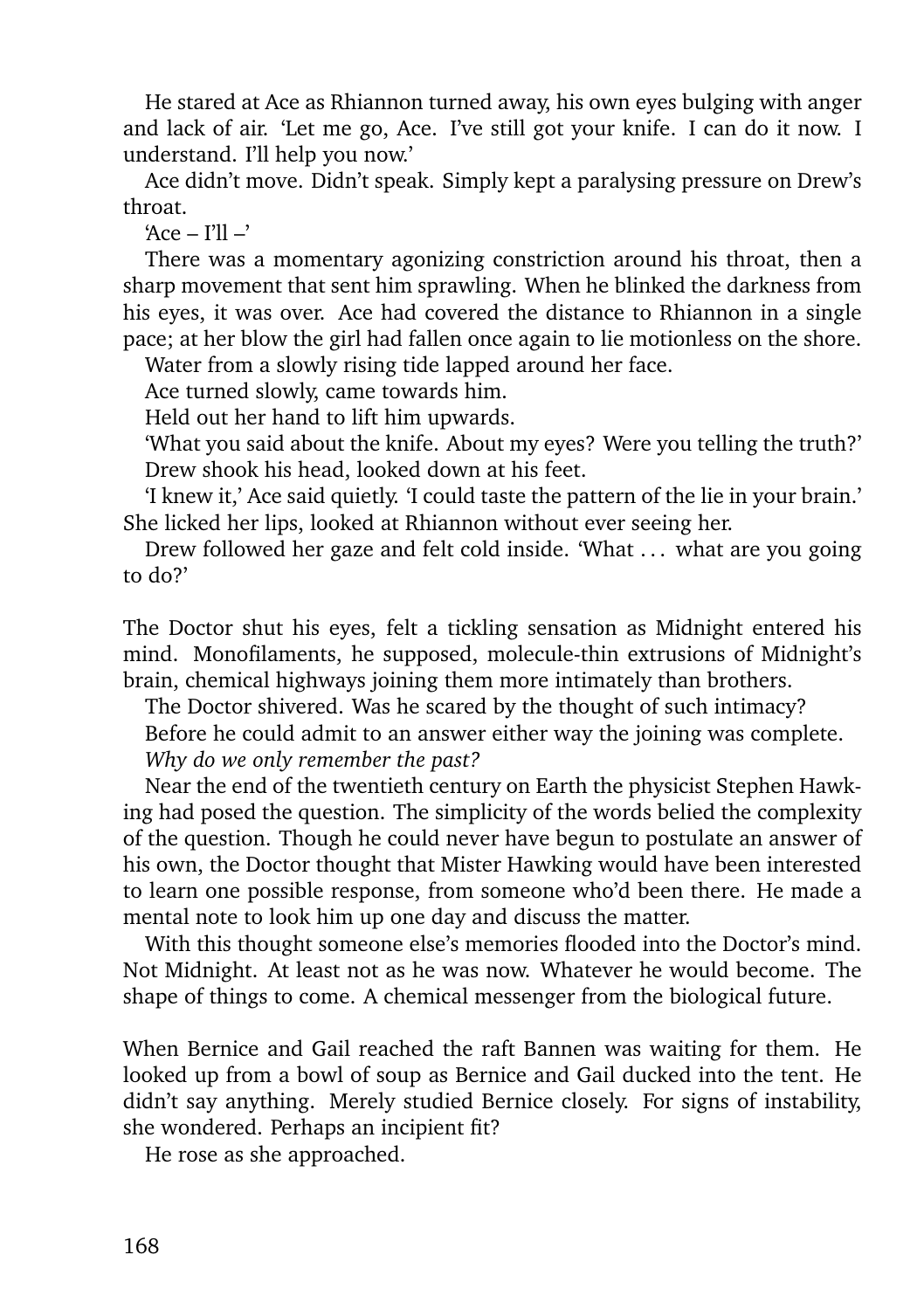'I suppose I ought to say thanks for saving my life,' said Bernice.

Bannen set the soup bowl down. He began to speak. Benny cut him off. 'Thanks,' she said.

The roundhouse punch she delivered to the point of Bannen's jaw didn't quite knock him out. It did knock him backwards over the fire and on to the ground. She bent over him and unfastened his jacket, reached in and took the papers from his inside pocket.

She straightened and read aloud from one sheet.

'"Families Directive. To Benjamin Green. Investigate link between Mark Bannen and construct known as 'The Artifact'. Secure co-operation of Mark Bannen in determining the functional capabilities of the Artifact. In case of non-co-operation, return Bannen to Elysium for Government debriefing."'

She held out a hand already beginning to bruise across the knuckles to Bannen, pulled him to his feet. 'We have to talk,' she said. 'So if there's anything you desperately need to tell me, please feel free.'

Bannen stared at her. He wiped the back of his hand across his chin. Stared at a smear of blood. Looked up at her again.

'Come with me,' he said. He ducked underneath the tent flaps and Bernice followed. He walked through the rain for fifty metres or so, then stopped. He pointed at the ground.

'What's so special about the ground?' asked Bernice.

Gail came up behind her. 'This is where Elenchus died,' she said. 'Where the worm burrowed into the ground.'

Bannen stamped hard on the ground. His boot broke through a crust of the crumbling rock to a damp layer of strange, jelly-like material about half a metre beneath.

'That's not earth,' said Bernice. 'What is it?'

Bannen took Gail's infopack from his pocket. He gave it to Bernice.

'Scan it and see,' he said.

Bemused, Bernice did as she was told. The results were stunning. It's undergoing cell division,' she said incredulously. 'Mitosis and meiosis. Whatever that stuff is, it's alive.'

Bernice swept an arm around to encompass the landscape around them. 'This whole place is composed of the same material.' A thought struck her and she called up a file for comparison. 'It's the same material the protoplasm we thought was a cancer was synthesizing. Though it's only undergoing cell division here,' she added.

Bernice checked the infopack again. 'The process is spreading.' She looked around; her voice cracked incredulously. 'This whole planet has the potential for life. Damn it, it *is* alive.'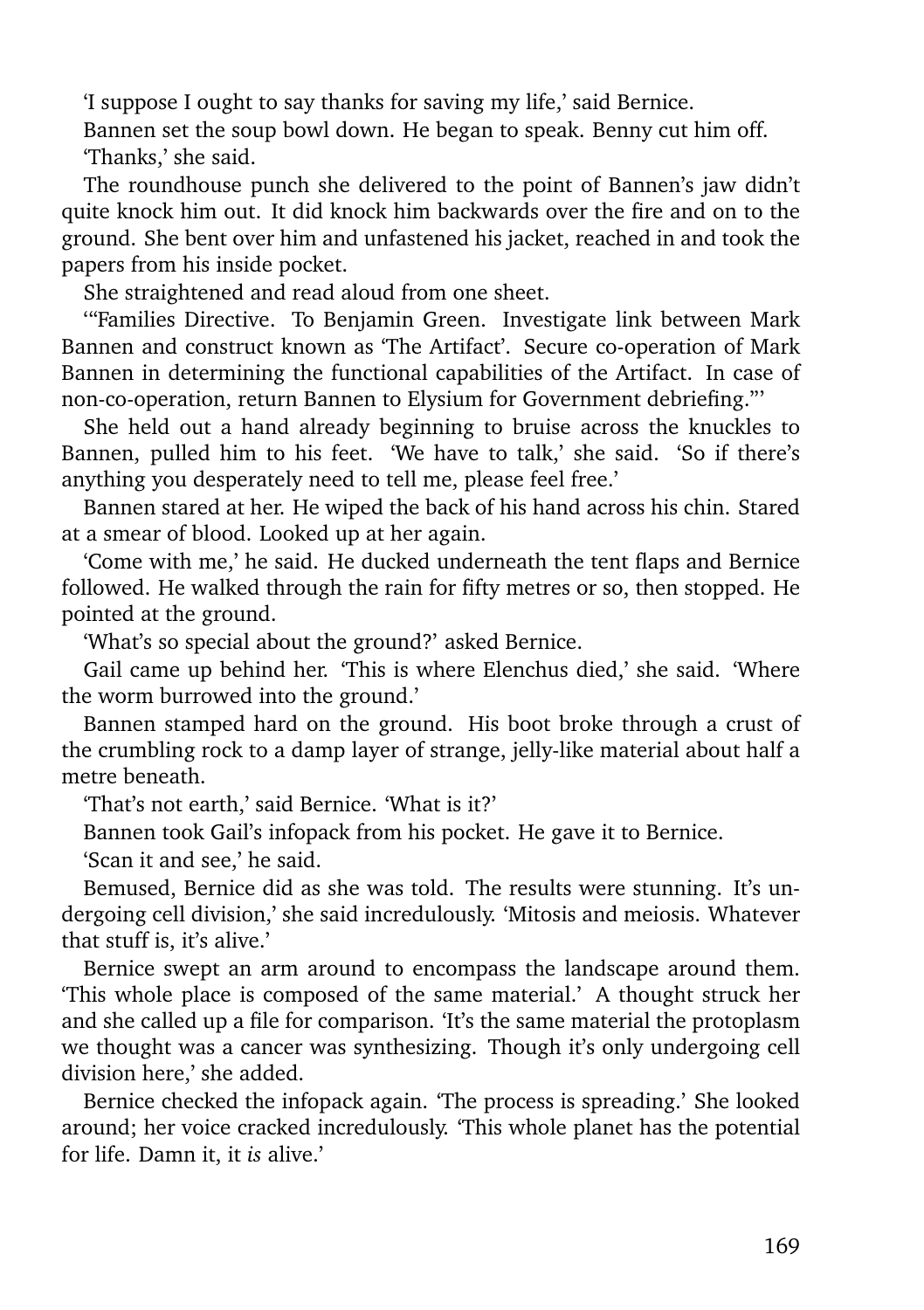'You're right in every respect except one.' Bannen took the infopack from her. 'It's not a planet,' he said. It's an egg.'

*Vague mutterings of scent and colour.*

*Patterns.*

*Memories.*

*A movement of silt, a stirring of life. Something crawls, slithers on to the mud, wafting aloft on orbital rocks above a cylindrical ocean, staring upwards at trees as big as continents.*

*Gulps of air filling desperate lungs, oxygen soaking into the greedy bloodstream.*

*Change happens quickly: the leap from water to air-breather. Then evolution takes over, propelling life through the endless day towards intelligence, towards the trees.*

*The endless day moves on. The ocean shrinks, its light dimming from the blaze of morning to the hazy, pollen filled twilight of afternoon.*

*Life stratifies, separates; animal from intelligence.*

*Fire and tools are discovered, a world shaped But this is an atypical evolution: neither fire nor tools are as important here as the ability to understand space, and the relationships between objects in it. Fire and other tools are abandoned in favour of thought, understanding. A plateau is reached. And, for the furred ones, evolution stops.*

*But other life continues; the change begins inside the furred ones. The change from life to Life. As the long afternoon dims to evening, evolution comes full circle: From water, to air, to intelligence, and back to water again.*

*All life in a day.*

*Now evening is here; the endless day drawing to a close. Midnight is coming; when the ocean will finally drain away, the light finally die.*

*And with it, all life in the Artifact.*

Bernice sat down suddenly. 'Egg,' she muttered stupidly. 'Egg. Why didn't I see it? *Egg.*' Her mind whirling with thoughts, she continued, 'The cancers make the DNA. They wash along the ocean, accumulate to form drifts like this planet ... this egg. Elenchus becomes the victim of a parasite ... sustains a pheromonally induced behaviour change when the parasite changes from a larva to an adult  $\ldots$  that's why he tried to drown himself  $\ldots$  it's why they all did ... but why should the parasite induce mitosis here? And what life form could need an egg as large as a small planet . . . ? Unless –' She looked up, eyes widening with a sudden thunderbolt of understanding. 'It's not an *artifact* at all, is it?'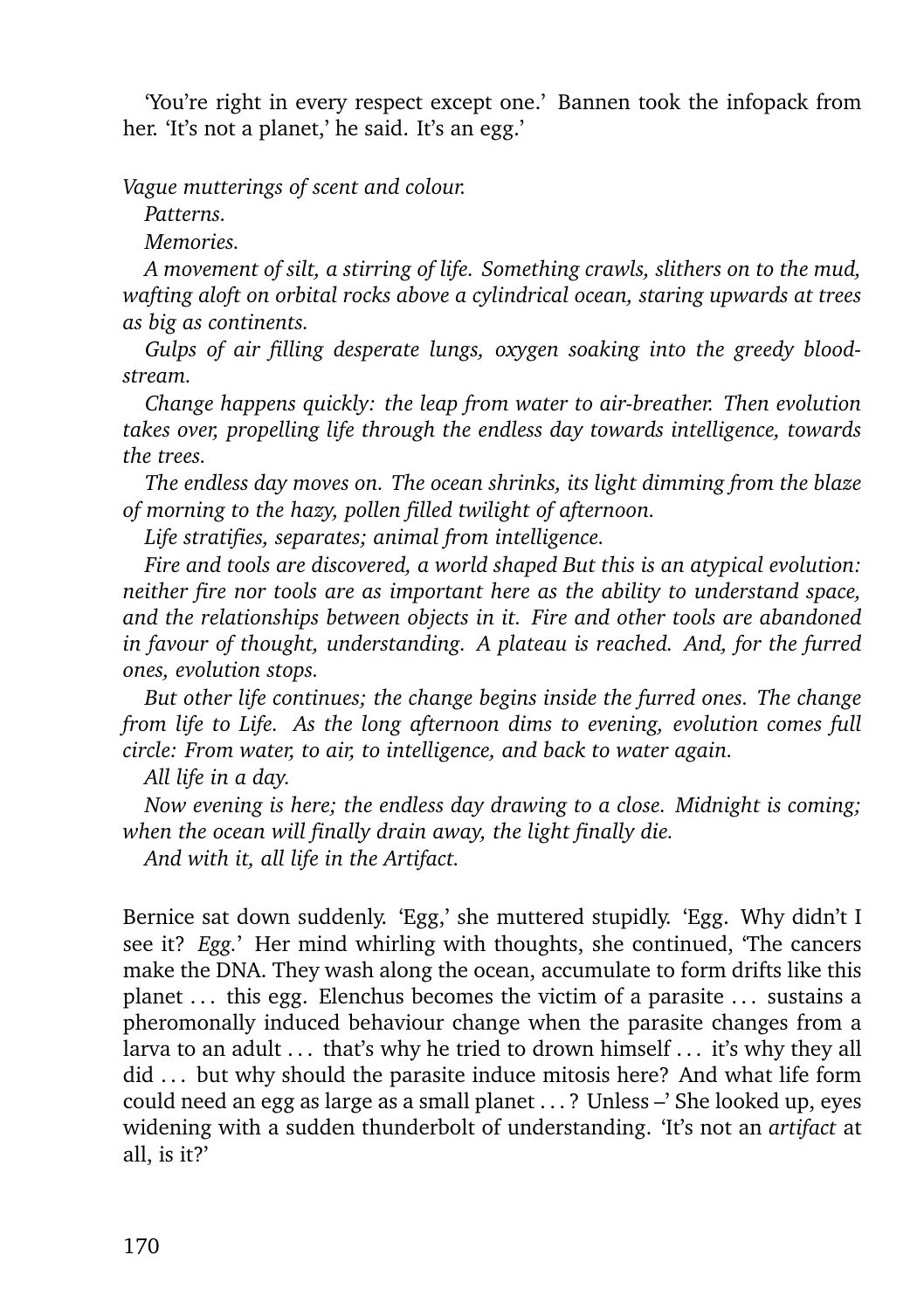Bannen did not respond. He merely fastened the infopack around his wrist in silence.

But Bernice didn't need a reply. She was already there. 'The monkeys fall ill, they throw themselves into the ocean, or the deathpools, the parasites emerge, they swim through the ocean, chamber after chamber, to here. To this place the cancers have made. This egg. They fertilize it . . . The monkeys aren't a regressive species at all, are they? They're part of a reproductive cycle. They didn't build the Artifact because the Artifact wasn't built. It grew. It's alive.' Bernice jumped excitedly to her feet. 'The Artifact's alive!' Then she frowned. 'Mind you, that doesn't explain their intelligence. Is it accidental, a by-product of evolution here? Or has it been deliberately induced, and if so, why?'

Bernice turned away from Bannen and Gail to stare at the little hill where they'd buried Elenchus. The cross she'd set upright in the crumbling rock was a spiky silhouette against a sky filled with water and jagged, drifting moons. 'Oh the questions you could answer, my pedantic friend,' she whispered.

Then her face creased as more thoughts punched through her elation. Thoughts of the Doctor and his memory loss, the threat he had sensed telepathically. Of Rhiannon's peculiar behaviour. 'We have to tell the Doctor. We have to get out of here and tell the Doctor.'

Bannen was staring at the ground. Now he looked up. 'I killed twenty-three people to prevent the Families possessing this knowledge.'

The gun he held was small. And while his posture was not in any way aggressive, something about Bannen's expression told Bernice he was more than equal to the task of killing both of them.

Ace was silent for a few moments. Only when Rhiannon showed signs of awakening did she inform Drew of her decision.

'Since you can't help me, I'll have to kill her.'

For a moment Drew was paralysed with shock. In that moment Ace knelt and put her hands to Rhiannon's throat.

'Lord, no, you can't do that!' Drew cried. 'It's murder, I won't let you!'

Instead of replying, Ace reached behind her with one hand as Drew tried to peel her hands from Rhiannon's throat. She grabbed Drew's wrist, twisted – and Drew found himself flat on his stomach, face turned towards Ace and Rhiannon, cheek pressed into the weed.

He gasped, 'Ace, no –'

Ace shifted her grip on Rhiannon's throat. She rested two fingers gently against the side of her neck. The carotid artery.

Drew struggled, but Ace's arm was immovable. He shouted but she simply turned away.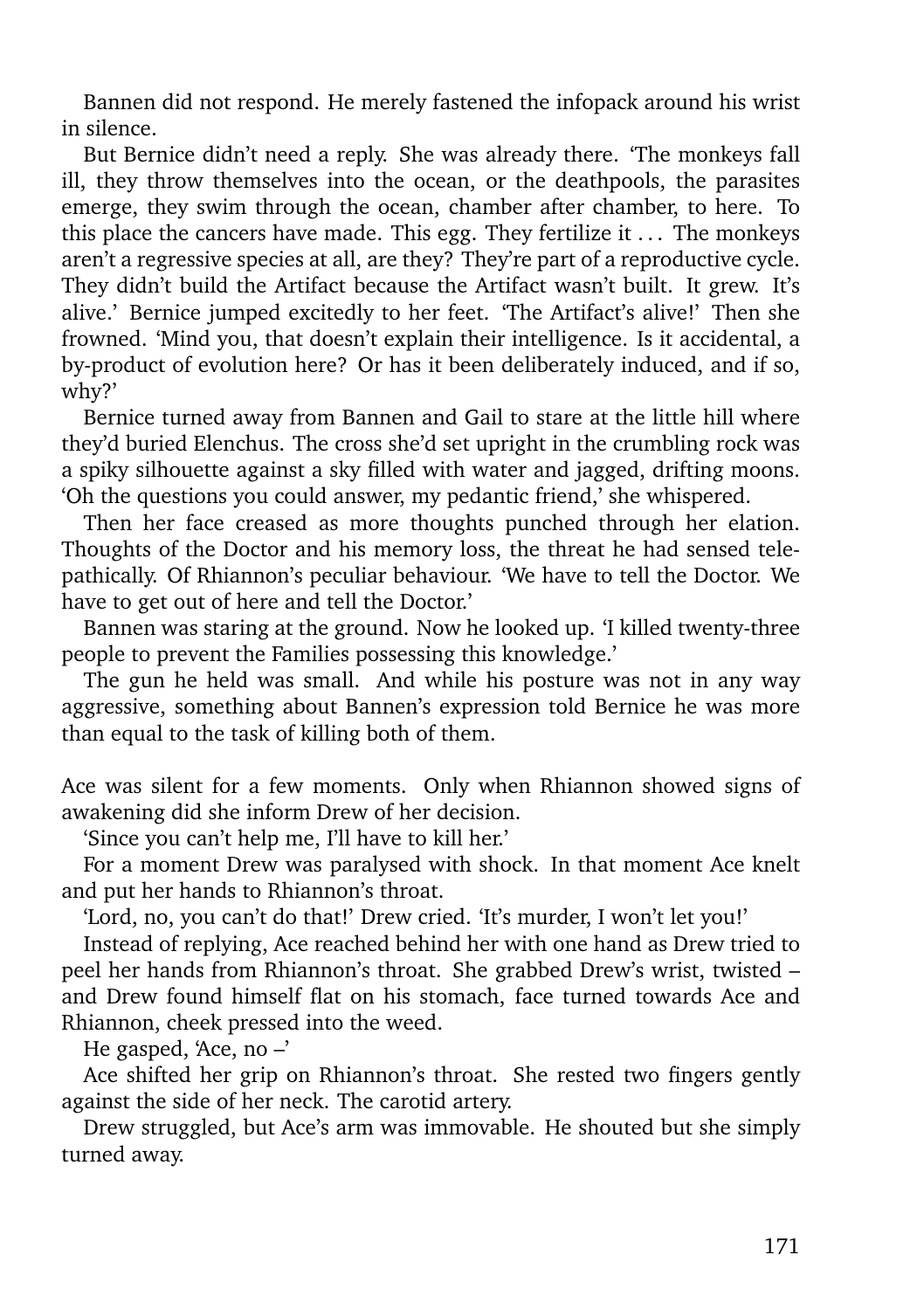'Ace listen – me – she doesn't need to – breathe –'

'Her brain still needs oxygen. She was talking, remember, she didn't need to do that before. Obviously her lungs are working again. She needs oxygen. She has to.'

The quiet conviction in Ace's voice was rewarded a moment later when Rhiannon uttered a surprised sigh. She jerked slightly and then relaxed.

Ace turned to look at Rhiannon. 'That's it.' She relaxed with a cry of joy. 'At last! *At last!*'

As Bernice watched incredulously, Bannen put away the gun.

'Why . . . ?' *Why put it away? Why get it out in the first place? Why save us then threaten us, then stop threatening us . . . ? Her head started to spin.*

Gail stared at Bannen and her face twisted with hatred. She hadn't seemed to even notice the gun. 'You destroyed the survey expedition?'

Bernice added, 'All those bodies I found . . . your doing?'

Bannen was looking away again. He was staring at the cross Bernice had placed by Elenchus's grave. 'I had no choice.' Bernice frowned. Paranoia. Potential schizophrenia. Bannen was displaying all the signs of a man close to the edge of madness.

Gail said quietly, 'Were you controlled? The way Rhiannon is being controlled?'

Bannen uttered a short laugh, the first emotive reaction Bernice had seen. 'Don't be stupid. If I were being controlled, you would not be alive now. What I do I do of my own free will.'

Gail shook her head. 'Then ... I don't understand. Why save both our lives so you could tell us what you killed twenty-three people for knowing?'

Bannen sat down, hunched his knees tiredly against his chest. 'Because I thought killing them was the only way to protect Rhiannon.' He looked up, licked his lips. 'But I was wrong. I want . . . I need absolution. And you can give it to me. Before it's too late.'

'Too late for what?' Bernice snapped the words out, but Gail was already talking across her, the concern in her voice shining like a beacon.

'Why is Rhiannon so important?' When Bannen didn't answer she moved closer, yelled the words, 'She's my best friend you bastard, so if you don't want me to reckon with, you better tell me all you know!'

Bannen sighed. He looked away from Gail. Bernice thought he might have been unwilling to meet her gaze. Was he guilty? No. As he turned to face her she could see his expression held more impatience than guilt. Gail was a child, unimportant, that's what he thought. His next words were aimed at her, not Gail.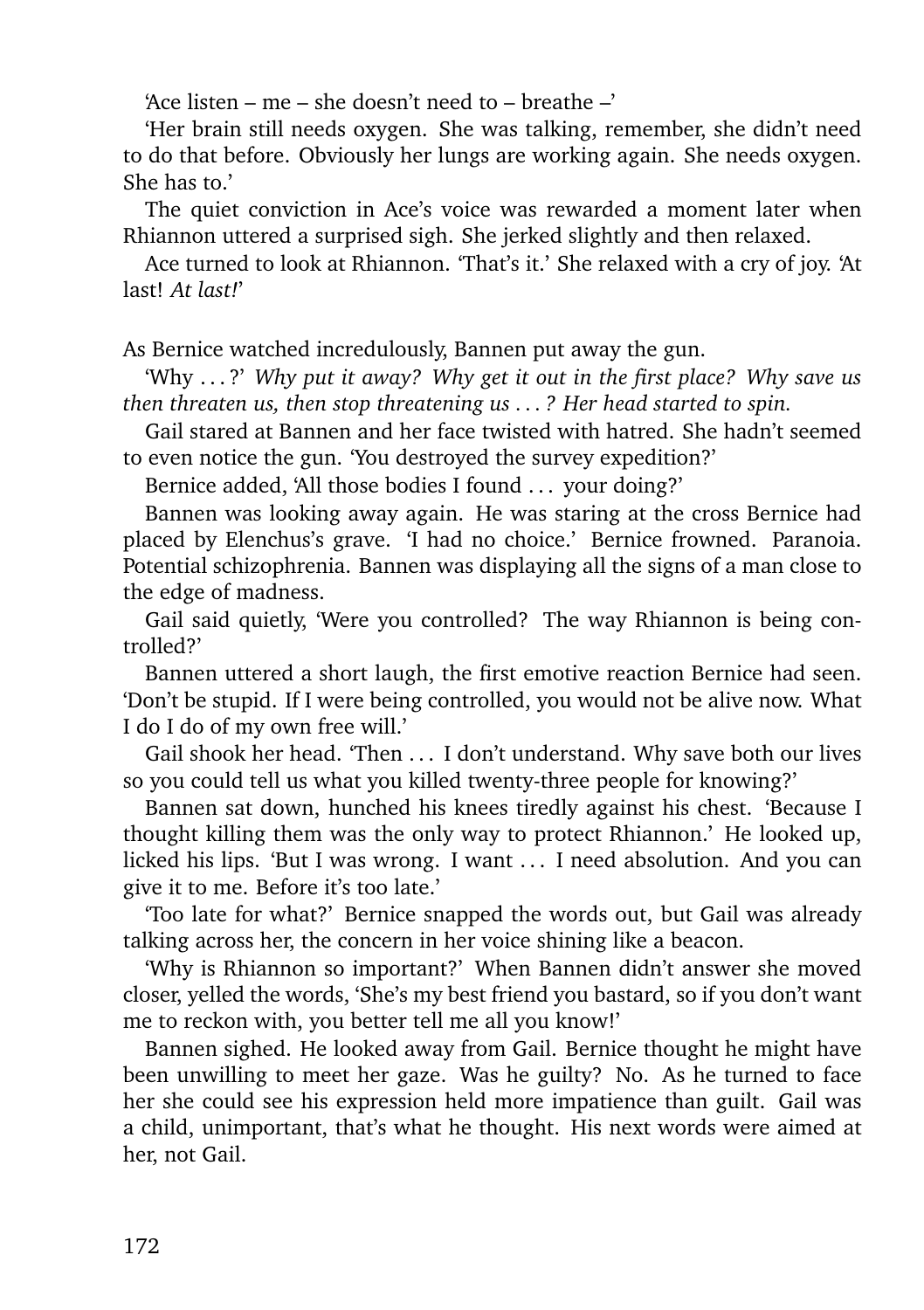'There are a lot of things even I don't know about the Artifact,' he said. 'It might have been anyone, but the fact is Rhiannon was chosen. And all I know is that if she dies, so does everyone in the Artifact.'

Drew wrenched himself free of Ace's grip with a despairing cry. 'What have you done!'

Ace stood quickly, grabbed Drew and shook him hard. 'Now listen. Rhiannon can stay dead for ninety seconds or so before brain death occurs. During that ninety seconds I'm free of her influence. I may not be when I resuscitate her, so listen to what I have to say really carefully, the clock's ticking on your girlfriend.'

Drew gaped. The apathy, the despair and self-pity had vanished from Ace's voice. The tiredness had gone from her limbs. She was dynamic, a force of nature.

'Three things. One. The Artifact is a Klein Bottle: like the Mobius band from which it derives, the Klein bottle is a tube whose inner surface smoothly becomes its outer surface. I.e. if you were able to travel inside it for long enough, you wouldn't be travelling inside it any more, but outside it. Obviously this implies the Klein bottle exists in more than the eleven dimensions which make up our universe and more specifically the three spatial dimensions which you and I can perceive.'

Before Drew could comment she sucked in a breath and continued, 'Two. The ocean comes from somewhere, but it ends up here. It travels through the Artifact, perhaps it's shipped through the Artifact. I picked up that much from Rhiannon's link with the Artifact, but I don't know why yet. That's something to find out.

'Third, and most important – shit. *Shit!*'

As Drew watched Ace took her fingers from Rhiannon's throat, balled her fists and thumped them against the ribcage over the girl's heart. She bent to administer artificial respiration.

'What –?' said Drew quietly. He neither expected nor got a reply.

Ace continued artificial respiration for quite a while before Drew realized it was no longer any use.

Rhiannon lay cold and damp upon the shore of black weed. Her eyes were fixed open and sightless. The only movement of her body was that made when Ace thumped her chest over her heart.

Eventually Ace tired. Her arms fell limp. She looked up. There was no aggression in her any more. All energy, all motivation was gone. She met the mute accusation in Drew's eyes and looked away. Her expression was quite unreadable.

∗ ∗ ∗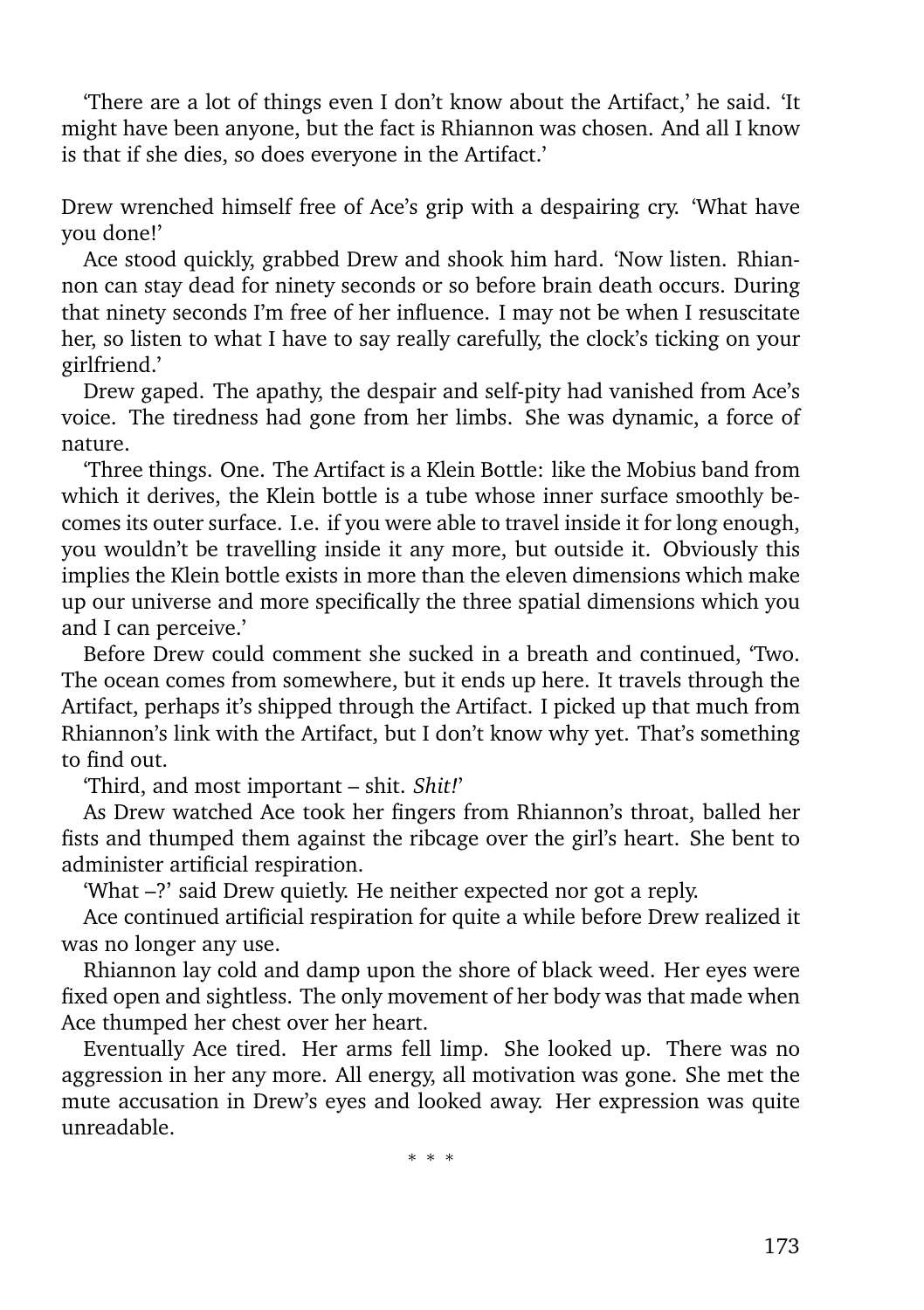The Doctor gaped, jerked back from Midnight's touch.

'Everything's dying,' he gasped.

'It is the way of life here,' Midnight whispered. 'The death of life feeds Life, a universal constant.'

The Doctor blinked. 'But it's different here. Something is . . . ' He wrung his umbrella in frustration. 'Oh I can't quite get it!'

The monkeys looked on incomprehendingly. Some of them were making little barking noises. Not words. Just animal noises. Pain? Hunger?

The Doctor looked down at his umbrella. He was gripping it tightly. It was twisted in the middle, the cloth ripped, the steel frame wrung like a dishcloth.

The Doctor stared at his umbrella. 'Something's wrong,' he said. 'Something's  $-$ '

Beside him, a monkey coughed. Curled into an arc of rippling fur, began to moan with pain.

Burst apart in a wet explosion of blood and internal organs as *something* emerged.

The worm was three metres long, the thickness of the Doctor's arm; a flexible tube of muscle wrapped around a bag of chemicals. There were no sense organs. No central nervous system. No brain. Just *need*.

A need to find water.

The Doctor didn't question how he knew this. The memories were Midnight's. He simply used his umbrella to pull himself aside as the creature thrashed past him, coiling and uncoiling, slick with blood and pieces of monkey insides.

And now other monkeys were taking up the cry. The low, undulating moan. Beyond the tent, the city rang with the sound. The Doctor pulled himself to a flap and peered out. The city was crawling with monkeys, adults and children alike, all moving as one towards the heart of the city.

Towards the deathpool.

With mounting urgency, the Doctor turned to Midnight. 'What's the difference between life and Life?' he asked.

Midnight whispered something but the answer was lost in the screams from beyond the tent. The screams and something else.

A rough hissing noise; sand on sand. Or dust. Dust on skin.

The world around him rippled.

No. It was his perception of the world that changed.

Something was covering his eyes.

Entering his nose and mouth.

Pollen.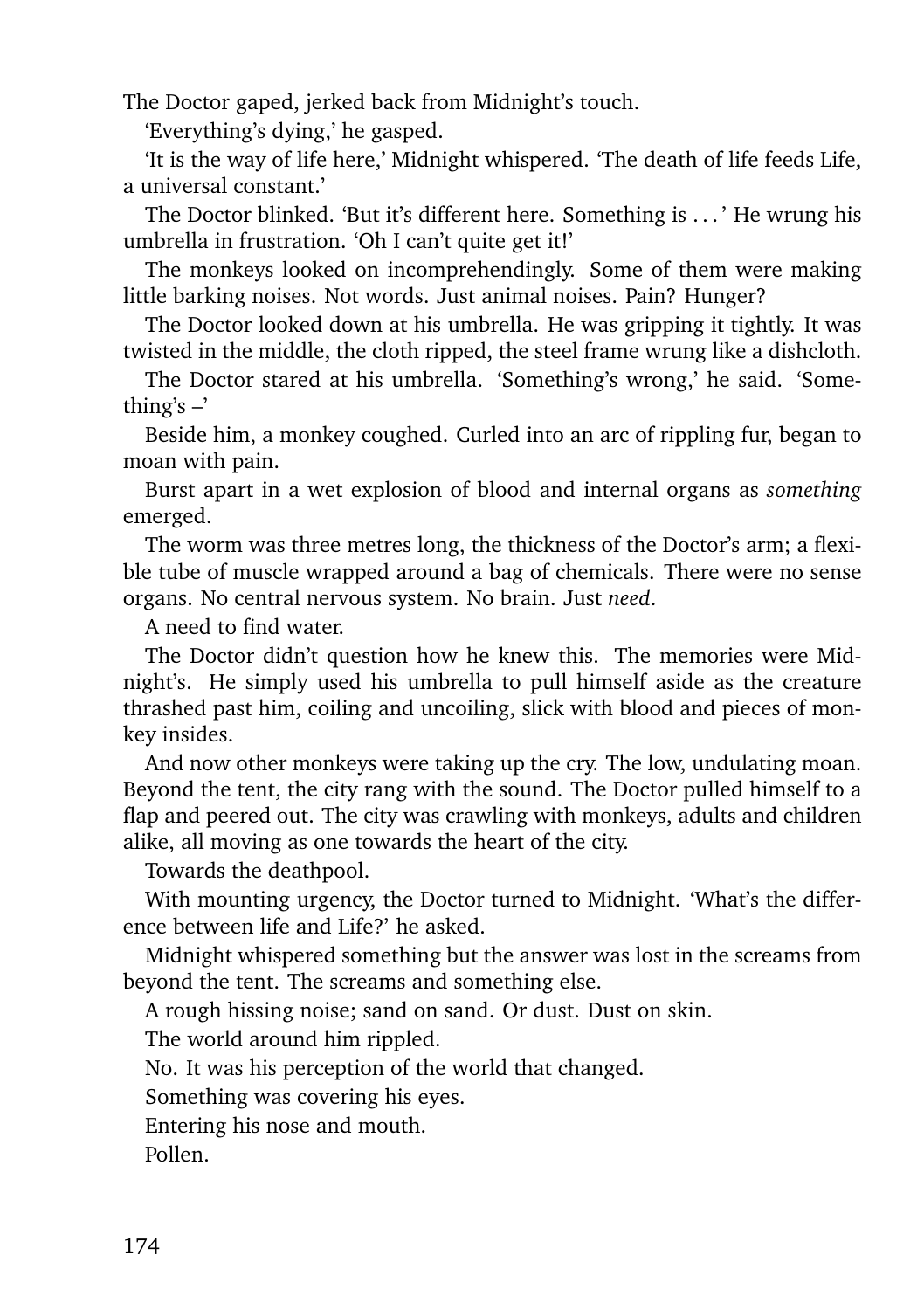'Midnight . . . help me!' He choked the words out in a cloud of golden dust. 'Must get to . . . the deathpool before . . . before the *change*.' And he turned to join the monkeys in their mass exodus towards their place of death.

## **22**

It was Bannen's observation that hydrogen was released as a by-product of mitosis that enabled them to get off the planet. Together, Bernice, Gail and Bannen had re-woven the sails of the skyraft to form a balloon. When filled with the hydrogen it formed enough lift to overcome the slight gravity of the world – the egg, Bernice corrected herself as they climbed slowly towards orbit.

She watched the egg dwindle beneath them, watched the horizon curve into a steepening arc of soft brown rock. Above them the roar of orbiting water strengthened. The noise provoked a strange feeling in her. She looked upwards as the reins of gravity fell away, leaving them free to drift before the chamber winds, the thermals generated from the ocean.

The ocean.

The water.

The –

'Benny, what are you doing?'

Gail's words were almost a shout. Bernice reached back to take her hand and that was when she realized she was poised on the rim of the raft.

Poised to jump.

To jump upwards into the water.

She blew out her cheeks softly, shook her head, said nothing.

Gail stared hard at her and then put her hand back on the edge of the raft. 'Hang on,' she said. 'Bannen says the thermals might get a little rough.'

'That's OK,' said Bernice. 'Now that we're out of the gravity field, can't we re-rig the balloon as a sail again?'

Gail nodded. 'Bannen's doing that now. It'll just take a while, that's all. And during that time we've no means of propulsion.'

'Uh huh.' Bernice found her attention wandering back to the dazzling ocean, to the jagged moon sweeping towards it on yet another orbit. Was it her imagination or was the moon lower? Perhaps it was the new angle she was seeing it from that changed things. Then again, it was obvious that the moon couldn't orbit forever, not when it encountered friction in the form of the ocean rings twice in every orbit. For a moment she wondered what it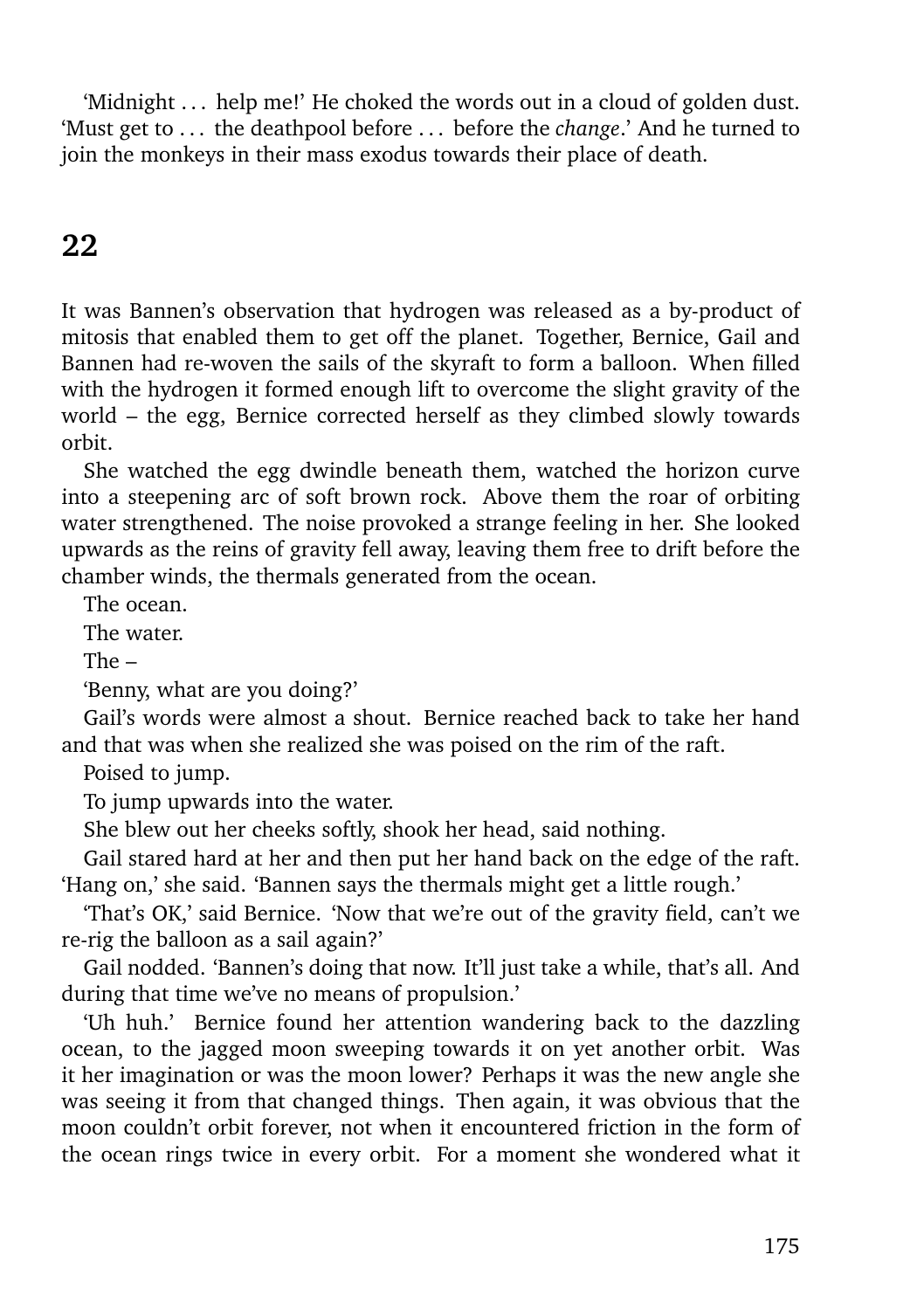would be like to plunge into that ocean; imagined herself as the moon, diving towards the water, entering it, becoming one with it –

'Benny? Are you listening to me?'

'Huh? Oh sure. You want me to help re-rig the sails, right?'

Gail frowned. 'Come on then. We haven't got all day.'

'Sure, Gail. You go ahead. I'll be right with you.' Bernice cast one look up at the ocean as she moved to join Bannen and Gail at the bows. As she looked up, she burped – and the taste of cooked monkey flesh filled her mouth.

For Drew the worst part about getting the shuttle operational again was ditching the bodies. Ace stepped over the bloated masses of white flesh as she headed for the pilot's cabin. She didn't speak but a nod of her head dismissed him from her side. To be honest he wasn't sure he could stand her company anyway. Not after . . . not after Rhiannon . . .

He had tried to bury her. A last gesture. He had taken a strip of plas-alloy shelving from the shuttle and used it to dig a shallow grave in the shore. The grave was no more than twenty centimetres deep when it began to fill with water. He had picked up the shelf, trudged further inland, tried again. This time he'd dug as far as half a metre before the water came in.

He couldn't bury Rhiannon here. Not like this. Not leave her to rot in the wet like this. Not in the cold and the wet, he couldn't.

He had tried to dig in another four places before Ace had come for him. She had taken the makeshift spade from him and thrown it impatiently away, far over the seaweed horizon, where it fell with a splash into the ocean.

'We have to work together now,' she'd said.

'What for?' he'd asked listlessly.

'To get back to the Doctor before we drown, for a start.' He'd looked at her then and realized why he'd been unable to bury Rhiannon.

'The island's sinking?'

'Or the water level's rising. Probably a bit of both. While you've been out here I've been in the shuttle. I've managed to get a few peripheral systems up and running, and use them to confirm a few ideas of my own.'

'How did you do that blind?' Drew asked insensitively.

Ace just laughed. 'In Spacefleet they train you to fight and fly blind, read instruments by sound. Most computers have vocal response if you know how to switch it on. I've assembled an orbital lander suit blindfolded before. Your shuttle's a doddle if you just talk to it right.'

Drew scowled.

'And what did it tell you?'

'The gravity's increasing. Radiation count's up. And according to the detectors, the mass of this planet is increasing too.'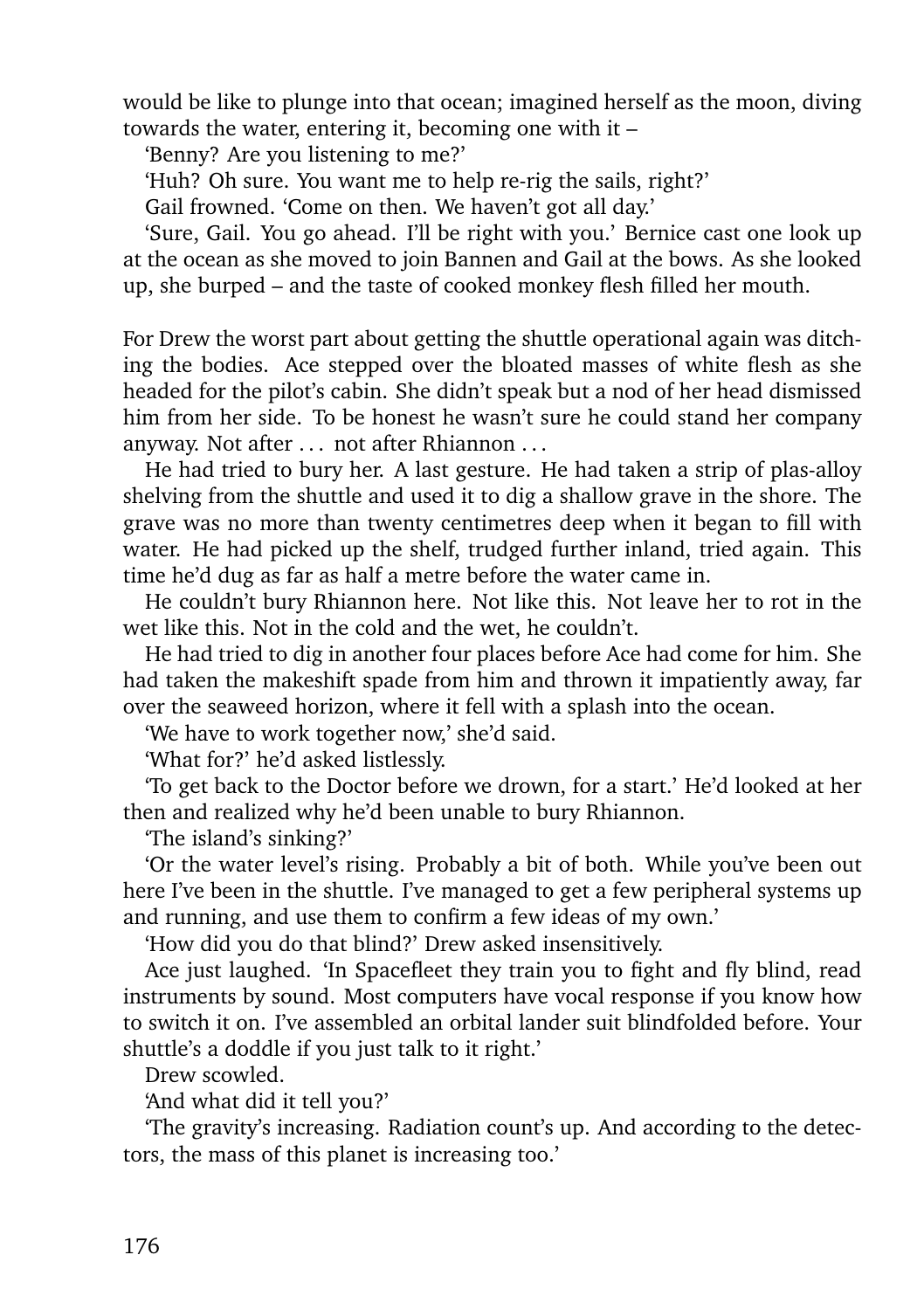'How can that be?'

Ace had shrugged. 'It's not all that surprising: the water from inside the Artifact has to go somewhere.'

'It's flowing here?'

'Or being moved.'

'Why?'

'I have an idea. It's not very pleasant. Along with the mass increase the core temperature is increasing. Molecular stability is breaking down. I think this planet is being turned into a star.'

When Drew did not respond, Ace added pointedly, 'So we have to leave. Now'

'I'm not sure I want to leave.'

Ace nodded. 'I get it. Nothing to live for now your girlfriend's dead, eh? Sad and predictable, Drew. Sad and predictable.'

Drew said nothing.

Ace shook her head. She opened her mouth to speak, then sighed as if she simply couldn't be bothered. Then she grabbed Drew before he could dodge, tucked him under her arm and marched back to the shuttle.

The first body had been lying outside, bloated, flesh crumbling from long immersion in water, the eyes puffed closed, limbs pumped up as if full of gas. It was dressed in the remains of a standard issue university environment suit but beyond that Drew still had no better idea of who the corpse was than when it had first fallen from the shuttle.

Ace pushed Drew's face down close to the corpse's. 'You want to end up like that?'

When Drew made no response, she set him back on his feet. 'Good. Now get rid of the other bodies while I sort out the navigational computer. At least when I talk to that it's polite to me.'

That had been an hour ago. An hour filled by a nightmare journey through the dark chambers of the shuttle, surrounded by the lingering smells of death. Urquardt. The kids. Bloated, white shapes in the darkness. White shapes dragged into the light and made real despite himself, despite his desire to stop, to crawl into a corner and just go to sleep and forget about it all, just let it happen, just let himself die. Because somewhere inside he'd died already.

But he kept working anyway. Ace's words kept him working; eight words spoken over the waterlogged hole that should have been Rhiannon's grave, beneath a chain of golden suns spread out across the spiral arm of the galaxy.

'*This planet is being turned into a star.*'

Bernice pulled a line taut and watched one of the smaller sails billow out into the wind. The raft tilted, the timbers creaking with the strain.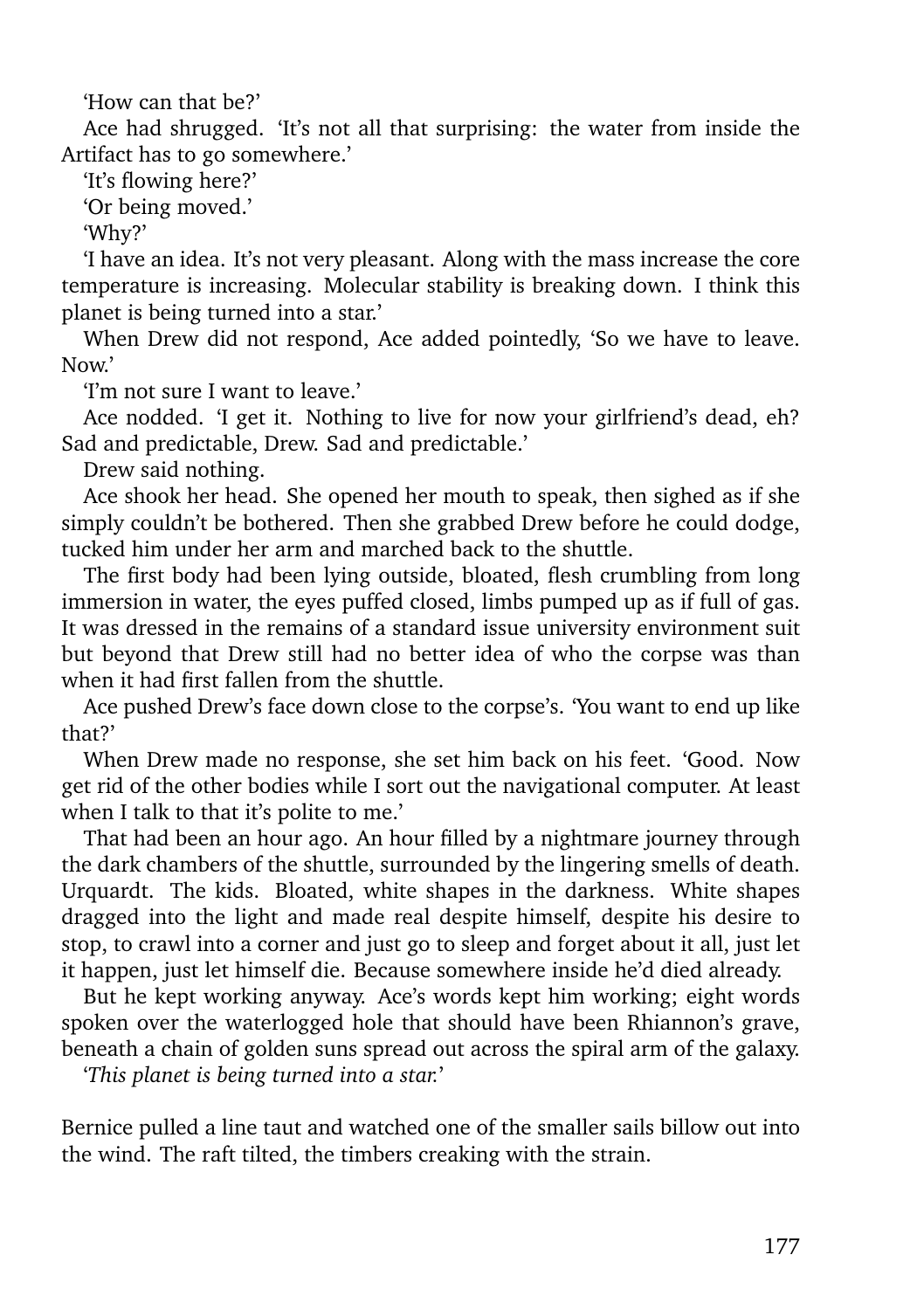'Good, now we'll start on the main sail.' Bannen grabbed a handful of sailcloth and began to drape it across the masts.

Bernice nodded absently, her attention focused on the ocean sweeping across the sky no more than a kilometre or two in front of them. The jagged moon which had marked the passage of the days on the egg she had thought of as a planet began its slow plunge through the waves for the twentieth time. Ten days. Ten days since she had almost died in the burning monkey city. Eleven since her meal of cooked monkey flesh.

She wondered what had happened to the Doctor. If he was still alive.

As if in answer to her thoughts reality twisted between her and the ocean. Twisted, shrank, coughed up a lump of matter.

A loose agglomeration of cloth tents built around a rocky core.

The monkey city.

'Where did that come from!' Gail exclaimed.

Bernice sighed. 'It's the Doctor. I expect he's found out about the –' She burped. 'About the deathpool by now. Followed us through.'

Bannen anchored himself to the main mast and stared at the city. 'If he can bring the whole city through the singularity ... I need to speak to him.'

'Yeah . . . ' Bernice mumbled. 'Sounds like a good idea to me. Tell you what, I'll go and get him for you.' She climbed further out along one of the six secondary masts.

She was vaguely aware of shouts from behind her. The shouts didn't seem very important. What was important now was inside. The Life that was inside her. A virgin birth.

Even though the birth-pain of the Life inside her was suddenly excruciating, Bernice was smiling as she launched herself from the mast towards the ocean.

Her scream, when it came, was one of joy.

The Doctor stared out from the amorphous outskirts of the city to a brown, barren-looking planet. The sky was full of ocean. Ocean and rocks. The rocks were tumbling out of the water, falling through the air towards him. Midnight had vanished. All over the city monkeys were screaming, throwing themselves from the city towards the water, towards the planet.

The first rocks smashed into the city, demolishing tents, whipping them into a storm of debris.

The Doctor didn't move as the rocks reduced the city around him, as the monkeys hurled themselves screaming into the air. He simply stared at the ocean and beyond it to the planet. As he watched a gigantic jagged moon pushed its way out of the ocean. Mountainous gobbets of water fell from orbit as rain to the planet's surface below.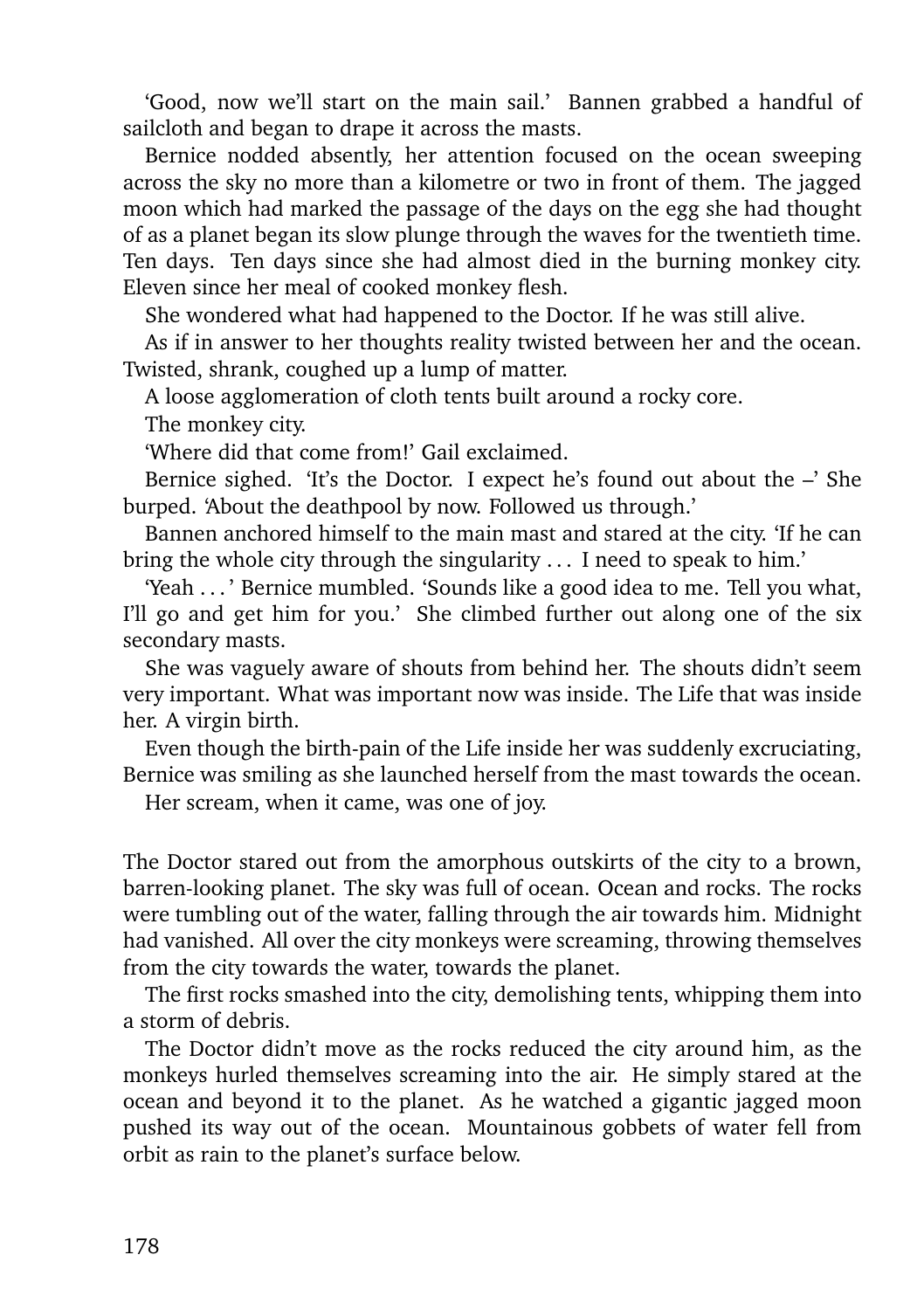And then he was yelling, yelling because he had the answer. He'd put it all together. The monkeys. The shrinking ocean. The singularities. The planet of life. No. The planet of *Life*.

In the moments before the big moon smashed the city into a cloud of drifting wreckage, the Doctor had it all.

Then silence surrounded him and darkness claimed him as the pollen which had followed him through the death – pool singularity filled his ears and eyes, and flooded into his brain.

Ace stared out of the cockpit of the shuttle. Beside her in the co-pilot's seat Drew held himself rigid by gripping the seat arms until his knuckles whitened. The hell with him. He didn't understand. Below the shuttle the sea boiled, lashing the weed island to ribbons, eventually dismembering it completely. The shuttle bucked from atmospheric upheavals. Great masses of cloud obscured the chain of golden suns and the galaxy beyond.

Ace looked downwards, deep into the core of the planet. The temperature there was close to flashpoint. Gravity was erratic but increasing swiftly.

Drew gasped as the shuttle began to fall. 'Go up! Ace, what are you doing? Go up!'

'The whole place is ready to blow,' Ace snarled. 'If we go up we'll never escape the radiation.'

'If we go down we'll crash! Or drown!'

'It's the only way back into the Artifact. So shut up and hold on.'

And Ace tilted the nose of the shuttle towards the waves, drove the ship downwards through a nightmare of gamma radiation and vaporizing matter, down into the ocean and the end of the Klein bottle that was the Artifact.

In the last seconds before the engines gave out the oceans were ripped into dissociated molecules around them. Ace saw the hydrogen begin to burn. Saw the flash begin, felt it sear

*– everything now I've seen –* her eyes ripping *– everything I've –* through her optic nerves and into *– seen a star –* her brain *– being born –*

as the oxygen bonded to the hydrogen was blasted away in a spherical shell and the planet detonated into the raging nuclear hell of a new-born star.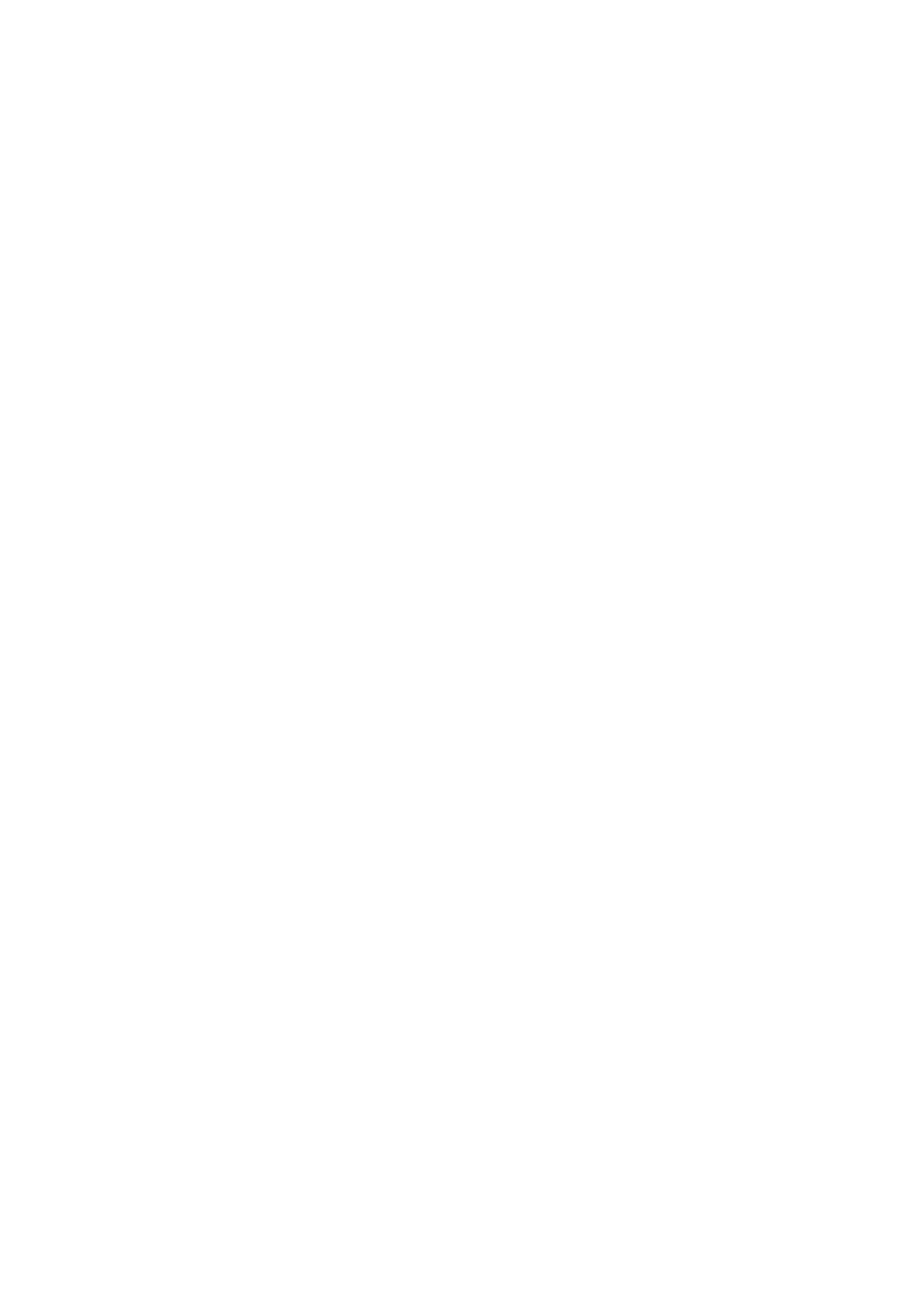PART THREE Metamorphosis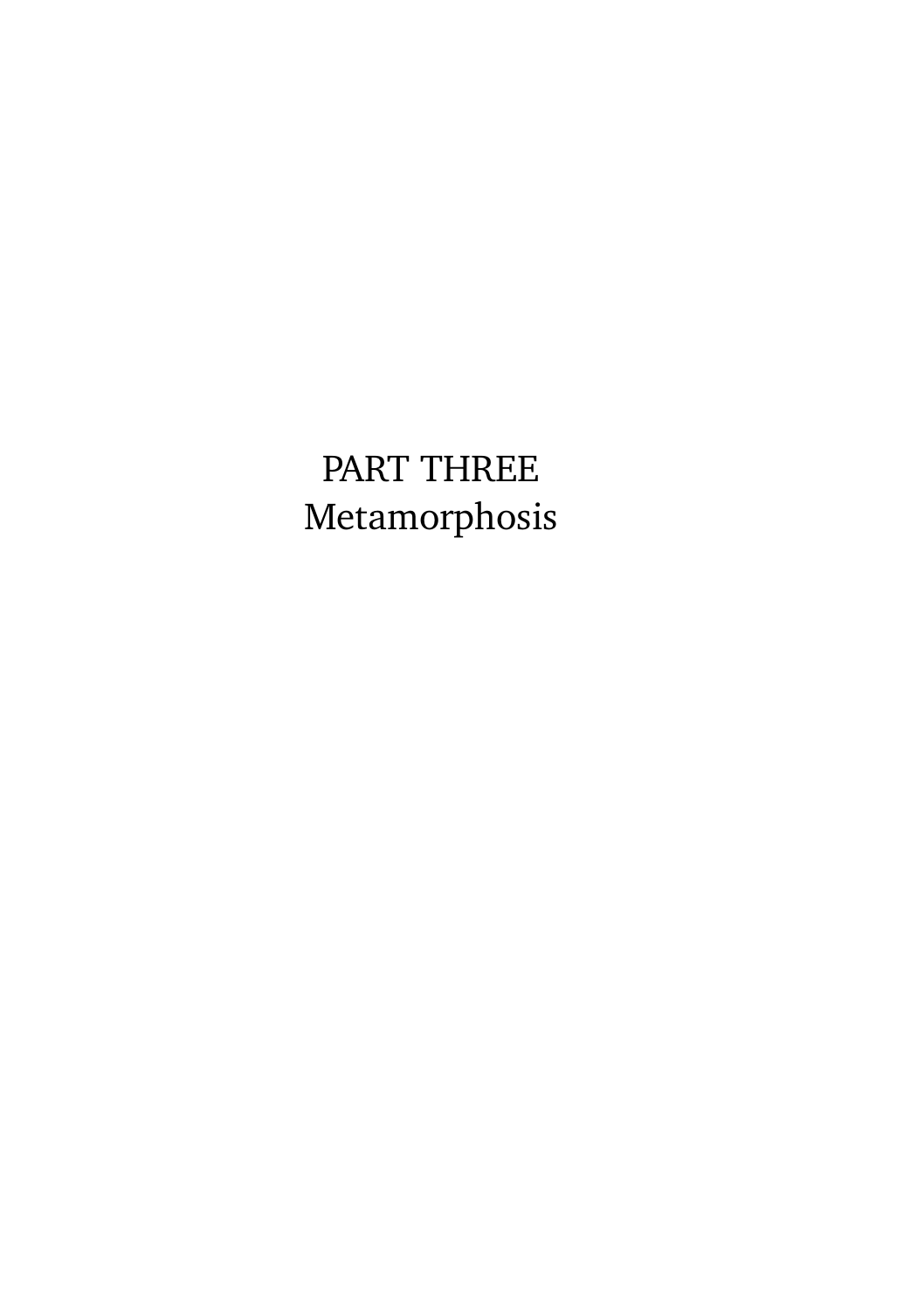Four seconds. It all took place in four seconds. Drew remained conscious and he *counted*. There was nothing else he could do.

At zero time exactly, every instrument Ace had painstakingly got working over the last few hours went off-line in a buzz of static.

'Electromagnetic pulse,' Drew gasped.

'Well if you will insist on standing right in the way of a hydrogen flash, what the hell do you expect?' Ace growled in response.

At zero plus one second, reality warped as they passed through what Ace described as the 'neck of the Klein bottle'.

At zero plus two seconds, gamma radiation ripped through the shuttle. Ace blinked her new eyes. 'That was late,' she observed dryly. 'We must be moving faster than light. Relatively speaking.'

*Relative to what?* Drew felt like asking but then it was zero plus three seconds and the shock-wave caught up with them and –

– fire turned to water turned to steam turned to random molecules that smashed into the shuttle with the force of bombs. The hull creaked as layer after layer of its own alloy was stripped away by the blast. Drew hung on to the co-pilot's chair and concentrated on dragging air into his lungs. He tried not to wonder what would happen to his unprotected human body when the shuttle finally disintegrated in the blast wave because –

At zero plus four seconds, while wrestling with the manual controls, Ace turned to Drew and said, 'Know any good cures for radiation poisoning?' And, incredibly, she grinned.

Four seconds. Four seconds and Ace's grin, hanging disembodied in space. That was all he remembered for a while.

When Bernice threw herself from the mast of the raft Gail's first reaction was to jump after the older woman. Then she stumbled against the hull of the raft, put out her arm to stop herself – an arm that no longer existed from the elbow down – and she stopped to think.

She called out to Bannen but he was already moving. A coiled length of rope came floating towards her. She grabbed one end, wrapped it around her waist and launched herself into the air after Bernice.

The rest was a rewrite of the way Bernice had rescued Elenchus. She grabbed hold of Bernice after a few minutes drifting, wrapped the rope around both of them, signalled Bannen to haul them in.

As she moved back to the raft she felt Bernice heave against her. She spoke to the older woman, but Bernice didn't reply. She was unconscious. The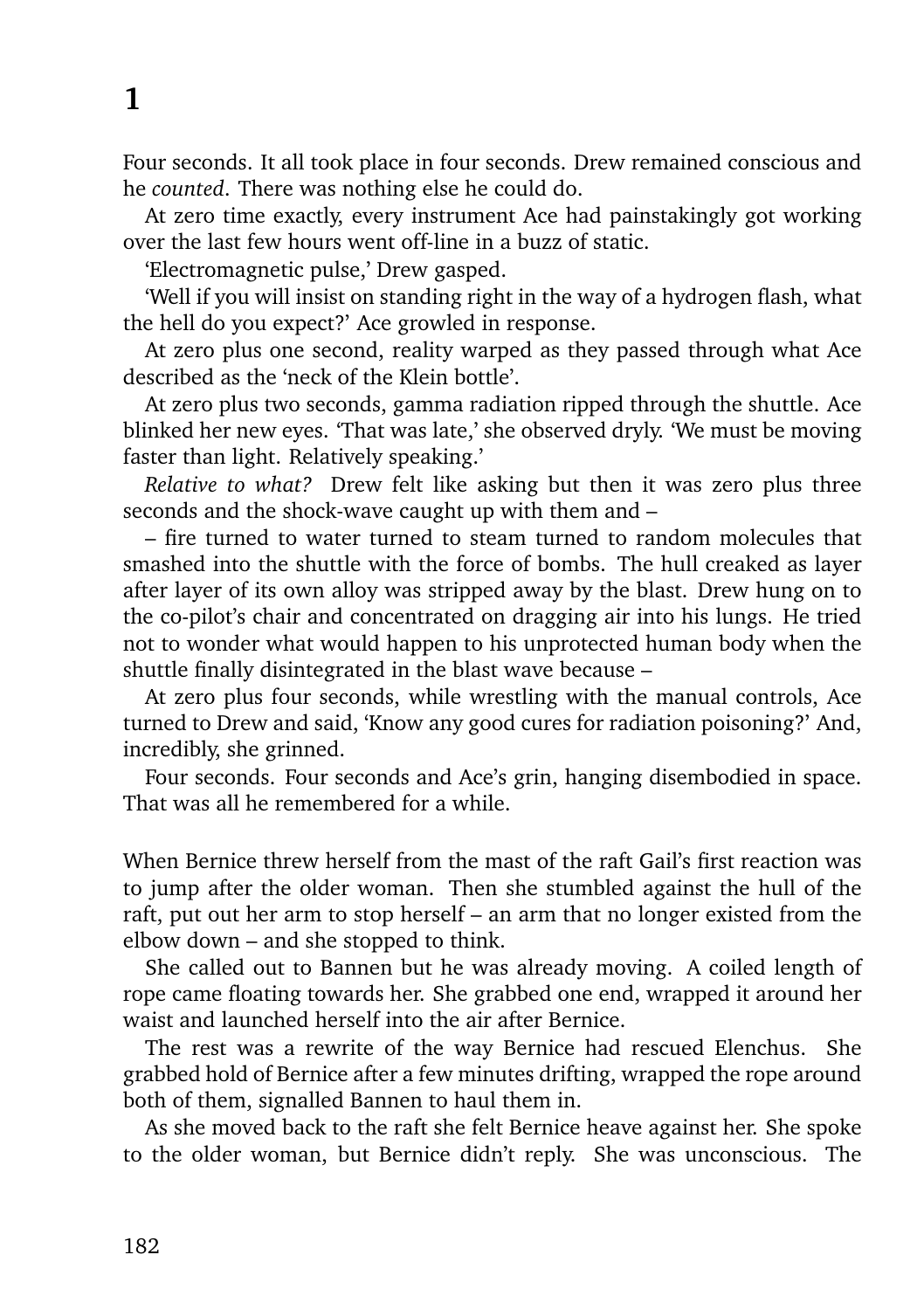movement of her body was nothing to do with her. It was the parasite within her, moving, writhing beneath her skin.

Back at the raft, Bernice began to moan. Her limbs thrashed gently in the zero gravity, batting at Gail and Bannen as they tried to hold her down, threatening to send her shooting away from the raft again.

After a few minutes her strength subsided and she fell limp against the raft. Bannen tied her to the stern.

Rigging the rest of the sails took another hour or so. By this time cataracts of water were falling towards the ground beneath them as the jagged moon passed through the ring of water on the opposite side of its orbit. A kilometre or so ahead of them was the drifting cloud of wreckage which had been the monkey city. Specks were moving amongst the ruins, monkeys, she supposed, rebuilding. They ought to think about abandoning. Once gravity got a firm grip on the city, that would be the end for it – and anyone caught in it.

She looked at Bannen, legs astride the conning tower from which Elenchus had last steered the raft. 'Only one place to go, right?'

Bannen chose not to reply. Instead he cast a quick look back at Bernice. By now the raft was rocking with the movement of air. They were passing beneath the ring of water. A fine mist was splashing against the raft, soaking the sails and making them harder to handle.

'She's not too good.'

'She'll be dead if she gets free. Watch her. The Doctor will want her alive.'

Gail frowned. 'That's sensitive of you,' she said with an edge of anger to her voice.

Bannen didn't respond.

The next few hours were uneventful. Bernice remained unconscious, Bannen remained distant and Gail found herself with nothing to do. She caught herself shaking at one point, banging the useless stump of her arm against the edge of the raft. Bannen turned to look at her, but said nothing. She caught herself with an effort, forced herself to relax.

It wasn't easy.

Half an hour later she saw the first monkeys jump from the city towards the ocean, wriggling specks against a mass of cloud partially clothing the sparkling rim forests thousands of kilometres beyond.

She tried to look away but the figures held her attention effortlessly. They fell, black blossoming one by one into a cloud of glistening red as a small shape fell from each into the water.

One or two of the smaller moons were passing through the ocean at this point. More water fell from the sky to the ground.

The egg.

She fell asleep watching the distant figures die.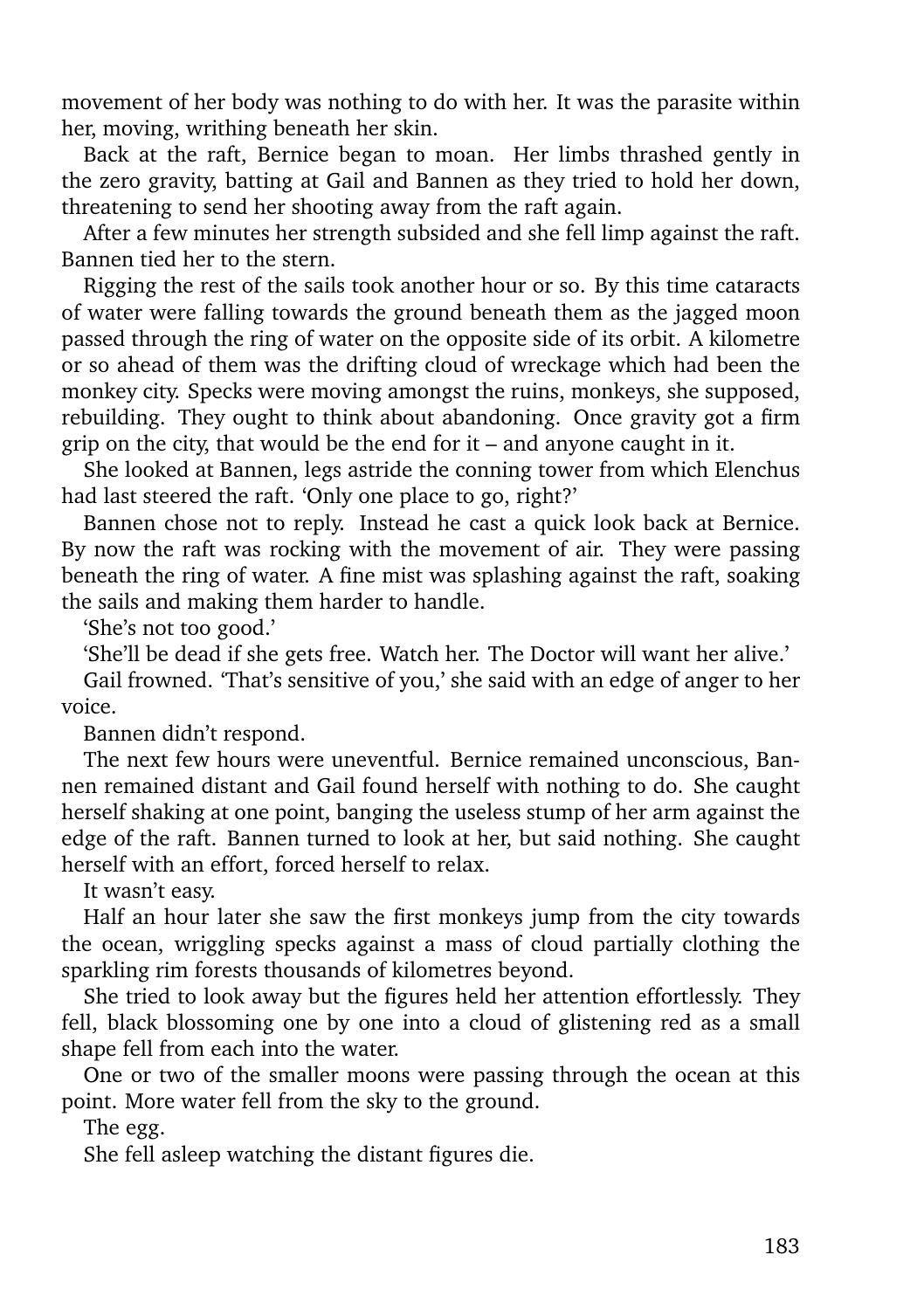When she awoke the raft was drifting close by a smashed accumulation of junk that might once have been the city masts. Beyond, a shredded mass of cloth reflected the amber and lime ocean with dull evening colours.

Evening. That was an odd thought. It was always day here. Always day and never evening.

Until now.

More black-furred figures were swarming across the smashed city as she watched, weaving new buildings from the wreckage. Monkeys. Non-suicidal ones, presumably. How could they simply be rebuilding? Didn't they realize half their population was dead? That the big moon would be back around for another crack at them in half a day. Gail shook her head. The monkeys behaved more like animals to her every time she saw them. How could Bernice ever have thought they were intelligent?

Bannen cast a rope across to the wreckage, hauled the raft in a little closer and moored it.

He untied Bernice and together they lifted her from the raft, launching themselves across the short distance between the raft and the 'shore'. A figure was waiting for them there. Midnight.

Gail nearly missed the strange look Bannen gave Midnight. If she'd spent another moment checking on Bernice the look would have passed her by. Instead she saw it, was struck by it. Somehow she had never thought Bannen would be capable of feeling fear, let alone showing it.

She greeted Midnight, took strange comfort in his whispery greeting.

Bannen held Bernice out to Midnight. 'We have to get her to the Doctor.'

Midnight approached Bernice, appeared to be studying her, though it was difficult to tell because of his lack of exterior sense organs. He might as easily have been studying Bannen or herself or the dazzling ocean out beyond the wrecked city.

Then he spoke and his words made Gail shiver.

'The Doctor has been parasitized by the Artifact. His mind has gone.

The Doctor was no stranger to what humans sometimes referred to as out-ofbody experiences. As a member of a telepathic race, awareness of consciousness beyond his own was more often the norm than not. It was something he learned to deal with as a child. Something he learned to control.

This was different.

For a start there was no possibility of any control.

For someone used to taking control of any and all situations with almost contemptuous ease, that was terrifying enough. But there was more. Much more. An amorphous mass of feeling to which it was all too easy to assign his own arbitrary meaning. He must find out more.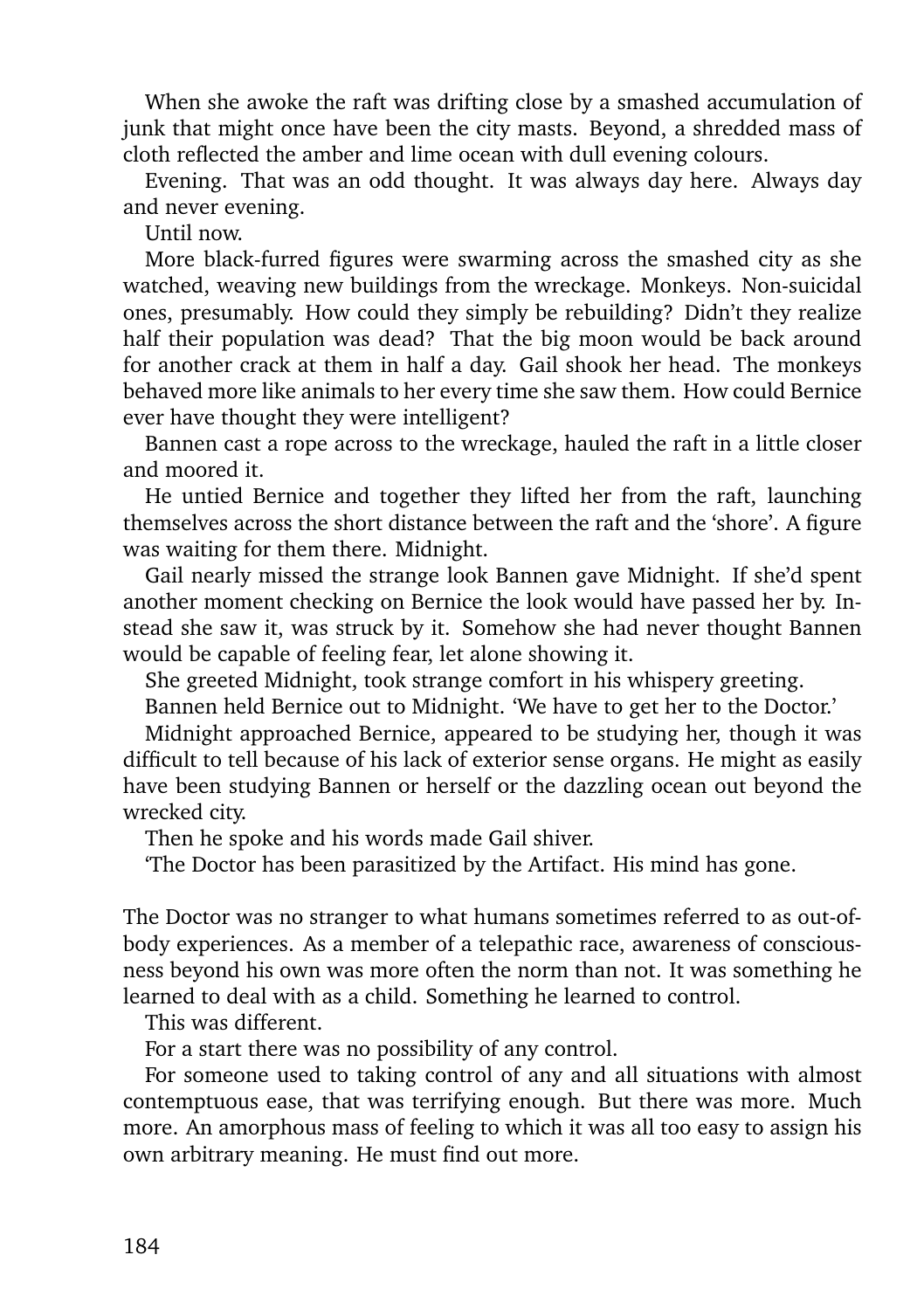Rather than resist any more, the Doctor reached out, mentally struggling to establish a common ground. All intelligent life had a common ground, somehow somewhere, even if what it boiled down to was a simple hatred of prawn salad. He would find that common ground, search out the intelligence behind the attack on him and he would begin negotiations.

But as the force ranged against him strengthened, and the Doctor struggled to retain his own personality, he became aware that there seemed to be no motive to this merging. It was almost random.

He remembered his own words to Bernice.

*Like a predator hunting prey.*

Animalistic.

He tried to withdraw.

The force held him tightly, bound in mental chains.

He tried harder, allowing his consciousness to scoot sideways, trying to break free by indirection.

Again he was thwarted. But not consciously. The responses of his aggressor were automatic, almost predictable. Action and reaction. Predator and prey.

And then, as if all these thoughts and actions had been merely an overture, the attack began in force.

The Doctor found himself crumbling beneath an onslaught of primitive emotion. His own personality was effortlessly smashed aside by the raging torrent flowing around him. He was battered, split apart, opened up and emptied out.

In the brief moment before he lost control completely he realized his mistake.

He had assumed his aggressor was intelligent.

But there was only need.

Overwhelming, uncomprehending *need*.

When Drew awoke he was still in the pilots' cabin of the shuttle, drifting amongst bubbles of his own vomit. He moved, gasped and tried to be sick again. There was nothing left to come up.

'You're a lucky sod,' Ace said quietly as she vacuumed up the mess.

'Yeah, right,' said Drew weakly. 'You killed the only woman I ever loved, you tried to kill me and now I've got radiation poisoning.'

'You could be dead.'

'You mean there's a difference?'

'Only one of attitude.' Ace laughed. Then her face fell, and Drew realized she looked just as ill as he felt. Her skin was pale, the cheeks sunken. 'Death makes clowns of us, doesn't it?' she said. There was no trace of humour in her voice.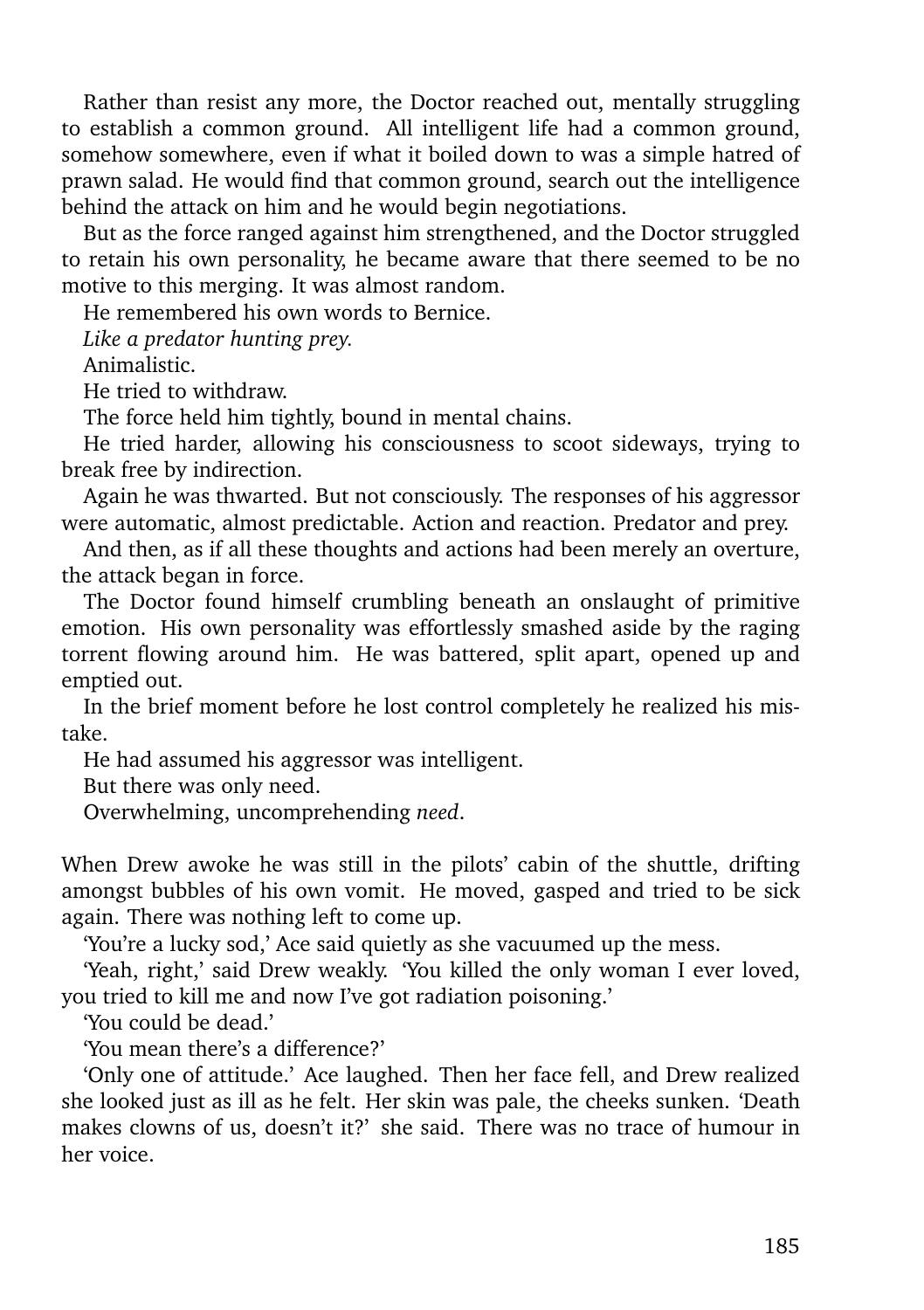Drew turned away, sighed, then turned back as Ace began to vacuum the sleeves of his overalls. 'How long was I out?'

'Long enough.' Ace pointed with the vacuum cleaner at the direct vision ports. A planet loomed beneath them, brown, rocky, orbited by jagged moons and a ring of pink and salmon ocean shot through with threads of pale green foam.

The dim light from the ocean reflected from the remains of the monkey city hanging a few hundred metres off the port bow.

Ace switched off the vacuum cleaner. 'There. Now you're all shipshape and Bristol fashion for the shore party.'

She unstrapped Drew from the co-pilot's chair. He groaned and felt his stomach clench agonizingly. He shook off her offer of help, then collapsed against the bulkhead, racked with the shakes. By the time Ace had helped him off the ship he didn't know who he hated most, Ace or himself.

To Gail the sight of the battered but still functional shuttle was almost enough to convert her back to religion. Her decision to remain an agnostic, however, was confirmed in a dreadful way when Ace and Drew emerged from the dorsal hatch pale and sweating, racked with convulsions. She wept when Drew stumbled through a synopsis of the events that had happened to them before falling unconscious in Ace's arms.

Gail stared at Ace. 'Rhiannon?' she asked. 'Is she really . . . ?'

Ace didn't answer. Instead she turned to Bannen, waiting quietly nearby, as if watching events take place before making up his mind what to do next.

'I need somewhere quiet to put Drew.'

'Somewhere quiet!' Gail said angrily. 'Somewhere quiet? Ace, I don't know if you've noticed but in a couple of hours we're going to be smashed to bits yet again by a ridiculously persistent moon. That is assuming we don't drown or crash or commit suicide!'

Ace turned sharply at the sound of Gail's voice. Her eyes were clear orbs in pale, bruised flesh. 'Panic achieves nothing.' She whispered the words almost like a mantra. Gail sensed she was close to losing control. 'Where are Benny and the Doctor?'

'Bernice is dying and the Doctor is in a coma. They've both been parasitized.'

Ace swore softly. She blinked. Appeared to be trying to make a decision. 'I still need somewhere to put Drew.' She shivered suddenly. 'And myself for that matter. I have to think.'

'Be bloody quick about it then.' Gail turned away, looked helplessly out at the ocean, already bulging into dazzling torrents as the big moon began to shove its way through.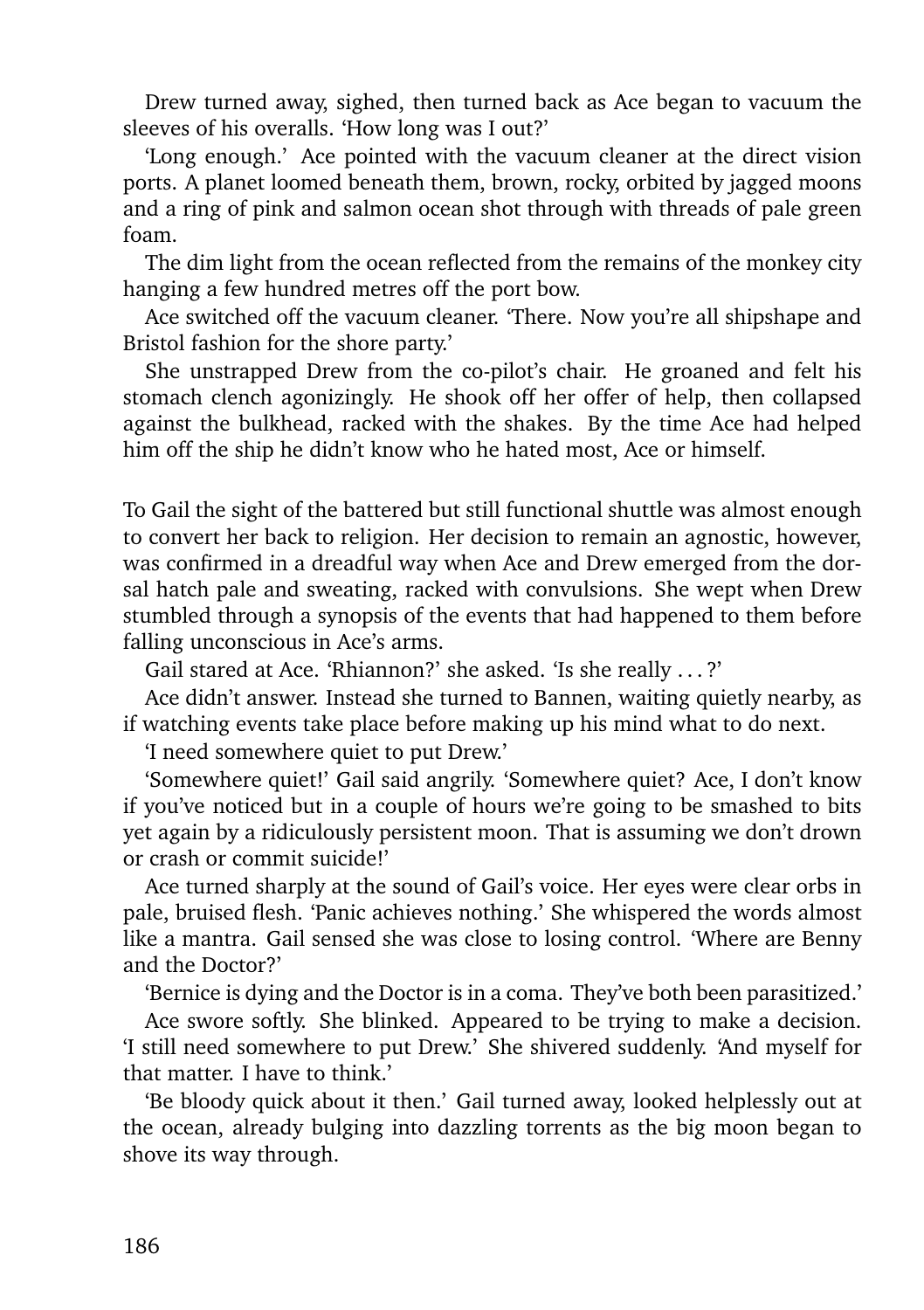They found a place for Drew beside the unconscious Bernice in a nearby tent. Ace collapsed as she tried to tether him to a makeshift litter. Gail finished wrapping them both in tent cloth. When Drew began to shake again, she laid her hand along his cheek, alarmed by how fevered his skin was.

She turned to go. Bannen was waiting in the entrance of the tent.

'How's the shuttle?' she asked.

Bannen shook his head. 'Every system is off-line. I have absolutely no idea how she managed to get it here at all. There are pieces of string tied to the stabilizer controls.'

'So there's no way of using it to get us out of the way of that moon?'

'We'd crash in ten minutes.'

Gail stared back at Ace and Drew. 'I suppose we could dump them into the raft. Sail out of here?'

Bannen frowned. 'That's a risk too. That big moon shifts a lot of atmosphere. We get dragged into its wake and we're just as dead as if it smashed  $int_{0}$   $\frac{1}{10}$ 

Gail clenched her teeth. It was something she used to do when as a girl she ran across something she couldn't understand. She realized she'd been doing it a lot lately. It was doing her about as much good now as it had then.

She tried to relax and think.

Bannen had the answer:

'If we can cure Ace she can pilot the shuttle.'

Gail uttered a short laugh. 'Got any good radiation-therapy drugs on you?' 'We might not be able to cure them . . . what about Midnight?'

Gail shrugged. 'If he's telling the truth about dissolving the Doctor's memory block with manufactured proteins I suppose it's worth asking. I'll get him.'

Outside, Gail was shocked to see how much the sky had changed. The ocean's dim peach and gold iridescence was shot through with momentary brighter patches, dazzling electric blues and greens of deep-water life dredged up as the big moon punched through. She looked around as she searched for Midnight, trying to pin down what else was different. For a start parts of the city were wreathed in glimmering fog. Pollen? No. It was cloud vapour. Real cloud. Now where had that come from?

It wasn't until she reached the tethered shuttle she realized the clouds wreathing the city were caused by the thermals circling the ocean at its intersection with the interchamber wall. The clouds there were parting. Parting because they were nearer to it.

The planet – *egg*, her mind muttered hysterically – was moving downstream. And the interchamber wall was opening to receive it.

Gail realized the Artifact was preparing to give birth.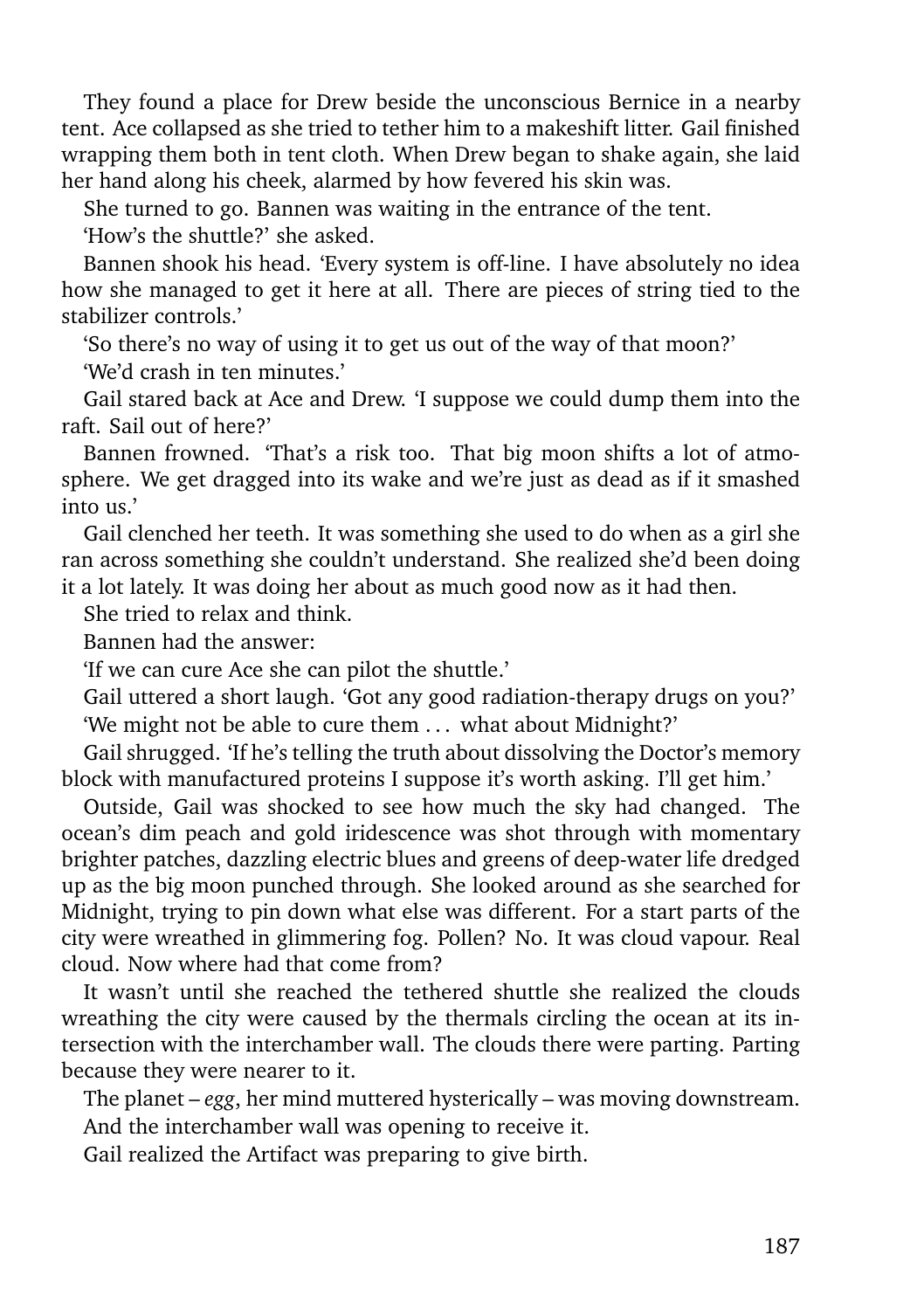It took an hour for Midnight to diagnose precisely what was wrong with Ace and Drew. In that time the clouds wreathing the interchamber membrane had vanished, sucked into the vast chasm opening up there. Gail stood by the smashed wreckage of the docks, fascinated by the sight of the ocean surging into the chasm, flickering dimly and vanishing from sight like water poured into a darkened cellar.

A wind had sprung up, blowing past them into the chasm, sucking the city along with it. She thought it might be as much as another day or two before they reached the lip of the chasm there. At least they didn't have to worry about the big moon any more. It had surged past beneath the city an hour before, its orbit disturbed by the motion of the egg. It had completed half another orbit and then smashed into the surface of the planet, broken through the crust and been absorbed. The shock-waves were still travelling through the mantle – should that be *shell*, she wondered?

An answer was beyond her. Many things were beyond her now. In the last hour she had simply wedged herself into the most stable piece of debris she could find and stared up at the yawning vortex, watched the ocean shrink into it and let her mind go blank.

Whatever she thought, however much she worried about Drew, about Bernice, even about Ace or herself, her mind knew it was time to switch off.

When Bannen had woken her up an hour later she was surprised to find herself slightly refreshed. She rubbed her eyes one-handedly.

'How are they? Has Midnight found out what's wrong?'

Bannen nodded. 'Gamma radiation from the hydrogen flash has damaged their liver cells and resulted in a change of confirmation of receptors on those cells.'

'Their livers aren't working properly?'

'That's right. The organs can no longer neutralize the toxins occurring naturally in their bloodstreams. Ace and Drew are slowly dying from the toxic effects of the waste products in their own bodies.'

Gail uttered a short laugh. 'They're poisoning themselves.' She shuddered with the irony of it. 'Can Midnight help them?'

'He says he's not getting as much help from their bodies as he did from the Doctor's. Whatever that means. He's repaired some of the minor damage but beyond that, well, he's not prepared to take the risk.'

Gail bit her lip with frustration. 'We're drifting about in what amounts to the most complex genetic lab in the universe. Can't we make it work for us?'

'How?'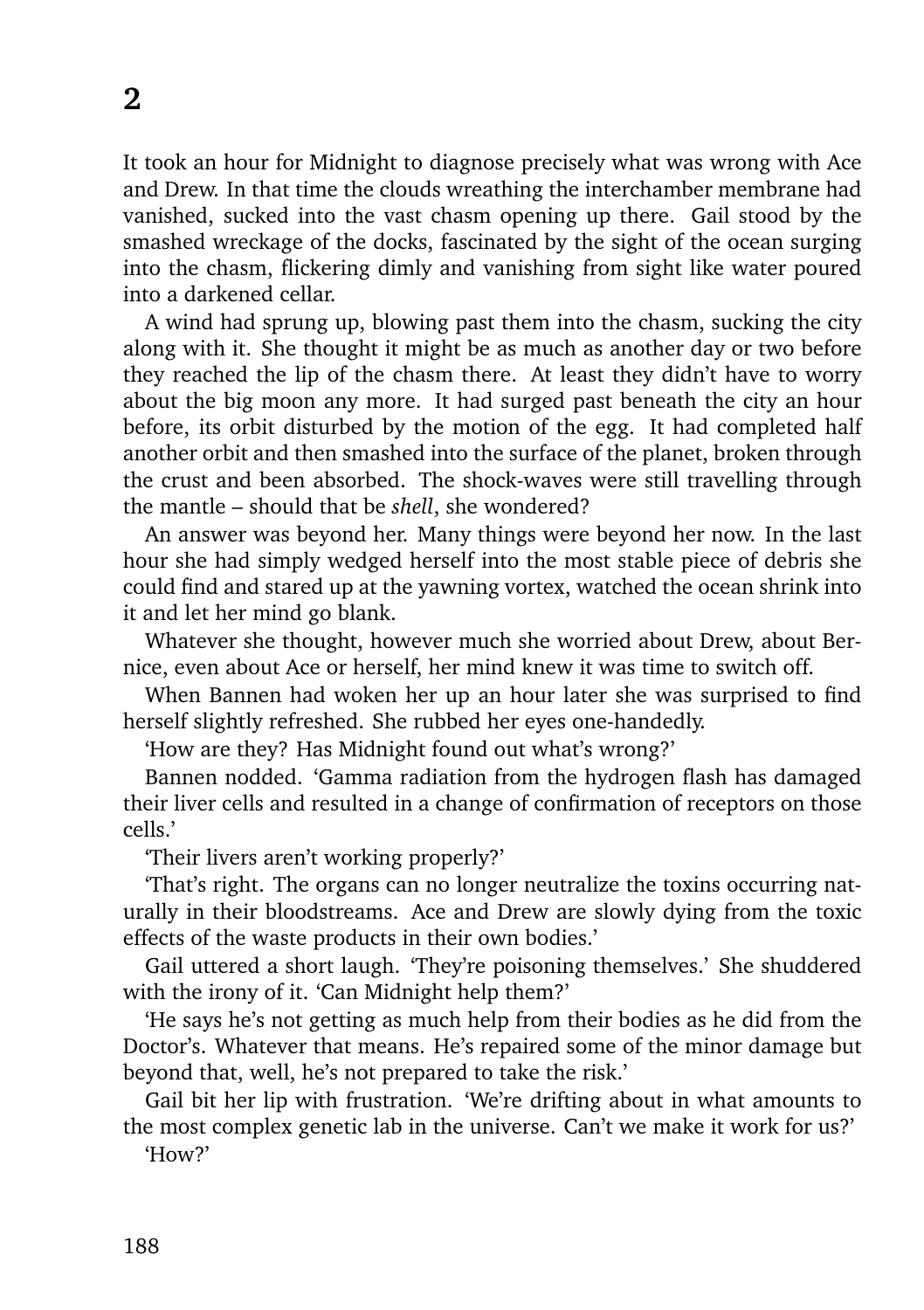'I don't know!' Gail thumped the nearby wreckage in frustration. 'If only the Doctor were here.'

'But he isn't.'

A whisper of speech came then from Midnight.

'When the Doctor took my memories I gained some of his. I've been thinking.'

Gail looked at Midnight, felt hope blooming inside.

'I have an idea.'

'Go on,' she whispered.

The words came slowly and with many hesitations. It was obvious Midnight's power of human speech was fading quickly as his change progressed. 'Perhaps the Artifact itself can be made to tailor an . . . ' he hesitated, '. . . intelligent – no – a *smart* molecule which, when introduced into their bodies, will automatically bond with the damaged receptors and thus repair them.'

'Sounds pretty far-fetched to me,' Gail said. 'How do you know it will work?' 'I don't. The idea is attributable to the part of me that was once the Doctor. There is no evidence to suggest it will work either way. Just the idea.'

'Great.' Gail frowned. She looked at Bannen. He remained quiet. She thought for a moment. A kilometre away a section of forest drifted past, heading for the inter-chamber wall and the chasm there. Gail studied the section of jungle as she thought. The foliage was black, only the tiniest glimmer of light to indicate scale and distance. With a shock Gail realized it was dying. The first hint of death on this scale she had seen in the Artifact.

'All right,' she said. 'We'll try it. We've nothing to lose and neither have Ace and Drew.' She looked at Midnight. 'What's the plan?'

Bannen added, 'And what about Bernice?'

Midnight's reply was not entirely surprising: 'She holds Life inside her. If she could speak she would say she wants this birth.'

Gail sighed. 'Of course she will, now. That's because the parasite inside her is using pheromones to alter her behaviour so it will be able to emerge under the right conditions to continue its life cycle.'

There was a long pause. Somewhere in the distance came a long boom like distant thunder, followed by a gargantuan cracking sound. Gail imagined huge trees falling in hundred-kilometre-wide sections from the rim, to drift through the chamber before disintegrating or being sucked into the vast maw ahead of them.

Finally Midnight spoke again: 'The monkeys speak of a cure for the water death. A cure they never use because when infected, they no longer desire to be cured<sup>'</sup>

'What is it?' Gail was insistent.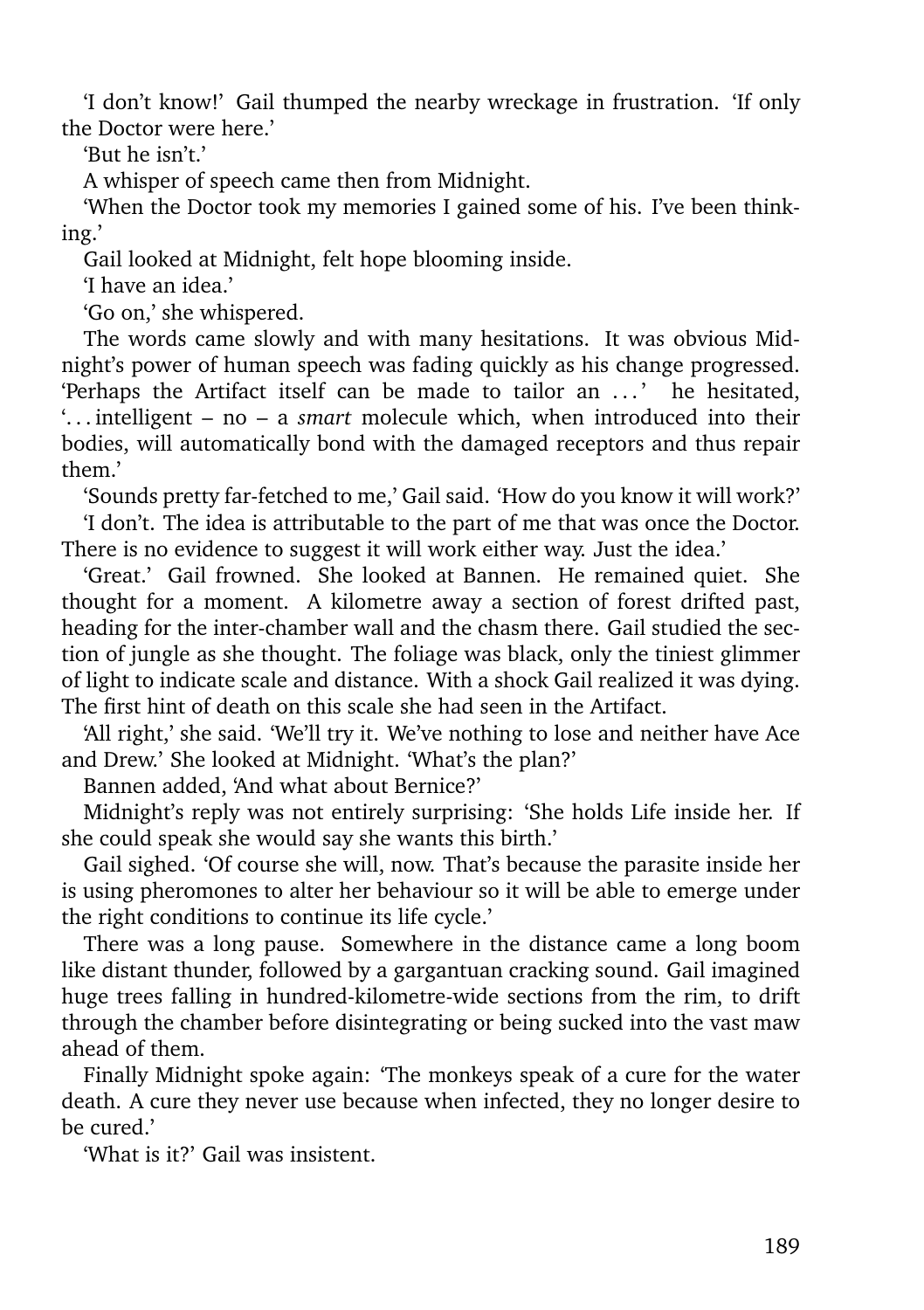The fungus. When it is a particular species.'

Now Bannen looked up. His face creased with concern as Midnight went on, hesitating over exactly the right words to use.

'It's the fungus which introduces changes into the Artifact's environment.' Midnight was speaking more rapidly now, as if the use of human speech, and the access to the Doctor's memories within him, had temporarily halted his change once more. 'It's a kind of "smart" molecule itself, acting as a normalizing agent if things get outside the Artifact's parameters. That's why it's always changing species. It dictates the state of the ecosystem.' Midnight paused, as if for thought, then added, 'If we introduce that into Ace, Drew and Bernice, it should seek out and repair the damage. Their bodies should read it as the one thing they need most of and thus actively help it get there.'

Bannen said nothing, merely listened, pursing his lips thoughtfully.

Gail shot a suspicious look in his direction. 'Another piece of information you might have blown up the members of that expedition for possessing?'

Bannen looked away, unwilling to meet Gail's frank gaze.

Gail was looking at him, so didn't see the odd shiver run through Midnight's body. It was as if her words had dredged up an old memory. An old, angry memory.

Bannen looked round then. 'Take the infopack with you when you go,' he said to Gail. 'That way you can be sure of bringing back the right species.'

'I beg your pardon?' Gail said indignantly. 'You're assuming rather a lot, aren't you?'

'Take the raft. Ask one of the monkeys to pilot you.' At Gail's look Bannen pointed at the section of jungle drifting a kilometre or so from the city. 'The fungus lives on the trees. There are the nearest trees.'

Gail narrowed her eyes suspiciously. 'And what will you be doing while I'm gone?'

Bannen's face remained carefully neutral. 'The same as everyone else,' he said. 'Trying to stay alive.'

Gail's infopack bleeped a warning as the raft approached the section of darkened forest. She looked at the read-out. The atmosphere was changing. The hydrogen count was up but then she expected that as a by-product of the mitosis going on in the egg. What she didn't expect were the increased quantities of helium, ammonia and methane which had previously existed only as the tiniest of trace elements. Almost one part in two hundred for ammonia and methane where there had been almost no trace before. Not only that but the infopack was reading additional elements. One to two per cent of the change was composed of a mixture of phosphine, germanium and tetrahydride. Gail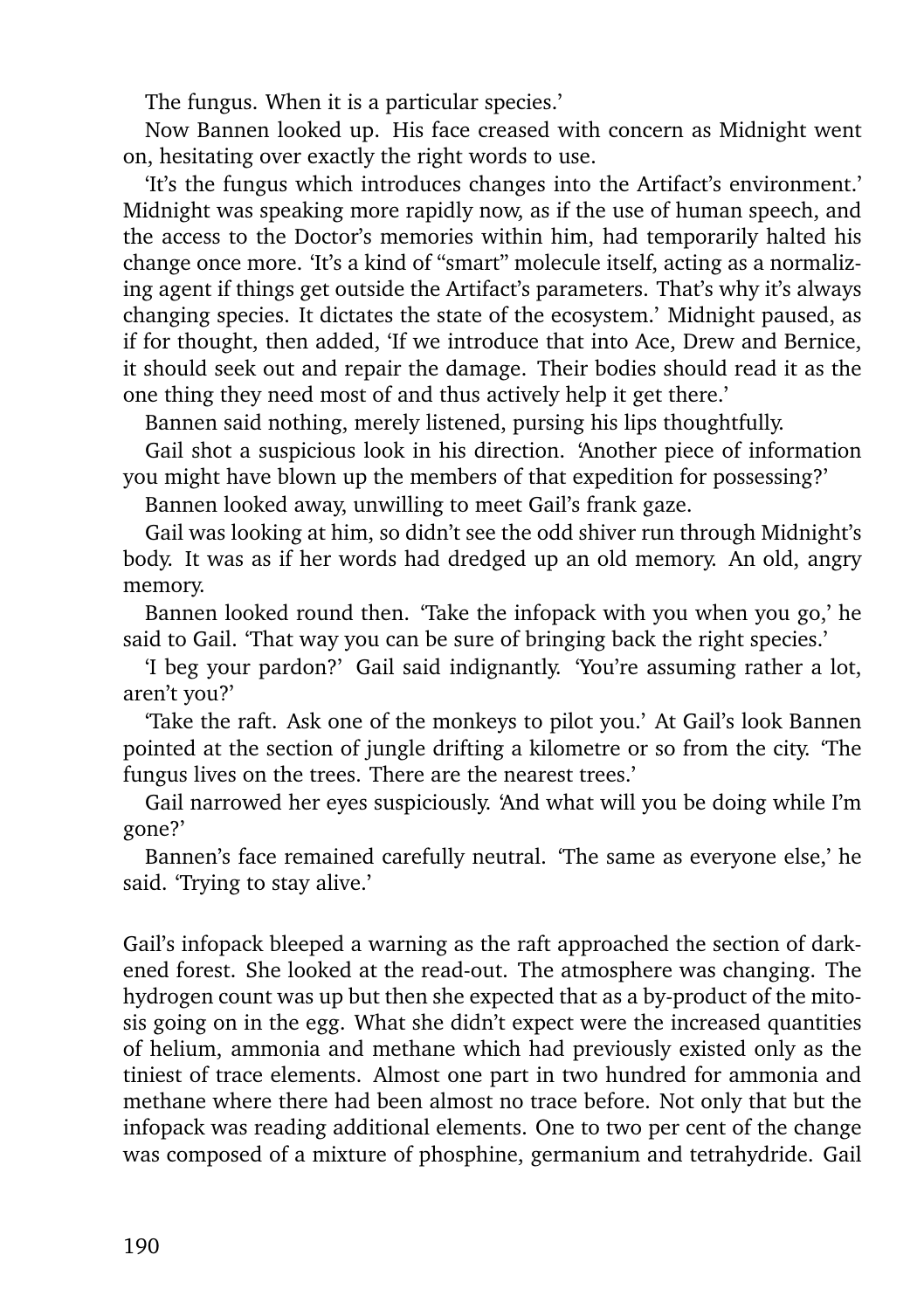frowned when she read that. These figures, although small and hardly representing a danger as yet, were in textbook proportions. On her home world Neirad basic astronomy was taught to elementary-level children. The figures displayed on her infopack could have been read from a graph based on the atmosphere of the primary around which Neirad orbited. The pale gas giant Umbriel.

To date the Artifact had registered only an oxygen/nitrogen ecology in the part explored by humans.

No wonder the forests and jungles were dying. They were being poisoned.

Why? Where were the new elements coming from? Some other chamber between this and the first? If so how did the ocean manage to pass through those without becoming contaminated?

This in turn led her to another loosely related thought: where was the ocean going to? For it was definitely getting dimmer and dwindling slowly. If she had to guess she would say in another couple of days the ocean would be gone. This figure matched with the statement on the infopack to the effect that, in just over a month, the new elements in the atmosphere would increase to the point where it would become unbreathable. That is: unbreathable by any life form hitherto observed within the Artifact.

She wondered as the raft approached the forest if the change was natural or deliberate. If it was deliberate did it indicate a knowledge of their presence? A response to it? And if so on whose part? The Artifact? Or some controlling intelligence?

She wondered briefly if the gargantuan birth which she had been watching might be going wrong in some way. Oddly, she found herself saddened by the thought.

She shook her head as the monkey piloting the raft brought the vessel to a grating stop against the outermost trees of the mountain-sized lump of forest.

Gail steadied herself as the raft came to rest and peered into the trees. Inside the forest the darkness was broken only by the faintest of intermittent glimmers. Odd squeals and roars echoed through the trees, themselves only loosely anchored together by fleshy creepers. Clouds of dislodged soil formed a choking fog through which she could see occasional movement. Animals? Shattered branches? Rocks that had got caught up in the whole mess? It was impossible to say.

She pushed herself off from the raft with her infopack held before her. As if that could do anything to save her if something ferocious and hungry or just plain scared crashed out of the dying trees in her direction, she thought.

She wondered how much time Bernice, Drew and Ace had before their respective illnesses progressed to a terminal condition. How long it would take her to find the right fungus.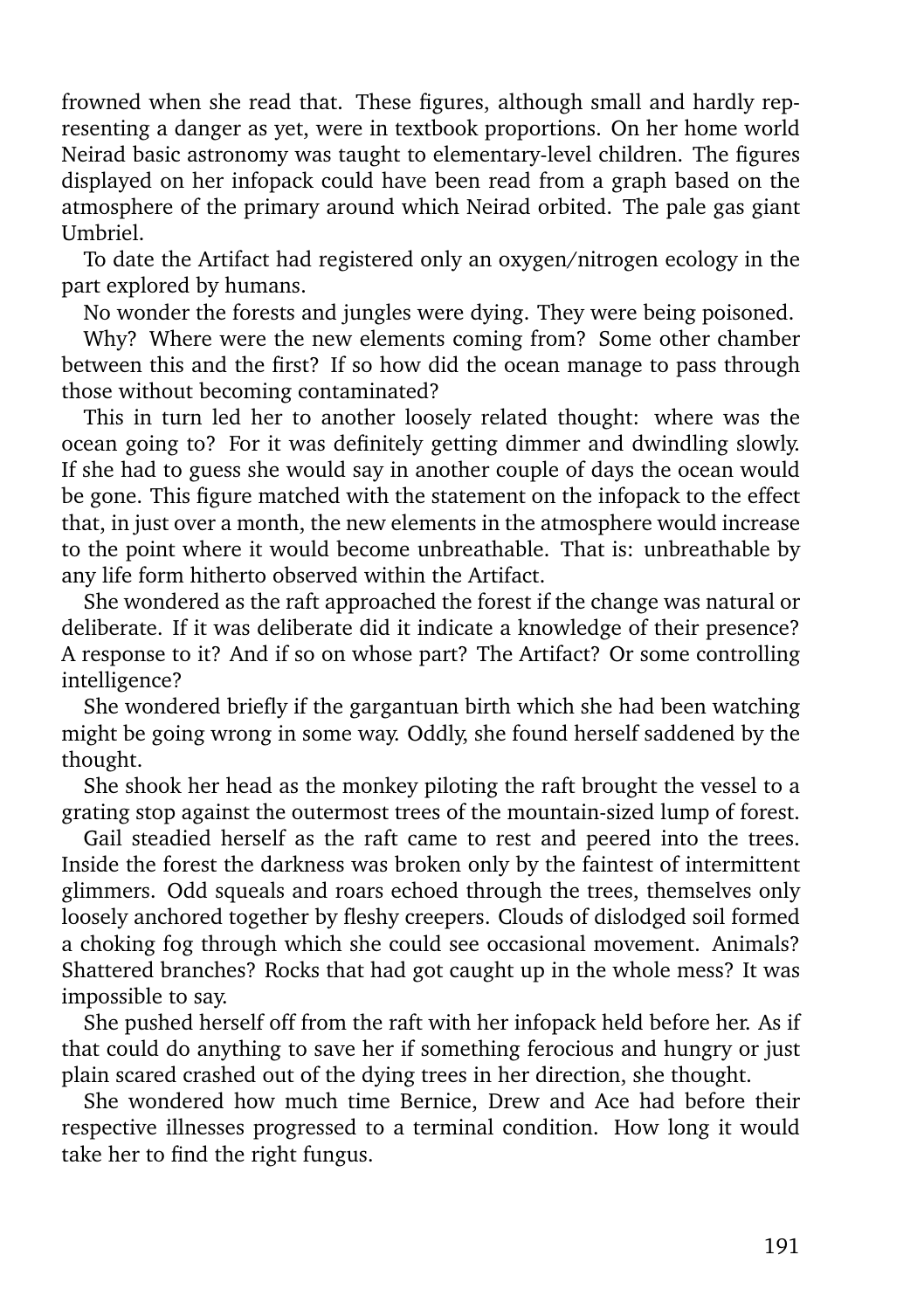She needn't have worried. As soon as she touched the nearest tree the reaction began. Spores cascaded all around her, reacting to her presence as they had done initially to her and Rhiannon's presence – was it only a fortnight ago? It seemed like forever.

At the thought of her friend, of what had happened to her and how she had died, Gail wiped a handful of tears from her eyes.

In moments the change sprayed out into the forest, a last splash of gold amongst the dark and dying trees. More movement went with it: a flock of the shiny metallic balls Bernice had called *schill* which had been attached to the fungus-laden branches pulsed away into the darkness, bleating and mewling piteously.

'Sorry to spoil your lunch, boys,' she muttered.

Using the infopack it took her only a short while to identify the correct species of fungus amongst the lambent clouds. She took a bag of tent cloth from her pocket and passed it through the cloud, scooping up a mass of spores, taking care that none should touch her skin.

That was when the forest went suddenly and completely quiet.

As if something had noticed her presence.

More than a little jittery, Gail turned to retrace her course to the edge of the forest and the raft.

That was when she saw him; drifting in a clump of trees, connected to them by a mess of creepers, a cloud of golden pollen forming an iridescent bubble around his body.

The Doctor.

Stowing the bag of fungus at her belt, Gail carefully pulled herself towards the Doctor. As she approached she saw that the creepers weren't just holding him in place, they were joined to his skin, as if they were part of him.

She reached out to touch him, then withdrew when the bubble of spores around him reacted to her presence by forming patterns in the air like oil on water. Close up his skin was sallow and bruised-looking, tinted yellow by the light from the spores orbiting his body. There was a white rime on his skin. An infection? It looked almost like simple frost. She resisted the urge to reach out and check by touching.

What to do now? They needed him back if anyone was to live through this crisis, she felt sure. But how to move him? And should she even try? He looked pretty securely connected to the trees. Perhaps if she were to move him she would only injure him. Perhaps it would be better to return to the city, bring Bannen back, and Midnight. Then perhaps they could . . . but no. Gail was honest enough to admit the truth. If she left him now she'd never find him again. He'd be lost forever.

And then the decision was taken from her.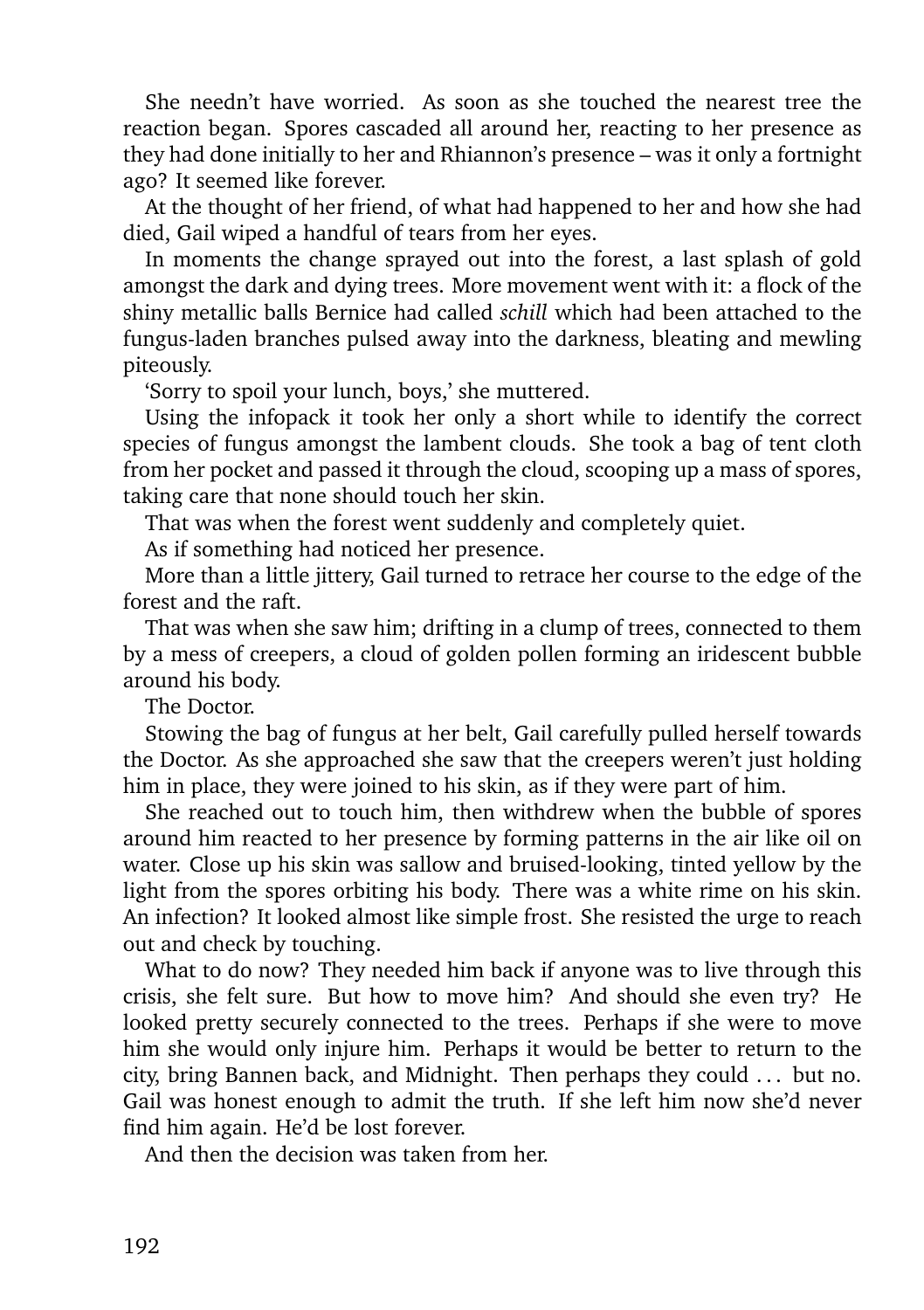Sounds erupted through the dying forest.

Screams, hysterical chattering, roars of pain or fear.

Or hunger.

Bulky, glimmering shapes moved beyond the range of her vision, just their nascent bioluminescence appeared between the dark trees, elephantine will-o'-the-wisps crashing between her and the deep forest.

That was it. No more thinking. Only actions.

Reaching through the bubble of spores, Gail took hold of a creeper where it merged with the flesh of the Doctor's neck and prepared to test its strength.

She needn't have bothered.

At her touch the creeper discoloured and crumbled into shreds, like dead leaves. Gail hesitated, surprised. Then realization dawned. The trees were dying, nearly dead. Their hold on the Doctor could be only superficial at best.

At once Gail began to rip away the other creepers. They crumbled without even leaving scars on his skin.

A roar echoed nearby among the trees. Gail speeded up her one-handed efforts. She had almost freed the Doctor completely when the forest opened in front of her and was replaced by an airbuggy-sized mass of shiny red chitin covered with long black spines. It didn't seem to have a mouth but it was screaming as it hurled itself towards her.

Of course, she thought with hysterical clarity as she grabbed hold of the Doctor and used her legs to push herself off from the nearest tree, away from the attacking predator. Of course it was screaming. The sound was supposed to terrify her into submission, paralyse her for the vital sounds necessary for the thing to catch and impale her on those lethal spikes. Then it would presumably carry her away and eat her at its leisure.

The thought reverberated inside her head as she pulled herself and the Doctor back towards the edge of the forest. Eat her. Eat her at its leisure. Impale her and take her away and –

The shiny carapace cracked. Steam erupted from it with the smell of cooked meat. The scream stopped. The predator smashed past her and hit the side of the raft, where it stuck, quivering until it simply shivered apart at the midsection. Great clumps of pulsing internal organs pushed out in drifting bundles and hung steaming nearby.

After a moment the raft shuddered as the monkey who'd brought her here clambered over the side and began to gather up the clumps of cooked flesh.

Gail began to giggle.

Making sure the bag of spores was still secured to her belt, she made her way shaking back to the raft, pushing the still supine Doctor before her. By the time she got there and stowed the Doctor carefully in the raft the smell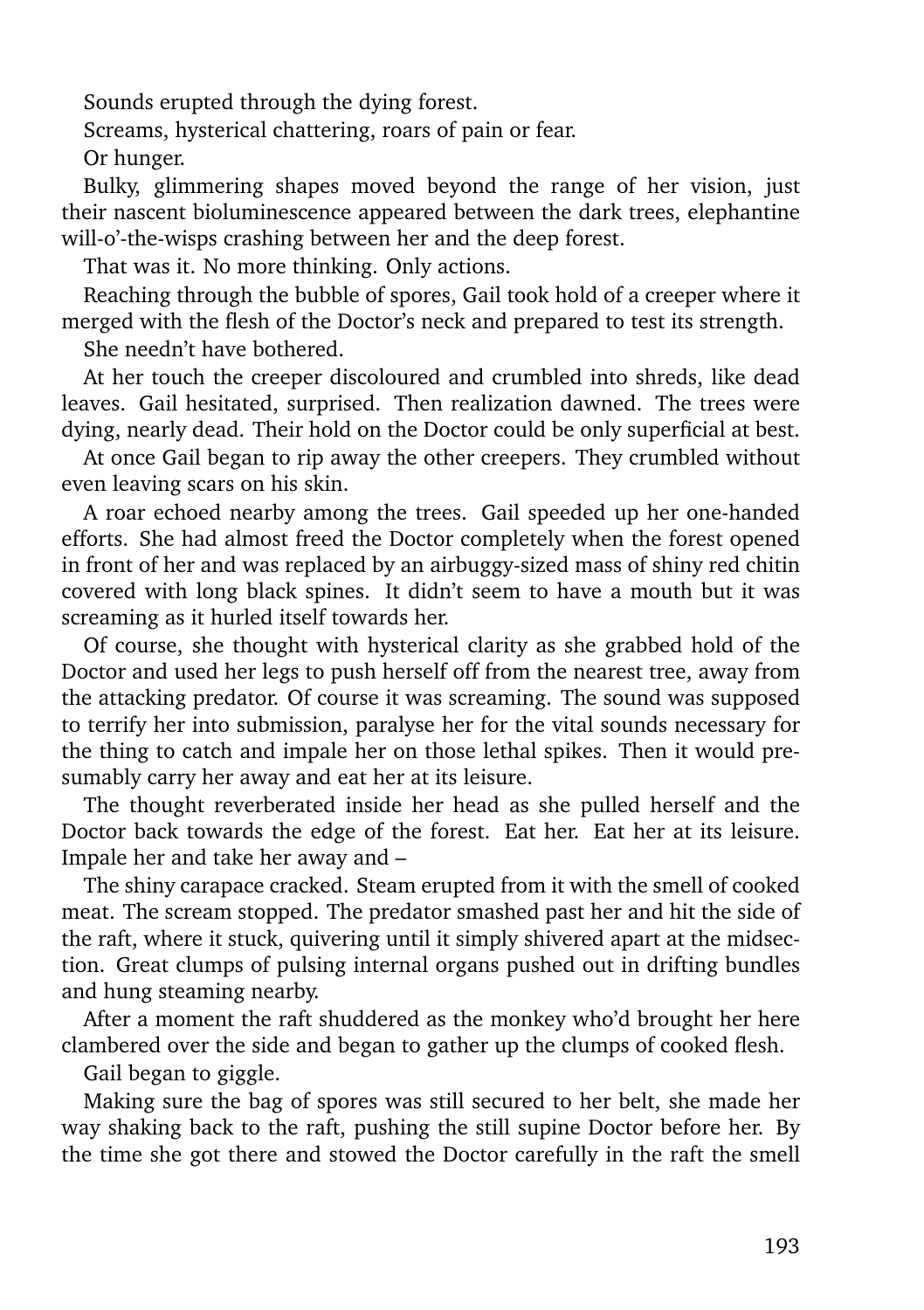of cooked flesh was overwhelming. She wrinkled her nose and tried to stop herself from throwing up.

'Thanks,' she called out to the monkey. He didn't stop his nauseating harvest. 'What's your name?' she added as an afterthought, with just a hint of guilt that she'd been too wrapped up in her own thoughts to ask before now.

The monkey looked up as she addressed him directly. 'What is name?' he said.

Gail sighed. 'Never mind. Just so long as you don't invite me to join you in a bowl of spiky monster soup.'

As she waited for the inevitable literal response from the monkey Gail became aware of noises in the forest around her. Screaming noises. The sound of cracking branches, tearing flesh.

The monkey looked up too, then with astonishing speed cast off the ropes binding the raft to the trees.

Angling the sails, he began to tack away from the forest. The speed of his movements was such that Gail, with only one hand to steady herself, lost her balance and fell inside the raft when it began to move. Her last sight, before she fell into a pile of still warm intestines, was of a herd of several hundred of the lethally armoured animals erupting from the trees and charging towards them.

## **3**

He was lost. Lost inside himself, lost inside the other.

He couldn't tell where he ended and the other began.

For example: was it him growing strong inside the egg? Or a memory from the other?

Was it his mind responding to the pain of hunger, the need to break free from the egg?

What about the urge to break free, to feed, to *live*? Was that desire his or the other's?

He just didn't know any more.

All he knew was that the pain was his.

The pain of penetration by something stronger, something overwhelming. The pain of having part of him removed – no; torn violently away. Of being *known*.

But then again the pain was also good. He grabbed hold of it and held on tight, relished the delicious agony. For although the pain drove him towards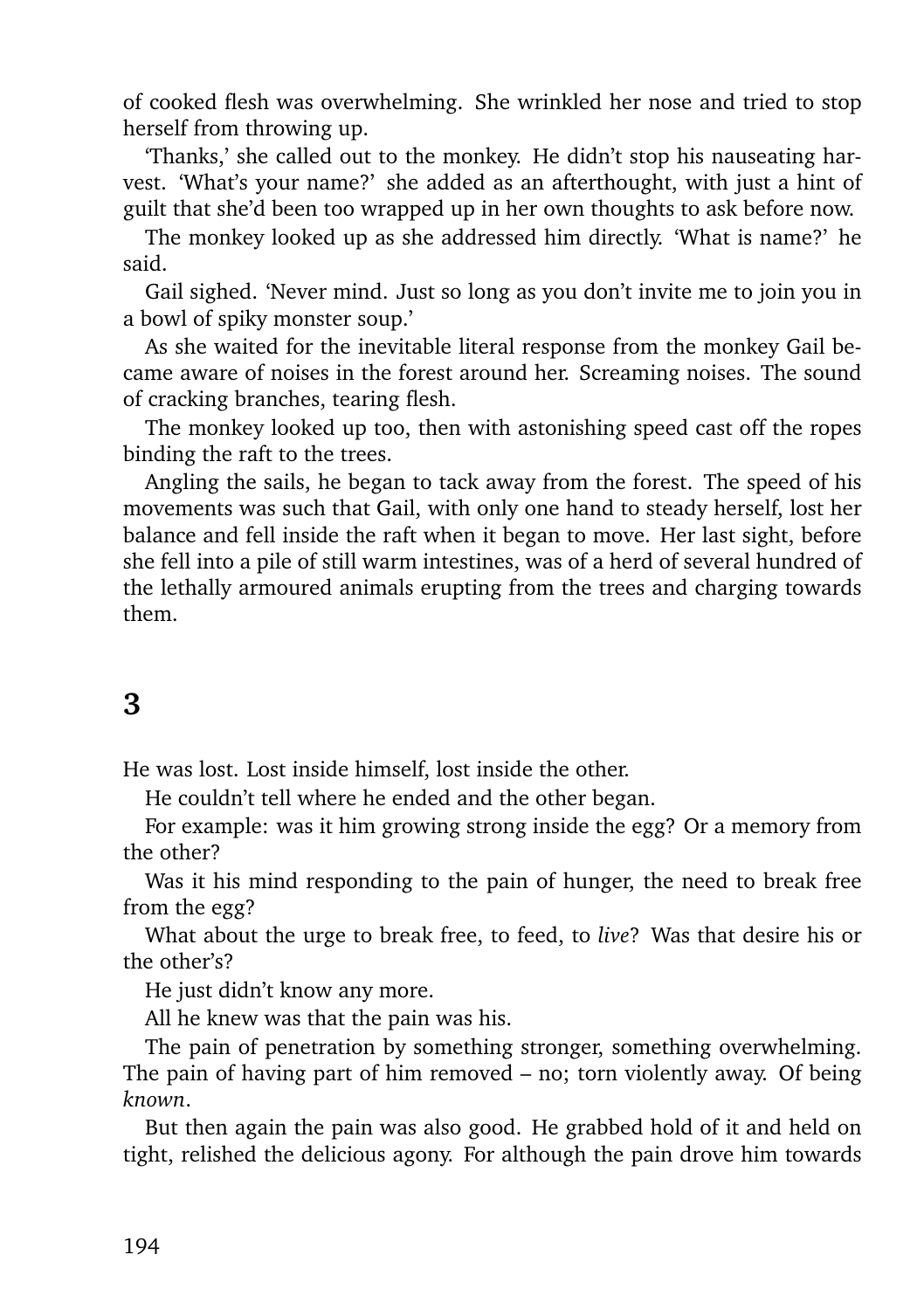the ragged edge of madness, it was also a light in the darkness, a thread to guide him back to himself.

If he could find the strength to pull himself along it.

Gail arrived back at the ruined city three hundred metres ahead of the first of the rampaging animals. The monkey drove the raft right into the city and allowed it to wedge there, was scrambling free of the vessel even before it stopped moving, screeching an alert to the other survivors of the city, pitifully few though those were.

As Gail scrambled to pull the Doctor clear of the raft, the first of the animals smashed into the city, got tangled in the cloth flapping free there. Others were quick to follow, ripping their way forward. Several smashed into the raft itself and Gail was knocked clear, losing her grip on the Doctor. The animals shot past Gail and headed deeper into the city.

A disc-shaped wall of monkeys assembled to bar their path.

With sudden urgency Gail yanked hard on a piece of wreckage. She had to get out from between the two sides, and fast before –

There came what sounded like a fusillade of gunshots. Gail pushed herself away from the raft with all the strength she possessed. She knew the sound. The smell of cooking meat only confirmed the thought: cracking carapaces. The monkeys were holding firm against the aggressors.

Except something told her the animals weren't actually aggressors. They weren't looking for their next meal; they were panicking, stampeding.

A stampede was a force of nature, not directed, not inimicable. The forests of the rim were disintegrating, the environment was changing, the egg they all thought of as a planet was moving downstream and the interchamber wall was opening up to swallow them all whole. It wasn't anger being displayed here. These animals were scared.

It didn't stop them coming though.

By now the monkeys had fried the first wave, baked them in their shells, and a second wall of monkeys had taken the place of the first while they rested. If the stampeding animals had been intelligent the rest of the herd would have immediately backed off. They weren't, of course. Before Gail could count to twenty, another fifty animals had smashed into the wreckage of their too-eager kin, pulverizing them, mashing them into the already wrecked city and allowing the new herd leaders to come a hundred metres closer to the monkeys.

Another blast of invisible microwaves and more roasting flesh spat gobbets into the dimly lit city. Tents began to smoulder. Some of the monkeys began to fetch water and pour it on to the fires. Once again Gail was forced to wonder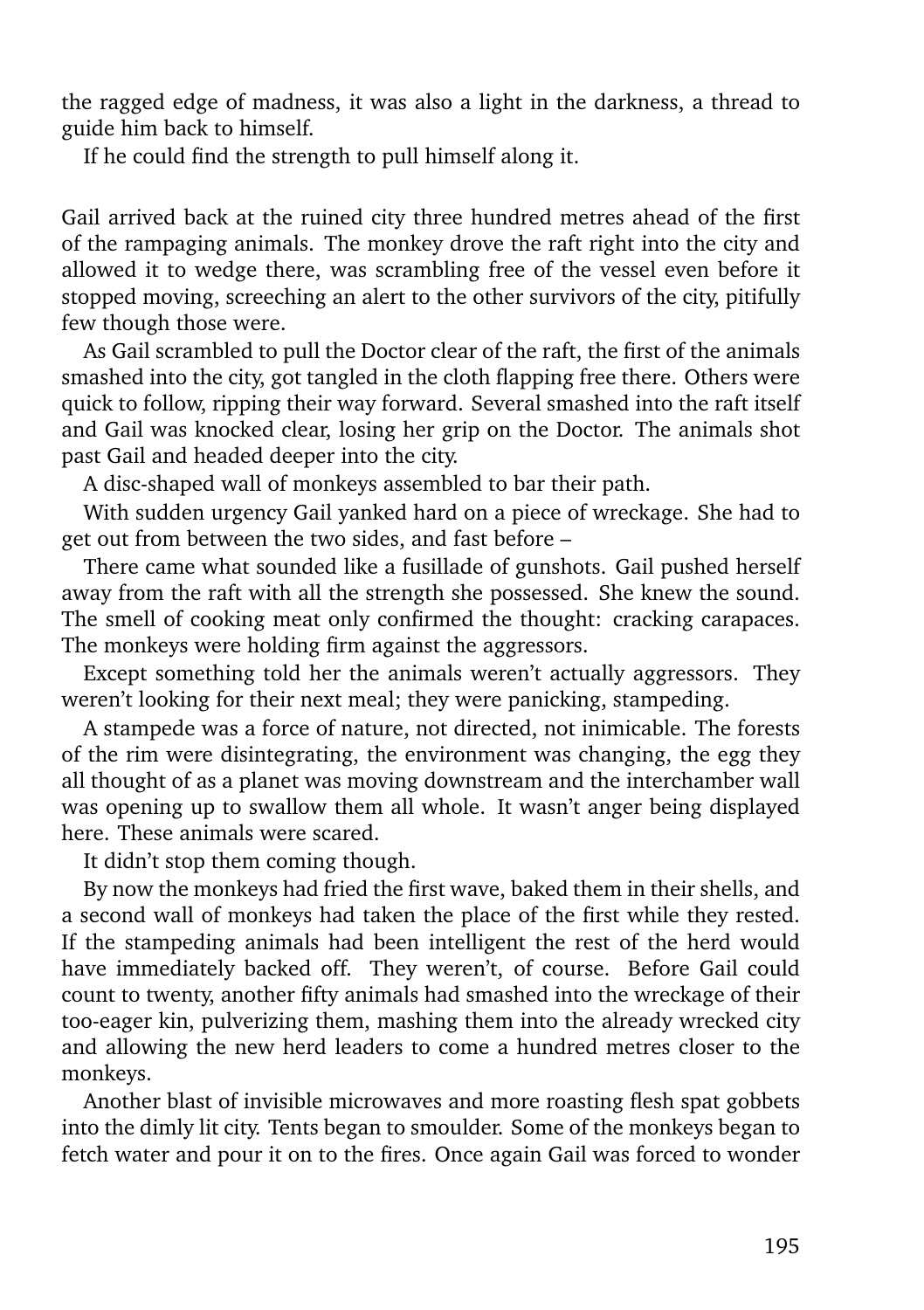how much of their behaviour was determined by purely animal responses to stimuli.

Then the herd leaders were a hundred metres away; behind them swelled an ocean of thorns and rippling, muscular shells. Gail was forced to revise her estimate of the herd's numbers upwards. There were perhaps a thousand of the lethally armoured animals; interspersed among them were smaller creatures, the octopoids and jellyfish-like animals, together with a scattering of mantas.

Gail felt a touch at her shoulder. She yelled and jumped, twisting to see Bannen at her elbow.

He mouthed words. That was when she realized the din that was going on. The sounds of dying animals, screaming monkeys, crushed tents, spitting fat and crackling flesh and chitin.

'*What?*' Gail screamed above the racket.

'*Did you get the fungus?*'

'*Yeah. It's here.*' She patted the bag at her belt, took it off and handed it to Bannen.

'*And I found the Doctor.*'

'*What?*'

'*I said I found the Doctor. He's alive. I had to leave him in the raft.*'

Bannen glanced at the raft, now obscured by a mass of thrashing animals. '*We'll have to get him later.*'

Gail nodded. '*How are the others?*'

'*A bit worse. Midnight's with them. I'll take this to him.*' Bannen waved the bag of fungus.

'*All right.*' Gail hesitated. '*Listen. Do you know Midnight?*'

Bannen frowned. For a moment he looked at Gail and she felt a shiver of fear run through her. The kind of fear not even the stampeding animals could produce. Then he yelled, '*You keep an eye on things here. Let me know if those animals get through.*'

'*Oh I'll let you know all right!*'

Bannen didn't respond to the irony in Gail's voice, merely took the bag of fungus and vanished into the flapping stack of intersecting shadows that was all that was left of the monkey city in the dimming light from the ocean.

As Bannen left her a shadow swept across the monkeys. One of the mantas had left the herd, scything through tents and monkeys alike. The monkeys got out of its way, let it go. Infected with the general panic it would leave the city in a straight line; in any case there was nothing much they could do to stop it: it simply massed too much to kill or deflect from its course.

By the time this new danger had passed several monkeys had been killed, crushed back into the wreckage.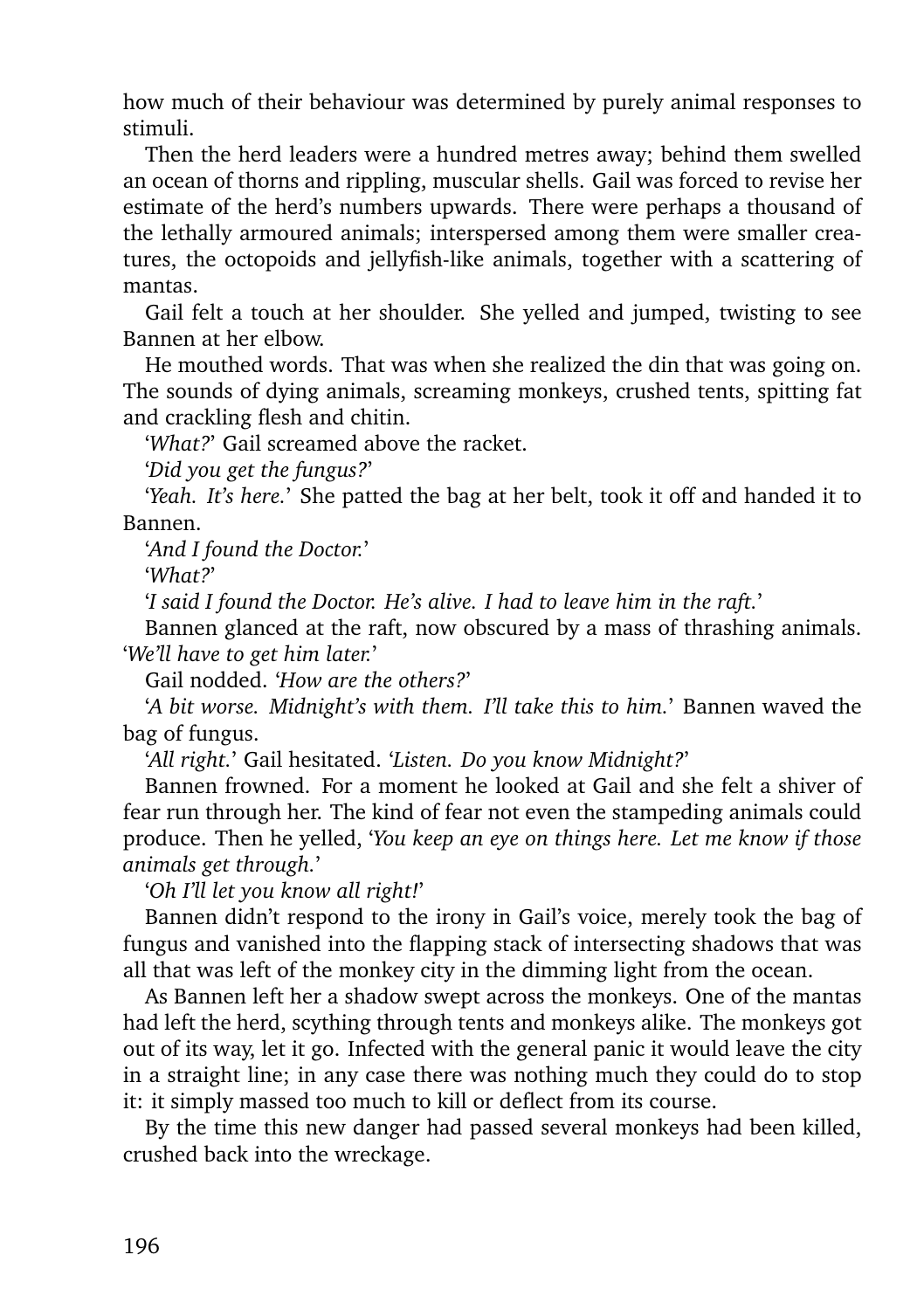But at a distance of less than fifty metres the stampede had been deflected.

As Gail watched, the herd split into five distinct columns, each of which angled away from the city, heading around it in a giant arc.

The monkeys formed into a loosely spread hemisphere, matching the arc of the herd, cooking any stragglers that broke through into the heart of the city.

The herd took another thirty minutes to pass completely. The last stragglers were still drifting past when Gail plucked up enough courage to try and find the Doctor.

As she approached the raft a thunderous boom rolled in from the direction of the forest. She looked up in time to see another section of forest roll lazily out of the distance, shedding trees and lumps of rock as it came, and smash into the first section in an explosion of shattered trees, boulders, dirt and crushed animals. The debris sprayed outwards as the collision happened and continued to happen for several minutes longer.

Atmospheric drag confined the debris to a globe about two kilometres in diameter. But Gail estimated the energy released by the collision, if harnessed properly, could have powered Neirad's global power grid for a year.

Stunned by the sight, Gail was frozen into place for several minutes. By the time she could bring herself to move there was an even more shocking sight awaiting her.

Beyond the debris of the collision the forests lining the chamber walls were undulating slowly; movements made tiny by distance but which must have represented shockwaves kilometres deep.

The rim forests were breaking up.

The chamber was collapsing.

Unable to absorb the impact of this new information, Gail began to shake. She reached out for the nearest bit of debris to cling on to. What she found was part of the main mast. The rest of the raft was smashed to wreckage, pieces of crushed animal mixed up with the shattered wood.

The Doctor was gone.

## **4**

When Gail got back to what she was beginning to think of as the hospital tent, Ace was already sitting up.

She looked round as Gail pulled herself inside the tent. 'Bannen?'

Gail shook her head absently, looking around for someone to tell about the Doctor being missing. Midnight was perched in the tent struts above Bernice's makeshift bed. There seemed to be no change in Bernice's condition. Drew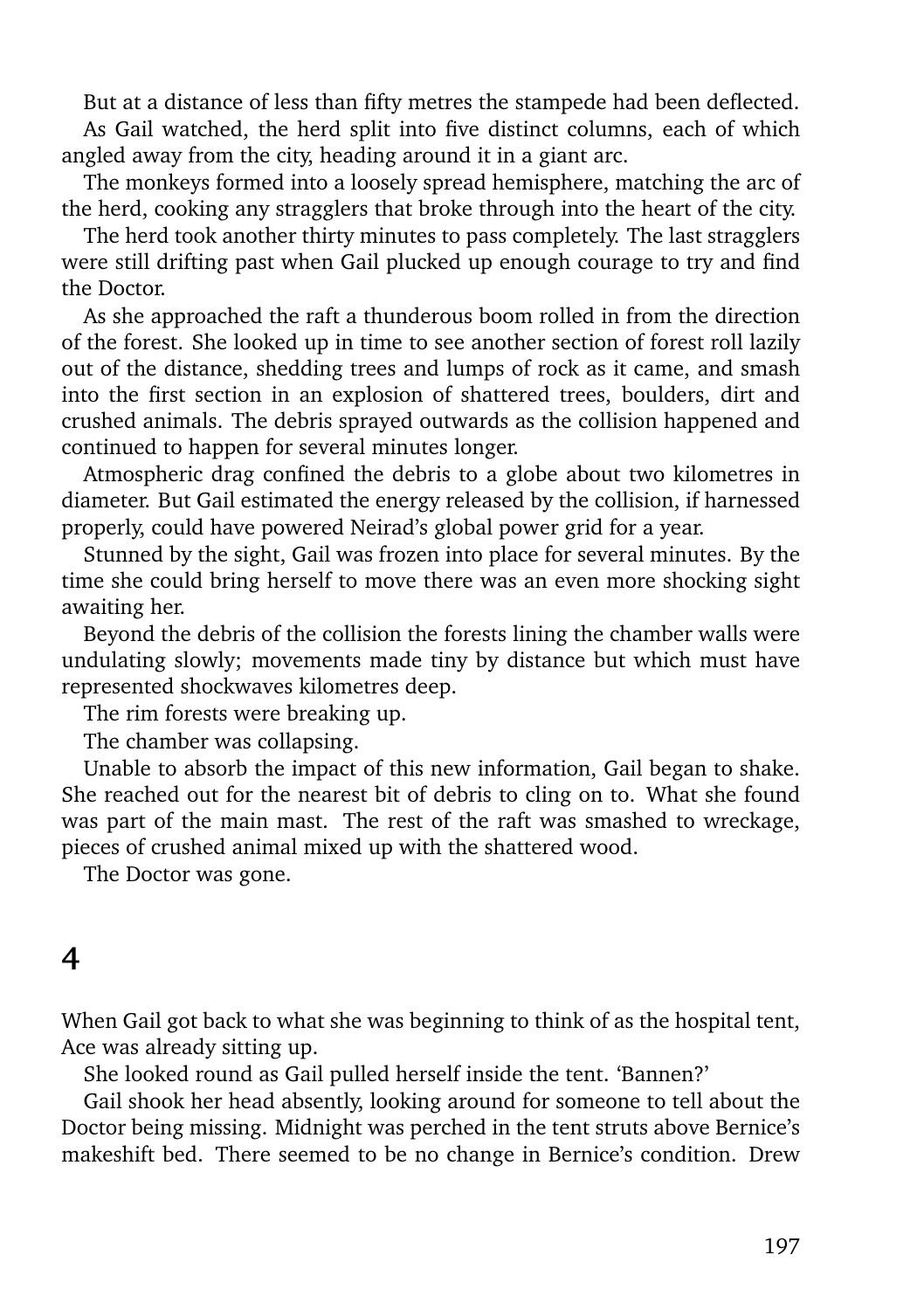was looking better, though he wasn't conscious yet. There was no sign of Bannen.

'Bannen?' Ace said again. 'Is that you?'

'No, it's me,' said Gail. She pulled herself across to Ace's bed.

Ace tracked Gail by the sounds she made, her head turning in little jerks.

On closer inspection, Gail saw that Ace's eyes were no longer clear orbs. Instead they were covered with milky cataracts. There was no sign of movement beneath the clouded irises. Gail wished she could be sure whether that meant there was no movement, or that the movement was merely hidden. 'How are you feeling?' she asked.

'Well I've got God's own headache.'

Gail grinned. 'Don't blaspheme,' she said dryly.

'Right,' said Ace with no trace of humour in her voice. 'It'll make you go blind.'

Suddenly Gail was glad Ace hadn't seen her grin.

'I've got some catching up to do,' Ace said suddenly. 'Starting with why I'm not dead.'

Gail sighed. She made herself comfortable beside Ace's bed. This was going to take a while.

Drew awoke in time to catch the last part of Gail's story. He hefted the now almost empty bag in which Gail had brought back the fungus.

'I don't know what to say,' he said.

'How about "Thanks, Gail",' said Ace dryly.

Drew looked away, embarrassed. He fumbled with the bag and it floated free of his grip. Gail reached out to snag it and a spray of spores slipped out, together with a dozen little silver balls. They looked like tiny versions of the *schill* animals she'd seen in the forest. 'That's odd,' she mused as she put the spores and animals back into the bag. 'These *schill* weren't there before.' She shrugged. 'Oh well. I expect the little beggars were hungry.'

She put the bag aside and returned her attention to Ace.

Ace was staring blindly into space, as if the mention of *schill* had triggered a memory she couldn't quite grasp. Then she shook her head and looked back up at Gail. 'Tell me more about finding the Doctor,' Ace said. 'I've got a funny feeling we might be on to something there.'

'There's not much to tell. The Doctor was parasitized. He wandered off. I found him in the forest, connected to the trees and surrounded by a cloud of spores  $-$ '

Ace suddenly jerked upright. 'Just like Rhiannon!' she exclaimed. 'When Drew and I found her she was in a clearing in the rim forest, with the trees, surrounded by a cloud of spores!' Ace's forehead creased in thought. 'Now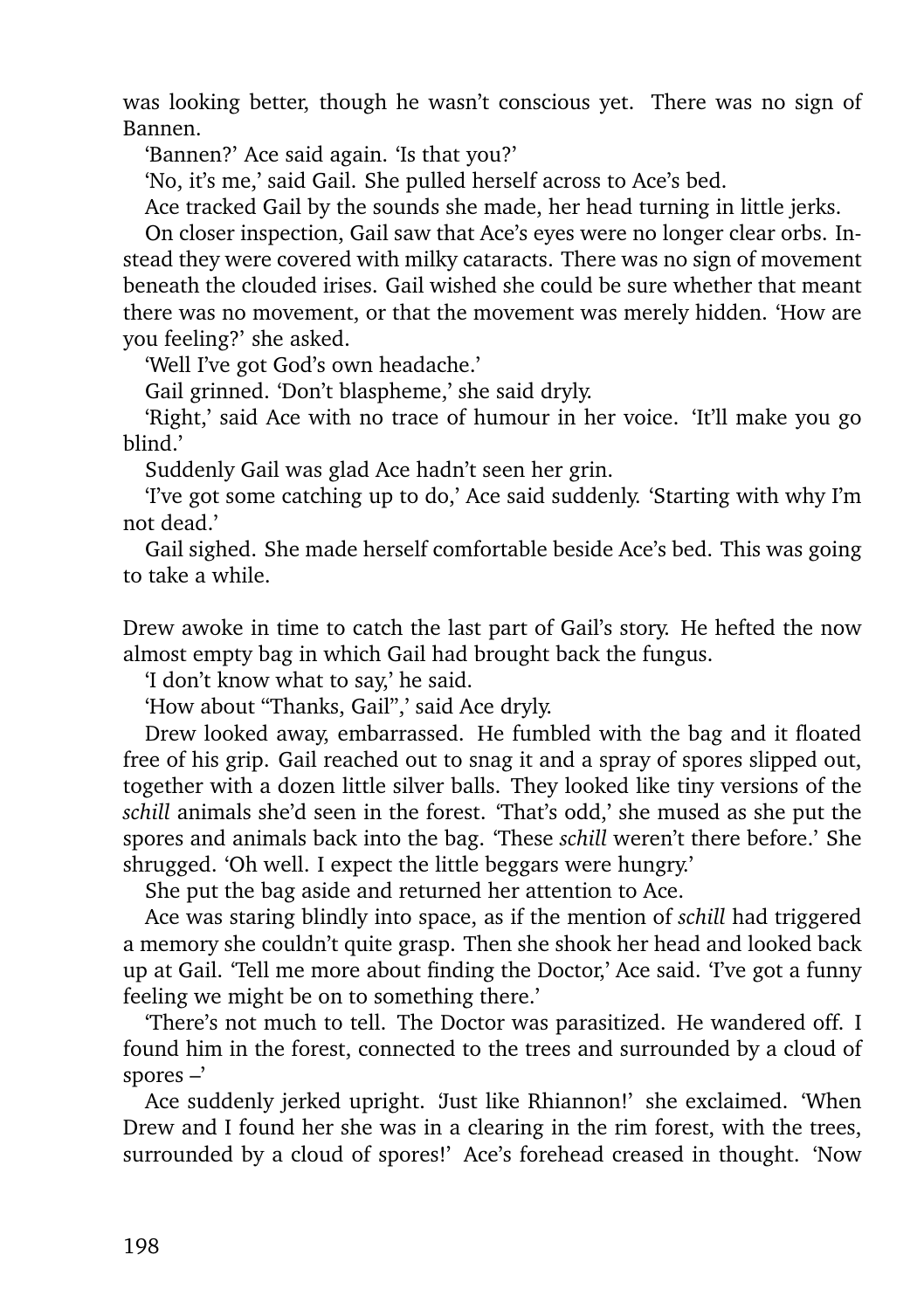we know she had been parasitized too. That can't be a coincidence. The trees must have something to do with the process. The trees and the fungus. They must be important. Somehow.'

Gail mulled over Ace's words. 'You know,' she said at length, 'I think you're right. The whole tree-fungus thing reminds me of something, though I can't think what.'

'Hah!' Ace exclaimed suddenly. 'I know. I've remembered. Think about it. The fungus changes species when acted upon by a specific stimulus. The change spreads to more fungus, on different trees . . . it's like the neurotransmitter chemicals in the human brain. The chemicals take messages to and from areas of the brain. They bridge the gap between the neurones. Just like the fungus bridges the gap between the trees.'

Gail gaped. 'If you're right, the trees are equivalent to neurones. And that would mean –'

'– the forests are the Artifact's brain! Yes!' Ace swept aside her bedcover and emerged shakily into the centre of the tent. 'Rhiannon and the Doctor were both found in the forest. It was the Doctor's good luck he happened to reach a section where the trees were dying. We have to –' She stopped.

'Have to what, Ace?' said Gail gently. She watched the other woman's face change as the realization sank in of just how helpless they were.

'We have to – I mean, we can't just sit around here, can we? We have to save the Doctor. And Benny. We have to . . . ' She trailed off again. There was a long silence and then she said, 'We have to rescue the Doctor. That means finding his body and somehow getting his mind back into it. To do that we have to understand what's happened to him. That means understanding the process of parasitization. To do that we need to understand the Artifact.' Her head jerked reflexively as she tried to look around. 'Is Midnight still here?'

Gail looked over to where Midnight was still fussing around the unconscious Bernice. 'Yes.'

'Good. Because he's got to do that memory thing again. The one he did with the Doctor. Only this time it's got to be with me.'

The tent city was darkening almost perceptibly. Where once bright shapes and bold structures had ballooned, now there was only grey wreckage slowly being rebuilt by the monkeys. Bannen pulled himself almost aimlessly among the debris, the superstructure of new tents. Occasionally he would stop a monkey in its task of rebuilding, describe the Doctor, ask if they'd seen him. Always the response was the same.

'What is *Doctor*?' 'What is *Doctor*?' 'What is *absolution*?'

∗ ∗ ∗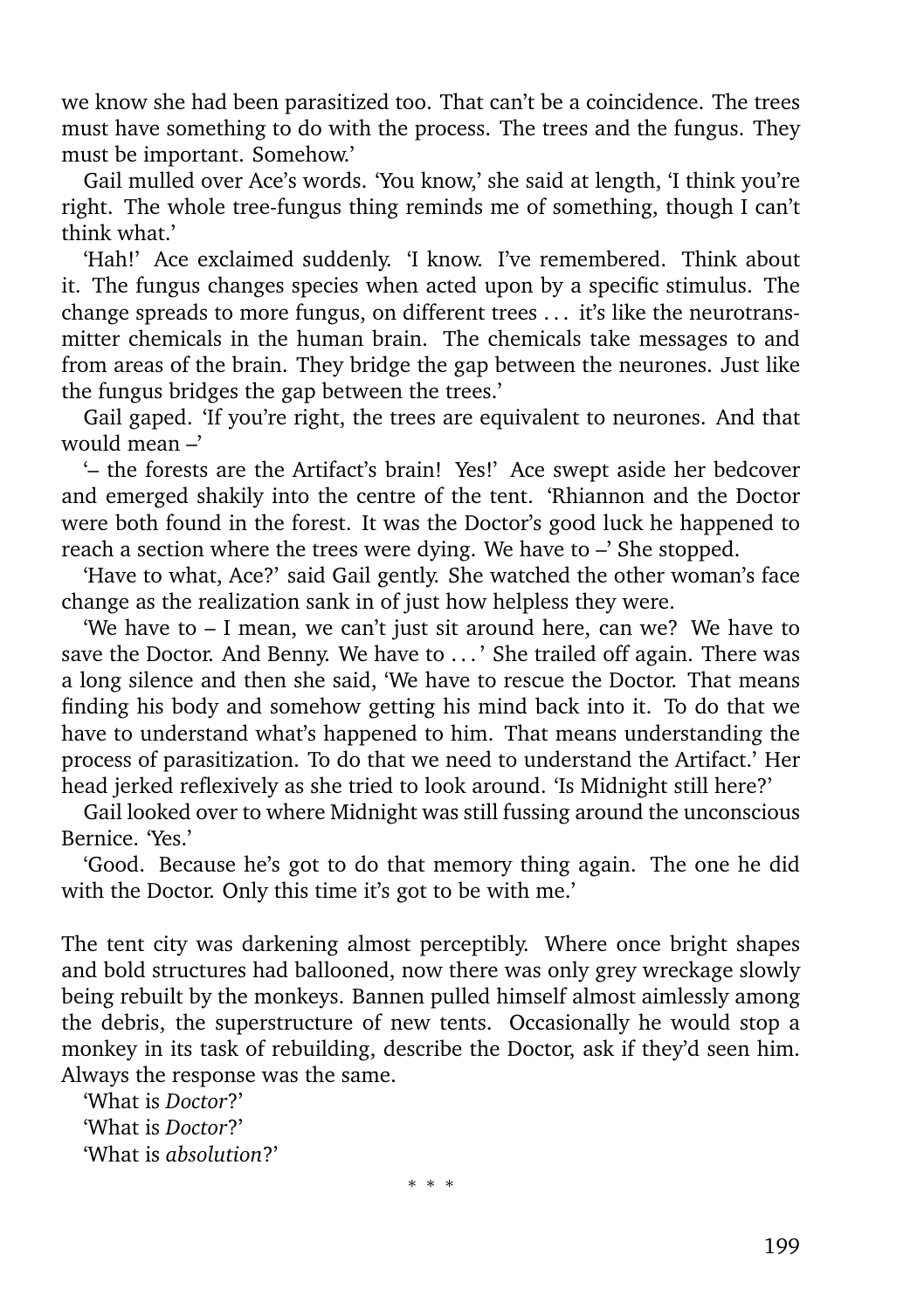Ace didn't know what to expect when the joining happened. She prepared herself for pain, recited a mantra she'd learned in Spacefleet, felt her muscles tense, screwed her eyes up tightly even though she could see nothing.

What she felt was a tickling sensation in her ears. Then light bloomed around her.

She could see.

See through another's eyes.

Witness first-hand another's thoughts and memories.

The experience overwhelmed her. The light brightened, the flood of images and emotions and memories strengthening, threatening to wash her away like rubbish on the tide, immerse her own personality and completely overwhelm it.

She tried to withdraw, but didn't know how.

She tried to scream but found she'd forgotten how.

Her mind was an open gate and a lifetime flooded through.

A lifetime later there were words. A woman's voice. Gail's voice.

'– all right? Did you find out anything important? Ace. Are you –' 'Surf's . . . up . . . ' she said weakly.

Gail leaned closer as Midnight withdrew from Ace's body. 'Ace? Wake up. Talk to me! Are you all right?'

 $'$ ... wipe-out ... total ...'

'Stop talking about surfing.'

'. . . not . . . surfing,' Ace managed weakly. '*Genocide*. All life in solar system. Under threat. Wipe-out – no, *wiped* out . . . unless . . . '

'Unless what?'

'. . . don't know . . . '

But she did know. She knew almost all of it. What little she didn't know she could piece together from other evidence, from the things that had happened to Gail and Bannen and Midnight. She ordered her thoughts.

'Anyone got any grub?' she asked. 'I could demolish a plate of greasy fat burgers and chips.'

'There's probably some fruit around,' said Gail. 'I don't recommend the meat course.' She glanced sideways at Bernice.

'Sounds good,' enthused Ace. 'Find me some grub and I'll tell you my thoughts. Or rather Midnight's and the Doctor's thoughts.'

Drew lay in his bed, pretending to be asleep, trying not to feel any more sick than he already was now that he was back in zero gravity. He had spent what seemed like a long time thinking about Ace and what she had done to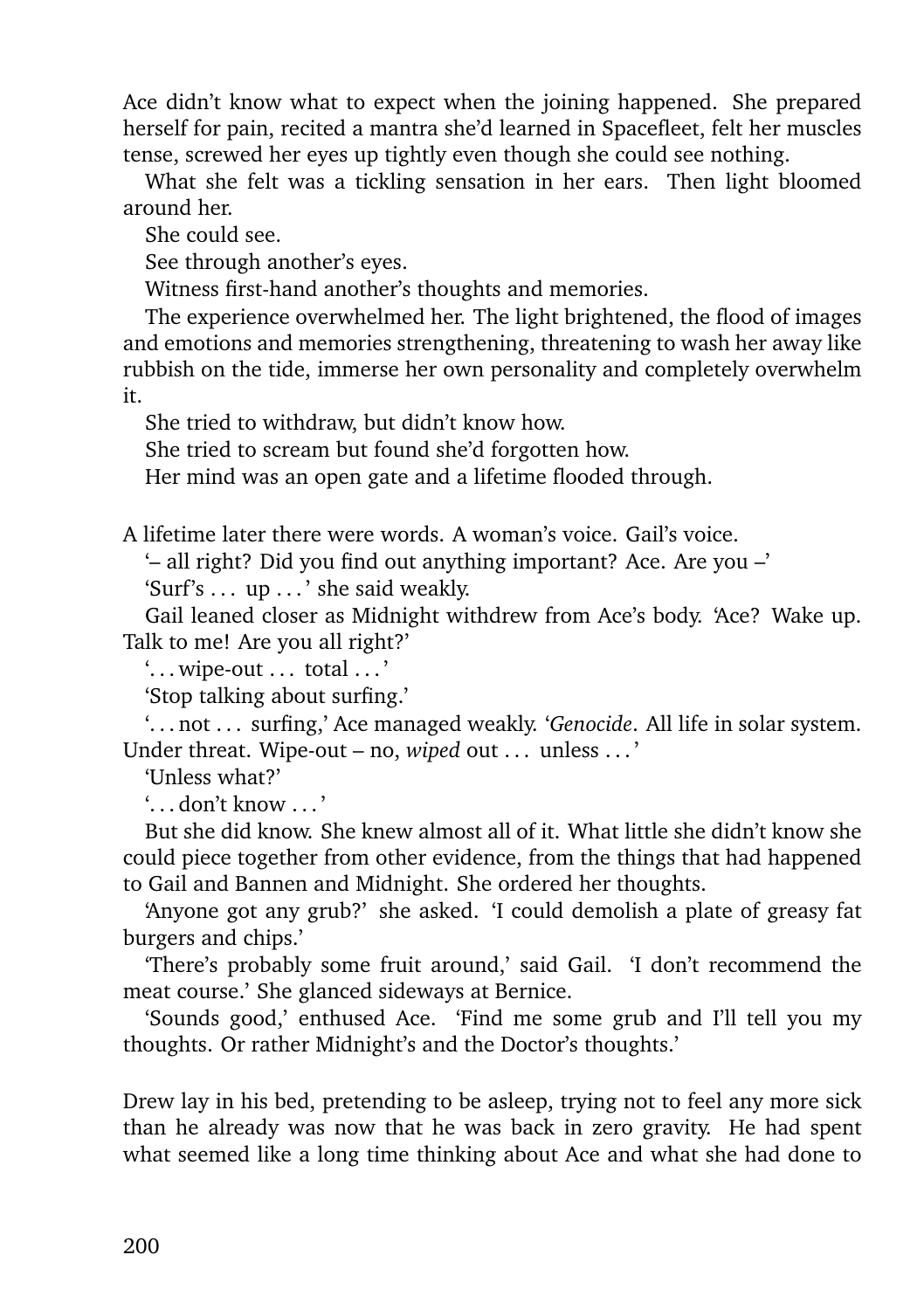Rhiannon. Ace seemed to be getting on all right with Gail. That might make things harder for him later on. But it wouldn't stop him.

In the meantime he decided to conserve his strength and listen to what they had to say. Anything might be an advantage. They were talking about the Doctor and about the Artifact. Some of what they said he already knew. The rest was a revelation.

The Artifact was alive. Alive but very old. A long-lived species. A parasite. According to Ace and Gail, its life cycle worked like this: after birth in a nutrient sac which essentially comprised an average gas-giant planet, and a nutritious breakfast of ammonia and methane as found in its atmosphere, the young parasite would start looking around for the most readily available source of liquid hydrogen. That is to say: water.

Ace postulated that one reason the Artifact might do this was because it could not reproduce sexually. That idea made Drew blush, and he squirmed inside his bedcovers. Fortunately, neither Ace nor Gail noticed.

Ace went on to say if this was the case the Artifact would need a source of base genetic material from which to construct its own DNA. Drew frowned at this. Did she mean it was stealing DNA from other life forms? Perhaps that was what the 'cancers' were that Gail had talked of earlier. Organic laboratories for synthesizing DNA.

The next stage in the Artifact's life, and the longest, according to Ace, was the parasitization of water-bearing planets and the shipping of inconceivable quantities of water through itself. This stage was liable to last millions of years and was itself an indication of the Artifact's near-animal level of intelligence. 'I dunno about you,' Ace said, 'but if I was able to live for several million years I'd probably die of chronic boredom.'

Over the millennia, Ace continued, the Artifact allowed the water it shipped to pass through itself to distant points in space and there accrete into vast masses which eventually detonated due to pressure at the core triggering nuclear fusion, forming stars.

Drew felt himself shudder at this point. He himself had nearly become nothing more than a bit of rubbish caught in the Artifact's immense life cycle. Suppressing the urge to be sick, he listened intently as Ace went on.

'Now this is the complicated bit,' she said. 'The bit I really understand the least, because I got it second-hand from Midnight's memories, and third-hand through Midnight's memories of the Doctor's interpretation of his memories.'

She took a breath, ordered her thoughts and continued: 'But what essentially happens is this: as a by-product of shipping water, life forms inside the Artifact. Most animal life is incidental, but the dominant life form, the monkeys, are eventually parasitized by the Artifact in order to create special enzymes with which it can replicate the DNA molecules it has synthesized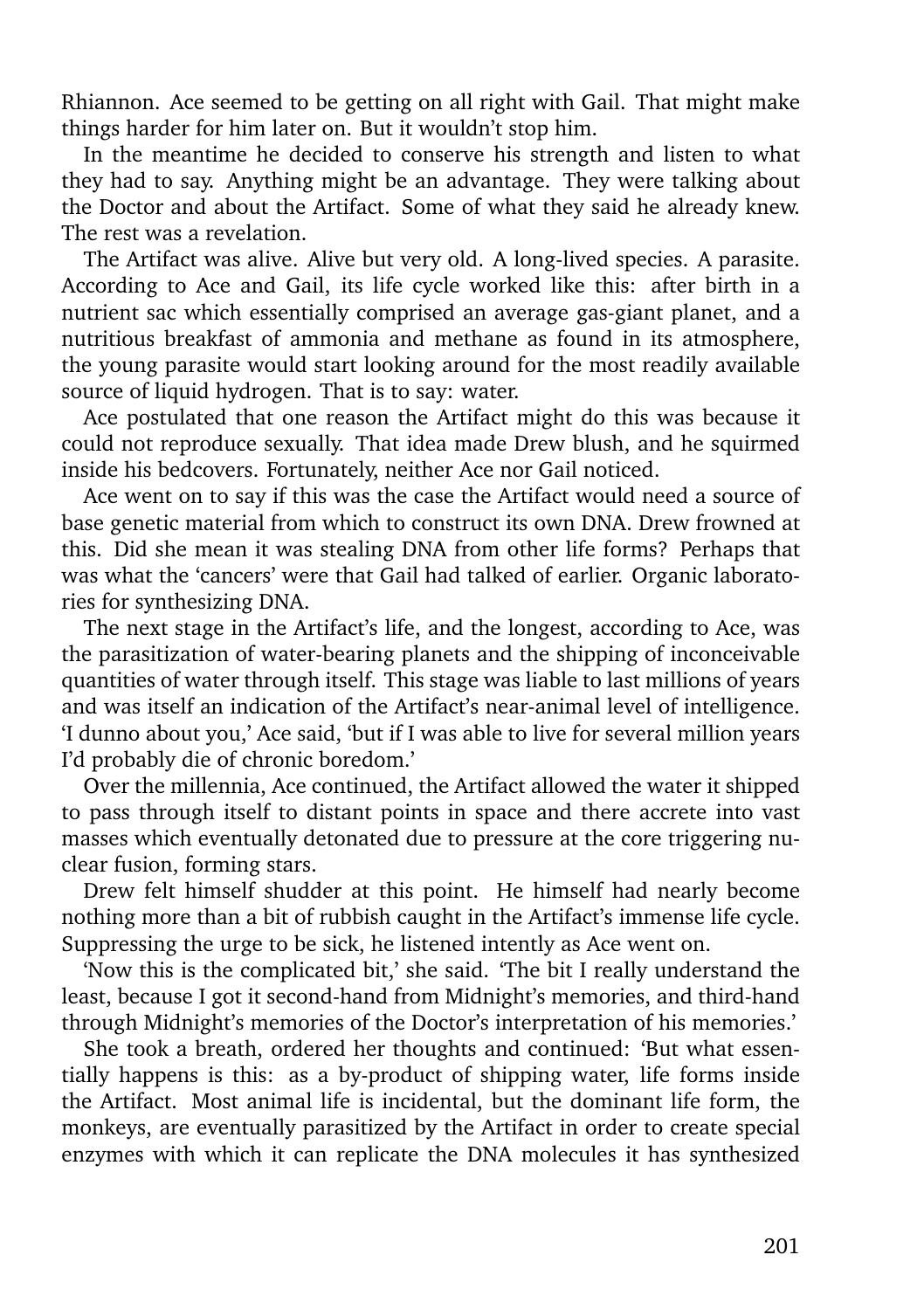from its stolen DNA, turning this into proper, viable eggs. While it is building stars, the Artifact uses special enzymes to control the intelligence of the monkeys so they stay at a certain level or, as Benny thought, apparently stagnate. This is because in the next stage of its life cycle the Artifact will need to gain the intelligence to build gas-giant plants and accurately place them in orbit around the stars, in order to maximize the amount of viable eggs which it can lay.'

Gail said, 'So Bernice would have acquired her parasite when she ate the infected monkey flesh. But how do the monkeys get parasitized? For that matter, how does it know it needs intelligence?'

'Nobody ever said the life cycle of a parasite was straightforward. Maybe instinct drives it, who knows? As to the monkeys . . . ' Once more a puzzled expression momentarily clouded Ace's face. Then she shrugged.

'So that's why it parasitized Rhiannon and the Doctor. It was programmed to seek out the most suitable intelligence.'

Ace frowned. 'While I was linked to Rhiannon's mind, I got the impression she'd been here before. Perhaps the process of parasitization was begun then, and interrupted when she left.'

Gail shrugged. 'It's possible. She came here a year ago on another field trip. She got sick, I think. Had to be rescued by the rangers. We were all worried about her for a while. That would fit with your idea, wouldn't it?'

'If the process were interrupted, maybe you'd get an instinct to parasitize the most suitable remaining intelligence vying with another instinct that said the process of parasitization was already in progress.' She shook her head. 'It could get confusing for a multi-Cray, let alone the Artifact.'

'Do you suppose that's why it didn't parasitize Bannen?'

'Dunno,' Ace said. 'From what I can tell, he's a lot like his dad. Emotionally confused, unstable, angry, guilty. Perhaps that constitutes a damaged brain as far as the Artifact is concerned. There'd certainly be a lot of odd neurotransmitters whizzing about in the poor old bugger's head.'

'All right. That explains that, but it doesn't explain the attack on us, does it? Why did the Artifact try to kill the rest of us? Why only parasitize Rhiannon?'

Ace rubbed the back of her neck tiredly. 'Instinct isn't logical. Rhiannon was the best candidate at the right time. So was the Doctor, for that matter. I couldn't even begin to guess at why, what similarity they may or may not possess. Call it coincidence, because you'll probably never get a better answer.' She sighed. 'As to why the others were attacked and killed, it's only speculation, but perhaps the intelligent individuals the Artifact doesn't want to use are kept uncreative, indifferent, *stabilized* if you like, in order to prevent the Artifact itself becoming host to a culture of intelligent monkeys.'

Gail nodded. 'I see. To prevent the monkeys from parasitizing *it*.'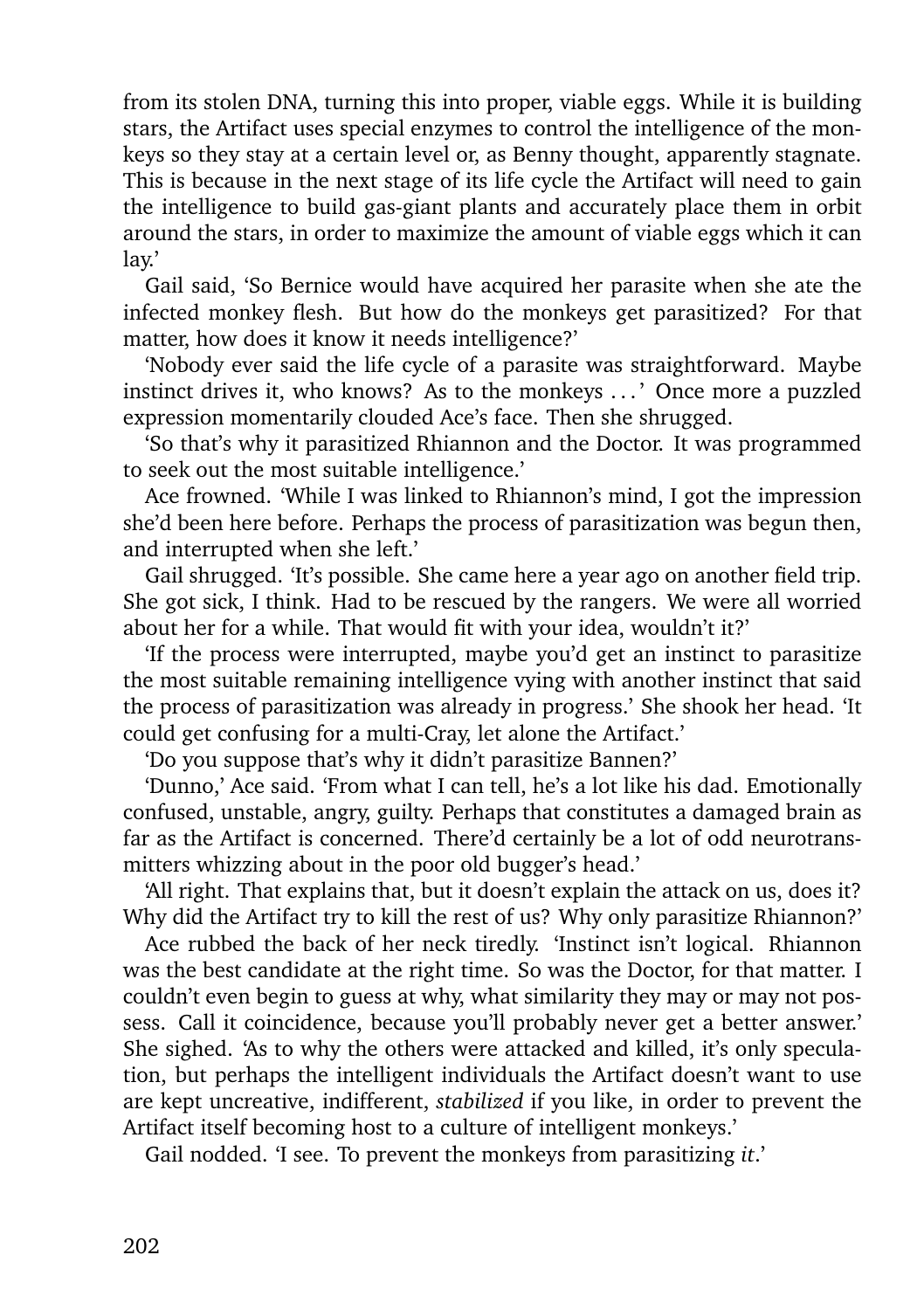Ace shrugged. 'If too many monkeys gain creative intelligence a "culling" reaction occurs and they are killed.'

'So what happens then?'

'That bit's easy if you assume the rest is correct. When the Artifact has built enough stars, it switches mediums from water to ammonia, methane, and so forth, such as you noticed earlier, and transports that. Using its stolen intelligence the Artifact surrounds each star with a number of orbiting gas giants. Then each gas giant is seeded with one of the small-planet-sized eggs, which may develop into a new parasite if conditions are right, and the whole process repeats.'

Drew could almost hear Gail thinking. 'If that's correct the process of building planets and laying the eggs will destroy the water and oxygen-based ecosystem which has existed here until now.'

'Almost certainly.' Ace's words were quite chilling. 'The Artifact itself may even die in the process of giving birth.'

Gail said, 'But you said you were on the last sun to be built, before it detonated. If that's the case, how come the Artifact is preparing to give birth now? Surely it hasn't built any planets yet?'

Ace thought for a moment. 'That depends. For a start we don't know that the Artifact builds all its suns and then all its planets at once, in that order. It might alternate. Sun, planet, sun, planet. If that's the case it could give birth at any time; whenever it's produced enough eggs.'

'And secondly?' Gail prompted.

'Secondly . . . ' continued Ace slowly. 'Well, the only other option I can think of that fits the facts is a lot more scary.' She thought for a moment and then continued, 'Since the Artifact's procreational cycle is extraordinarily complex, successful births are probably infrequent. This is good, since at a rough estimate it would take forty or fifty thousand water-bearing planets to make one star, and the Artifact has already made a chain of forty or so stars. Like all parasites, the complexities of the Artifact's life cycle, together with its minimal intelligence, have formed a natural inhibitor preventing overinfestation of the universe.'

Ace fell silent for a moment. Her next words vindicated Drew's growing hatred of her.

'But when I killed Rhiannon,' she said, 'I left the way open for the Artifact to parasitize the Doctor. And it's possible he had inadvertently allowed it to overcome its natural inhibiting factors – by increasing its intelligence far beyond the degree its normal parasitization of the monkey culture would achieve.'

Gail let out a breath. 'So every planet it seeds with an egg will bear a new life form<sup>'</sup>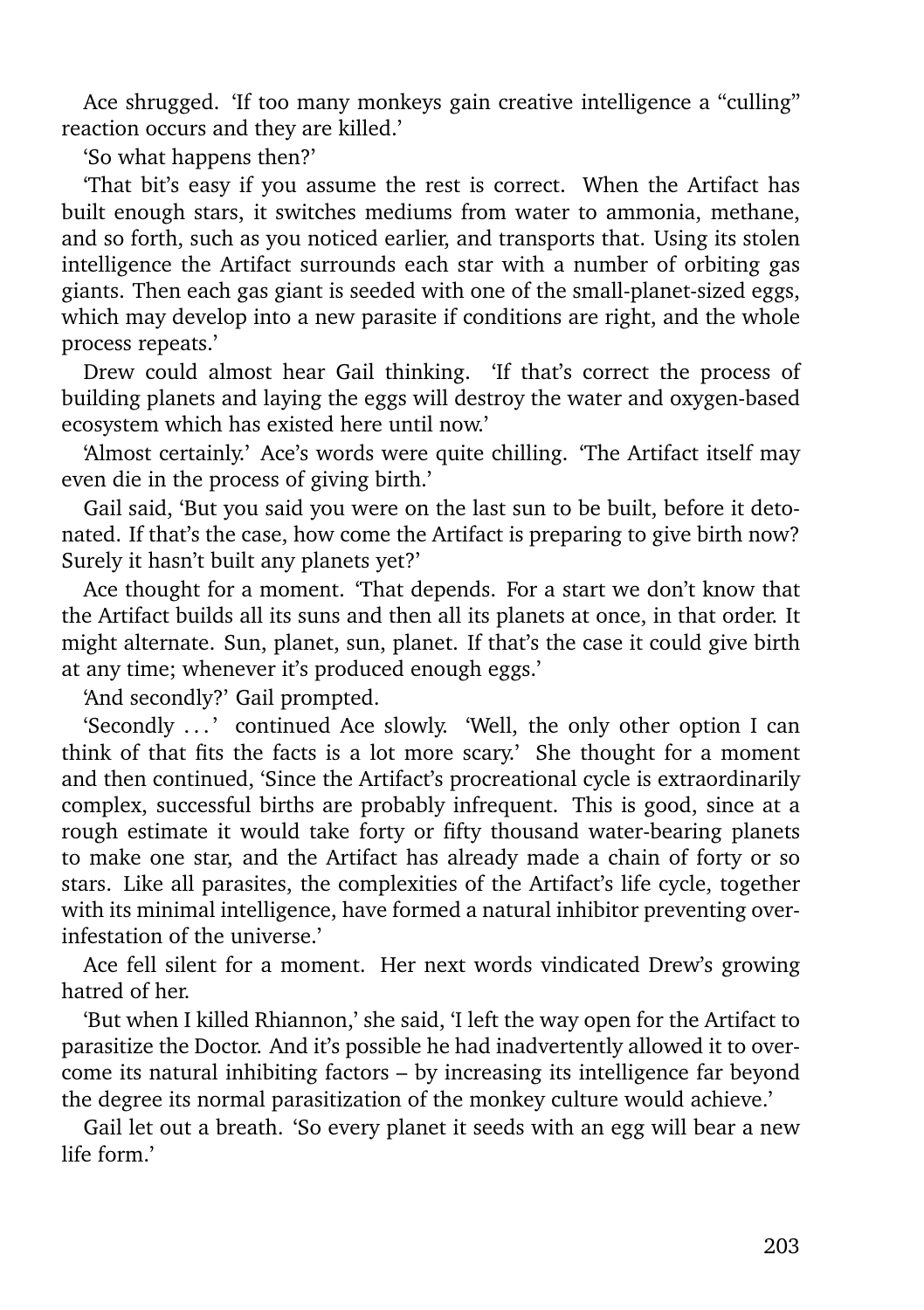Ace huffed in agreement. 'And if I know the Doctor, he'll know some way of letting this thing build a planet in pretty short order. Like about two weeks instead of two million years.' She sighed. 'And I've let it happen. I've let the Doctor become the bloody thing's vector. The universe is now under greater threat than at almost any other time in known history. And it's all down to me.'

If Bannen could have heard Ace firming up her thoughts about the Artifact he would have been very worried. But he was still looking for the Doctor.

Around him the city was slowly taking shape as the monkeys rebuilt their dwelling place. The new tents billowed gently in the damp fog which still wreathed the city. Bannen felt uncomfortable. For more time than he could comfortably remember he had been exposed to brilliant light, dazzling colour. Darkness and shadows were almost unheard of, associated most directly with death and the unknown. Now the city was turning into a gothic flapping monstrosity filled with the gliding gargoyle shapes of monkeys, black on grey shot through with glimmers of iridescence. Shadows lengthened as the ocean drained steadily by the ochre sphere of the Artifact's egg.

Disturbed by his thoughts, Bannen allowed himself to study the egg. All the moons had fallen from orbit by now, and had been absorbed into the mantle. More raw materials to fuel the process of life. He concentrated on that thought. Life. That was the most important thing of all in his tortured world. Life that was his to protect, to preserve.

In order to do that he needed the Doctor.

He found him in a half-smashed tent, alone, still unconscious. His eyes were fixed open and staring into the middle distance. His body was icy to the touch, covered with a rime of frost melting slowly into his clothes.

He wasn't breathing.

When Bannen applied artificial respiration, all that happened was a tiny puff of golden spores erupted from between the Doctor's icy lips.

Then his skin began to blur and *change*.

The change lasted only a few seconds before stabilizing. Bannen peered closer, eyes narrowed with interest.

For those few seconds the Doctor had looked like a different man altogether.

## **5**

Ace remembered a time when action had been her life. But now it all seemed to be about waiting, and most of that seemed to be about waiting for death.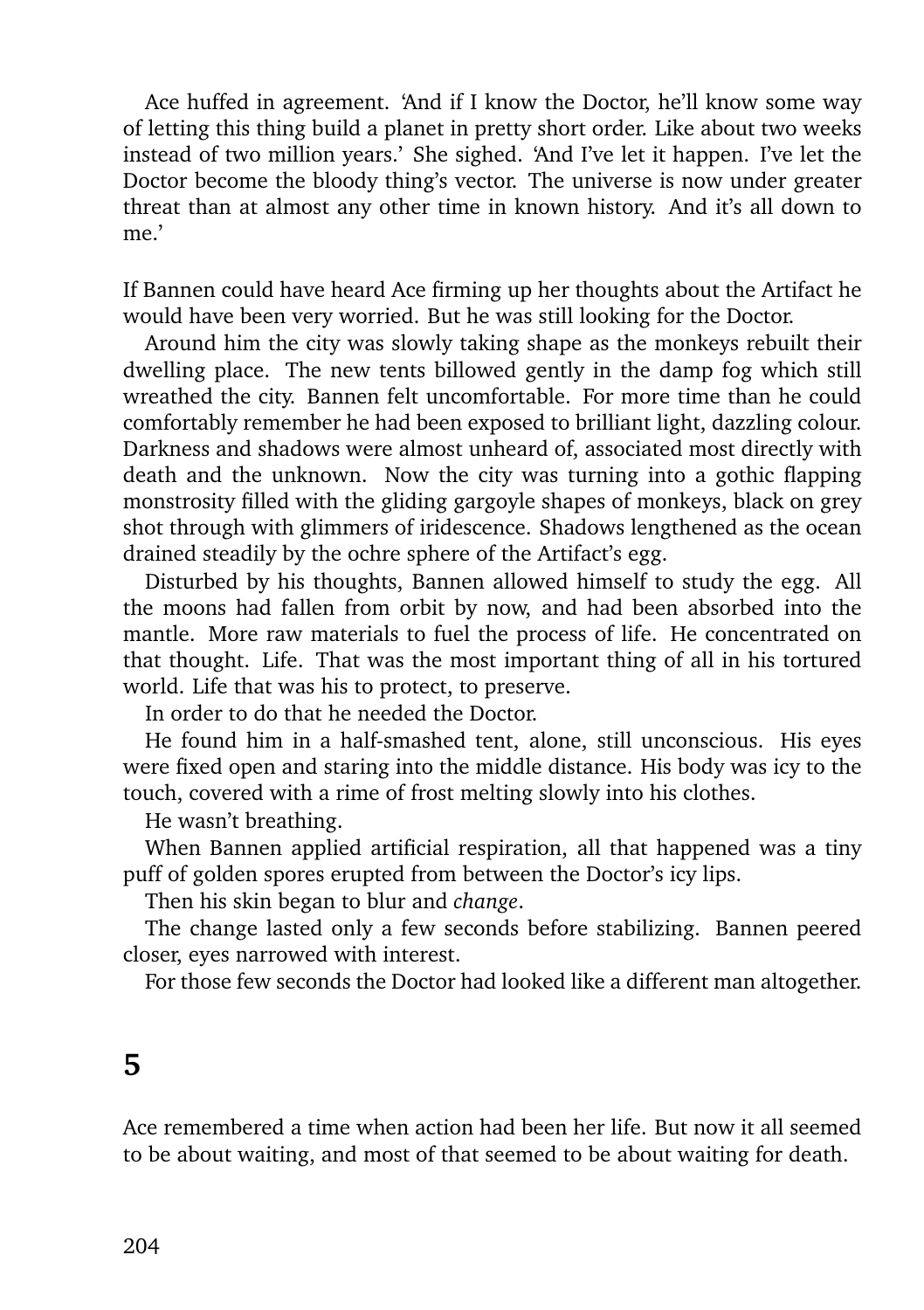She stared down at Bernice. She could discern a vague shadow where her friend lay, nothing more.

Bernice was silent, her breathing only slightly laboured, just lying there. Waiting for her birth. Her death.

For a moment Ace wished she could still perceive things the way she had before – see into people, check out how they worked. It would be a moment's work to sort Benny out then. But then Ace shivered at the thought of what she might have changed into, found herself wishing she could be sure the odd – no, be honest, the *terrifying* – things in her eyes had really gone. Her slowly returning normal vision seemed an indication of that – though she'd learned enough in her travels with the Doctor never to be too sure of anything that wasn't labelled Marks & Spencer and date-stamped for use by the following Wednesday.

But there was something – a memory. Something to do with the fungus. The *schill* . . .

She shook her head. Bernice was all that was important now.

Bernice. There was someone she could rely on. A bit soft round the edges, unnecessarily dry at times, but basically sound. Her only problem was her habit. But alcohol wasn't what had got her into trouble now. Bernice surprised Ace sometimes by how smart she was. The problem was this hadn't been one of those times.

And now there was only Ace to get her out of trouble.

Or she was going to die.

Ace wasn't about to let that happen.

She thought about the three soldiers on Verdanna. Their infestations. Medical treatment was standard there. Drastic, but standard. There was nothing standard here. No surgery, no proper drugs, no post-trauma care. On Verdanna, for the three soldiers, the after-effects had been the worst part of their ordeal; though the physical injuries healed perfectly, the mental scars didn't fade. Ace was unsure whether Benny would be able to cope with the postsurgery trauma. But then again she might end up as right as rain. Like a spider, you just never knew which way Benny was going to jump. Still, that was a problem for later. For now –

Ace realized she'd been thinking aloud when Gail asked, 'What's a problem for later?'

Ace shook her head, felt dizzy, saw coloured splotches before her eyes. At least she was seeing something other than shadows. Shadows and the past.

'What's the matter then?' asked Gail insistently. 'You've been brooding ever since Bannen found the Doctor. Four hours now.'

'They're my mates aren't they? It's up to me to save them.'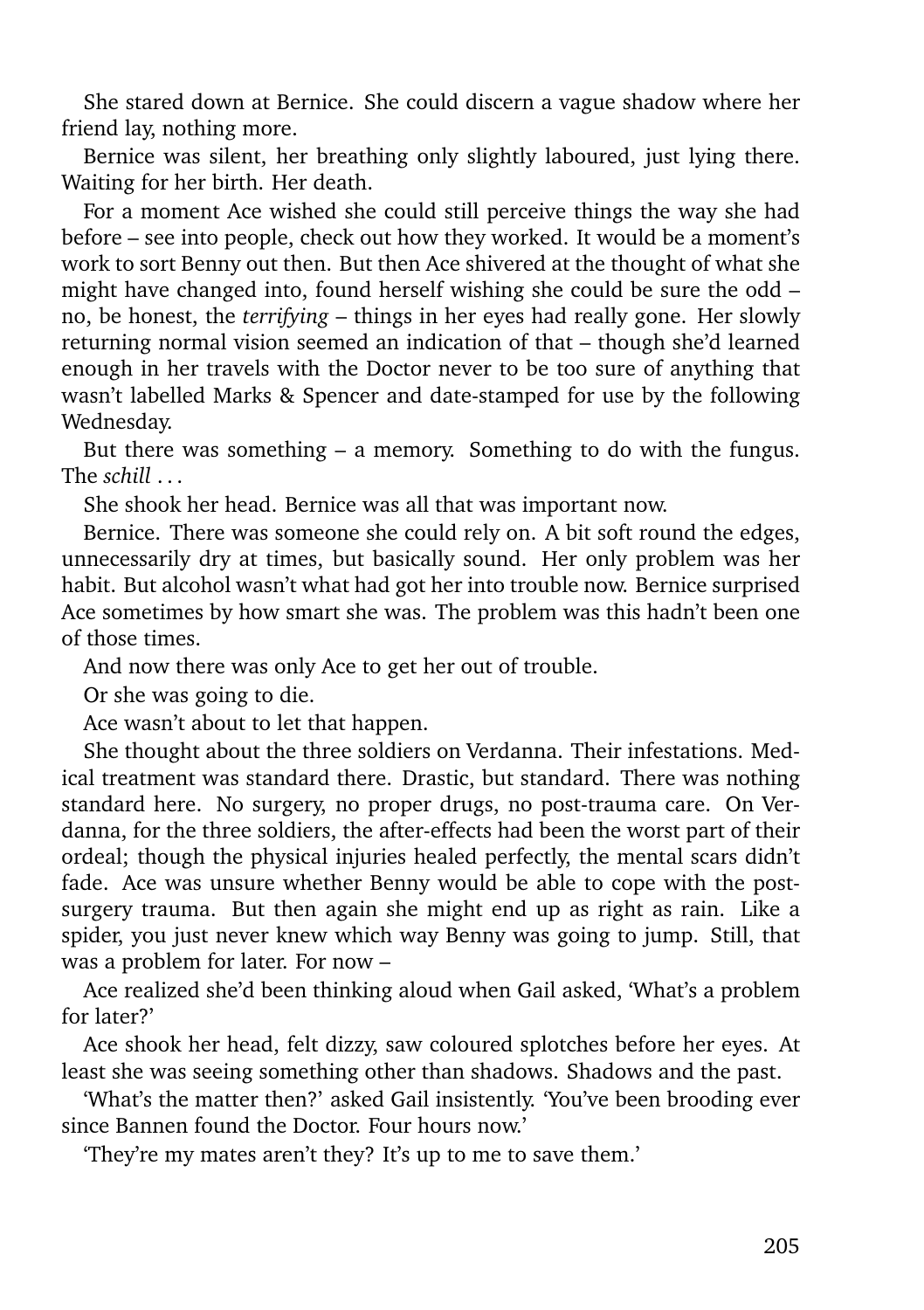'What are you going to do then?' That was Bannen. The calmness in his voice was infuriating.

Ace looked back at Bernice. Was it her imagination or did the vague outline of Benny's body have more detail? The way the older woman's skin appeared to be moving, of its own volition, Ace wasn't sure she wanted an answer to that question.

She held up the two tubes of chemicals she had taken from the equipment storeroom of the shuttle. She fitted one tube into the syringe from the medical kit. She tapped the glass phial with her fingernail. *TV stuff. A million-to-one shot but it might just work.*

'I'm going to poison Bernice,' she said. 'More specifically, I'm going to poison the tissues into which the parasite has spread. It's a technique I saw used once. The parasite should withdraw and form a cyst around itself for protection. Then we can ... I can remove it by conventional surgery.'

The words echoed in her mind, a mirror to those she had spoken prior to Rhiannon's death. *My fault!* a voice inside her screamed. *But you can't run from responsibility,* she screamed back into the void that was her conscience. *Rhiannon died and that was awful, but it was an accident. She had wanted to save the girl and herself. It wasn't her fault Rhiannon had died! It wasn't! Was it?*

'What if the poison stays inside her system too long?' asked Gail.

Ace pursed her lips. 'That's the complication,' she said. 'In that case, she'll die.'

'And how will you know how long is long enough?' Drew again, his voice an irritating whine in her shadowy world.

In answer to his question Ace pressed the syringe against Bernice's stomach and pulled the trigger.

Now all they needed to do was wait.

That was what it all seemed to be about these days.

But at least there was something she could do whilst waiting.

She turned to Gail and Drew, gazed blankly at a spot on the tent wall midway between them. 'In the meantime there's something we can do to rescue the Doctor. Maybe.'

'Oh that's a clever trick,' said Drew. 'If you can do it without killing him like you did Rhiannon.'

Gail snapped, 'Shut up, Drew, before I give you a clout. Ace is trying to help. At least she hasn't been sitting in the corner whining for the past four hours.'

Drew turned away, said nothing.

'Go on, Ace.'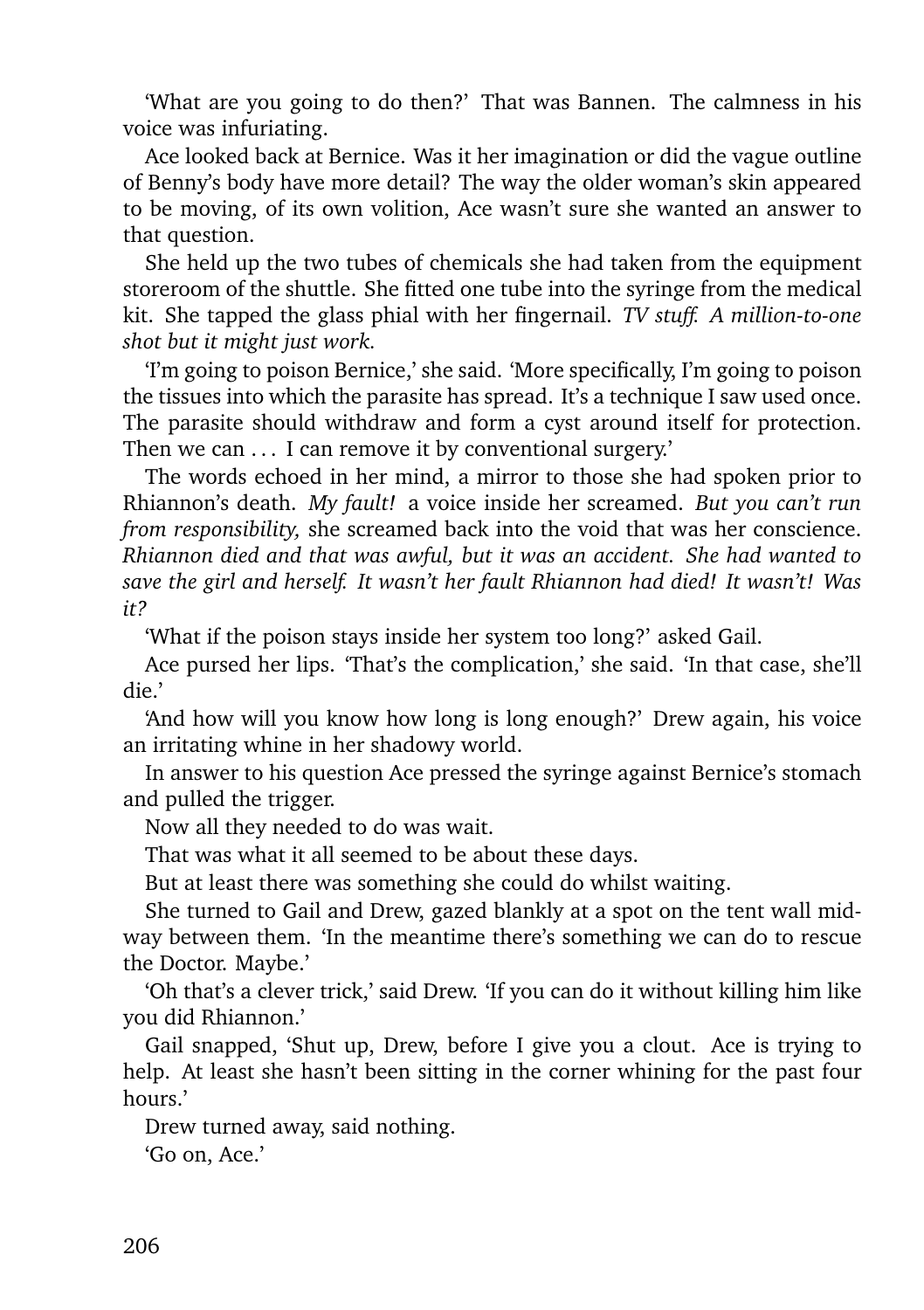Ace hesitated, then said, 'The fungus is a stabilizer, right? It controls the ecosystem, responds to changes. And the Artifact only needs to parasitize an intelligent mind at a certain time in its life cycle, right?'

Gail nodded, then added, 'So?'

'Well.' Ace grinned triumphantly. 'If we could convince the Artifact it's at an earlier part of its life cycle, it wouldn't need the Doctor, would it? It'd have to let him go.

'Mm.' Gail thought about this. 'Maybe. But how would you get it to think it was at an earlier part of its life cycle?'

'By getting Midnight here to synthesize proteins capable of instigating a controlled change in the fungus. Fool the fungus, you fool the trees. Fool the trees, you fool the Artifact. Then bingo! We get the Doctor back and he whisks us away in the TARDIS. Neat huh?'

'That's stupid,' said Drew petulantly. 'You're mucking about with the biggest living thing in the universe. How can you say how it'll react to anything you do?'

Gail snorted contemptuously at Drew, then said to Ace, 'If this thing can build and seed planets as fast as the Doctor seemed to think, we haven't got much time to mess about.'

Ace nodded, pleased that the time for action had come at last. 'Right then, Midnight, my old mucker,' she said. 'Time to do your stuff.'

When they opened the bag of fungus the *schill* inside were bigger. But there was at least half a kilo of spores there as well. Gail frowned when she saw that. 'How did the *schill* get bigger without consuming any fungus?' she wondered aloud.

'Do what?' asked Ace.

Gail shook her head. 'Sorry, nothing.'

Ace tipped the fungus out of the bag so that it drifted in a loose clump in front of Midnight. She batted the *schill* away impatiently. They made little squealing noises as they flew across the tent.

Midnight extruded himself into the spores.

At the same moment, Bernice began to moan.

Ace turned to her. 'Gail, what's happening?'

'She's reacting to the poison! What did you inject her with?'

'A nion-biased cleaning agent. There was a bucket of the stuff in the equipment store on the shuttle. *Everclean*, it's called. I wonder if it'll live up to its name.'

Gail gaped as Bernice began to thrash in earnest. Her skin turned yellowish and she began to sweat. 'What were you planning to use as a cure? Kind words?'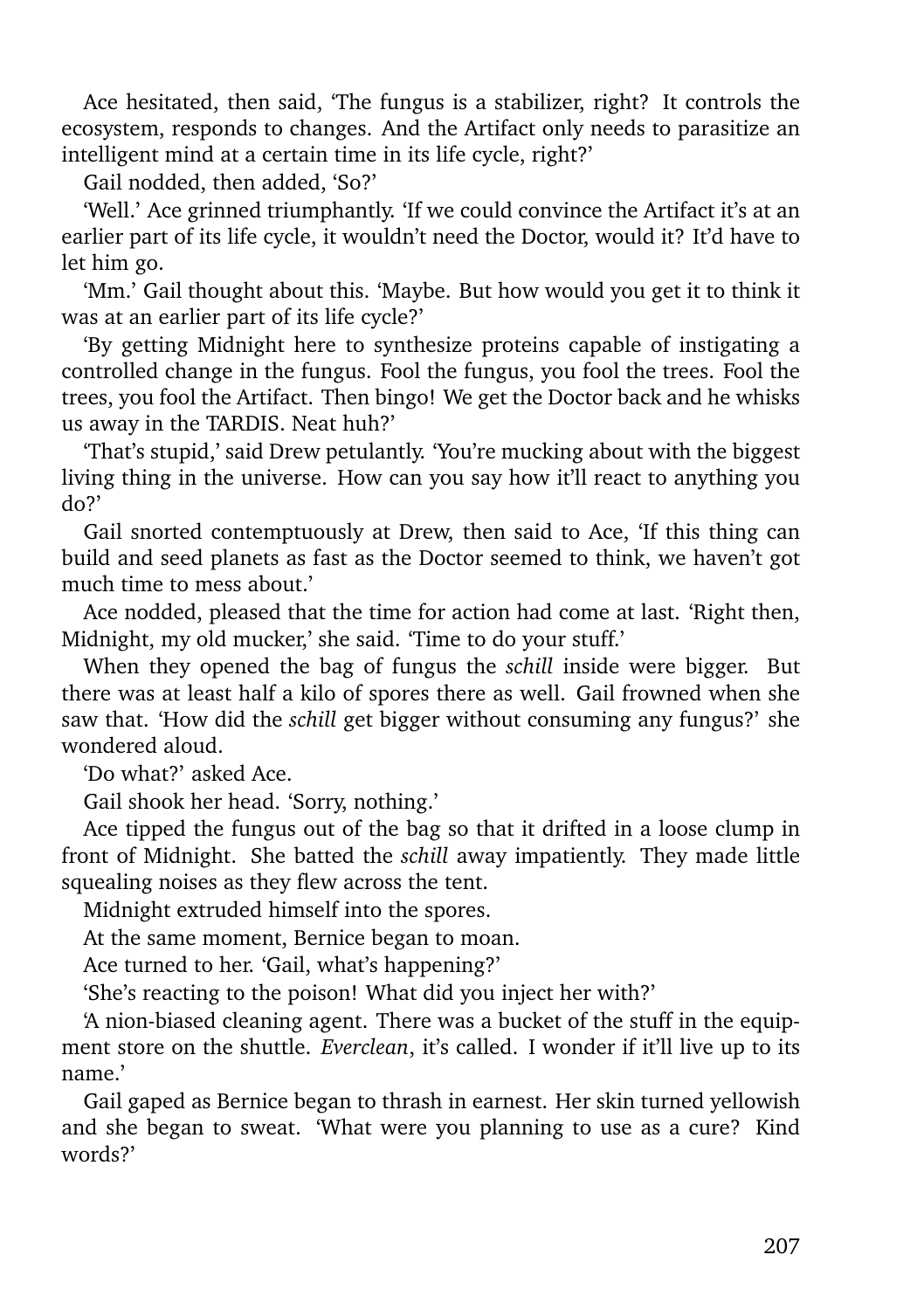Ace tapped the second phial. 'Don't you worry, that's all under control. The medical kit contained enough odds and ends to make up a suitable cocktail. She'll be fine as long as we administer it in time.'

Gail said nothing, simply stared at Bernice. The discolorations on her skin worsened, took on the deep hue of bruises. Her muscles began to spasm erratically. Strange choking noises came from her throat. Her eyes squeezed shut and then bulged wide open.

'She'll die!'

'I know that, Drew.'

'Well do something then! Give her the antidote!'

'Not until the time is right. If the poison isn't in her system long enough the parasite won't form a cyst. We can't take it out if it isn't in a cyst.'

'But she'll die!'

'It's a risk, yes.'

'But you can't –'

'Shut up!'

But Drew was away. 'You can't because she'll die like Rhiannon died, because you killed her you insensitive, murdering –'

And he hurled himself at Ace, who turned to meet the rush – too late. By the time she had a grip on Drew and had thrown him away the damage was done: the phial of antidote had hurtled across the room and shattered against a tentpole.

Ace stared at the shattered phial in horror. She turned to Drew who cowered away from her, knees hunched, drifting near the far wall of the tent. She raised her arms, fists clenched, then dropped them again, useless, to her sides.

On the bed, Bernice went into convulsions.

Ace swore. Thinking fast, she scraped a trickle of the mixture from a shred of broken glass and held it out to Midnight. 'Can you duplicate this compound?' she asked.

Midnight extruded himself into the liquid. His whispery affirmative was the most wonderful sound she had ever heard.

'Good,' she said. She began to tell him to do so.

That was when Bannen stepped forward and pulled out his gun. 'Nobody move,' he said gently. 'I have been worried up until now that I might have made a mistake in killing the people of whom I spoke earlier.' He pursed his lips thoughtfully as Bernice continued to jerk and choke on the bed. 'I still have not reached a decision yet concerning that. However I am sure of this: if any one of you makes a move to save Bernice's life, I will kill you all.'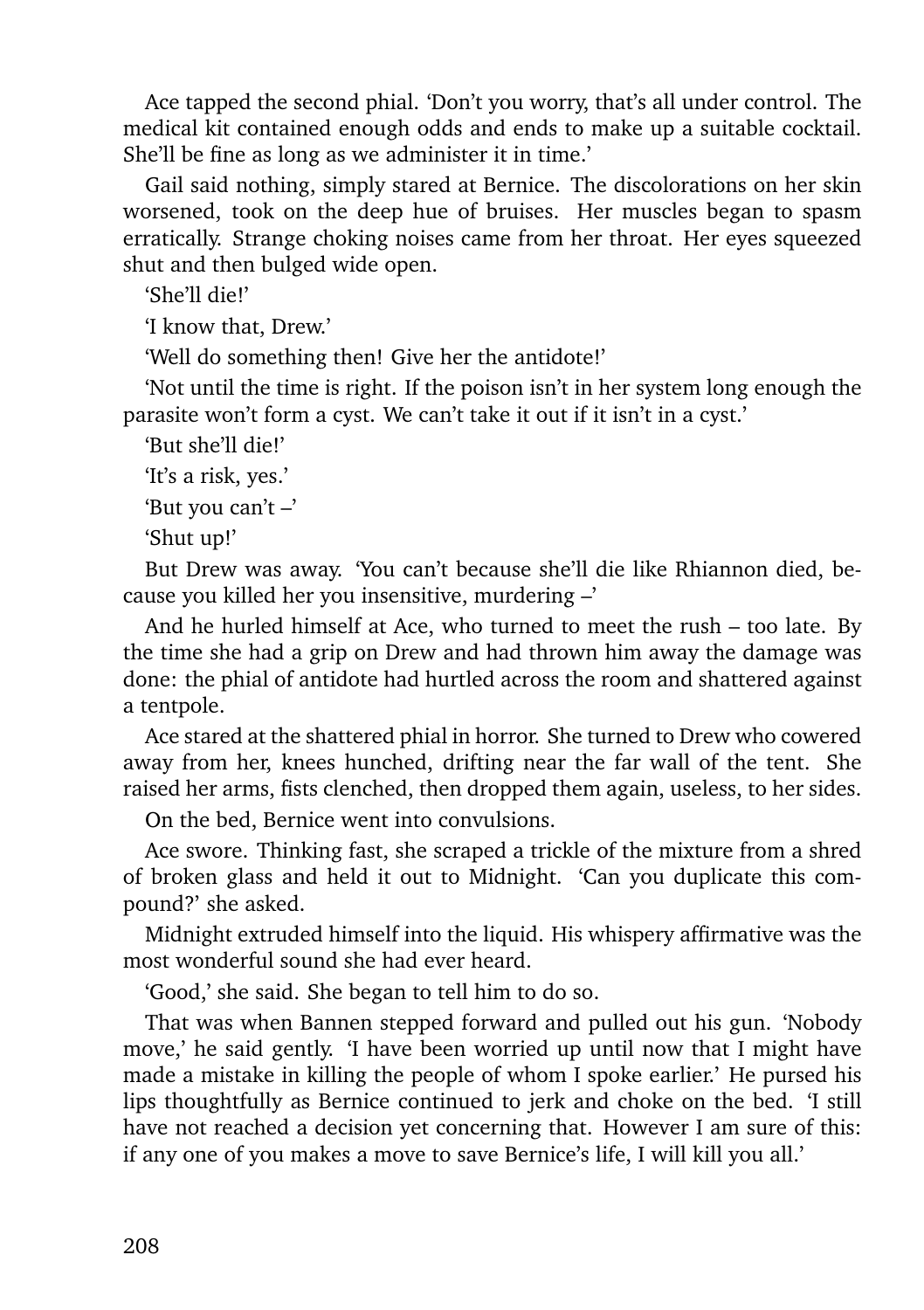The words were going now. Nearly gone. It was as much as he could do to understand Ace and the others. He could certainly make no reply they could understand. The reprieve that his merge with the Doctor had offered him, the glimpse into his own past, had been only temporary after all. Now he was losing even that. His change was nearly complete.

When Bannen called out to him, Midnight ignored the words, recognized only the intent behind them. And deep down inside him, something resonated with that anger. An anger of his own. Something he had come close to placing several times in the last day, tantalizingly close.

He considered Bernice, the new Life growing within her. His instinct was to agree with Bannen, to let the birth run its course, as he had with the monkeys. But something was holding him back. A glimpse of distant logic. Why should Bannen agree with him? Why should Bannen agree with him and no other? Perhaps things were different for these things that thought of themselves as Life – even though they couldn't tell the difference between Life and what they really were: just life.

He would help Bernice. Not because they'd asked him to. Not because they deserved it. Because she reminded him of someone. Reminded him of someone he'd known a long time ago. A Sahvteg. No. A woman *named* Sahvteg.

Midnight prepared to help Bernice. He extruded himself into the compound Ace was holding out. The compound was simple. He could improve upon it. In fact, they should have asked him to help Bernice in the first place. He could do all the things they asked of him at the same time now, even synthesize the enzyme to fool the Artifact. Time itself began to take on interesting new meanings. He remembered forward, back –

– then he remembered Bannen. Bannen was still screeching, those sounds that no longer had meaning for him. His limbs were thrashing almost as much as Bernice's had been. One of them held a ... . a

A machine of some kind.

He wondered what it did.

He extruded himself into Bannen to find out.

As he did this the machine in Bannen's hand separated into a number of smaller pieces. One of the pieces moved quickly through a cloud of random chemical molecules and entered him.

That was interesting.

It seemed to trigger a memory in him.

A memory of *pain*. Of death.

∗ ∗ ∗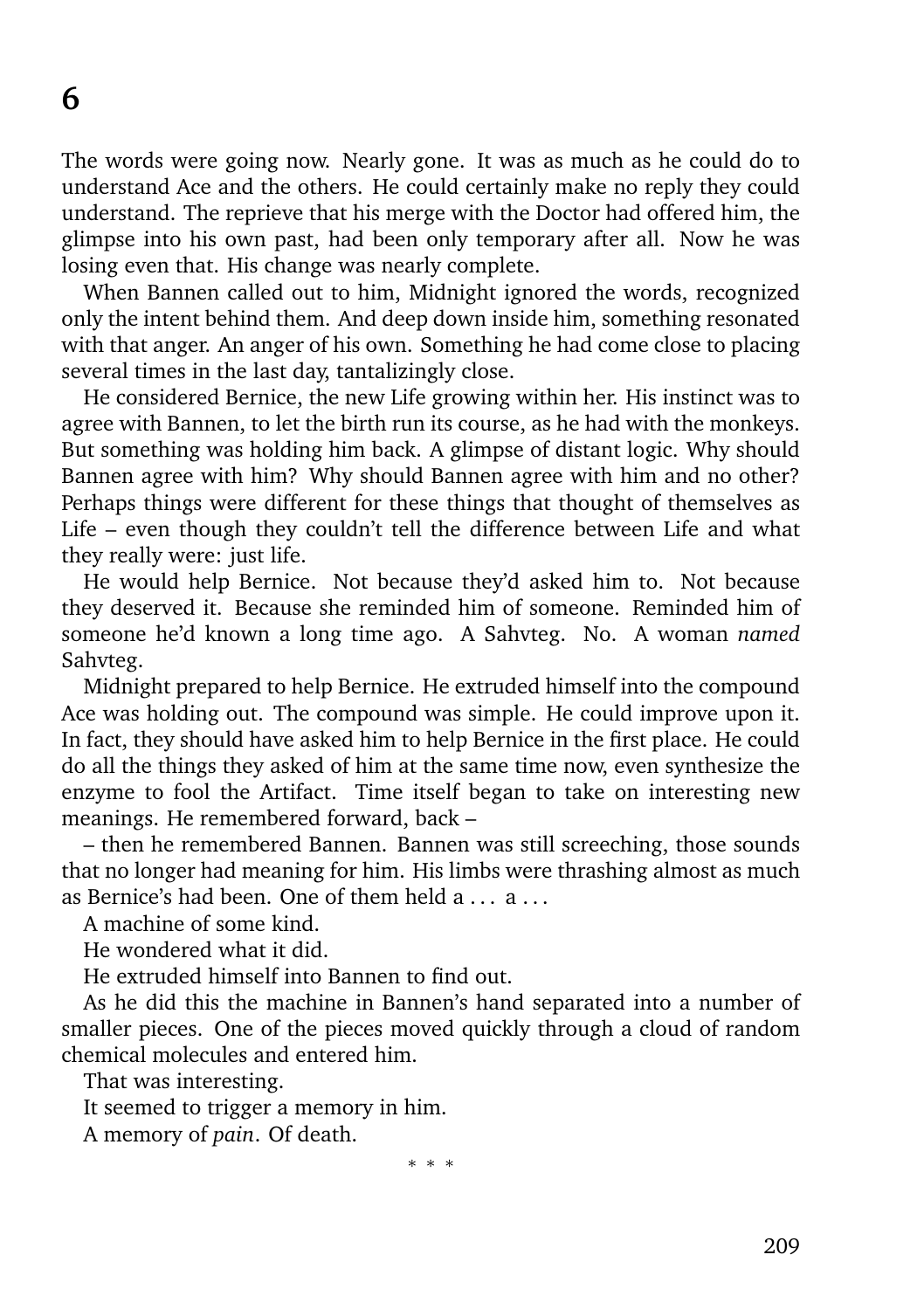Bannen screamed. He was running. He was running and they wanted him. They wanted to catch him and his son and kill him and and –

No.

He wasn't running.

The woman was running.

His mother was running.

The crowd surged around him, a beast, savage, desperate, hungry.

Starving.

He saw her scramble up the steps to the shrine. The church. Saw her offer her son to the priest. Saw himself offered to the priest.

Bannen realized he was remembering the moment which had shaped his entire life. One which, until now, he had been obsessed by but never known. The moment of his mother's death.

She was beautiful. And utterly determined. Utterly determined that he should live.

He struggled to reach her, to clasp her, to bear her away but the beast pushed him aside as it ran for her, took her down, opened her up beneath the hot sky.

*No. No. This wasn't how it was supposed to be. He had come here to help. How could this be happening? He had come here to help!*

The thought wasn't his. He tried to stop it, couldn't, was overwhelmed by it.

He moaned as the beast killed and ate his mother, there in front of him, more than three and a half centuries in the past, but there, *right there* in front of him.

A few eyes gazed upwards when the church lifted on silent antigravs – but not many and the feeding soon resumed.

Something inside him died with his mother.

And in the burning ruins of Mexico the beast turned on itself and began to feed.

He closed his eyes but the sight remained. The memory remained.

Not his.

The Doctor's.

The *Doctor's*!

He wasn't aware of squeezing the trigger of the gun once, twice, three times. Was only aware of his mother lying open beneath the hot sun. It was obscene, her lying there in the open like that. Open like that. He wanted to close her. To cover her. Shut away her insides. They were private things. Things no one else should know about, especially the sky.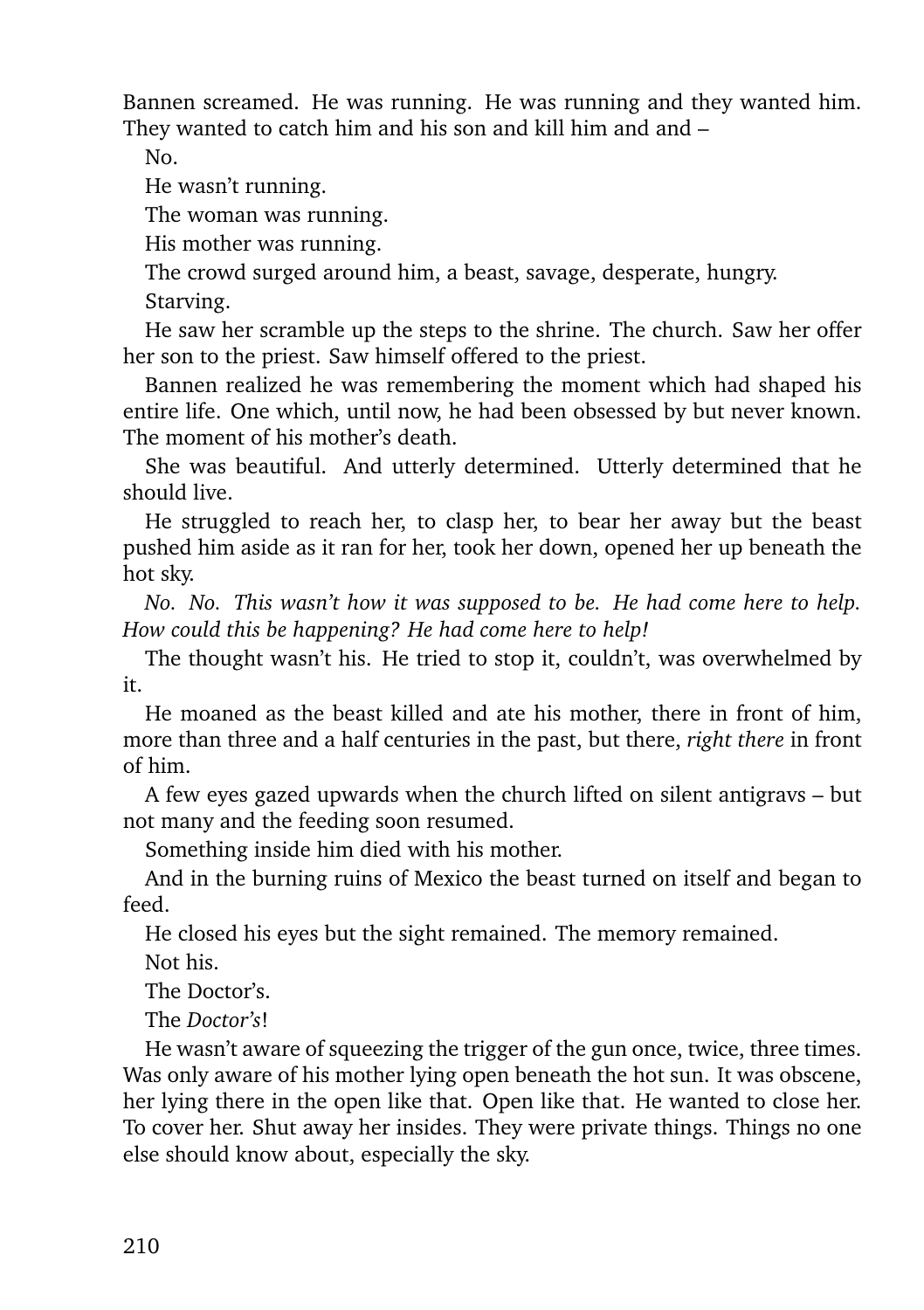He tried to move, couldn't. Tried to call out, couldn't.

And then the beast stopped in its feeding frenzy as if noticing him for the first time, as if recognizing something different about him.

The crowd looked at him.

He found he could move.

He ran.

Ace heard the first shot, reacted on a gut level – and froze. Something was not quite right here. Bannen was screaming. Wailing and screaming. But too much. He had been too calm until now. And now his reaction was extreme. There were two more shots. Ace heard Gail call out to Drew, heard the boy yell out in pain. Count on Drew to do something stupid. He'd probably tried to be a hero, tried to take the gun from Bannen. Idiot.

Ace listened hard. She also looked carefully around, stretching her improving eyesight to the limit. Bannen was still out of control. Dare she risk examining Bernice? Had Midnight managed to synthesize her cure and implement it?

There was only one way to find out.

Ace edged the glass blade from her pocket. She sidled very slowly over to Bernice, ran her hands over the older woman's bare stomach. A smile sketched itself across her face as she felt a hard lump beneath the skin.

Then, as Drew's screams rose to join Bannen's, she placed the knife against Benny's skin and began to cut.

And of course the neurotransmitter exchange worked both ways as it had before, with the Doctor.

As the pain from Bannen's *bullet* overwhelmed him, so the pain from Bannen's memories flooded into his mind and overwhelmed him too. Memories, motivations, thoughts, emotions, all came into him on a surging torrent of pain.

He remembered his mother. No, not his, Bannen's. He remembered a lifetime working in the solar system; a frontiersman, opening new worlds for colonization. He remembered shaping steel and baking bricks. He remembered delivering babies and killing claim jumpers. A full life.

He remembered the Artifact, another life-span there, a joining. He remembered seeing friends die of an old age that never touched him.

He remembered himself, as Bannen saw him.

And then he remembered the explosion, and came full-circle back to the pain.

With the pain came another memory. Words. A *sentence*.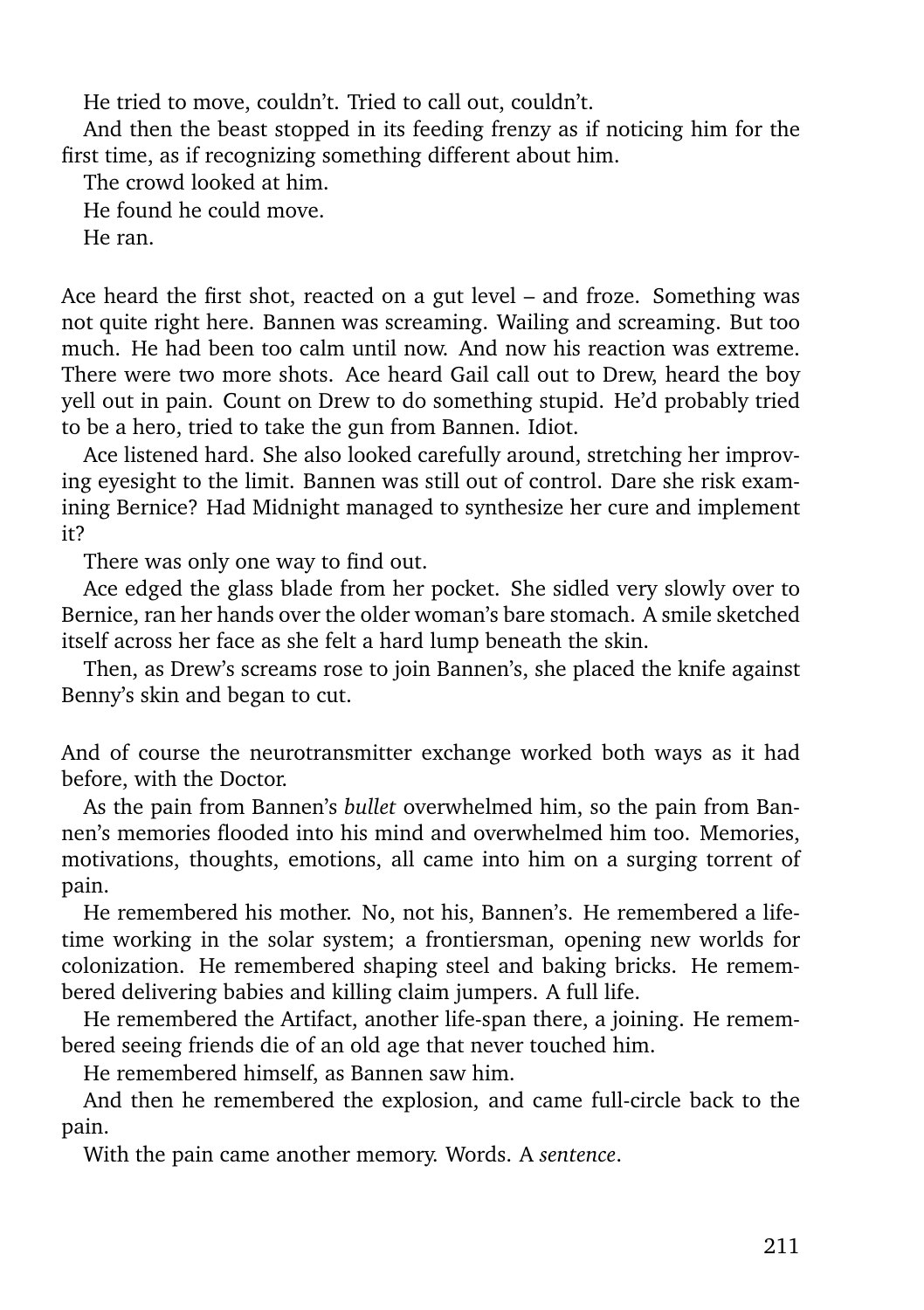And Midnight Green uttered the last words he would ever speak as a human, or anything at all.

'I . . . *understand*,' he whispered as the final change began.

Gail moved to help Drew but Bannen swung the gun to cover her. She froze. Drew was moaning in a corner, clutching his arm. Flesh wound. All right, two flesh wounds. He'd live. If she didn't give him a good thump for interfering first.

Bannen swung the gun to cover Ace. He was more assured now, his movements calmer. He had stopped screaming.

Ace tensed. Gail saw the muscles in her back bunch up. She didn't move, never took the knife from Bernice's stomach.

'You're going to have to shoot me if you want me to stop, Bannen,' she said without looking round. 'And by God if you shoot me you better hope you go somewhere I don't believe in when you die.'

Bannen began to shake.

Drew's wailing increased to the level of annoyance.

Ace continued to cut into Bernice.

Then Bannen's finger tightened on the trigger –

– as a red-handled umbrella looped around his wrist and yanked hard.

The gun went off, sending another round through the tent wall centimetres from Drew's face. His eyes rolled up and he fainted. Good, thought Gail. At least the noise has stopped.

'Well,' said the Doctor, and at the sound of his voice Ace did turn, laying three centimetres of Bernice's skin open with her knife as she did so. 'Is this a private party, or can anyone join in?'

## **7**

Ace finished stitching Bernice's stomach as the Doctor fixed Bannen with a piercing stare. 'What was it about you that Midnight understood, Mark?'

Bannen said nothing. Gail had him covered with his own gun, but he didn't seem particularly concerned.

She wondered, if he tried to escape, if she would be able to shoot him. She'd never shot anyone before, hadn't even thought about why such a need should arise.

'Well?' the Doctor prompted. 'I'd ask him but of course, that wouldn't be a lot of use now you've killed him, would it?'

Bannen said nothing.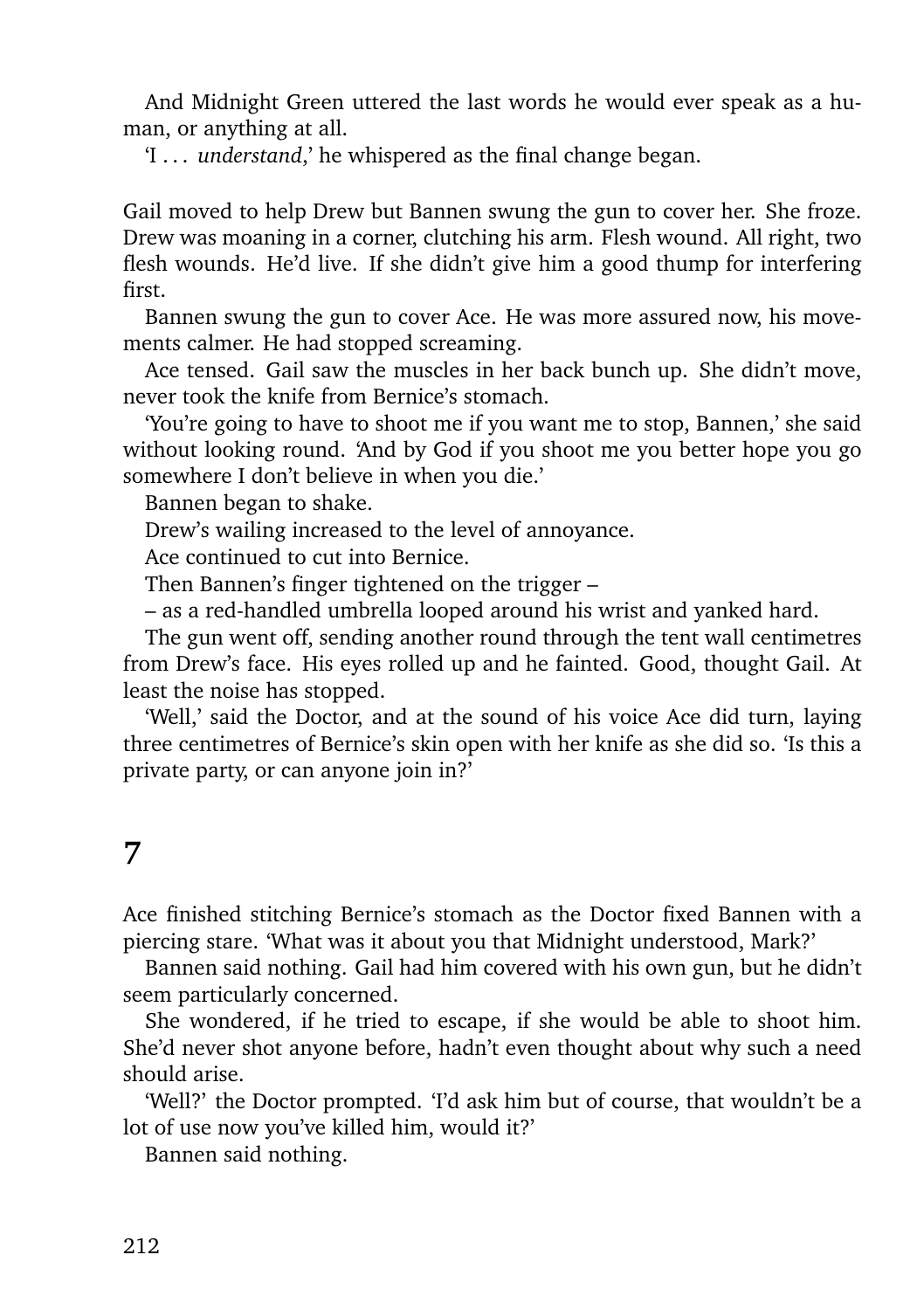The Doctor finished putting on his jacket. It was stained with mud and weed, but still seemed perfectly in place on his slight frame.

He pointed at Bannen with his umbrella.

'You believe in God, don't you, Mark?'

Bannen nodded.

'The sanctity of life?'

Again Bannen nodded.

The Doctor twirled his umbrella thoughtfully, then spent a few seconds getting himself back upright again. Apparently unfazed by his gravitational *faux pas*, the Doctor said, 'Well, that's very interesting. Personally I've always liked the thought of something to believe in. A Maker. All that. I've even got one for you.'

Bannen looked up at the Doctor's gentle speech.

'Yes.' The Doctor's voice hardened. 'Gravity. That's responsible for life. Without gravity there would be no suns, no planets, no atmospheres, no life. Why not get down on your knees and worship that?'

Bannen turned away, his face twisting in disgust. 'I thought you would understand.'

'Understand?' The Doctor fairly spat the word out. 'I understand that you tried to prevent Ace here from saving Bernice's life. I understand that you have killed a number of people and tried to include my friends here in that total.' His eyes narrowed to gimlet intensity. 'I understand that you're trying to protect a life form capable of destroying all life on every water-bearing planet in the universe. What I don't understand is why. Why are you doing this?'

Bannen's lips thinned. Gail watched the interplay between him and the Doctor carefully. The tension was palpable. Something was about to break.

And then it did.

The city began to shake. The tent was ripped into shreds by a hot wind. They looked out on to the vision from hell.

Large sections of the chamber rim were on fire.

The Doctor's eyes fairly popped from his head. He blinked. Several times.

Chunks of forest kilometres deep and twice as long were being squeezed from the rim. For the larger sections the process looked like it would take hours, perhaps even days. For the smaller pieces, the process happened a lot faster. They smashed into each other and disintegrated, a mess of rocks and broken trees as big as mountains.

Some pieces began to collide with the dwindling ocean. Where that happened atmospheric upheavals churned the air into smoky, continent-sized hurricanes. These storm fronts spread slowly as the collisions continued.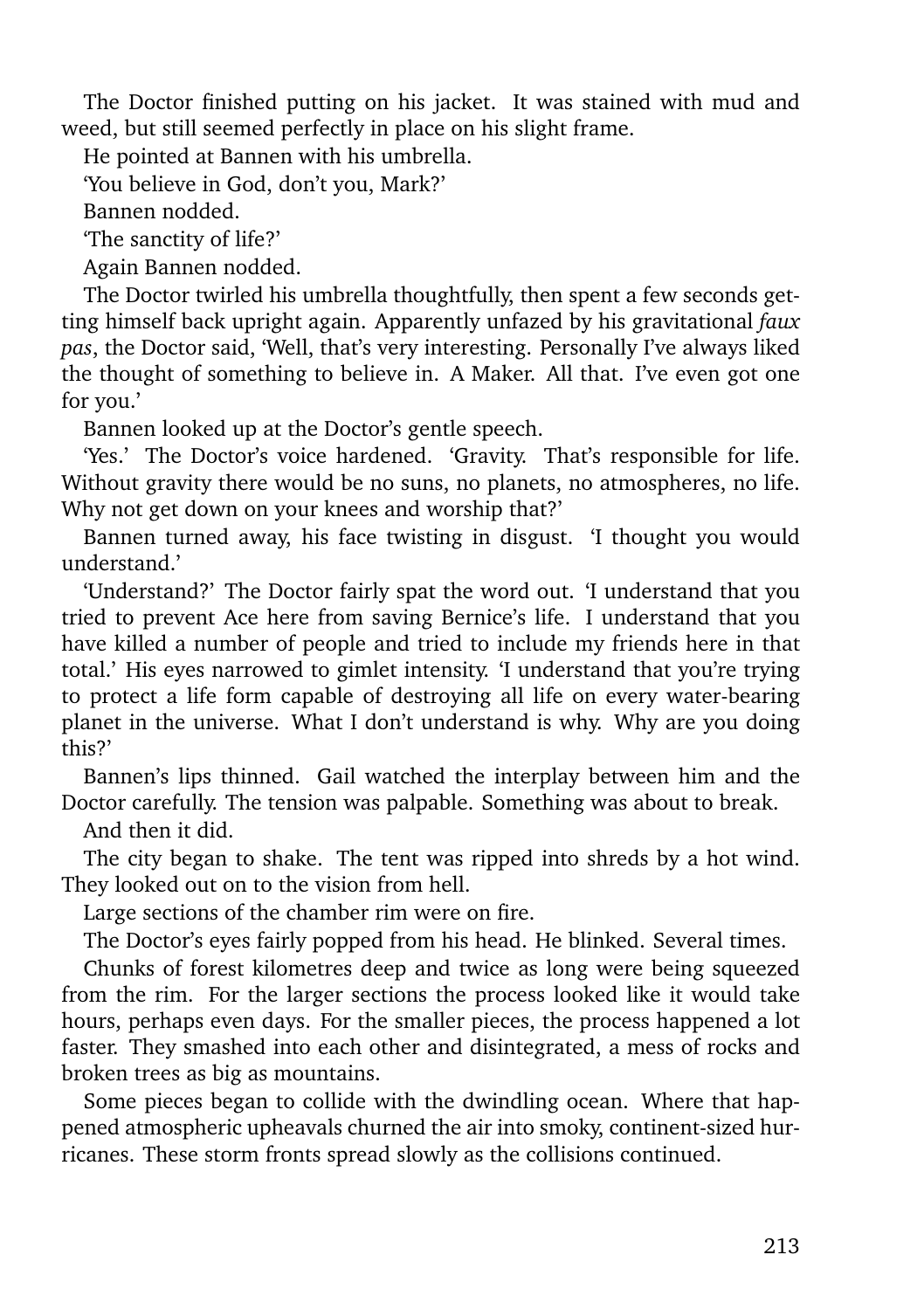At the far end of the chamber, where the ocean narrowed into the distance, great fogbanks of white gas were erupting into sheets of flame the size of small moons. The sound from the explosions was a low rumble, felt rather than heard. The air was already full of it, or of collisions that had already happened whose sound had only just reached them. It was also full of nearer sounds: the countless screams of animals; mantas, the things that had attacked Gail earlier that day, *schill*, octopoids, jellyfish; all panicking, fleeing, burning, dying.

Through the clouds of smoke something the size of a mountain range hoisted itself clear of the rim, chasm of a mouth gaping as it burned. The sound of its scream would take hours to reach them, if it ever did.

'Ace,' said the Doctor in a dangerous tone of voice, 'just what, *precisely*, have you been up to while I've been asleep?'

Ace clutched Bernice's unconscious body to her as a drifting rock the size of a city battered itself to fragments against the distant curve of the rim. 'We,' she said, eyes wide, 'we ... that is to say, I had this idea about how to ... er . . . save you.'

The Doctor peered at Ace. 'Save me?'

'Er, yeah. You see. We figured out about the Artifact and we . . . and . . . I asked Midnight to ... I guess he could've ... I mean, I could've got it ... er ... a bit wrong. I suppose.' She blinked rapidly as a comet-shaped column of smoke and steam erupted from the distant curve of the ocean.

The Doctor jammed his hat down on to his head and waved his umbrella in the air, heedless of who might be hit by it.

'Ace, my dear, dear Ace. I would've hoped your stint in Spacefleet would have taught you the value of *not destroying everything you see around you*!'

'Er, yeah. Sorry.'

The Doctor closed his eyes. 'Instigating an enzyme change in the least understood, most volatile life form in the universe might just qualify you for the dunce of the week award. Don't you realize that sometimes the immunesystem reaction can result in the body's death itself, as in the case of a fever, for example, as with Bernice?'

Ace bit her lip. She would have laughed had the situation not been so serious, had she not been responsible for it. Her dad had been good at doing that before they'd lost him: telling her off and taking the piss while he was doing it to hammer home the point.

The Doctor looked around, shook his head. 'Try for a delicate chemical balance and end up with a virus. It could be the last mistake any of us get to make. I had the situation completely –' Only Gail saw the Doctor's fingers crossed behind his back, and shuddered, '– under control. Now look what you've done. Look at that, just look at it!' He pointed towards a disintegrating section of rim with his umbrella. 'A surface area of land the size of three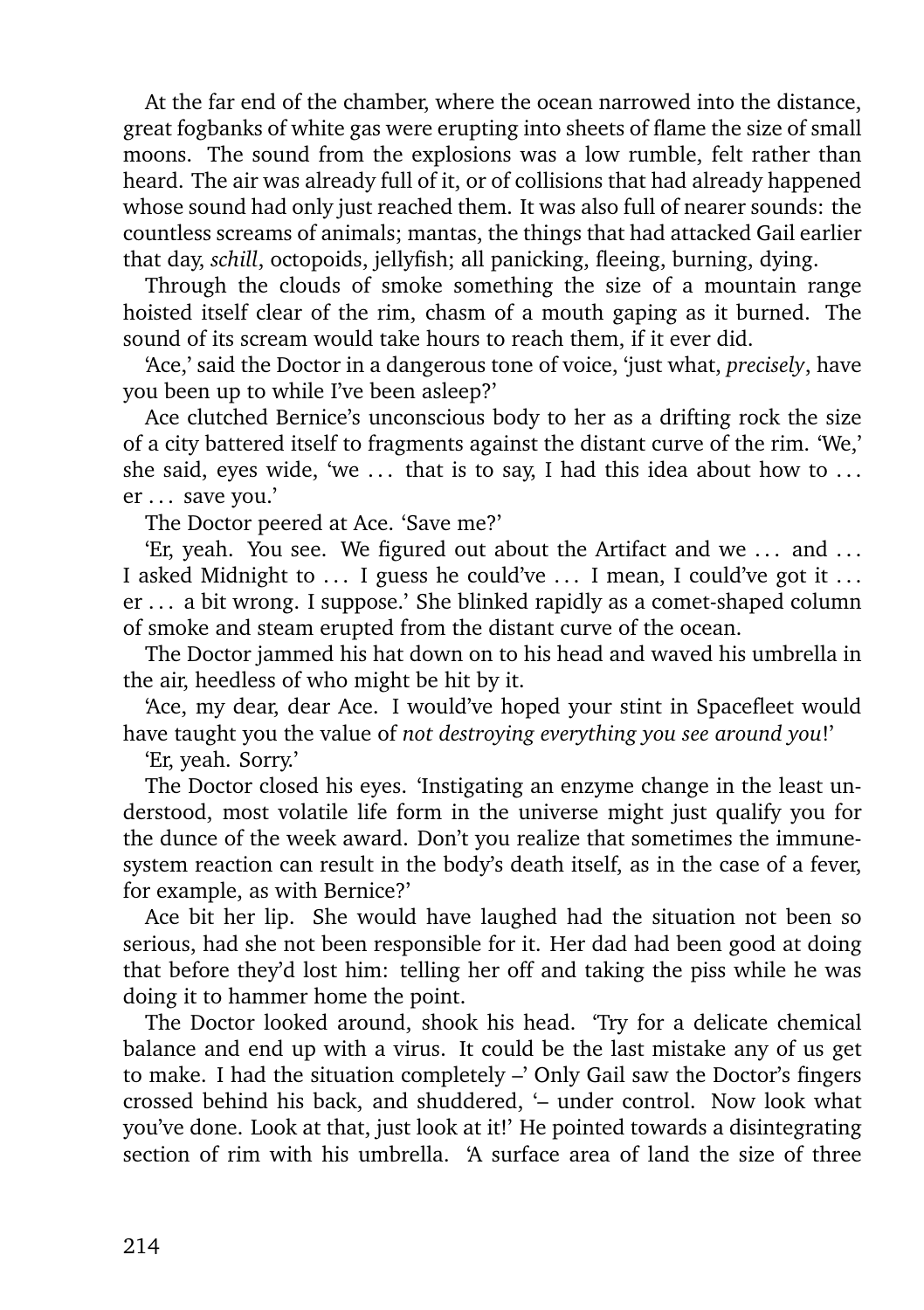inhabitable planets just turned itself into the biggest jigsaw in the universe. Sorry, indeed.' And he huffed angrily.

'Well, I'll tell you one thing, Bernice muttered as she opened her eyes and looked around. 'That jigsaw's not the biggest in the universe. It's a baby compared to the Vartaq Veil.' She peered along her nose at Ace, arms still wrapped tightly around her waist. 'Mmm. Hello Ace. Does this exceedingly nice cuddle mean we're engaged, or have I missed something important?'

The Doctor frowned and sighed. 'The thing is,' he added, 'what are we going to do about it now?' And he drew his legs up beneath him into the lotus position and hung suspended in mid-air, his umbrella open above him to shield him from a splatter of burning coals while the chamber began its long slide into hell around them.

Gail looked around. Several moments passed. Then the Doctor sat up a little straighter, if that was possible while floating weightless. 'I've got an idea,' he announced solemnly.

Ace and Bernice looked at him. 'What's that then?' they asked in unison, then looked at each other and both scowled as they moved out of their mutual embrace.

'The Artifact mustn't be allowed to prey on the universe any more, so what I'm going to do is  $-$ '

'You're not going to do anything!' The scream was from Bannen.

Gail felt a blow to the side of her head. She spun away, her grip on the gun loosening. By the time she recovered her composure and her orientation, Bannen had the gun and was pointing at the Doctor.

'I know what you're going to do. Well, I won't let you. I'll kill you first!'

The Doctor stared down the barrel of the gun. A kilometre behind Bannen a section of forest split into two as it was hit by a weed-covered rock emerging from the ocean. The pressure wave pummelled the city, wrecking more tents. The monkeys were milling helplessly now, all sense of purpose gone.

A moment passed.

'I appear to still be alive,' the Doctor said, looking down at himself in mock puzzlement.

Bannen scowled. His grip on the trigger of the gun tightened. Ace looked warningly at the Doctor.

'That couldn't indicate a smidgen of common sense on your part, I suppose?' Bernice said dryly, if somewhat weakly, to Bannen.

The Doctor uncrossed his legs. He allowed himself to drift a little closer to Bannen. 'What's on your mind, Mark?' he asked gently.

For one moment Bannen looked as if he might reply in kind. He blinked rapidly, his face crumpling into a desperate sadness. The gun wavered in his hand – and in that moment all hell broke loose.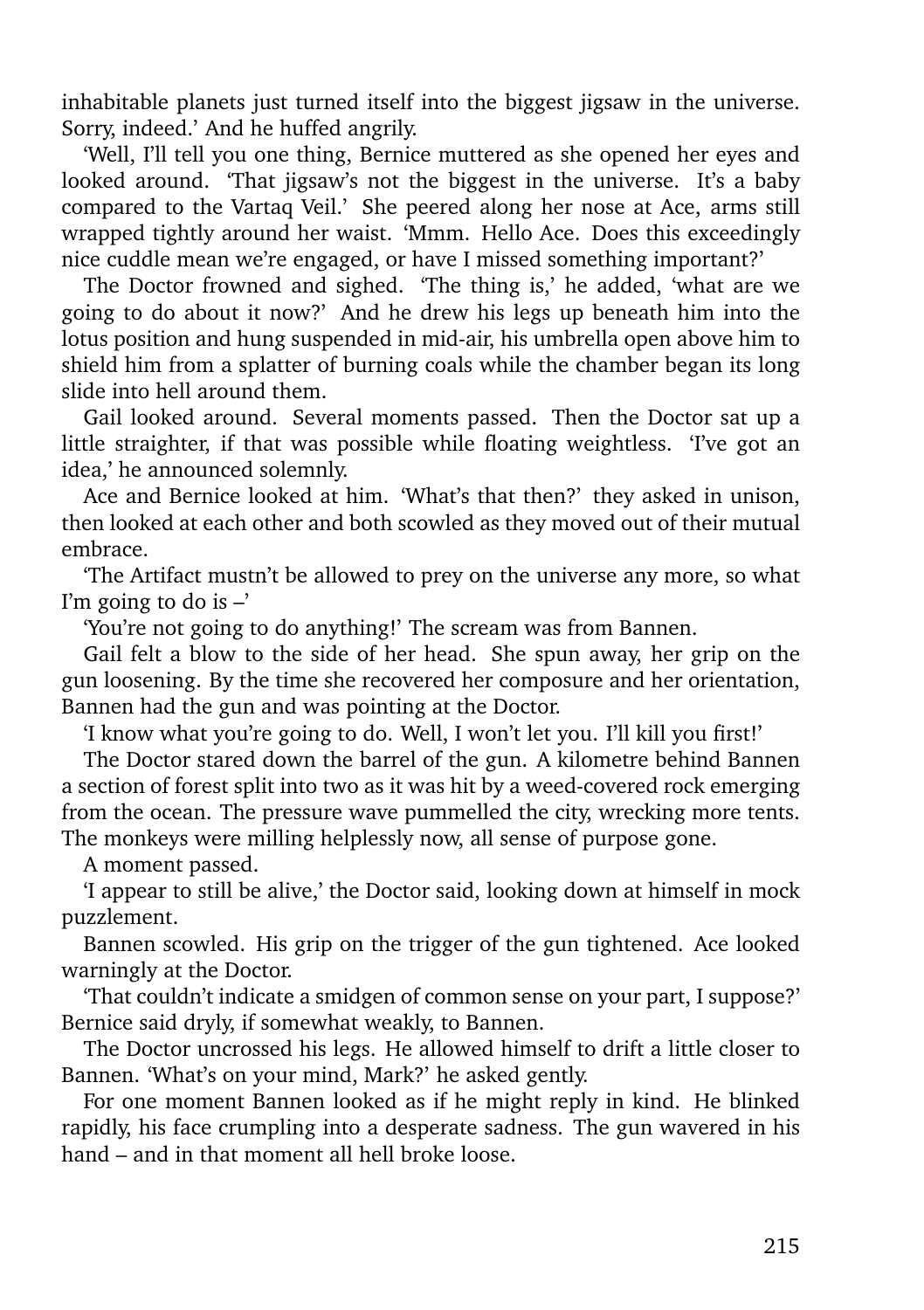Ace launched herself across the space between them with a yell of rage that would have done credit to a charging rhinoceros. At the same time Drew shook his head, looked at his arm and began bleating again. Ace collided with Bannen as the shot went wild, ricocheted off the Doctor's umbrella handle a centimetre from his nose. Ace and Bannen both fell backwards, fists flying, became entangled with Drew. Gail moved to help but by the time Ace and Drew sorted themselves out Ace was clutching a bloody nose and Bannen was gone.

Drew grabbed his injured arm and began to cry.

'Oh dry up,' muttered Ace impatiently.

Gail glanced at the Doctor to apologize.

As a consequence of this she was first to see cracks appear in the interchamber wall and a galaxy of white fog cascade through into the chamber.

The Doctor turned at the expression on her face, his eyes widening with horror.

Even as they watched sparks flew from clashing boulders – and the fog billowed into an ocean of flame. As wide as a moon, the fire dragged itself down towards the ocean, devouring the atmosphere, bursting rocks, turning thousand-kilometre sections of drifting forest into a mess of flames.

The thermals sped out ahead of the conflagration, picked up the monkey city and smashed it backwards.

Long before the river of fire reached and engulfed the Artifact's egg.

**8**

Time was moving strangely for Bernice.

She had vague memories of panic, of fear, of horror, of great gulping sadness of which, when she looked back on them later, not very many seemed to make a great deal of sense.

The fire took a day to burn itself out. Then as abruptly as it had begun, it vanished, sucked away into the gaping chasm ahead of them.

The egg was left a cracked husk, shiny mantle burst, innards spilt in solidified gobbets like a roasted chestnut.

When she realized it must be dead Bernice ran her finger across the scar Ace had left in her stomach. The wound that had preserved her own life. She wouldn't have thought that someone like her could have cried at all, much less cried for most of a day. She supposed she was finding new firsts all the time.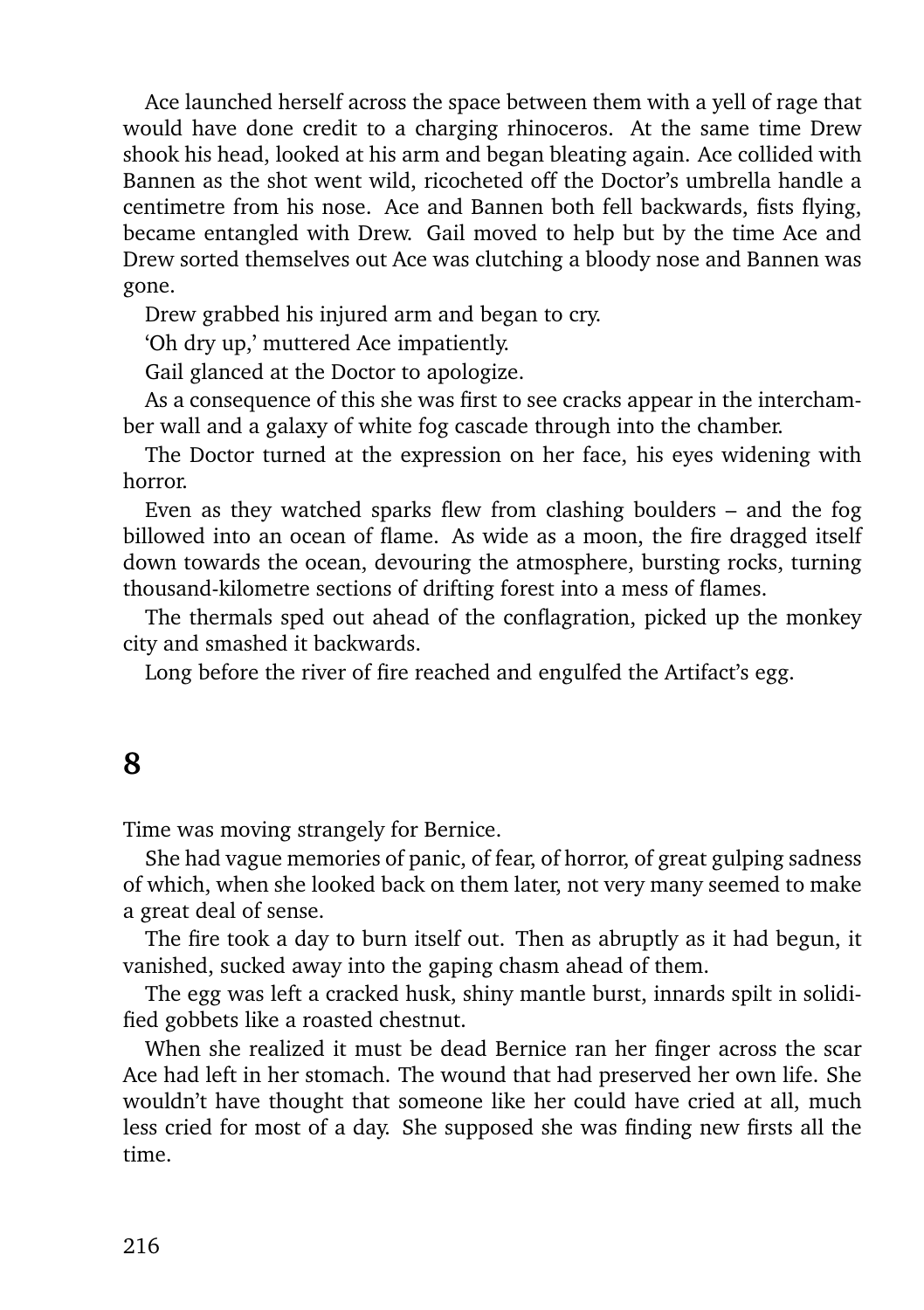By the time she had regained her composure, the ocean had gone, vanished ahead of the dead egg into the chasm still gaping wide to accept it.

And the Doctor was about to leave too. He'd given some instructions to Ace. She asked him where he was going, and why. His reply was simple. 'I'm going for a walk. I may be some time.'

Bernice recognized the quote but didn't smile. 'This is no laughing matter.'

'I know.' The Doctor twirled his umbrella absently, began to tumble as the angular momentum transferred itself to his body.

Bernice watched him closely for a moment. Eventually he stopped upsidedown before her, his face a metre or so from her own.

The sight of that upside-down face filled her with a curious melancholy. 'Penny for them?'

The Doctor looked away into the distance. The light from a distant explosion glazed his skin with gold.

'You know, of all the things that can happen to us, change is the most terrifying and wonderful of them all.'

Bernice studied the Doctor, the set of his shoulders, subtle movements of the skin around his mouth. Movements which in a human being she would have been able to read like a book. The problem was, this time she didn't like what she saw. Did the Doctor still have some connection with the Artifact? Or was this doom and gloom routine simply another facet of his personality? Somewhat dryly, she said, 'And that's what's happening to you, is it?'

'It's what's happening to all of us.'

Bernice clicked her tongue sympathetically. 'I think I got that one in sixth grade, Doctor. We change all the time. It's called growing up.'

The Doctor's voice became quiet, almost a whisper. 'The changes I'm talking about run deeper than that. There isn't another species in the galaxy that fears and welcomes change as do we Time Lords, to whom it is so traumatic. The change I'm scared of is my own.'

Bernice shuddered, frowning at her own reflection. 'Regeneration?'

The Doctor shook his head. 'I don't know. I . . . '

Bernice was surprised to discover his indecisiveness irritating, even annoying. 'Well don't you think it's time you sorted yourself out?' Inside, Bernice berated herself. Her anger was irrational, stemming more from worry than anything else. But the Doctor didn't respond to her anger. It was as if her feelings were irrelevant. Maybe they were, to him.

'I want to come with you,' she said at last. 'I want to leave here and come with you.'

The Doctor stared unblinkingly at her. 'I have to know where you all are. When the time comes.' And with that he simply turned and drifted away.

∗ ∗ ∗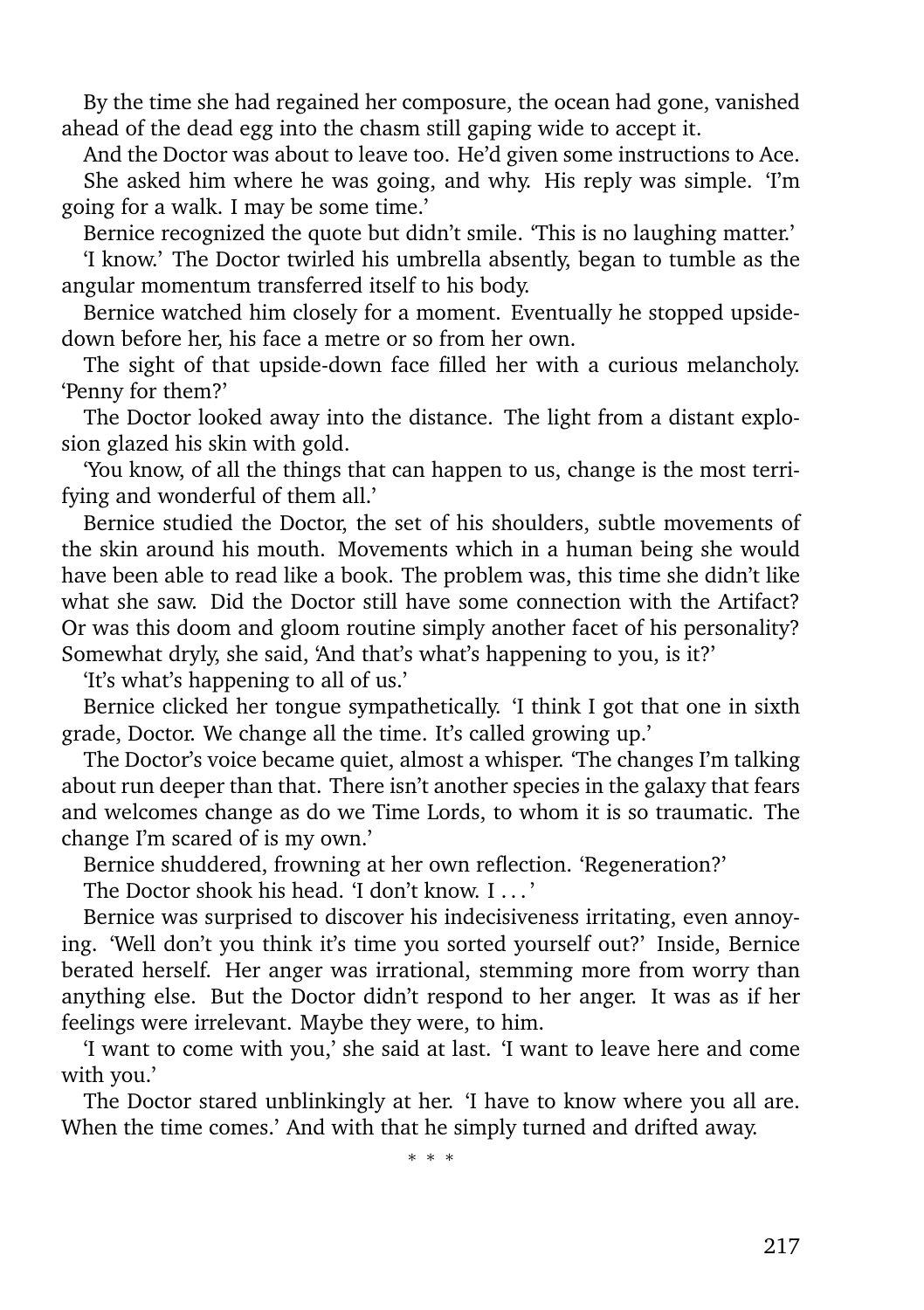That had been hours ago. For lack of anything else to do Bernice had found a relatively undamaged tent, crawled inside it and had gone to sleep.

When she awoke, Drew was asleep. His arm had become infected and he was running a slight fever. Gail was clinging to a stack of shattered timber, staring out into the fiery distance. There was no sign of Bannen – he was probably dead. And Ace was presumably in the shuttle, carrying out what repairs she could as per the Doctor's instructions.

Around them the city rippled in the thermals battering the interior of the chamber. Every so often a big jolt would wreck the monkeys' latest attempts at rebuilding. They kept at it anyway, with the dogged persistence of animals. How could she have thought they were intelligent? Sometimes she looked at them and mentally berated herself for assuming too much and missing so many blatant clues to the truth. Then she would slump into apathy again and wonder if Ace had really done the right thing when she removed the parasite inside her.

Then she would mentally berate herself again for allowing such self-pity to take hold. She would rise, pace a bit, try and think of something to do. Then a section of chamber rim would crack or a herd of animals would thunder past, fleeing the breakup of some rock or burning island, and she would slump into depression once more.

She spent the next day and a half like that.

Half-way through the second day after the Doctor left, she found Midnight's body.

She'd been looking for food, had found some in the shattered husk of a tree which had jammed itself into the city, opening a long rip right down to the foundation rock.

The corpse of a medium-sized manta had been impaled on the tree, speared at several different angles by a spray of branches. It had been dead only a few hours. Listlessly Bernice had ripped off a strip of flesh and shoved it into her mouth. She knew she had to eat to live. It was just that in the last couple of days, particularly, she had come to feel there was a basic flaw in the last statement of that equation.

Her discovery, a few minutes later, of Midnight's body jammed beneath the tree only served to confirm the opinion.

Now she knelt beside the body. Reached out to touch it. Ace, the Doctor, even Bannen had all shared memories through Midnight. Only she had not, yet she had known him the longest. She had been the one who had befriended him. Everyone else, the Doctor included, had just used him for their own ends, ignoring his humanity, seeing him simply as a tool to be used. They might not even be aware of their attitude – but it was true. And now he was dead.

She couldn't even bury him.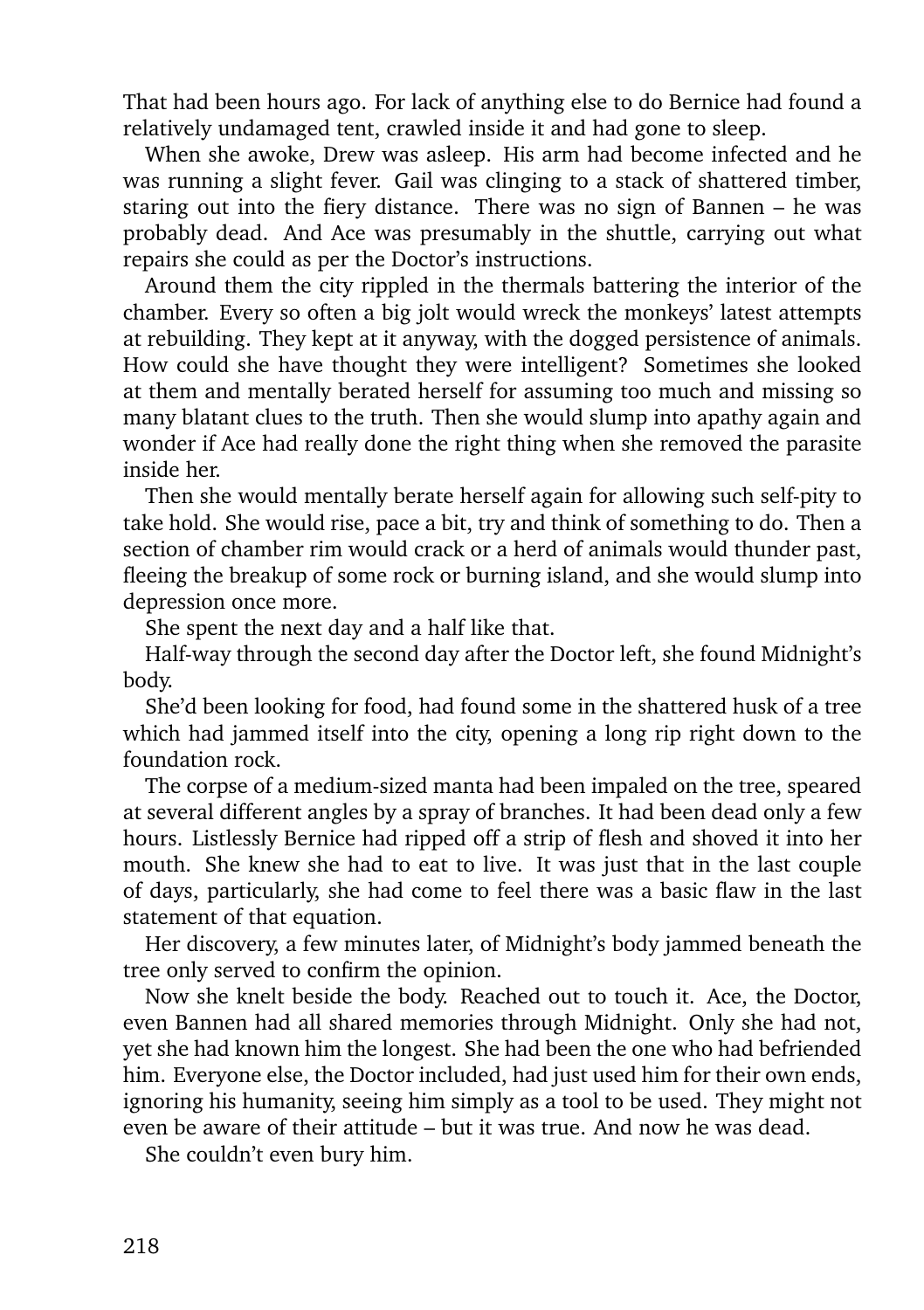She drifted close to his body for a time she couldn't measure. After a while she became aware droplets of moisture were forming on her skin. Condensation. She peered down through the rip in the city the tree had made. Water glimmered down there. The deathpool. The place where Midnight had tried to commit suicide.

The irony of that made her tremble.

More time passed.

She didn't know where the urge came from. She supposed the Doctor must have told her at some point in their travels, told her about the Venusians and how they ate the brains of their dead to experience their memories. A kind of becoming. An intimacy she had never known and now felt a desperate need for.

Taking her courage in her hand, Bernice reached out to Midnight's body. Took a grip. Tore free a strip of flesh. Placed it in her mouth. Chewed. Swallowed.

When Ace found her she was throwing up, sobbing wildly and cursing the Doctor.

'Benny – I've got the shuttle working. You can come back with us now. And . . . ' She trailed off into silence as Bernice turned, face red and blotchy in a little cloud of tears.

'I've found the deathpool,' she said. 'There's a singularity down there. We can use it to escape.'

Ace shook her head. 'No. We can't. The Artifact's all messed up, remember? The Doctor told me anyone who tried to use it now would be killed instantly.'

Bernice blinked, said nothing, merely pressed her cheek against Ace's shoulder when she felt the woman's arms go round her. 'I thought I was strong. I thought I was so strong,' she whispered.

Ace's expression hardened. 'So did I,' she whispered. 'He does that to you, doesn't he?'

Gently she eased Bernice away, held her at arm's length. 'Come back to us now. You can help me ferry everyone down to the egg.'

'Everyone?'

Ace nodded. 'You, me, everyone. Even the monkeys.'

'The monkeys? Why them?'

'Didn't the Doctor tell you? He's going to try and use the TARDIS telepathic circuits to link his mind with the Artifact, to control whatever of its functions he can.'

'Why?'

'Because he's going to use the dead egg as a core and build the monkeys a planet to live on.' She ventured a smile. 'Them and all the other animals we can get down there.'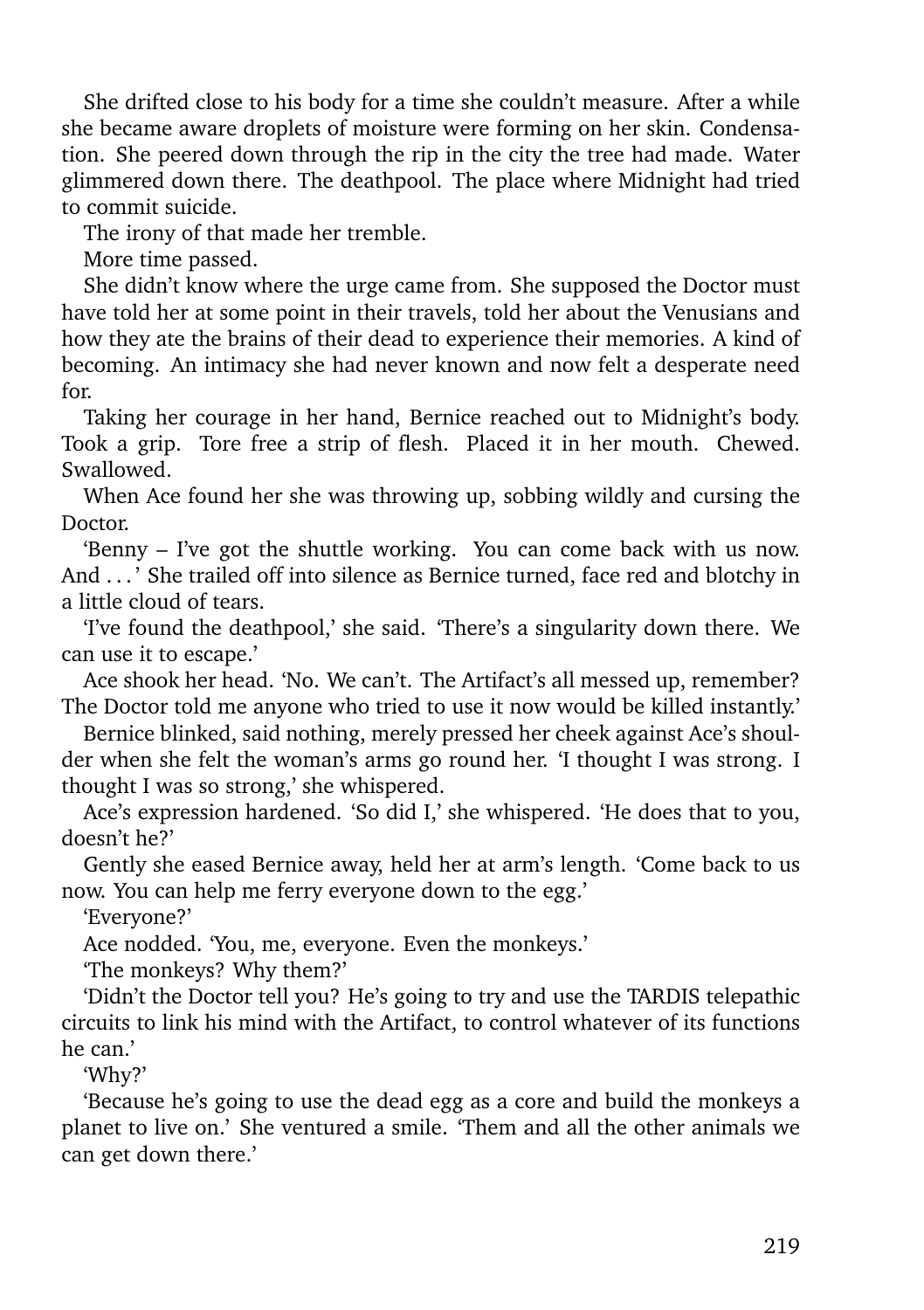'Two by two by two.' Bernice didn't smile. 'He's been reading too many old books.' She frowned thoughtfully. 'Benny? What's wrong?'

'He's going to get the Artifact to encyst us. The same thing you did to me only on a larger scale.'

Ace nodded.

Bernice pursed her lips. 'And how, precisely,' she said, 'is he going to arrange for the safe removal of this planet-sized cyst?'

To that Ace had no reply.

### **9**

How long had Moses spent in the wilderness, the Doctor found himself wondering. It must have been longer than two days. But at least the landscape wasn't exploding around him.

Two days spent weathering firestorms, avoiding ammonia poisoning and dodging part of the breakup of the rim brought him to the remains of the interchamber membrane.

And the TARDIS.

It was half-buried in a lump of what looked like volcanic pumice. He shook his head. 'What would you do without me to look after you, old girl,' he muttered.

The TARDIS was, of course, completely undamaged. He pulled himself around the shell, looking for the door. It was on the side facing away from him. He produced his key, placed it in the lock.

That was when he felt the gun pressing into his back.

'Hello Mark,' he said quietly. 'Are you going to let me turn around?'

The pressure eased. The Doctor grabbed hold of the edge of the TARDIS and turned himself around.

Bannen was a mess. His clothes were black and ripped. One hand, arm, shoulder and half his face was shiny with burns, the rest of his face and torso a mess of bruises. One eye was burned shut, part of his hair had singed away. But his good eye was clear and lucid, and his good hand held the gun pointing directly at the Doctor.

The Doctor swallowed. 'I've got some Germaline in the TARDIS,' he whispered.

Bannen blinked, wiped sweat from his good eye. The pain must have been incredible. And Bannen was only human: he had no way of isolating himself from that pain. It must have required incredible willpower for the man to follow him through the violent chaos the chamber had become.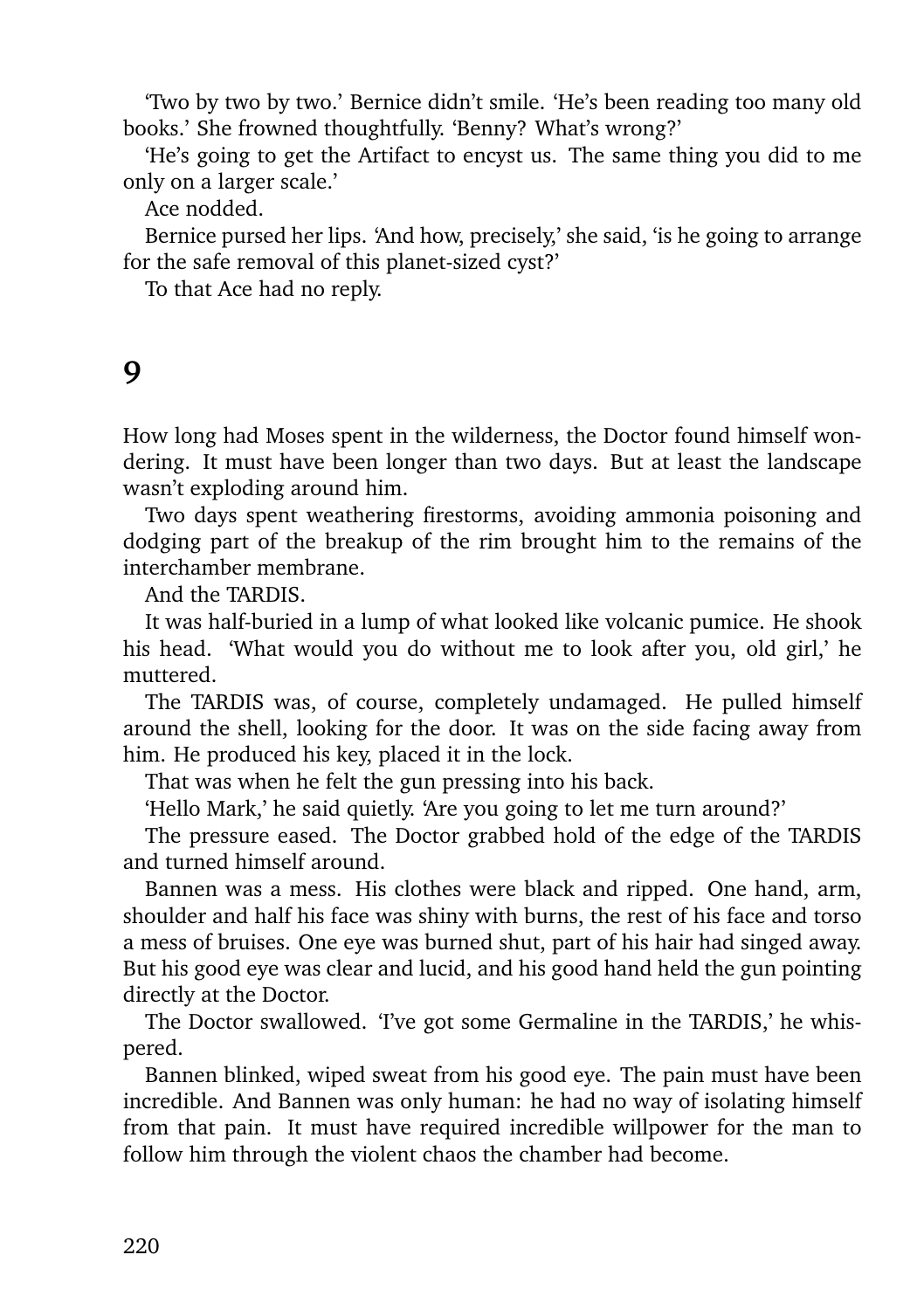'Germaline,' whispered Bannen. 'That's funny. Germaline.'

The Doctor allowed himself to drift backwards towards the TARDIS's unlocked door. Bannen gestured sharply with the gun. The Doctor froze, one foot on the threshold. The door squeaked behind him, unlocked but not yet open.

All he had to do was lure Bannen inside the ship. Then his gun wouldn't work.

But Bannen made no move to step forward. Did he know what the TARDIS was?

'There's something on your mind, Mark.' The Doctor's voice was soft, his words were a statement, not a question.

Bannen shivered. The Doctor tensed himself to move, but then Bannen was back under control, the gun locked on the Doctor's chest.

'You want to kill it.' Bannen's voice was a dry whisper. He swallowed. 'You all do. You, the humans. You want to kill the Artifact.' He blinked rapidly.

'You know what Ace would say to that?' said the Doctor calmly. He mugged an outrageous cockney accent: 'It wants to kill all life on water-bearing planets. It's a threat to the universe, mate. You deal with threats, don'cha?'

Bannen missed the irony in the Doctor's words. 'It's not a threat. It's just acting on instinct.'

The Doctor said softly, 'You believe in the law of the jungle, Mark? The fittest should survive?'

'Yes! Of course I do. Otherwise why would I –' he stopped.

'Is that what your religion says you should believe?'

'I won't be dragged into a theological argument.'

The Doctor smiled. 'We've been living inside one for the last fortnight.' An eruption of lava from a section of rim punctuated the Doctor's words. 'You've been living here a lot longer than that, I suspect. Living here. Living with the past. *Living* the past.' The Doctor stared dreamily off into the fiery distance for a moment, then said abruptly, 'What kept you alive, the Artifact or your hatred?'

Bannen didn't respond.

'I am the strongest life form here. I am the most suited to survive. I have the power to choose . . . I am greater than the Artifact because I have intelligence. I have the power to kill it. By your own argument, why shouldn't I exercise that right?'

Bannen's grip on the gun never faltered. He stooped, as if burdened by a terrible weight. 'You don't understand, do you?' he said eventually. 'You don't understand because you're just a stupid little person. One of a crowd of stupid little people with their stupid little ideas and their stupid little frames of reference. You're all so wrapped up in your petty morality you've missed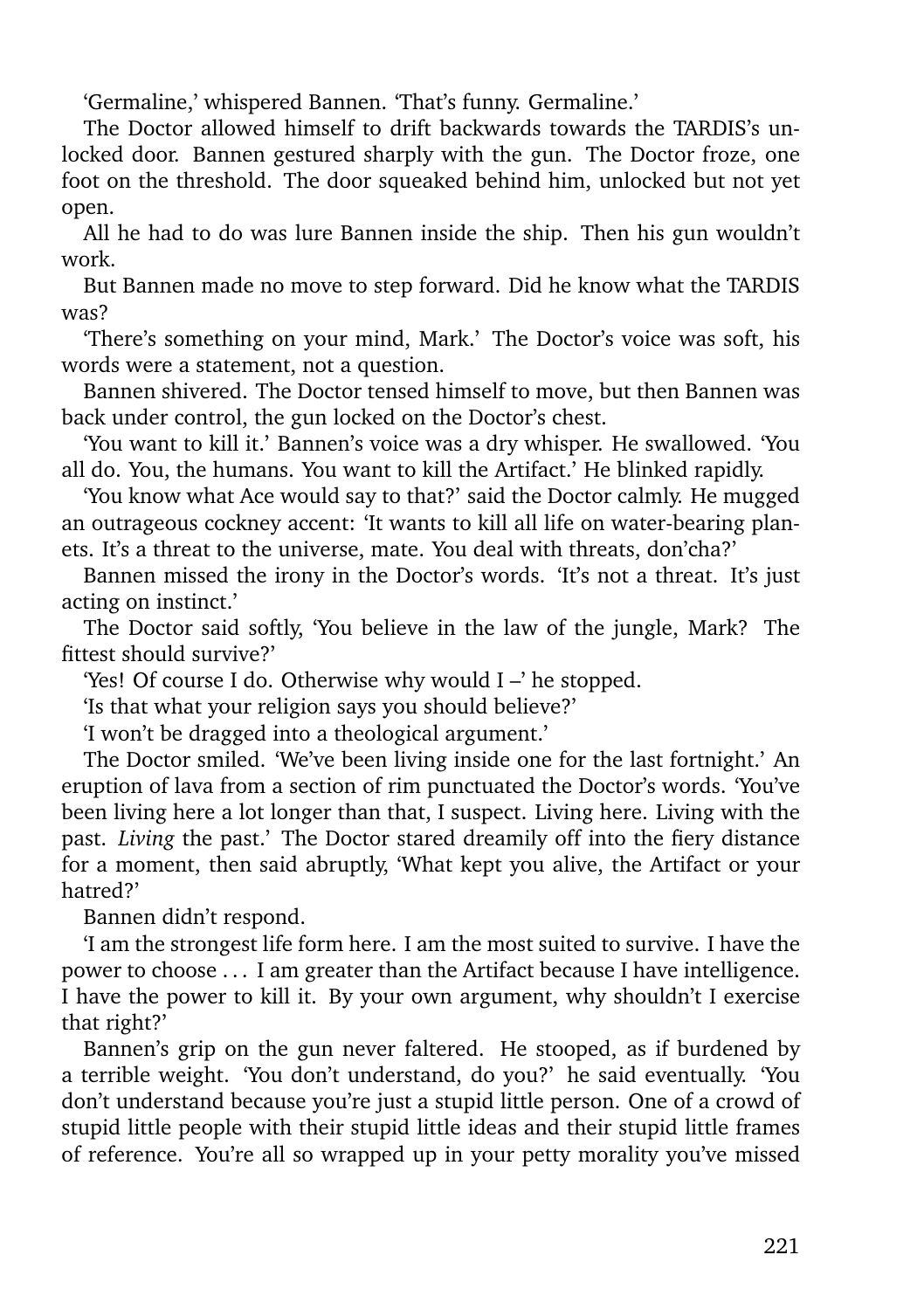the larger picture.' He gasped. Clear fluid oozed from his burned eye. 'You call the Artifact a parasite and condemn it as such, consider it less worthy of life than yourselves. Well, consider this: what if the Artifact already has a nest, a clutch of eggs ready to hatch? A place of safety. A paradise. What if that nest is overrun by an animal that cannot or will not regard other life as anything but its inferior? What if that nest is the Elysium system? What if the invaders are the human colonists who came here three and a half centuries ago, who have been breeding indiscriminately ever since, who claim to *worship* life but really don't understand it and would condemn it if they did? Who live out that fact with every selfish whim and war? Who are the parasites then, eh Doctor? Answer me that!' By now Bannen was shaking, his voice tight with fury and pain. 'And who is the most worthy of life?'

The Doctor opened his mouth – then shut it again. After a minute he said, 'When the young parasites hatch from the gas giants . . . they'll drain the water from the inner planets of the system. All the humans in the Elysium system will die.'

Bannen grinned. The skin around his jaw cracked. 'The law of the jungle. Survival of the fittest. Nature, red in tooth and claw.'

'I can't allow death on such a scale.'

Bannen drifted closer to the Doctor. Poked him in the ribs with the gun. The Doctor tensed himself to move. One chance and Bannen would be flying head over heels.

'You let my mother die.'

The Doctor sagged against the TARDIS, the fight gone out of him, taken like his breath by those five simple words.

'How did you –?' He stopped. 'How –?' He stopped again.

Bannen stepped into the silence. 'You went back to save her but you couldn't. You couldn't because the law of the jungle prevailed. The survival of the fittest. My mother was the weakest. So she died.'

The Doctor thought desperately. 'She died so you could live. If you could have seen her –'

'*I did see her!*' Bannen coughed. A trickle of blood ran from his mouth. 'I remember her. I remember your memories of her! You failed then and you'll fail now.'

The Doctor spread his hands. 'Don't allow your hatred of your mother's killers to taint the rest of humanity.'

Bannen simply laughed. 'I have no fancy answer for that,' he said gently. 'I am what I am. I am what fate made me. What nature made me. And I will do what I consider right and just.'

'Then there's nothing more to say.' The Doctor bowed his head and sighed. 'I'm afraid I have to –'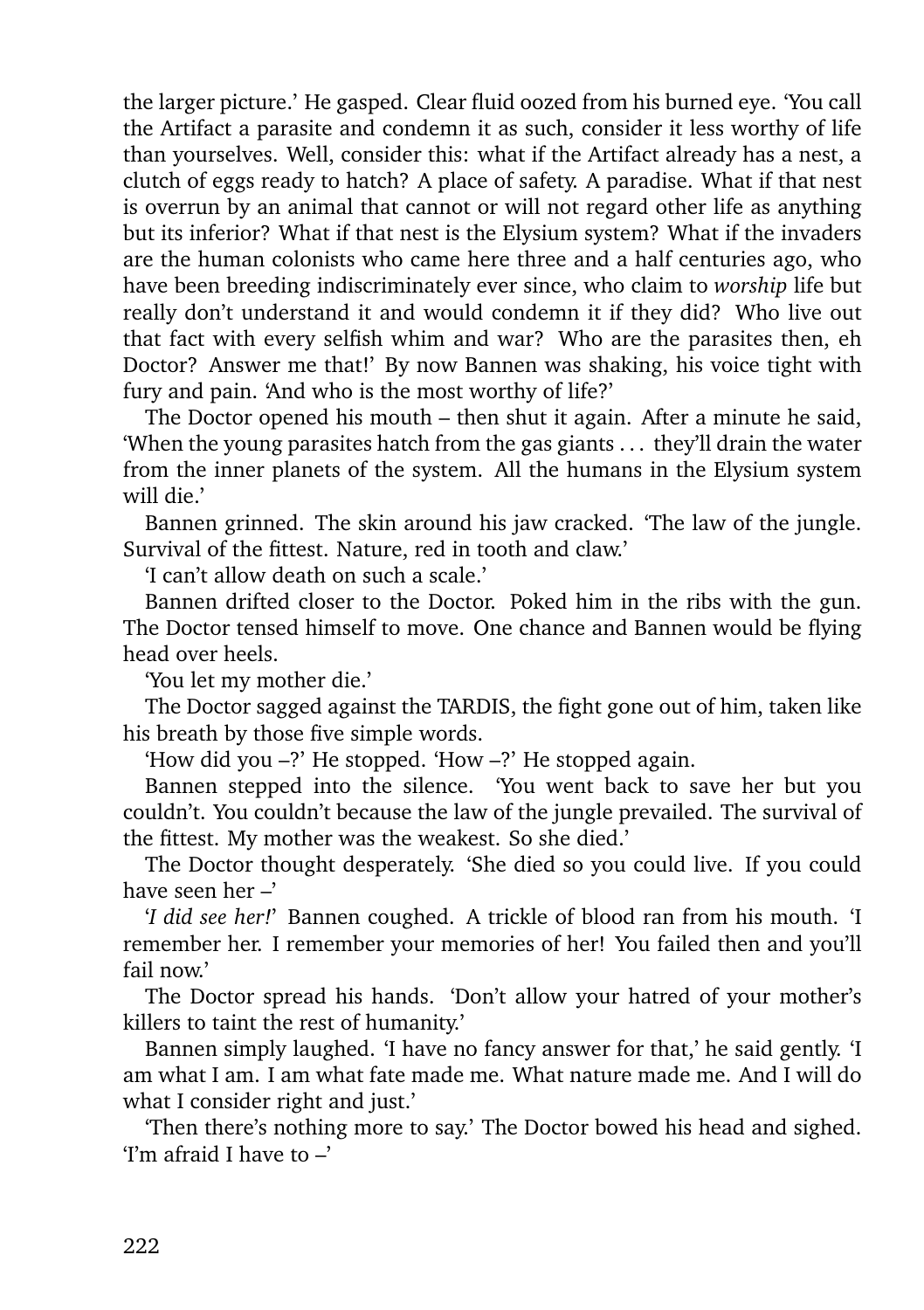But Bannen moved before he could finish his sentence. 'You know, Doctor, two weeks ago I caught a glimpse of the man you could have been. The man you never will be. He seemed like a nice fellow. Thanks for the chat.' He pointed the gun at the Doctor and shot him at point blank range.

'– agree with you –' the Doctor gasped, as he fell backwards into the TARDIS, blood pulsing from his shattered heart.

Bannen stared at the Doctor for a long moment. Eventually he lowered the gun. 'Nature,' he whispered. 'Red in tooth and claw.'

Then he slumped against the TARDIS and waited to die.

### **10**

Ace picked herself up from the surface of the egg and looked back over the top of the hill at the glowing crater where the shuttle had been.

What the hell are they going to do now, she wondered.

There was no answer from the monkeys ranged across the juddering plain behind her. More monkeys than she could comfortably count. A day's worth of shuttling. The last load had just made it in before the battered and overstrained shuttle's engines had finally given out.

She herself had just managed to get outside the blast radius after having piloted the shuttle far enough away to avoid immolating everyone in the explosion.

She picked herself up off the ground, dusted herself down and turned to where the others waited. Bernice, Gail, Drew. The four of them and an army of monkeys ranged against a wilderness. Overhead the flames of the chamber rim were dimming into darkness. Ace wondered if that was because the fires were going out or because there was so much debris floating free in the chamber now that it simply obscured the rim. Overhead, half the sky was obscured by the vast black maw gaping to receive them. Cloud, smoke and steam poured endlessly into the abyss.

'How are we going to survive now?' Drew whined. His fever had broken, leaving him sick and wasted.

Ace didn't even bother to reply. Bernice put her hand on Ace's shoulder.

Ace nodded. 'It's been three days. What's he up to?' Bernice didn't reply. Good old Benny. She knew when to shut up.

Then Gail pointed upwards. Her face was a blank mask of shock.

'Look,' she said in a lost voice. 'The sky's falling.'

Ace looked in the direction of her pointing finger.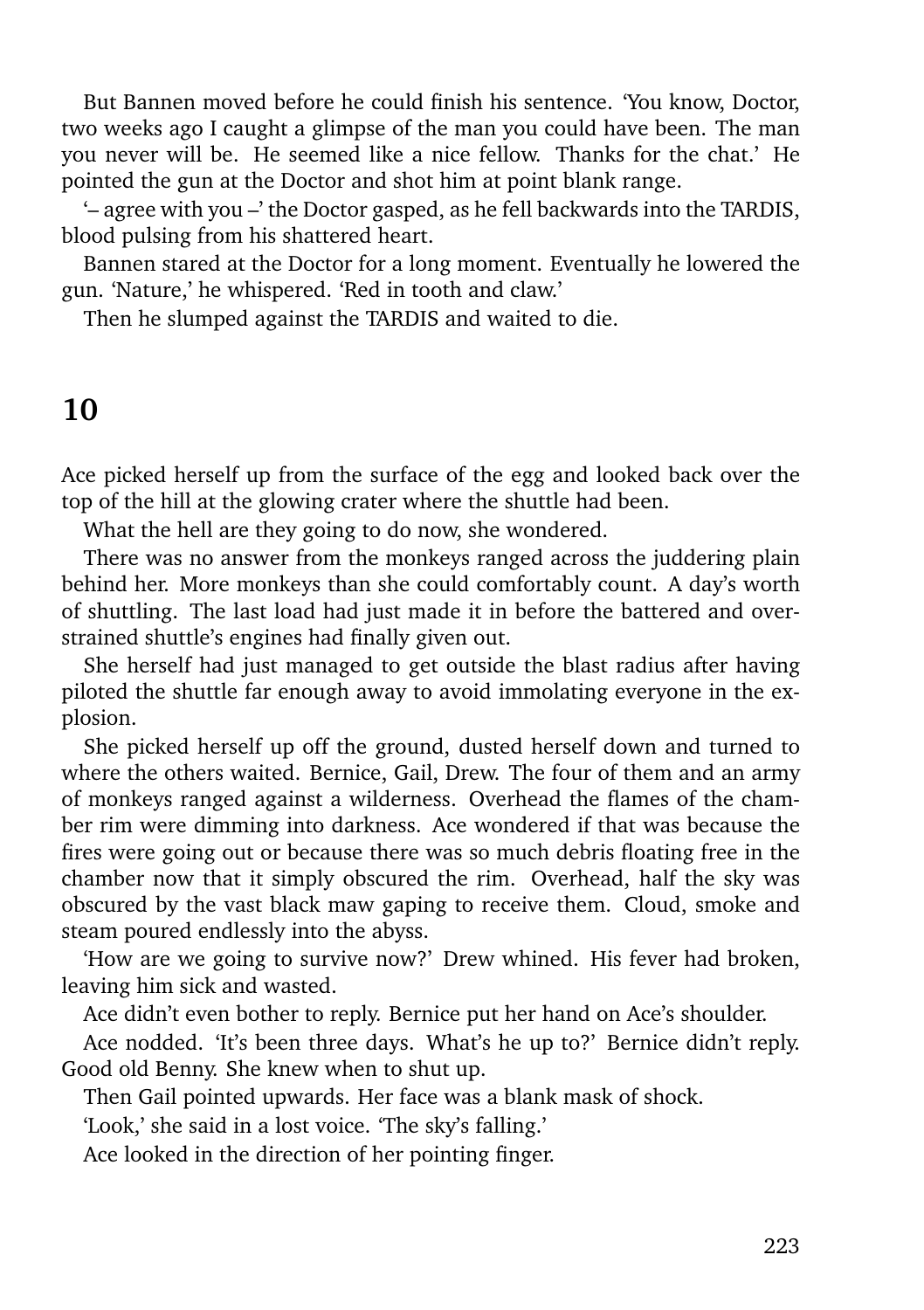A section of forest large enough to be visible from orbit was moving towards them. Parts of it were burning. Some of it blasted clear as she watched; the explosion could have been caused by mineral deposits, buried gas, or perhaps just thermal differentials in the rock in which the trees were rooted. Whatever the reason, the result was the same. A rain of shrapnel, each piece as big as a small hill, was heading towards them.

Gail was right. The sky was falling.

And there wasn't a thing they could do about it.

## **11**

They spent the next two hours digging holes in the ground and crawling into them, in the vain hope of avoiding some of the effects of the blast.

An hour after that the first piece of forest smashed into the ground and exploded.

The point of impact was beyond the horizon. Ten minutes later the ground shook hard enough to rattle everyone in their holes. Quite a few caved in. Ace, Bernice and Gail were trying to dig out the survivors half an hour later, as clouds of pulverized rock filled the air, spreading from horizon to horizon, turning the fiery light from the rim into a smoke-filled ochre night.

They waited in fear for the first of many dawns.

## **12**

The second impact, an hour later, brought a rain of pollen with the dust and smoke. Pollen that drifted sparkling through the air, sticking where it touched skin or hair or clothes, sweet-smelling, pleasant ... reminiscent ... of ... summer  $\ldots$  and  $\ldots$ 

Ace fell over. When she tried to move she found she couldn't.

She began to panic.

Then she stopped panicking.

Something was controlling her emotional state.

An hour later the rain of debris began in earnest.

The multiple dawn had arrived.

Ace just found it interesting.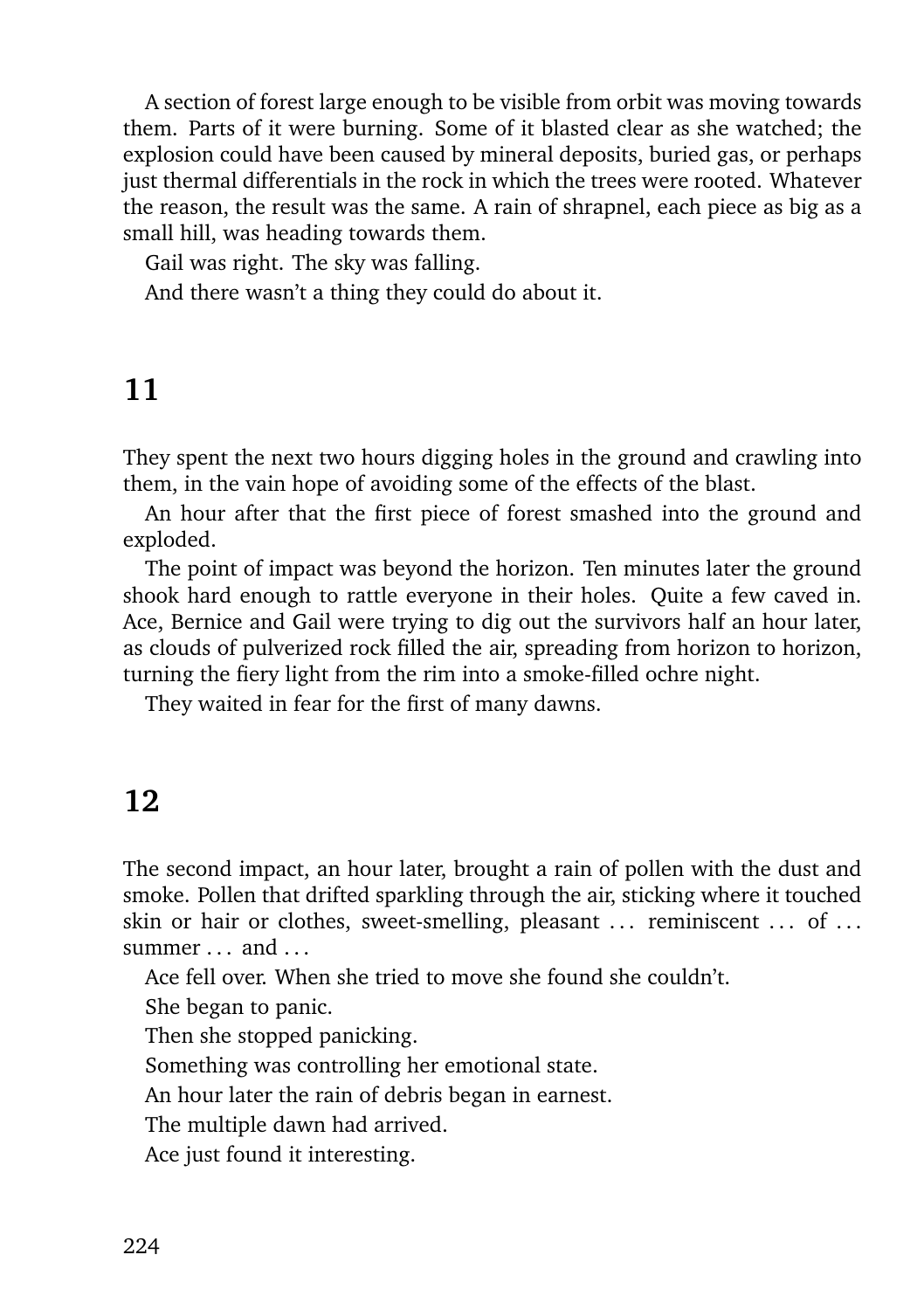It was raining fire.

Rocks and trees.

The carcasses of animals.

Ace's world consisted of a sideways glance along the ground. Someone's boot poked into her field of vision, beyond that a lump of rock obscured her view. She wondered who the boot belonged to. She thought it might be Benny's.

Then the boot jerked.

Someone screamed.

Something wet and red splashed the rock she could see.

# **14**

Three hours later the darkness overhead became complete.

The egg passed into the interchamber chasm.

The rain of debris ceased, the last chunk knocking clear the blood-splashed rock obscuring Ace's vision. She stared out across a flat plain of shattered trees, rubble, matted vegetation, mud, smoke, glittering pollen and paralysed monkeys.

She focused on the horizon.

Something was wrong with the sky.

No, not wrong. Just different.

When she realized what it was she screamed.

She kept on screaming until, exhausted, she slept.

# **15**

While Ace slept reality warped. The Artifact gave birth.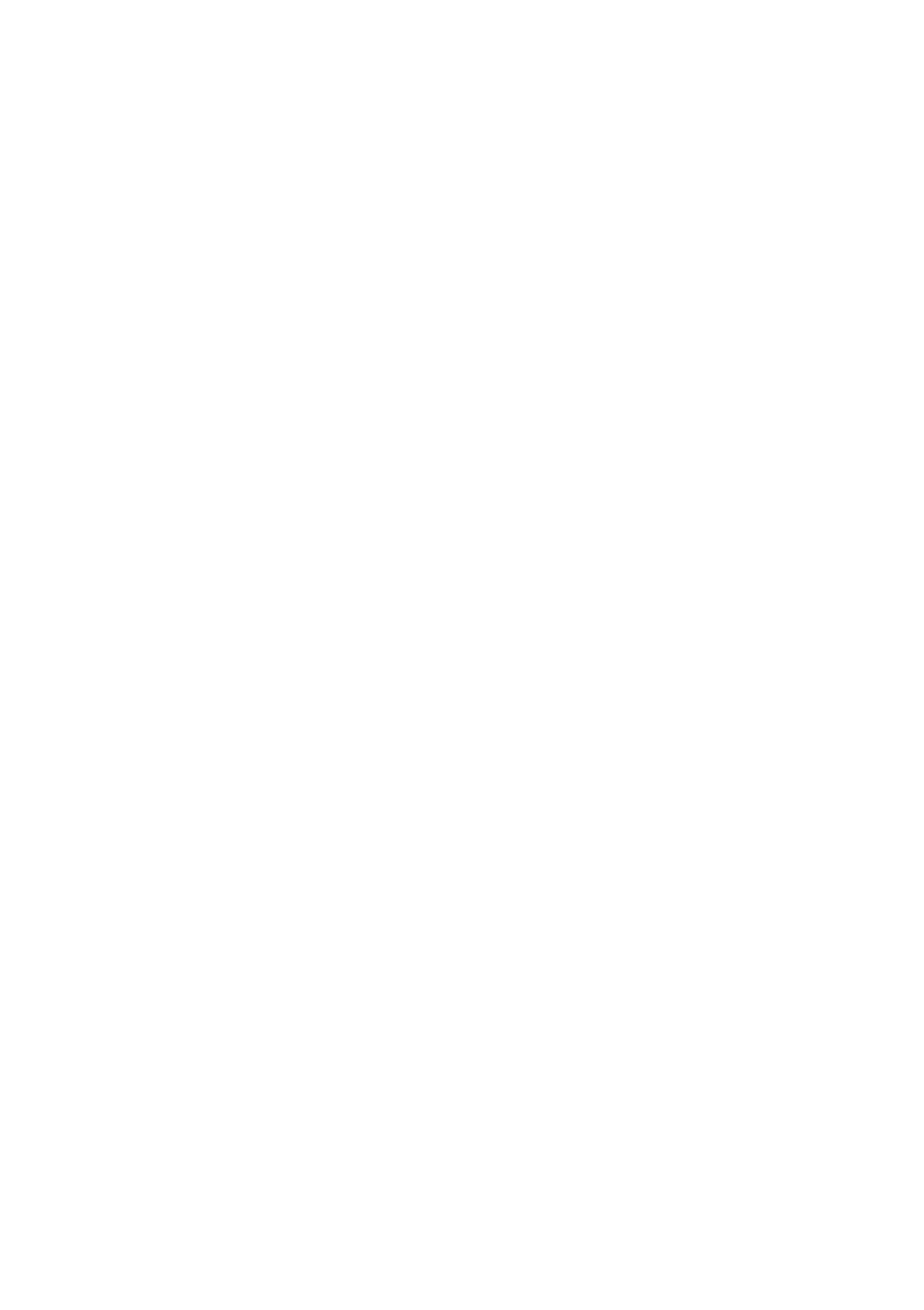## Dispersal Phase

*Darkness. Light. Dreams. Screams.*

Ace blinked. Rubbed her eyes. Sat up. Opened her eyes. Looked around. She struggled to a sitting position, fell over and promptly tried to throw up. Nothing came out.

She realized she was hungry. She struggled to her feet, fell over again, slept. When she awoke the skin of her stomach was shifting gently with the movement of new life.

Ace slept by day and hunted by night. Over the next two days she killed and cooked and ate the equivalent of half a supermarket freezer-full of fresh meat. She didn't know what the animals were but they tasted delicious roasted on a bed of green shoots.

It was as she was burying the bones of her ninth meal that she realized there was a night and day cycle here. That there were plants and trees and sounds all around her. That she was somewhere different.

That *they* were somewhere different.

Her, and the new life she carried.

On the third day something large and reptilian tried to kill her. When the urge to move on came she couldn't say how much of it was due to the attention of unwelcome predators, and how much was due to her growing desire to seek water.

On the fourth day she found Gail and Drew. They had been dead for less than a day. Scavengers had nibbled at their flesh. Bite marks in both bodies, Drew's still with his arms locked around the spear projecting from the chewed carcass of a predator, told Ace how they had died.

On the fifth day she found Bernice. Her leg was shattered, the boot splashed with blood. Somehow she had tied herself to the branches of a big tree. She was burning up with fever.

Ace managed to get Bernice out of the tree and stagger on with the older woman clutched in her arms.

∗ ∗ ∗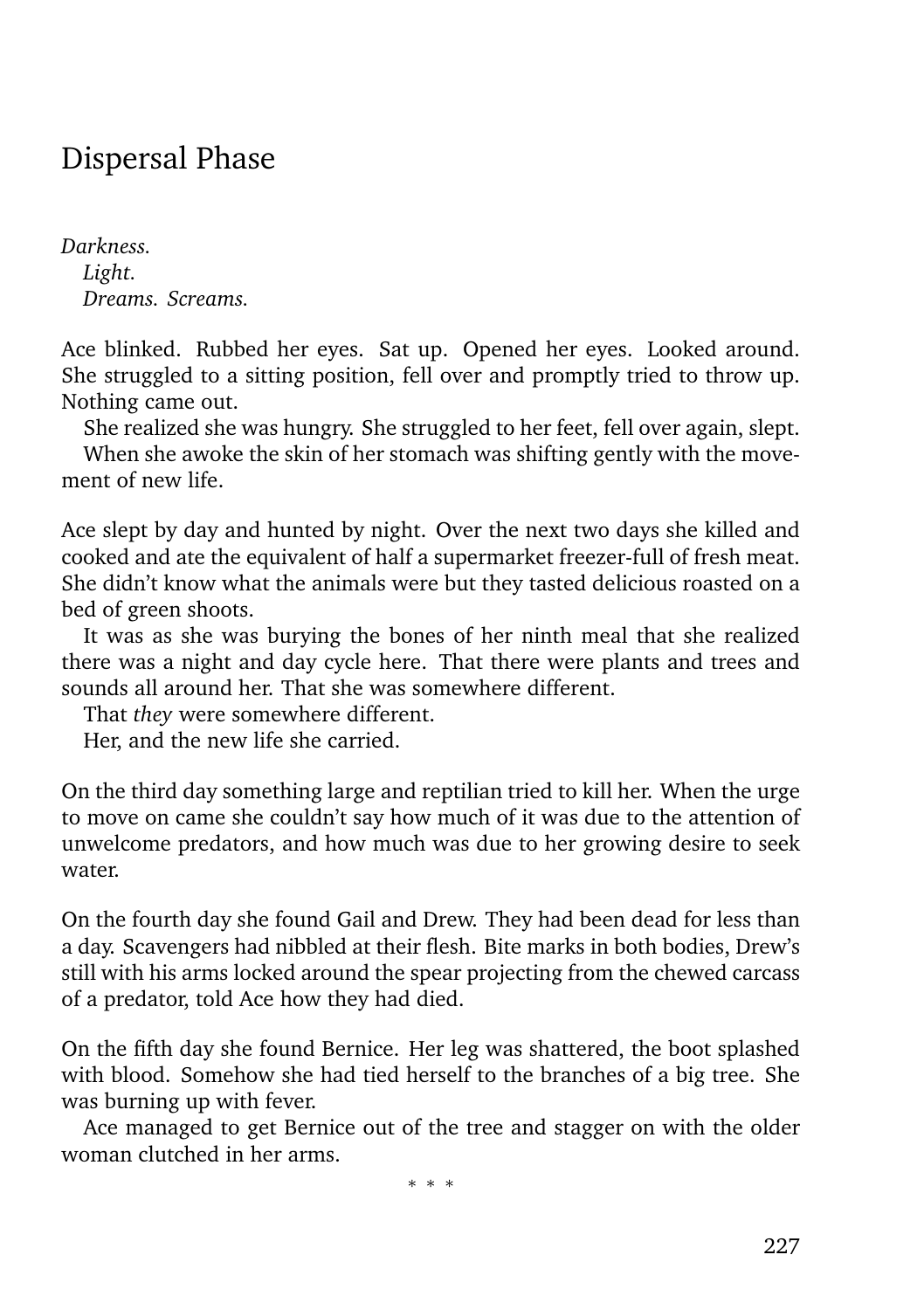On the sixth day she suffered the first convulsions. She managed to kill a small animal but was unable to eat any of it without being sick. Bernice was still unconscious, her body bathed in sweat. They were going to die. Ace knew this with dreadful certainty. There was nothing she could do about it any more. Nothing except gather Bernice into her arms once more and continue walking.

Towards water.

On the seventh day the overwhelming drive towards water brought Ace and Bernice to a shore. Cream sand stretched around a startling pink fluorescent bay. Beyond lay the ocean and a joyfully normal sky filled with fluffy white clouds.

Beached on the shore was the TARDIS.

Standing in the doorway, blood soaking the front of his jacket, was the Doctor.

'Hello, Ace,' he said.

'I . . . thought you must be dead,' Ace whispered weakly. The Doctor looked down at his blood-soaked jacket. He poked a finger through the bullet hole in the cloth above his left heart and grinned ruefully.

'Fortunately I had something a bit stronger than Germaline in the TARDIS,' he said.

Ace's stomach convulsed and she nearly dropped Bernice. At once the Doctor moved forward. He took Bernice from Ace's arms. Felt her brow as he carried her to the threshold of the TARDIS. 'Soon sort you out, my dear,' Ace heard him whisper. He shot a sideways glance at her and added, 'Both of you by the looks of it.'

Ace stood quite still on the sand, watching him carry Bernice towards the ship. She pressed her hand to her stomach, felt the skin there writhe as something moved beneath it. And finally she put it together.

'The fungus,' she whispered. 'The *schill are* the fungus. And the monkeys eat the *schill*.' She felt a strong contraction cramp the muscles of her stomach. 'The fungus controls the environment . . . The fungus becomes the monkeys' parasites.' Her face twisted with realization. 'And we used the fungus to cure my radiation poisoning.'

As if sensing something wrong, something beyond the immediate crisis, the Doctor turned to look at her. 'Well, Ace. Are you coming or not?'

Ace let her mind roam freely back over the last few weeks, thought about the new life growing inside her, tried to assess how close to the edge she still was. When her stomach cramped again she realized she'd made a decision concerning her travels with the Doctor. It just remained to find the right time to implement it.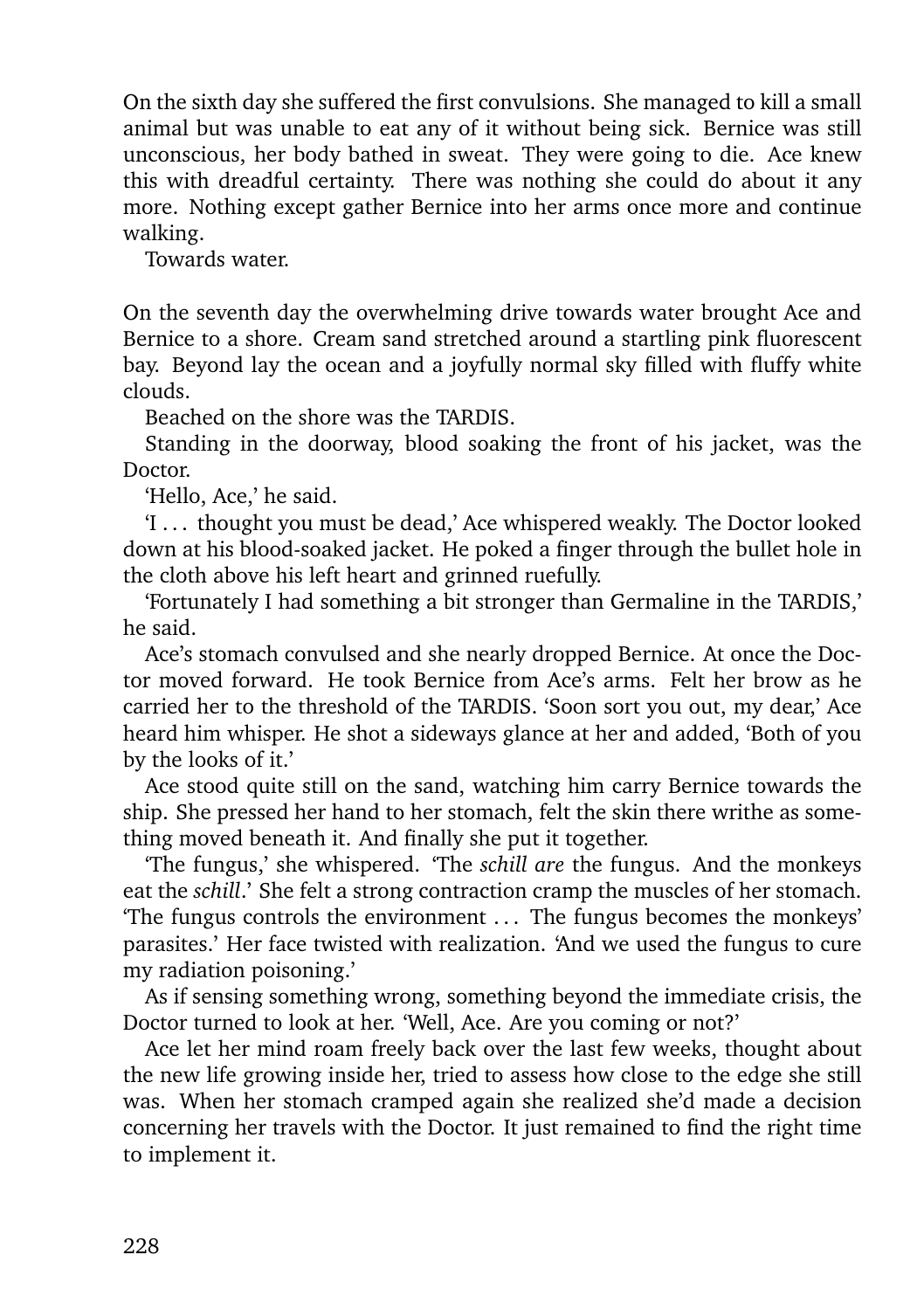'I don't exactly have a choice, do I?' Ace staggered after him, avoiding his footprints, walking on virgin sand.

'Good.' The Doctor carried Bernice into the ship.

'*This time*,' Ace added under her breath as she entered the TARDIS.

Ace followed the Doctor into the console room. 'So what happens now? To the Elysium parasites, I mean?'

The Doctor laid Bernice down on an Edwardian *chaise longue*. 'You want to know every last thing, don't you?'

Ace didn't respond to the Doctor's smile. She simply waited, expressionless, for a reply.

'All right,' he said at length. 'If you must know . . . nothing.'

'Nothing?'

'What could I do? They've already been born. Oh, I managed to use my link with the Artifact to influence any further births. All of its new young will be symbiotes. But any already waiting to hatch, like the Elysium parasite, well . . . ' He suddenly beamed. 'At least we won't have to worry about those for several million years.'

Ace frowned. Felt her stomach clench. Fought to subdue the pain. 'And the colonists?'

The Doctor looked away, ran a hand lightly across Bernice's wounded leg. 'Compound fracture, lots of blood, probably very painful. Some infection. Treatable.'

'That's not what I asked.'

The Doctor turned then, and for the first time, Ace almost regretted pushing the point.

'If any of them survive the coming war, you mean? If any of them are still around when the parasites hatch?'

'Yes.'

'It's a tough universe, Ace. The law of the jungle. You of all people should understand that.'

'Oh yeah.' Ace suddenly felt the need to run. To run far from the Doctor, from herself, from the person she'd become. The person he'd made her. 'I understand, all right.'

She reached out for the switch that closed the TARDIS doors. 'And that's the worst thing of all, isn't it?'

The Doctor's reply, when it eventually came, was lost amidst the pain of her physical injuries, her parasitization; but beyond that, it was overwhelmed by the deeper emotional hurt she had for too long ignored.

She struggled to speak, to articulate the raw emotion flooding through her, instead found herself gasping for breath. She collapsed on to the floor. Her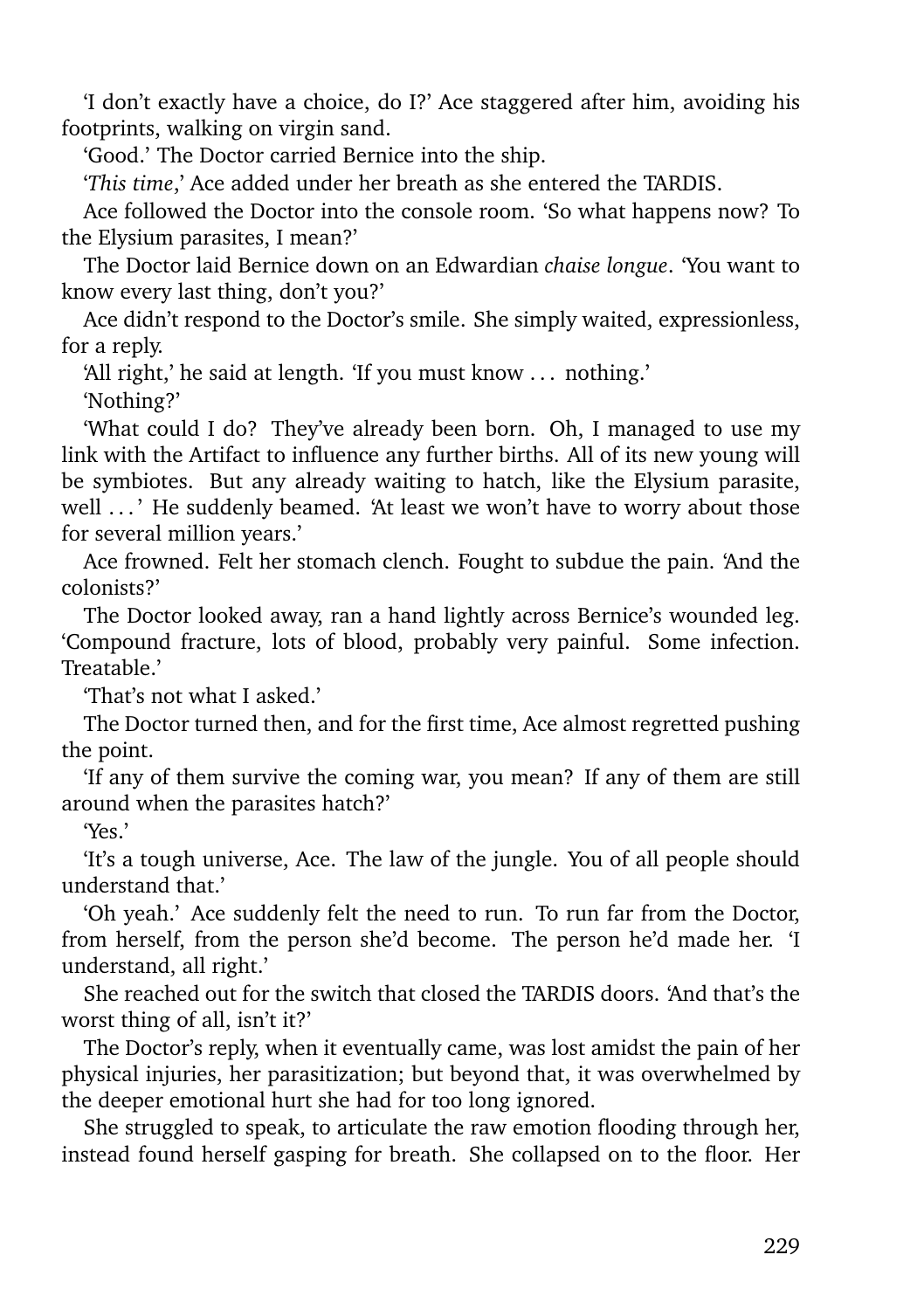stomach convulsed. The contractions came again and again. The pain became unbearable.

She began to scream.

As the TARDIS dematerialized, a circular, furry shape wobbled out of the treeline and on to the beach. The monkey was unsteady in the unfamiliar gravity. It fell over suddenly, as it encountered the dent made by the TARDIS in the hot sand.

The monkey lay on the beach for a while, then tried to get up. The sand was crumbly and its limbs were weak; it fell back with a cry. While it was lying down, the monkey scooped some sand into its hands and pressed them together. The sand trickled away through its fingers. It tried this again and again, with the same results.

While it was trying the tide came in.

The water soaked into the sand and made it stick together.

The monkey thought about this for a long time.

Then it scooped up handfuls of sticky sand and began to build.

Deep beneath the surface of the planet, down in the rich magma soup beneath the mantle, another kind of Life stirred. It did not and never would possess an awareness of the universe on the order of that which the life on the surface did, yet already it was reaching out past the limits set by those simple physical dimensions. Reaching out instinctively, to shape what lay beyond.

As yet the two infant forms were unaware of each other. Inevitably, that would change. The same evolutionary process which had driven them apart was already bringing them back together. All too soon in universal terms Life and life would meet again. When that happened evolution would take over, the imperative to compete would reestablish itself with predictable results.

It was the law of the jungle; it was the law of the universe.

Unless they *changed*.

And on the worlds of the Elysium system the beast turned on itself and began voraciously to feed.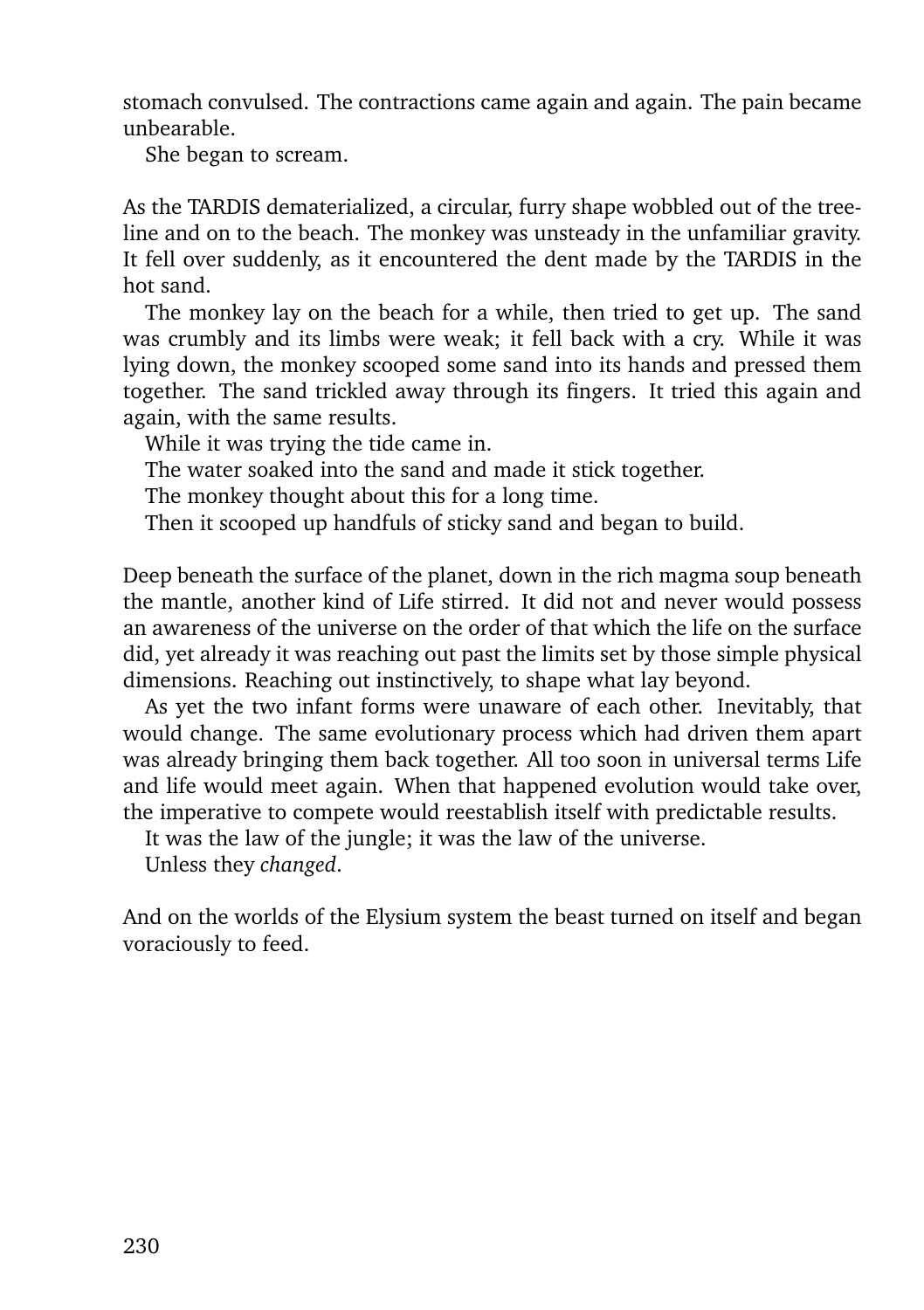# Acknowledgements

It's Just My Nineteenth Nervous Breakdown (Big Jim Radio Edit)

|                   | Life, sanity and copious thanks are attributable to the following: |
|-------------------|--------------------------------------------------------------------|
| Paul Hinder:      | Just imagine a long, long list and double it. (That's about        |
|                   | half of what he did.)                                              |
| Jon Cooper:       | Brain research.                                                    |
| Michelle Drayton: | Skull surgery.                                                     |
| Becca and James:  | For not panicking (too much!).                                     |

#### And not surprisingly:

Mum and Dad, Jop and Jo, Andy, Joanne, Fawaz, Kurt, Huw, Andy's mum and dad (ta for the fridge and carpet), mammal and co (Rahmoon E.P. available now from Pop God ffi: Unit 4, New Square Units, King Square, Bristol, BS2 8JH).

and Giz

Also:

Everyone who voted *Blood Heat* their fave of '93, thanks. It means a lot to me.

And last but not least:

I would like to give a special mention to the small rubber foot of a bongo stand I went to buy a replacement for about six weeks ago, and the woman whom I nearly ran over on my mountain bike whilst so doing.

In the meantime, have a cool Yule and a Merry Crimbo from

Jimbo